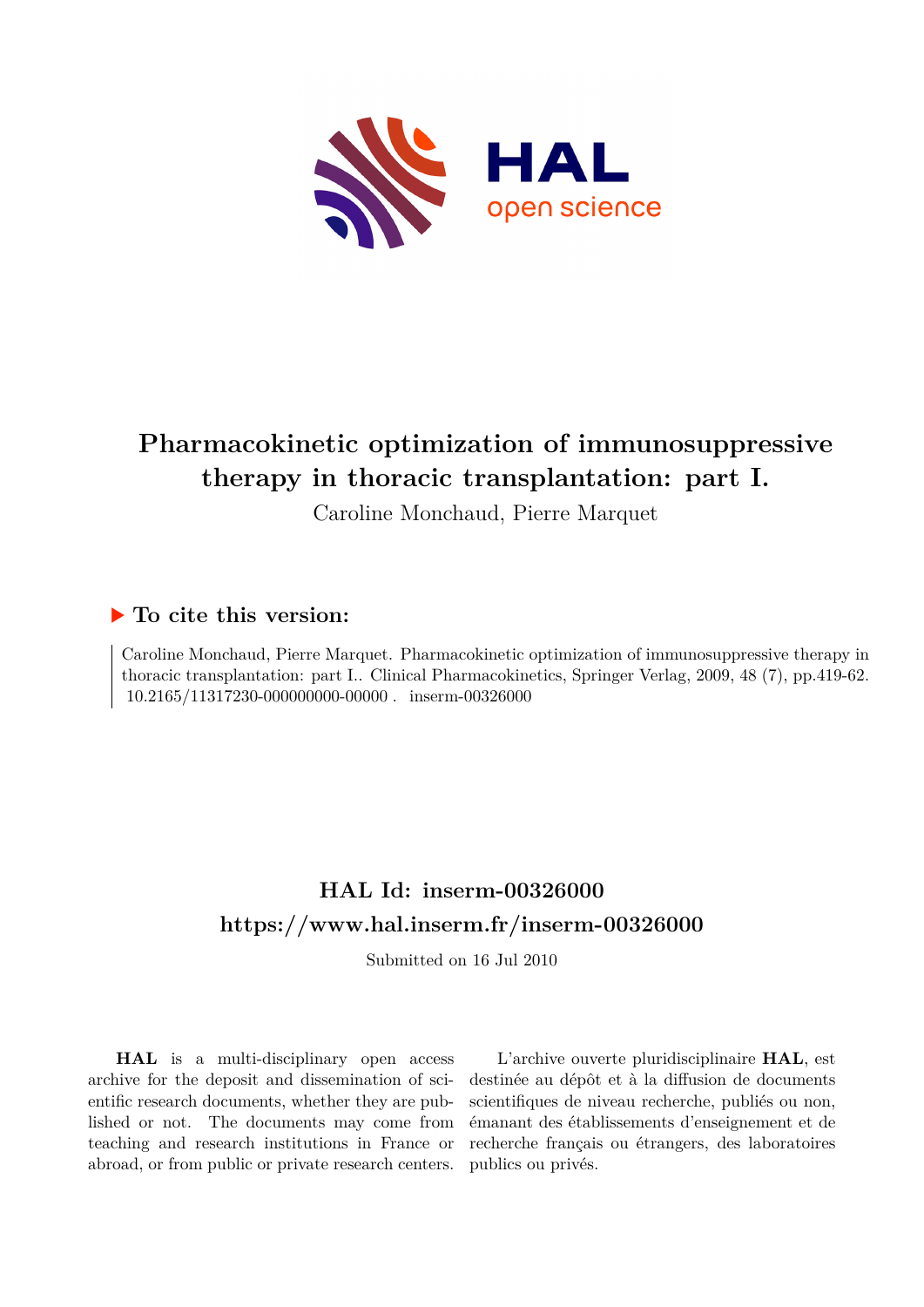# **Pharmacokinetic Optimization of Immunosuppressive Therapy in Thoracic**

# **Transplantation**

*Caroline Monchaud and Pierre Marquet*  INSERM Unit 850, CHU Limoges, Univ Limoges, France.

Word count (text only): 25132

# **Name and address for correspondence**

Pr Pierre Marquet INSERM U850 Department of pharmacology and toxicology – pharmacovigilance Hôpital Dupuytren, CHU 2 avenue Martin Luther King 87042 Limoges cedex France Tel: +33.555.05.60.17 Fax: +33.555.05.61.62 Email: pierre.marquet@unilim.fr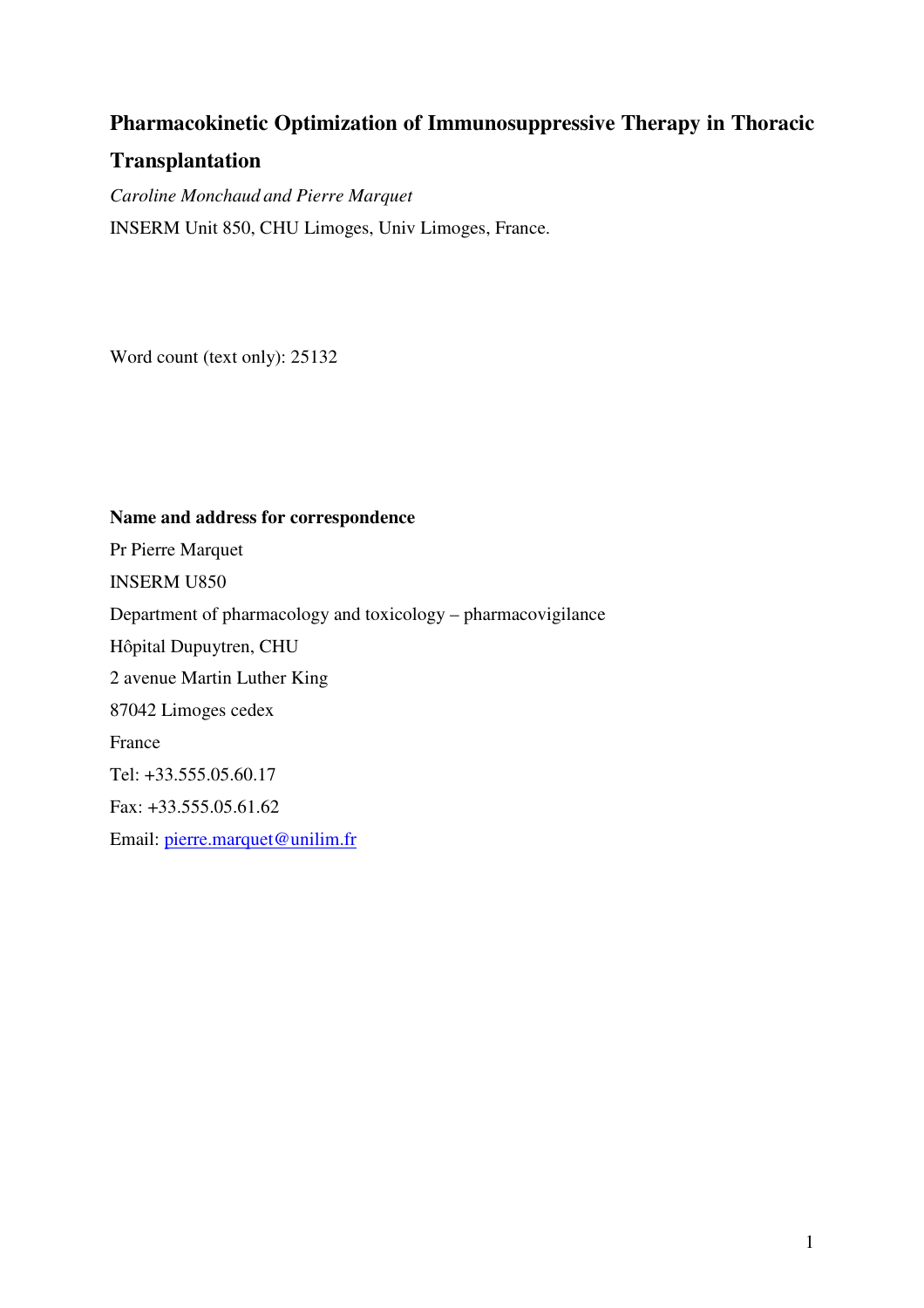# **Table of contents**

| 1              |  |
|----------------|--|
| 1.1            |  |
| 1.1.1          |  |
| 1.1.1.1        |  |
| 1.1.1.2        |  |
| 1.1.1.3        |  |
| 1.1.1.4        |  |
| 1.1.2          |  |
| 1.1.2.1        |  |
| 1.1.2.2        |  |
| 1.1.2.3        |  |
| 1.2            |  |
| 1.2.1          |  |
| 1.2.1.1        |  |
| 1.2.1.2        |  |
| 1.2.1.3        |  |
| 1.2.1.4        |  |
| 1.2.1.5        |  |
| 1.2.2          |  |
| 1.2.2.1        |  |
| 1.2.2.2        |  |
| $\overline{2}$ |  |
| 2.1            |  |
| 2.1.1          |  |
| 2.1.2          |  |
| 2.1.3          |  |
| 2.1.4          |  |
| 2.1.5          |  |
| 2.1.5.1        |  |
|                |  |
| 2.2            |  |
| 2.2.1          |  |
| 2.2.2          |  |
| 2.2.2.1        |  |
| 2.2.2.2        |  |
| 2.2.2.3        |  |
| 2.2.3          |  |
| 2.2.3.1        |  |
| 2.2.3.2        |  |
| 3              |  |
| 3.1            |  |
| 3.1.1          |  |
| 3.1.1.1        |  |
| 3.1.1.2        |  |
| 3.1.1.3        |  |
| 3.1.1.4        |  |
|                |  |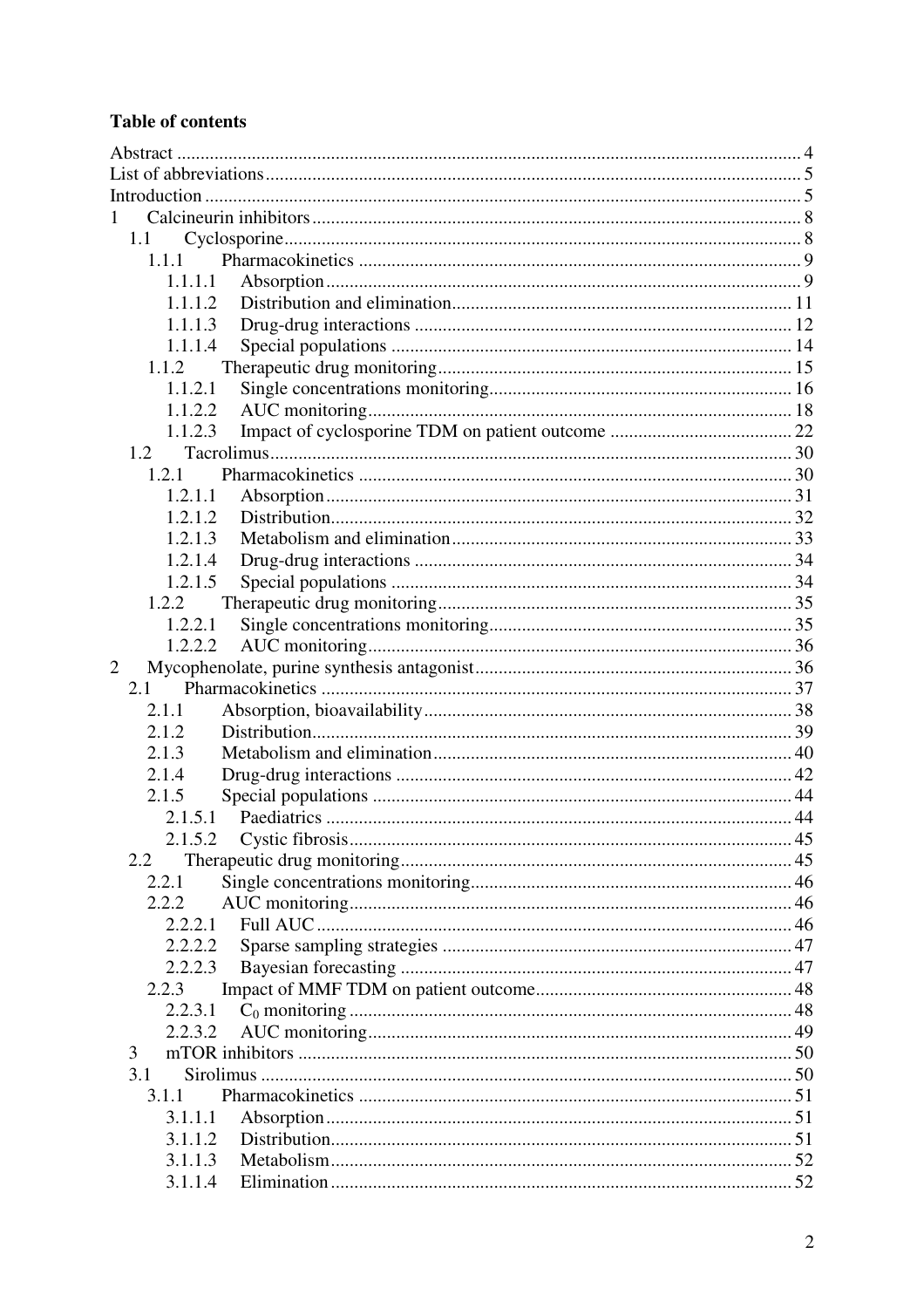| 3.1.1.5                  |                                                                                 |  |
|--------------------------|---------------------------------------------------------------------------------|--|
| 3.1.2                    |                                                                                 |  |
| 3.2                      |                                                                                 |  |
| 3.2.1                    |                                                                                 |  |
| 3.2.1.1                  |                                                                                 |  |
| 3.2.1.2                  |                                                                                 |  |
| 3.2.1.3                  |                                                                                 |  |
| 3.2.1.4                  |                                                                                 |  |
| 3.2.1.5                  |                                                                                 |  |
| 3.2.1.6                  |                                                                                 |  |
| 3.2.2                    |                                                                                 |  |
| $\overline{\mathcal{A}}$ |                                                                                 |  |
| 4.1                      |                                                                                 |  |
| 4.2                      |                                                                                 |  |
| 4.2.1                    |                                                                                 |  |
| 4.2.2                    | Is there clinical evidence for TDM of the immunosuppressants after thoracic     |  |
|                          |                                                                                 |  |
| 4.3                      | What are the needs to improve the therapeutic management of thoracic transplant |  |
|                          |                                                                                 |  |
| 4.3.1                    |                                                                                 |  |
| 4.3.2                    |                                                                                 |  |
| 4.3.3                    |                                                                                 |  |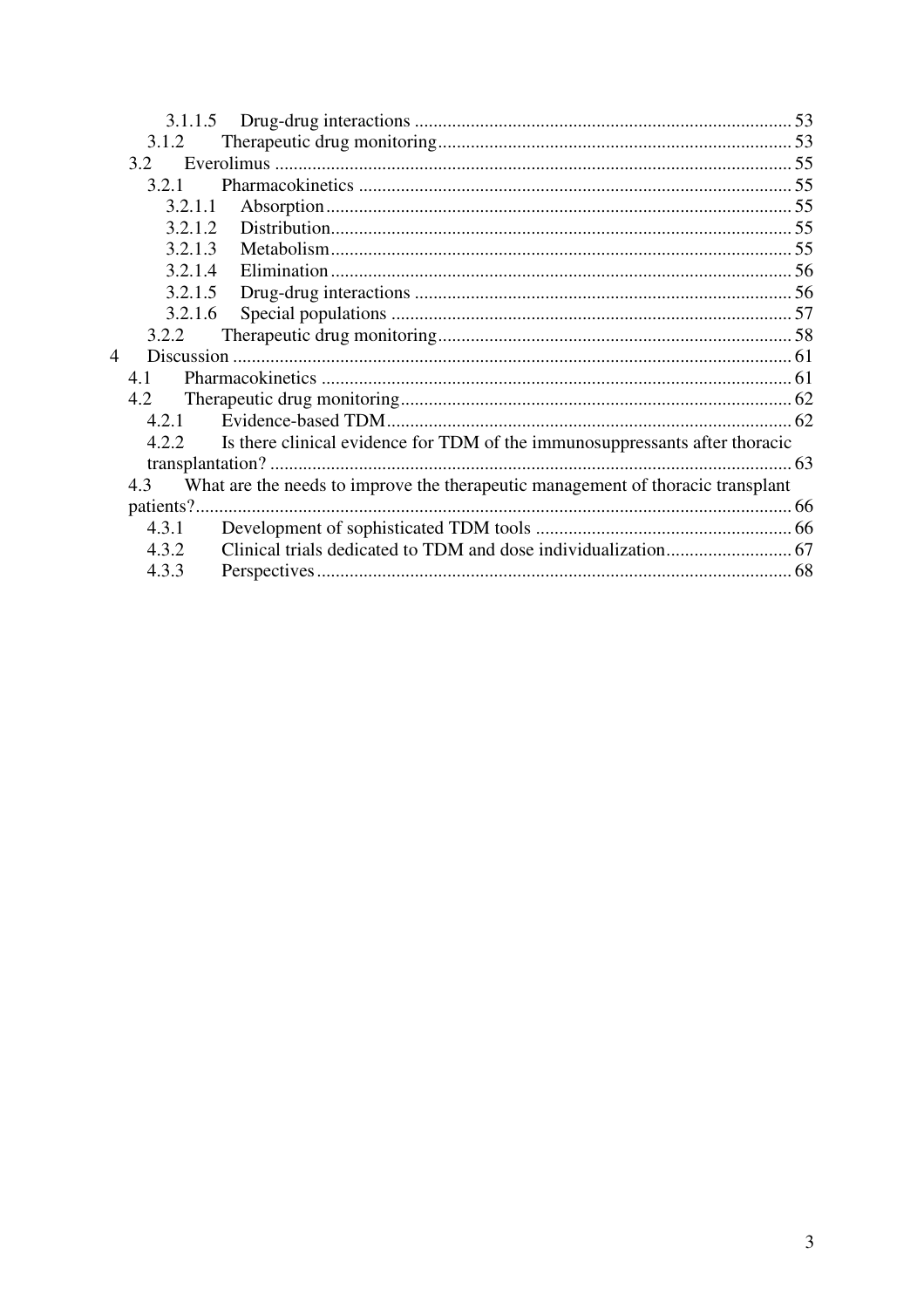#### **Abstract**

Although immunosuppressive treatments and therapeutic drug monitoring have significantly contributed to the increased success of thoracic transplantation, there is currently no consensus on the best immunosuppressive strategies. Maintenance therapy typically consists of a triple-drug regimen including corticosteroids, a calcineurin inhibitor (cyclosporine or tacrolimus) and either a purine synthesis antagonist (mycophenolate mofetil or azathioprine) or a mTOR inhibitor (sirolimus or everolimus). The incidence of acute and chronic rejection and of mortality after thoracic transplantation is still high compared to other types of solid organ transplantation. The high allogeneicity and immunogenicity of the lungs justify the use of higher doses of immunosuppressants, putting lung transplant recipients at a higher risk for drug-induced toxicities. All immunosuppressants are characterized by a large intra- and interindividual variability of their pharmacokinetics and by a narrow therapeutic index. It is essential to know their pharmacokinetic properties and to use them for treatment individualization through therapeutic drug monitoring (TDM) in order to improve treatment outcome. Unlike the kidneys and the liver, the heart and the lungs are not directly involved in drug metabolism and elimination, which may be the cause of pharmacokinetic differences between patients from all these transplant groups.

TDM is mandatory for most immunosuppressants, and has become an integral part of immunosuppressive drug therapy. It is usually based on trough concentrations  $(C_0)$ monitoring, but other TDM tools include the area under the concentration-time curve over the dosing interval  $(AUC_{0-12})$  or over the first 4 hours post-dose  $(AUC_{0-4})$ , as well as other single concentration-time points, such as the concentration 2 hours after dosing  $(C_2)$ . Given the peculiarities of thoracic transplantation, a review of the pharmacokinetics and TDM of the main immunosuppressants used in thoracic transplantation is presented in this article. Even more so than in other solid organ transplant populations, their pharmacokinetics is characterized by wide inter- and intra-individual variability in thoracic transplant recipients. The pharmacokinetics of cyclosporine in heart and lung transplant recipients has been explored in a number of studies, but less is known about that of mycophenolate and tacrolimus in these populations, while there are also hardly any studies on the pharmacokinetics of sirolimus and everolimus. Given the increased use of these molecules in thoracic transplant recipients, their pharmacokinetics deserves to be explored more in depth. There is very little data, some of which is conflicting, on the practices and outcomes of the TDM of immunosuppressants after thoracic transplantation. The development of sophisticated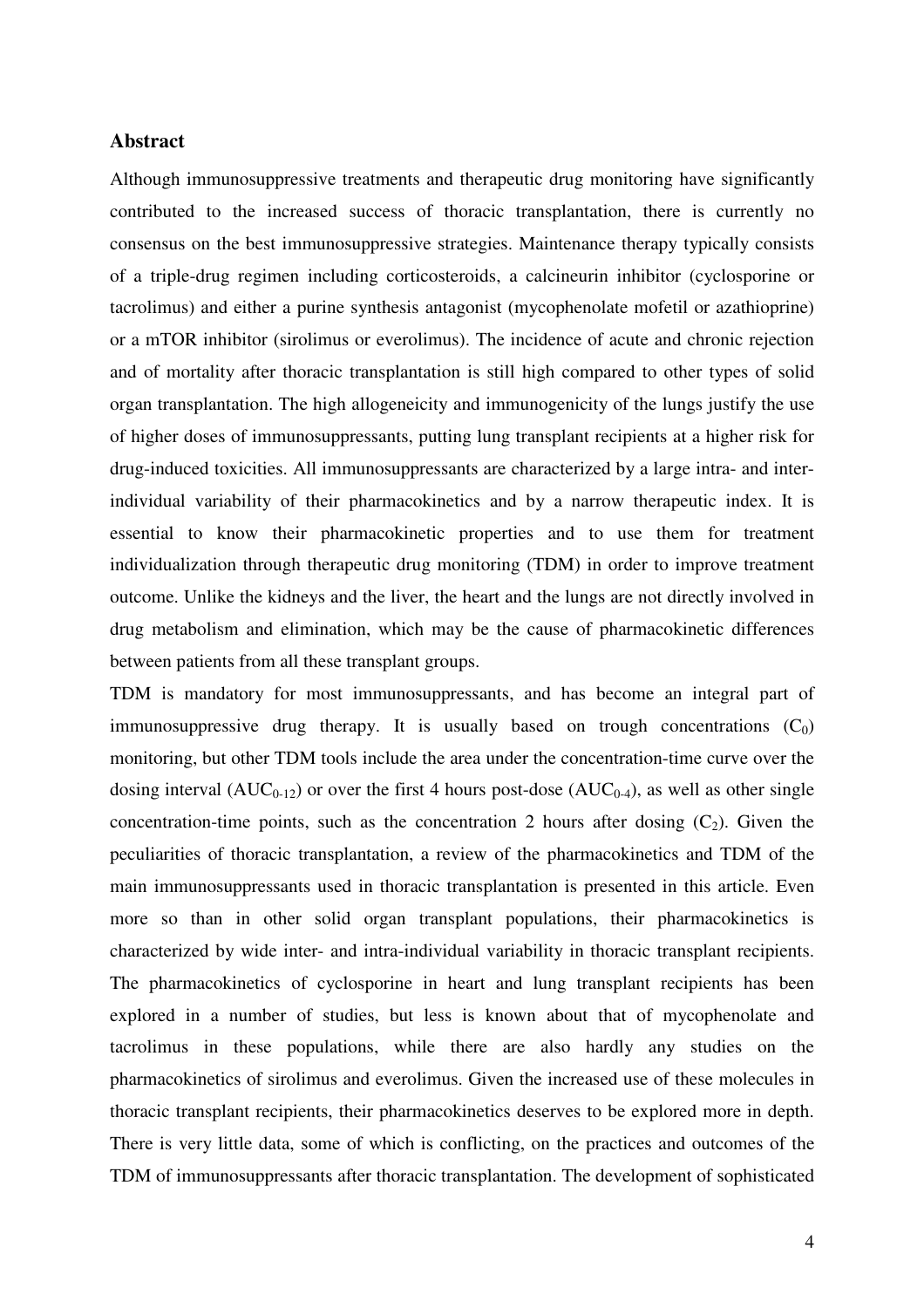TDM tools dedicated to thoracic transplantation are awaited, in order to evaluate accurately and precisely patients' exposure to drugs in general and in particular, to immunosuppressants. Finally, large cohort TDM studies definitely need to be conducted in thoracic transplant patients, in order to identify the most predictive exposure indices, and their target values, and to validate the clinical usefulness of improved TDM in these conditions.

**Keywords:** Heart transplantation; lung transplantation; cyclosporine; tacrolimus; mycophenolate; sirolimus; everolimus; therapeutic drug monitoring; systemic exposure.

# **List of abbreviations**

AcMPAG: acyl glucuronide of MPA –  $AUC_{0-\tau}$ : area under the concentration-time curve over the dosing interval – AZA: azathioprine – BOS: bronchiolitis obliterans syndrome – BPAR: biopsy-proven acute rejection – CAV: cardiac allograft vasculopathy – CF: cystic fibrosis – CL/F: apparent clearance –  $C_{\text{max}}$ : maximum concentration – CNI: calcineurin inhibitor – CYP: cytochrome P450 – D: dose – EMB: endomyocardial biopsy – FEV1: forced expiratory volume in one second – LVEF: left ventricular ejection fraction – MAT: mean absorption time – MMF: mycophenolate mofetil – MPA: mycophenolic acid – MPAG: 7-Omycophenolic acid glucuronide – P-gp: P-glycoprotein – PD: pharmacodynamics – PK: pharmacokinetics – TDM: therapeutic drug monitoring – ISHLT: International Society for Heart and Lung Transplantation –  $T_{1/2}$ : elimination half-life –  $t_{\text{max}}$ : time to maximum concentration – UGT: uridine diphosphate glucuronyl transferase –  $V_1/F$ : apparent volume of the central compartment  $-V_d/F$ : apparent volume of distribution.

# **Introduction**

Heart and lung transplantations are life-saving interventions for patients suffering from endstage cardiac or pulmonary failure. Many fields have been improved since the first transplantations of these organs (in 1963 for the lung and 1967 for the heart): optimal patient selection, donor management, organ preservation, histocompatibility testing, surgical techniques, post-operative management and immunosuppressive treatment and monitoring have all significantly contributed to this progress. <sup>[1]</sup> In the past 20 years (1986 to 2005), a large increase has been observed in the number of heart (from 2,158 to 3,095 per year) and lung (from 1 to 2,169 per year) transplantations in adults, as reported by the Registry of the International Society for Heart and Lung Transplantation  $(ISHLT)$ .<sup>[2,3]</sup> The survival of heart and lung transplant recipients has improved in parallel, with 1-year rates of 90 and 80%, respectively, and 5-year rates of approx. 70 and 50%, respectively.[2,3]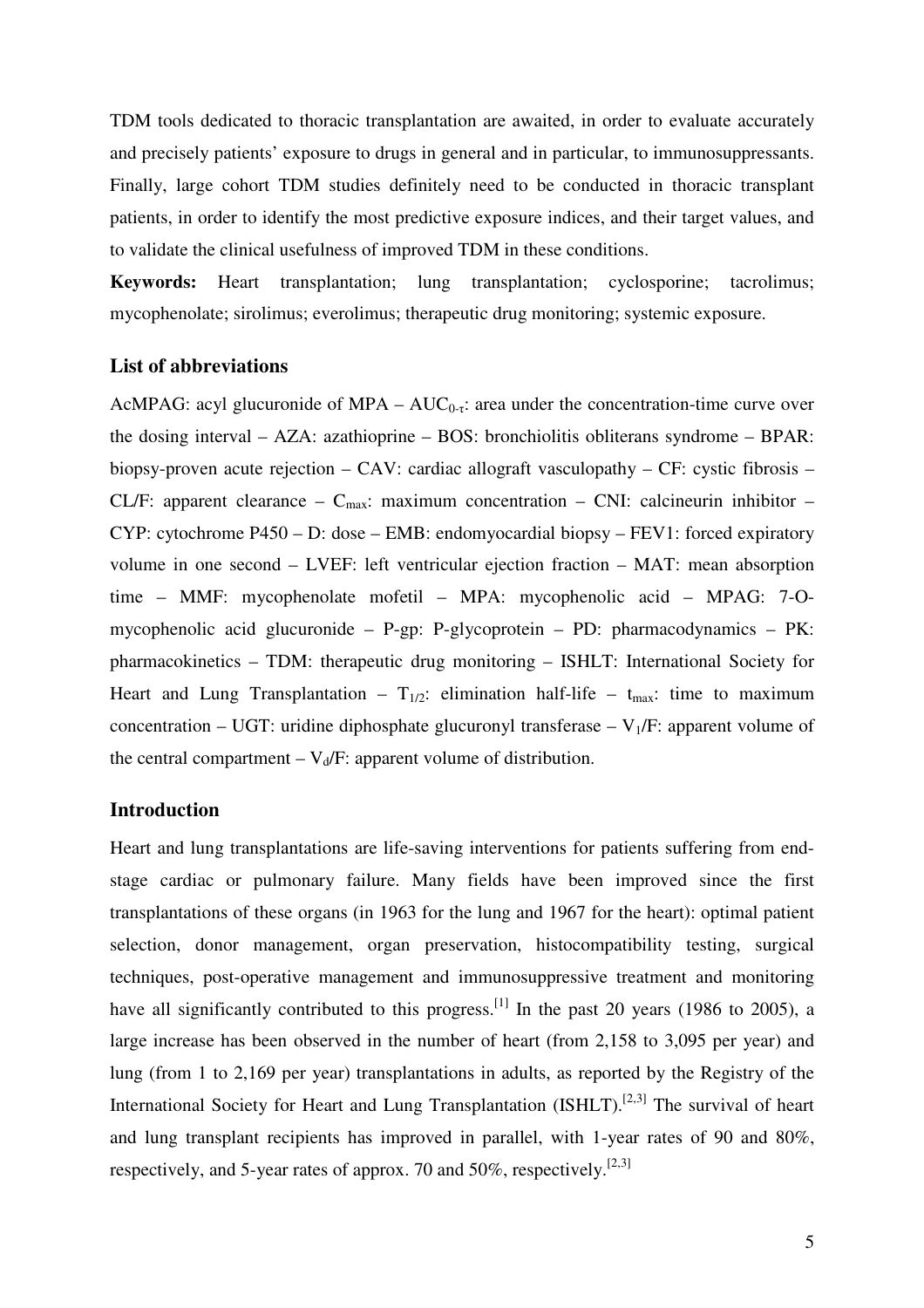Heart and lung transplantations are not comparable with the transplantation of other solid organs in terms of morbidity and mortality. First, contrary to graft failure in kidney transplant recipients which can often be treated by dialysis, graft loss in heart or lung transplant patients generally results in death. Secondly, the lung is a highly allogeneic and immunogenic organ because it is in direct contact with the environment (airborne organisms, polluting particles) through respiration, and the lung tissue is highly lymphoid.<sup>[4]</sup> Thirdly, unlike the kidneys and the liver, the heart is not directly involved in drug metabolism and elimination, other than by providing blood supply to the other organs, while the lungs are rich in metabolism enzymes that participate in the elimination of certain drugs and are characterized by a very large contact surface area between the alveoli wall and the blood stream. These peculiarities may be the cause of pharmacokinetic (PK) differences between patients from all of these transplant groups.

The increasing success of thoracic transplantation is largely attributable to the development of effective immunosuppressive regimens.<sup>[5]</sup> The strategies used in thoracic transplantation were initially derived from clinical trials performed in other solid organ transplant settings, such as kidney transplantation. However, there is no consensus on immunosuppressive strategies after heart<sup>[2]</sup> or lung<sup>[3]</sup> transplantation to date. Maintenance therapy typically consists of a tripledrug regimen including corticosteroids, a calcineurin inhibitor (CNI, *i.e.* cyclosporine or tacrolimus) and either a purine synthesis antagonist (mycophenolate mofetil –MMF– or azathioprine –AZA) or a mTOR inhibitor (sirolimus or everolimus). Between 2002 and 2006, the maintenance regimen of approximately 75% of heart or lung transplant recipients at both 1 and 5 years after transplantation was comprised of a calcineurin inhibitor plus a purine synthesis antagonist. More precisely, the combination of tacrolimus and MMF has now become the most widely used combination internationally.<sup>[2,3]</sup>

Despite the improvement of immunosuppressive strategies, the incidence of acute and chronic rejection and of mortality after thoracic transplantation remains high compared to other types of solid organ transplantation. In 2007, 35 to 45% of heart<sup>[2]</sup> and 40 to 50% of lung<sup>[3]</sup> transplant recipients were treated for acute rejection during their first year posttransplantation. Moreover, many studies in lung transplantation have shown that acute rejection is a significant risk factor for the development of chronic rejection.<sup>[6,7]</sup> Chronic allograft rejection (in the form of cardiac allograft vasculopathy in heart, and of bronchiolitis obliterans syndrome in lung transplantation) and infections are the main threats to long-term survival and quality of life.<sup>[2,3,8-10]</sup> Therefore, further improvements in the treatment of heart and lung transplant recipients must be sought.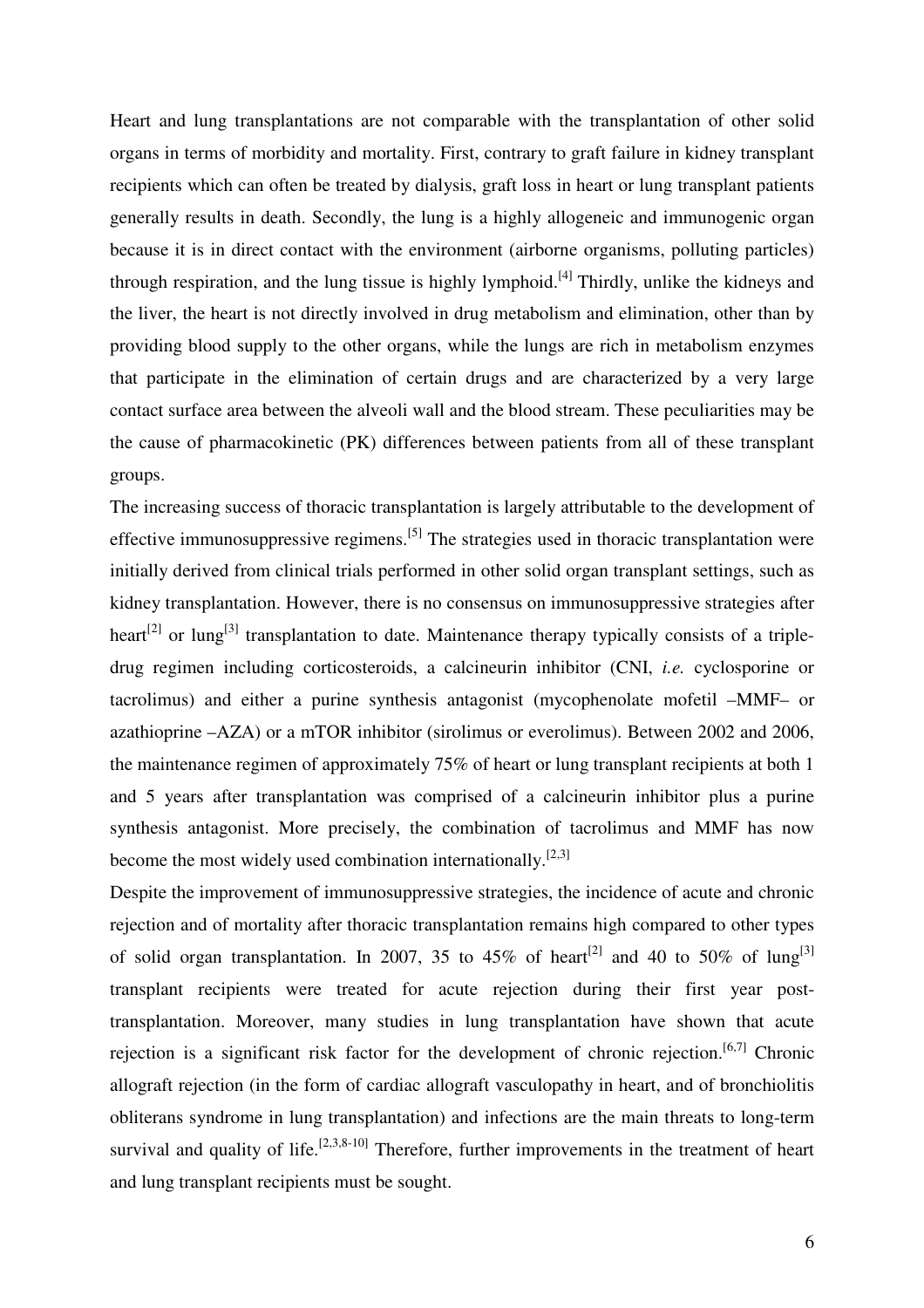Optimal immunosuppression is essential to maintain a viable allograft. The well-known large intra- and inter-individual variability of the PK of the immunosuppressive agents as well as their narrow therapeutic index represent a challenge to the clinicians, who need to select the best treatment and the best dosage for a given patient. Knowing the PK properties of these drugs and using them for treatment individualization through therapeutic drug monitoring (TDM) is thus crucial to improve treatment outcome. Since the introduction of cyclosporine, TDM has become an integral part of immunosuppressive drug therapy, because of the high correlation between systemic exposure and clinical outcomes.<sup>[11]</sup> The pre-dose concentration (so-called trough level or  $C_0$ ) is routinely used for individualizing the dose of most immunosuppressive drugs. For cyclosporine, the area under the concentration-time curve over the dosing interval  $(AUC_{0-12})$  or over the first 4 hours post-dose  $(AUC_{0-4})$  were also identified as good, or even better predictors of outcome in renal transplant patients.<sup>[12,13]</sup> TDM based on cyclosporine concentration 2 hours after dosing  $(C_2)$  has also been proposed, because it has been shown to be highly correlated with the  $AUC_{0.4}$  and with the incidence of acute rejection in kidney and liver transplant recipients.<sup>[14,15]</sup> Based on these observations, TDM has become mandatory for cyclosporine. It is also mandatory for tacrolimus, sirolimus and everolimus, for which it is usually based on  $C_0$  monitoring. On the opposite, MMF is usually administered at a fixed dose, possibly adapted on clinical signs of inefficacy or toxicity. However, there is increasing evidence in renal transplantation that MMF TDM should also become standard clinical practice, particularly in the early post-transplantation period.<sup>[16]</sup>

Heart and lung transplant patients display particularities when compared to the other solid organ transplant patients. First, lung transplant recipients usually require higher maintenance immunosuppression as compared to recipients of heart, liver or kidney grafts because of the high immunogenicity of the lung tissue, putting them at a higher risk for immunosuppressantinduced toxicities. Secondly, given the potential PK differences between populations, the PK of immunosuppressants may be different in heart and lung transplant recipients from that of liver or kidney transplant recipients and thus deserves to be specifically studied. For instance, heart and lung transplant patients often suffer from gastroparesis as a result of their initial pathology (*e.g.*, cystic fibrosis) or of the transplantation procedure, which may modify the absorption and thus the PK profile of drugs.<sup>[17,18]</sup> More generally, the lung transplant population is very heterogeneic as a consequence or the diverse indications for lung transplantation, which is also in favour of individual therapy and dose adjustment. Finally, close TDM in thoracic transplant patients may be justified given the high morbidity and mortality rates in these populations.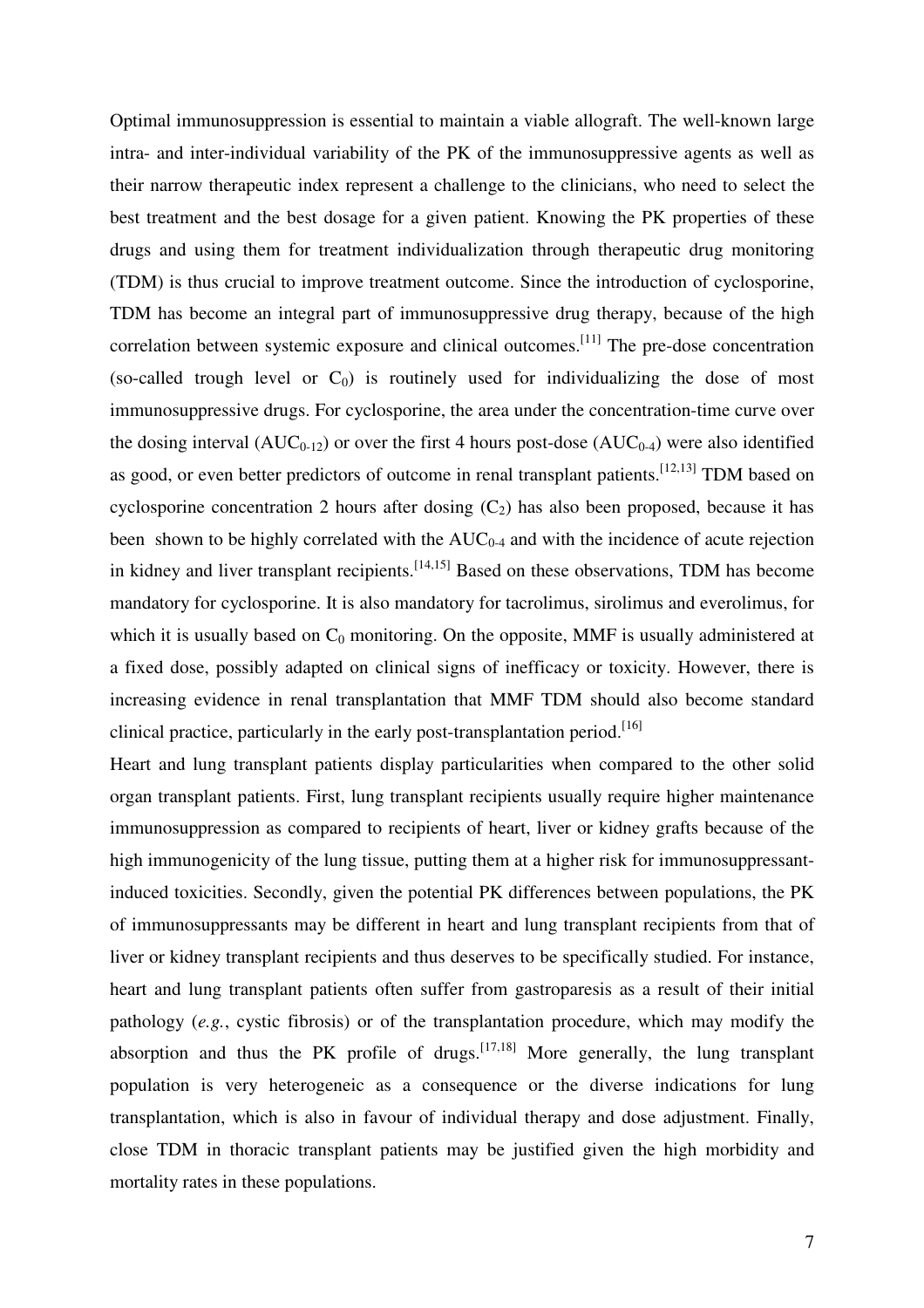The aim of the present article was therefore to review the state of the art on the PK and TDM of the main immunosuppressants used in thoracic transplantation, and to determine what fields need to be further explored in future PK and TDM studies in these conditions in order to improve transplantation success and patients survival. All numerical results presented in this review are expressed as mean±SD, unless otherwise specified.

In preparing this review, the authors conducted a search of Medline (January 1975 to June 2008) for English-language articles using the following search terms: "cyclosporine", "cyclosporin", "tacrolimus", "calcineurin inhibitor", "mycophenolate", "mycophelonic acid", "MMF", "MPA", "sirolimus", "rapamycin", "everolimus", "mTOR inhibitor", "heart transplantation", "lung transplantation", "thoracic transplantation", "pharmacokinetics", "metabolism", "drug interactions", and "therapeutic drug monitoring". This search was supplemented by a bibliographic review of all the relevant articles. Given the notably high number of articles on cyclosporine, only those considered as fair to high quality were kept for the review. Those rejected either concerned a very limited number of patients, or only reported mean C0 values in a given population, without connection with clinical data or other exposure indices. On the contrary, as there were only a few articles on tacrolimus, MMF and mTOR inhibitors, almost all were considered. Overall, around 80% of the original list of cited articles were included in this review.

# **1 Calcineurin inhibitors**

According to the ISHLT database, calcineurin inhibitors represent the cornerstone of immunosuppression after thoracic transplantation.<sup>[2,3]</sup>

# **1.1 Cyclosporine**

Cyclosporine penetrates into the cells and forms complexes with intracytoplasmic proteins (cyclophilins), inhibiting calcineurin, hence IL-2 production and T-cell activation.

Cyclosporine has become an essential component of standard treatment after heart or lung transplantation, improving drastically patients' survival and quality of life. In 2007, the ISHLT registry indicated that 21 and 26% of all lung transplant recipients received cyclosporine as part of their maintenance immunosuppressive regimen at 1 and 5 years posttransplantation, respectively.[3]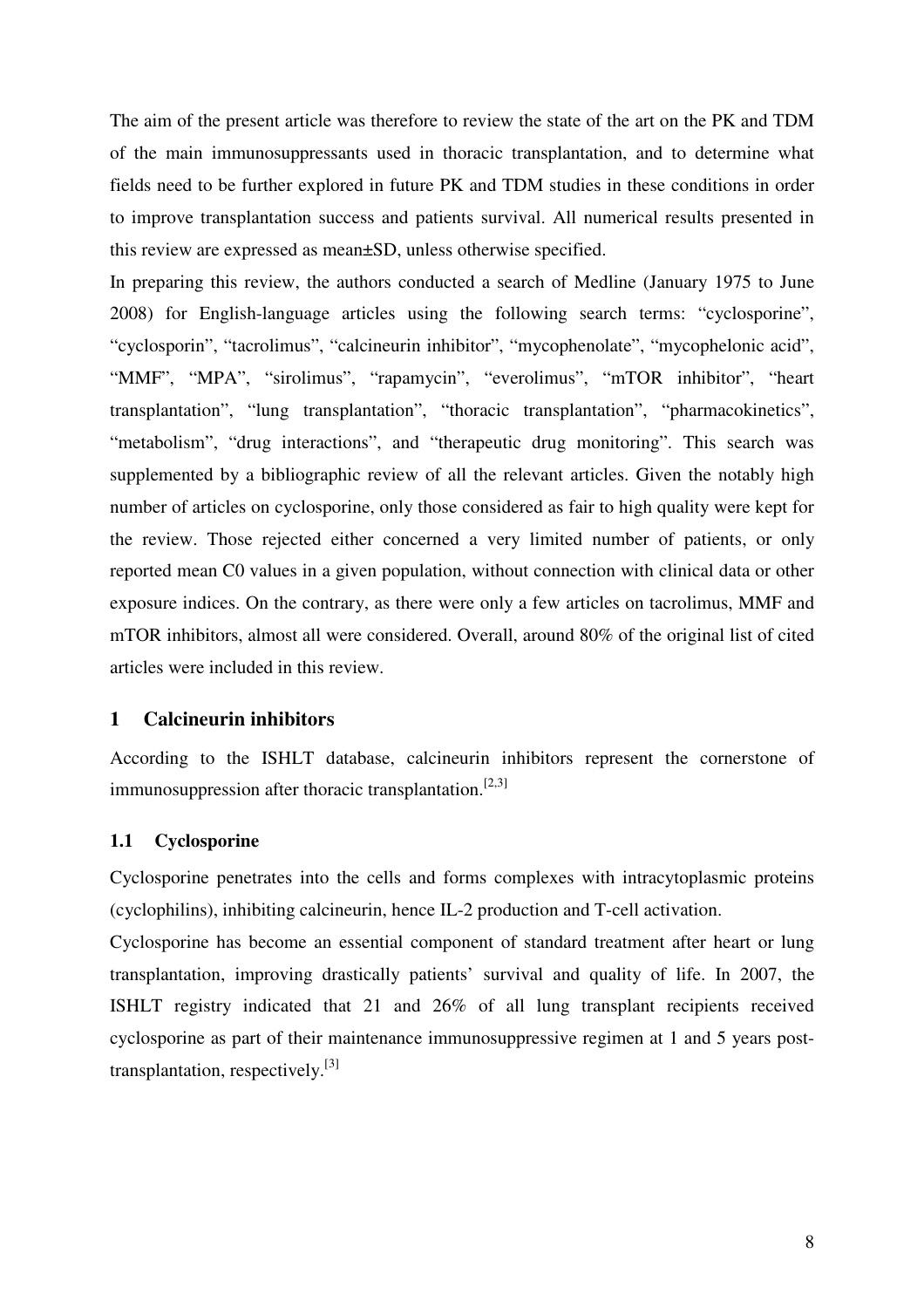#### *1.1.1 Pharmacokinetics*

Cyclosporine PK can be affected by drug formulation (Neoral<sup>®</sup> vs Sandimmune<sup>®</sup>), drug-drug interactions, pre-existing conditions (age, ethnic origin, pathology, diet, activity of metabolic enzymes and drug transporters), clinical status (time after transplantation, gastro-intestinal motility and bile flow, blood lipoprotein content, haematocrit, etc.), potentially altering blood concentrations and total exposure, and thus the degree of immunosuppression.

The vast majority of PK studies performed in thoracic transplantation were descriptive, using model-independent PK methods, where mean and standard deviation of exposure indices, PK parameters and, to a lesser extent, factors of variability in the evaluated population were calculated from individual data (Tables I and II).<sup>[4,6,19-28]</sup> Some authors used the iterative twostage (ITS) method, for which they either set up their own PK models or used already existing PK models in order to determine individual exposure indices and PK parameters and then to calculate mean PK parameters in the population.<sup>[29-32]</sup> To our knowledge, only one population PK (popPK) study was performed in heart transplant recipients<sup>[33]</sup> and one in heart-lung transplant recipients (Table III).<sup>[34]</sup>

In most cases, PK studies were performed in contexts where cyclosporine monitoring was based on  $C_0$  or on  $C_2$ .

# *1.1.1.1 Absorption*

Cyclosporine is a highly lipophilic molecule. Early PK studies with the first oil-based formulation Sandimmune® showed a poor and highly variable relative oral bioavailability. The microemulsion formulation (Neoral<sup>®</sup>) designed in a second time to increase the solubility of cyclosporine in the small bowel improved bioavailablity and decreased absorption variability, with a higher maximum concentration  $(C_{\text{max}})$ , shorter time to maximum concentration  $(t_{max})$ , higher AUC, and lower intra-patient variability on absorption than with Sandimmune<sup>®[35]</sup>

An increased and more consistent exposure to cyclosporine after Neoral<sup>®</sup> than Sandimmune<sup>®</sup> administration was also reported in heart<sup>[29]</sup> and heart-lung<sup>[28]</sup> transplant recipients. As a consequence, Neoral<sup>®</sup> became the core maintenance immunosuppressant chosen by most thoracic transplantation centers worldwide.<sup>[1]</sup> However, the high intra- and inter-patient variability of Neoral<sup>®</sup> absorption was confirmed by Johnston et al in a study performed in 15 *de novo* heart transplant recipients, in which three PK profiles were collected during the first year post-transplantation. Intra-patient and inter-patient variability of cyclosporine concentrations was the highest within the first two hours post-dose.<sup>[36]</sup>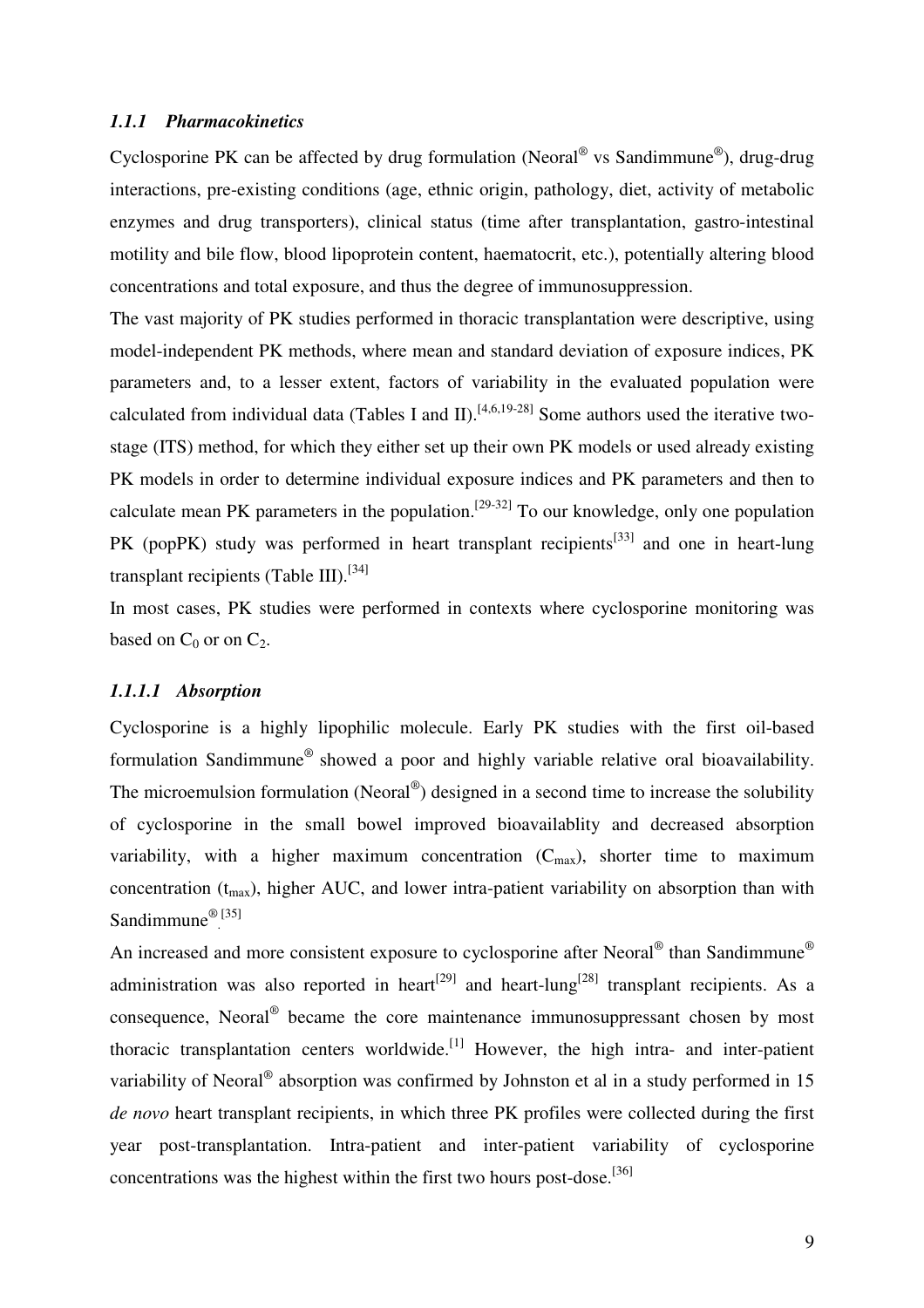Cyclosporine absorption typically lasts 4 hours, as illustrated by many studies in thoracic transplantation where  $C_{\text{max}}$  usually occurred between 1 and 3 hours post-dose.<sup>[4,19,23-26,29,32]</sup> In a randomized study comparing Neoral<sup>®</sup> to Sandimmune<sup>®</sup> in 35 heart transplant recipients, absolute oral bioavailability based on  $AUC_{0-12}$  with respect to IV administration was 57 $\pm 9\%$ and 47 $\pm$ 12%, respectively (p = 0.02), at 12 weeks post-transplantation.<sup>[23]</sup> A significant difference of absolute bioavailability between Neoral<sup>®</sup> and Sandimmune<sup>®</sup> was also reported by Baraldo et al in 20 stable heart transplant recipients on cyclosporine three times daily, 8 of whom were on diltiazem (75±19% for Neoral<sup>®</sup> vs 66±16% for Sandimmune;  $p < 0.001$ ).<sup>[29]</sup>. However, these two studies employed a non-specific cyclosporine assay (FPIA for TDx), which cross-reacts with cyclosporine metabolites. Oral bioavailability might have been overestimated as blood concentrations of cyclosporine metabolites are higher after oral than after IV administration due to the first-pass hepatic and intestinal effects, which are particularly important for substrates of CYP3A isoforms such as cyclosporine.

The PK models developed for cyclosporine by three groups<sup>[29,33,34]</sup> described absorption as following a first-order process, however with inconsistent mean values for the absorption rate constant  $k_a$ . The first study<sup>[33]</sup> was a popPK study performed in 69 heart transplant patients on Sandimmune<sup>®</sup> during the first three months post-transplantation. Unfortunately, the fixed  $k_a$ value  $(0.3 h<sup>-1</sup>)$  implemented in the model did not take into account the important variability of cyclosporine absorption, leading to an overestimation of cyclosporine concentrations by 150 to 400  $\mu$ g/L. The second study<sup>[34]</sup> was a retrospective popPK analysis of data collected from 48 heart-lung transplant recipients, followed throughout their first year post-transplantation. Unfortunately, this study focused on apparent clearance (CL/F) and volume of distribution  $(V_d/F)$  and fixed k<sub>a</sub> to values estimated by the same group in one of their previous works (0.25) and 1.35 h<sup>-1</sup> for Sandimmune<sup>®</sup> and Neoral<sup>®</sup>, respectively).<sup>[19]</sup> The model chosen led to a large residual random variability of 44.0 % (proportional) + 76.4  $\mu$ g/L (additive). As pointed out by Saint-Marcoux et al, this model systematically underestimated  $C_2$  values, showing the limits of a linear model for cyclosporine absorption.<sup>[37]</sup> In the third study,<sup>[29]</sup> the PK of cyclosporine was investigated using the ITS-method in 20 stable heart transplant males grafted for more than 3 years, switched from Sandimmune<sup>®</sup> to Neoral<sup>®</sup>. The absorption rate constant was  $k_a =$ 1.99 $\pm$ 1.42 h<sup>-1</sup> and 2.71 $\pm$ 1.47 h<sup>-1</sup>, respectively (p < 0.05). It is therefore noticeable that k<sub>a</sub> differed almost 8-fold between studies for Sandimmune®, and 2-fold for Neoral®.

Considering that model-independent PK methods or first-order absorption could not accurately describe the erratic and variable absorption of cyclosporine, our group used an original absorption model based on a Gamma distribution, initially developed for renal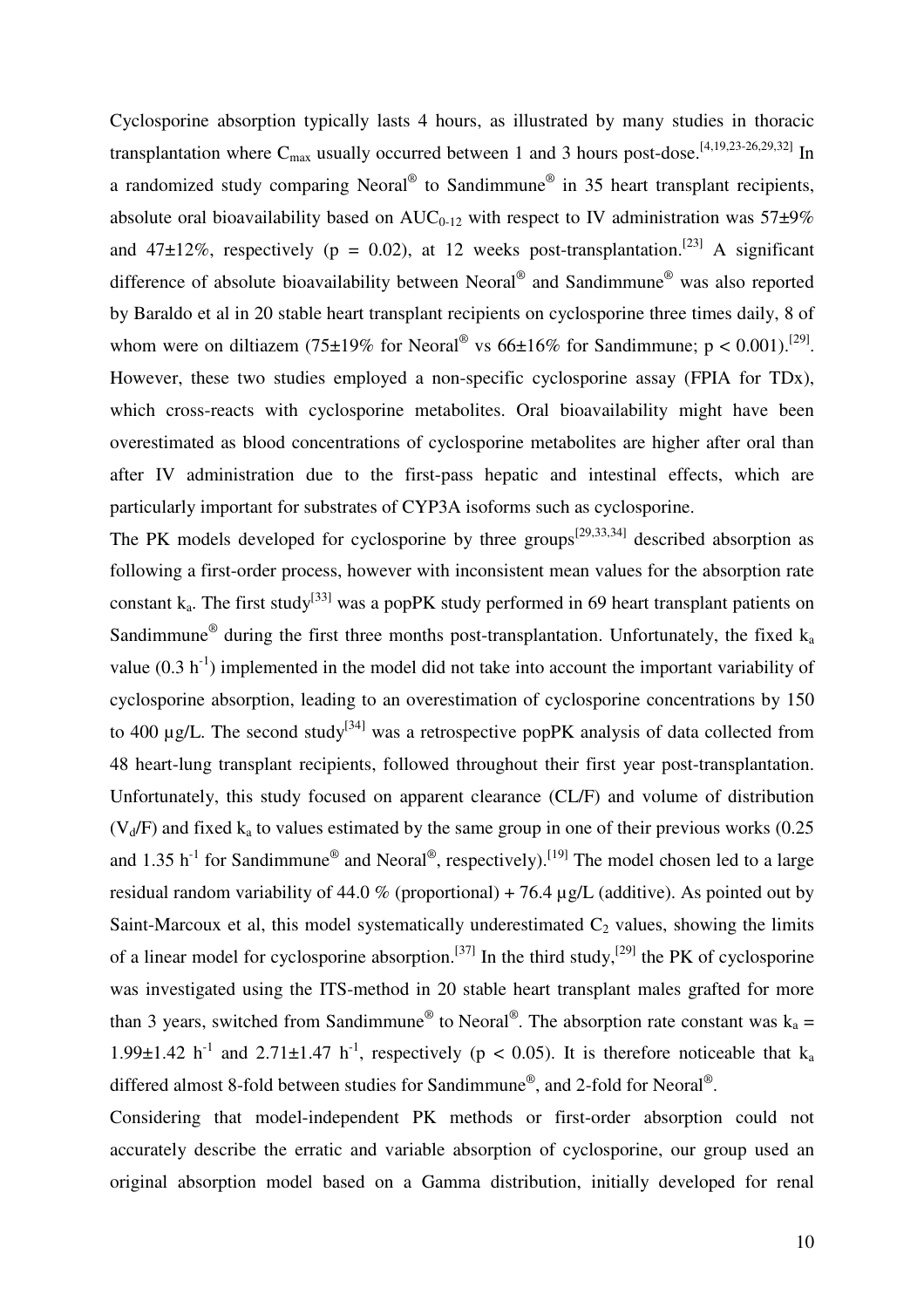transplant recipients.[38] In this model, the absorption rate is described as an asymmetrical peak and the absorbed fraction of the dose as a function of time as an S-shaped curve. This model was evaluated in a subpopulation of 14 *de novo* heart transplant recipients on Neoral® enrolled in study OLN351, in whom a PK profile of cyclosporine was drawn at three posttransplantation periods: the first week (W1), the third month (M3) and the end of the first year  $(Y1)$ .<sup>[32]</sup> Population exposure indices and PK parameters were estimated using the standard ITS-method. The PK model fitted well with the concentration-time data at all periods, with an excellent correlation between observed and modelled concentration values. For each period, the mean relative bias on concentrations was less than  $1\%$  and precision was good ( $> 88\%$ ). This model was also tested successfully on a population of 19 stable lung and heart-lung transplant recipients, with or without cystic fibrosis (CF). Three consecutive profiles were collected in each patient within 5 days. Good correlation and non significant differences were observed between measured and modeled concentration values, in non-CF ( $r^2 = 0.986$ ) as well as in CF patients ( $r^2 = 0.976$ ), confirming the robustness of the Gamma model (Table I). The mean absorption time (MAT) was not different between the two groups, with corresponding CV% of 21% and 25% in CF and non-CF patients, respectively.

#### *1.1.1.2 Distribution and elimination*

Cyclosporine is mainly metabolized by the cytochrome P450 (CYP) 3A enzymes in the liver and the gut. It is also a substrate of P-glycoprotein (P-gp), particularly in the intestinal mucosa. Hence, it may interact with many of the substrates, inducers and inhibitors of both of these systems.  $V_d/F$ , CL/F and elimination half-life  $(T_{1/2})$  of cyclosporine in thoracic transplantation were estimated in a few studies using non-compartmental analysis,  $[19,21]$  the ITS-method<sup>[29,32]</sup> or population PK analysis.<sup>[34]</sup>

Formal comparison of  $V_d/F$  between studies is not presented here because only four of them addressed this parameter, unfortunately with different models and units. Two studies used a 2 compartment model, one of which expressed the apparent volume of the central compartment  $(V_1/F)$  in liters,<sup>[32]</sup> the other in L/kg.<sup>[29]</sup> In the two remaining studies,  $V_d/F$  was expressed in  $L/kg$ <sup>[21,27]</sup> The same issue was faced for clearance, which was reported in studies using two-, single- or non-compartment models and expressing clearance or  $CL/F$  in  $L.h^{-1}$  or in  $L.h^{-1}/kg$ . In 15 stable heart transplant recipients on Neoral<sup>®</sup>, V<sub>d</sub>/F was 2.42±0.95 L/kg, CL/F was 5.7±1.7 mL.min<sup>-1</sup>/kg (0.342±0.102 L.h<sup>-1</sup>/kg) and T<sub>1/2</sub> was 5.0±1.3 h.<sup>[21]</sup> In 47 stable heart transplant adults switched from Sandimmune<sup>®</sup> to Neoral<sup>®</sup>, CL/F (as dose/AUC<sub>0-12</sub>) was significantly lower with Neoral $^{\circledR}$  in the two patient subgroups who were not on ketoconazole,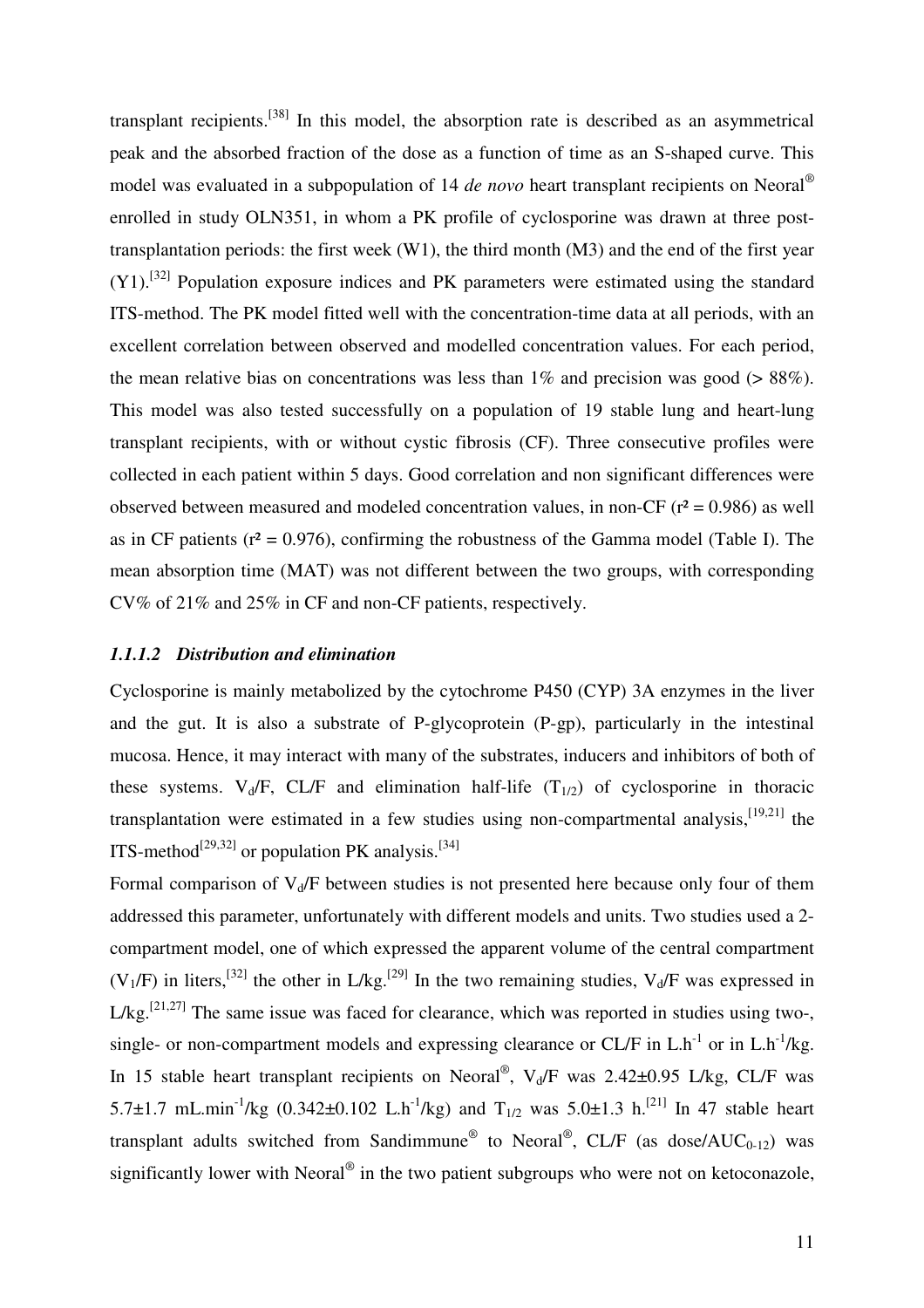but there was no significant difference in the other two subgroups who received ketoconazole.<sup>[19]</sup> This is obviously due to improved bioavailability, as illustrated earlier. In 20 stable heart transplant patients who consecutively received Sandimmune®, IV cyclosporine then Neoral<sup>®</sup>, CL/F and the volume of distribution of the central compartment  $V_1/F$  were 0.20 $\pm$ 0.04 L.h<sup>-1</sup>/kg and 1.86 $\pm$ 0.72 L/kg after IV infusion, 0.21 $\pm$ 0.04 L.h<sup>-1</sup>/kg and 1.00 $\pm$ 0.43 L/kg after Neoral<sup>®</sup>. T<sub>1/2</sub> was longer than usually reported, ranging between  $17.27\pm3.23$ (Sandimmune<sup>®</sup>) and 18.83 $\pm$ 3.58 h (Neoral<sup>®</sup>).<sup>[29]</sup> Finally, using the ITS method in 19 lung and heart-lung transplant patients (of whom 9 with CF) on Neoral<sup>®</sup>, CL/F was 50±20 and 50±14 L/h and  $V_1/F = 88\pm41$  and 74 $\pm 44$  L in CF and non-CF patients, respectively (ns).<sup>[32]</sup>

In the popPK study in heart-lung (21) and lung transplant recipients (27) performed by Rosenbaum et al, using a one-compartment PK model, the results were expressed as pooled Sandimmune<sup>®</sup> and Neoral<sup>®</sup> data.  $V_d/F$  was 147 L (range, 130-164 L) and CL/F was 22.1 L/h (range, 19.5-24.7 L/h) on average.<sup>[34]</sup> The inter-patient variability on modelled clearance was 17.1%, but no intra-patient variability was reported for this PK parameter. The following factors were reported to influence CL/F: co-administration of itraconazole, weight, and CF. No inter- or intra-patient variability of, and no covariates on  $V_d/F$  were reported. In a popPK study performed in heart transplant recipients, Parke et al proposed an estimation of clearance based on body weight and the co-administration of diltiazem.<sup>[33]</sup> The inter-patient variability on clearance was 20.2%.

# *1.1.1.3 Drug-drug interactions*

Lipid-lowering therapy is commonly administered to transplant patients to overcome hyperlipidemia and prevent coronary-artery disease.<sup>[39]</sup> Considering the affinity of cyclosporine for plasma lipoproteins, it was hypothesized that the modification of lipoprotein concentration may influence cyclosporine disposition and PK. Akhlaghi et al evaluated the effect of simvastatin on cyclosporine PK in heart transplant patients with a population approach using the P-PHARM program, though only to estimate cyclosporine elimination based on  $C_0$ , which might have limited the power of this study.<sup>[40]</sup> The authors found a moderate increase in cyclosporine CL/F in patients on lipid lowering agents. However, the difference in clearance before and after simvastatin administration did not reach statistical significance, whether patients received ketoconazole or not.

Diltiazem is another enzyme and transporter inhibitor often given early after heart transplantation to prevent coronary-artery narrowing and coronary artery disease on the transplant. Lung transplant patients often need azole antifungals such as ketoconazole,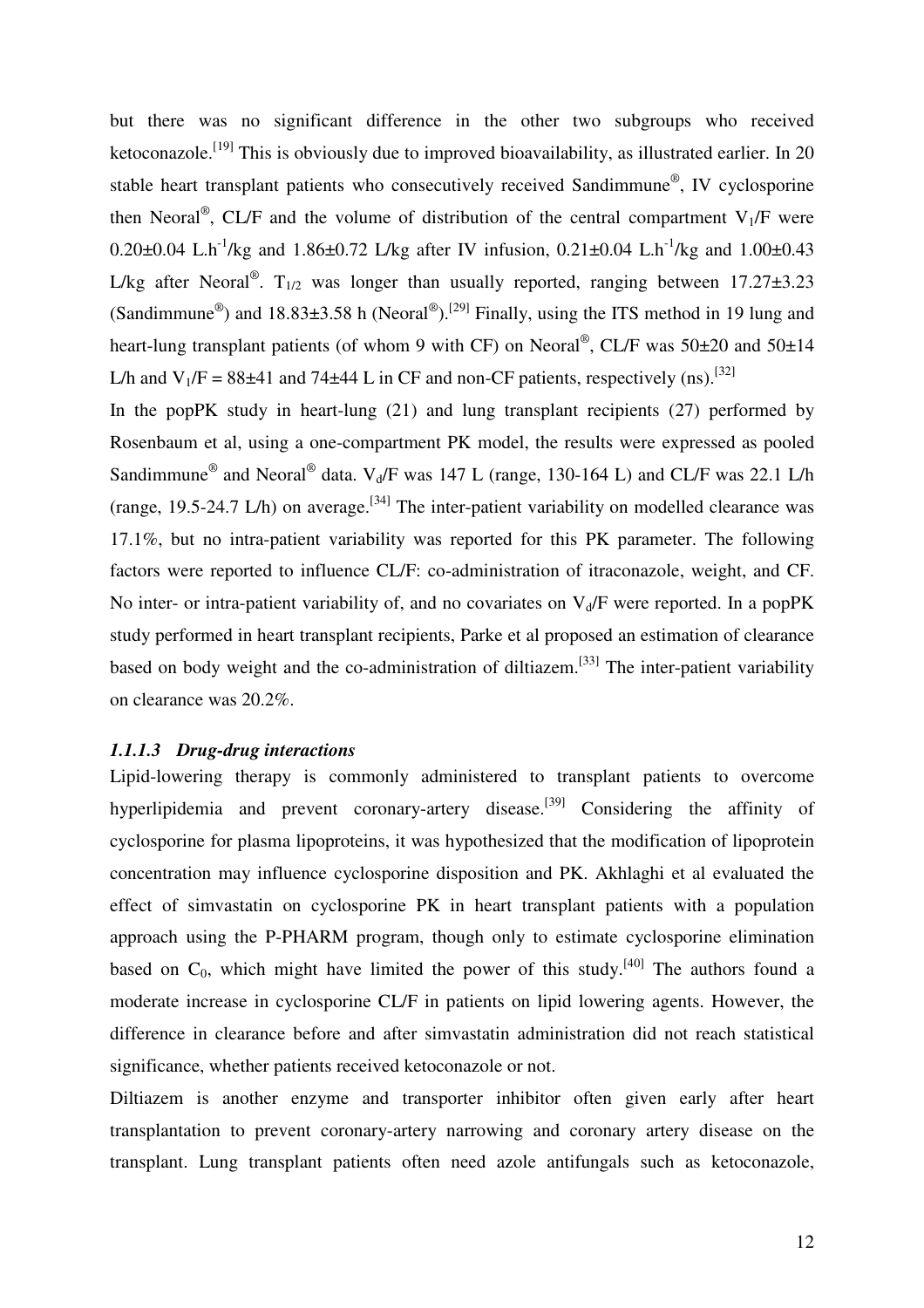itraconazole or voriconazole as prophylactic or curative treatments, because they risk developing invasive fungal infections of the graft. To our knowledge, the impact of enzyme or transporter inhibitors on the PK of cyclosporine after thoracic transplantation was evaluated in only two studies.  $^{[19,41]}$  One hundred and eighty two patients receiving Sandimmune<sup>®</sup> as part of their immunosuppressive regimen after cardiothoracic transplantation were recruited in the first study.<sup>[41]</sup> The authors defined a linear relationship between cyclosporine dose rate (DR) and trough concentrations at steady-state (" $\text{Cs}_{\text{trough}}$ "). The relationship was described as follows: DR =  $\theta$  x Css<sub>trough</sub>, where  $\theta$  was the dose rate-steady-state trough concentration ratio, assuming that the PK of cyclosporine is linear. Posterior Bayesian estimation using P-PHARM indicated that the concomitant administration of metabolic inhibitors influenced significantly θ, probably because of a change in CL/F (although a modification of cyclosporine distribution could not be excluded). A dramatic reduction (-82%) of  $\theta$  was caused by the co-administration of ketoconazole and diltiazem, while co-administration of either ketoconazole, itraconazole or diltiazem resulted in 75%, 40% and 23% reduction, respectively. Consistently, patients who had been administered ketoconazole had a 75% reduction in cyclosporine dose and those on diltiazem a 23% decrease.

 The 47 stable heart transplant recipients included in the second study were switched from Sandimmune<sup>®</sup> to Neoral<sup>®</sup> and were divided into four groups depending on the long-term (beyond two years) co-administration of enzyme inhibitors (diltiazem and/or ketoconazole or none).<sup>[19]</sup> Cyclosporine AUC was significantly higher after administration of Neoral<sup>®</sup> compared to Sandimmune® only in patients who were either receiving no metabolic inhibitors  $(4.911\pm935 \text{ vs } 3.655\pm1.120 \text{ h.ug/L}, p < 0.05)$  or diltiazem alone  $(4.747\pm923 \text{ vs } 3.605\pm1.079$ h.µg/L,  $p < 0.05$ ), but not in those taking concomitant ketoconazole or a combination of ketoconazole and diltiazem. Similarly, cyclosporine CL/F was significantly lower with Neoral<sup>®</sup> formulation, but only for patients on diltiazem (26.8±9.0 vs 36.7±14.1 L/h, p < 0.05) or on no metabolic inhibitor  $(31.8\pm9.5 \text{ vs } 46.7\pm21.1 \text{ L/h}, p < 0.05)$ . The authors hypothesized that in patients on ketoconazole, maximal cyclosporine absorption was already achieved, so that no further increase was possible by switching to Neoral<sup>®</sup>. The mechanism of metabolic inhibition by ketoconazole is not completely known, but it seems that it inhibits the metabolism and enhances the absorption of cyclosporine in the gastrointestinal mucosa by a complete blockage of prehepatic metabolism and inhibition of intestinal P-gp. On the other hand, diltiazem appeared here to have very little, if any, effect on cyclosporine  $PK$ .<sup>[19]</sup>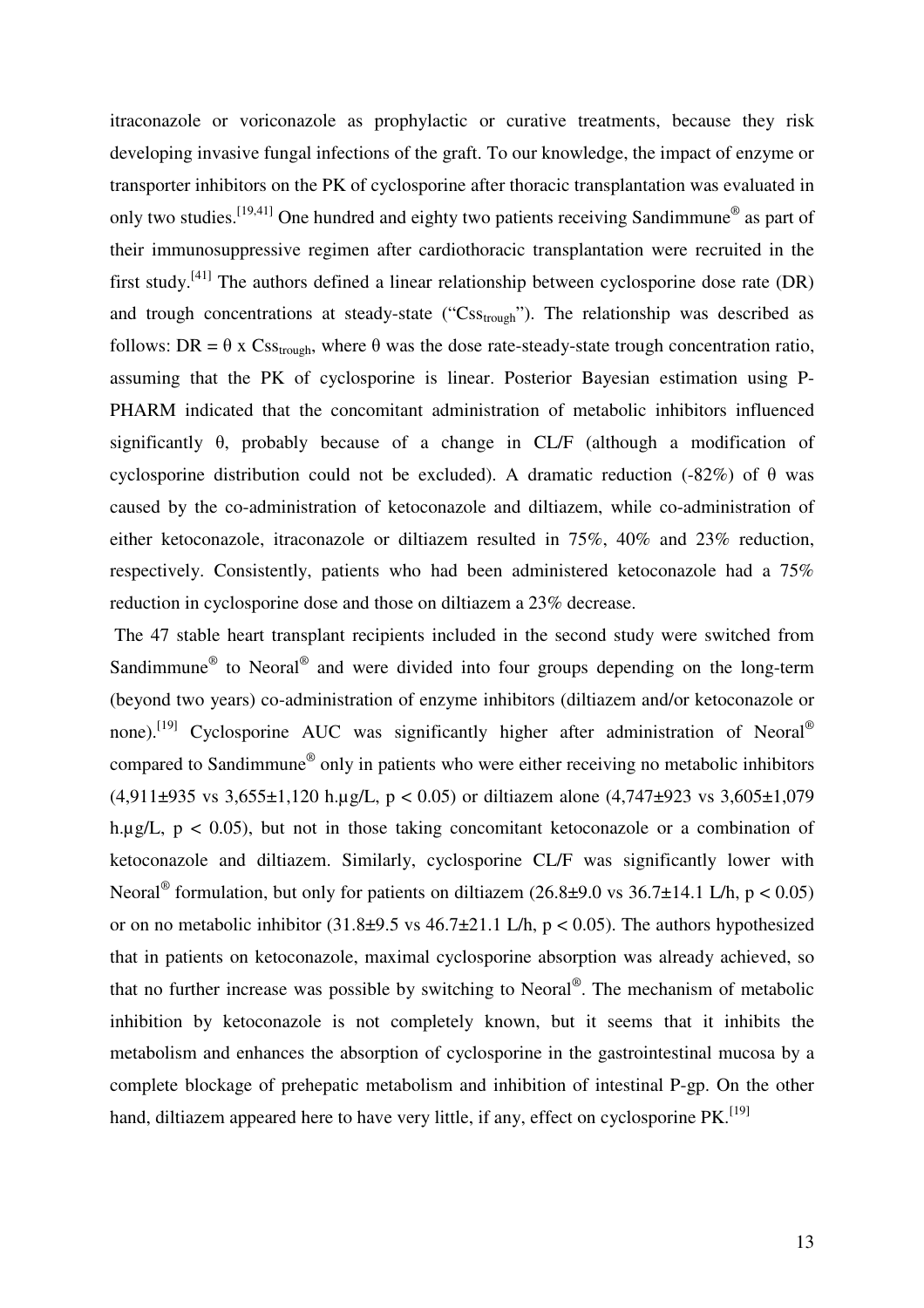# *1.1.1.4 Special populations*

#### *1.1.1.4.1 Pediatric transplantation*

According to the ISHLT registry, between January 1998 and June 2006, 32.8% of heart and heart-lung transplant recipients were aged less than 19 years at the time of transplantation.<sup>[3]</sup> Since 2001, there has been a slow rise in the total number of transplant procedures performed in children: 77 were reported in 2005 versus 59 in 2001. CF is the main indication for thoracic transplantation in children (69% of patients aged 12 to 17 years who underwent transplantation between January 1991 and June 2006).<sup>[42]</sup>

The PK of cyclosporine in paediatric patients is known to be highly variable, $[43]$  and different from that of adults in terms of gastro-intestinal absorption, volume of distribution and systemic clearance (hepatic metabolism).<sup>[44,45]</sup>

To our knowledge, no study has been specifically designed to evaluate the PK of cyclosporine in children after thoracic transplantation. One study performed in both adults and children, in different types of transplantation (renal, cardiac, hepatic and bone marrow transplantation) reported PK parameters of cyclosporine in 12 heart-transplant patients (apparently mainly children).<sup>[46]</sup> Their mean V<sub>d</sub>/F and mean residence time were 7.4 $\pm$ 1.8 L/kg and 10.7 $\pm$ 4.4 h respectively, with no significant difference compared to other types of transplantation.

Given the high proportion of children among patients benefiting from thoracic transplantation, more studies are definitely needed to better characterize cyclosporine PK in this population.

# *1.1.1.4.2 Cystic fibrosis*

CF is a major indication for lung and heart-lung transplantation. Despite the administration of exogeneous pancreatic enzymes, patients with CF are poor absorbers (gastro-intestinal disorders and malabsorption of lipids owing to pancreatic insufficiency). They exhibit higher variability on absorption compared with non-CF patients, with erratic PK profiles and a delayed  $t_{max}$ , and consequenly require different dosage regimens. [8,25-27,47]

A study in 31 heart and lung transplant candidates (mainly adults) reported lower cyclosporine bioavailability, higher apparent oral clearance and shorter mean residence time in subjects with CF as compared to those with Eisenmenger's syndrome. The authors suggested that the difference on cyclosporine CL/F may be due to the lower bioavailability in  $CF$  patients.<sup>[47]</sup> In a retrospective case-control study, the same authors compared the PK of cyclosporine in CF patients ( $n = 11$ ), vs non-CF patients ( $n = 11$ ), following heart-lung transplantation. Patients' daily dose was  $16.7\pm7.2$  mg/kg vs  $8.2\pm19$  mg/kg, respectively (p < 0.01). Cyclosporine PK parameters were estimated using a Bayesian approach.<sup>[48]</sup> A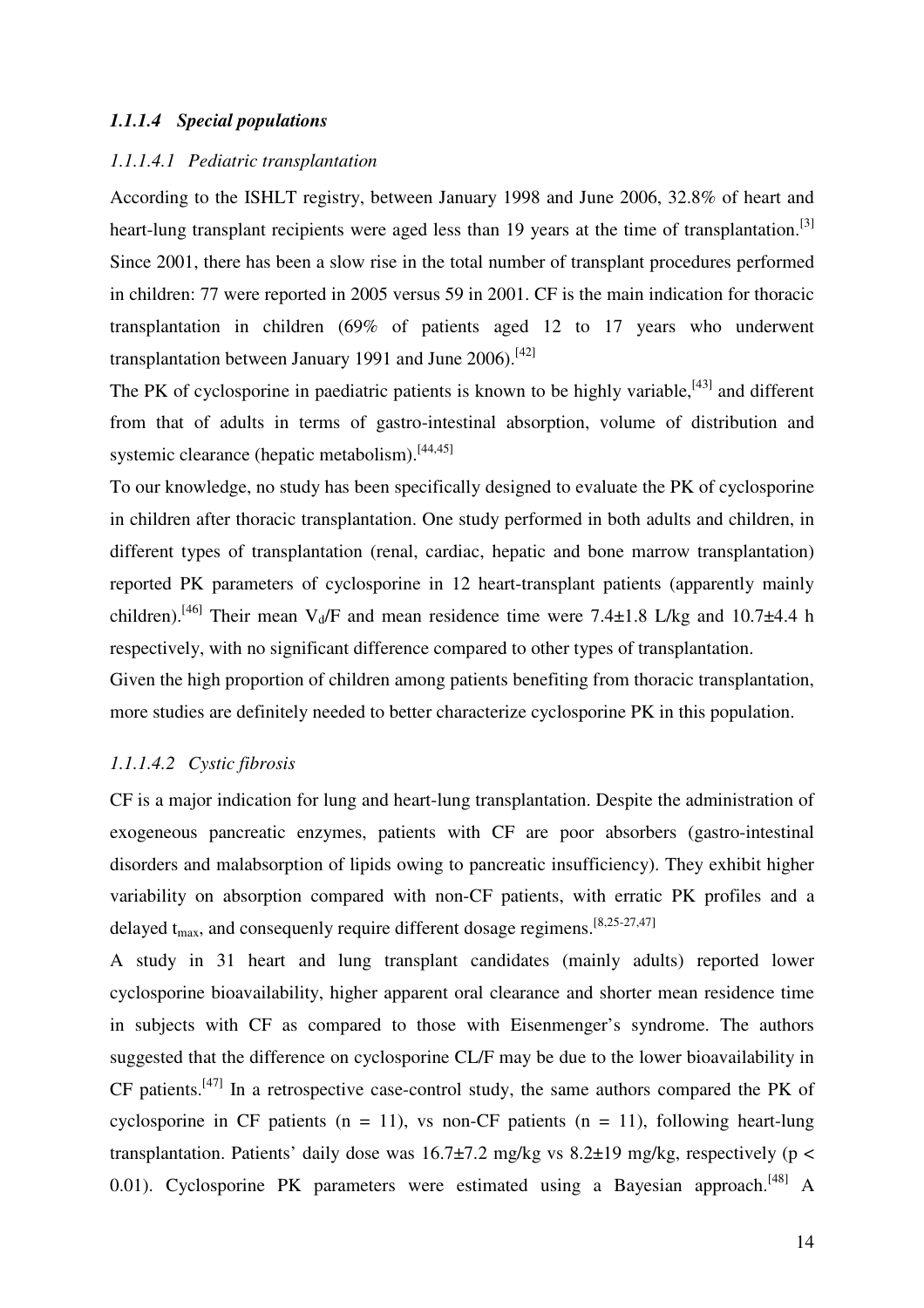statistically significant difference on cyclosporine CL/F was found between CF and non-CF patients (3.5±1.3 vs 1.7±0.5 mL.min<sup>-1</sup>/kg, respectively; p = 0.003), but not on V<sub>d</sub>/F (7.2±5.3) vs 4.3 $\pm$ 2.2 L/kg, respectively; ns).<sup>[27]</sup> The authors proposed that patients with CF be given 1.5 to 2 times higher oral doses of cyclosporine than patients without  $CF$ .<sup>[27,47]</sup>. Higher drug doses were required in 9 CF vs 41 non-CF patients ( $p < 0.001$ ) on either Sandimmune<sup>®</sup> or Neoral<sup>®</sup>, resulting in lower dose-normalized  $AUC_{0.6}$  (p < 0.001).<sup>[28]</sup>

Several studies in limited numbers of mixed, adult and paediatric CF patients addressed the potential benefit of improved cyclosporine oral absorption after Neoral<sup>®</sup> rather than Sandimmune<sup>®</sup> administration. Three studies reported that Neoral<sup>®</sup> allowed a substantial increase in AUC<sub>0-12</sub> (by 2.63; 1.44 and 1.48-fold, respectively) and C<sub>max</sub> (by 2.28; 2.28 and 1.91, respectively) when compared to Sandimmune® , with inconsistent findings regarding  $C_0$ .<sup>[24,26,49]</sup> The intra-individual and inter-individual coefficient of variation on  $C_0$  and on AUC<sub>0-12</sub> were less with Neoral<sup>®</sup> than Sandimmune<sup>®</sup>, confirming improved PK consistency.<sup>[26]</sup> Increased exposure was attributed to higher bioavailability, with CL/F significantly and  $V_d/F$ numerically higher in CF than non-CF patients.<sup>[50]</sup>

The PK of cyclosporine was also studied in 10 CF and 10 non-CF clinically stable lung and heart-lung transplant recipients on Neoral® in an open-label trial, with a non-compartmental approach.<sup>[25]</sup> Cyclosporine exposure was similar in patients with and without CF, but exposure-per-milligram-dose was approx. 25% lower in CF patients, due to lower bioavailability. Rousseau et al conducted a retrospective study of the data collected from 19/20 patients included in this trial,  $[32]$  confirming that although CF patients received higher doses  $(250\pm76 \text{ mg } BID \text{ vs } 175\pm52 \text{ mg } BID$ , respectively,  $p < 0.025$ ), no statistically significant difference was found for measured  $C_2$  values between the 2 groups, resulting in lower C<sub>2</sub>/dose ratios in CF patients ( $p < 0.001$ ). Similarly, lower AUC<sub>0-12</sub>/dose and AUC<sub>0-1</sub>  $_4$ /dose ratios were found in CF patients (p < 0.005). No significant difference was found between CF and non-CF patients, in  $V_1/F$  (88 $\pm$ 41 and 74 $\pm$ 44 L, respectively) and CL/F  $(50\pm20)$  and  $50\pm14$  L/h, respectively), maybe due to the small number of patients. The two elimination constants were significantly different between CF and non-CF patients, the first higher and the second lower, which is consistent with the similar CL/F values.<sup>[32]</sup>

#### *1.1.2 Therapeutic drug monitoring*

Cyclosporine is characterized by a marked inter- and intra-patient variability in its PK parameters and a narrow therapeutic index: subtherapeutic exposure may be associated with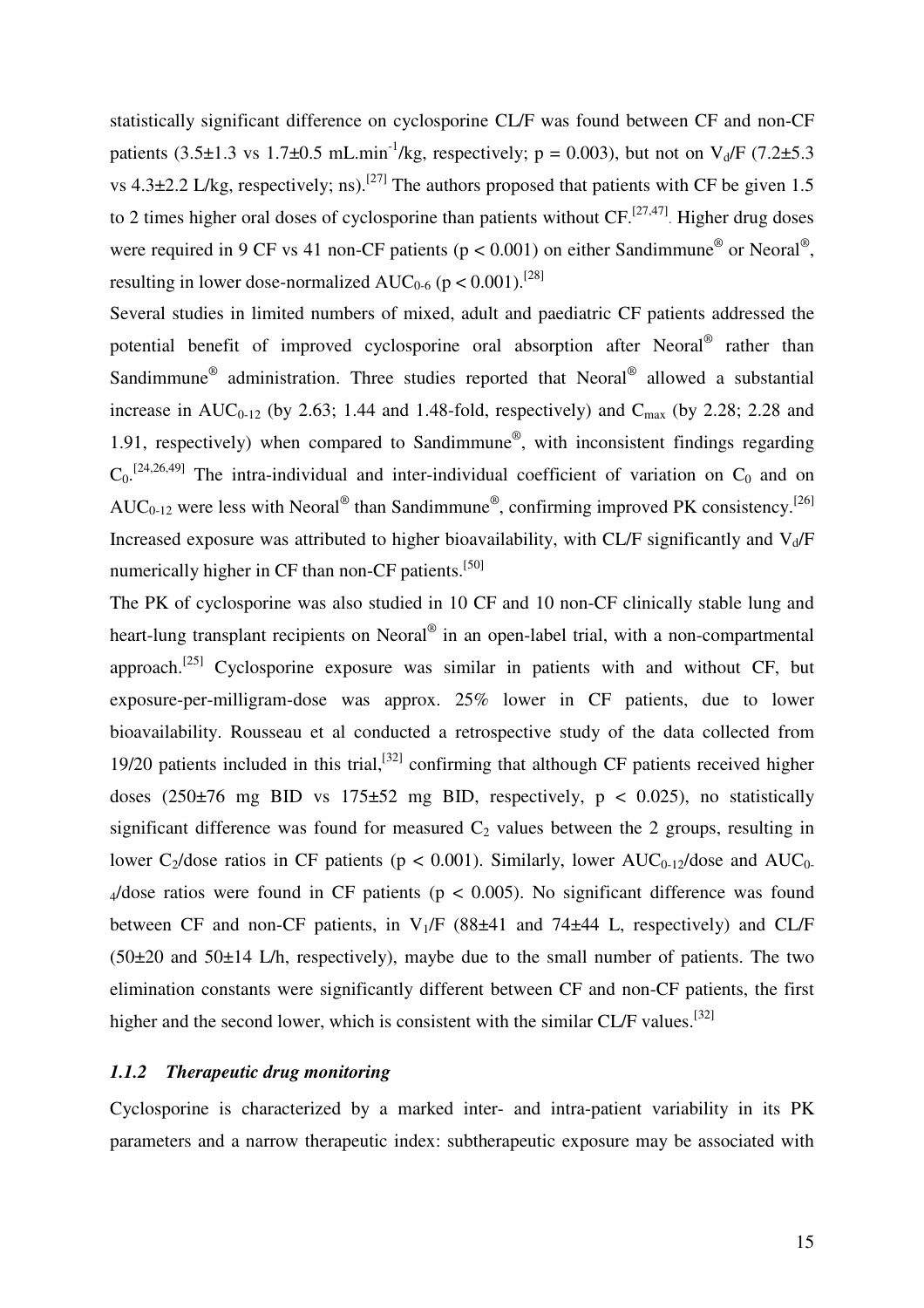rejection and supratherapeutic exposure with drug-induced toxicity (*e.g.*, nephrotoxicity: endstage renal failure requiring dialysis occurs in up to 6.5% of heart transplant recipients<sup>[51]</sup>).

TDM of cyclosporine has been recognized as an essential tool in the management of allograft transplant recipients and has been performed routinely in transplantation for almost 20 years.[52,53] However, there is still no consensus about the optimal method for monitoring cyclosporine, and very little data is available on the practices and outcomes of cyclosporine monitoring after thoracic transplantation. Much of the available information has been extrapolated from data obtained in other types of organ transplantation. Table IV presents a summary of TDM methods together with their advantages and limitations, derived from reviews and tables by Fernandez de Gatta et al $^{[43]}$  and Dumont et al.<sup>[53]</sup>

#### *1.1.2.1 Single concentrations monitoring*

The traditional method for cyclosporine dose adjustment is trough concentration monitoring, and it is widely used in most clinical settings. However, many studies in thoracic transplantation have evidenced a poor correlation between  $C_0$  and exposure to cyclosporine, expressed either by the full AUC over the dosing interval  $(AUC_{0-12})$  or by an abbreviated AUC ( $AUC_{0-4}$ ,  $AUC_{0-6}$ ).

Correlation coefficients between  $C_0$  and  $AUC_{0-12}$  or  $AUC_{0-4}$  reported in adult heart transplantation, ranged from 0.06 to 0.6, and from 0.16 to 0.4, respectively.<sup>[21,23,54-56]</sup> Similar results were reported after lung or heart-lung transplantation: in a study of 50 patients on cyclosporine after heart-lung transplantation, Trull et al found that  $C_0$  was well correlated with  $AUC_{0.6}$  estimated from three time-points  $(C_0, C_2, C_6)$  using the linear-log trapezoidal rule  $(r^2 = 0.574$  and 0.671 for Sandimmune<sup>®</sup> and Neoral<sup>®</sup> respectively).<sup>[28]</sup> Surprisingly, using the same database, apparently limited however to 48 patients, Akhlaghi et al reported a poor correlation between C<sub>0</sub> and AUC<sub>0-6</sub> ( $r^2 = 0.267$ ).<sup>[20]</sup> This may be due to the fact that Sandimmune<sup>®</sup> and Neoral<sup>®</sup> data were pooled and the linear rather than the linear-log trapezoidal rule employed. Jaksch et al<sup>[4]</sup> reported a correlation coefficient of 0.64 between  $C_0$ and  $AUC_{0-4}$  in 20 lung transplant recipients, and Hangler et al<sup>[6]</sup> a correlation coefficient of 0.31 between  $C_0$  and AU $C_{0.6}$  in 12 lung transplant recipients.

As it was recognized that  $C_0$  values were rather poorly correlated with the AUC,<sup>[52]</sup> monitoring, another single concentration was proposed as an alternative to  $C_0$  monitoring. The immunosuppressive effect of cyclosporine is maximal and most consistent around  $t_{\text{max}}$ , which is usually within 2 hours post-dose.  $C_2$  has been demonstrated as an excellent predictor of  $AUC_{0-4}$  in renal transplantation.<sup>[14,57]</sup> In thoracic transplantation, a series of studies have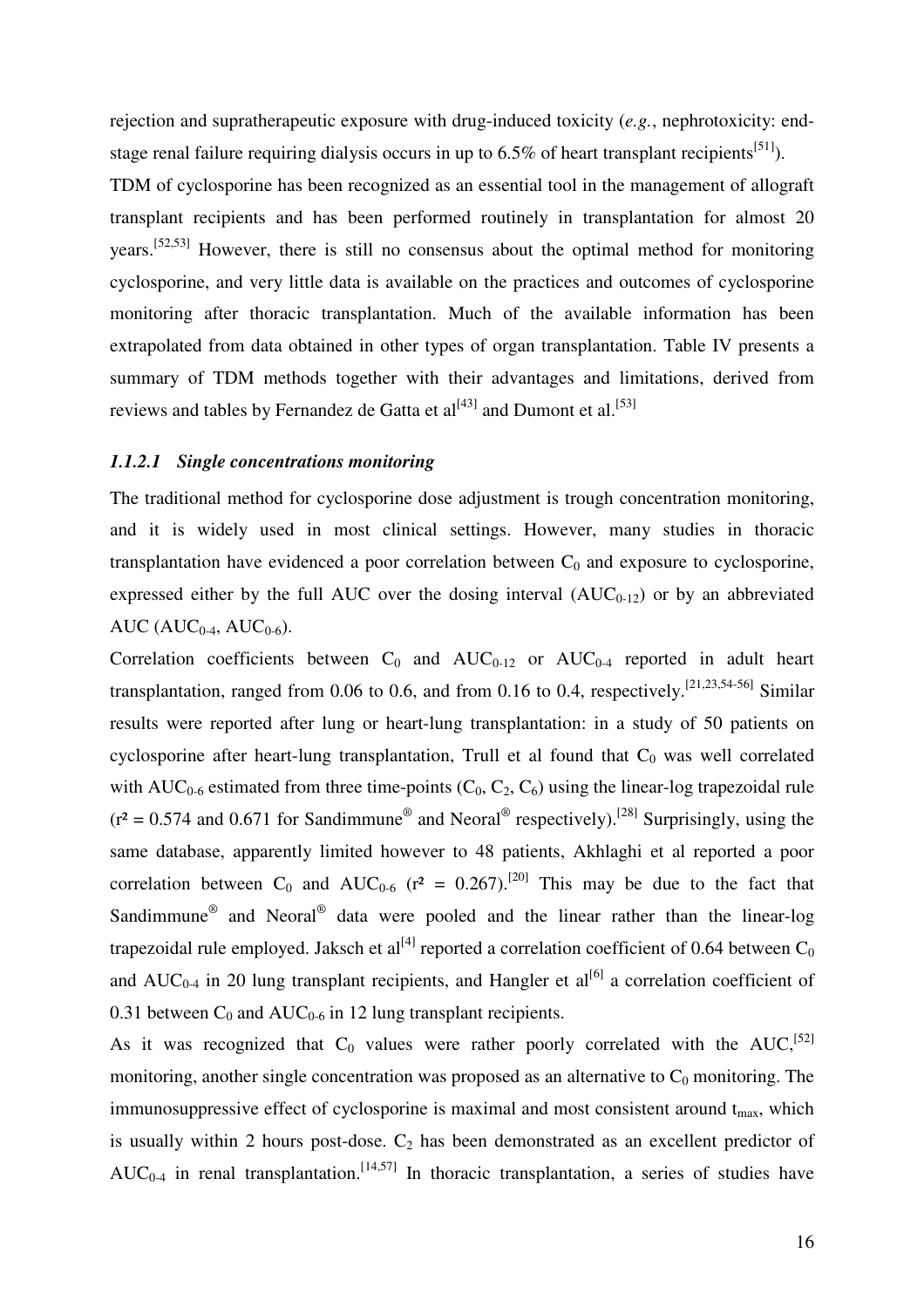shown that  $C_2$  quite reliably predicts  $AUC_{0-12}$  and abbreviated AUC: coefficients of determination between  $C_2$  and  $AUC_{0-12}$  ranged from 0.94 to 0.99 in heart transplant recipients;<sup>[21,54,55]</sup> lower coefficients of determination between  $C_2$  and  $AUC_{0-12}$  were reported in one study in heart-lung transplantation (0.76 and 0.66 in CF and non-CF patients, respectively);<sup>[25]</sup> coefficients of determination reported between  $C_2$  and  $AUC_{0-4}$  were comprised between 0.78 and 0.98 in all types of transplantation.<sup>[4,25,54,56]</sup>

Some authors also reported a good correlation between C<sub>2</sub> and AUC<sub>0-6</sub> ( $r^2 > 0.80$ ).<sup>[6,20,28]</sup> However, in two of them,<sup>[20,28]</sup> performed on the same database,  $AUC_{0.6}$  was estimated using only three time-points  $(C_0, C_2, C_6)$  and the trapezoidal rule, which necessarily implies a good correlation with each of the three points, particularly with the middle one which is used twice for the trapezes calculation.

In another paper analysing the same database of 47 heart transplant patients as Akhlaghi et  $al^{[19]}$  (though with inconsistencies in patients' numbers and classification, as well as AUC values despite the use of identical samples, analytical method and method of calculation), Ray et al considered AUC<sub>0-5</sub> and concluded that in general, it was poorly predicted by both C<sub>2</sub> ( $r^2$  = 0.197 to 0.898) and  $C_0$  (r<sup>2</sup> = 0.022 to 0.710), but that  $C_0$  did better than  $C_2$  in patients on cyclosporine alone ( $r^2$  = 0.710, p = 0.001, vs 0.197), while C<sub>2</sub> did better than C<sub>0</sub> in patients coadministered ketoconazole ( $\pm$  ditiazem) ( $r^2 = 0.870$ ,  $p < 10^{-4}$ , vs 0.176 and 0.898,  $p < 10^{-4}$ , vs 0.022) and both were weak predictors in patients on cyclosporine and ditiazem (but no ketoconazole) ( $r^2 = 0.65$  for both).<sup>[58]</sup> However, these conclusions were drawn from very small numbers of patients in each group.

In conclusion,  $C_2$  seems to be a better single-time-point surrogate marker than  $C_0$  for cyclosporine  $AUC_{0-12}$ , and is now strongly encouraged. It seems to be of particular interest in CF patients and in patients in whom cyclosporine-induced toxicity is suspected, despite acceptable  $C_0$ .<sup>[9]</sup> Unfortunately, the optimal concentration range for cyclosporine  $C_2$  has not been established for thoracic transplant recipients. Moreover, rigid collection timing is a drawback of  $C_2$  monitoring, and the pertinence of  $C_2$  may be compromised by all the factors of variability of cyclosporine absorption or exposure, including  $CF$  (see above).<sup>[30,58]</sup>

Alternatives to  $C_0$  or  $C_2$  monitoring are other single concentrations measured at specific times post-dose. Several time-points have been proposed, based on the results of linear regression analyses intended for developing sparse sampling strategies.<sup>[53]</sup>  $C_6$  was proposed for heart transplant recipients, based on efficacy, toxicity and cost in 20 patients.[59] A good correlation was found between  $C_4$  and  $AUC_{0-12}$  ( $r^2 = 0.95$ ) in 15 heart transplant patients.<sup>[21]</sup> In heart-lung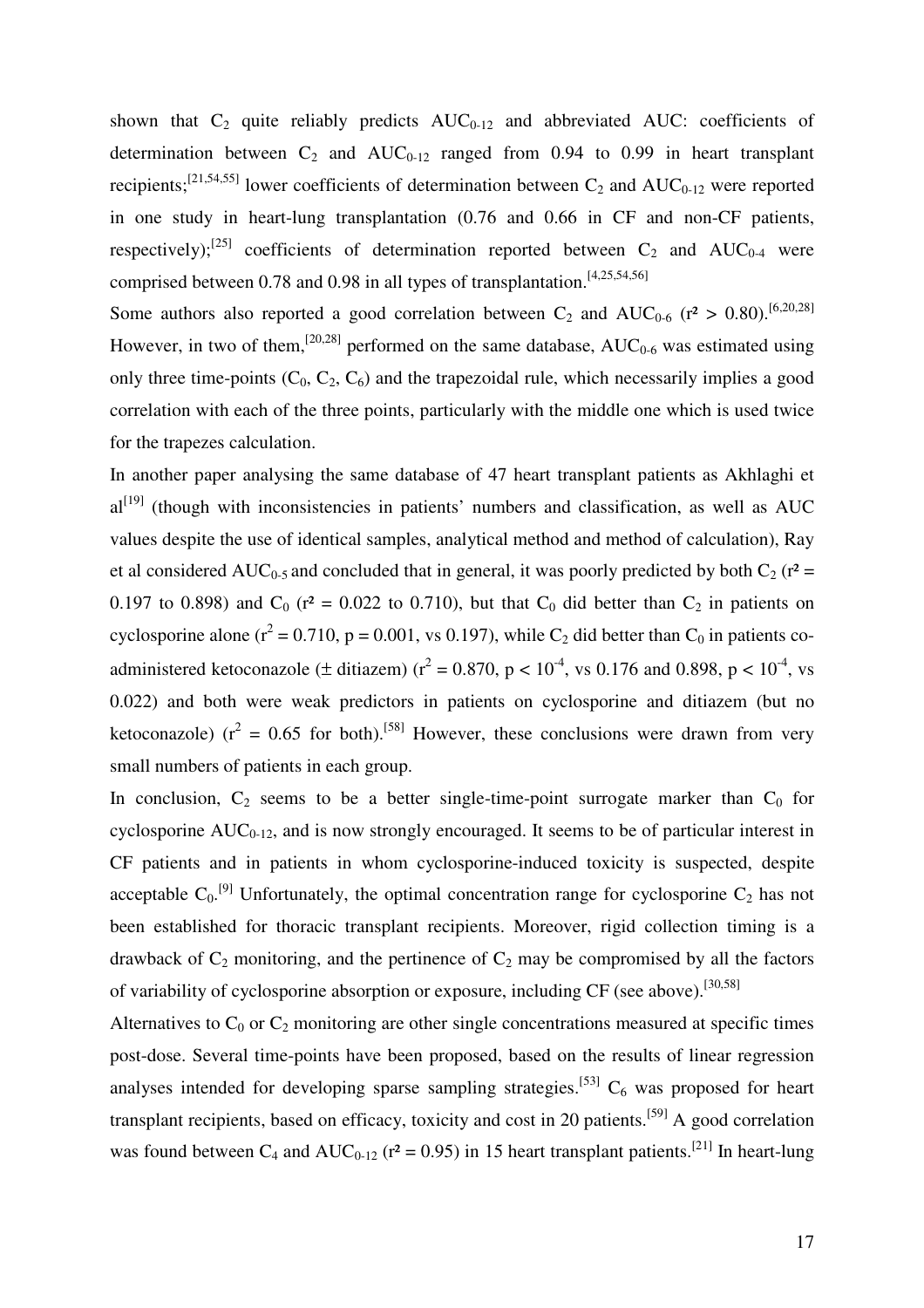transplant recipients, the best correlation was between  $C_3$  and  $AUC_{0-12}$ , in CF as well as in non-CF patients ( $r^2 = 0.87$  and 0.82, respectively).<sup>[25]</sup>

Single concentration monitoring (whether based on  $C_0$ ,  $C_2$ ,  $C_3$  or  $C_6$ ) is widely used in clinical routine. However, as further discussed in paragraph  $1.1.2.3.1$  ("C<sub>0</sub> monitoring"), robust data on the correlation between such concentrations and overall exposure to cyclosporine and target values is still lacking, especially in populations such as children or CF patients. Further exploration is still needed, and a consensus on such tools, with the definition of target concentrations, is awaited.

#### *1.1.2.2 AUC monitoring*

# *1.1.2.2.1 Full AUC*

The inter-dose AUC over the dosing interval  $(AUC_{0-t})$  is believed to be a better surrogate marker of cyclosporine efficacy and toxicity than single concentrations, as it gives a complete picture of its absorption and elimination and is proportional to the mean concentration over the dosing interval (AUC =  $C_{ss} \times \tau$ ). Indeed, in the absence of any evidence that cyclosporine effects are linked to its maximal or minimal blood levels, the mean concentration is supposed to better reflect its activity on calcineurin.<sup>[60,61]</sup> As a consequence, AUC monitoring has become the gold standard for the TDM of cyclosporine.<sup>[62]</sup> However, proper calculation of AUC requires repeated blood sampling, followed by the calculation of AUC from cyclosporine blood concentrations using the trapezoidal method.<sup>[53]</sup> As a consequence of the intensive sampling strategy, it is uncomfortable for the patients, inconvenient for the clinical team and costly to the health-care provider, which explains why it is only performed infrequently.

### *1.1.2.2.2 Abbreviated AUC*

As full  $AUC_{0-12}$  is impractical to obtain, abbreviated  $AUCs$  have been tested. The 4-hour AUC (AUC<sub>0-4</sub>) has been validated as a reliable estimate of  $AUC_{0-12}$ .<sup>[57,63]</sup> Indeed, the largest part of cyclosporine  $AUC_{0-12}$  variability occurs in the first 4 hours following administration. The  $AUC_{0-4}$  reflects the highly variable absorption profile of cyclosporine, suggesting it is a more accurate measure of exposure than  $C_0$ .<sup>[36]</sup>

A retrospective study of 156 *de novo* renal graft recipients showed that cyclosporine  $AUC_{0-4}$ (sampling at 0, 1, 2, 3, 4h) measured in the first 2-4 days post-transplantation (but not  $C_0$ ) was lower in patients who experienced acute rejection at 3 months than those who did not.<sup>[12]</sup> In addition,  $AUC_{0-4}$  was reported to be a sensitive marker of nephrotoxicity (contrary to  $C_0$ ). In a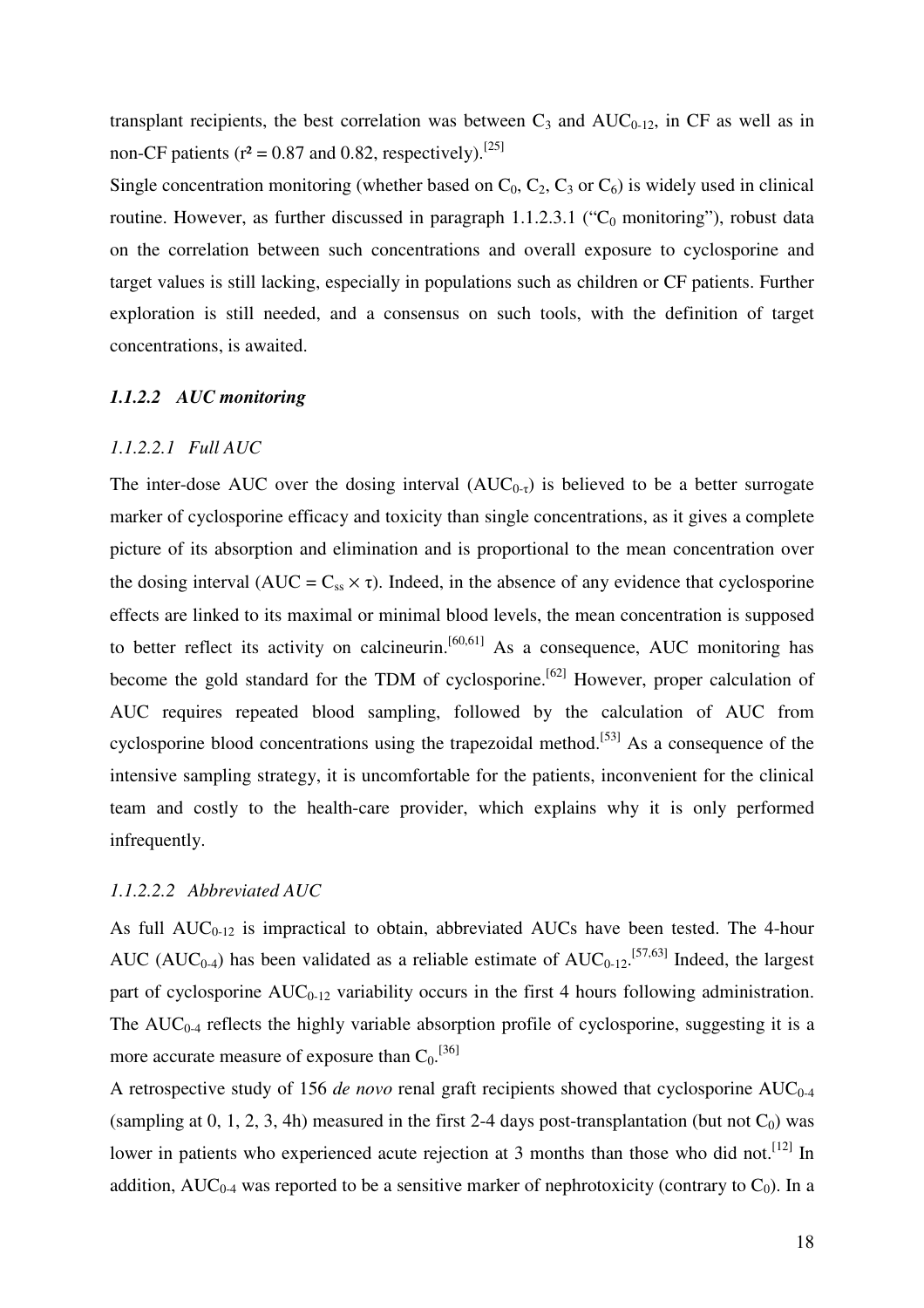second time, the same authors performed a prospective, non comparative study in 59 *de novo* renal transplant patients, with cyclosporine dose adjustment based on  $AUC_{0.4}$  (target range:  $4,400 - 5,500$  h.µg/L).<sup>[64]</sup> They found that the incidence of acute rejection was 3% when AUC<sub>0-4</sub> at day 3 was > 4,400 h.µg/L (n = 33) vs 45% when it was < 4,400 h.µg/L (n = 22) (p  $= 2.10^{-4}$ ). Again, they did not note any nephrotoxicity episodes when AUC was < 5,500 h.µg/L.

Unfortunately, no equivalent or better designed studies were conducted in thoracic transplant patients.

#### *1.1.2.2.3 Sparse sampling strategies*

Rather than replacing  $AUC_{0-12}$  monitoring by the determination of the abbreviated  $AUC_{0-4}$ , some authors sought for other clinically applicable methods to accurately estimate  $AUC_{0-12}$ . This led to the development of sparse sampling strategies, in which specific algorithms allow AUC estimation from a limited number of blood samples collected at precisely defined times. A sparse sampling strategy is developed using full AUC values in a sample population. Stepwise multiple regression (MLR) analysis is then performed on the concentration-time points sampled. The points that do not correlate well with AUC are removed until a regression equation consisting of 2 or 3 concentration-time points is left. The AUC estimate obtained using the retained equation must have a high coefficient of correlation with the full AUC, calculated using a reference method. A good predictive performance (bias and precision) of the sparse sampling strategy is also mandatory.

To our knowledge only a few studies have developed such sparse sampling strategies and MLR equations for thoracic transplant recipients (Table V). Sparse sampling strategies simplify AUC monitoring but there are some limitations that need to be pointed out. First, the sampling strategies that were originally developed in renal transplantation proposed impracticable collection times in an outpatient setting.<sup>[65]</sup> To be clinically applicable, such strategies should be limited to the first 4 hours post dose. This prerequisite was fulfilled by most sparse sampling strategies developed in thoracic transplantation.<sup>[6,21,66]</sup> Secondly, sparse sampling strategies developed using Sandimmune<sup>®</sup> are no longer applicable because of the PK differences between Neoral<sup>®</sup> and Sandimmune<sup>® [53]</sup> Fortunately, all the sparse sampling strategies developed in thoracic transplantation were developed using Neoral®. Thirdly, no study has been conducted to date to demonstrate the superiority in terms of outcome of sparse sampling strategies over  $C_0$  or  $C_2$  monitoring. As a consequence, there are no evidence-based data justifying the use of a sparse sampling strategy which requires 2 or 3 blood samples,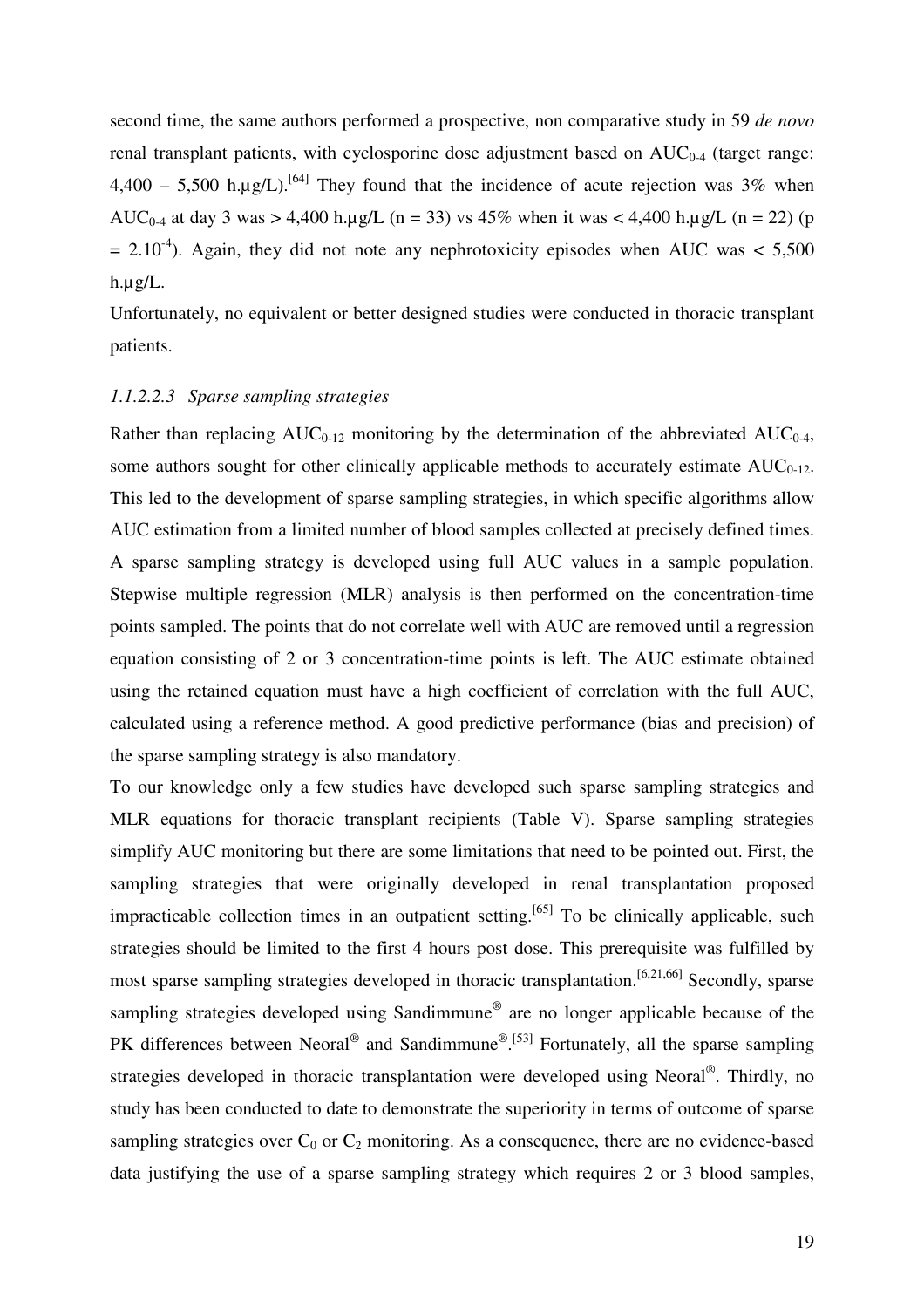rather than a single concentration. In addition, although few blood samples are needed, multiple linear regression requires a strict respect of sampling times, which is not easily feasible in a clinical setting. Moreover, in most cases, sparse sampling strategies were chosen solely on the basis of high coefficients of correlation<sup>[6,21]</sup> rather than looking for other criteria such as bias or prediction error.<sup>[53,66,67]</sup> In addition, to be applicable routinely, sparse sampling strategies should be validated in external populations, which is seldom the case.<sup>[6,21]</sup> Finally, the algorithm proposed should allow AUC calculation over an appropriate dosing interval  $(AUC_{0-12}$  or  $AUC_{0-8}$  for patients receiving cyclosporine two or three times daily, respectively); unfortunately, the actual dosing interval was only reported in  $2/4$  studies.<sup>[21,68]</sup> The algorithm proposed by Hangler et al<sup>[6]</sup> allows the determination of  $AUC_{0-6}$  which is of a limited interest, as the clinical pertinence of  $AUC_{0.6}$  in patients dosed twice daily has never been demonstrated, nor have any targets been proposed. The algorithm proposed by Dumont et al<sup>[66]</sup> also presents major drawbacks rendering it useless: first of all, there is no indication on the type of lung transplant patients (CF or not) in whom the strategy was developed; secondly, the algorithm allows the calculation of "AUC<sub>0-τ</sub>" without any precision on the value of  $\tau$ . In brief, only one published sparse sampling strategy seems to be clinically applicable in heart transplantation (*i.e.*, with a maximum of 3 samples collected within the first 4 hours postdose, actually  $C_1$  and  $C_4$ ), although it still needs external validation.<sup>[21]</sup> There is currently no applicable sparse sampling algorithm for lung transplant patients.

### *1.1.2.2.4 Bayesian forecasting*

Maximum *a posteriori* (MAP) Bayesian forecasting based on a population model allows simultaneous estimation of individual PK parameters and exposure indices, which helps define the dose and administration schedule needed to achieve the desired exposure in a given patient, whatever the targeted exposure index (single concentration value, full AUC or abbreviated AUC).<sup>[32]</sup> Bayesian forecasting of cyclosoporine  $AUC_{0-12}$  has been proposed as a TDM tool in renal transplantation, $[69-72]$  but seldom in thoracic transplantation.

In heart transplantation, the first such study intended to develop a Bayesian estimator based on a routinely applicable sparse sampling strategy to accurately estimate cyclosporine  $AUC_0$ - $12$ <sup>[31]</sup> Concentration-time data was obtained from 14 heart transplant recipients at three periods during the first year post-transplantation. The popPK parameters were evaluated using the standard two-stage method. The accuracy of the model was evaluated using the Jackknife method. A MAP-Bayesian estimator was built using the distribution of the population parameters, and all sparse sampling strategies combining a maximum of three sampling times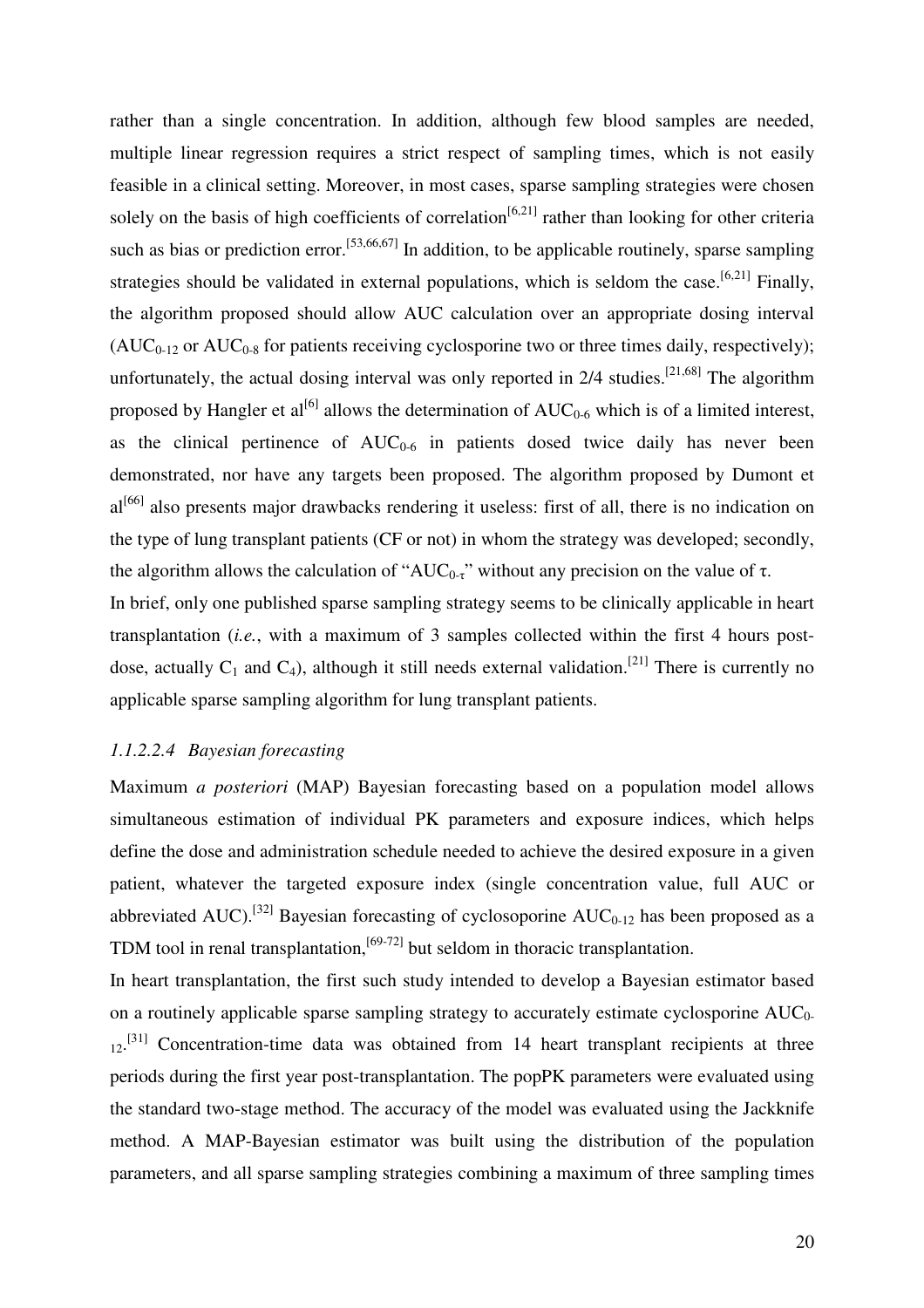within 4 hours post-dose were tested. The best sampling time combination, with respect to its predictive performance for  $AUC_{0-12}$  estimation and to the D-optimality criterion (a statistical test) applied to Bayesian estimation, was found to be  $T_0$ ,  $T_{1h}$  and  $T_{3h}$ , whatever the period post-transplantation, yielding excellent correlation with the "reference"  $AUC_{0-12}$  calculated using the linear trapezoidal rule:  $r^2 = 0.887$  to 0.998, bias = -0.20 to +3.06%.

In a second study performed in 31 heart transplant recipients, cyclosporine  $AUC_{0-12}$  was calculated with Bayesian estimation and multiple linear regression in parallel, using previously reported estimator and equations.[54] The Bayesian estimator used for this purpose was originally designed for renal transplant recipients.<sup>[69]</sup> The authors investigated the correlation between AUC<sub>0-12</sub> Bayesian estimates and measured C<sub>0</sub> ( $r^2 = 0.43$ ) or C<sub>2</sub> ( $r^2 = 0.85$ ) values, confirming that  $C_2$  was a better surrogate marker of  $AUC_{0-12}$ . Unfortunately, as they did not compare the values of  $AUC_{0-12}$  obtained using the different methods, Bayesian estimation could not be validated, neither vs multiple linear regression nor vs the linear trapezoidal rule.<sup>[54]</sup>

The third study<sup>[30]</sup> was performed on a database of cyclosporine concentrations previously collected from 47 adult heart transplant recipients (although presenting discrepancies with the original description of the population, notably on patient numbers and classification as already mentioned).<sup>[19]</sup> Patients were divided into four groups based on the long-term concomitant administration of enzyme inhibitors (no enzyme inhibitor, diltiazem and/or ketoconazole). The structural PK model was selected from the literature,<sup>[73]</sup> and parameters for model building were selected from a previously published PK study in stable heart transplant recipients on Neoral<sup>® [29]</sup> Of note, the authors added a "disposition factor" of 0.76 on  $V_d$  for patients on ketoconazole + diltiazem and of 0.5 on CL for patients on ketoconazole with or without diltiazem, thus improving the model and  $AUC$  estimation.<sup>[30]</sup> The Bayesian models tested included one, two or three concentrations out of four  $(C_0, C_1, C_2, C_1)$  and  $C_7$ ). Unfortunately, no other sampling times were tested, although  $C_{0.5}$ ,  $C_3$  and  $C_5$  were available.  $AUC_{0-12}$  Bayesian estimates were compared to the "reference"  $AUC_{0-12}$  calculated with the linear trapezoidal rule, based on linear regression analysis, bias and precision RMSE%. The best prediction of  $AUC_{0-12}$  was obtained with samples collected at 0, 1 and 2 hours after cyclosporine administration in the four groups of patients. In patients who did not receive concomitant enzyme inhibitors, a good correlation was observed  $(r^2 = 0.871)$ , with a bias of 11.7% and a RMSE% of 13.4%. However, the predictive performance was not so good for patients on enzyme inhibitors, with a bias ranging between -14.2% for patients on ketoconazole and diltiazem and +19.0% for patients on diltiazem only. In these groups,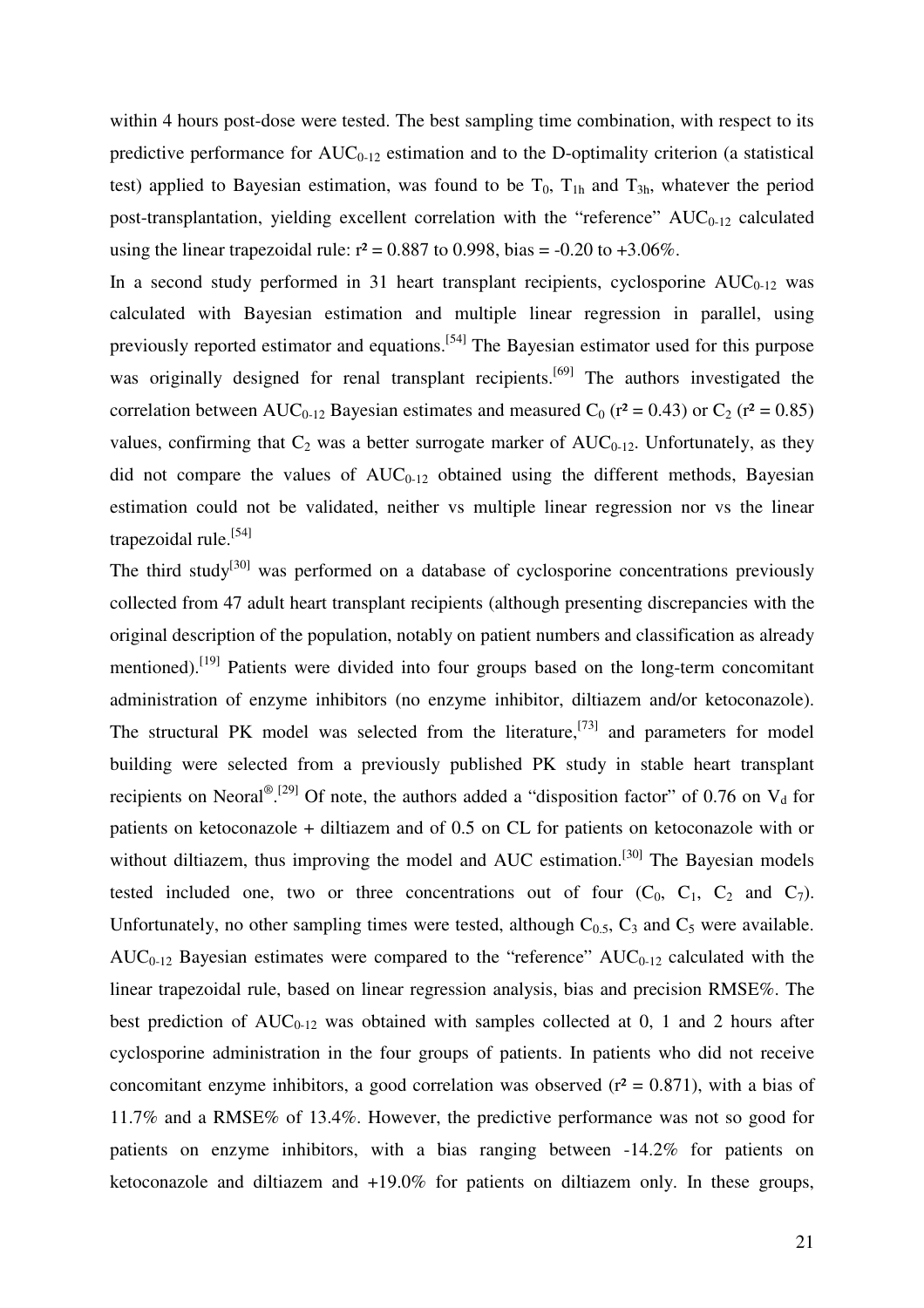squared correlation coefficients were 0.818 and 0.791 and RMSE% 16.9 and 22%, respectively.<sup>[30]</sup>

In heart-lung transplantation, Bayesian estimators for cyclosporine  $AUC_{0-12}$  forecasting and dose adjustment using a limited number of blood samples were also developed by our team,[32] using data from a previous trial where repeated cyclosporine profiles were collected from 19 stable transplant patients  $(9 \text{ CF patients})$ .<sup>[25]</sup> Three PK models and Bayesian estimators were designed using a similar method as that presented for heart transplant patients above. The best sampling strategy was also 0, 1 and 3 hours in both groups of patients (CF and non-CF), allowing accurate estimation of  $AUC_{0-12}$  in all patients. The comparison between  $AUC_{0-12}$  calculated by non-linear regression (PK modelling using all available time points) and  $AUC_{0-12}$  calculated using the Bayesian method found bias values of  $+3.0\%$  (ns) and  $+5.3\%$  ( $p < 0.05$ ) in CF and non-CF patients, respectively, with a good precision in both groups (RMSE% =  $8.7\%$  and  $10.0\%$ , respectively). In non-CF patients (where bias was statistically significant, though small), the examination of individual  $AUC_{0-12}$  showed relative estimation errors in the range of -20.2 to  $+23.7\%$ , of which only 3 were outside the  $\pm 20\%$ interval.[32]

In conclusion, blood sampling schedules such as  $T_0$ ,  $T_{1h}$  and  $T_{2h}$  or  $T_{0h}$ ,  $T_{1h}$  and  $T_{3h}$  can easily be integrated into clinical practice because they do not require a prolonged hospital stay. Moreover, as opposed to multiple linear regression and single concentrations monitoring such as  $C_2$ , Bayesian forecasting is characterized by its flexibility in sampling times, as long as the true sampling times are reported to the pharmacologists. Another advantage is that such a method can estimate several PK parameters and exposure indices simultaneously. Therefore, it could help to identify absorption and elimination problems in diabetic or CF patients, for instance.

## *1.1.2.3 Impact of cyclosporine TDM on patient outcome*

Studies on Bayesian forecasting for cyclosporine after thoracic transplantation have not evaluated patient and graft survival, and only a few have looked for relationships between global exposure as expressed by the AUC and surrogate markers of efficacy or toxicity. A number of studies describing other TDM tools, particularly  $C_0$  and  $C_2$ , collected indicators of efficacy (*e.g.*, acute rejection, graft loss, left ventricular ejection fraction (LVEF), graft atherosclerosis, mortality, forced expiratory volume in one second (FEV1), depending on the type of graft) (Table VI) or toxicity (renal dysfunction, infections) (Table VII).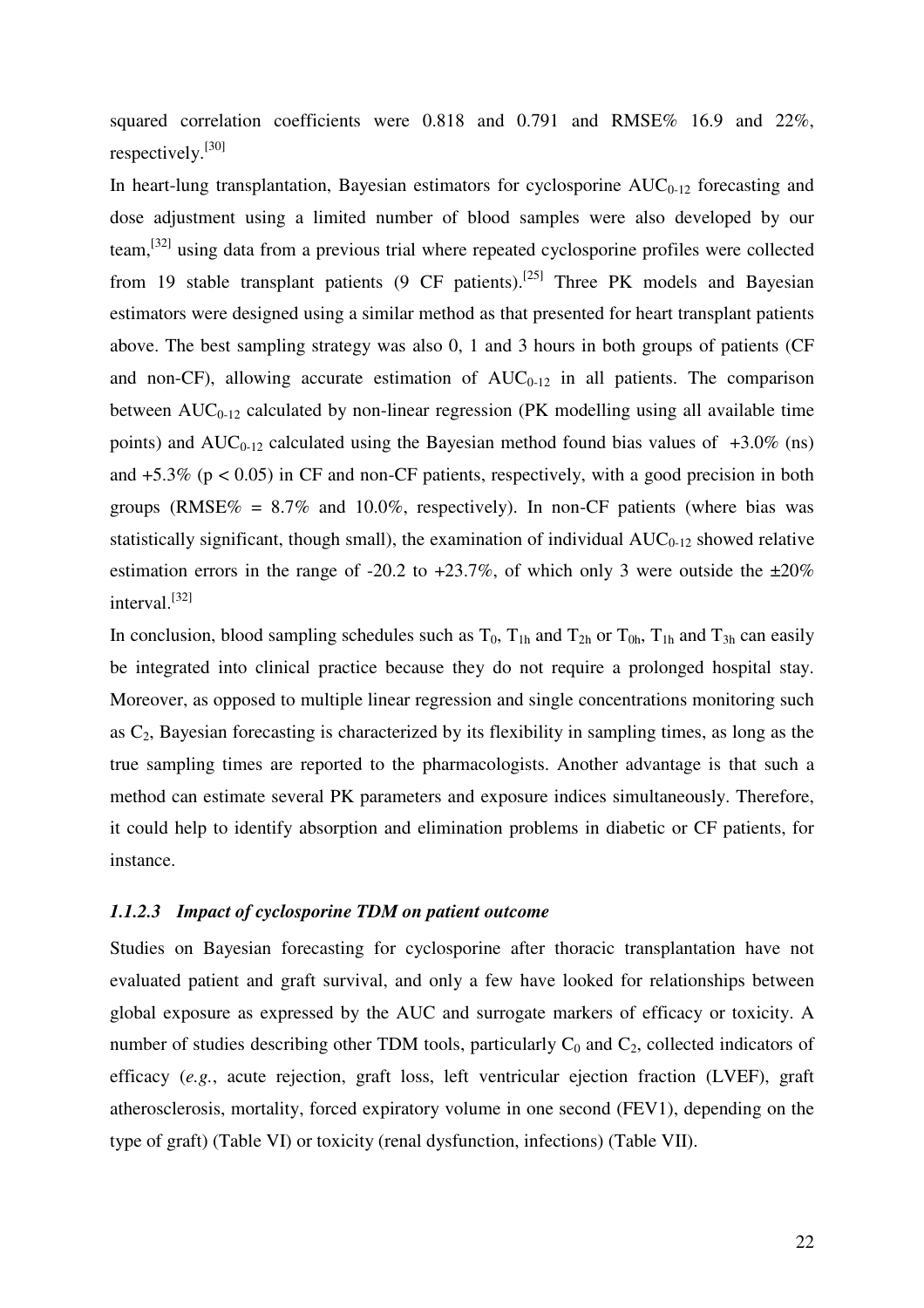# *1.1.2.3.1 C0 monitoring*

Various observational studies sought for a relationship between  $C_0$  and clinical outcome, with contrasted conclusions (Tables VI to VIII).

A significant relationship between  $C_0$  and clinical outcome was established in a series of studies.

In a study in 48 adult heart transplant recipients, on a steroid-free regimen containing Sandimmune<sup>®</sup> and azathioprine, who were at least 8 months beyond transplantation, an inverse relationship was found between cyclosporine  $C_0$  and the probability of cellular rejection (p < 0.03):<sup>[74]</sup> C<sub>0</sub> = 211 µg/L was associated with a 2.5% probability of rejection  $\ge$ grade 1B and a 1.1% probability of rejection  $\geq$  grade 3A. The lowest probability of acute cellular rejection was obtained with  $C_0 > 300 \mu g/L$ . On the other hand, no correlation was found between cyclosporine  $C_0$  and simultaneously obtained serum creatinine measurements, but this may well be due to the partly cumulative mechanism of cyclosporine nephrotoxicity.

Results from a retrospective analysis of 1,407 endomyocardial biopsies (EMB) and cyclosporine concentrations in 105 heart transplant adults (time post transplantation not reported) showed significantly lower  $C_0$  in patients with grade 3A cellular rejection compared to patients with no rejection (173 [95%CI = 148-197] vs 206 [95%CI = 182-230]  $\mu$ g/L, p = 0.005).<sup>[75]</sup> Again, no correlation was found between cyclosporine  $C_0$  and serum creatinine levels.

In a randomized clinical trial performed in 50 lung or heart-lung transplant recipients, the mean  $C_0$  observed in patients who did not experience acute rejection was 449 vs 394  $\mu$ g/L in patients who had at least one rejection episode ( $p = 0.042$ ).<sup>[28]</sup> Once again, C<sub>0</sub> did not correlate with any of the markers of nephrotoxicity. Based on those results, the authors recommended the use of  $C_0$  rather than  $C_2$  as a monitoring strategy. However, this study was not designed to establish a potential relationship between exposure parameters and effects but to compare clinical outcomes between patients on Sandimmune<sup>®</sup> and patients on Neoral<sup>®</sup>. In a retrospective analysis of 32 heart or heart-lung transplant recipients in their first three months post-transplantation, the same authors had previously reported a relationship between  $log(C_0)$ and renal function (1/Cr) evaluated at the same time or in the subsequent 5-day period, showing  $r^2 = -0.33$  and  $-0.69$ , respectively.<sup>[76,77]</sup>

In a recent study in 70  $de novo$  heart transplant adults, mean  $C_0$  levels over the first week post-transplantation were significantly lower in patients with vs without acute rejection during the first year post-transplantation (126±56 vs 169±48 µg/L,  $p = 0.003$ ).<sup>[78]</sup> ROC curve analysis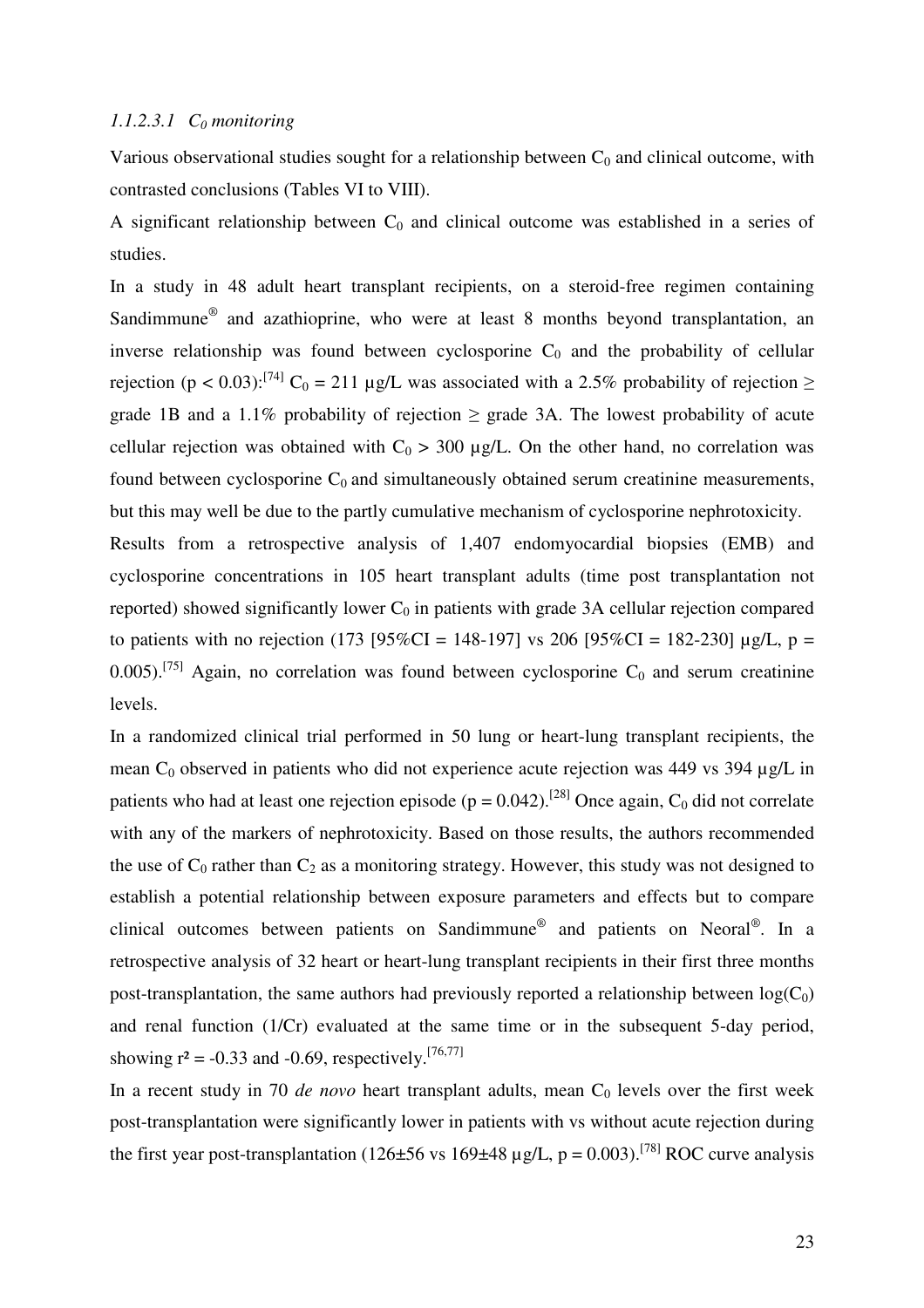showed that patients whose mean  $C_0$  during the first week was  $> 150 \mu g/L$  had a significantly lower incidence of acute rejection (30.3 vs  $64.9\%$ , p = 0.009).

In a small study performed in 15 adult lung transplant recipients on cyclosporine (doseadjusted on  $C_0$ , same target whatever the period) during the first year post-transplantation, significantly higher  $C_0$  were reported in patients who developed CMV infection or disease than in patients who did not (289±93 vs 222±82 µg/L,  $p < 0.05$ ).<sup>[79]</sup> C<sub>0</sub> and C<sub>2</sub> displayed the same sensitivity (84.6%) but  $C_0$  yielded better specificity (66.7%) than  $C_2$  (57.1%).

Cyclosporine  $C_0$  may not always be an appropriate TDM tool, however, as shown by a series of studies in which there was no correlation between  $C_0$  and clinical outcomes.

In 31 heart-lung transplanted adults followed during the first 3 months after transplantation, no relationship was found between  $C_0$  and subsequent rejection. The authors put more emphasis on the evidence of  $C_0$  variability as a risk factor for subsequent rejection, with intraindividual CV > 40% resulting in a relative risk of 1.51 (95%CI = 1.01-2.27) for rejection.<sup>[80]</sup>

In a more recent study in 48 patients who underwent lung or heart-lung transplantation, treated by either Sandimmune® or Neoral® and followed for one year after transplantation, no statistically significant difference on  $C_0$  was found between patients who experienced 2 acute graft rejection episodes or more, and patients who experienced less than 2 episodes. No relationship was found either between  $C_0$  and infections or the deterioration of renal function.<sup>[20]</sup>

The same observations were made in another study performed in 31 heart transplant recipients between 3 weeks and 2 years post-transplantation, cyclosporine dose-adjusted on  $C_0$ , and in whom no relationship was found between  $C_0$  and acute graft rejection or impairment of renal function.<sup>[54]</sup>

# *1.1.2.3.2 C2 monitoring*

A significant number of observational studies demonstrated that  $C_2$  monitoring is an efficient TDM tool in solid organ transplant patients receiving cyclosporine: it allows the reduction of incidence of acute and chronic rejection and of hypertension after transplantation. Unfortunately, most of these studies were performed in hepatic or renal transplantation.[81-83] As a consequence, although  $C_2$  targets were validated in various other solid organ transplant settings,<sup>[81-83]</sup> there is no published consensus to date for  $C_2$  target levels after heart or lung transplantation.

In thoracic transplantation, a number of authors succeeded in establishing a relationship between  $C_2$  and clinical outcomes and thus advocated  $C_2$  monitoring.<sup>[10,56,84-88]</sup>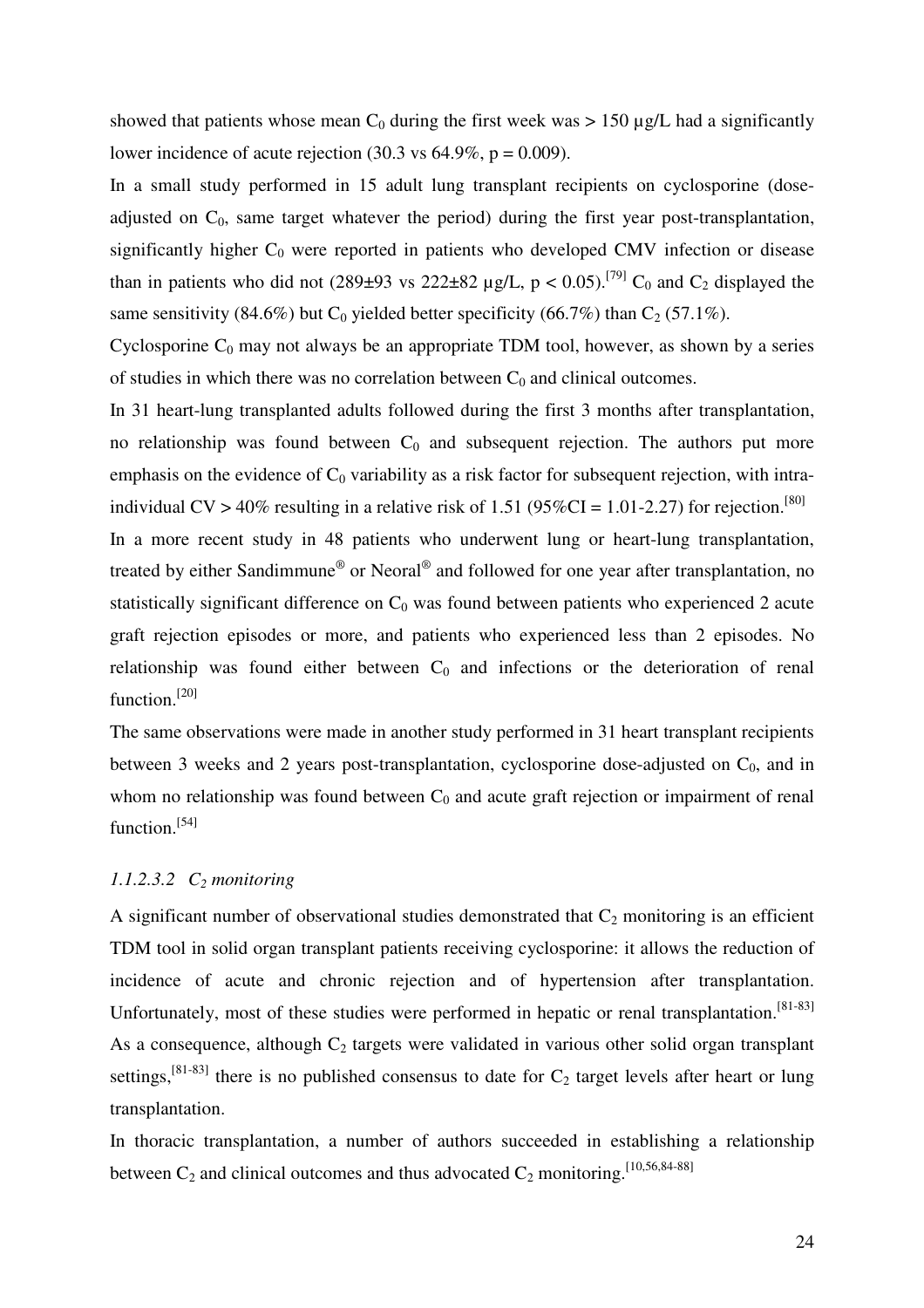$C_2$  was an excellent tool to predict  $AUC_{0-12}$  and  $AUC_{0-4}$  in CF and non-CF patients in small single-center studies.<sup>[4,6,21,25,54]</sup> A longitudinal follow-up was conducted in 114 adults who had undergone heart transplantation more than one year prior to the study.<sup>[10]</sup> Follow-up was performed in two phases: cyclosporine dose was adjusted on  $C_2$  during the first phase (target: 300 to 600  $\mu$ g/L) then adjusted on C<sub>0</sub> during the second phase (target: 100 to 200  $\mu$ g/L). The primary endpoint was the clinical benefit, defined by the authors as a composite criterion comprised of positive cardiac outcomes (no mortality, no acute rejection, no decrease in LVEF  $> 10\%$ ) and positive renal outcomes (absence of increase in serum creatinine  $> 10\%$ ). There was no difference between the two phases in terms of incidence of acute rejection or mortality, but there was a significant clinical benefit of  $C_2$  monitoring vs  $C_0$  monitoring, with a relative "risk" of positive outcome of 1.6 ( $p = 10^{-5}$ ). Moreover, there was a lower incidence of serum creatinine increase > 10% during phase 1, with a relative risk of 0.37 ( $p < 10^{-4}$ ). However, one limitation of this study is that it was a non-randomized sequential assessment of 2 strategies for Neoral<sup>®</sup> dose adjustment: as this concerns a chronic, progressive pathology, there is no certainty that patients were comparable between phases I and II in terms of both cardiac and renal functions.

Another prospective study was performed in 30 stable heart transplant adults who were randomized to either  $C_0$  or  $C_2$  monitoring.<sup>[56]</sup> None of the patients experienced biopsy-proven acute rejection  $\geq$  grade 2 according to the ISHLT classification. As a consequence, this study could not report any relationship between any monitoring tool and the clinical outcome, and was rather a study on the correlation between single concentration time points and  $AUC_{0-4}$ .

In a similar prospective study, Delgado et al performed parallel determination of  $C_0$  and  $C_2$ levels in 58 adults with orthotopic heart transplantation.<sup>[86]</sup> Follow-up consisted of two phases: during phase 1 (6-months follow-up on  $C_0$ ), the authors found no significant difference on  $C_0$  between patients who experienced rejection and those who did not (195 $\pm$ 121) vs 197 $\pm$ 100 µg/L, p = 0.96) but C<sub>2</sub> was lower in patients with rejection than in patients without (777 $\pm$ 326 vs 1,015 $\pm$ 422 µg/L, p = 0.022). During phase 2 (6-months follow-up on C<sub>2</sub>), no significant difference was found between C<sub>0</sub> levels (204 $\pm$ 85 vs 209 $\pm$ 138 µg/L, p = 0.88), whereas rejection was associated with lower C<sub>2</sub> levels (765 $\pm$ 297 vs 967 $\pm$ 470 µg/L, p = 0.03). There was no difference on serum creatinine, creatinine clearance or infections between the two phases. As a consequence, the authors concluded that higher  $C_2$  levels were associated with significantly fewer rejection episodes and that  $C_2$  monitoring was safe in terms of preservation of renal function and infection rates.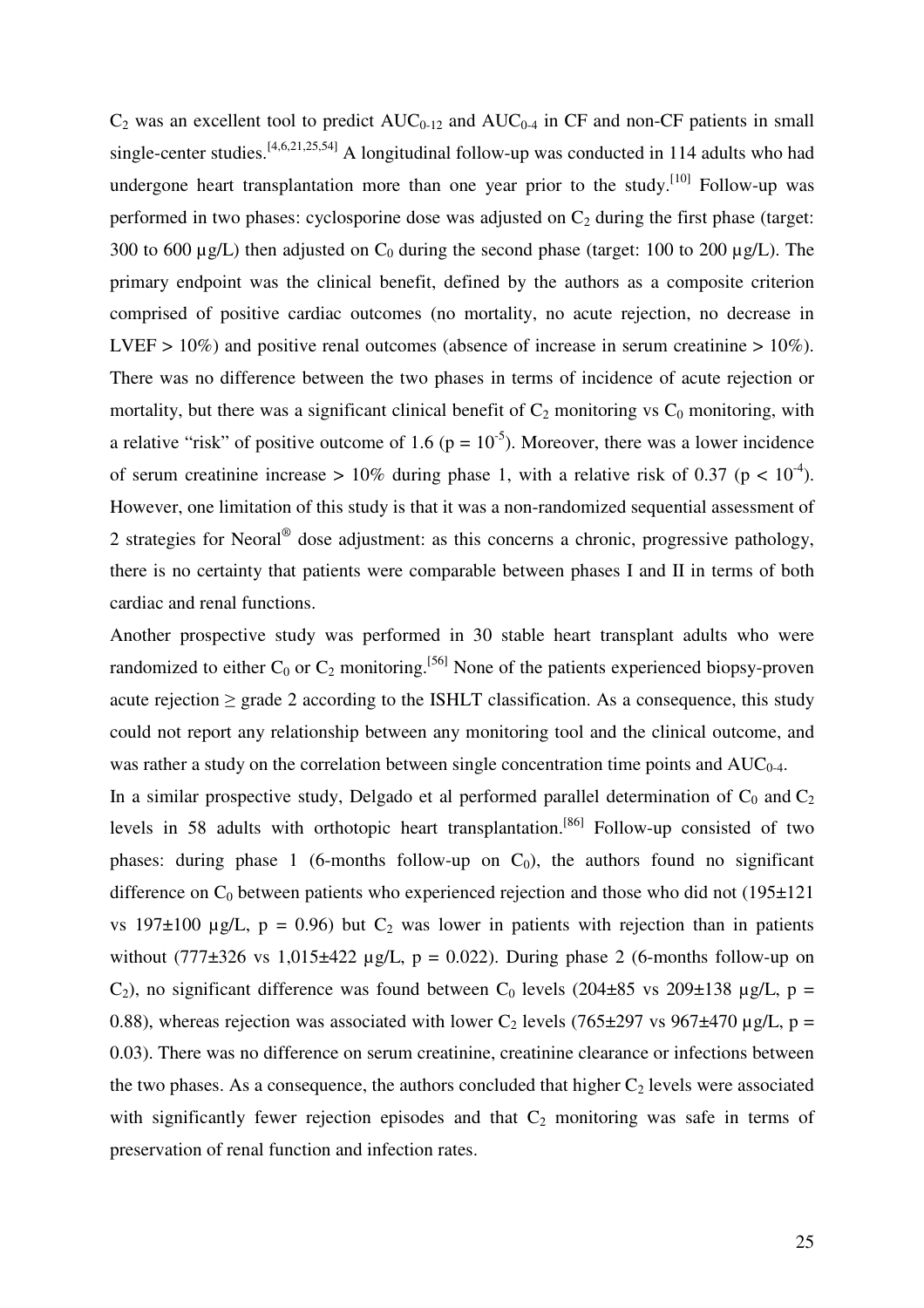In lung transplantation, Glanville et al conducted a single-arm, single-center pilot study on 15 stable transplanted adults with renal dysfunction.<sup>[87]</sup> Cyclosporine monitoring was switched from  $C_0$  to  $C_2$  ( $C_2$  target: 300 to 600 µg/L), resulting in cyclosporine dosage being divided by two within three months, with a significant improvement in renal function. Lung function remained stable in all patients, except for one acute rejection episode. Based on these results, the authors concluded that  $C_2$  monitoring allows safe dose reductions in patients with altered renal function, in cases where AUC monitoring is not feasible.

The same team performed a study in 50 *de novo* lung or heart-lung transplant patients, 20 of whom with CF, using 338 (73 CF) historic controls.<sup>[88]</sup> The authors concluded that  $C_2$ monitoring and dose adjustment on  $C_2$  brought a clinical benefit compared to  $C_0$  monitoring in terms of survival, incidence of acute rejection, occurrence of BOS and renal dysfunction. Unfortunately, the comparison with historic controls is of limited interest given the significant time bias and the lower proportion of patients with CF or bilateral lung transplant in the control group.

In another study, Caforio et al retrospectively compared  $C_0$  vs  $C_2$  as predictors of rejection and renal dysfunction in 269 adults after 1 year post-heart transplantation.<sup>[85]</sup> Dose adjustment was based on  $C_0$  (target: 100 to 250 µg/L). Patients with higher  $C_2$  levels (> 740 µg/L) had higher severe rejection score at 2 years than patients with lower  $C_2$  ( $p = 0.02$ ), whereas no significant association was found with  $C_0$ . However, based on the rejection history of the patients, the authors used higher cyclosporine dose and  $C_0$  targets even in the long term in patients considered high rejectors vs the low rejectors, which probably accounts for this quite unexpected result.

Finally, Baraldo et al compared the distribution and variability of  $C_2$  values after Neoral<sup>®</sup> twice daily (BID) or three times daily (TID) between 2 groups of 25 stable heart transplant recipients followed for one year.<sup>[84]</sup> Cyclosporine dose adjustment was based on  $C_0$  (target: 250 to 350  $\mu$ g/L). Significantly higher C<sub>2</sub> variability was observed in the BID than in the TID regimen (CV = 25.3 vs 15.1%, p < 0.001), but it is not quite clear whether the authors referred to intra-patient or inter-patient variability or a mixture of the two (overall  $C_2$  variability). There was no significant difference in rejection incidence or cardiac function (LVEF) between the 2 groups, but the TID regimen led to a lower incidence of nephrotoxicity. Based on these results, the authors suggested that in stable heart transplant patients, cyclosporine TID would lead to similar (or better, considering a lesser variability on cyclosporine concentrations) cardiac outcomes than BID, with decreased nephrotoxicity (decreased  $C_2$  and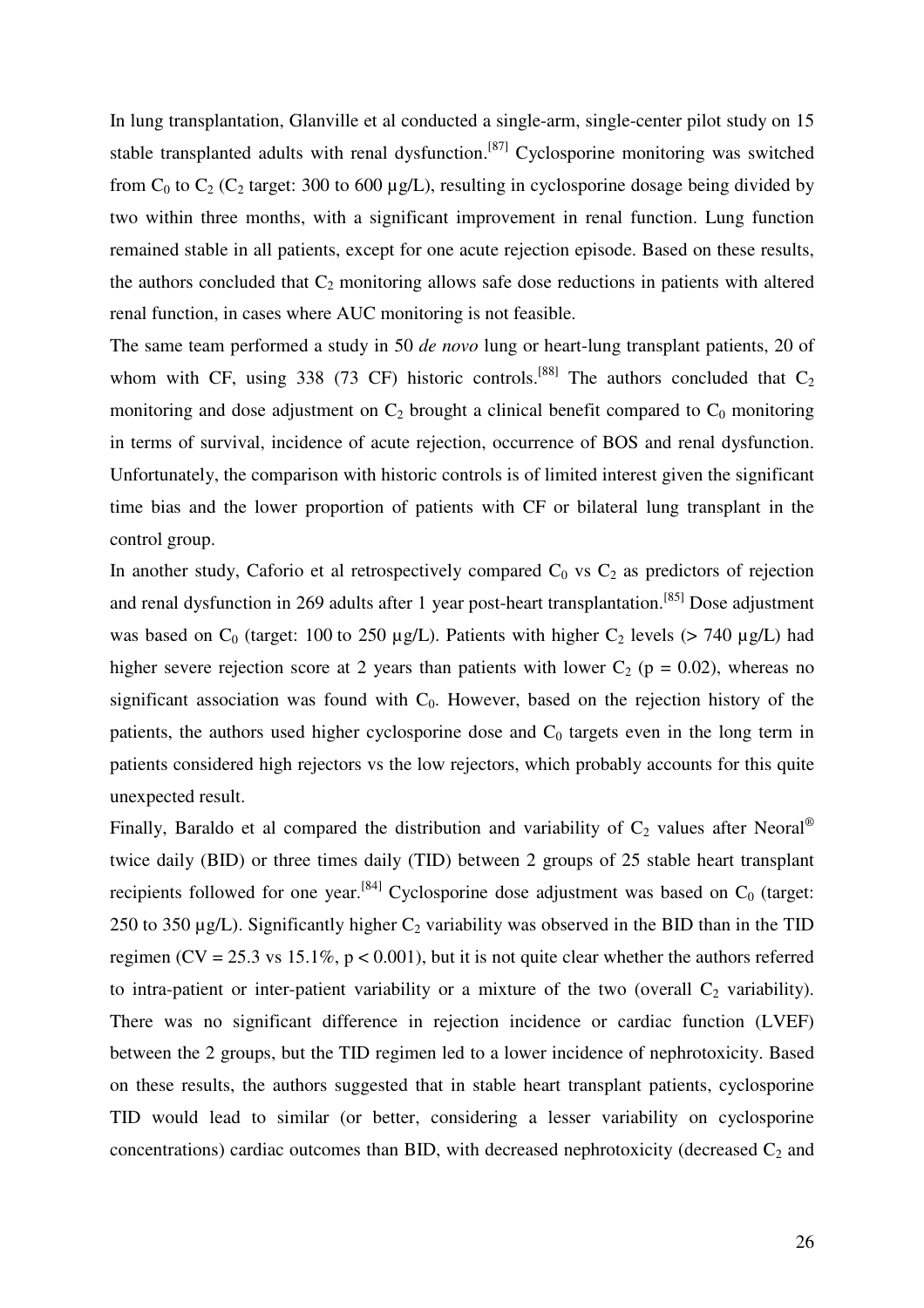decreased variability on  $C_2$ ), with a target range for  $C_2$  of 650 to 850 µg/L. However, these statements are speculative and have never been confirmed by a prospective trial.

To our knowledge, only one prospective study compared C<sub>0</sub> to C<sub>2</sub> monitoring, in 50 *de novo* pediatric heart transplant recipients.<sup>[55]</sup> No significant difference was found on  $C_0$  between patients with or without acute graft rejection, but  $C_2$  was significantly higher in children who did not experience acute rejection, whatever the post-transplantation period. The ROC curve analysis for  $C_0$  and  $C_2$  found better sensitivity and specificity for  $C_2$ , with respective values of 100% and 83% for a  $C_2$  target of 600 µg/L.

On the other hand, many observational studies failed to evidence a relationship between  $C_2$ and clinical outcome. In 7 consecutive male adults on Neoral<sup>®</sup> followed for one year after heart transplantation, no statistically significant difference in  $C_2$  was found between patients with and without acute rejection, which might be due to the fact that cyclosporine dose was adjusted in all the patients according to  $C_2$  (target range: 300-600  $\mu$ g/L)<sup>[89]</sup> and, above all, that too few patients were included in order to perform a powerful analysis.

In another retrospective study, Cantarovich et al analyzed the results of 517 EMB from 39 adult heart transplant recipients during the first year post-transplantation.[90] When EMB were split into 2 groups based on the degree of acute rejection ( $\leq$  2 or  $\geq$  3A according to the ISHLT classification), no statistically significant difference in  $C_2$  values was found. However, cyclosporine monitoring was not homogeneous in all patients, being based on  $C_0$  in 13 of them and on  $C_2$  in the 26 others, and cyclosporine was assayed using different analytical methods throughout the study (EMIT or CEDIA), which may have introduced confusing factors in the analysis. In another study, a prospective analysis of 2 consecutive periods was performed in 22 *de novo* heart transplant patients.<sup>[22]</sup> In group I, follow-up was based on  $C_0$ whereas in group II, follow-up was based on  $C_2$  (targets depending on time posttransplantation). Of note, all patients received MMF but the dose was different between the groups (1 g twice daily in group I vs 1.5 twice daily in group II). No significant difference was found between the 2 groups on the following: the incidence of acute rejection episodes  $\geq$ grade 3A according to the ISHLT classification, time to acute rejection, death, LVEF, incidence of graft atherosclerosis, nephrotoxicity or infections.

More recently, Cantarovich et al performed a multi-centre randomized open-label study in 87 *de novo* adult heart transplant recipients, with the objective of determining the minimal effective exposure to cyclosporine with  $C_2$  monitoring.<sup>[91]</sup> Patients were stratified into 2 cohorts based on renal function, and three  $C_2$  ranges were defined (high, intermediate and low  $C_2$ ), which varied with time post-transplantation. Again, the study failed to show any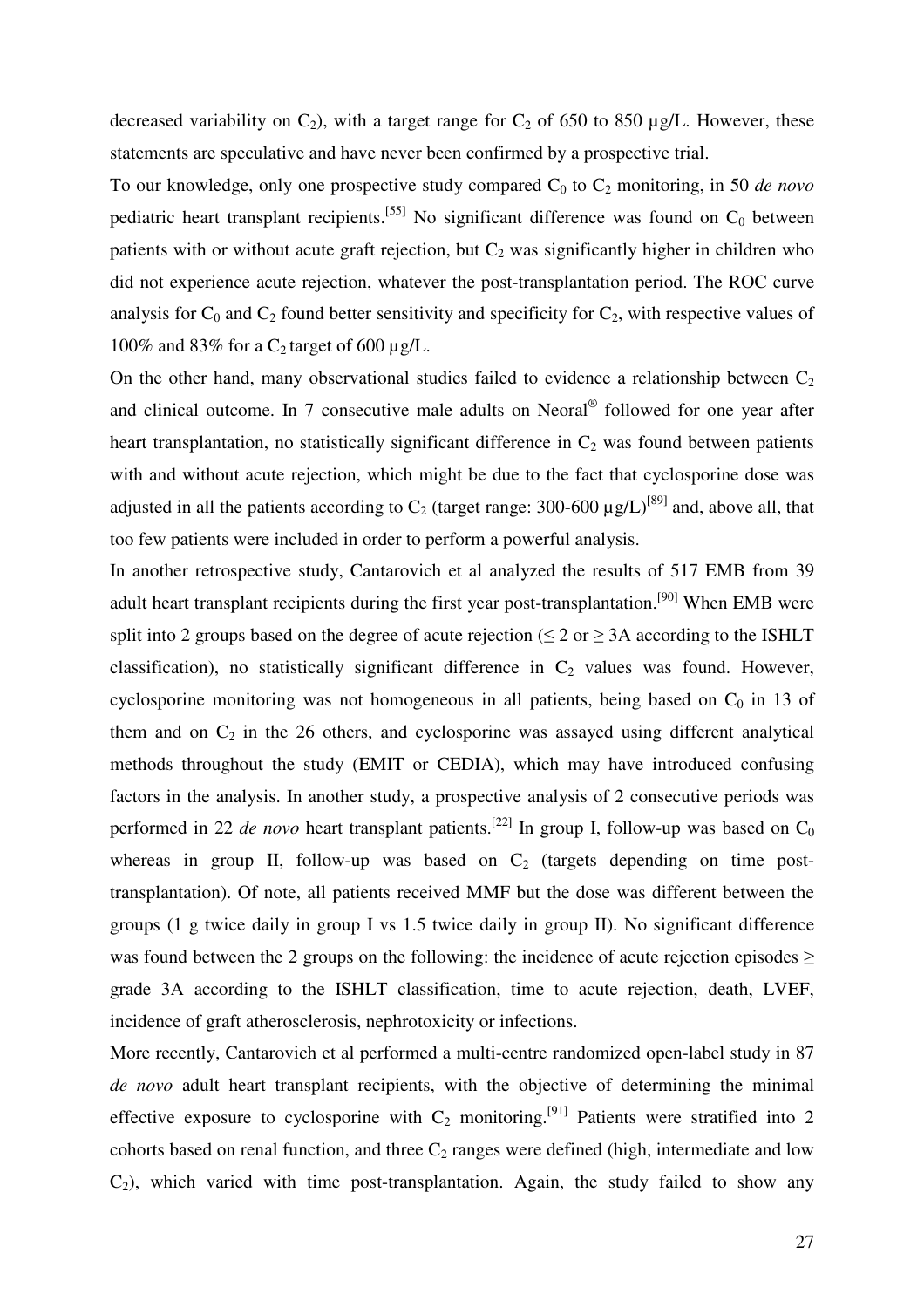statistically significant difference between groups, in terms of acute rejection incidence or renal function. The authors finally concluded that it was safe to monitor Neoral<sup>®</sup> with a "low" C<sub>2</sub> range (< M1: 1,200-1,400 µg/L; M2-M3: 1,000-1,200 µg/L; M4-M5: 800-1,000 µg/L; M6-M12: 700-900), preserving renal function without increasing the risk of acute rejection.

The studies performed by Trull et  $al^{[28]}$  and Akhlaghi et  $al^{[20]}$  in 50 lung or heart-lung transplant recipients during the first year post-transplantation did not show any relationship between  $C_2$  and the incidence of treated acute rejection episodes, and  $C_2$  did not correlate with any of the markers of cyclosporine nephrotoxicity.

A prospective randomized controlled study, the aim of which was to compare  $C_0$  (target: 80 to 120  $\mu$ g/L) to C<sub>2</sub> (target: 300 to 600  $\mu$ g/L) monitoring in terms of clinical outcomes, was performed in 125 heart transplant recipients after 1 year post-transplantation, followed-up for 6 months.<sup>[51]</sup> The study failed to detect a possible effect of  $C_2$  vs  $C_0$  monitoring on acute rejection, infections or nephrotoxicity, probably because it was not powered to detect a small effect. However, a significant difference between the two groups was found for the primary endpoint: cyclosporine daily dose decreased by 26 mg over the follow-up period in patients monitored on  $C_2$ , vs 11 mg in patients monitored on  $C_0$  (p = 0.0025).

In lung transplantation, a study was performed on 2 sequential groups of 18 *de novo* bilateral lung transplant patients, 17 of whom had  $CF<sub>1</sub><sup>[92]</sup>$  In the first group, cyclosporine dose was adjusted on  $C_0$  (target at W1: 450 µg/L; at M3: 250 µg/L) whereas in the second group, dose was adjusted on  $C_2$  (target at W1: 1200 µg/L; at M3: 800 µg/L). Acute rejection rates were similar in both groups and there was no statistically significant difference on FEV1 and on the incidence of infections between the two groups of patients. A greater increase of serum creatinine from baseline was observed in the  $C_0$  group. However, these two groups were not comparable as patients in the  $C_0$  group were older and their baseline serum creatinine was lower (no mention was made of creatinine clearance). Moreover, the associated immunosuppressive treatment was different, as  $14$  of the 18 patients in the  $C_0$  group were on azathioprine whereas 16 of the 18 patients in the  $C_2$  group were on MMF.

# *1.1.2.3.3 C6 monitoring*

One study in heart transplantation investigated the use of  $C_6$  as monitoring tool. In this prospective study, 20 adults were randomized into 2 groups: in the first group, monitoring was based on  $C_0$  (target: 150 to 250  $\mu$ g/L) whereas in the second group, cyclosporine dose was adjusted on  $C_6$  (same target). The two groups were similar in terms of efficacy and toxicity, but patients of group II received a significantly lower dose of cyclosporine (2.6±0.6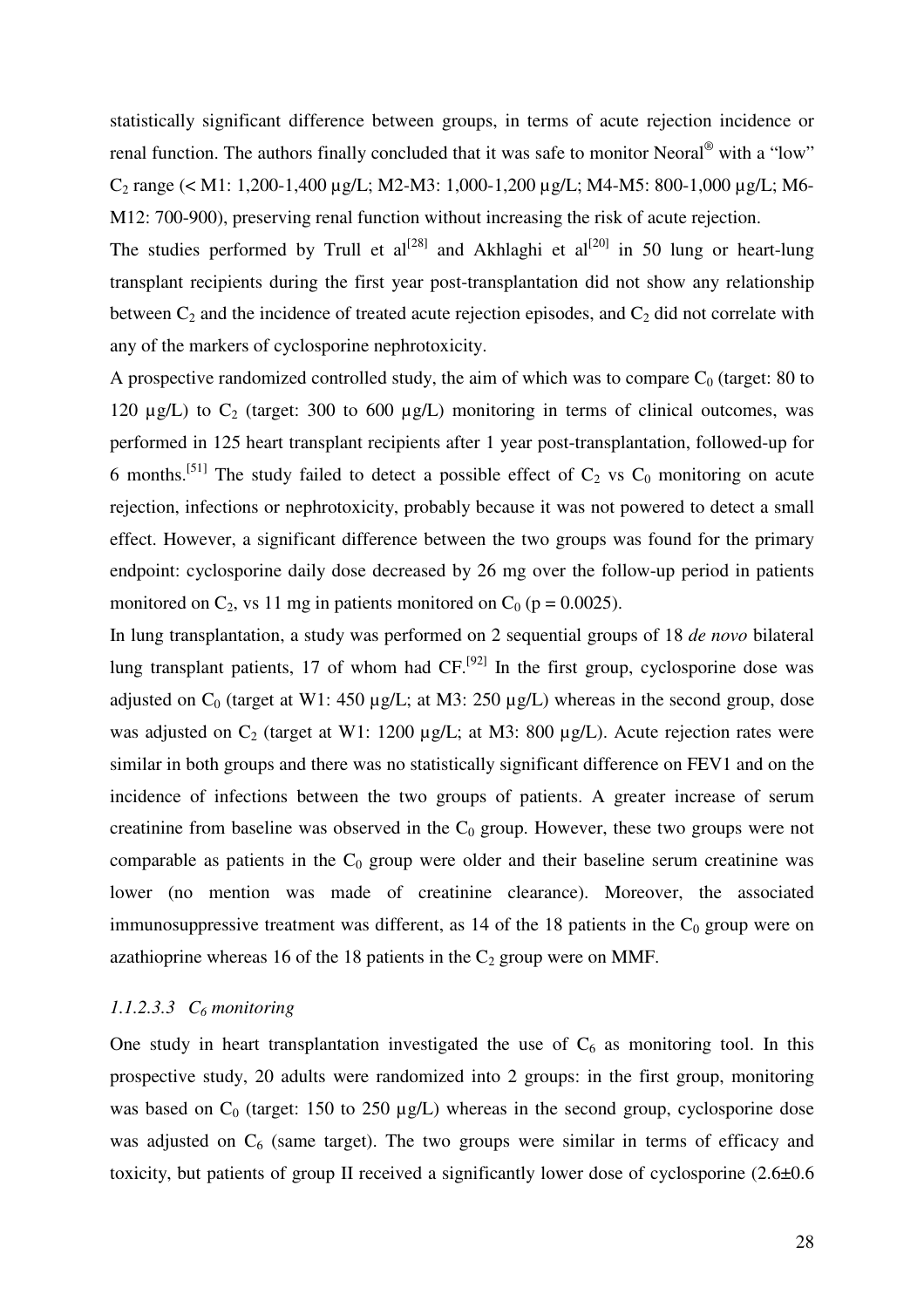vs  $3.5\pm1$  mg/kg/day,  $p = 0.002$ ), with a significantly lower total cyclosporine cost  $(3,589\pm1,116 \text{ vs } 5,106\pm1,045 \text{ CDN }$ \$, p = 0.005).<sup>[59]</sup> The result is however evident and directly depends on the protocol, but in no way guarantees that  $C_6$  is as safe and as efficient as  $C_0$  monitoring on the long term.

# *1.1.2.3.4 AUC monitoring*

Our literature search allowed us to identify only three studies in which a potential relationship between AUC and clinical outcomes was evaluated (Tables VI & VII).

Thirty-one patients were included in the first study, in which the main objective was to determine the clinical significance of  $C_2$  compared with  $C_0$  following heart transplantation.<sup>[54]</sup> No significant difference on  $AUC_{0-12}$  and  $AUC_{0-4}$  was found between patients who experienced acute rejection and those who did not (whether these AUCs were calculated by Bayesian estimation or using sparse-sampling algorithms).

The aim of the second study, performed in 50 children, was to assess the relative value of  $C_0$ and C<sub>2</sub> monitoring to prevent acute rejection in pediatric *de novo* heart transplant patients.<sup>[55]</sup> A subgroup analysis was performed in 10 children, 5 with and the other 5 without acute rejection. A statistically significant difference was found between the two groups on  $AUC_{0-12}$ (rejectors vs non-rejectors:  $3,615\pm508$  vs  $5,530\pm889$ , p < 0.001) and on AUC<sub>0-4</sub> (rejectors vs non-rejectors:  $1,498\pm132$  vs  $2,713\pm536$ ,  $p < 0.001$ ), both calculated using the linear trapezoidal rule. However, this is only a case-control study in a very small number of patients, which does not permit definitive conclusions to be drawn, even more so in that the first study (also conducted in a small population) did not confirm this finding.

The third study enrolled 60 heart transplant patients, who were divided in 2 groups: "constant absorbers" (group A, CV of mean individual AUC  $<$  15%); and "inconstant absorbers" (group B, CV of mean individual AUC > 15%).<sup>[93]</sup> Mean AUC levels were not different between the 2 groups (5,585 vs 5,772 h.µg/L), but patients with more variable absorption profiles were at higher risk for rejection (rejection rate of 19% vs  $41\%$  in groups A and B, respectively; p < 0.05).

In conclusion, the vast majority of these studies may have been of sufficient size to study the correlation between  $C_0$  or  $C_2$  and AUC, but underpowered for studying the relationship between drug concentrations and clinical outcome. Also, we did not find any study designed to evaluate the relationship between exposure measured by the AUC and efficacy (acute graft rejection, graft loss) or cyclosporine toxicity. Despite more than 20 years of use, no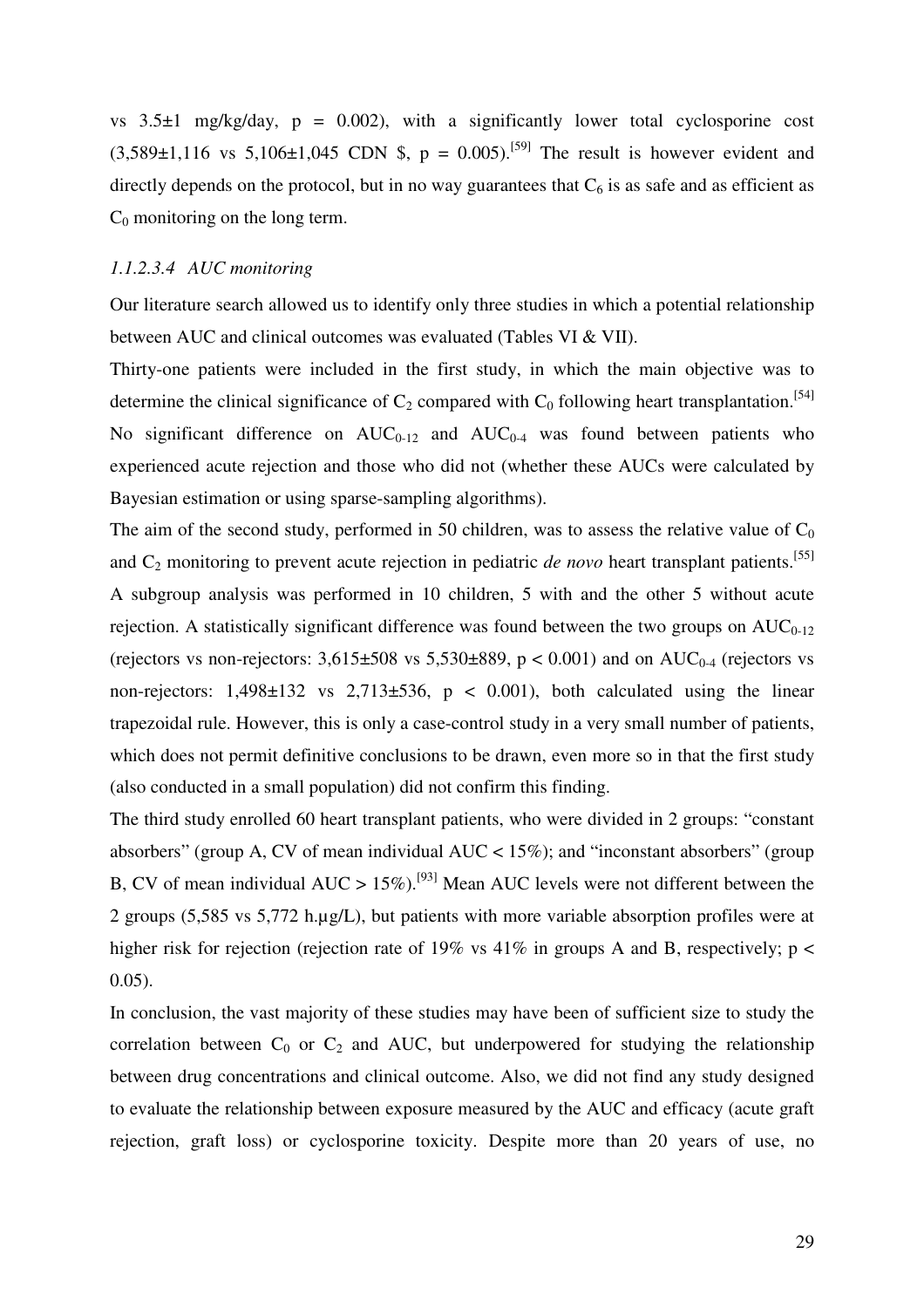prospective trial compared cyclosporine dose adjustment based on full AUC and  $C_0$  or  $C_2$  in any type of allograft transplantation, let alone thoracic transplantation.<sup>[53]</sup>

Available data has to be expanded to propose recommendations for optimal cyclosporine TDM in thoracic transplant recipients, including the identification and validation of the best exposure index and the definition of optimized target alues. Further investigations in special populations such as CF patients with gastroparesis are also awaited.

# **1.2 Tacrolimus**

Tacrolimus (FK506, Prograf<sup>®</sup>) is a 10-100 times more potent immunosuppressant than cyclosporine *in vitro*. [8,9,94] Despite a chemical structure different from that of cyclosporine, tacrolimus suppresses the immune system by similar mechanisms: it inhibits the synthesis of IL-2 through the binding of a specific immunophilin, FK506 binding protein (FKBP12) and inhibition of calcineurin by this complex.<sup>[9]</sup>

Tacrolimus was proposed as an alternative to cyclosporine in combination with AZA or MMF after thoracic transplantation, leading to lower rates of acute rejection, similar infection rates and slightly higher incidence of new onset diabetes mellitus compared to cyclosporine-based therapy.[95-97] There has been a clear trend over the past decade to use tacrolimus instead of cyclosporine as part of maintenance immunosuppressive regimens after thoracic transplantation.[3] Tacrolimus is now the main calcineurin inhibitor given to adult and paediatric thoracic transplant recipients (approx.  $60\%$  of the patients).<sup>[2,3,42]</sup>

Some guidelines have been proposed for the use of tacrolimus after thoracic transplantation, with a recommended initial oral tacrolimus dose of 0.05 to 0.15 mg/kg/day in heart transplant patients.<sup>[95]</sup> and of 0.1 to 0.15 mg/day in lung transplant recipients.<sup>[98]</sup> Administration of tacrolimus sublingually or via a naso-gastric tube may be useful in some specific situations, such as in patients with severe gastro-intestinal troubles. In the early post-transplantation period, IV tacrolimus may be used when necessary<sup>[99]</sup> (for instance, during the very first days post-transplantation, or to treat resistant rejection), via continuous infusion over 24 hours, with a dose ranging between 0.015 and 0.10 mg/kg/day. Nevertheless, there are some concerns regarding neurotoxicity and nephrotoxicity when it is administered by this route.<sup>[9]</sup>

### *1.2.1 Pharmacokinetics*

The PK of tacrolimus has been previously described in healthy volunteers and in diverse solid organ transplant settings (kidney, liver).<sup>[100]</sup> As with cyclosporine, it is characterized by a large inter-individual and intra-individual variability.<sup>[101,102]</sup> However, PK and variability data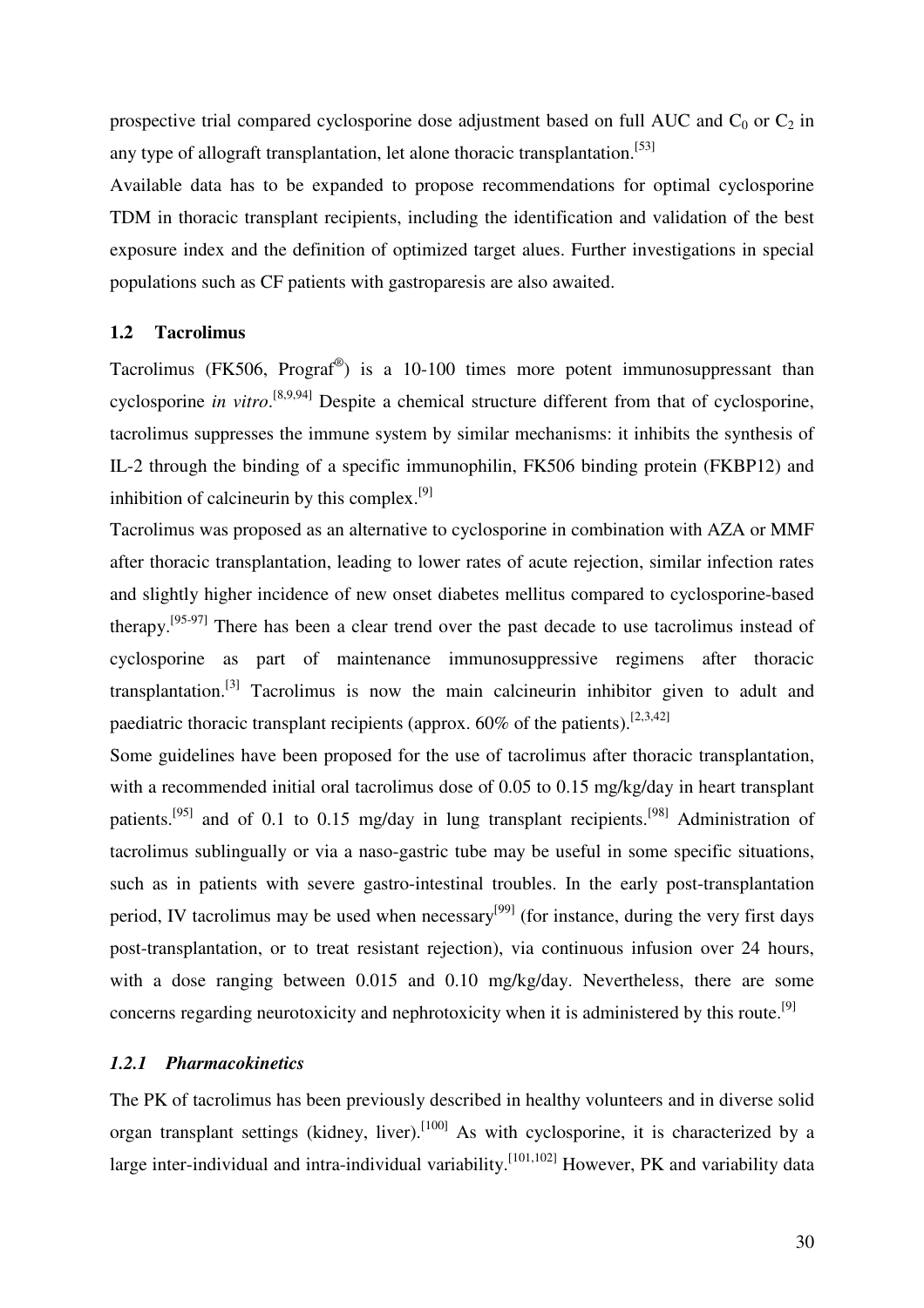on tacrolimus used after thoracic transplantation is relatively scarce and inconsistent (Tables IX & X). In many published studies, exposure indices and PK parameters were considered after the first dose.<sup>[100,103-105]</sup> Except for two studies<sup>[100,103]</sup> in which tacrolimus was assayed by HPLC-MS/MS, the PK studies we identified used immunoassays (mostly MEIA) to measure tacrolimus concentrations. Such assays (also including ELISA, EMIT, ACMIA, CEDIA and CMIA technologies) all lack specificity because of cross-reactivity of the assay antibody with metabolites, hence overestimating the actual blood levels (as assessed using the reference technique HPLC-MS/MS). Moreover, immunoassays may interact with haemoglobin: some authors observed a negative correlation between haematocrit and tacrolimus concentrations determined by MEIA.<sup>[106]</sup> This observation was confirmed in subsequent publications, which reported that both low haematocrit values and low albumin concentrations are likely to show artificially high concentrations of tacrolimus when measured by MEIA.<sup>[107,108]</sup> Finally, the majority of the PK studies performed in thoracic transplantation were descriptive in nature and used model-independent PK methods, where mean and standard deviation of exposure indices and PK parameters in the evaluated population were calculated from individual data.[100,102,103,105,109-111] One used the iterative two-stage (ITS) method, for which a specific PK model was set up in order to determine individual exposure indices and PK parameters and thus to calculate mean PK parameters in the population.<sup>[112]</sup> We could not find any popPK study of tacrolimus in thoracic transplantation.

The intra- and inter-individual variability of tacrolimus PK is related to factors such as erratic bioavailability, time post-transplantation, concomitant pathologies and drug-drug interactions, which unfortunately were rarely explored.

# *1.2.1.1 Absorption*

Generally, the bioavailability of tacrolimus after oral administration is poor, averaging 25%, but is also characterized by a large inter-individual and intra-individual variability, ranging from 5% to 93% depending on the reports.<sup>[8,52,94,100,101]</sup> This low and variable bioavailability is caused by an extensive presystemic metabolism by CYP3A isoenzymes and by active transport by the trans-membrane efflux pump P-gp, all localized in the gut wall in addition to the liver.[8,101] Poor aqueous solubility and alterations in gut motility (*e.g.* in CF) may also be responsible for poor and erratic drug uptake.<sup>[101]</sup> Tacrolimus bioavailability can be reduced when the molecule is administered with low-fat food.<sup>[8,101]</sup> On the contrary, some authors reported an increased bioavailability in patients with persisting diarrhea, resulting in an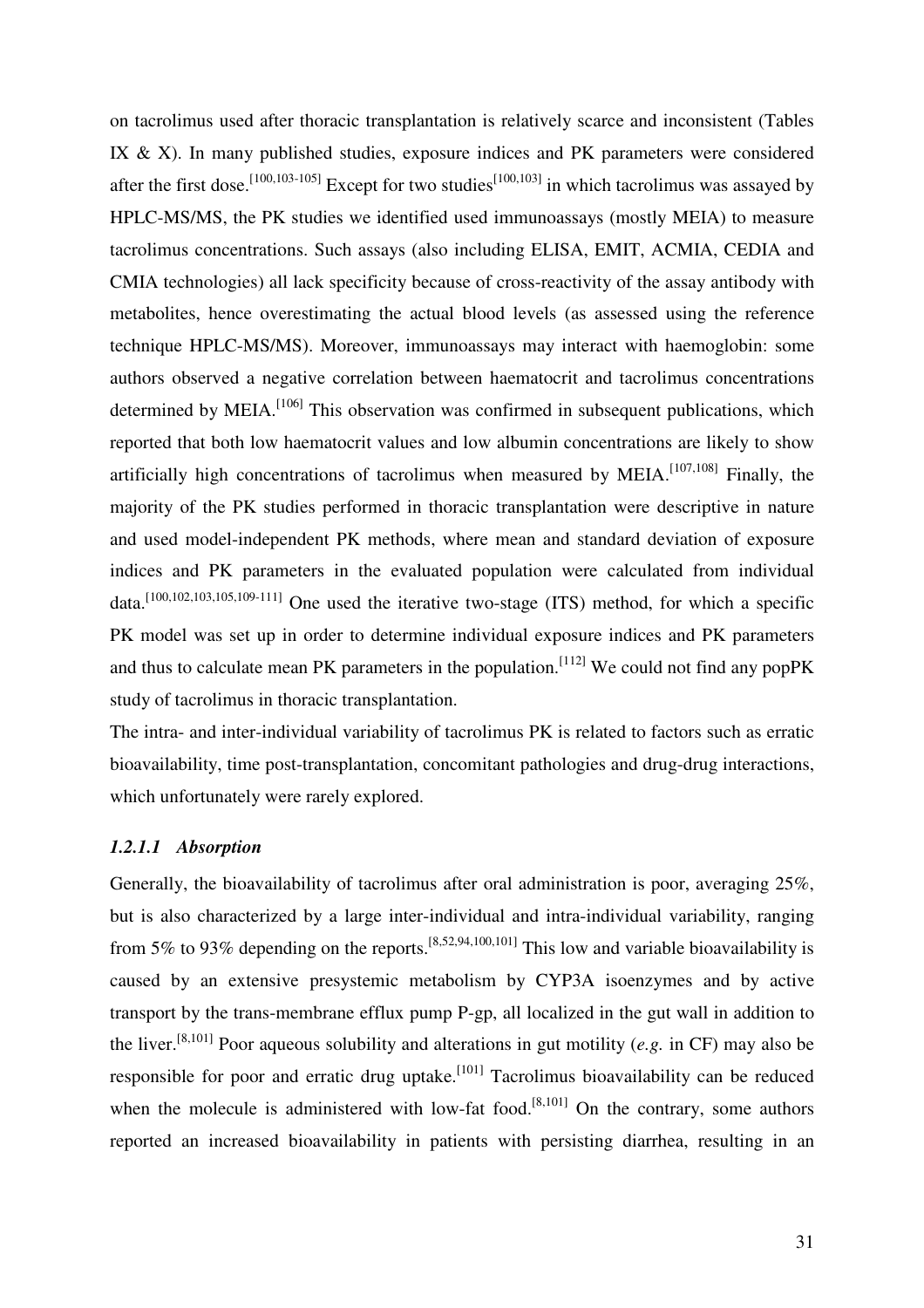increase in tacrolimus trough levels.<sup>[113]</sup> However, in contrast to cyclosporine, tacrolimus is absorbed in a completely bile-independent manner.<sup>[8,94,101]</sup>

In most subjects, tacrolimus is rapidly absorbed following oral administration,  $t_{\text{max}}$  occuring usually around 2 hours after single administration<sup>[102,103,105]</sup> and between 0.5 and 1.5 hours at steady-state (Table IX).<sup>[52,100,101,103,111]</sup> However, drug uptake can also last longer, resulting in a flat absorption profile, an extended lag-time or secondary peaks, with maximum blood concentrations occurring up to 8 hours after dosing.<sup>[8,94,100,101,105,109,110,112]</sup>

With oral dosing, steady-state blood concentrations are usually achieved within approximately 48 to 72 hours.<sup>[95]</sup> In heart transplant patients,  $C_{\text{max}}$  was characterized by a coefficient of variation ranging between 41 and 56% after single oral administration, [103,105] and between 36 and 49% at steady-state<sup>[100,103,105,109]</sup> and between 53 and 68% in lung and heart-lung transplant patients.[112,114]

The rate of absorption of tacrolimus has been reported to be highly variable.<sup>[101]</sup> In heart transplant patients, absorption was characterized by a rate constant of absorption  $k_a$  ranging from 0.13 to 1.76 h<sup>-1</sup> (CV > 40%) and a lag-time comprised between 0.1 and 0.5 hours.<sup>[115]</sup> In stable lung transplant recipients (with or without CF), tacrolimus absorption was best fitted using two Gamma distributions (double, sigmoid absorption profile with two different velocities), describing an early peak and a possible secondary peak of absorption.<sup>[112]</sup> This resulted in the calculation of two mean absorption times  $(MAT_1$  and  $MAT_2)$ , with similar values in CF and non-CF patients (MAT<sub>1</sub> = 1.10 $\pm$ 0.68 h and 0.92 $\pm$ 0.43 h; MAT<sub>2</sub> = 5.14 $\pm$ 2.11 h and 5.47±2.30 h, respectively).

#### *1.2.1.2 Distribution*

Tacrolimus is highly lipophilic and binds extensively to erythrocytes, with higher blood than plasma concentrations. In plasma, it binds strongly to proteins (99%), mainly  $\alpha_1$ -acid glycoprotein, lipoproteins, globulins and albumin.<sup>[101]</sup> After IV administration, tacrolimus concentration undergoes a rapid initial decline due to distribution, which slows down over the next 24 hours after reaching distribution equilibrium.<sup>[94]</sup> To our knowledge, tacrolimus  $V_d/F$ in thoracic transplant recipients was reported in only three studies, in two of which tacrolimus PK was fitted with a one-compartment model. In the first one, <sup>[112]</sup>  $V_d$  was determined at steady-state in 22 heart-lung transplant patients, with a significant difference between patients with and those without CF  $(2,011\pm1,740 \text{ L} \text{ vs } 444\pm326 \text{ L} \text{, respectively}; p < 0.01)$ , whereas in the second one<sup>[102]</sup>  $V_d$ /F ranged between 1.3 and 3.9 L/kg after single dose administration in 14 heart transplant recipients. In the third study,  $[115]$  performed in 19 heart transplant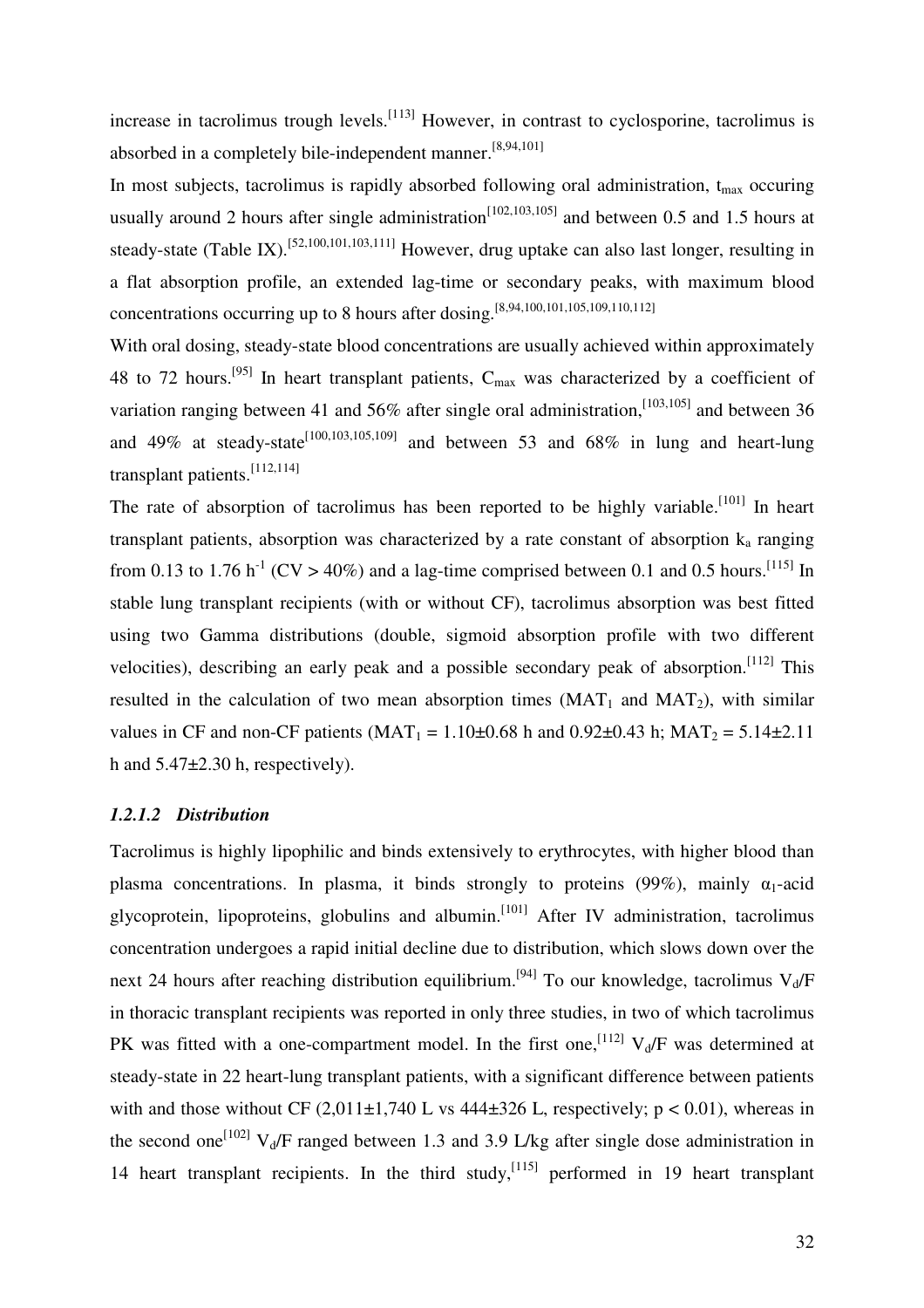recipients, the authors used a 2-compartment model and reported a mean  $V_1/F = 1.69\pm0.61$ L/kg and  $1.13\pm0.38$  L/kg at ten days and two months after transplantation, respectively (p < 0.01). These rather inconsistent results might be partly explained by the different study conditions, the obviously large inter-patient variability (in the 3 studies,  $V_d/F$  coefficients of variation ranged from 33 to 86%) as well as by the generally suboptimal estimation of  $V_d/F$ by classical PK models, which usually estimate clearance more accurately than volume of distribution.

#### *1.2.1.3 Metabolism and elimination*

Like cyclosporine, tacrolimus is extensively metabolized (mainly by CYP3A4 and CYP3A5 isoenzymes in the liver and intestinal wall). More than 95% of tacrolimus metabolites are excreted in the bile, and less than 0.5% of tacrolimus dose appears unchanged in the urine or faeces.[52,94,101] As a consequence, its potential for drug-drug interactions seems similar to that of cyclosporine. One exception is that tacrolimus does not seem to interact with MMF PK like cyclosporine does, leading to greater MPA exposure when tacrolimus and MMF are used in combination.[52]

A few studies reported tacrolimus clearance values in thoracic transplant patients. In heart transplant patients, tacrolimus clearance after continuous IV infusion was 2.4  $L/h$ .<sup>[103]</sup> After tacrolimus oral administration, CL/F was  $0.23\pm0.08$  L.h<sup>-1</sup>/kg after a single dose,<sup>[102]</sup> 0.19 $\pm$ 0.08 L.h<sup>-1</sup>/kg ten days and  $0.23\pm0.15$  L.h<sup>-1</sup>/kg two months after transplantation,<sup>[115]</sup> with high coefficients of variation (42-65%). In a cohort of 12 lung and heart-lung transplant patients, CL/F = was  $68.2\pm29.8$  L/h in CF patients and  $36.49\pm18.98$  L/h in non-CF patients (p <  $0.05$ ),<sup>[112]</sup> which is higher than the above mentioned values (considering a mean bodyweight of 70 kg) and than those reported by Aumente-Rubio et  $al^{[109]}$  in heart transplant patients  $(11.6\pm5.5 \text{ L/h})$ ; this may be explained by the difference in patients (heart-lung transplant vs heart recipients) and by the difference in the PK approach (one-compartment PK model vs non-compartmental PK analysis).

 $T_{1/2}$  was determined mainly using non-compartmental PK analysis and was also found to be highly variable  $(CV = 30-64\%)$ .<sup>[100,102,103,105,114]</sup> When tacrolimus was assayed using a HPLC-MS/MS method,  $T_{1/2}$  at steady-state was 10.7 $\pm$ 5.3 h in heart transplant patients<sup>[100]</sup> and 7.9 $\pm$ 2.3 h in lung transplant recipients.<sup>[114]</sup> The elimination half-life determined from tacrolimus concentrations measured by immunoassays may be overestimated due to the lack of specificity and the cross-reactions reported between the assay antibody and tacrolimus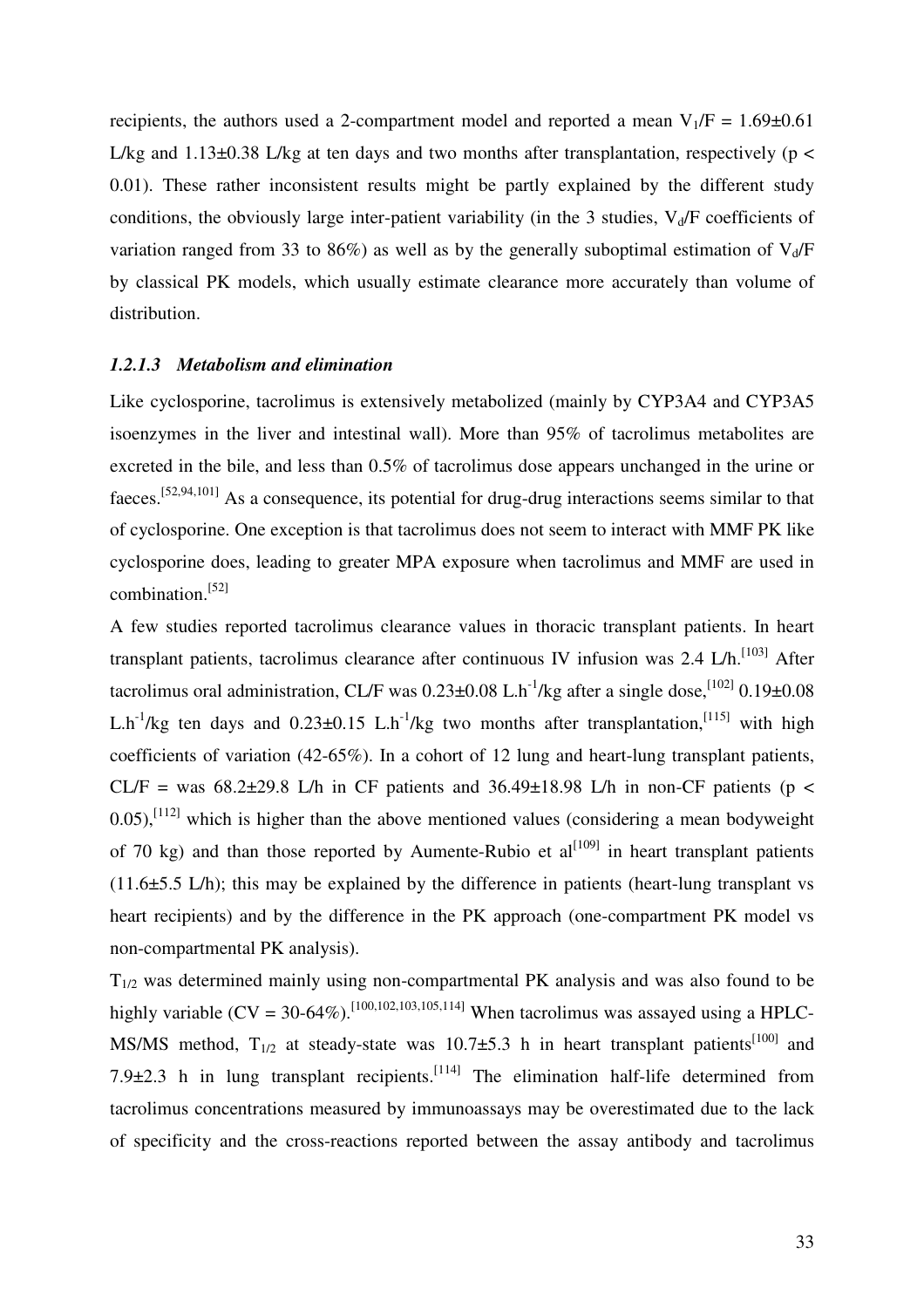metabolites. Indeed, in a cohort of 8 heart transplant patients,  $T_{1/2}$  reached 33.3 h (mean: 13.8) h,  $95\%CI = 7.0-20.7$  h). <sup>[111]</sup>

# *1.2.1.4 Drug-drug interactions*

We did not find any formal PK studies investigating tacrolimus drug interactions in thoracic transplant recipients. Shitrit et al reported an interaction between itraconazole and tacrolimus in 40 patients with lung transplantation followed for more than one year.<sup>[116]</sup> All patients were on tacrolimus and received prophylactic itraconazole for the first 6 months posttransplantation. In those patients, the mean dose of tacrolimus required rose by 76% after itraconazole withdrawal  $(3.26\pm2.1 \text{ mg/day}$  during the first 6 months compared to  $5.74\pm2.9$ mg/day during the following 6 months,  $p < 10^{-4}$ ).

In other solid organs transplantation, various lists of drugs that may increase or decrease whole blood concentrations have been compiled.<sup>[101]</sup> Since tacrolimus is a substrate for CYP3A and P-gp like cyclosporine, the expected drug interactions are essentially the same<sup>[95]</sup> and any drug known to induce or inhibit these systems may increase or decrease its blood concentrations (erythromycin, calcium-channel blockers, imidazole anti-fungal agents).

#### *1.2.1.5 Special populations*

The PK of tacrolimus changes in time after transplantation and is affected by many factors, including liver function, patient age (pediatric transplant recipients require 2- to 4-fold higher doses of tacrolimus than adults to maintain similar  $C_0^{[101]}$ ), time of administration (diurnal variations, co-administration of food), associated drugs, and modifications in the GI tract motility and secretions observed in CF patients.<sup>[101,109]</sup>

Lower bioavailability of tacrolimus has been reported in CF patients, probably partly because of fat malabsorption due to pancreatic insufficiency.<sup>[110,112]</sup>

Walker et al reported that heart-lung and double lung transplant recipients with CF required a 39% higher dose of tacrolimus than patients without CF in order to reach similar  $C_0$ . [117] In a study performed in 22 heart-lung transplant patients (11 CF), tacrolimus CL/F after oral administration was higher in CF patients (68.22±29.80 vs 36.49±18.98 L/h, p < 0.05),<sup>[112]</sup> who required significantly higher doses to reach comparable exposure. In those patients,  $AUC_0$ - $12$ /dose and AUC<sub>0-4</sub>/dose were approx. half of those of non-CF patients (p < 0.004 and p < 0.001, respectively).  $\left[110\right]$  Comparatively to non-CF patients, exposure indices in CF patients  $(C_0, C_3, C_{\text{max}}$ , AUC<sub>0-12</sub>, AUC<sub>0-4</sub>) were characterized by higher inter-individual variability (CV% 24 to 46% vs 19 to 30%) and comparable intra-individual variability (CV% 16 to 40%) vs 17 to 37%).<sup>[110]</sup>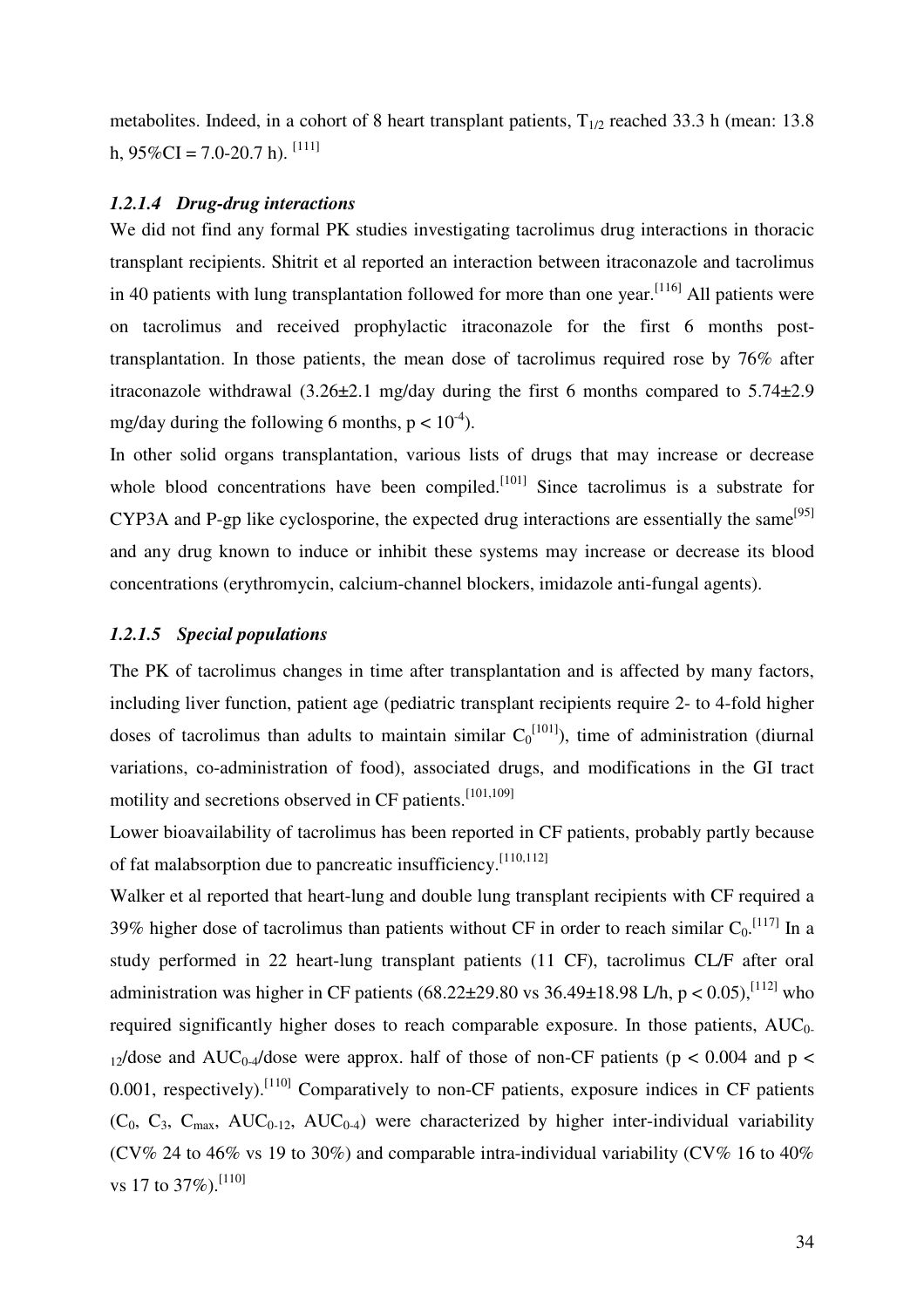## *1.2.2 Therapeutic drug monitoring*

Issues relating to the TDM of tacrolimus have been addressed by numerous authors and recently reviewed by Staatz & Tett.<sup>[101]</sup> Like cyclosporine, tacrolimus is characterized by a narrow therapeutic index and significant systemic side effects.<sup>[8,52,115]</sup> As stressed above, tacrolimus absorption is erratic and incomplete with a variable metabolism mediated by intestinal and hepatic CYP3A isoenzymes, resulting in high intrapatient and interpatient PK variability. As a result, the correlation between dose and blood concentrations is poor,<sup>[52,115]</sup> confirming that the administered dose cannot reliably predict systemic exposure to tacrolimus, rendering it difficult to propose a suitable *a priori* dosing regimen for heart and lung transplant patients.<sup>[100]</sup> This was the rationale for monitoring tacrolimus blood concentrations to optimize immunosuppression.<sup>[52,94]</sup> However, the poor sensitivity and specificity of the first commercial assays used was an obstacle in the exploration of tacrolimus PK for optimizing  $TDM.<sup>[52]</sup>$ 

# *1.2.2.1 Single concentrations monitoring*

Most results of clinical studies in kidney and liver transplantation suggest that  $C_0$  levels of tacrolimus are, to some extent, predictive of efficacy and toxicity.[52] Accordingly, tacrolimus dose after thoracic transplantation is mainly adapted to  $C_0$  levels. The following target  $C_0$ were proposed: in lung transplantation, 10-25  $\mu$ g/L for the first 2 weeks, 10-20  $\mu$ g/L for the next 6 to 10 weeks, and 10-15  $\mu$ g/L thereafter;<sup>[98]</sup> after heart transplantation, 15-20  $\mu$ g/L for the first 2 months,  $10-15 \mu g/L$  from the third to the sixth month, and  $8-10 \mu g/L$  after 6 months.[95] However, the authors did not mention on which assay these target levels were based, making it difficult to correctly interpret them, and to implement them in routine clinical practice.

Studies of the correlation between tacrolimus  $C_0$  and  $AUC_{0-12}$  have reported a wide range of results, from  $r^2 = 0.20^{[111]}$  to around 0.80 (Table IX).<sup>[103,104,109]</sup> Some studies have shown that the correlation between blood concentration and AUC can be improved by using different time points: a good correlation was found between  $AUC_{0-12}$  and  $C_3^{[110]}$  or  $C_4$ <sup>[104,105,109]</sup>

In other transplant types (mainly kidney), the reliance on  $C_0$  monitoring has been questioned due to the observations that stable function, rejection or toxicity may be associated with the same range of tacrolimus concentrations.<sup>[101,109]</sup> Unfortunately, no study in thoracic transplantation has been performed with the intent of exploring the relationship between single concentrations  $(C_0$  or other concentrations) and efficacy or toxicity.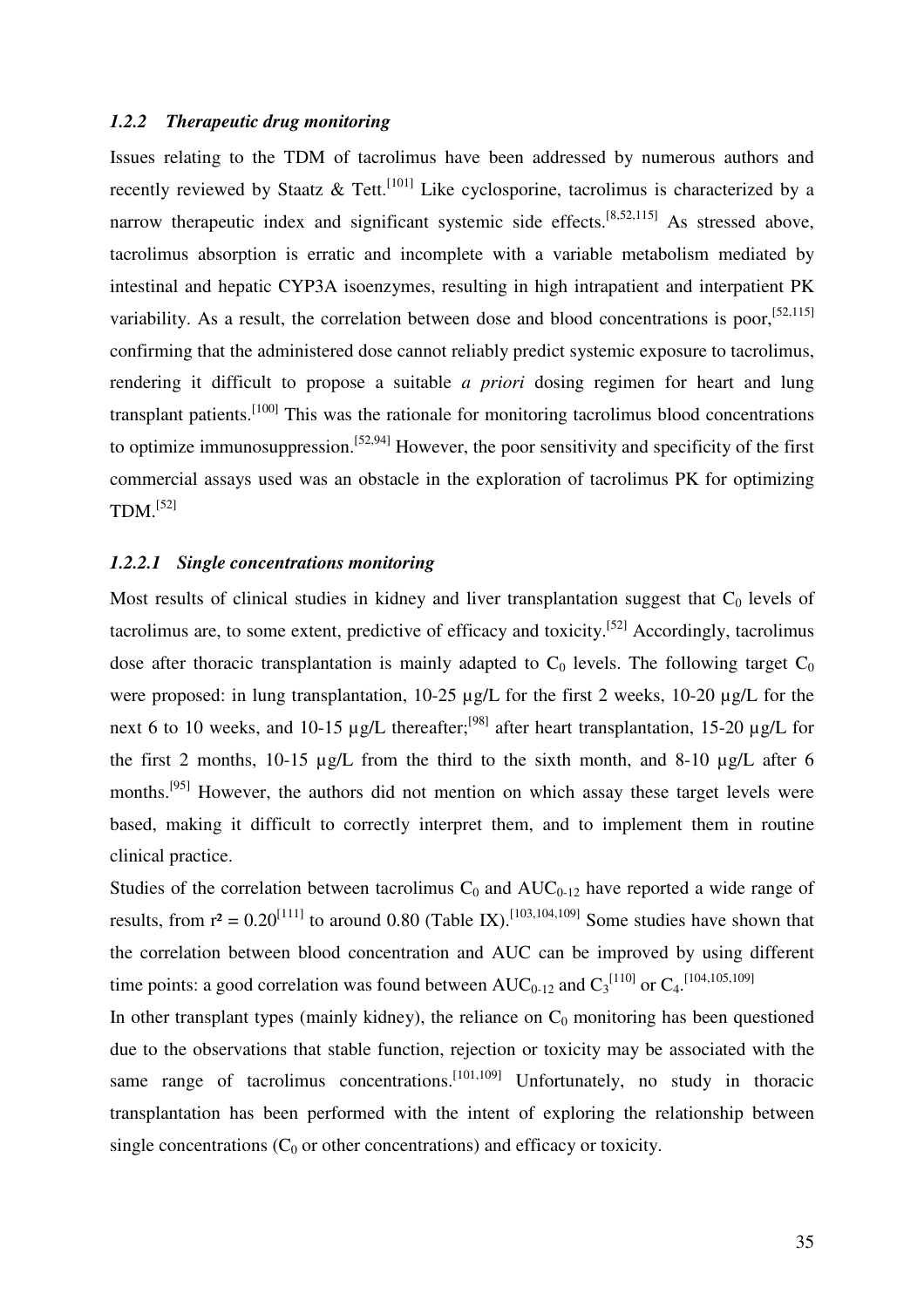# *1.2.2.2 AUC monitoring*

As with cyclosporine, tacrolimus AUC rather than single concentrations may be used for TDM, as it is a better marker of patient's exposure to tacrolimus.

In studies in thoracic transplantation, tacrolimus  $AUC_{0-12}$  was mainly calculated using the linear trapezoidal rule.<sup>[100,102-105,109-111]</sup> As with cyclosporine,  $AUC_{0-4}$  was considered as a surrogate exposure index and  $AUC_{0-4}$  values reported in a few studies in heart<sup>[109]</sup> and in heart-lung<sup>[110,112]</sup> transplant recipients. However,  $AUC_{0.4}$  still has to be validated as a reliable estimate of  $AUC_{0-12}$  and as a reliable marker of clinical outcomes in heart or lung transplant patients.

As another way to avoid the numerous blood samples needed for the determination of  $AUC_0$ . <sup>12</sup>, some authors investigated sparse sampling strategies. In heart transplantation, Aumente Rubio et al proposed two algorithms, one with 3 sampling times (0, 2 hours and 4 hours,  $r^2 =$ 0.97 with trapezoidal AUC<sub>0-12</sub>) and one with only 2 sampling times (0 and 2 hours,  $r^2 =$  $0.95$ ).<sup>[109]</sup> In lung transplantation, Morton et al failed to find an efficient sparse sampling strategy,<sup>[114]</sup> but Saint-Marcoux et al developed and validated Bayesian estimators for the determination of tacrolimus  $AUC_{0-12}$  in CF and non-CF patients, and proposed the following sampling strategy: 0, 1 hour and 3 hours for non-CF patients and 0, 1.5 hours and 4 hours for  $CF$  patients.<sup>[112]</sup>

In a study of 25 primary heart transplant recipients, the authors found a significant difference in the  $AUC_{0-12}$  after the first oral dose between patients who experienced acute rejection and those who did not (71 vs 168 h.µg/L,  $p = 0.012$ ).<sup>[103]</sup> However, this paper does not provide any detail about patient's follow-up, so there is no information on when acute rejection occurred.

So far, no prospective studies have been conducted in thoracic transplantation to investigate the relationships between tacrolimus inter-dose AUC and clinical outcome. *A fortiori*, the use of AUC as a monitoring tool still remains to be validated in prospective controlled studies, and optimal AUC targets to be defined in heart and lung transplantation.

# **2 Mycophenolate, purine synthesis antagonist**

Two compounds containing mycophenolate are currently available, mycophenolate mofetil (MMF, Cellcept®) and mycophenolate sodium (EC-MPS, Myfortic®). As mycophenolate sodium has been released later and its use in thoracic transplantation more rarely reported, this review will focus on MMF only.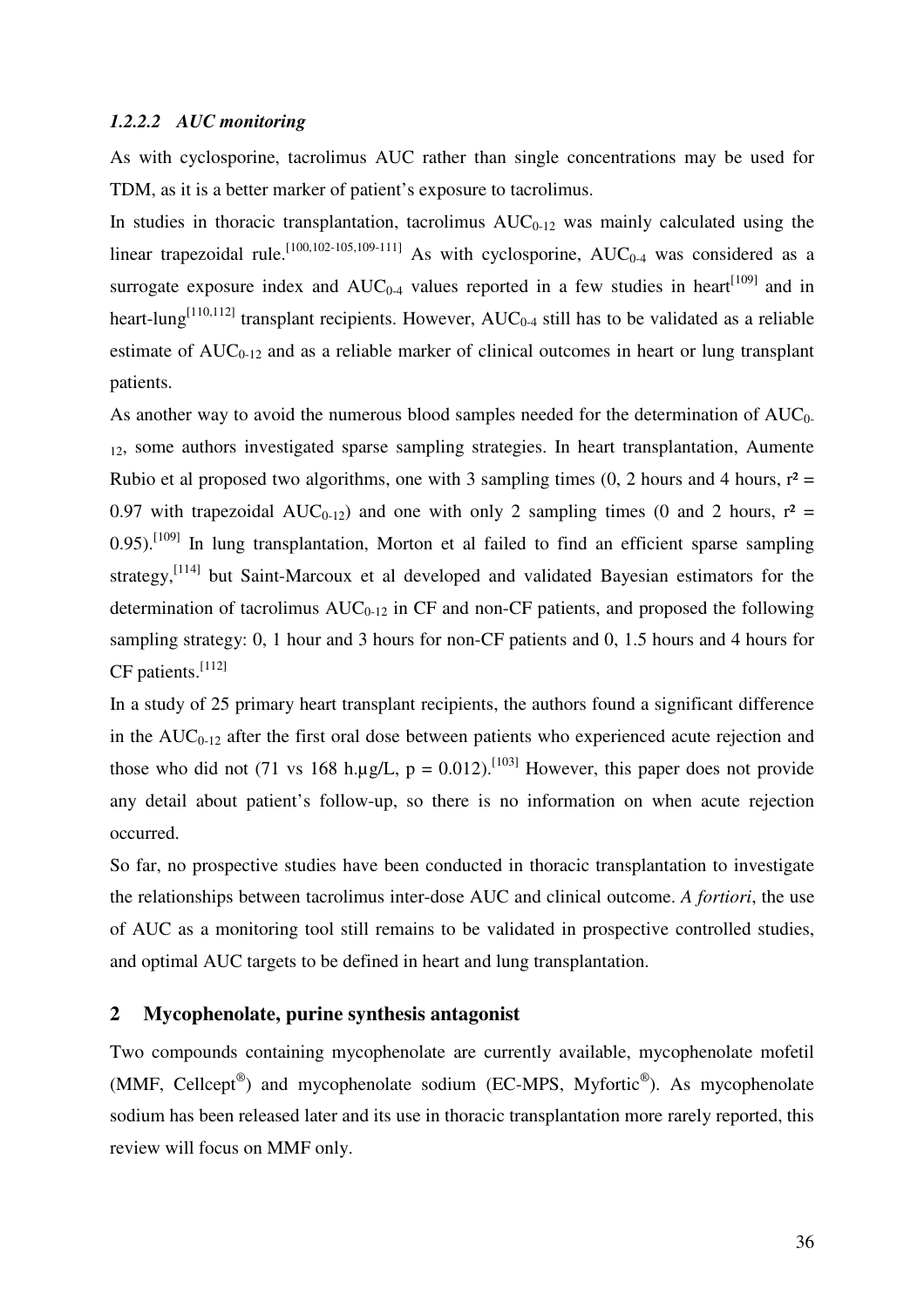Following oral administration, MMF, the 2,4-morpholino-ester of the active moiety mycophenolic acid (MPA), is rapidly hydrolyzed to MPA by esterases in the stomach, small intestine, blood, liver and tissues.  $[118,119]$  MPA exerts its immunosuppressive effects by reversibly inhibiting inosine 5'-monophosphate deshydrogenase (IMPDH), $^{[120]}$  a key enzyme in the *de novo* pathway of purine biosynthesis,  $[121,122]$  essential for DNA replication when cells proliferate. Through IMPDH inhibition, MPA specifically blocks the proliferation and clonal expansion of T and B lymphocytes, providing effective immunosuppression in transplant patients.<sup>[121-124]</sup>

The use of MMF has dramatically increased in the past decade, MMF-based regimens representing now approx. 80% and 50% of maintenance strategies in adult heart and lung transplant recipients, respectively, and 50% in pediatric lung transplant recipients.  $^{[2,3,42,125]}$ 

MMF is available in oral (capsules, tablets and powder for oral suspension) and IV formulations.[122] It is generally combined with a calcineurin inhibitor and corticosteroids for rejection prophylaxis after solid organ transplantation.<sup>[124,126]</sup> Reduced rejection rates, improved graft and patient survival with MMF compared with AZA have lead it to progressively replace AZA as the antiproliferative agent of choice after thoracic transplantation, although it has not been approved by most of the national health agencies in lung transplantation.<sup>[2,5,127,128]</sup> There has been a growing interest in MMF-based as part of calcineurin inhibitor- or steroid-sparing strategies, as MMF is free of toxicities adversely affecting long-term patient and graft survival (nephrotoxicity, hypertension, metabolic perturbations).<sup>[120]</sup>

#### **2.1 Pharmacokinetics**

As opposed to other immunosuppressants, MMF dose in adults is not based on patient body size or weight. MMF is usually administered at a fixed oral dose of 0.75-1.5 g twice daily, depending on the associated calcineurin inhibitor.<sup>[119,120,124,129]</sup> Oral suspension can be administered via a nasogastric tube, if necessary.<sup>[118]</sup>

Little is known about the PK of MPA after thoracic transplantation.<sup>[119,124]</sup> Most PK studies have been conducted in renal transplant patients, in whom MMF exhibits time-dependant PK (concentrations increase with time following transplantation over the first 1-3 months).<sup>[124]</sup> However, data derived from renal transplant recipients cannot be readily extrapolated to thoracic organ transplant patients, as neither the heart nor the lungs are involved in the elimination of mycophenolate. Although blood pressure may have some impact on MPA glomerular filtration rate, cardiac and pulmonary functions do not impact so much MPA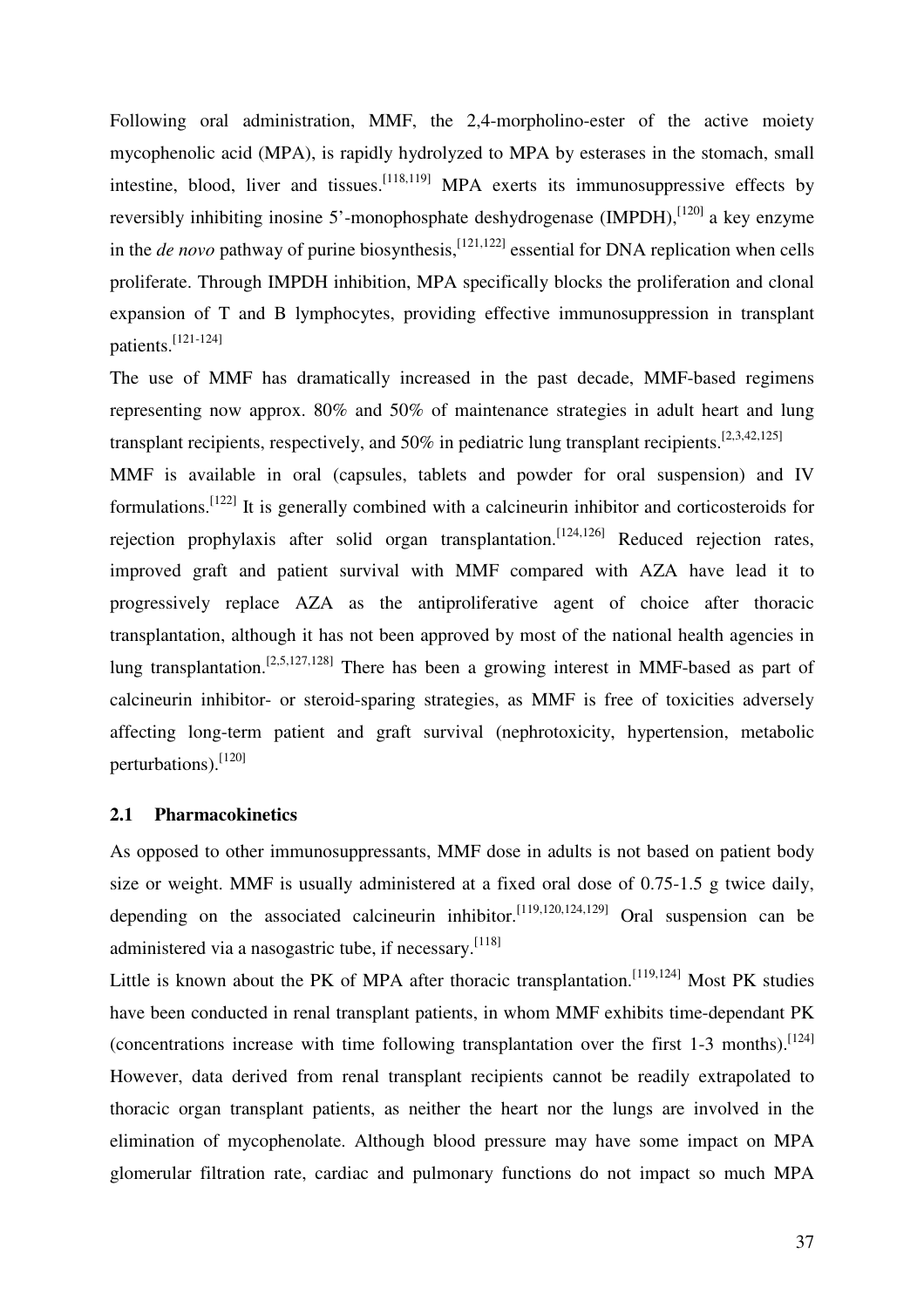plasma concentrations.<sup>[119,124]</sup> In a PK study of MMF in 50 stable thoracic (23 heart and 27 lung) transplant recipients (0.2-19.7 years post-transplantation), no significant variations in MPA exposure indices or PK parameters was observed with post-transplantation time (Tables XI & XII).<sup>[130]</sup> On the contrary, an increase of MPA C<sub>0</sub> throughout the follow-up period of  $40.0\pm20.5$  months was reported (p = 0.0162) in 57 "stable" lung transplant recipients (all non-CF patients), but the time elapsed between transplantation and enrolment was not reported and the authors did not give any hypothesis on the cause of this increase.<sup>[131]</sup> Consequently, currently available data on thoracic transplantation does not allow any reliable conclusion to be drawn on the evolution of MPA PK parameters with post-transplantation time, even in the early periods.

Like calcineurine inhibitors, the PK of MMF is complex and somewhat erratic,  $[118]$  with large intra- and inter-individual variability.[8,9,52,120,124,126,132,133] All studies we identified in thoracic transplant patients were performed using a model-independent PK approach, reporting mean and standard deviation, or range of exposure indices and PK parameters derived from individual data (Tables XI & XII).<sup>[119,121,122,124,130,132,134-137]</sup> We could not find any study using either the iterative two-stage (ITS) method or popPK analysis. Exposure indices of MPAG and AcMPAG were reported in 3 studies.<sup>[122,130,136]</sup> Finally, except for four studies in which MPA was assayed by  $EMIT^{[123,126,134,135]}$  and one in which the analytical method was not reported,<sup>[137]</sup> all the PK studies we identified measured MPA, MPAG and AcMPAG concentrations with HPLV-UV.

#### *2.1.1 Absorption, bioavailability*

The PK of MPA after oral and IV MMF administration is characterized by an important variability. In a study involving 9 heart transplant patients who received 1.5 g BID MMF by IV infusion over three hours, immediately after transplantation and for 5 days,  $C_{\text{max}}$  displayed large inter-individual variations, occurring between 1 and 3 hours and ranging from 2.2 to 18.4 mg/L.<sup>[122]</sup> Following oral administration, MMF is rapidly absorbed (within 5 minutes of ingestion) in the upper gastro-intestinal tract because of its high solubility at a low  $pH$ .<sup>[8]</sup> Hydrolysis to MPA is responsible for the rapid disparition of MMF from the plasma.<sup>[118]</sup> MPA  $C_{\text{max}}$  after oral dosing is also highly variable, with a coefficient of variation ranging from approximately 30 to 80% depending on the studies,  $[119,121,124]$  and usually occurs within 1 to 2 hours following oral MMF administration (range 20 minutes-12 hours).<sup>[119,121,122,130,134,135,137]</sup> Delayed absorption has been reported when the drug is taken with food. $^{[131]}$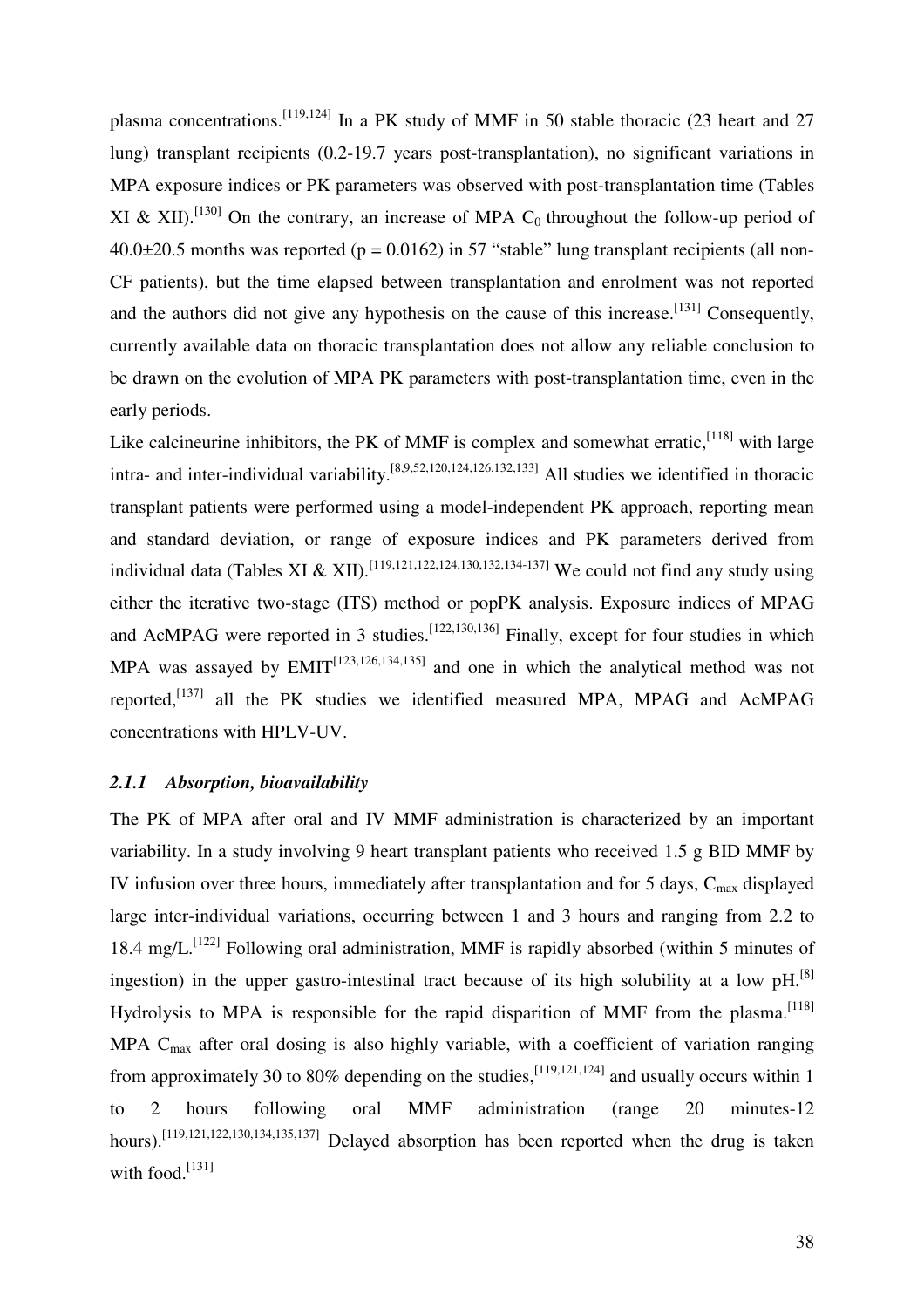In a review by Shaw et al, the bioavailability of MPA was reported to be incomplete, suggesting metabolism in the gastro-intestinal tract. This pre-systemic metabolism may take a part in the high overall PK variability of MPA.<sup>[133]</sup> On the contrary, the above mentioned study performed in 9 heart transplant patients reported excellent, high and consistent MPA bioavailability after MMF oral dosing compared with the IV formulation (oral  $F = 71$  to  $125\%)$ . [122]

Secondary peaks of MPA plasma concentration have been observed between 6 and 12 hours after drug administration and have been attributed to enterohepatic circulation.[8,124,131,138,139] This phenomenon is believed to contribute  $10\n-60\%$  to MPA exposure.<sup>[118,130,140]</sup> However, these secondary peaks are sometimes higher than the first peaks and in such cases, cannot be accounted for by enterohepatic cycling.<sup>[141]</sup> Further exploration of the absorption of MPA would thus be of major interest.

#### *2.1.2 Distribution*

In whole blood, MPA is poorly distributed into cellular fractions, with over 95% found in plasma.<sup>[118]</sup> In patients with normal renal and liver function, MPA is extensively and tightly bound to human serum albumin (97-99%).<sup>[118-120,133,142]</sup> The variations in MPA PK and pharmacodynamics (PD) may be partly explained by this affinity for serum albumin. Indeed, as only unbound MPA is pharmacologically active, variations in the free fraction may be responsible for variations of IMPDH inhibition and thus of the therapeutic response.[118,119,133,142] Moreover, in clinical situations with decreased serum albumin levels, such as severe hepatic impairment, or decreased serum albumin binding capacity, such as severe renal impairment, the increased proportion of free MPA may result in a higher clearance.[119,133] It has been suggested that in such situations with variations of plasma serum albumin, free MPA concentration might be worth monitoring,  $[119,120]$  though no paper reported that free MPA was better correlated to effects than total MPA plasma levels. Moreover, measuring free MPA is out of reach of traditional immunoassays.

Data on MPA protein binding in heart and lung transplantation was reported in only a few papers. In a cohort of 38 heart transplant patients (time post-transplantation: 310±278 days), the free MPA fraction (f) was 1.9±0.4%, with a free MPA  $AUC_{0-12}$  (f $AUC_{0-12}$ ) = 0.83±0.30 h.mg/L,<sup>[132]</sup> which is consistent with those reported in 7 lung transplant patients (time posttransplantation: 4.4 $\pm$ 3.9 years), in whom f = 2.9 $\pm$ 0.6%, and fAUC<sub>0-τ</sub> = 1.29 $\pm$ 0.50 h.mg/L;<sup>[119]</sup> as well as with the free fraction reported in 7 heart transplant recipients (time posttransplantation: 6-23 days), in whom  $f = 3.6\pm 3.9\%$ . [143] In another group of 7 heart (n = 3) and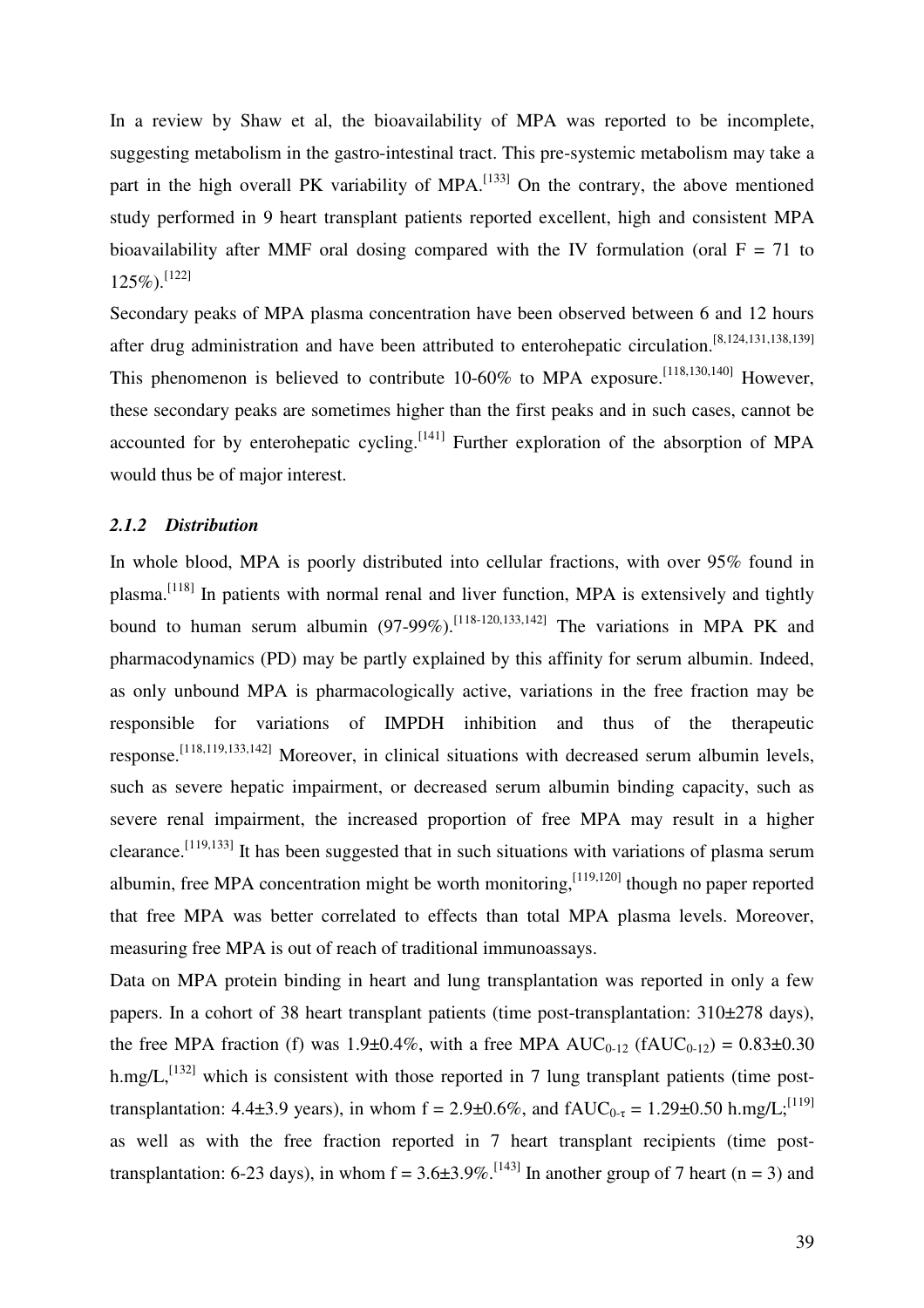lung (n = 4) transplant patients, f was higher, decreasing from  $6.1\pm2.8\%$  immediately after transplantation (15±13 days) to 4.4±3.0% later on (125±73 days), with corresponding  $fAUC_{0-\tau}$ of 2.22±2.32 h.mg/L and 1.50±2.16 h.mg/L, respectively.[124] However, these results are to be interpreted cautiously, as f was determined in each patient after pooling all the plasma samples of a given profile. Indeed, averaging fractions is mathematically different from dividing the mean free by the mean total concentration and is simply not coherent. Finally, a recent study performed in a cohort of 23 heart (and heart-kidney) and 27 lung transplant recipients (time post-transplantation: 0.2-19.7 years) in whom MMF was associated to cyclosporine or tacrolimus, reported f values ranging between 0.2 and 15%, with  $fAUC_{0-12}$ normalized to a 1 g-MMF dose of 0.05 to 19.0 h.mg/L.<sup>[130]</sup> Although they were discussed, the factors potentially linked with these high variations in free fraction were not investigated (nor reported).

Once absorbed, MPA is rapidly distributed in the tissues, within approx. 2 hours after  $t_{\text{max}}$ . [133] Values for MPA  $V_d$  were reported in only one study, conducted in 27 lung and 23 heart (and heart-kidney) transplant recipients who received MMF associated with either cyclosporine or tacrolimus.<sup>[130]</sup> In the lung transplant group, mean  $V_d/F = 248$  L (range: 54-645) and 125 L (range: 30-607) in the patients on cyclosporine  $(n = 11)$  and on tacrolimus (n = 16), respectively. In the heart transplant group, mean  $V_d/F = 102$  L (range: 37-1,141) and 111 L (range: 53-261) in the patients on cyclosporine (n = 14) and on tacrolimus (n = 9), respectively. A statistically significant difference on  $V_d/F$  was found neither between heart and lung transplant recipients, nor between patients on cyclosporine and those on tacrolimus.

#### *2.1.3 Metabolism and elimination*

MPA is primarily metabolized by uridine diphosphate glucuronyl transferases (UGT, mainly UGT1A9, 1A7 and 1A8) into its pharmacologically inactive metabolite, 7-O-mycophenolic acid glucuronide (MPAG).<sup>[144]</sup> MPAG accounts for more than  $90\%$  of all MPA metabolites, but at least 4 other metabolites have been identified in plasma from renal, liver and cardiac transplant recipients, $[144-147]$  including the acyl glucuronide of MPA (AcMPAG), which inhibits IMPDH *in vitro*. [122,148] The primary site of conversion is the liver, but MPA may also be glucuronidated in the gastro-intestinal tract mucosa and the kidney.<sup>[8,94,118]</sup> As for MPA, concentrations of MPAG and AcMPAG are highly variable throughout the dose interval. MPAG plasma concentrations are said to be usually 20 to 100 times higher than MPA concentrations,[118] but this seems to be variable across sampling times and studies. In 9 heart transplant patients, MPAG  $C_0$  was on average 65-106 times higher than MPA  $C_0$  after IV or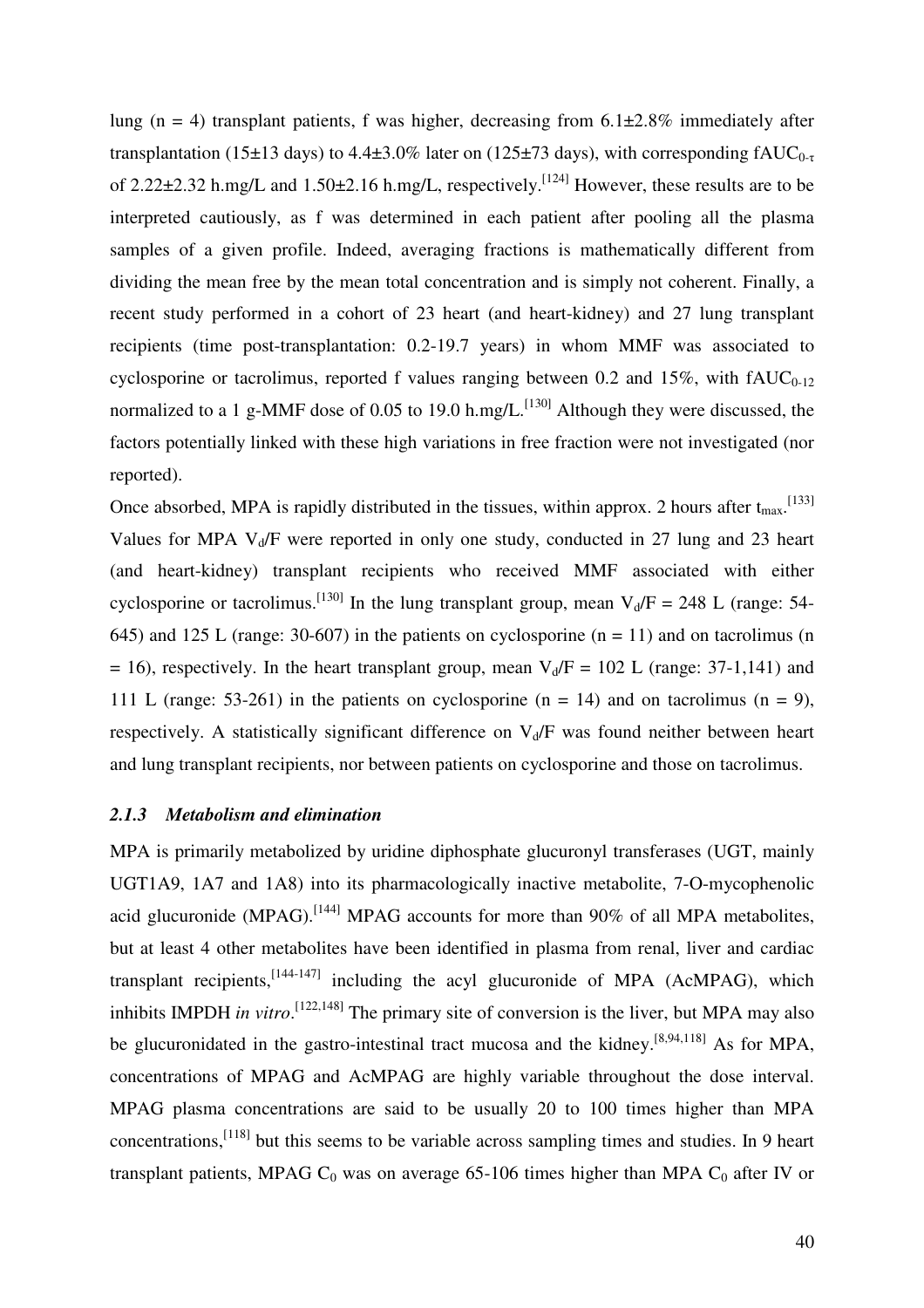oral MMF administration, whereas MPAG  $C_{\text{max}}$  was only 10 to 16 times higher than MPA  $C_{\text{max}}$ .<sup>[122]</sup> This study was the only one we identified reporting MPAG  $C_{\text{max}}$  (51 to 187 mg/L) and  $t_{\text{max}}$  (40 minutes to 8 hours). In another set of 26 heart transplant recipients, MPAG C<sub>0</sub> was only 22-30 times higher than MPA  $C_0$ . [136] The overall difference in exposure between MPAG and MPA may be more precisely evaluated by comparing their AUC. The AUC of MPAG was reported in two studies in thoracic transplantation, and was on average 9 to 32 times higher than that of MPA.<sup>[122,130]</sup> In a study conducted in 7 heart transplant recipients,<sup>[143]</sup> MPAG free fraction was estimated to be 26±8%, which is consistent with literature reports in renal transplant recipients (MPAG free fraction of 18-37% in 27 "stable" patients; time posttransplantation not reported).<sup>[149]</sup> MPAG is excreted into the bile by a mechanism probably involving the multidrug resistance protein 2 (MRP2). Upon delivery to the GI tact, through the action of β-glucuronidases shed by gastro-intestinal tract bacteria, part of MPAG is deconjugated back to MPA, which then undergoes enterohepatic recirculation.<sup>[8,94,118,133]</sup>

As opposed to MPAG, AcMPAG was once thought to display a pharmacological activity similar to that of MPA as it did *in vitro* with the recombinant enzyme,<sup>[146]</sup> but a more recent *in vitro* study suggested that, due to a lower intrinsic inhibitory activity, a lower ability to cross cell membranes and lower plasma concentrations, AcMPAG probably exhibits a negligible IMPDH inhibition activity *in vivo*. (Gensburger O et al, unpublished observations) AcMPAG  $t_{\text{max}}$  varies between 40 minutes and 6 hours, AcMPAG C<sub>0</sub> and C<sub>max</sub> are 2 to 4 times lower and 8 to 11 times lower than MPA  $C_0$  and  $C_{\text{max}}$ , respectively.<sup>[122]</sup> In two studies, AcMPAG AUC was 2.5 to 6 times lower than MPA AUC  $^{[122,130]}$ , which seems to be higher than the average of 10.3% reported in renal transplantation – though in this study AcMPAG was determined as MPAG equivalent due to the absence of a standard compound for quantification.<sup>[150]</sup>

We found two studies reporting MPA CL/F, with diverging results, showing the difficulty of estimating this PK parameter using a non-compartmental approach. The first study, performed in 14 heart transplant recipients who were all on MMF-cyclosporine, reported  $CL/F =$ 1,397 $\pm$ 389 L/h.<sup>[137]</sup> The second study included 27 lung and 23 heart transplant recipients who received MMF associated with either cyclosporine (n = 25) or tacrolimus (n = 25).<sup>[130]</sup> In the lung transplant group, mean CL/F was 54 L/h (range: 29-295 L/h) and 21 L/h (9-121) in patients on cyclosporine and tacrolimus, respectively ( $p = 0.026$ ). In the heart transplant group, mean CL/F was 21 L/h (5-59) and 11 L/h (6-24) in patients on cyclosporine and tacrolimus, respectively (ns). CL/F in the lung transplant group was significantly higher than in the heart transplant group, regardless of the associated calcineurin inhibitor (36 vs 13 L,  $p =$  $5.10^{-4}$ ). One of the hypotheses made by the authors to explain this difference between heart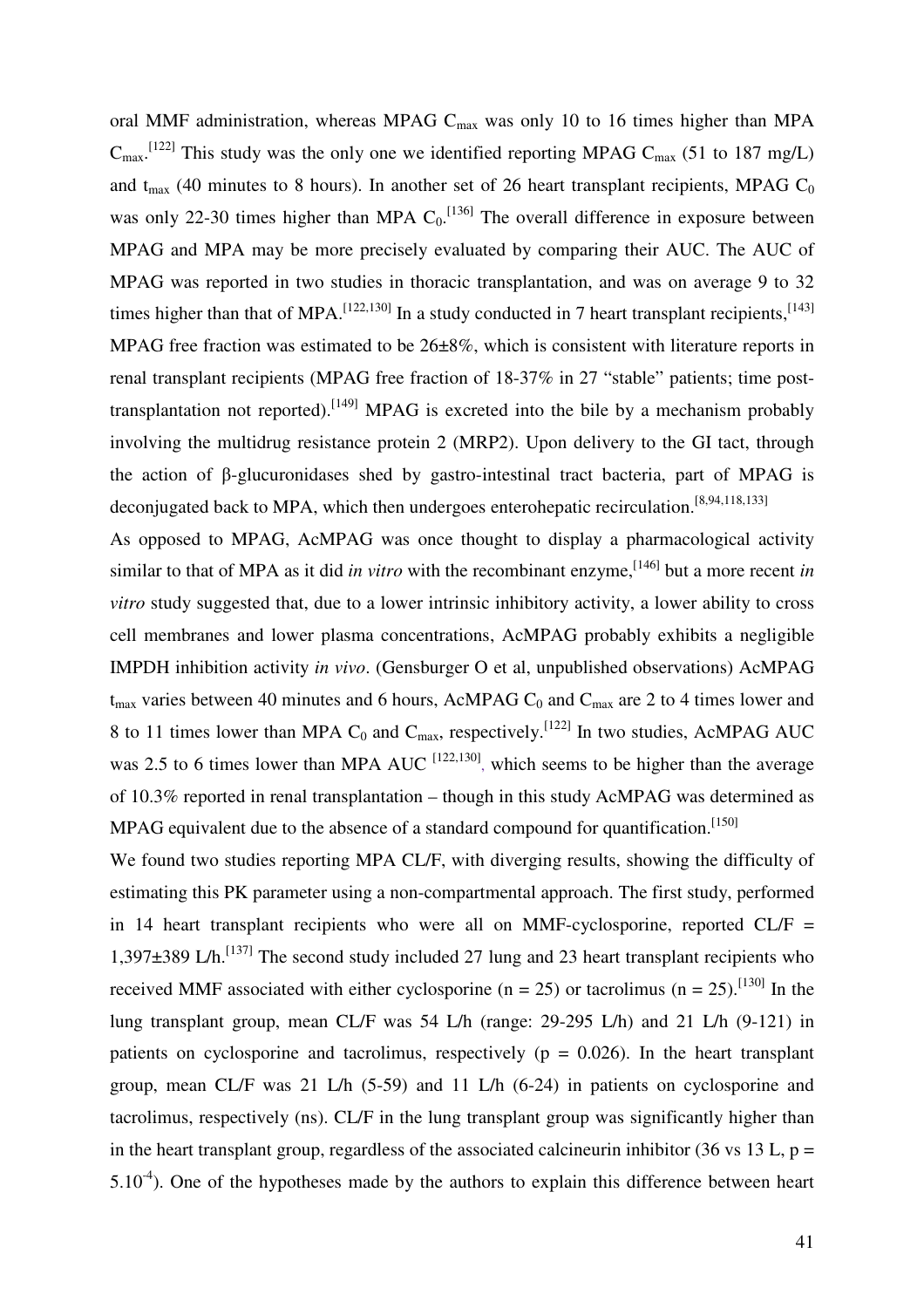and lung transplant recipients is that the higher albumin levels observed in the heart transplant group may have contributed to an increase in MPA protein binding and thus a decrease in total CL/F of MPA.

Apparent half-life of MPA estimated from apparent distribution volume and clearance reported in the abovementioned study<sup>[130]</sup> was comprised between 3.2 and 7.0 hours, which is shorter compared to 18 hours reported in a review published in 1997.<sup>[94]</sup>

# *2.1.4 Drug-drug interactions*

The variability in MPA concentrations may be partly explained by drug-drug interactions affecting the MPA concentrations achieved for a given MMF dose. Indeed, the PK of MPA is known to be altered by concomitant medications.<sup>[142]</sup> First, it is strongly affected by the nature of the associated calcineurin inhibitor. Such observations were initially made in renal transplant patients on tacrolimus, who displayed significantly higher MPA  $C_0$  and AUC than patients on cyclosporine.<sup>[151]</sup> In heart transplantation, a randomized study in 60 patients found significantly lower MMF dose requirements for patients on tacrolimus  $(n = 30)$  than on cyclosporine (n = 30) to achieve MPA C<sub>0</sub> targets of 0.45 to 4.0 mg/L (1.6 $\pm$ 0.8 vs 2.8 $\pm$ 1.0 g/day at one year post-transplantation,  $p = 4.10^{-5}$ . [152] A prospective, randomized controlled study in 50 heart transplant patients compared the MMF – tacrolimus ( $n = 25$ ) and the MMF – cyclosporine (n = 25) combinations in terms of efficacy, toxicity and  $PK$ <sup>[153]</sup> Both groups displayed similar MPA C<sub>0</sub> (2.3 $\pm$ 0.5 µg/L vs 2.7 $\pm$ 0.6 µg/L), although the patients on cyclosporine received higher doses of MMF  $(3.3\pm0.5 \text{ g/day vs } 2.1\pm0.7 \text{ g/day}, p = 0.04)$ . In 30 adult stable lung transplant recipients (7 CF) over the first 2 years post-transplantation, MPA  $C_0$  were 50% lower in patients on cyclosporine (n = 16,  $C_0$  estimated at approx. 1.3 mg/L) than in patients on tacrolimus (n = 14,  $C_0$  estimated at approx. 2.7 mg/L, p < 10<sup>-5</sup>) despite substantially higher MMF doses (estimated at approx. 25 vs 22 mg/kg/day).<sup>[142]</sup> In a study in 26 heart transplant patients aged 1 month to 33 years, lower MPA concentrations and higher MPAG/MPA  $C_0$  ratios were reported in a subset of 8 children on cyclosporine compared to 8 others on tacrolimus ( $C_0 = 1.6 \pm 1.5$  vs 3.0 $\pm 2.2$  mg/L, p = 0.04 and average MPAG/MPA  $C_0$ ratio = 25.2 vs 11.9,  $p = 0.005$ .<sup>[136]</sup> Unfortunately, the MMF dose was only reported in children on cyclosporine, allowing no dose comparison.

Two other studies compared MPA  $C_0$  (assayed by EMIT) in patients on cyclosporine vs tacrolimus,[123,126] but both pooled data from kidney and lung transplant recipients. The first one included 120 kidney and 20 lung transplant patients and reported higher MPA  $C_0$  in patients on tacrolimus than in patients on cyclosporine  $(3.63\pm2.63 \text{ vs } 2.14\pm1.22 \text{ mg/L}, p <$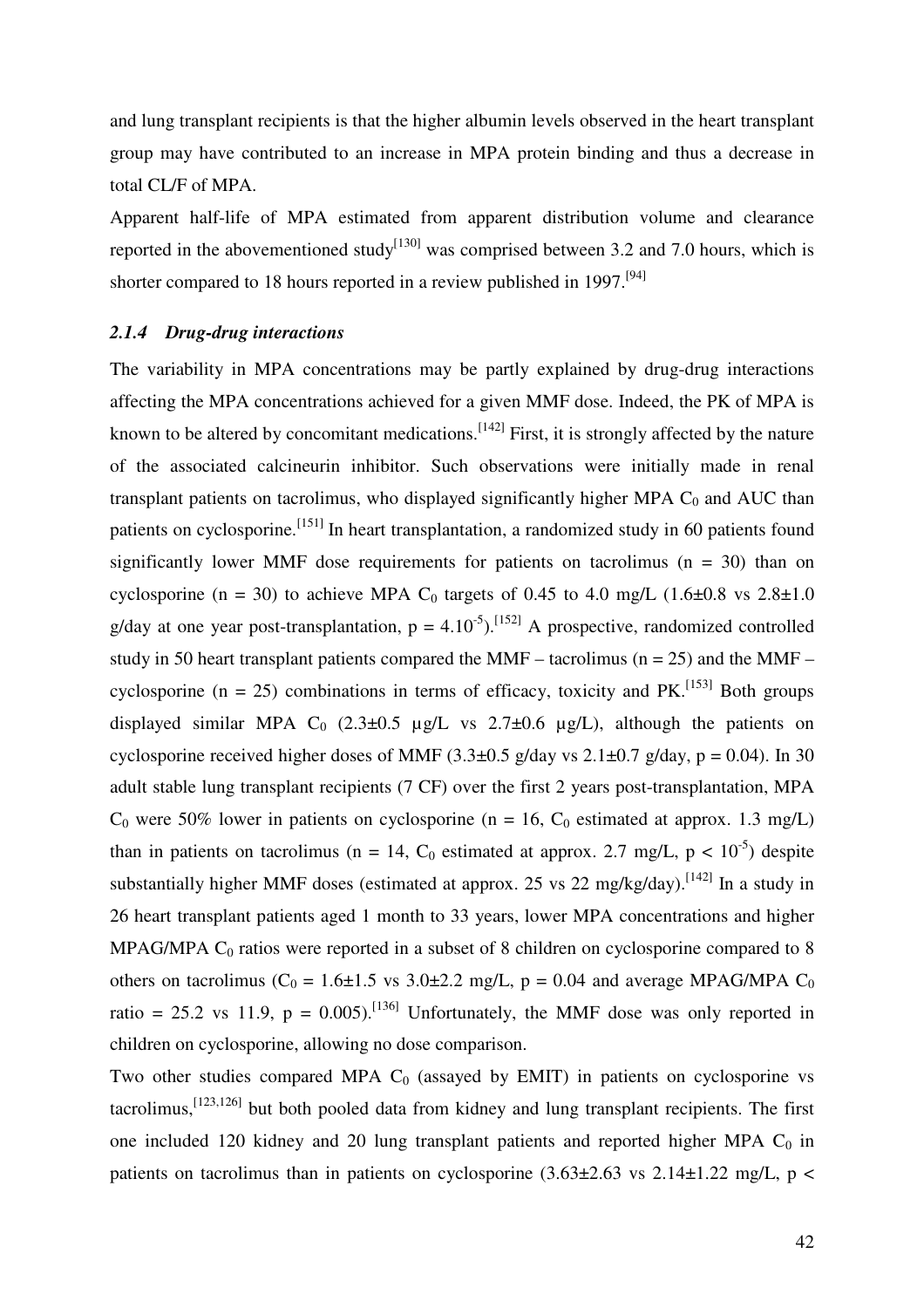0.01) despite similar MMF doses (2 g/day).<sup>[126]</sup> The second one included 49 kidney and 11 lung transplant recipients and reported higher median dose-to-concentration (D/C) ratios in patients on cyclosporine than in patients on tacrolimus ( $p < 10^{-4}$ ), [123] which is an atypical presentation of results similar to those of the previous studies.

This was confirmed by a later study where 27 lung transplant patients were included together with 23 heart (heart-kidney) transplant recipients,<sup>[130]</sup> where the difference between dosenormalized AUC (DN-AUC) of lung transplant recipients on cyclosporine  $(n = 11)$  or tacrolimus (n = 16) was significant (DN-AUC = 18.6 h.mg/L, range: 3.4-35.1, vs 41.4 h.mg/L, range: 8.3-115.3,  $p = 0.022$ ). Consistently, MPAG/MPA AUC ratios were higher in patients on cyclosporine (28.5, range: 9.8-55.2) compared to patients on tacrolimus (12.6, range: 2.4-25.8,  $p = 0.002$ ). On the contrary, no significant difference on DN-AUC was found between the 14 heart transplant recipients on cyclosporine (50.9 h.mg/L, range: 16.9-218.7) and the 9 on tacrolimus (106.8 h.mg/L, range: 40.9-180.5,  $p = 0.14$ ). Neither was the difference between MPAG/MPA AUC ratios of these 2 groups of heart transplant recipients significant (11.9, range: 0.9-28.6 in patients on cyclosporine vs 8.7, range: 2.3-13.4 in patients on tacrolimus,  $p = 0.10$ ).

In summary, dose-adjusted MPA concentrations are significantly higher and MPAG/MPA concentrations ratios lower when MMF is associated with tacrolimus than cyclosporine.  $^{[136,142]}$ The mechanisms underlying the interactions between MPA and calcineurin inhibitors are still being investigated. At first, some authors postulated that the increase of MPA concentrations in patients on tacrolimus was caused by the inhibition of UGTs and thus of MPA glucuronidation by tacrolimus.[154] However, most authors now agree that these differences in MPA concentrations are due to a diminution in exposure caused by cyclosporine, rather than an increase caused by tacrolimus.<sup>[133]</sup> Indeed, it has been suggested that cyclosporine decreases MPA exposure by inhibiting the biliary excretion of MPAG into the gut, reducing back-transformation of MPAG into MPA through enterohepatic circulation.<sup>[126,133,142,155,156]</sup> It has also been suggested that cyclosporine might inhibit the deglucuronidation of MPAG to MPA by inactivating the  $\beta$ -glucuronidases in the gastro-intestinal tract.<sup>[157]</sup>

Consistently, in a recent study in 62 heart transplant recipients, exposure to MPA was shown to be higher in patients on sirolimus compared to those on cyclosporine for similar doses of MMF, as evidenced by significantly higher dose-adjusted  $AUC_{0-12}$  in patients on sirolimus (31.9±16.1 vs 61.0±27.4 h.mg/L/1000 mg MMF,  $p < 0.001$ ),<sup>[134]</sup> which is in favour of cyclosporine being the interacting drug rather than tacrolimus and sirolimus.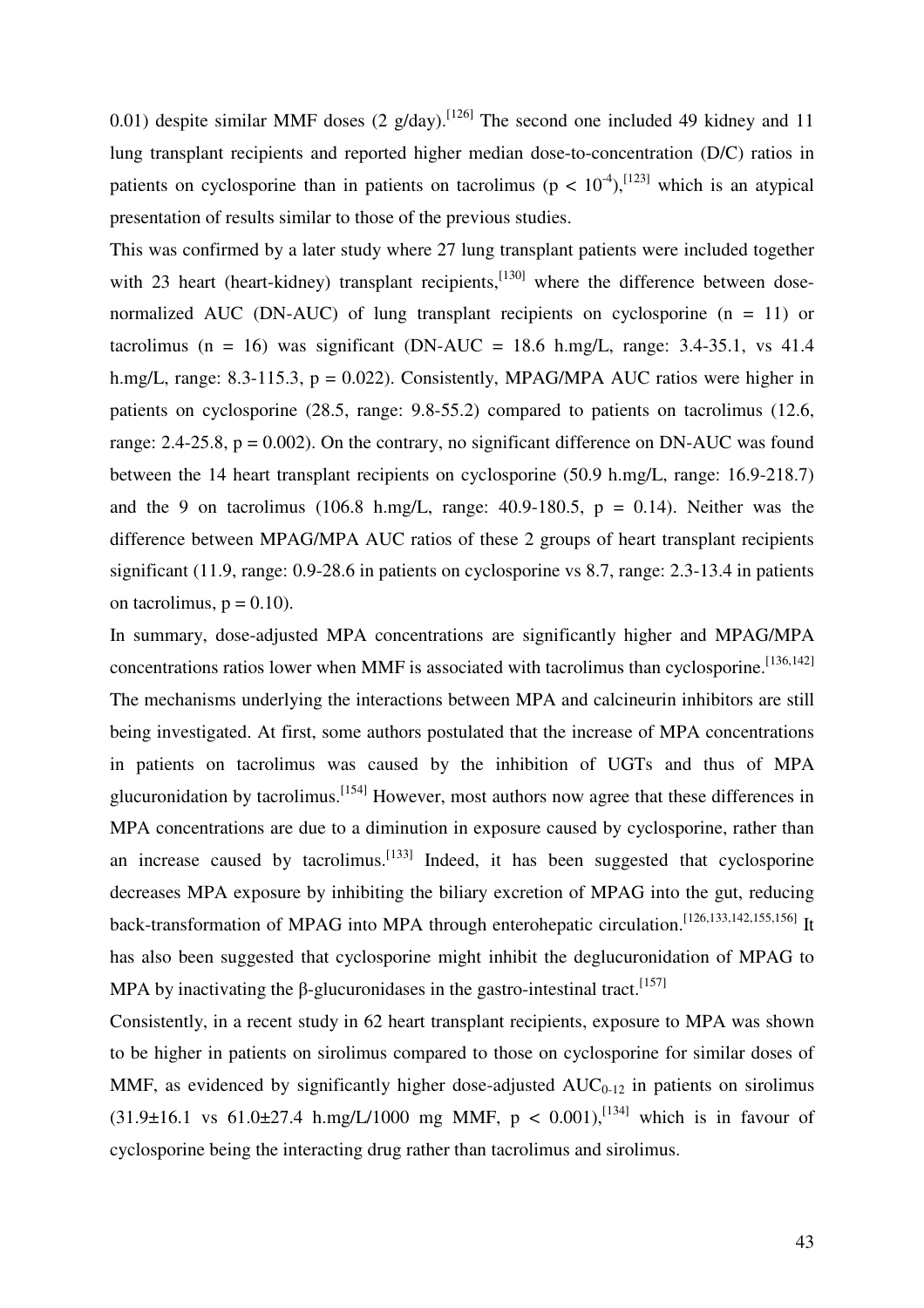In conclusion, the associated immunosuppressive drugs (cyclosporine, tacrolimus, sirolimus) need to be taken into account when defining MMF dose, as the under-immunosuppression potentially resulting from decreased MPA exposure in patients on cyclosporine may strongly influence clinical outcome.  $[142]$  Also, the influence of corticoids, which are known to induce the expression of the UGTs and have been shown to induce MPA metabolism in renal transplant patients,  $^{[158]}$  might be worth investigating in thoracic transplantation.

# *2.1.5 Special populations*

The PK of mycophenolate can be affected by several other factors such as pre-existing conditions (age, pathology, activity of UGTs and drug transporter MRP-2), and clinical status (time post-transplantation, gastro-intestinal motility, hypoalbuminemia, liver disease, renal dysfunction). These factors can alter plasma MPA, MPAG and AcMPAG total and free concentrations and global exposure, hence the degree of immunosuppression.

Pediatric thoracic transplantation will be briefly presented before focussing on CF.

# *2.1.5.1 Paediatrics*

Children display different PK profiles from those of adults<sup>{{44,45}}</sup> and different MMF disposition rates are expected in children vs adults, based on the ontogeny of  $UGTs$ .<sup>[159]</sup> Very little information is available on appropriate dosing or on PK of MMF in children. Similarly to adults, MMF in children is rapidly absorbed and hydrolyzed to MPA, with a first peak occurring approximately 45 minutes after intake and a potential second peak at a variable time. However, there is no information on the correlation between MPA exposure and clinical outcome in this population.<sup>[160]</sup> The recommended MMF starting dose is 1800 mg/m<sup>2</sup>/day in two divided doses in children  $\langle 2 \rangle$  years and 1200 mg/m<sup>2</sup>/day in older children and adolescents.<sup>[120,159]</sup> We identified two studies performed in heart transplant children. The first one was a retrospective review of MPA  $C_0$  in 44 children (aged 7 days to 18 years; associated calcineurin inhibitor not reported).<sup>[160]</sup> MMF doses (in mg/kg and mg/m<sup>2</sup>) required to reach the target  $C_0$  < 3 mg/L tended to decrease with increasing age (2.2 $\pm$ 0.7 g/m<sup>2</sup> between 0 and 1 year,  $2.2\pm0.9$  g/m<sup>2</sup> between 1 and 5 year,  $1.8\pm0.9$  g/m<sup>2</sup> between 5 and 10 years,  $1.6\pm0.8$ between 10 and 16 years, and 1.6±0.6 beyond 16 years). However, the authors emphasized the limitations of their study, which included the retrospective design and more importantly the diversity of the population in terms of indication for MMF treatment (acute rejection prophylaxis or treatment) and time post-transplantation (7 days to 10 years). In the second study, a comparison was made between 8 children (with no more precision) and 10 adults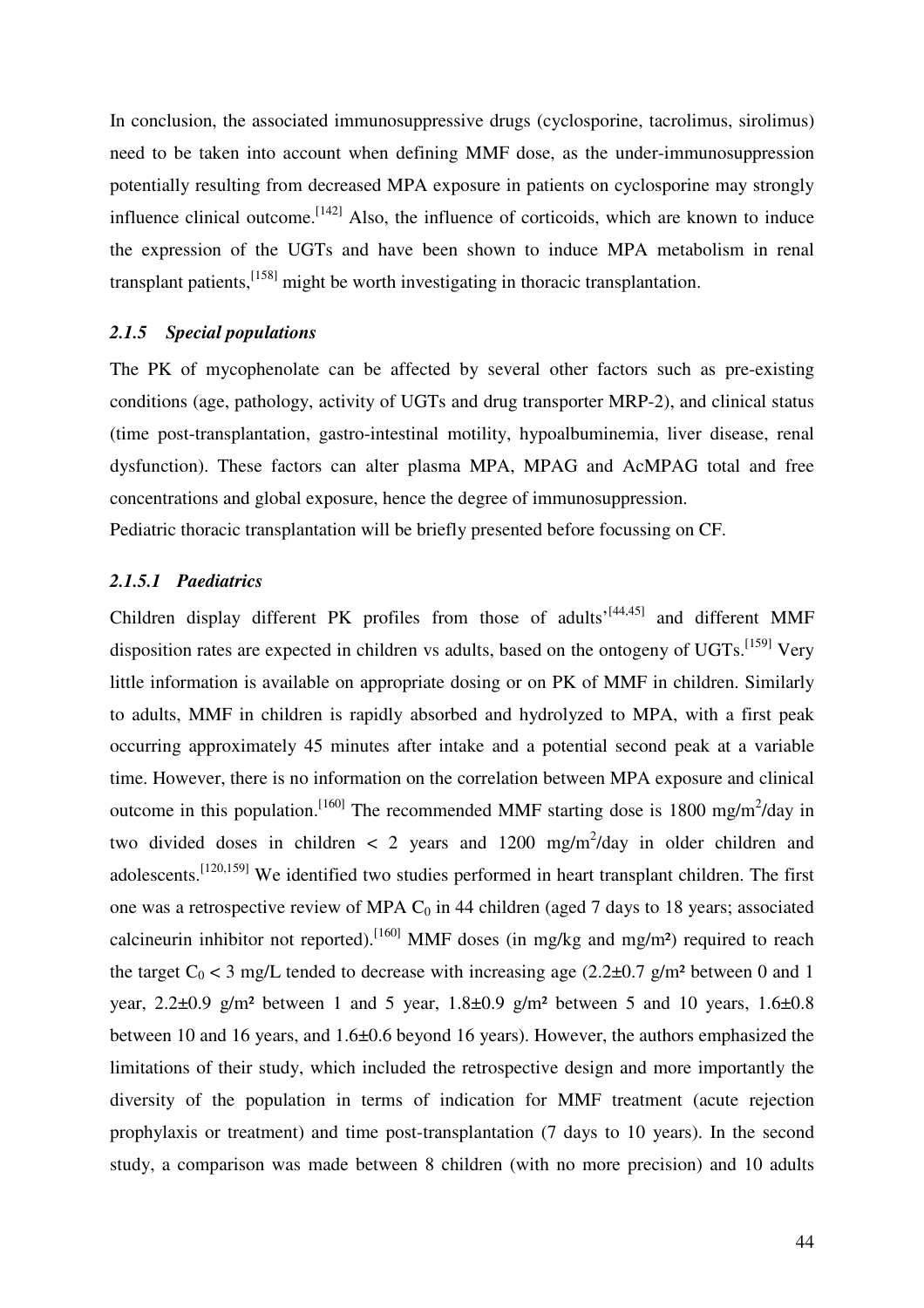who received MMF in association with cyclosporine.<sup>[136]</sup> Adults and children received comparable MMF daily doses (1,280±360 vs 1,180±260 mg/m², ns) and displayed comparable MPA  $C_0$  (2.3±2.2 vs 2.2±2.0 mg/L, ns), but MPAG  $C_0$  and MPAG/MPA  $C_0$  ratios were significantly higher in adults (98 $\pm$ 47 vs 49 $\pm$ 38, p < 10<sup>-4</sup> and 37.7 $\pm$ 40.2 vs 25.2 $\pm$ 21.7, p = 0.016). The authors hypothesized that this might be explained by the existence of an alternate pathway in children with enhanced MPAG clearance compared to adults, or by higher glomerular filtration and tubular secretion rates in children, or even that cyclosporinemediated inhibition of MPAG excretion may also be a pathway specific to adults, not active (or to a lesser extent) in younger patients. In our opinion, not all these hypotheses have the same credibility, and we would rather favour the higher renal excretion of MPAG in children, which can also be put forward for CF patients.

# *2.1.5.2 Cystic fibrosis*

In CF patients, chronic hepatic and gastro-intestinal disorders affect drug absorption, and lower serum albumin levels may result in an increased plasma clearance of protein-bound drugs, resulting in potentially higher risks for under-immunosuppression and therapeutic failure.<sup>[142]</sup> Unfortunately, little data is available on the PK of MPA in this population.<sup>[124]</sup> In a study of lung transplant recipients, patients with CF received on average 30% higher MMF doses than weight-matched patients without CF, all being given tacrolimus (doses estimated at approx. 32 vs 22 mg/kg/day,  $p < 10^{-5}$ ), to reach MPA C<sub>0</sub> of approx. 2.5 vs 1.5 mg/L (ns).<sup>[142]</sup> Among the 21 patients recruited in another study, 5 had CF and received similar MMF doses compared to the remaining 16 patients (data not shown).<sup>[161]</sup> In CF patients, the metabolic AUC ratio of MPAG/MPA was significantly lower than in non-CF patients (14.3 vs 25.1,  $p <$ 0.01), which according to us could result from increased renal MPAG excretion, decreased hepatic metabolism or increased biliary excretion in CF patients, in order of decreasing probability. However, due to the small number of patients, these results would need to be confirmed and further investigations on the metabolism of MPA in CF patients would be of major interest.

# **2.2 Therapeutic drug monitoring**

The advantages and limitations of TDM of MMF in transplantation were discussed recently in two reviews.[120,162] While TDM is mandatory for calcineurin inhibitors, it is not for MPA and MMF is usually administered at a fixed oral dose (adults: 2-3 g/day in combination with cyclosporine and 1.5-2 g/day in combination with tacrolimus; children, at least in renal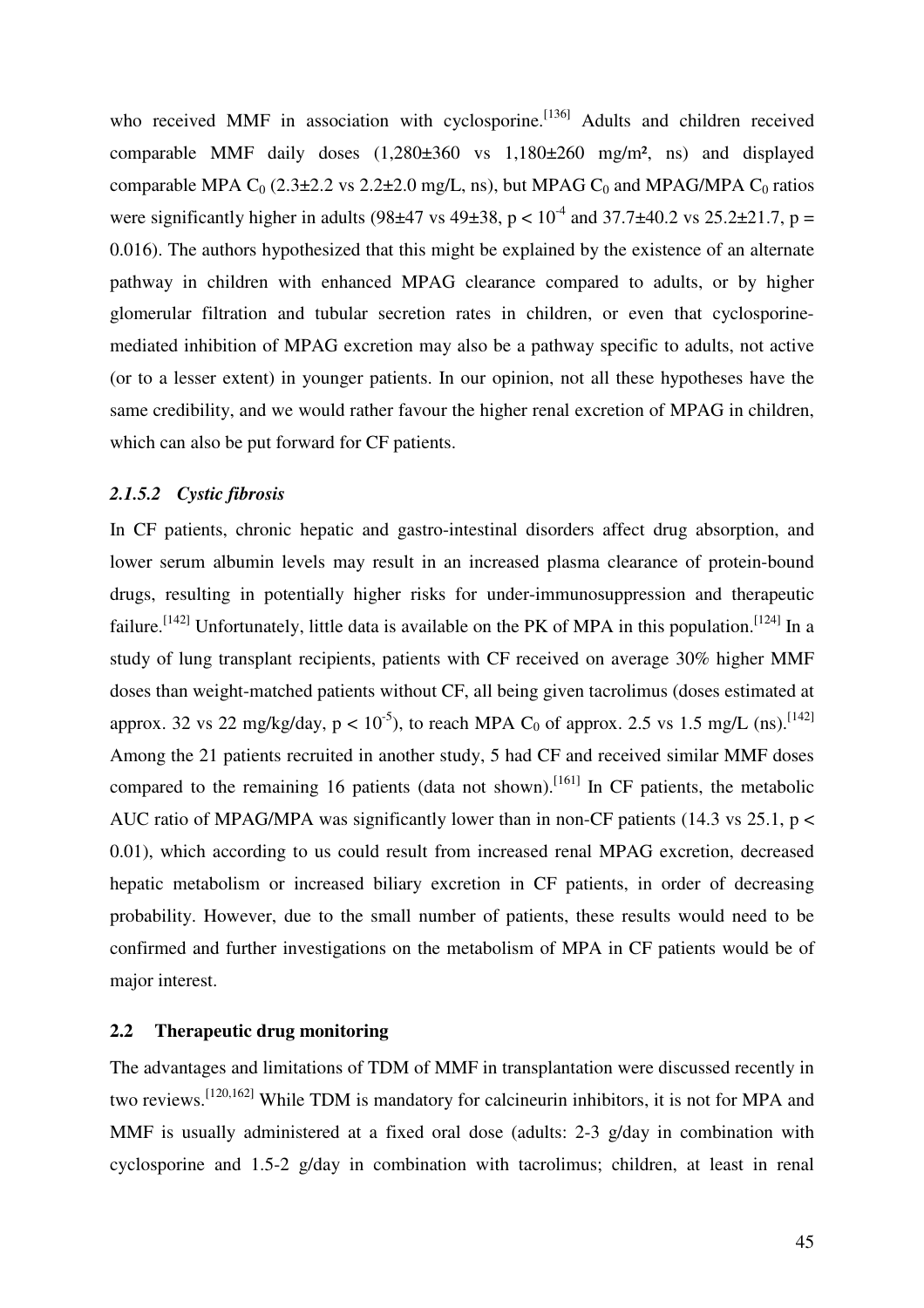transplantation: 600 mg/kg body weight twice daily, up to a maximum daily dose of 2 g). As a consequence, MPA levels have not been routinely monitored despite PK and PD (variations of IMPDH inhibition) variability comparable to that of calcineurin inhibitors.[8,124,163] However, a significant relationship between MPA AUC and clinical outcomes and the clinical benefits of MMF monitoring for dose individualization have been demonstrated in a growing number of studies, including prospective concentration-controlled clinical trials, notably in renal transplantation and, to some extent, in heart transplantation.[16,124,132,164-166] Controlled exposure to MPA is essential to maximize its immunosuppressive effects and minimize its toxicity.[120] Despite this, MPA monitoring is still debated and no consensus has been reported on the best TDM tool for the optimal management of graft rejection and adverse effects (diarrhea, leucopenia, infections).<sup>[118,120,135]</sup> TDM guidelines for MMF in heart and lung transplant patients are even more limited.  $[120]$ 

# *2.2.1 Single concentrations monitoring*

When performed, MMF monitoring is sometimes based on MPA  $C_0$  concentrations. In heart transplantation, the current recommendation is an MPA  $C_0$  target of 1.2-3.5 mg/L when MPA is assayed by HPLC ( $C_0 \ge 2$  mg/L when MPA is assayed by EMIT).<sup>[120]</sup>

Studies of the relationship between MPA  $C_0$  and  $AUC_{0-12}$  in heart transplantation have reported poor correlation, with coefficients of determination  $(r^2)$  ranging from 0.36 to  $0.69$ .<sup>[132,134,135,137]</sup> A better correlation was found with different time points, such as  $C_{40min}$  (r<sup>2</sup>  $= 0.82$ ),<sup>[134]</sup> C<sub>4</sub> (r<sup>2</sup> = 0.86), C<sub>6</sub> (r<sup>2</sup> = 0.85) or C<sub>8</sub> (r<sup>2</sup> = 0.93) (Table XI).<sup>[135]</sup> However, AUC<sub>0-12</sub> was not always measured and was sometimes estimated using multiple linear regression equations developed in other populations or transplant types.<sup>[134]</sup>

It is noteworthy that  $C_0$  may not be the minimal concentration during the dosing interval, because of secondary peaks that occur between 6 and 12 hours after drug administration and of more or less delayed absorption, which translates into decreasing blood levels in the 10-60 min post-dose.<sup>[141]</sup> These secondary peaks may also explain the poor correlation of MPA  $C_0$ with  $AUC_{0-12}$ . [124,163]

# *2.2.2 AUC monitoring*

# *2.2.2.1 Full AUC*

Mycophenolate is characterized by a poor correlation between blood concentrations and dose. In a study performed in 120 kidney and 20 lung transplant recipients on MMF and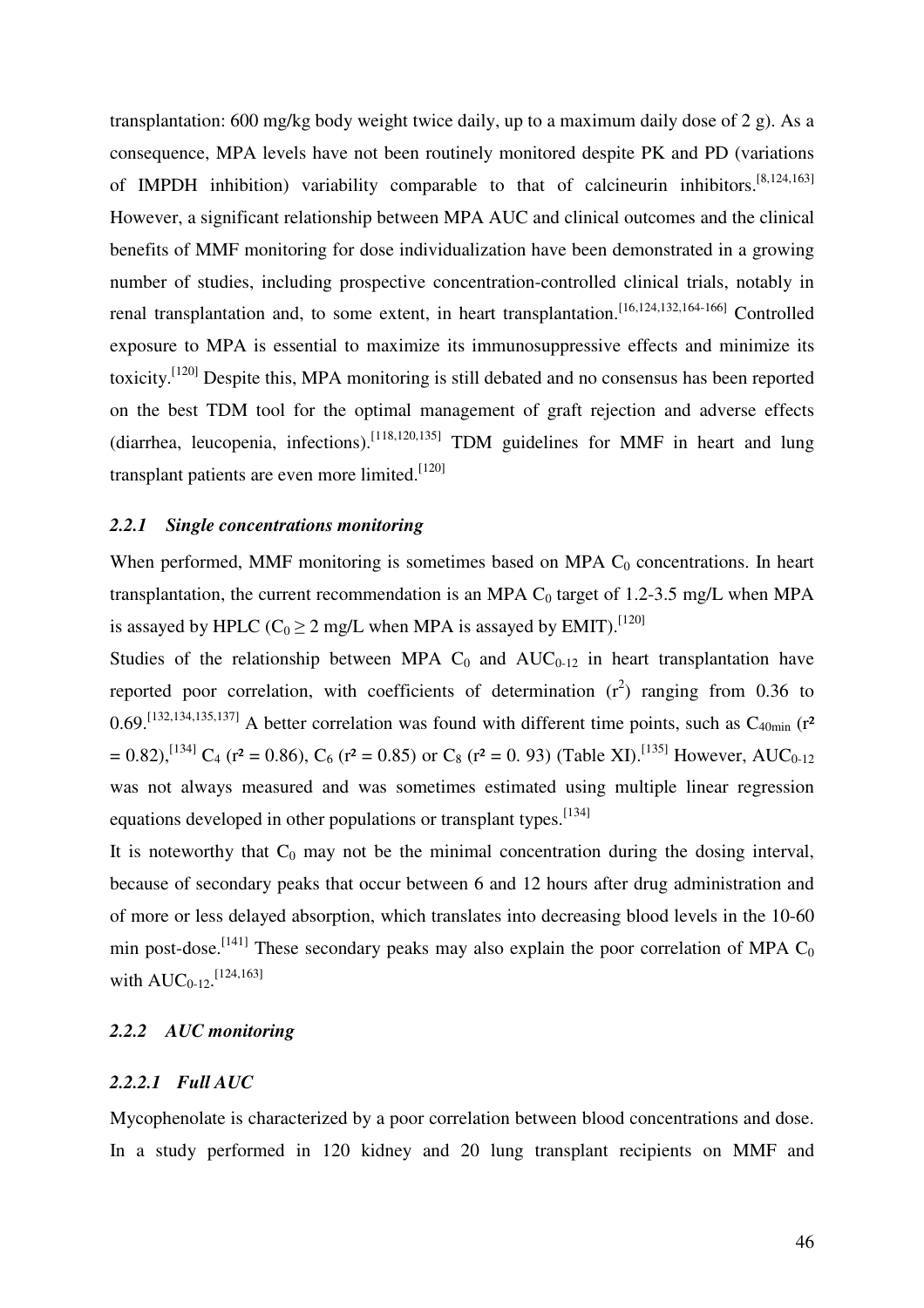cyclosporine ( $n = 107$ ) or tacrolimus ( $n = 33$ ), no correlation was found between MMF dose and MPA  $C_0$  assayed by EMIT.<sup>[126]</sup>

As with calcineurin inhibitors,  $AUC_{0-12}$  is likely to be the most useful TDM tool rather than single concentrations. The recommended therapeutic range for MPA  $AUC_{0-12}$  after renal transplantation is 30-60 h.mg/L.<sup>[120]</sup> In thoracic transplantation, MPA  $AUC_{0-12}$  was calculated using the linear trapezoidal rule in almost all studies we identified. In two studies in heart transplant patients co-administered cyclosporine or sirolimus,  $[132,134]$  AUC<sub>0-12</sub> was estimated using the EMIT assay and sparse sampling algorithms previously developed using HPLC in adult kidney transplant recipients treated with MMF-cyclosporine. The estimation precision is thus questionable because, as previously discussed sparse sampling strategies are usually specific of the transplant population, analytical method and associated immunosuppressant, unless validated in another population of interest. Fortunately, in these two studies the AUC estimates were not used for dose adjustment.

#### *2.2.2.2 Sparse sampling strategies*

As discussed previously, the determination of full  $AUC_{0-12}$  is impractical compared to other strategies such as  $C_0$  or abbreviated sampling estimation of the drug's exposure. No abbreviated AUC has been proposed as a surrogate exposure index in thoracic transplantation. Experience of sparse sampling strategies is limited to three studies, two in heart and one in lung transplantation (Table XI). In heart transplant patients, the proposed sampling strategies included three or four MPA concentrations: at 1.25h, 2h, 6h and possibly 4h after MMF administration in the first study<sup>[121]</sup>; and at 0.5h, 1h, 2h and possibly the trough in the second.<sup>[167]</sup> In lung transplantation, an algorithm was proposed for the estimation of  $log(AUC_{0-12})$ , based on the  $log(concentration)$  measured at pre-dose and either 1.5h or 2h post-dose.<sup>[138]</sup> Of note, both algorithms were developed using concentration-time profiles from a small number of patients. Clinical acceptability of sparse sampling strategies is better when the samples are drawn within 4 hours post-dose, which is not the case of the former. On the other hand, samples drawn before 6 to 8 hours post-dose are likely to miss MPA enterohepatic recycling,  $\left[118\right]$  unless Bayesian estimators, able to compensate for this, are used. $^{[168]}$ 

# *2.2.2.3 Bayesian forecasting*

To our knowledge, MAP-Bayesian procedures using popPK models have been developed for the estimation of  $AUC_{0-12}$  in renal transplant patients,<sup>[168,169]</sup> but not in thoracic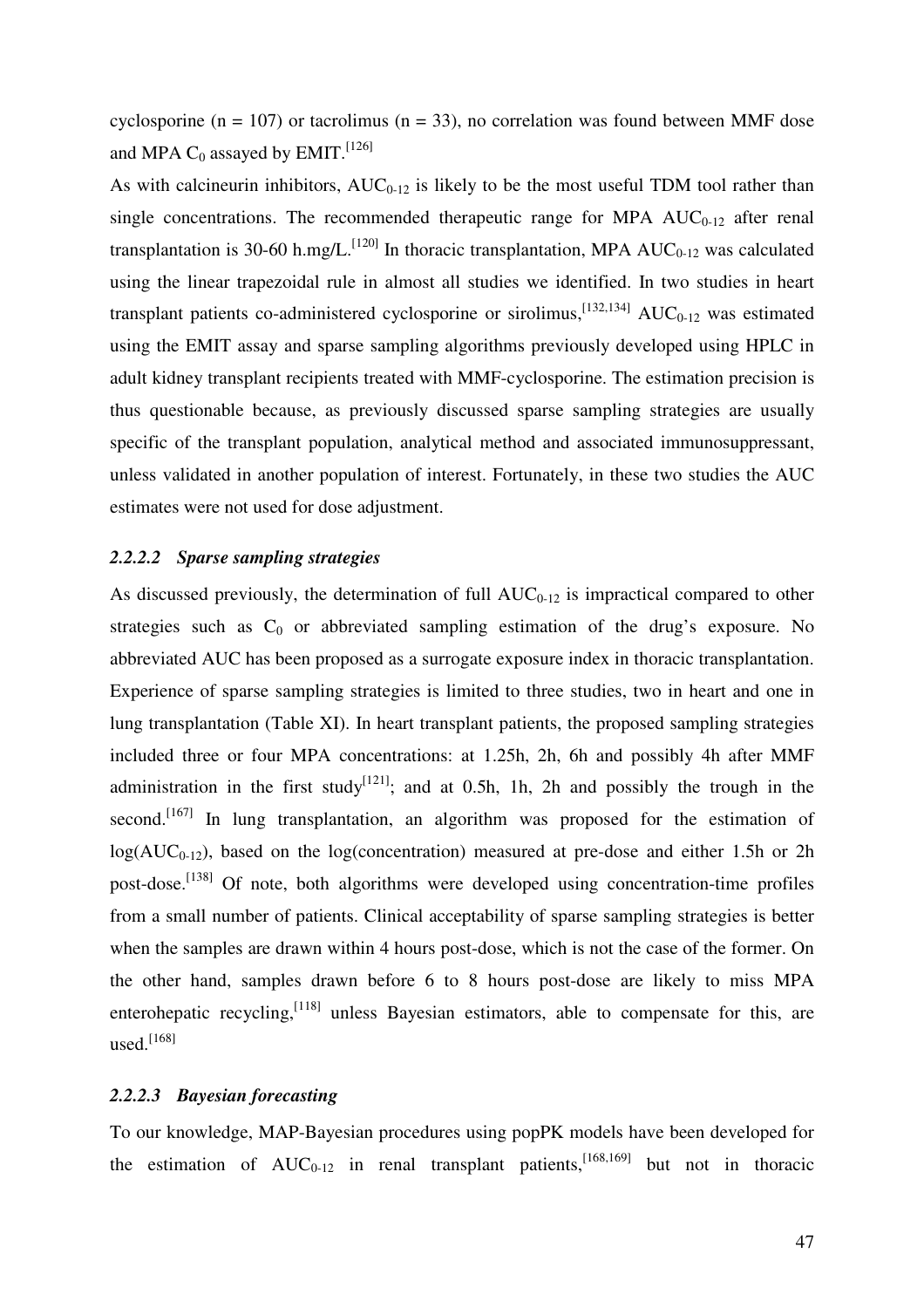transplantation. Much still has to be done in order to refine TDM strategies for MMF after thoracic transplantation.

#### *2.2.3 Impact of MMF TDM on patient outcome*

Only a few studies have evaluated the relationship between exposure to MPA and clinical outcomes in heart transplantation,  $^{[129,132,136,139,163,170]}$  and one in lung transplantation,  $^{[142]}$  most of which were retrospective and dealt only with  $C_0$  (Table XIII).

# *2.2.3.1 C0 monitoring*

In a retrospective study conducted in 215 heart transplant patients who received MMF associated with either cyclosporine  $(n = 191)$  or tacrolimus  $(n = 24)$ , the incidence of acute rejection was higher when patients had MPA  $C_0 < 2$  mg/L (EMIT) compared to patients with MPA  $C_0 > 2$  mg/L (14.9 vs 8.8% between 0 and 6 months post-transplant and 11.3 vs 4.2%) between 6 and 12 months post-transplant,  $p = 0.05$  for both).<sup>[139]</sup> However, this difference was not further observed in patients beyond the first year post-transplantation. More importantly, patients who were within the therapeutic range for the associated calcineurin inhibitor in addition to MPA  $C_0 > 2$  mg/L had lower rejection rates compared to patients who had only MPA C<sub>0</sub> > 2 mg/L (3.6 vs 15.5%, p = 0.002).

Forty-eight EMB were performed at the time of blood sampling in 26 heart transplant patients on MMF associated with cyclosporine or tacrolimus.<sup>[163]</sup> In the cyclosporine group, the overall acute rejection incidence was approximately  $20\%$  with MPA C<sub>0</sub> values of 1.65 $\pm$ 0.97 mg/L (cyclosporine  $C_0$  < 175 µg/L in all samples), whereas in the tacrolimus group, the overall acute rejection incidence was approximately 60% ( $p = 0.02$ ) with MPA C<sub>0</sub> values of 2.86 $\pm$ 2.07 mg/L, (tacrolimus C<sub>0</sub> < 10 µg/L in 52% of samples). These results are obviously very surprising and might be due to the dispersion of the individual exposure to both MPA and calcineurin inhibitor, even though the difference in MPA levels between rejectors and non-rejectors was not statistically significant.

In another retrospective study of 147 EMB from 20 patients in the first year after transplantation, the mean MPA  $C_0$  (assayed by EMIT) was significantly lower in patients with acute rejection (n = 11, C<sub>0</sub> = 1.36 mg/L) than in those without (n = 9, C<sub>0</sub> = 1.76 mg/L, p =  $0.015$ .<sup>[170]</sup>

In 26 heart transplant adults and children aged 1 month to 33 years who received MMF associated with either cyclosporine ( $n = 8$  children + 10 adults) or tacrolimus ( $n = 8$  children), lower MPA C<sub>0</sub> were associated with EMB grade  $\geq 2$  (ISHLT classification) compared to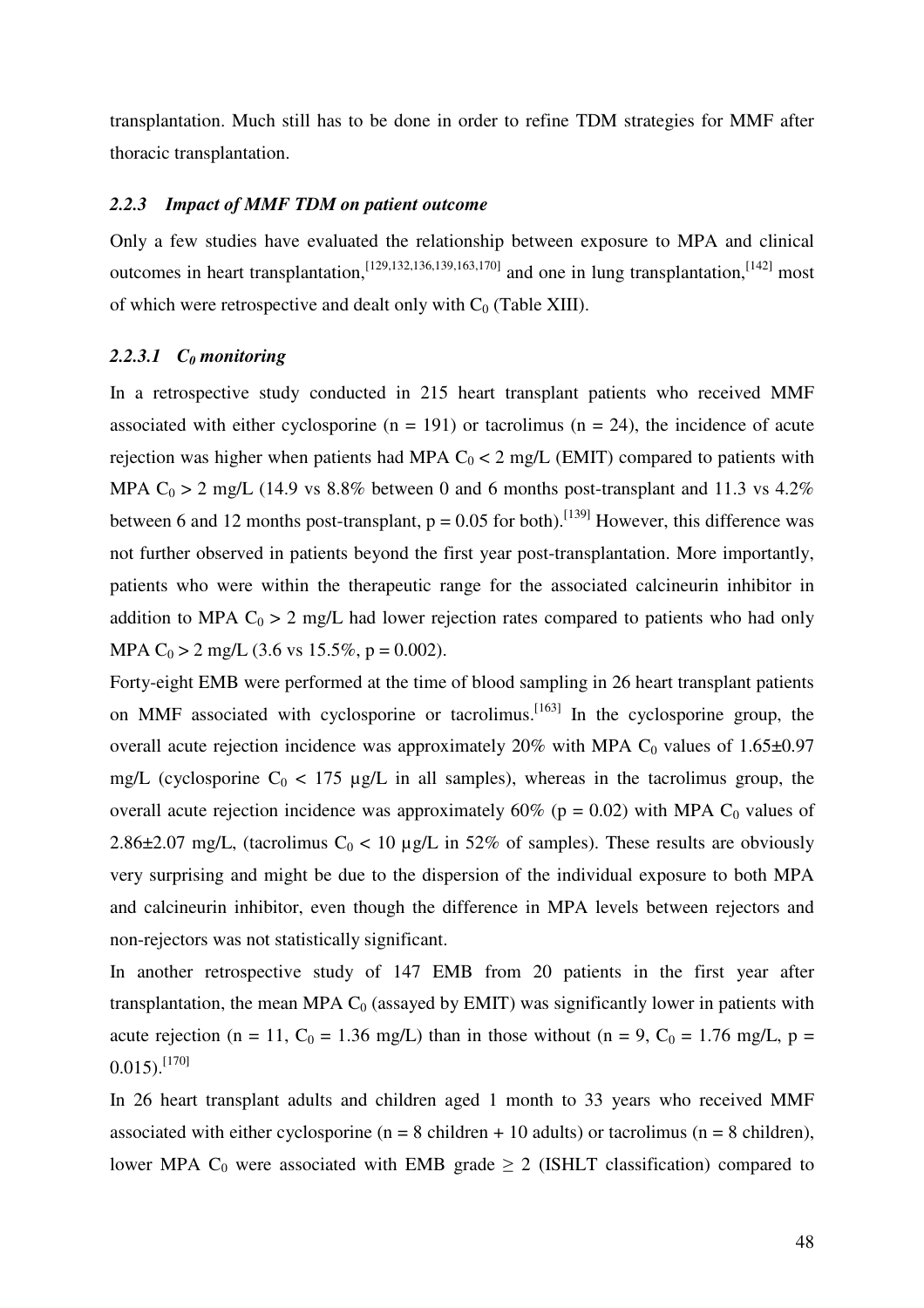grade  $\lt 2$  (1.2±0.9 vs 2.5±2.3 mg/L, p = 0.02).<sup>[136]</sup> and no patient experienced grade 2 or 3A rejection when MPA  $C_0$  was > 2.5 mg/L. Of note, issues regarding the heterogeneity of the population in this study have already been addressed in the PK section.

A statistically lower MPA  $C_0$  (assayed by EMIT) was also reported in lung transplant patients with (n = 14, 28 acute rejection episodes) compared to patients without (n = 16) acute rejection  $(2.11\pm0.08 \text{ vs } 2.71\pm0.11 \text{ mg/L}, p < 10^{-5})$ .<sup>[142]</sup>

A prospective study conducted in 45 patients was organized in 2 phases:  $[129]$  during the first phase, 15 patients received fixed-dose of MMF (2 g/day, resulting in 5/15 patients without acute rejection; during the second phase, 30 patients received MMF at doses adjusted on  $C_0$ with a target of 2.5 to 4.5 mg/L, resulting in 27/30 rejection-free patients, which, even if not statistically significant and despite the sequential design of the study, advocates for further trials.

# *2.2.3.2 AUC monitoring*

The relationship between MPA  $AUC_{0-12}$  and acute rejection was demonstrated in renal transplant recipients<sup> $[120]$ </sup> and confirmed by a recent study which demonstrated that TDM of MMF based on MPA  $AUC_{0-12}$  (estimated using Bayesian forecasting) compared to fixed-dose MMF resulted in a significant decrease of the acute rejection incidence:<sup>[16]</sup> patients who benefited from MPA TDM had fewer acute rejection episodes compared to patients of the fixed dose group (12% vs 30%,  $p = 0.01$ ). Interestingly, a more than 10-fold inter-individual variability of MPA AUC values was reported in heart transplant patients receiving a fixed dose of MMF. $^{[133]}$ 

In a cohort study, thirty-eight cardiac transplant recipients were divided into 3 groups based on the rejection severity on their biopsy (grade 0,  $n = 22$ ; grade 1,  $n = 13$ ; grade 2/3,  $n =$ 3).<sup>[132]</sup> Patients with grade 2 or 3 rejection had a lower mean total MPA  $AUC_{0-12}$  (26.1 $\pm$ 6.6 vs 42.8±14.0 h.mg/L,  $p < 0.08$ ) and unbound MPA AUC<sub>0-12</sub> (0.49±0.11 vs 0.81±0.25 h.mg/L, p  $< 0.05$ ) compared with patients without rejection (EMIT assay). However, due to the very limited number of patients with grade 2/3 rejection in this study and the already mentioned methodological limitations (estimation algorithm developed for renal transplantation and HPLC assay), this finding is to be used with caution.

Some authors hypothesized that high concentrations of MPA and AcMPAG may account for adverse effects such as gastro-intestinal disturbances and bone marrow suppression.[150,164,171-  $173$ ] According to other authors, the occurrence of GI toxicity is probably not related to systemic exposure to MPA or MPAG, but rather to high concentrations of MPA and/or its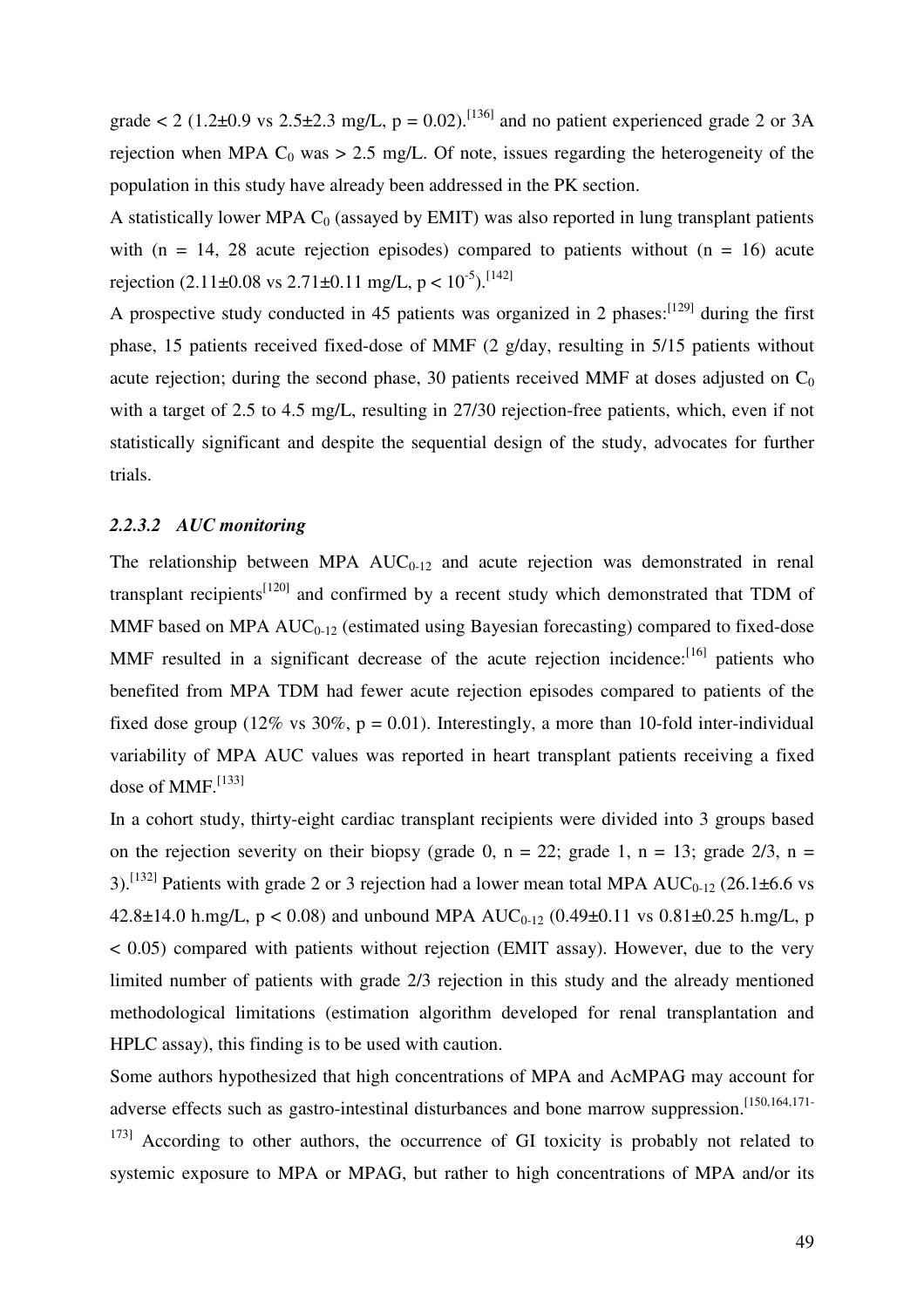metabolites in the gut.<sup>[94,133]</sup> No study except for one<sup>[129]</sup> addressed the relationship between exposure to MPA and toxicity, more particularly gastro-intestinal toxicity, in heart or lung transplantation. In this study performed in 45 heart transplant recipients, the incidence of gastro-intestinal toxicity was 40% in patients who received fixed dose of MMF (2 g/day), and 30% in patients who benefited from MMF dose adjustment on  $C_0$  (target: 2.5-4.5 mg/L). Unfortunately, no formal statistical comparison was made between the 2 groups, preventing us from drawing any conclusion from this observation.

To conclude, though prospective clinical validation is still missing, there is much indirect evidence that optimized exposure to MPA is crucial for successful thoracic transplantation and that MMF therapy can be improved by TDM.

# **3 mTOR inhibitors**

Sirolimus and everolimus display a distinctive mechanism of action from that of calcineurin inhibitors. They form a complex with FKBP12, which inhibits the mTOR (mammalian target of rapamycine) involved in the proliferation of lymphocytes, blocking DNA and protein synthesis and consequently the proliferation of IL2 activated B and T cells. mTOR inhibitors reduce T-cell activation in cell cycle stages later than calcineurin inhibitors: their mechanism of action is downstream of and complementary to that of calcineurin inhibitors. [1,9,174,175]

#### **3.1 Sirolimus**

Sirolimus (rapamycin, Rapamune®) has been used mainly in renal transplantation, usually in combination with a calcineurin inhibitor or MMF and a corticosteroid, or as a calcineurinsparing agent (because it allows the associated calcineurin inhibitor to be discontinued or its dose to be decreased). In thoracic transplantation, although used off-label, sirolimus has been of great interest as a rescue therapy when other immunosuppressants are inefficient or contraindicated and in patients with impaired renal function.[9,175] Sirolimus was demonstrated to display a protective effect against the development of bronchiolitis obliterans in stable lung transplant patients.<sup>[1]</sup> However, it has been associated with interstitial pneumonia<sup>[176]</sup> and bronchial anastomotic dehiscence.<sup>[177]</sup> Consequently, in lung transplantation, it has been recommended not to introduce sirolimus before the third month post-transplantation. In heart transplantation, the safety of early CNI withdrawal has been questioned because of an associated increase in acute rejection rate, an observation that led to the discontinuation of a randomized trial of early CNI replacement by sirolimus. According to Zuckermann et al, CNI withdrawal should not be attempted until after the first year post-transplantation.<sup>[178]</sup>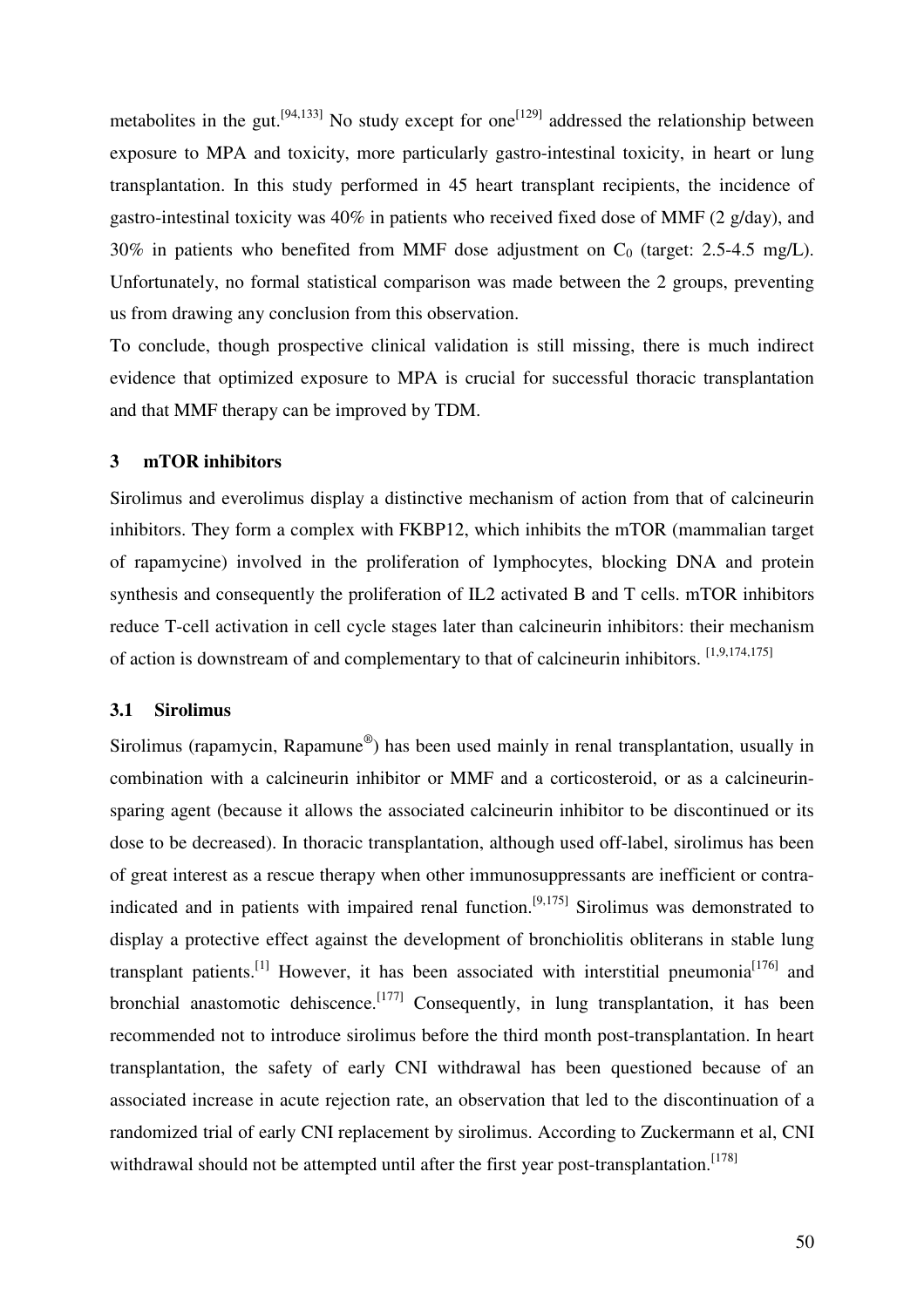These limitations and side-effects may explain why the use of sirolimus in thoracic transplantation has so far been limited.

# *3.1.1 Pharmacokinetics*

The majority of PK studies of sirolimus were performed in healthy volunteers and kidney transplant recipients,<sup>[94]</sup> and we identified only one in heart transplantation.<sup>[179]</sup> This brief review will thus be mainly based on the PK and TDM of sirolimus in renal transplantation, as already reviewed in more detail in two articles.<sup>[175,180]</sup>

The standard sirolimus dosing strategy in renal transplantation consists of a loading dose of 6 mg/day, followed by a maintenance dose of 2 mg/day, with dose adjustment based on target  $C<sub>0</sub>$  values. In patients with high rejection risks and in heart transplant recipients, the loading dose is 15 mg/day and the maintenance dose 5 mg/day.<sup>[175,181-183]</sup>

In kidney transplant recipients, sirolimus exhibits wide inter- and intra-individual PK variability, like calcineurin inhibitors do.<sup>[52,180]</sup>

# *3.1.1.1 Absorption*

Sirolimus is rapidly absorbed  $(t_{max}$  ranging between 0.7 and 3 hours), with an apparent oral bioavailability in association with cyclosporine of approx. 15% and a variable  $C_{\text{max}}$  ranging between 14 and 355  $\mu$ g/L.<sup>[52,94,175,180]</sup> Sirolimus displays an intensive intestinal and hepatic metabolism by CYP3A4/CYP3A5 and is a substrate of P-gp, accounting for its low bioavailability and high PK variability.<sup>[94,144,175]</sup>

In a study conducted in 22 healthy adult volunteers, high fat meal decreased sirolimus AUC by 35%.[184] The drug should thus be administered consistently with or without food in order to reduce fluctuations in drug exposure.  $[180]$ 

# *3.1.1.2 Distribution*

In whole blood, sirolimus is extensively distributed in cellular elements (much more so than calcineurin inhibitors), mainly in erythrocytes  $(95\%)$ , lymphocytes  $(1\%)$  and granulocytes (1%). The remaining  $3\%$  are found in plasma, where only  $4\%$  are bound to soluble plasma proteins, and 40% to lipoproteins, although the latter ratio goes up with increasing sirolimus concentrations.[94,180] Its high hydrophobic properties result in a wide distribution in lipid membranes of body tissues and confer sirolimus a large  $V_d/F$  (5.6-16.7 L/kg).<sup>[180]</sup>

In a popPK study performed in 31 *de novo* heart transplant recipients using a onecompartment PK model with first-order absorption and elimination, the estimated  $V_d/F$  ranged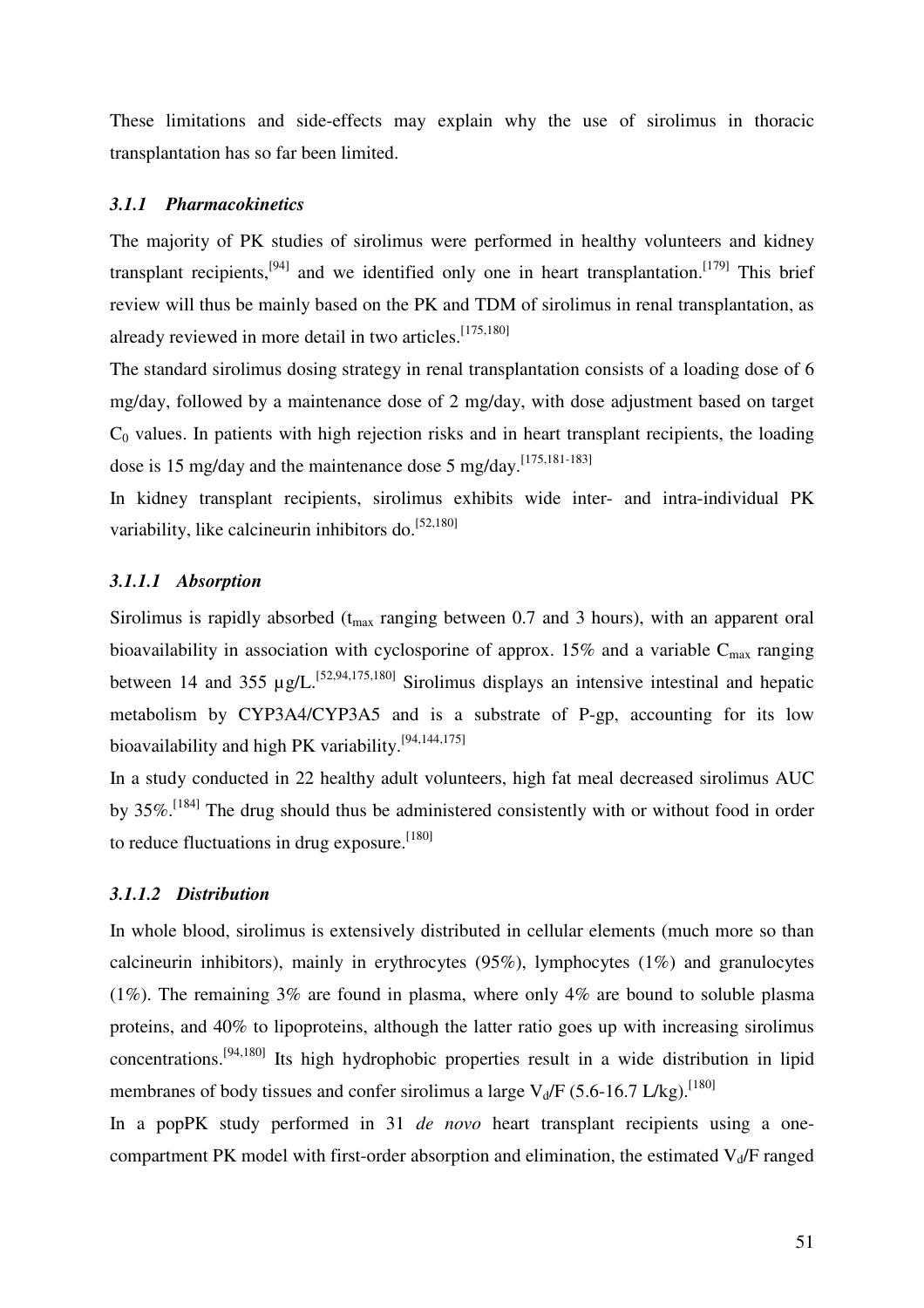approximately between 1,200 and 1,600 L, which is slightly higher than values reported in renal transplant recipients.<sup>[179]</sup>

#### *3.1.1.3 Metabolism*

Sirolimus, like cyclosporine and tacrolimus, is metabolized in the liver by the CYP3A4, and to a lesser extent CYP3A5 isoenzyme.<sup>[52,94]</sup> The large inter-individual variability of sirolimus PK may be related to the variability in its metabolism, [180] which consists mainly of Odemethylation and/or hydroxylation.<sup>[175]</sup> Over 16 metabolites have been identified in the bile of rats receiving sirolimus.[180] In patients' whole blood, concentrations of metabolites exceed those of the parent drug,  $[94]$  but there is no evidence that they display significant biological activity  $\left($  < 10% of that of sirolimus at most).<sup>[180]</sup> An *in vitro* study with human liver microsomes showed that CYP3A5 exhibited a lower activity than CYP3A4 for sirolimus metabolism, but as CYP3A4 was more inhibited by cyclosporine, cyclosporine could unveil the influence of CYP3A5 and of its  $*1/*3$  polymorphism on sirolimus disposition.<sup>[144]</sup> However, the *CYP3A5\*1/\*3* polymorphism was shown to have a dramatic impact on the sirolimus CL/F and  $C_0$  actually achieved over the first 1-3 months post-transplantation despite TDM in renal transplantation, probably due to its higher impact on sirolimus intestinal metabolism and first pass effect.<sup>[185]</sup>

# *3.1.1.4 Elimination*

Sirolimus is characterized by a long elimination half-life, varying between 44 and 87 hours, which allows once daily administration.<sup>[94,180]</sup> Steady-state is thus normally reached on average 6 days after the initiation of therapy, which justifies the use of a loading dose to achieve steady-state concentrations rapidly. The primary route for the clearance of sirolimus is biliary, over 90% of the metabolites being recovered in the faeces.<sup>[180]</sup> A large intra-patient  $(CV = 86%)$  and inter-patient variability  $(CV = 90%)$  on CL/F has been reported in stable renal transplant recipients, with 4- to 8-fold differences.<sup>[175,180]</sup>

The only published study on the PK of sirolimus in heart transplantation aimed to build a popPK model to estimate sirolimus CL/F and its intra- and inter-patient variability.<sup>[179]</sup> Thirtyone *de novo*, adult heart transplant recipients between 4 days and 5 years post-transplantation, on sirolimus, cyclosporine and oral prednisone were included. Sirolimus dose was adjusted on  $C_0$  (target: 8-18 µg/L, assay: LC-MS/MS), and PK modelling was performed using NONMEM. As the majority of blood samples were collected towards the end of the dosing interval with a median of 20 hours, no data was available during the absorption phase.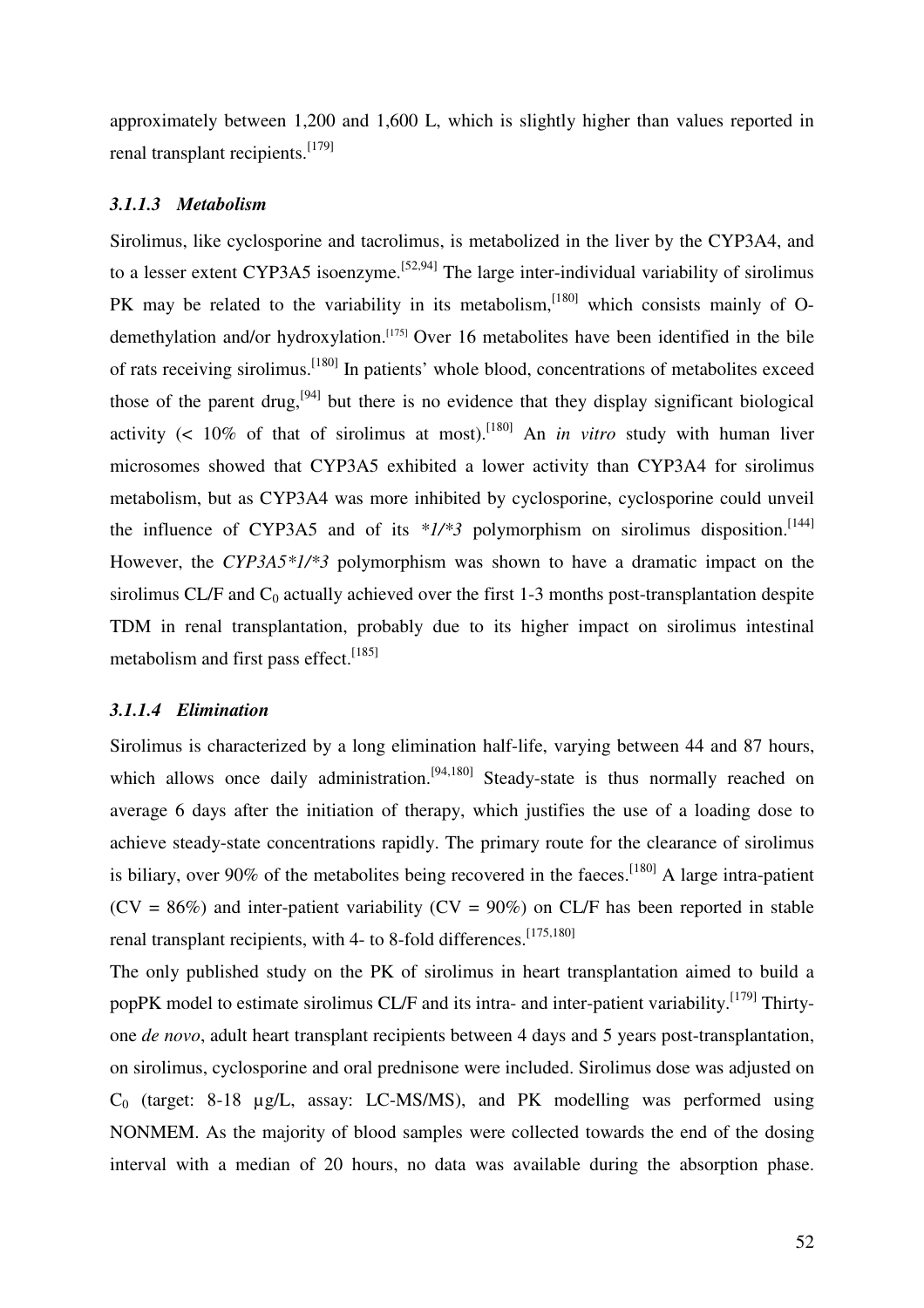Consequently, a one compartment PK model with first-order absorption and elimination was used, and the rate constant of absorption  $k_a$  was fixed at a value of 0.752 L/h. In this population, the maximum *a posteriori* Bayesian estimate of CL/F was 7.1 L/h (95%CI = 6.75- 7.41 L/h), which is similar to values reported in renal transplantation. A 21% increase in sirolimus CL/F was observed for every 100 mg increase in the cyclosporine daily dose. Patients with primary diagnosis of ischemic heart disease had a 62% higher CL/F compared to others, and patients with hypertriglyceridemia (TG  $\geq$  2 mmol/L) had a 38% lower CL/F compared to patients with TG < 2 mmol/L, though the meaning of these findings is not quite clear.

#### *3.1.1.5 Drug-drug interactions*

Concomitant administration of sirolimus with cyclosporine microemulsion (but not the oilbased formulation) results in a 50-80% increase in sirolimus AUC because of the inhibition of CYP3A and P-gp by cyclosporine, with no modification of cyclosporine AUC. Moreover, a synergistic PD interaction between cyclosporine and sirolimus has been widely reported.<sup>[52,180]</sup> These are the reasons why sirolimus has been largely used as a cyclosporine-sparing agent.

As a substrate of CYP3A4 and P-gp, sirolimus has a potential for drug interactions similar to that of cyclosporine.<sup>[52]</sup> In renal transplantation, the association of sirolimus with diltiazem and ketoconazole resulted in a 60 and 990% increase of sirolimus AUC respectively, whereas the association with rifampicin resulted in an  $82\%$  decrease of sirolimus AUC.<sup>[180,186]</sup> On the contrary, in a study in 31 *de novo* heart transplant patients, sirolimus C<sub>0</sub> was lower in patients during diltiazem administration (14.1 µg/L, range: 9.7-21.9) than at other times (18.9 µg/L, range: 12.6-26.0;  $p < 10^{-5}$ ,  $^{[179]}$  which is not consistent with the known inhibitory effect of diltiazem on P-gp and hepatic metabolism, nor with the calculated sirolimus clearance in the same paper, which was lower under diltiazem. This might be due to an error in  $C_0$  reporting in this paper.

Combination of cerivastatin with cyclosporine + sirolimus may result in a significant increase in cerivastatin exposure, with possible HMG-CoA reductase inhibitor-associated toxicity.<sup>[175]</sup>

#### *3.1.2 Therapeutic drug monitoring*

A wide intra-individual variability of sirolimus PK has been reported in renal transplant patients, with  $CV = 42-82\%$  on observed and dose-adjusted  $C_{\text{max}}$ ,  $C_0$  and AUC values.<sup>[180,185]</sup> High variability was similarly observed in 31 *de novo* heart transplant patients, with the  $C_0$ ranging between 0.2 and over 70  $\mu$ g/L, despite targeting 8-18  $\mu$ g/L,<sup>[179]</sup> and a poor correlation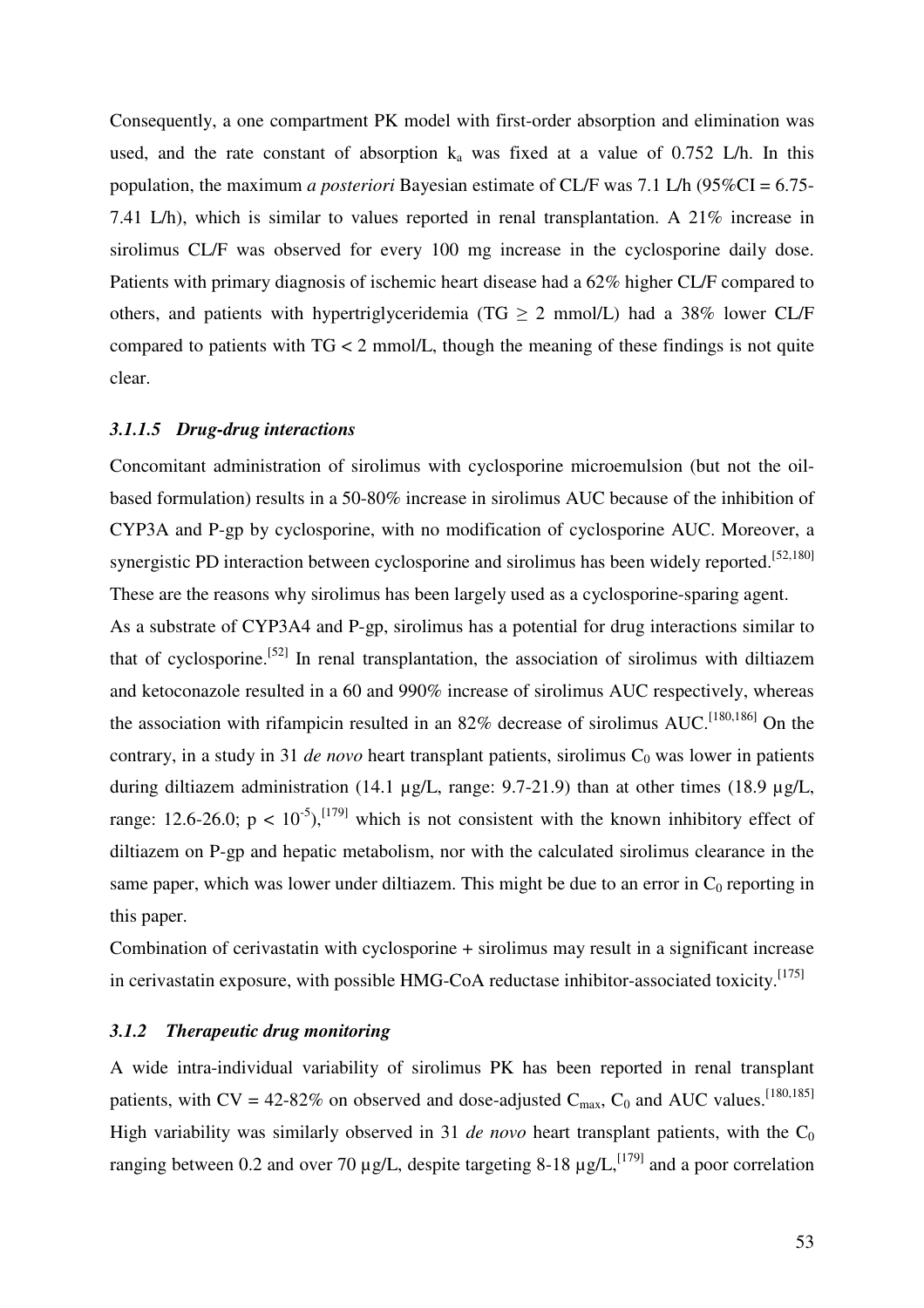between the dose and  $C_0$  ( $r^2 = 0.162$ ,  $n = 524$ ,  $p < 0.001$ ). The wide range of  $C_0$  in patients receiving the same dose is due to the variability in drug absorption and clearance.<sup>[180]</sup>

On the other hand, better though variable correlation was reported in renal transplant patients between steady-state C<sub>0</sub> and AUC (assay: LC-MS/MS), with  $r^2 = 0.85$ , <sup>[52,180]</sup> or  $r^2 = 0.43$ <sup>[185]</sup>.

The relationship between sirolimus  $C_0$  and efficacy has been evaluated in renal transplantation.<sup>[175]</sup> Current TDM strategies are based on  $C_0$ , but appropriate  $C_0$  for the prevention of acute rejection depends on the concomitant immunosuppressive regimen and would thus probably need to be refined. In renal transplant patients treated with sirolimus, cyclosporine and prednisone,  $C_0 < 5 \mu g/L$  (assays: LC/MS, LC/UV) was associated with an increased risk for acute rejection episodes, whereas  $C_0 > 15 \mu g/L$  was associated with a higher risk of adverse events (anemia, leukopenia, decreased platelet count, hypertriglyceridemia).<sup>[180]</sup> In association with cyclosporine, the following target values were proposed for sirolimus  $C_0$ : 5 to 10 µg/L for 30% reduction in usual cyclosporine exposure, 10 to 15 µg/L for 60% reduction in usual cyclosporine exposure, and  $\geq 20$  µg/L for no cyclosporine exposure.<sup>[52]</sup> In CNI-free studies in renal transplantation, where the  $C_0$  target was 30 µg/L before M2 and 15 µg/L after M2, 41% and 27.5% acute rejection episodes were reported in patients on sirolimus associated with azathioprine and prednisone and in those on sirolimus associated with MMF and prednisone, respectively.<sup>[180]</sup>

As sirolimus has a long elimination half-life, the following schedule for  $C_0$  monitoring was proposed: initially not more than once every 4 days, then once a week during the first month and once every two weeks during the second month. Moreover, sirolimus dose adjustments should be based on  $C_0$  obtained more than 5-7 days after a dosage change or initiation of therapy. $^{[175]}$ 

Sirolimus monitoring is a regulatory requirement in Europe. However, in a recent review, routine TDM of sirolimus was not deemed necessary in all patients after the first 2 months of dose titration, but only in case of suspected toxicity or non-compliance, and in some high-risk categories, identified as: young children (5-11 years), patients with hepatic impairment, patients on enzyme inhibitors or inducers, patients at high risk of rejection, patients on a CNIsparing strategy.<sup>[175]</sup>

In conclusion, sirolimus pharmacogenetic-PK studies are required in heart or lung transplantation, in order for this drug to be used safely in these populations. Moreover, although there appears to be a relationship between sirolimus  $C_0$  and clinical outcomes, the value of sirolimus TDM needs to be tested in the clinical setting,  $[52]$  and the demonstration of the superiority of sirolimus TDM over fixed dose regimens requires controlled trials.<sup>[175]</sup>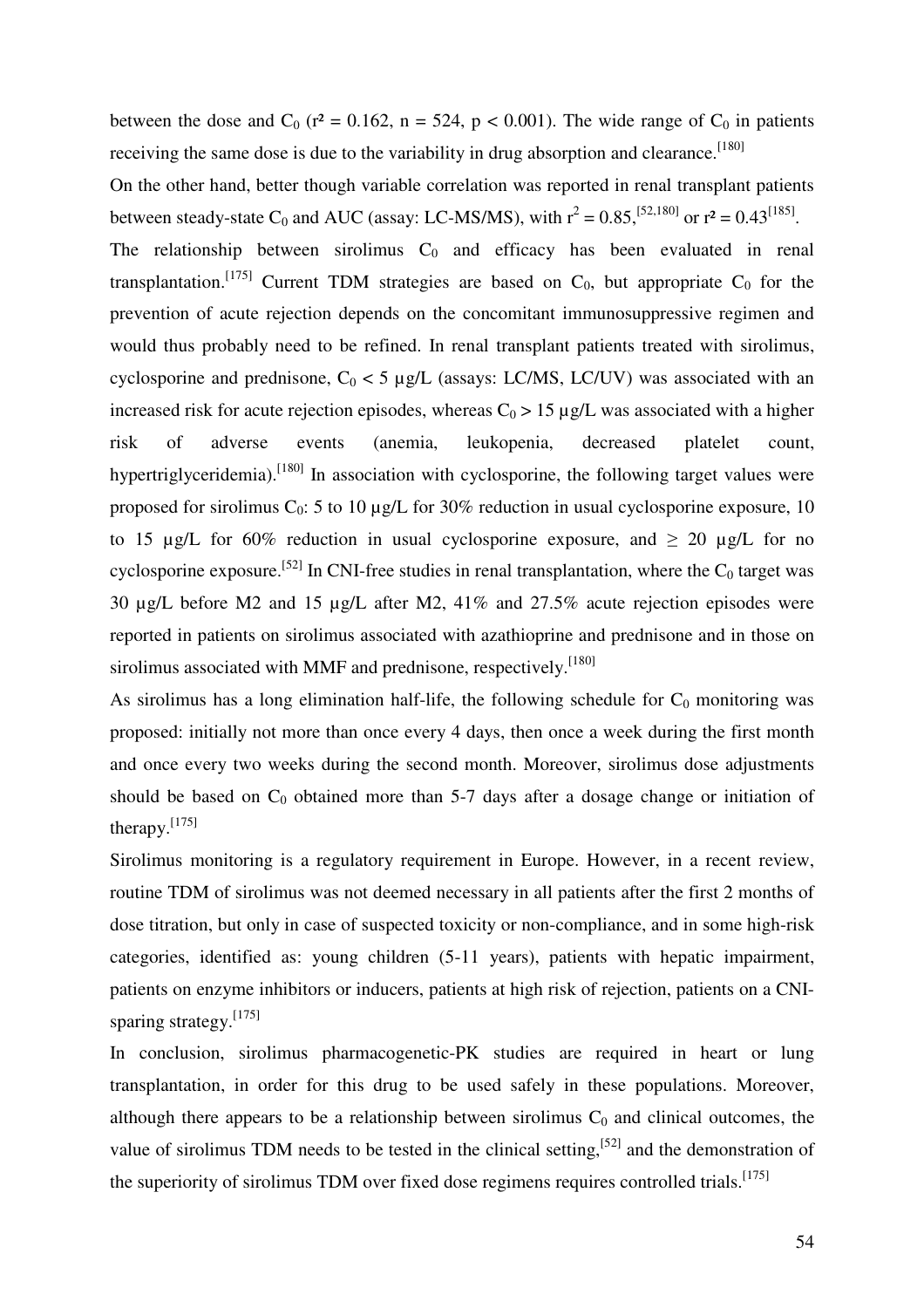#### **3.2 Everolimus**

Everolimus (SDZ RAD, RAD, Certican<sup>®</sup>) was derived from sirolimus in order to improve its PK, and in particular to increase its oral bioavailability,<sup>[174,187]</sup> and decrease its half-life. It is currently the only mTOR inhibitor with regulatory approval in heart transplant recipients, as it has been shown to reduce significantly the incidence of acute rejection, CAV, graft loss, and death.[9,178,187,188] To date, there is limited evidence in favour of the use of everolimus in lung transplantation. Given the fibroproliferative process underlying the BOS and everolimus general antiproliferative effect, everolimus may prevent the onset of BOS after lung transplantation.<sup>[174]</sup> Significant clinical benefit of everolimus vs AZA on pulmonary function and BOS was evidenced in stable lung transplant recipients.<sup>[189]</sup>

# *3.2.1 Pharmacokinetics*

The few PK studies of everolimus performed to date have been conducted in healthy volunteers and kidney and liver transplant recipients. Only exposure indices have been reported in heart and heart-lung transplantation.

# *3.2.1.1 Absorption*

Everolimus is characterized by a low oral bioavailability of around 16%, with  $t_{\text{max}}$  ranging between 0.5 and 4 h depending on the type of patients (healthy volunteers, solid organ transplant patients).<sup>[187,190]</sup> Everolimus, like sirolimus, is a P-gp substrate, which probably affects its absorption.[175,190] As high-fat meals seem to influence its PK, it was recommended to take everolimus consistently with or without food, in order to reduce fluctuations in drug exposure.<sup>[190]</sup>

The dispersible tablets tested during a pediatric development program in 19 renal transplant children (aged 2-16 years), showed a 10% lower bioavailability relative to the conventional ones. [191]

#### *3.2.1.2 Distribution*

In whole blood, over 75% of everolimus is partitioned into erythrocytes.<sup>[187,190]</sup> In a popPK analysis of everolimus (one-compartment model) in 673 kidney transplant recipients,  $V_d/F$ was estimated to be  $110\pm5$  L.<sup>[192]</sup>

# *3.2.1.3 Metabolism*

Everolimus is metabolized extensively in the gastro-intestinal tract and liver by CYP3A4 (mainly), 3A5 and 2C8, so the large inter-individual variability in everolimus bioavailability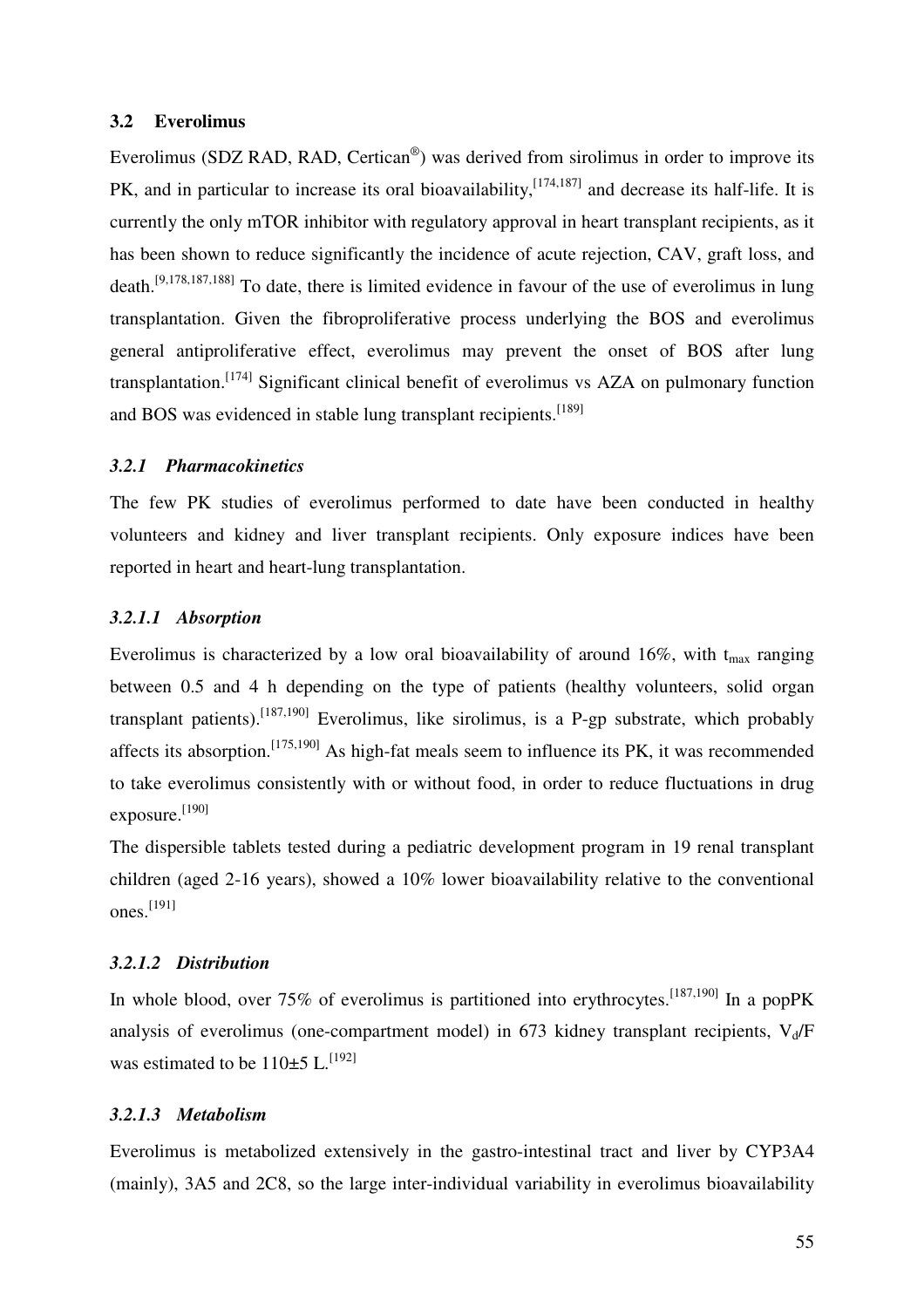and biotransformation is related to the variations in activity of these enzymes and Pgp.[175,187,190] The major metabolic pathways are thought to be hydroxylation and demethylation, leading to the production of at least 11 metabolites, whose immunosuppressive or toxic activities are unknown.<sup>[190]</sup> Patients with hepatic impairment were shown to have significantly lower everolimus CL/F, with longer  $T_{1/2}$  (by 84%) and higher AUC (by 115%) higher) compared to healthy subjects. As a consequence, it was recommended to reduce the everolimus dose by half in such patients.<sup>[190]</sup>

# *3.2.1.4 Elimination*

About 98% of everolimus is excreted in bile as metabolites and only 2% is eliminated in urine.<sup>[190]</sup> Everolimus displays a shorter half-life than sirolimus, ranging between 18 and 35 hours in kidney and liver transplant patients, which allows twice daily administration and a steady-state to be achieved more quickly.<sup>[187,190]</sup> In healthy volunteers, CL/F and  $T_{1/2}$  were 19.7 $\pm$ 5.4 L/h and 32.2 $\pm$ 6.1 h, respectively.<sup>[190]</sup> As already mentioned, no clearance or half-life values have been reported so far in heart or lung transplant recipients.

#### *3.2.1.5 Drug-drug interactions*

Everolimus and cyclosporine are given as a combination therapy because of their synergistic interaction.[9,190] As they are both substrates for CYP3A and P-gp (cyclosporine inhibits whereas everolimus induces P-gp), they may interfere with each other's absorption or elimination.<sup>[193]</sup> Any alteration in P-gp and inhibition of CYP3A4 metabolism may result in the accumulation of everolimus and/or cyclosporine.<sup>[187]</sup> In a PK study conducted in 634 heart transplant patients on everolimus ( $n = 420$ ) or AZA ( $n = 214$ ) associated with cyclosporine and corticosteroids, similar cyclosporine  $C_0$  were achieved with lower doses of cyclosporine in patients on everolimus vs those on AZA ( $p = 10^{-4}$ ), resulting in higher dose-normalized cyclosporine C<sub>0</sub> in patients on everolimus vs those on AZA ( $p = 10^{-4}$ ).<sup>[193]</sup>

Similar results were reported in a PK study conducted in 213 patients on everolimus  $(n = 101)$ or AZA ( $n = 112$ ) associated with cyclosporine and corticosteroids, with cyclosporine C<sub>0</sub> during the first month of  $220\pm102$  µg/L in patients on everolimus vs  $176\pm76$  µg/L in patients on AZA ( $p < 0.02$ ).<sup>[194]</sup>

A PK conversion study (switch from AZA to everolimus or from cyclosporine to tacrolimus) was recently performed in 12 adult heart transplant patients (2 groups of 6 patients, aged 18- 65 years) over 3 months post-transplantation.<sup>[195]</sup> Two full PK profiles per patient were collected, before and 6-8 weeks after conversion. Everolimus, cyclosporine and tacrolimus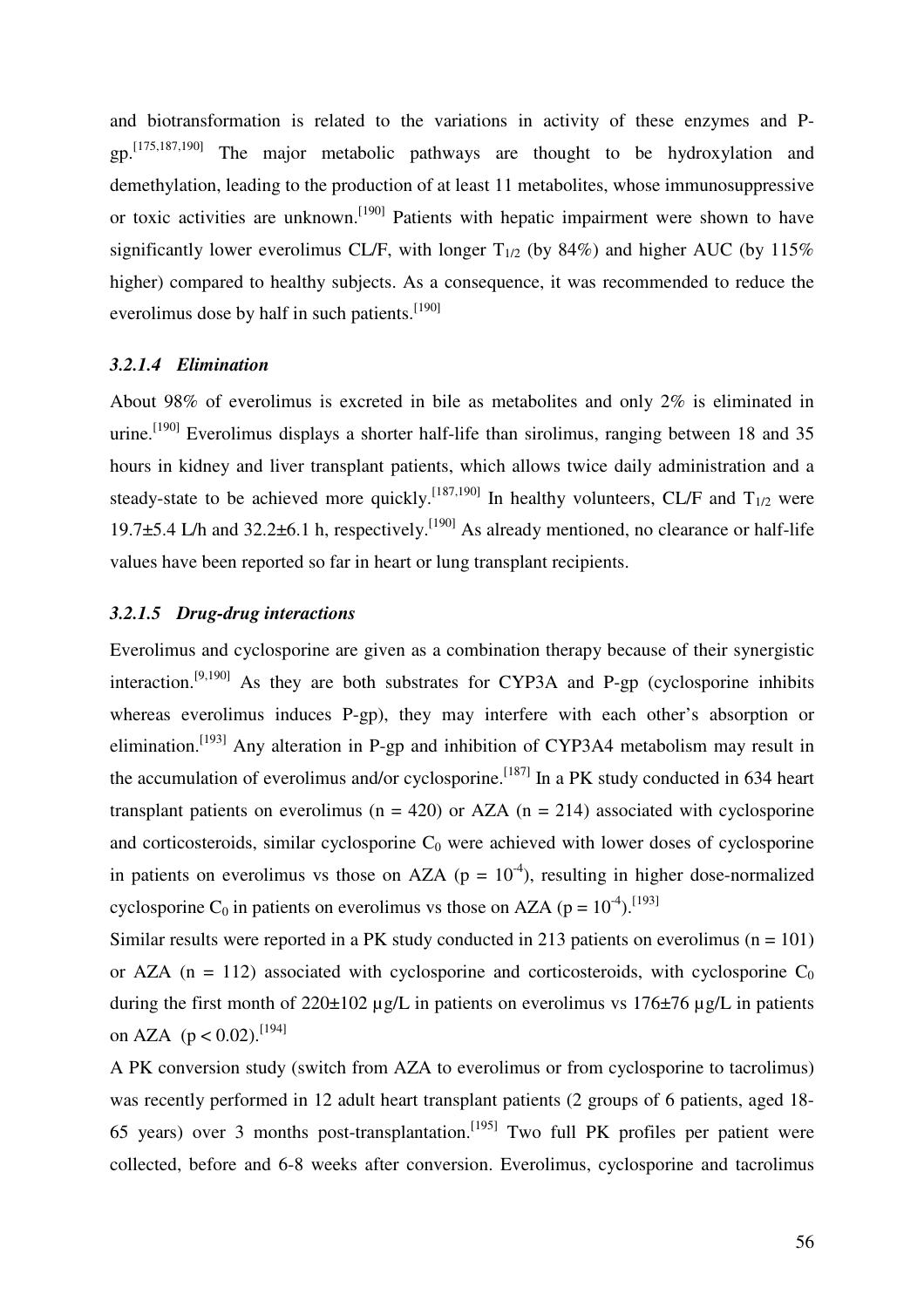were assayed by LC-MS/MS. The first group received tacrolimus adjusted on  $C_0$  (target: 6-10)  $\mu$ g/L), and was converted from AZA to everolimus adjusted on C<sub>0</sub> (target: 3-8  $\mu$ g/L), showing no significant difference in the PK of tacrolimus before and after the conversion. The second group received everolimus adjusted on  $C_0$  (target: 3-8  $\mu$ g/L) and was switched from low-dose cyclosporine (target  $C_0$ : 60-80 µg/L) to tacrolimus (target  $C_0$ : 6-10 µg/L). A significant decrease ( $p < 0.05$ ) of everolimus exposure before and after conversion from cyclosporine to tacrolimus was found, on C<sub>0</sub> (4.2±1.3 vs 2.3±1.2 µg/L), C<sub>max</sub> (9.1±1.9 vs 5.9±1.1 µg/L) and AUC<sub>0-12</sub> calculated using the linear trapezoidal rule  $(64.2\pm6.8 \text{ vs } 33.7\pm9.7 \text{ h.\mu g/L})$ . In conclusion, no significant effect of everolimus on the PK of tacrolimus was evidenced, but the PK interaction between everolimus and cyclosporine led to 1.9-fold and 8-fold higher everolimus  $AUC_{0-12}$  and  $C_0$  on concomitant cyclosporine compared with tacrolimus.

In healthy volunteers, rifampicin was reported to increase significantly everolimus CL/F (+172%), and shorten T<sub>1/2</sub> from 32 to 24 hours (p =  $10^{-4}$ ), with a significant decrease of its AUC (-63%,  $p = 10^{-4}$ ).<sup>[196]</sup> In *de novo* renal transplant patients, erythromycin and azithromycin resulted in a significant decrease in everolimus CL/F (-22 and -18%, respectively). Fluconazole had no significant influence, but itraconazole induced a 74% reduction in everolimus CL/F.<sup>[192]</sup>

Analysis of PK profiles of everolimus in 13 lung and heart-lung transplant recipients found 2.3-fold higher everolimus  $C_0$  in patients on azole antifungal drugs compared to others ( $p <$  $10^{-4}$ ).<sup>[194]</sup> Fluconazole appeared to have minimal influence on everolimus exposure whereas itraconazole and ketoconazole had a stronger effect.

#### *3.2.1.6 Special populations*

#### *3.2.1.6.1 Paediatric transplantation*

We found no published study in heart or lung pediatric patients. A review published in 2004 analyzed two studies performed in pediatric renal transplant patients on everolimus associated with cyclosporine and prednisone.<sup>[190]</sup>

In the first study (n = 19 stable transplant recipients),  $V_d/F$  and CL/F were positively correlated with age, weight and body surface area (BSA) ( $p < 0.001$ ) and were significantly lower to those of adults, whereas elimination half-life was similar, regardless of age, and comparable to that of adults. The authors recommended adjustment of everolimus doses to the bodyweight in children.<sup>[197]</sup>

In the second study (n = 19 *de novo* transplant recipients followed for 6 months after transplantation), a positive correlation was also found between CL/F and age, weight and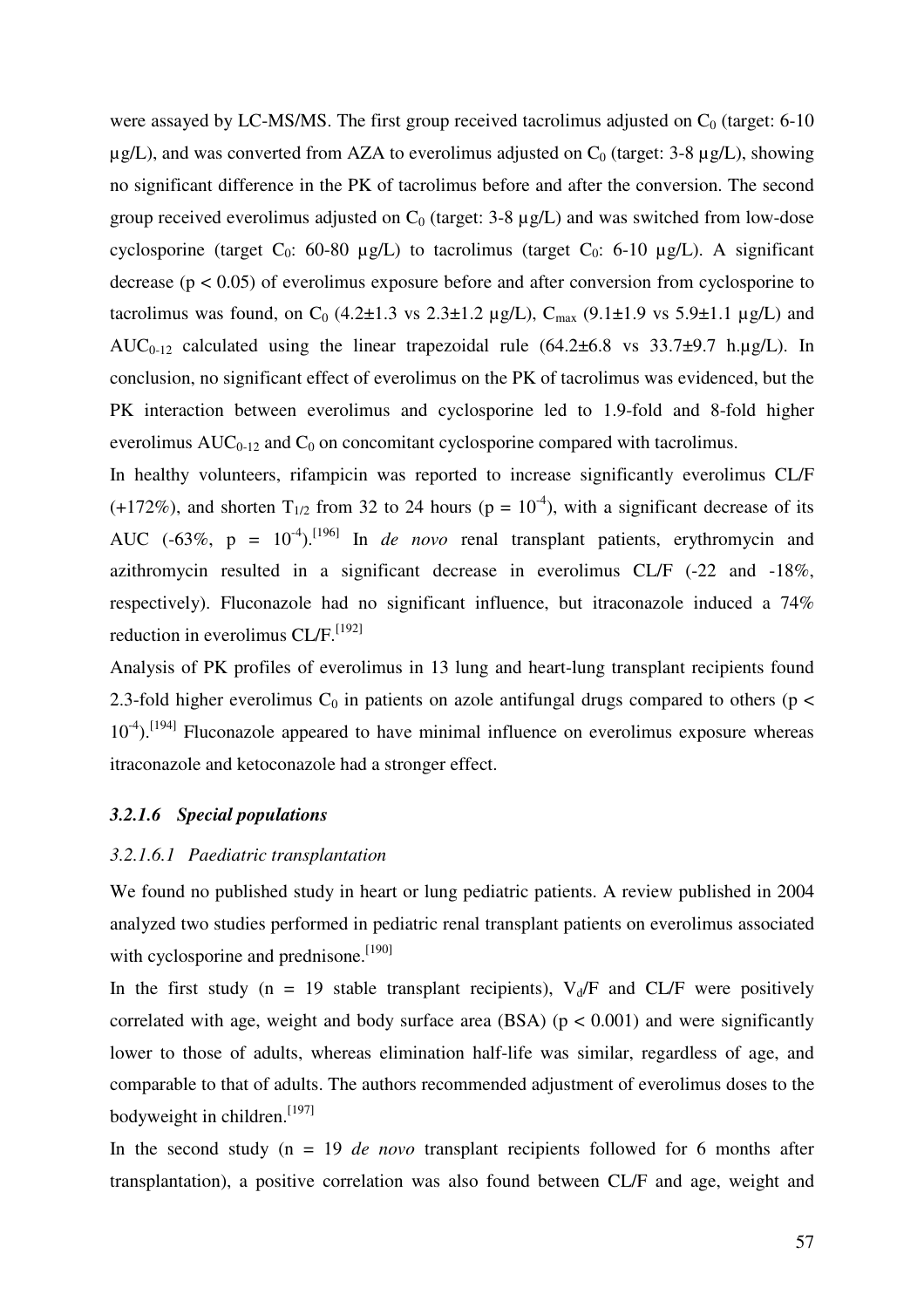BSA. Intra- and inter-patient variability on AUC was 29 and 35%, respectively. The authors recommended adjustment of everolimus doses to the body surface area in children.<sup>[198]</sup>

#### *3.2.1.6.2 Cystic fibrosis*

One study reported the PK of single-dose everolimus in patients with CF, using a noncompartmental approach.[199] This was a phase I multicenter, randomized, double-blind, crossover study in 19 lung and heart-lung transplant recipients (7 CF, 12 non-CF), beyond 3 months post-transplantation treated with cyclosporine, azathioprine and prednisone. Each patient received everolimus at a low-dose (0.035 mg/kg without exceeding 2.5 mg) and at a high-dose (0.10 mg/kg without exceeding 7.5 mg), in random order and separated by a washout period. Everolimus was assayed using LC-MS/MS, and  $AUC_{0-\tau}$  was calculated using the trapezoidal rule. Dose-normalized  $C_{\text{max}}$  was significantly lower in CF patients vs non-CF patients (low-dose everolimus:  $12.4\pm3.9$  vs  $13.8\pm3.1$   $\mu$ g. L<sup>-1</sup>; high-dose everolimus group: 10.2 $\pm$ 2.3 vs 12.8 $\pm$ 2.5 µ.L<sup>-1</sup>; p = 0.03 for patients pooled across everolimus dose levels), whereas everolimus AUC/dose (which is the inverse of CL/F) did not differ significantly between the patients with and those without CF.  $T_{1/2}$  was similar in all groups, ranging from 25 to 29 hours.

Similarly, the analysis of everolimus PK profiles in 13 lung and heart-lung transplant recipients showed no significant difference in exposure between CF and non-CF patients.<sup>[194]</sup>

#### *3.2.2 Therapeutic drug monitoring*

Everolimus is characterized by a narrow therapeutic index.<sup>[187,190]</sup> Moreover, data from various solid organ transplant populations (adult renal, cardiac and liver transplantation and pediatric renal transplantation) suggests that during the first year post-transplantation, there is a good relationship between everolimus concentrations and the clinical outcomes (efficacy, thrombocytopenia).<sup>[190,200]</sup> Consequently, TDM has been recommended for everolimus.<sup>[187]</sup> In heart transplantation, two PK studies were conducted in the patients of study  $B253$ ,  $^{[188]}$  a prospective randomized double-blind efficacy trial in which 634 heart transplant patients (aged 52±11 years) on cyclosporine and corticosteroids were randomized to receive either 0.75 or 1.5 mg of everolimus BID ( $n = 209$  and 211), or azathioprine ( $n = 214$ ). Based on exposure-efficacy and exposure-safety analyses, everolimus  $C_0$  of 3 to 8  $\mu$ g/L was shown to ensure an optimal benefit/risk ratio.<sup>[178]</sup>

The first study focused on the PK of everolimus (assay: ELISA) during the first 6 months post-transplantation.<sup>[193]</sup> A measurement of  $C_0$  was performed in all patients and AUC<sub>0-12</sub>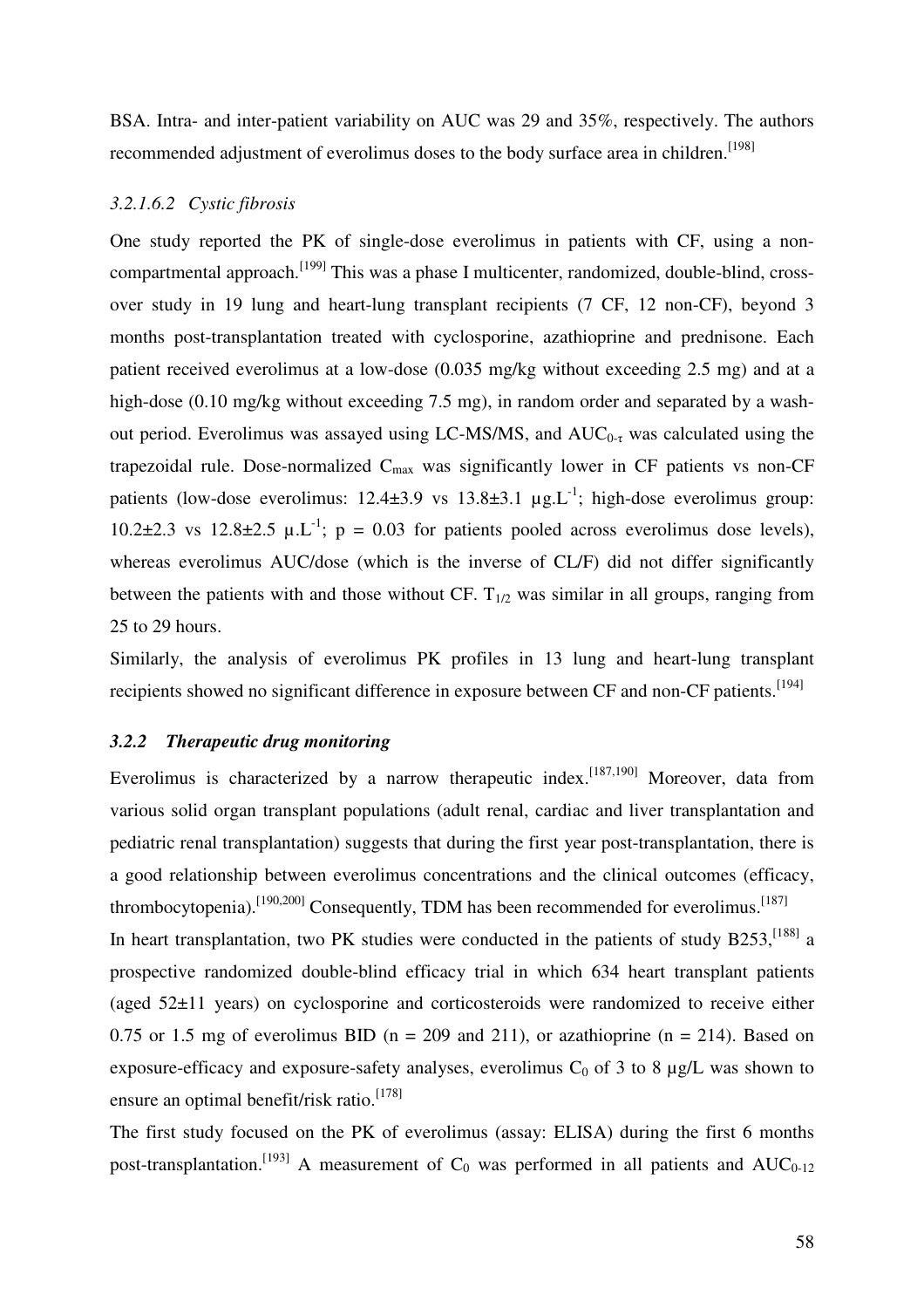estimated in 55 of them, using the trapezoidal rule based on 5 samples drawn over 8 hours  $(C_{12}$  was extrapolated from  $C_5$  and  $C_8$  by log-linear regression). No statistically significant difference in dose-normalized  $C_{\text{max}}$  or AUC was found between the 0.75-mg BID and the 1.5mg BID dose groups, showing dose proportionality. A good correlation was found between  $C_0$ and AUC ( $r^2 = 0.81$ ,  $p < 0.001$ ). Intra-individual variability on  $C_{\text{min}}$ ,  $C_{\text{max}}$  and AUC was 38%, 30% and 30%, and inter-individual variability 40%, 33% and 37%, respectively. Sixty-nine and 80% of patients with  $C_0$  comprised between 3.6 and 5.3 µg/L and between 5.4 and 7.3 µg/L respectively, remained rejection-free vs 65% of patients with  $C_0 \le 3.5$  µg/L, and cox proportional hazard analysis showed that the relative risk for biopsy-proven acute rejection was 2.4 for  $C_0 < 3 \mu g/L$  vs  $C_0$  in the 3-7  $\mu g/L$  range (p < 10<sup>-5</sup>). However, ROC analysis showed that  $C_0 = 3.4 \mu g/L$  was the best one, able to distinguish rejectors from non-rejectors, yielding 75% sensitivity and 47% specificity. These variable thresholds and targets, apparently chosen for statistical reasons are puzzling and probably weaken the conclusions of this study. No significant relationship was evidenced between exposure and the level of triglycerides or serum creatinine, but there was a significant correlation between  $C_0$  and thrombocytopenia ( $r^2 = 0.85$ , p = 0.03).

The second study evaluated, throughout the first year post-transplantation, the relationship between everolimus  $C_0$  and cyclosporine  $C_0$  on the one hand and efficacy (biopsy-proven acute rejection, BPAR) and safety (renal function, serum lipids, platelet counts) on the other.<sup>[201]</sup> Everolimus  $C_0$  were stable in the first year post-transplantation and averaged 5.2±3.8 and 9.4±6.3 µg/L in patients treated with 1.5 and 3 mg/day, respectively. The same correlation as in the previous study was found between  $C_0$  and AUC ( $r^2 = 0.81$ ). The incidence of biopsy-proven acute rejection (BPAR  $\geq$  grade 3A based on ISHT classification) was 44% in patients with  $C_0 < 3$  µg/L, 24% in patients with  $C_0 = 3-8$  µg/L, and 17% in patients with  $C_0 \ge 8$  µg/L, leading to a relative risk of BPAR of 2.5 (p = 10<sup>-4</sup>) when  $C_0 < 3$  $\mu$ g/L vs C<sub>0</sub> = 3-8  $\mu$ g/L. The relative risk of BPAR when C<sub>0</sub> = 3-8  $\mu$ g/L vs C<sub>0</sub> ≥ 8  $\mu$ g/L was not significant. No effect of everolimus exposure on renal events (serum creatinine  $> 200 \mu$ mol/L) was found, but hypercholesterolemia, hypertriglyceridemia and thrombocytopenia tended to increase with higher everolimus  $C_0$ .

A PK study of everolimus was performed in lung and heart-lung transplant recipients (aged 46±14 years, 3-36 months after transplantation at enrollment, 23% CF) enrolled in a 3-year randomized, multi-center, double-blind, parallel group study comparing everolimus ( $n = 89$ ) and azathioprine ( $n = 100$ ) as part of a cyclosporine-based immunosuppressive regimen.<sup>[194]</sup> Patients received an initial everolimus dose of 1.5 mg BID, stabilized at 1.2±0.4 mg BID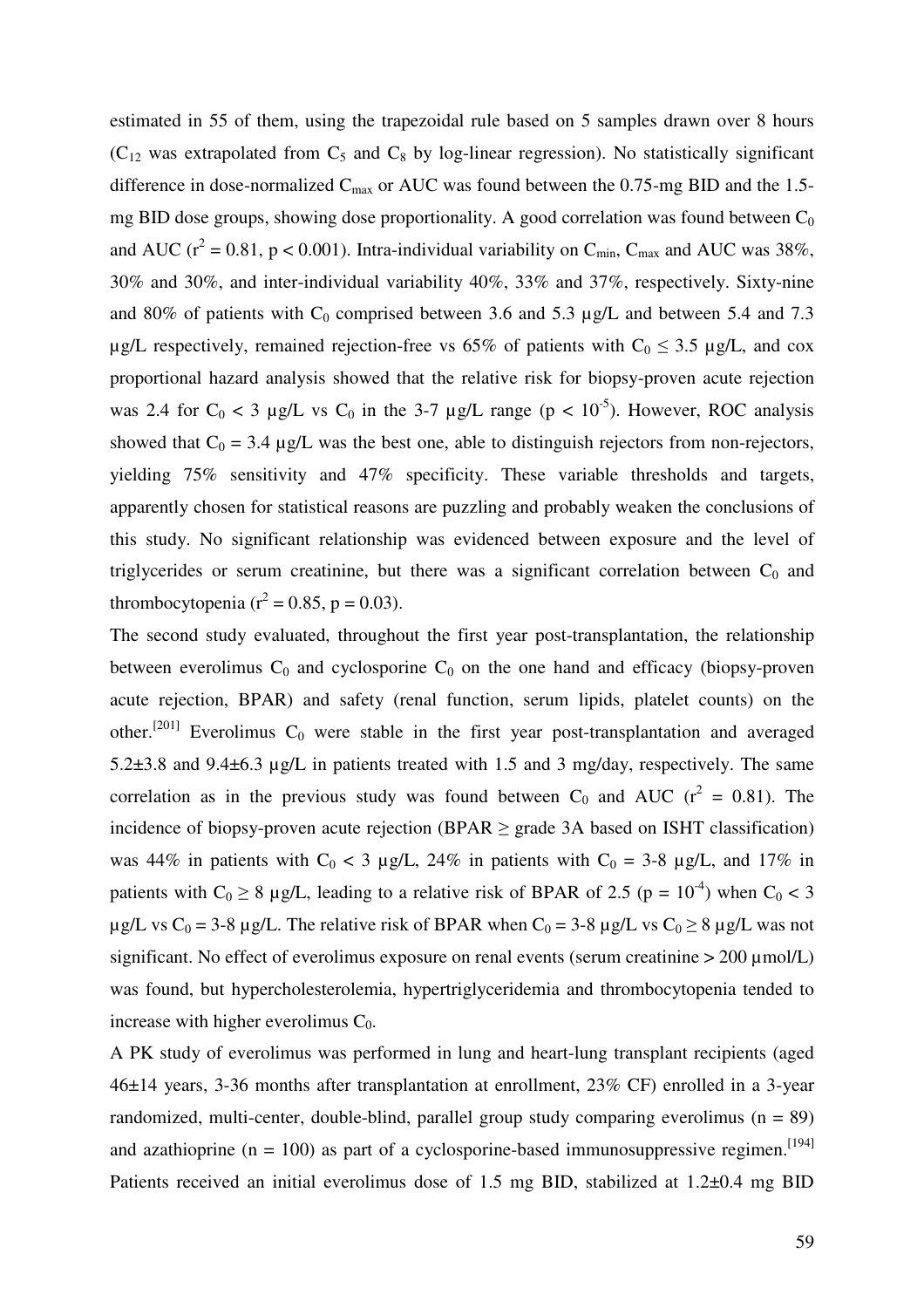between M3 and M12. Everolimus concentration time profiles were obtained in 13 patients (assay: LC-MS).  $AUC_{0-12}$  was calculated (method: N/R) using 5 blood samples drawn between 0 and 8 hours and considering  $C_{12}$  equal to  $C_0$  at steady-state. T<sub>max</sub> ranged between 1 and 5 hours, and dose-normalized  $C_0$  were regarded as stable throughout the observation period, with intra- and inter-individual CV of 35 and 37%, respectively  $(C_0$ : 7.3 $\pm$ 2.6 µg/L at M2, 9.2±4.7 µg/L at M6, 7.6±3.1 µg/L at M12). Everolimus AUC was 130±31 h.µg/L at M2  $(n = 13)$ , 144 $\pm$ 52 h.µg/L at M6  $(n = 9)$  and 138 $\pm$ 32 h.µg/L at M12  $(n = 7)$ . Over the range of everolimus  $C_0$  measured throughout the study (2-36  $\mu$ g/L), the exposure-efficacy relationship (efficacy criteria: FEV1, BOS and BPAR) appeared to be in the near-maximal plateau region. A significant relationship was found between everolimus  $C_0$  over the first 2 months and the incidence of cholesterol > 6.5 mmol/L ( $r^2 = 0.95$ , p = 0.025) as well as the incidence of triglycerides > 2.9 mmol/L ( $r^2$  = 0.96, p = 0.022). A significant relationship was also found between everolimus C<sub>0</sub> during the first month and platelet count < 100 G/L ( $r^2 = 0.93$ , p = 0.038). A tendency was found between renal impairment and the increase in everolimus  $C_0$  (p  $= 0.051$ ), which might be attributed to the synergistic nephrotoxic effect of cyclosporine associated with everolimus, as already described for sirolimus *in vitro*.<sup>[202,203]</sup> From data obtained in this population, the everolimus  $C_0$  range of 3 to 12  $\mu$ g/L was considered as safe and well tolerated. Unfortunately, the number of AUC values available in this study was too small to be able to study the AUC – effect relationships.

In conclusion, clinical evidence suggests that TDM of everolimus is probably beneficial in thoracic transplantation,  $C_0$  as measured by LC-MS/MS being a good predictor of clinical efficacy. The recommended minimum effective concentration for everolimus when used in conjunction with a cyclosporine-corticosteroid immunosuppressive regimen in heart and lung transplant recipients is 3 µg/L. The upper bond has not been formally established because patients have tolerated levels up to 15 µg/L without damage. These levels are usually achieved within 1 to 2 weeks, and everolimus dose adjustment should always be based on blood trough levels obtained at least 4-5 days after the previous dose change. It is noticeable that correlation coefficients between  $C_0$  and AUC are suboptimal, which suggests that AUC monitoring might represent further improvement in everolimus dose personalisation, but almost everything remains to be done, particularly AUC-effects observational studies and  $C_0/AUC$  comparative trials.

In heart transplant patients, cyclosporine dose reduction coupled with everolimus TDM could optimize immunosuppressive efficacy while reducing treatment-related toxicity.[178,187,194,200]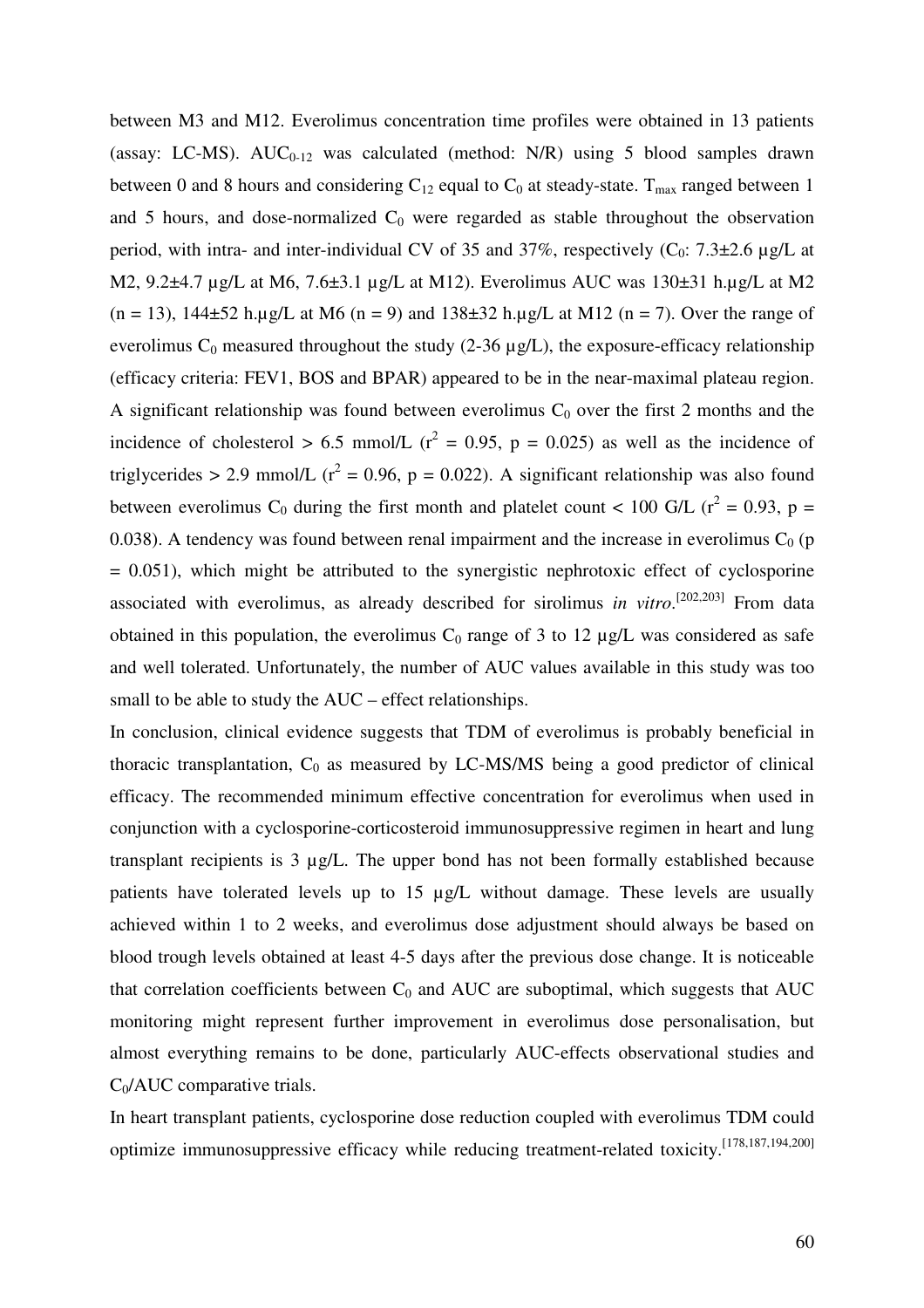The use of everolimus in CNI-free regimens, maybe with higher  $C_0$  (or AUC) targets to maintain immunosuppressive efficacy has not been studied extensively.<sup>[178]</sup>

# **4 Discussion**

The increasing success of thoracic transplantation is largely attributable to the development of effective immunosuppressive strategies. However, there is still a high rate of mortality on the mid- and long-term, as the percentage of 5-year survival is still only 70% after heart transplantation and 50% after lung transplantation.<sup>[2,3]</sup> Substantial improvement of the longterm survival after thoracic transplantation may be obtained by adapting to some extent the immunosuppression to the recipient's rejection risk factors. In other solid organ transplantations, TDM derived from PK studies has been demonstrated to be crucial to improve patients' outcome, by targeting individualized doses of different immunosuppressants.<sup>[11]</sup> An overview of the PK and the clinical evidence in favour of the TDM of immunosuppressants in thoracic transplantation has been lacking.

# **4.1 Pharmacokinetics**

Like in other solid organ transplant populations, the pharmacokinetics of the immunosuppressive agents in thoracic transplant recipients is characterized by wide inter- and intra-individual variability. A number of studies have been performed in order to compare the PK of Neoral<sup>®</sup> to that of Sandimmune<sup>®</sup> in heart and, to a lesser extent, in lung transplantation. Indeed, the old oil-based cyclosporine formulation Sandimmune®, which was characterized by erratic PK and consequently random efficacy was replaced in the mid 90's by the microemulsion Neoral®, characterized by less variability and consequently a more constant efficacy. Little is known about the pharmacokinetics of MPA and tacrolimus in heart and lung transplant recipients, even though both have been available for around 15 years. Their introduction into the immunosuppressive armamentarium occurred progressively in both heart and lung transplantation, based on clinical experience, though in most countries tacrolimus and MMF have still not been approved by health authorities for lung transplantation. Given their increased use in thoracic transplant recipients, their PK deserves to be explored more in depth. Moreover, with the recent approval of another formulation of tacrolimus (Advagraf<sup>®</sup>) by the EMEA, further investigation of its PK will also be necessary. Finally, there are hardly any studies on the pharmacokinetics of the mTOR inhibitors sirolimus and everolimus after thoracic transplantation, probably because they have been developed and released more recently. Sirolimus use in heart and lung transplantation has been questioned due to a poor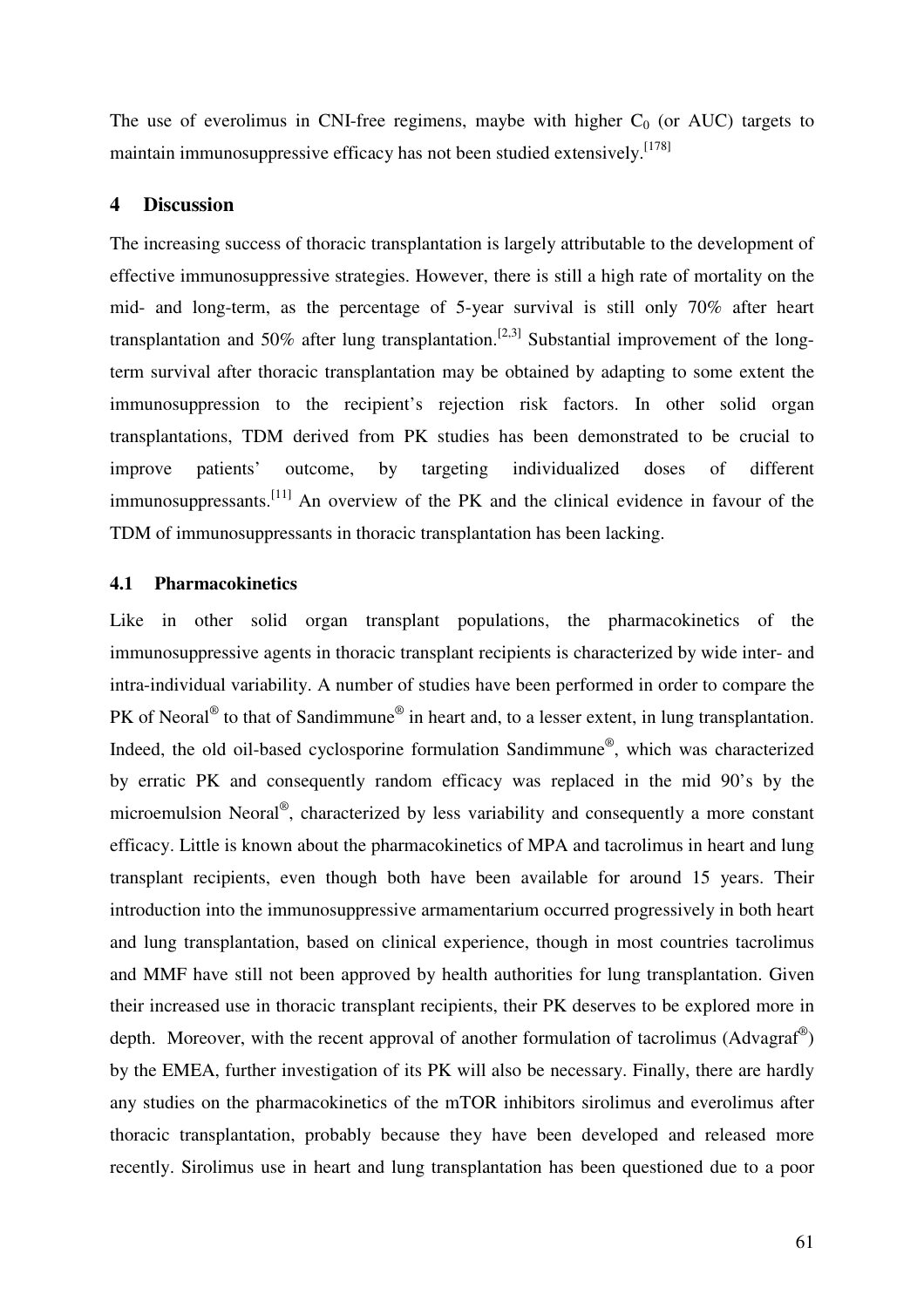benefit/risk ratio with the prescription schemes proposed. To our knowledge, the vast majority of studies on the PK of sirolimus were performed in healthy volunteers and in kidney transplant recipients, while its PK in thoracic transplantation was studied by only one team.[179] There are only few studies of the PK of everolimus in thoracic transplantation, as it is the drug most recently developed and introduced in the maintenance immunosuppressive strategy. Its anti-proliferative activity slowing down the process of cardiac vessels intima thickening, a major mechanism of cardiac allograft vasculopathy, makes it a very promising molecule.<sup>[204-207]</sup> Moreover, its synergistic immunosuppressive activity with cyclosporine allows the use of low doses of cyclosporine and makes it a key drug in calcineurin inhibitorsparing strategies, which is of major interest in patients with renal dysfunction, but its potential synergistic effect on cyclosporine nephrotoxicity reinforce the need for combined pharmacokinetic studies in heart and lung transplant recipients.

#### **4.2 Therapeutic drug monitoring**

#### *4.2.1 Evidence-based TDM*

TDM comprises the measurement and interpretation of drug exposure and aims at assisting physicians in the choice of drug dose for an individual patient. The state of the art of evidence-based TDM should be consistent comparative, randomized clinical trials showing the superiority of TDM *vs* fixed dose, on hard clinical outcomes (morbidity, mortality, graft function). Despite the paucity of such trials (althought there might be a publication bias by which small studies with negative outcome are less likely to be published than studies of similar size but with a positive outcome), the clinical benefits of TDM have been validated by usage and are now well recognized in most situations. In clinical practice, TDM is even mandatory for calcineurin inhibitors and mTOR inhibitors due to the poor relationship between the dose given and the systemic concentrations achieved. Consequently, one may question the actual necessity of imposing upon the medical staff and patients similar clinical trials with different graft types, when a clear effect has already been demonstrated, for instance in renal transplantation. Indeed, once the clinical usefulness of TDM has been demonstrated in a given graft type, it might be acceptable to extrapolate the results to the other graft types, provided a case-control or a cohort study (regarded as of a lower evidence level) confirms a good exposure-outcome relationship. A good example for that would be MMF, for which no clear correlation has been established between dose and MPA plasma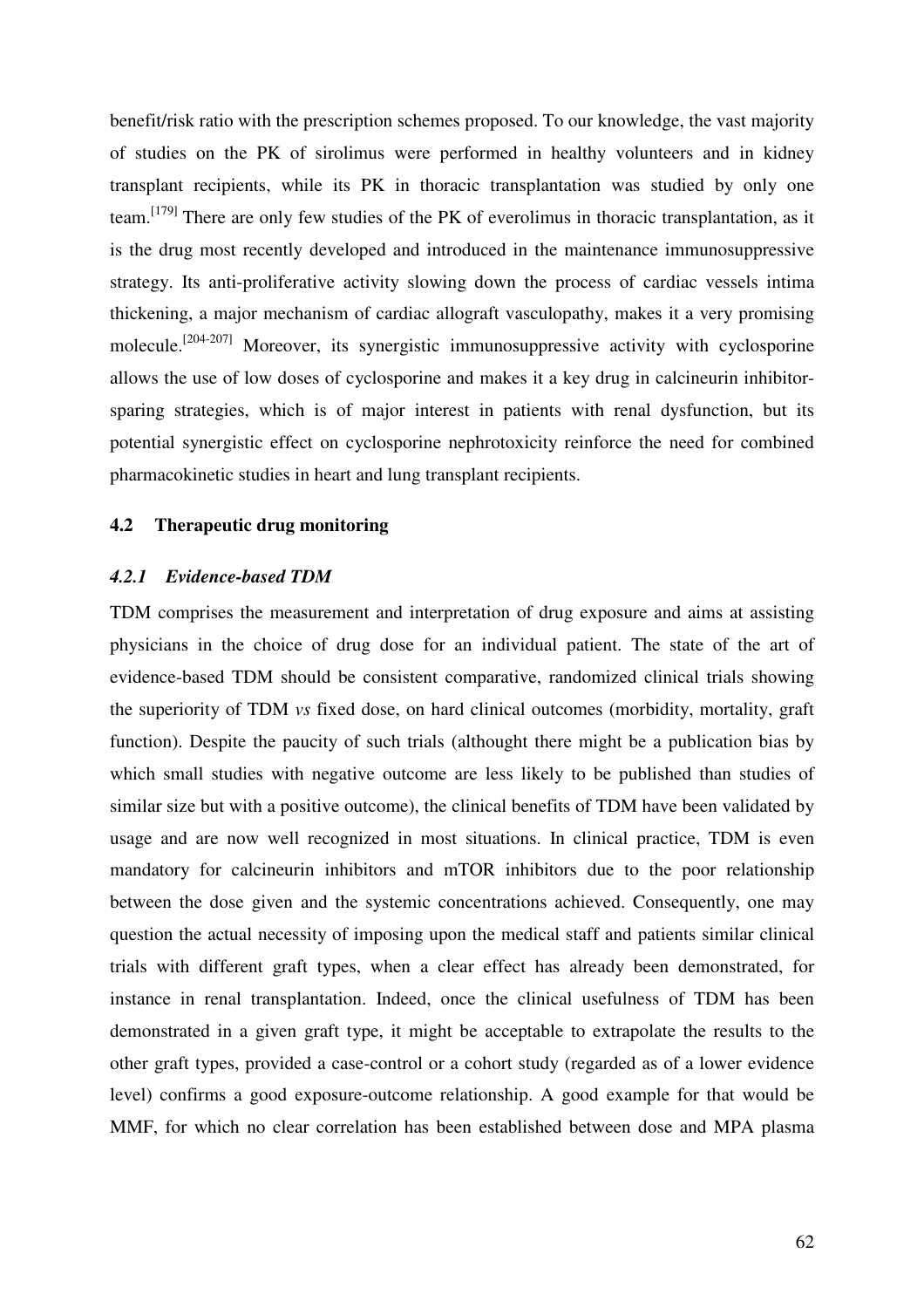levels, much like with calcineurin inhibitors and mTOR inhibitors, and which probably deserves to be monitored as much as the other molecules.

The gold-standard exposure index is in most cases the full AUC, but when it is not easy to measure, a surrogate marker (abbreviated AUC, AUC calculated using sparse sampling algorithms or Bayesian estimators, single concentrations) can be proposed based on tight correlation with the former. These correlation studies are indeed of the lowest evidence level but can be useful to evaluate the pertinence of a simplified TDM strategy.

# *4.2.2 Is there clinical evidence for TDM of the immunosuppressants after thoracic transplantation?*

TDM of cyclosporine has been recognized as an essential tool in the management of allograft transplant recipients and has been performed routinely in transplantation for almost 20 years.[52,53] However, much of the information available has been obtained in renal and liver transplantation, where there is still no clear consensus about the optimal monitoring method. We found very little data on the practices and outcomes of cyclosporine monitoring after thoracic transplantation. Various observational studies sought for a relationship between  $C_0$ and clinical outcome, with sometimes positive<sup>[28,74-79]</sup> and sometimes negative<sup>[20,54,80]</sup> results. Similarly, a number of authors found a relationship between  $C_2$  and clinical outcomes and thus advocated for  $C_2$  monitoring,<sup>[10,56,84-88]</sup> while such a relationship could not be evidenced in a number of other studies.<sup>[20,22,28,51,89-92]</sup> The superiority of  $C_2$  over  $C_0$  monitoring in terms of clinical outcome has been demonstrated in few studies, either in terms of efficacy, or in terms of toxicity (nephrotoxicity, infections).<sup>[10,55,79,86]</sup> There is no published consensus to date for  $C_2$  target levels after heart or lung transplantation, although tentative targets have been suggested based upon retrospective or single-center experience on small numbers of adult patients.[10,23,56,89] Our literature search allowed us to identify only two studies evaluating the potential relationship between AUC and clinical outcomes in heart transplant recipients, with diverging results,<sup>[54,55]</sup> and none in lung transplant recipients. A few methods have been proposed to estimate the AUC using a limited number of samples, three of which seem clinically applicable, one based on blood samples taken at 1 and 4 hours and multilinear regression,<sup>[21]</sup> the other two requiring 3 samples  $(0, 1, 1)$  and 3 hours) and Bayesian estimation.[31,32] However, to date, the cyclosporine AUC target values have not been established and no studies in heart or lung transplantation have demonstrated the superiority of AUC management over  $C_0$  or  $C_2$  monitoring in terms of clinical outcomes.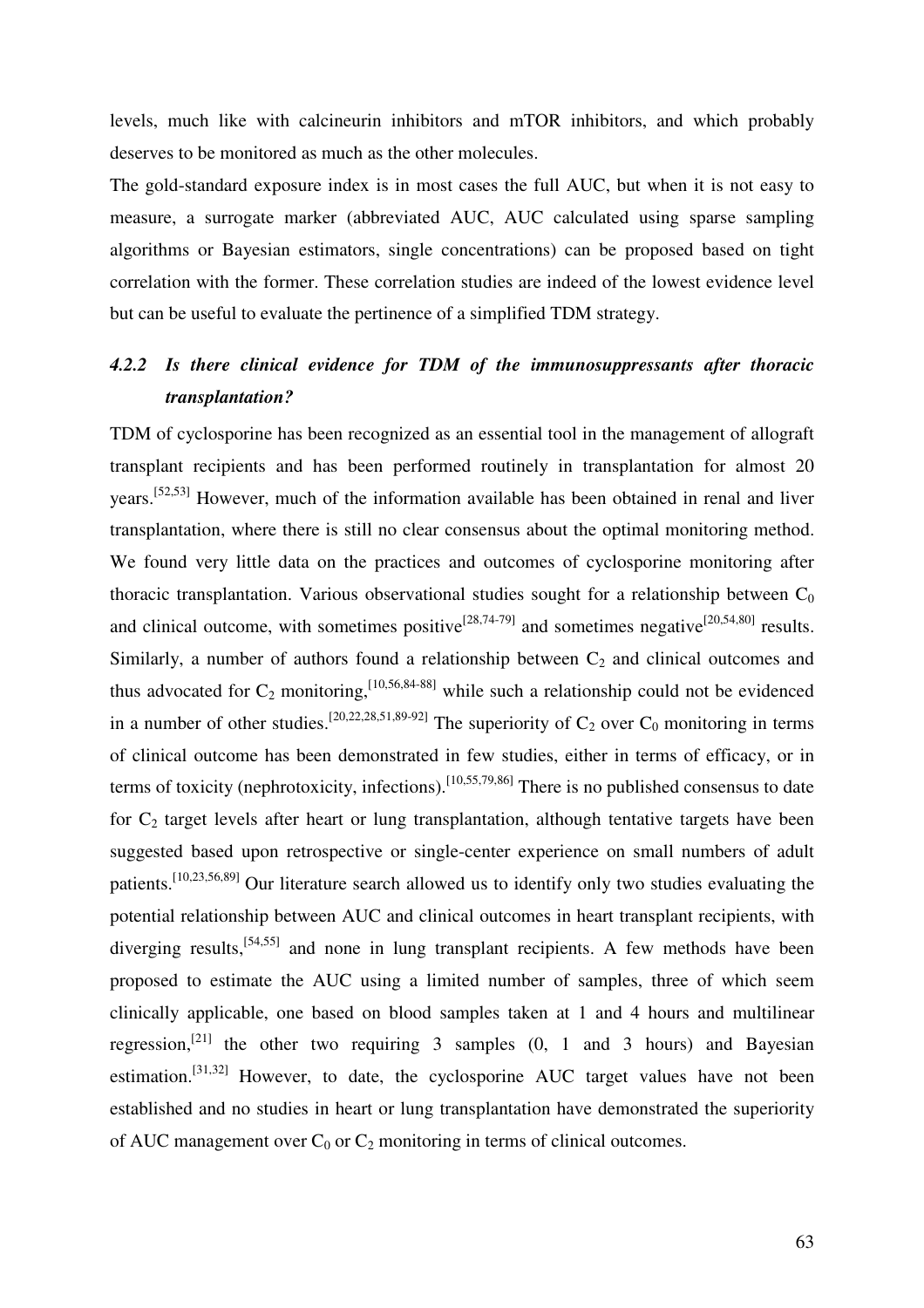Tacrolimus dosage after thoracic transplantation is generally adapted to  $C_0$  levels, mainly based on the results of clinical studies in kidney or liver transplantation. Studies of the relationship between  $C_0$  and  $AUC_{0-12}$  in thoracic transplant recipients have reported a wide range of correlation coefficient values.<sup>[103,104,109,111]</sup> Some authors proposed to monitor tacrolimus  $C_3^{[110]}$  or  $C_4^{[104,105,109]}$  levels because of their good (and sometimes better) correlation with  $AUC_{0-12}$ .  $AUC_{0-4}$  was proposed as a surrogate exposure index for heart<sup>[109]</sup> and heart-lung<sup>[110,112]</sup> transplant patients. Sparse sampling strategies have been proposed for the determination of the tacrolimus inter-dose AUC, based either on multilinear regression and 2 blood samples  $(C_0$  and  $C_2$ ) or 3 blood samples  $(C_0, C_2$  and  $C_4)$ ,  $[109]$  or on Bayesian estimators and 3 blood samples taken at 0, 1 and 3 hours and 0, 1.5 and 4 hours for non-CF and CF patients, respectively.  $\left[112\right]$  Unfortunately, up until now, no prospective study has been conducted in thoracic transplantation to investigate the relationships between tacrolimus  $AUC_{0-12}$ ,  $AUC_{0-4}$  or single concentration-time points and clinical outcomes (acute rejection or toxicity), compare them and propose target levels.

Unlike calcineurin inhibitors, MPA TDM is not mandatory and MMF is usually administered at a fixed oral dose. Consequently, MPA levels have not been routinely monitored, despite variability in its pharmacokinetics and its pharmacodynamics comparable to that of other immunosuppressants,[8,124,163] and TDM guidelines for MMF in heart and lung transplantation are very limited. When performed, despite poor correlation between MPA  $C_0$  and  $AUC_{0-12}$ , the TDM of MMF is often based on  $C_0$ ,  $^{[132,134,135,137]}$  with a recommended target range in heart transplantation of 1.2-3.5 mg/L (MPA assayed by HPLC).<sup>[120]</sup> The relationship between MPA  $C_0$  and efficacy was evaluated in a few studies in heart transplantation,  $^{[129,132,136,139,163,170]}$  and in a single one in lung transplantation,  $[142]$  showing that a higher rejection incidence was related to lower  $C_0$ . No abbreviated AUC has been proposed as a surrogate for inter-dose AUC in thoracic transplantation, and the experience of sparse sampling strategies using multilinear regression equations is limited to two studies with small numbers of patients.<sup>[121,138]</sup> Even though it was clearly demonstrated in renal transplantation,<sup>[120]</sup> the relationship between MPA  $AUC_{0-12}$  and rejection, or between any exposure index and toxicity (such as gastro-intestinal side-effects, the mechanism of which is still debated) has not been demonstrated in thoracic transplantation yet.<sup>[94,133,161]</sup> To date, no study comparing the different exposure indices in thoracic transplant recipients has been performed and no AUC target established and MMF dose individualization has not been validated *vs.* fixed-dose regimens. However, there is increasing evidence in favour of the clinical benefit of MPA  $AUC_{0-12}$  monitoring, particularly in renal transplantation.<sup>[16,120]</sup>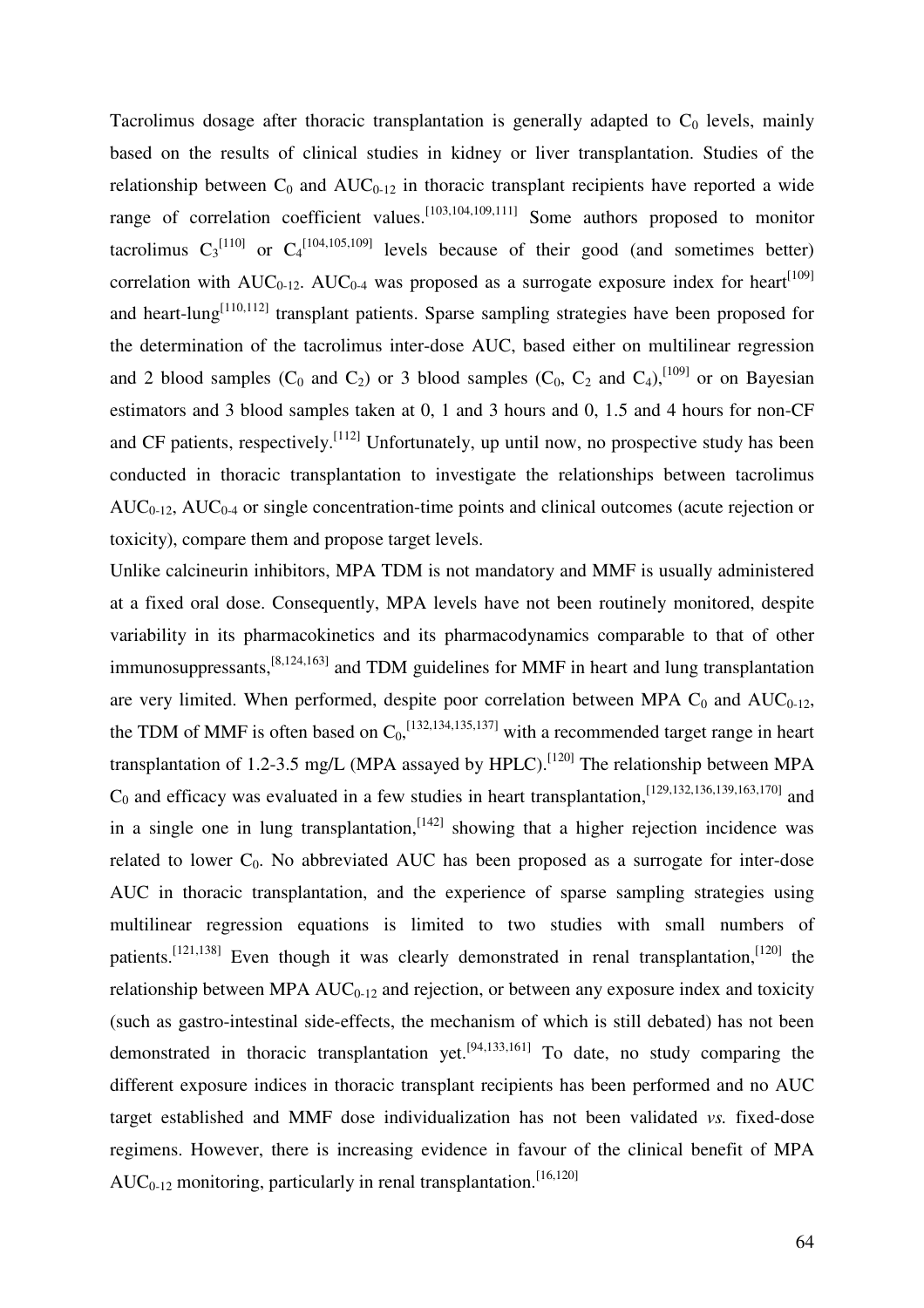The current TDM strategies for both sirolimus and everolimus are based on  $C_0$ . There appears to be a good relationship between  $C_0$  and clinical outcomes for both molecules. Most studies on sirolimus were performed in renal transplantation, and we found none evaluating the clinical benefits of sirolimus  $C_0$  monitoring in thoracic transplantation. Everolimus was evaluated in various solid organ transplant populations, including heart transplantation. A target everolimus  $C_0$  range of 3 to 8  $\mu$ g/L was proposed for heart transplant recipients, based on the results of only 2 studies where a limited number of patients were enrolled.<sup>[193,201]</sup> The only study performed in lung transplantation failed to show a relationship between everolimus  $C_0$  and efficacy, but a significant relationship was found between  $C_0$  and toxicity.<sup>[194]</sup> Based on these results, an everolimus  $C_0$  target range of 3 to 12  $\mu$ g/L was proposed for lung transplant recipients. We found no study in thoracic transplant patients evaluating the relationship between sirolimus or everolimus AUC and effect or looking for the best TDM tools in this population.

Because appropriate exposure for the prevention of acute rejection depends on the concomitant immunosuppressive regimen, the use of sirolimus or everolimus in CNI-free regimens in stable patients, maybe with higher  $C_0$  (or AUC) targets to maintain immunosuppressive efficacy, also needs to be studied extensively.

Induction therapy with a polyclonal anti-lymphocyte or anti-thymocyte globulin is now used in around 50% of thoracic transplant recipients, with a significant decrease of the prevalence of acute graft rejection episodes.<sup>[2,3]</sup> Induction therapy allows a quicker and stronger immunosuppression peri-operatively, and one could hypothesize that the level of maintenance immunosuppression should be driven by the presence or not of induction. The therapeutic benefit of a higher level of immunosuppression, in terms of rejection, might be however counterbalanced by a higher risk of toxicity, in particular infections and lymphoproliferative disorders. Anyway, the TDM of immunosuppressants used as maintenance therapy may be as relevant in patients with induction as in those without, but specific targets for CNI, MPA or mTOR inhibitors levels should then be defined in these patients in order to avoid overimmunosuppression and optimize the benefit/risk ratio.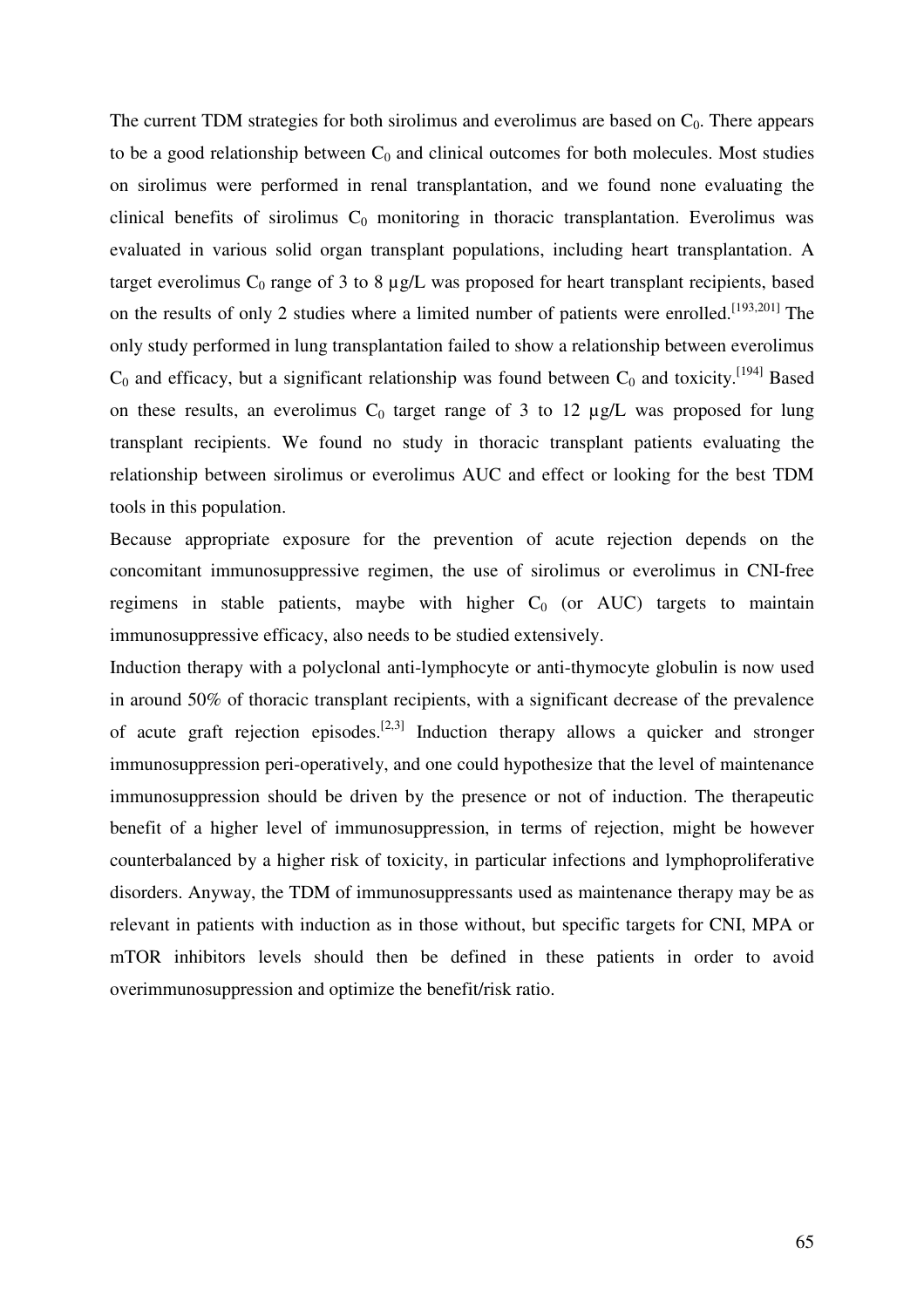# **4.3 What are the needs to improve the therapeutic management of thoracic transplant patients?**

#### *4.3.1 Development of sophisticated TDM tools*

Heart and lung transplantations are not comparable with kidney transplantation. Firstly, the incidence of acute rejection is higher. Secondly, where graft failure in kidney transplant recipients can be handled by dialysis, graft loss in heart or lung transplant patients generally leads to death. Thirdly, patients with thoracic transplantation are more often administered drugs that intensively interact with the PK of the immunosuppressants (azole antifungals, calcium channel blockers, HMG-CoA reductase inhibitors), implying that the immunosuppressive treatment has to be closely monitored to avoid under- or overimmunosuppression. Therefore, it is legitimate to expect the development of sophisticated TDM tools dedicated to thoracic transplantation, in order to evaluate accurately and precisely patients' exposure to the drugs at large, and to immunosuppressants in particular. Bayesian forecasting presents two major advantages compared to AUC monitoring based on the measurement of full concentration profiles or AUC estimation with multiple linear regression algorithms or from a single concentration: (i) it is characterized by a high flexibility in sampling times, as long as the true sampling times are known; (ii) in addition to the AUC, it can estimate several PK parameters and exposure indices simultaneously. Therefore, it can help identify absorption and elimination problems in specific populations such as for instance, diabetic or CF patients.

The use of Bayesian estimators for cyclosporine and MMF monitoring has been validated in renal transplantation by clinical studies.<sup>[16,208]</sup> In thoracic transplantation, although Bayesian estimators have been set up for the calculation of the AUC of cyclosporine<sup>[30-32]</sup> and of tacrolimus, $[112]$  they remain to be validated as TDM tools. Indeed, the implementation in routine clinical practice of efficient Bayesian estimators requires prior validation in large, collaborative, prospective clinical trials. Bayesian estimators should also be developed for the TDM of MMF, sirolimus and everolimus in thoracic transplant patients. Furthermore, as multiple immunosuppressive strategies now arise and as these patients often receive interacting drugs, Bayesian estimators should be built, and ideally validated, for the different immunosuppressive associations, and for the association of the immunosuppressant of interest with other types of interacting drugs.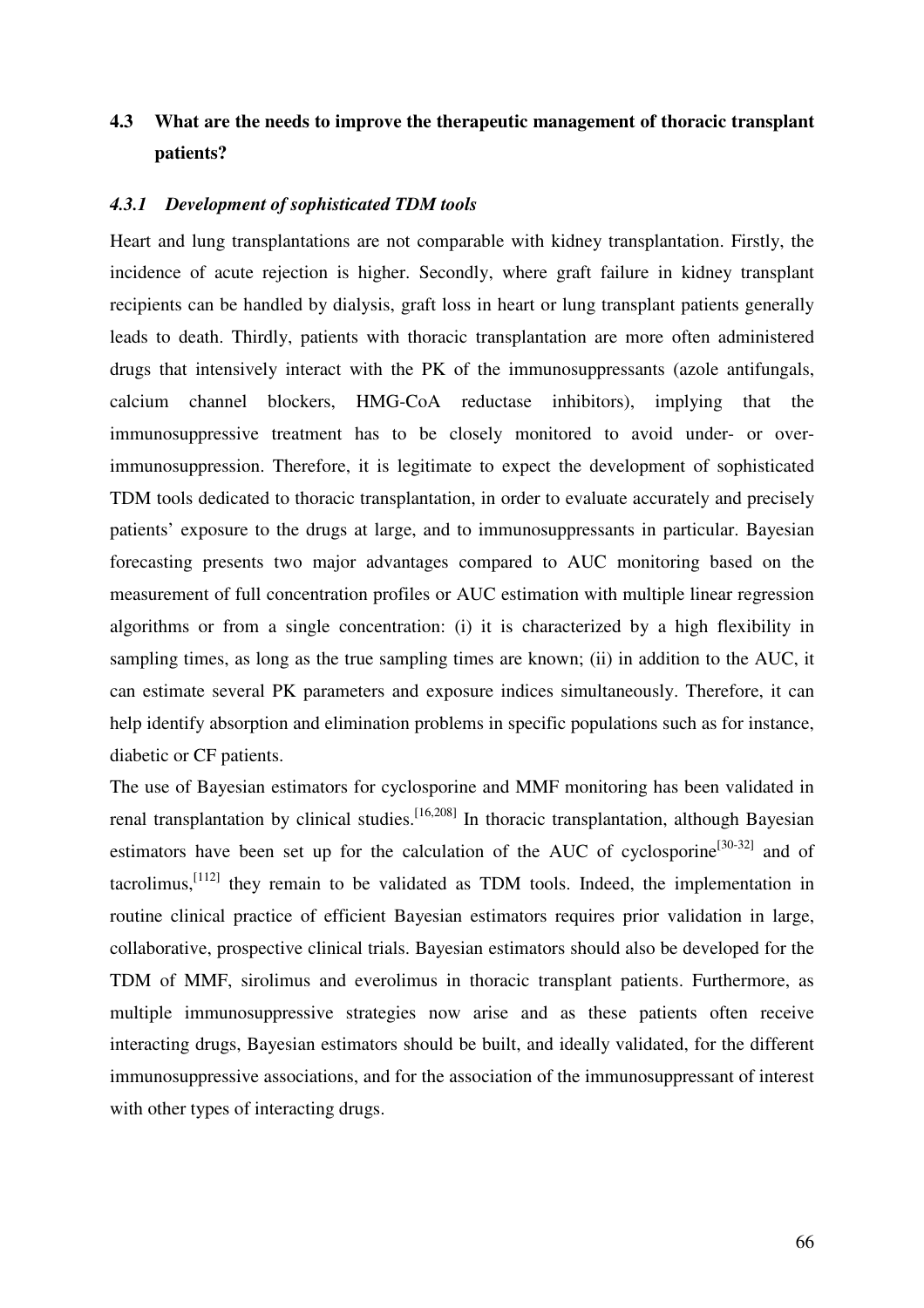# *4.3.2 Clinical trials dedicated to TDM and dose individualization*

Once relationships have been established between clinical outcome and different markers of drug exposure, the steps necessary towards optimal TDM and dose adjustment are: (i) to identify the most predictive exposure index, either retrospectively from the exposure-effects relationships, or prospectively (which is seldom the case) by comparing the clinical outcome of different groups monitored using different exposure indices and their appropriate targets; (ii) to determine the target values for this exposure index, *i.e.* those associated with the best benefit/risk ratio, which again can be done retrospectively (such as with ROC curve analyses) or prospectively (concentration-controlled studies); and (iii) to validate the clinical usefulness of TDM using this marker and these target values in comparative trials *vs.* the standard of care at the time of the trial. In conclusion, large cohort TDM studies definitely need to be conducted in thoracic transplant patients.

One difficulty with the immunosuppressants is that they are always used in combination regimens, making the establishment of therapeutic ranges for individual drugs complex, as the exposure – effect relationship for a given drug may not be the same depending on the nature or even the dose of the molecules it is associated with.

Another difficulty is that patients' follow-up in clinical trials is most of the time limited to the first one to three years post-transplantation, focusing on the incidence of acute rejection as the primary efficacy endpoint and on primary toxicity endpoints related with overimmunosuppression (infections, cancer, post-transplant lymphoproliferative disorders) or on molecule-specific side effects (nephrotoxicity, hypertension, hypertrichosis, gingivitis, diabetes for calcineurin inhibitors; gastro-intestinal and haematological toxicity for MMF; hyperlipidemia for sirolimus; nephrotoxicity, hyperlipidemia, thrombocytopenia for everolimus). Such short follow-up durations consequently limit the conclusions to the shortterm outcomes and lead to underestimate the incidence and/or severity of cumulative toxicities (which can be particularly pertinent in lung transplantation where the doses given are higher than in other types of transplantation). If one wants to validate the benefits of therapeutic or TDM strategies in these populations and improve the evaluation of their risk, longer follow-up periods using hard clinical outcomes (morbidity, mortality, graft function) and other long-term outcomes (cardiac allograft vasculopathy, bronchiolitis obliterans syndrome, long-term cumulative toxicity such as renal insufficiency, metabolic disorders, etc.) should be considered. Long-term clinical trials are often expensive and complicated to conduct. One option could thus be to switch from clinical trials to large epidemiologic or cohort studies collecting all the information on therapeutic and monitoring strategies,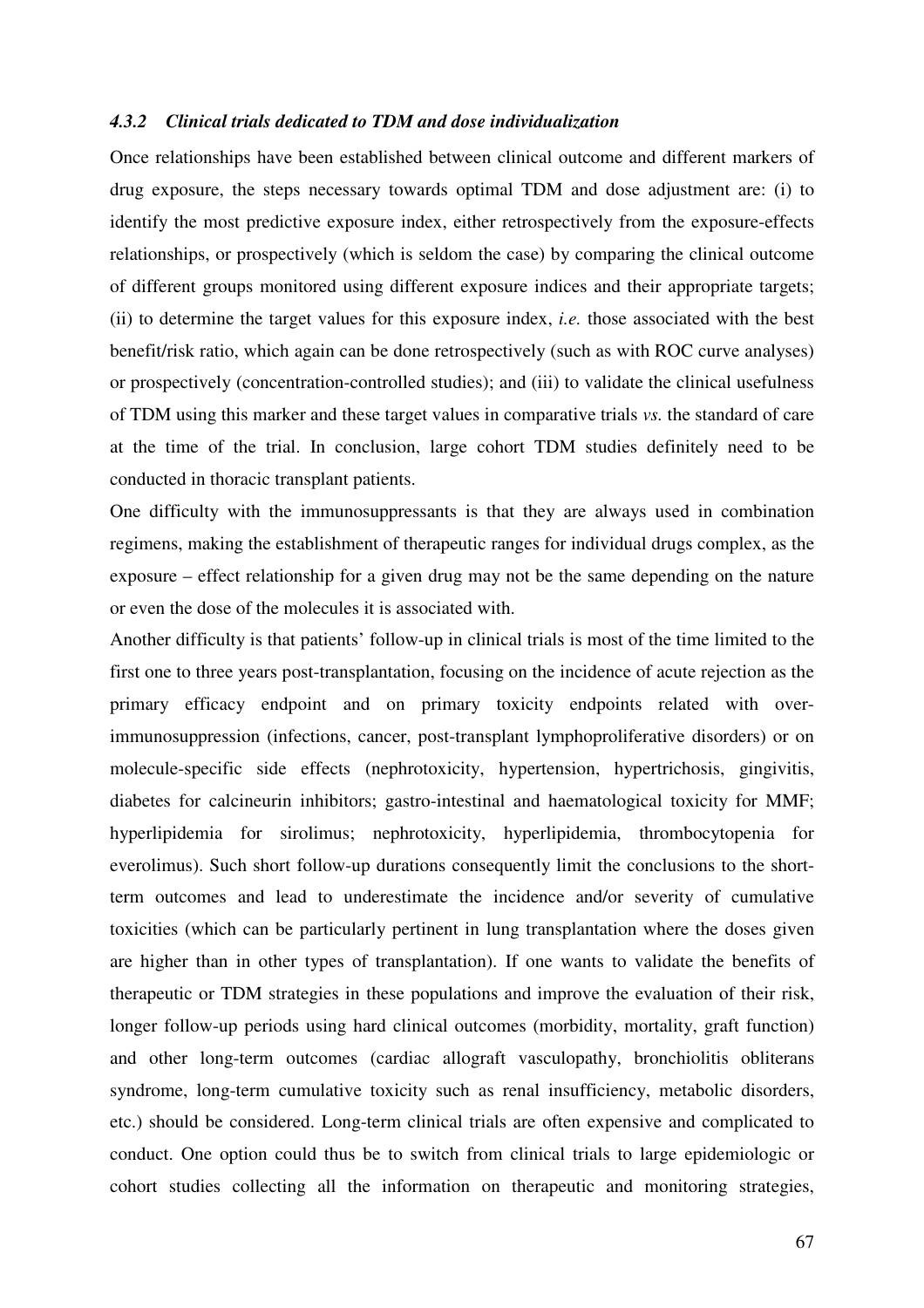compliance, side effects and quality of life, together with clinical outcomes. This would allow comparing the different therapeutic strategies and exposure levels, thus helping delineate the best therapeutic regimen and define precise exposure targets for each clinical condition and in each situation in the different transplant (sub)populations.

#### *4.3.3 Perspectives*

Increased knowledge and a better use of older drugs would also be of great interest. Even though they probably are the oldest and most widely used immunosuppressive drugs in medicine, there is almost no published experience regarding the application of TDM to corticosteroid therapy. Despite the emergence of steroid-sparing strategies, prednisolone therapy is still largely used, sometimes at high doses, in paediatric and adult thoracic transplant patients.  $[3,42]$  High doses of corticosteroids are believed to induce the expression of a number of enzymes, including UGTs, which may interfere with the disposition of MPA.<sup>[157]</sup> Moreover, inter-individual variability of the pharmacokinetics of prednisolone has been reported in lung<sup>[209]</sup> and in heart transplant recipients,<sup>[210]</sup> suggesting that optimization of corticosteroid therapy using TDM might also improve the management of thoracic transplant patients.

It has been suggested that pharmacodynamic monitoring of the cellular targets of immunosuppressant drugs may better reflect clinical outcomes than drug level monitoring. For instance, IMPDH pretransplant activity has been demonstrated to be associated with clinical outcome after renal transplantation.<sup>[211]</sup> Thus, pharmacodynamic monitoring of calcineurin activity, IMPDH activity or IL2 levels may address some of the limitations of PK monitoring, either alone or associated with PK monitoring. However, the assays available for the pharamcodynamic monitoring are either non-existant or technically challenging, expensive and time-consuming, which could limit their use in routine monitoring and dose adjustment. Moreover, pharmacodynamic monitoring has not yet reached the level of evidence PK monitoring has. Although promising, its complementarity with, or superiority over PK monitoring still has to be proven.  $[162]$ 

Finally, in the last decade, single nucleotide polymorphisms (SNPs) have been intensively investigated and found on the genes encoding P-glycoprotein (P-gp), the cytochromes P450 (CYP450) and the uridine-diphosphate glucuronyl-transferases (UGT), all of which are involved in the disposition of most immunosuppressants. Some of the SNPs were found to be associated with altered protein expression or function, and with drug PK variability. A few SNPs have also been reported for IMPDH and IL2,  $^{[212-214]}$  involved in the immunosuppressive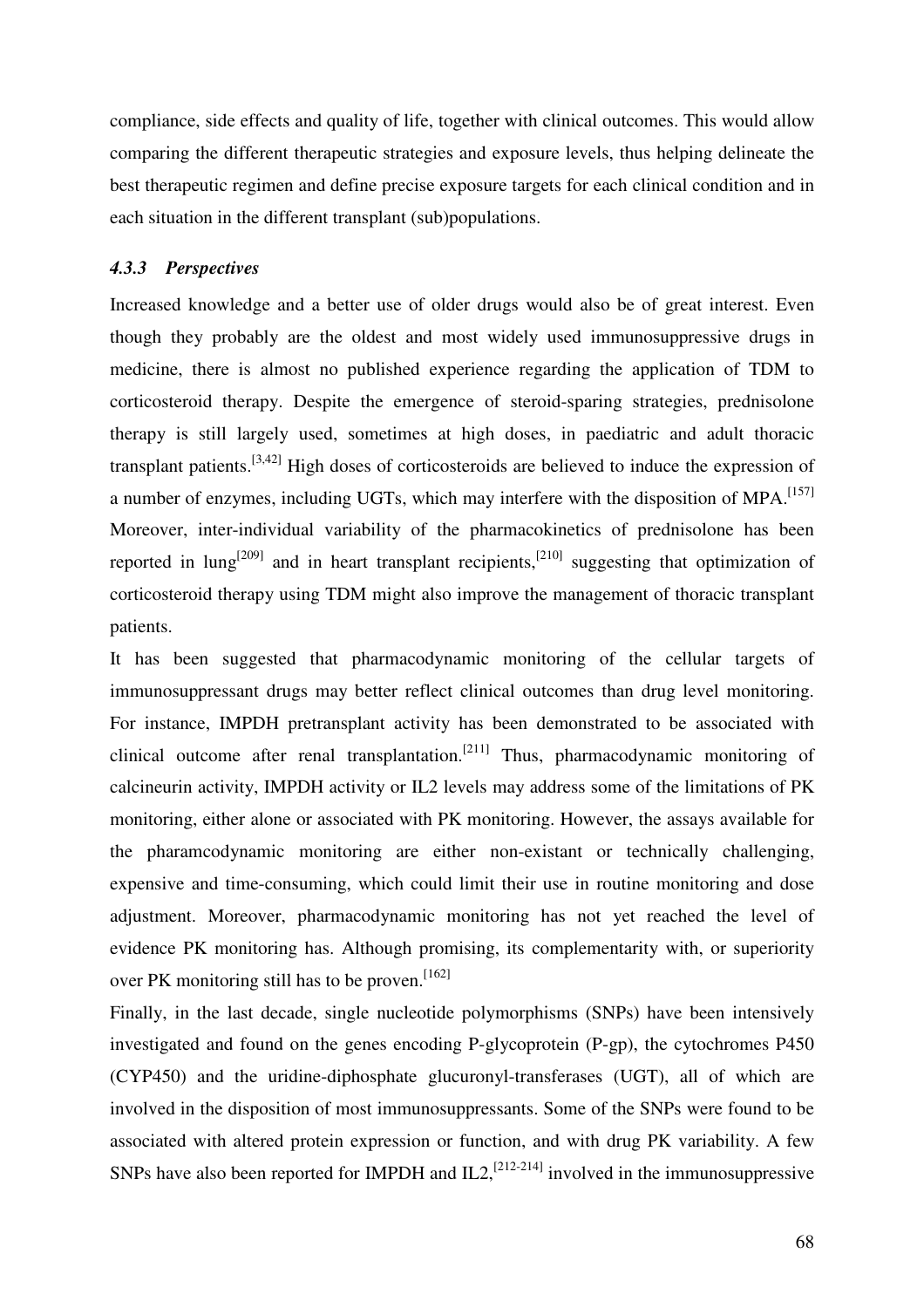response, some of which are potentially associated with pharmacodynamic variability. The implications of these findings are important for transplant patients' care, as the efficacy and toxicity of a given drug or association of drugs may be different depending on the genotype. Moreover, the combination of multiple substrates for P-gp, CYP450's and UGTs can cause competitive inhibition of the proteins or up-regulate their function. Therefore, the addition of such agents to a transplant patient's drug regimen may be accompanied by modifications in drug disposition or effect, which may be different depending on the genotype of the patient. Therefore, pharmacogenetic characterization of transplant patients (such as MDR1 and CYP3A5 genotypes for calcineurin inhibitors and mTOR inhibitors, and UGT1A9 and MRP2 for mycophenolate) may have the potential to optimize immunosuppressive therapy, in addition or, less likely as a replacement to the TDM approach. However, the level of evidence is low once again. Further investigations are thus needed in thoracic transplant patients in order to verify the clinical significance of these SNPs, before being able to conduct prospective, comparative trials investigating the impact of treatment individualisation based on this approach. If confirmed, *a priori* genotyping may become a new useful tool to help select the appropriate drugs and optimal starting doses for an individual patient, and thus improve clinical outcomes and participate in thoracic transplantation progress.

# **Acknowledgement:**

This work was supported by Limoges University Hospital and the French patients' association "Vaincre la Mucoviscidose" (Win against Cystic Fibrosis). Pierre Marquet received consultancies and honoraria from Roche and Novartis and research grants from Roche, Novartis and Astellas.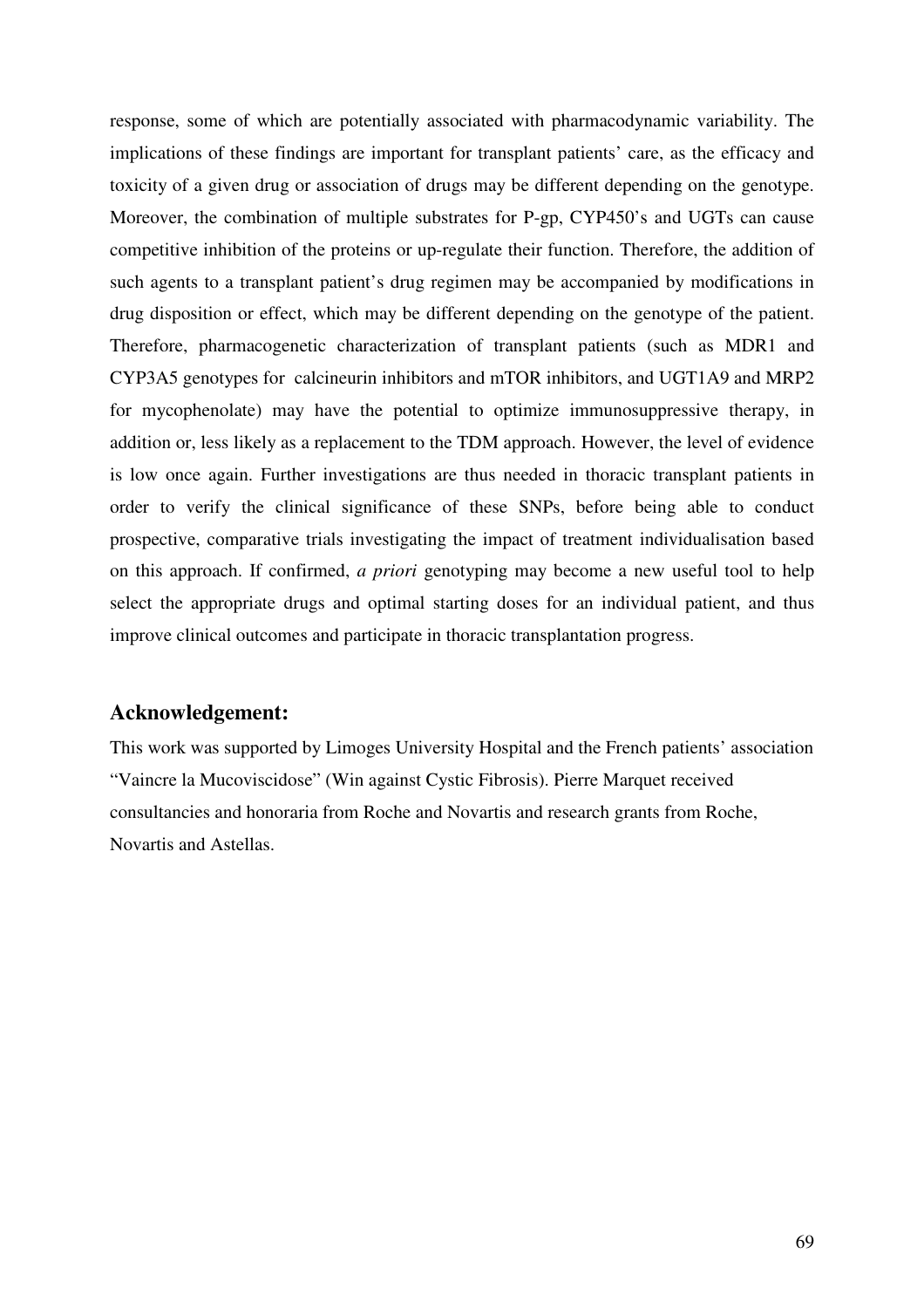**Table I. Cyclosporine exposure indices in cohort studies**  Results are expressed as mean±SD, unless otherwise specified

| Ref  | Number of<br>patients                             | Post-transplant<br>period        | <b>Cyclosporine dose</b>               | $Co-$<br>administered<br>immunosup-<br>pressant | <b>Assay</b>       | <b>Measured AUC</b><br>$(h.\mu g/L)$                                      | $C_0 (\mu g/L)$                     | $C_2(\mu g/L)$                                      | $C_{max} (\mu g/L)$                                 | $T_{max}$ (h)                  |  |
|------|---------------------------------------------------|----------------------------------|----------------------------------------|-------------------------------------------------|--------------------|---------------------------------------------------------------------------|-------------------------------------|-----------------------------------------------------|-----------------------------------------------------|--------------------------------|--|
|      | <b>HEART TRANSPLANTATION</b>                      |                                  |                                        |                                                 |                    |                                                                           |                                     |                                                     |                                                     |                                |  |
| [23] | 16 adults<br>(out of $35$ in the<br>global trial) |                                  | <b>NEO</b>                             | N/R                                             | <b>FPIA</b><br>TDx | Non-compartmental PK analysis; AUC <sub>0-12</sub> Trap                   |                                     |                                                     |                                                     |                                |  |
|      |                                                   |                                  |                                        |                                                 |                    | $AUC/D$ : $(h.\mu g/L)/mg$<br>cyclosporine                                | $C_0/D$ : (µg/L)/mg<br>cyclosporine |                                                     | $C_{max}/D$ : (µg/L)/mg<br>cyclosporine             |                                |  |
|      |                                                   | Week 1                           | $200 \pm 58$ mg                        |                                                 |                    | $6,521 \pm 1,940$<br>$AUC_{0-12}/D = 34.2 \pm 12.6$                       | 329±119<br>$C_0/D = 1.8 \pm 0.8$    | $\overline{\phantom{a}}$                            | $1,136\pm315$<br>$C_{\text{max}}/D = 6.0 \pm 2.1$   | $1.9 + 0.6$                    |  |
|      |                                                   |                                  |                                        |                                                 |                    | $r^2 C_0$ -AUC <sub>0-4</sub> = 0.16; $r^2 C_2$ -AUC0 <sub>-4</sub> = 0.6 |                                     |                                                     |                                                     |                                |  |
|      |                                                   | Week 12                          | $159±40$ mg                            |                                                 |                    | $6,214\pm1,760$<br>$AUC_{0-12}/D = 39.4 \pm 7.3$                          | 287±99<br>$C_0/D = 1.9 \pm 0.6$     | $\hspace{0.05cm} -\hspace{0.05cm} -\hspace{0.05cm}$ | $1,368 \pm 369$<br>$C_{\text{max}}/D = 8.8 \pm 1.8$ | $1.8 + 0.4$                    |  |
|      |                                                   |                                  |                                        |                                                 |                    | $r^2 C_0$ -AUC <sub>0-4</sub> = 0.4; $r^2 C_2$ -AUC0 <sub>-4</sub> = 0.4  |                                     |                                                     |                                                     |                                |  |
|      |                                                   | Week 52                          | $162\pm37$ mg                          |                                                 |                    | $6,111\pm1,627$<br>$AUC_{0-12}/D = 38.4 \pm 10.3$                         | $284 + 74$<br>$C_0/D = 1.8 \pm 0.5$ | $\overline{\phantom{a}}$                            | $1,256 \pm 379$<br>$C_{\text{max}}/D = 7.9 \pm 2.2$ | $2.2 \pm 0.6$                  |  |
|      |                                                   |                                  |                                        |                                                 |                    | $r^2 C_2$ -AUC <sub>0-4</sub> = 0.7                                       |                                     |                                                     |                                                     |                                |  |
| [29] | 20 male adults<br>$58.8 \pm 10.2$ years           | Stable<br>$36.8 \pm 27.1$ months | NEO and SAND<br>$1.14\pm0.4$ mg/kg TID | N/R<br>No<br>corticosteroids                    | <b>FPIA</b><br>TDx | Non-compartmental PK analysis; $AUC_{0.8}$ Trap                           |                                     |                                                     |                                                     |                                |  |
|      |                                                   |                                  | <b>SAND</b>                            |                                                 |                    | 3,278±682                                                                 | 297±62                              | $\overline{\phantom{a}}$                            | $732 \pm 178$                                       | $2.63 \pm 1.21$                |  |
|      |                                                   |                                  | <b>NEO</b>                             |                                                 |                    | 3,798±757<br>(p < 0.001)                                                  | $312\pm 49$ (ns)                    | $\hspace{0.05cm} -\hspace{0.05cm} -\hspace{0.05cm}$ | $935 \pm 250$<br>(p < 0.001)                        | $1.36 \pm 0.49$<br>(p < 0.001) |  |
| [19] | 47 adults                                         | Stable                           | $NEO + SAND(1)$<br>D<br>(mg/kg/day)    | N/R                                             | <b>EMIT</b>        | Non-compartmental PK analysis; AUC <sub>0-12</sub> Trap                   |                                     |                                                     |                                                     |                                |  |
|      | 54±12 years                                       | $49\pm19$ months                 | $3.90 \pm 1.03$<br>None                |                                                 |                    | SAND 3,655±1,120                                                          | $167 + 77$                          | $\hspace{0.05cm} -\hspace{0.05cm} -\hspace{0.05cm}$ | $827 \pm 204$                                       | $2.27 \pm 0.47$                |  |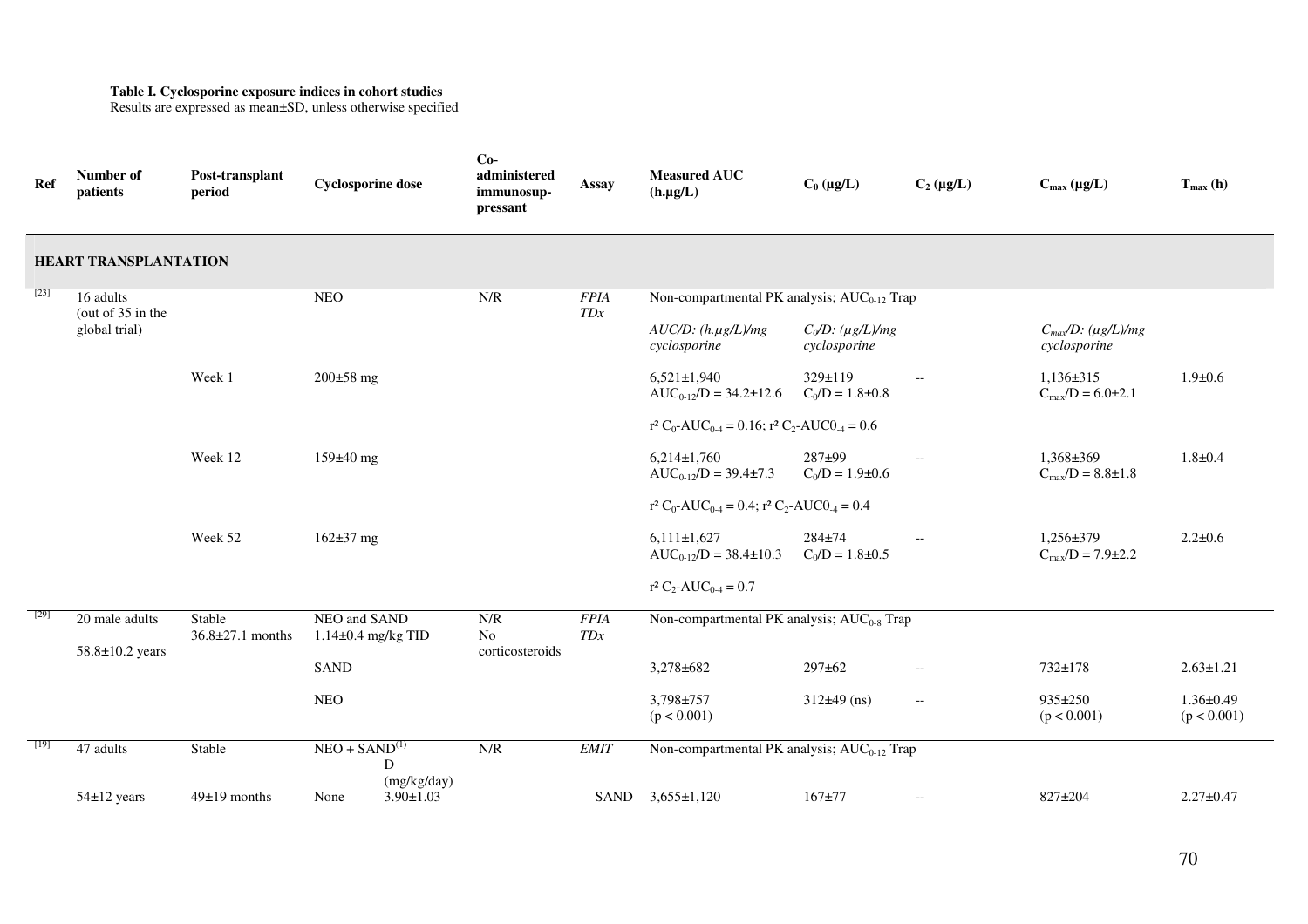|      |                 |                                        | $n = 11$                                                                 |                                           |                                   |                    | NEO 4,911±935<br>(p < 0.05)                                                                                                                           | $179 + 64$<br>(p < 0.02)                   |                 | $1,147+307$<br>(p < 0.01)                       | $1.55 \pm 0.52$<br>(p < 0.001)                   |  |
|------|-----------------|----------------------------------------|--------------------------------------------------------------------------|-------------------------------------------|-----------------------------------|--------------------|-------------------------------------------------------------------------------------------------------------------------------------------------------|--------------------------------------------|-----------------|-------------------------------------------------|--------------------------------------------------|--|
|      | 52±8 years      | $61\pm15$ months                       | $\rm{DILT}$<br>$n = 11$                                                  | $2.98 \pm 0.64$                           |                                   | SAND<br><b>NEO</b> | $3,605 \pm 1,079$<br>$4,747+923$<br>(p < 0.05)                                                                                                        | $147 + 79$<br>$171 \pm 61$<br>(p < 0.02)   | $\overline{a}$  | $S: 816 \pm 183$<br>$1,288 + 415$<br>(p < 0.01) | $2.09 \pm 0.54$<br>$1.45 \pm 0.69$<br>(p < 0.05) |  |
|      | 52±9 years      | $32\pm15$ months                       | <b>KETO</b><br>$n = 13$                                                  | $0.79 \pm 0.27$                           |                                   | SAND<br><b>NEO</b> | $3,601\pm933$<br>$3,703 \pm 772$<br>(ns)                                                                                                              | 194±72<br>189±54<br>(p < 0.02)             | $\overline{a}$  | 480±164<br>$532+93$<br>(ns)                     | $2.61 \pm 0.96$<br>$2.00 \pm 0.57$<br>(p < 0.05) |  |
|      | $47\pm12$ years | $28\pm5$ months                        | $DILT +$<br><b>KETO</b><br>$n = 12$                                      | $0.90 \pm 0.54$                           |                                   | SAND<br><b>NEO</b> | $4,070 \pm 1,090$<br>4,369±993<br>(ns)                                                                                                                | $201 \pm 68$<br>$181 \pm 62$<br>(p < 0.02) | $\overline{a}$  | $574 \pm 192$<br>$652 \pm 204$<br>(p < 0.01)    | $2.58 \pm 0.90$<br>$2.33 \pm 0.49$<br>(ns)       |  |
| [58] | 47 adults       | Stable                                 | NEO <sup>(1)</sup>                                                       |                                           | N/R                               | <b>EMIT</b>        | Non-compartmental PK analysis; $AUC_{0-12}$ and $AUC_{0-5}$ Trap                                                                                      |                                            |                 |                                                 |                                                  |  |
|      |                 |                                        | None<br>$n = 11$                                                         | $D$ (mg/day)<br>$302 \pm 68$              |                                   |                    | $AUC_{0-12} = 4.912 \pm 935$<br>$AUC_{0.5} = 3,356 \pm 641$                                                                                           | $179 \pm 64$                               | $1,088 \pm 165$ | $1,147\pm307$<br>$(CV = 27%)$                   | $1.5 \pm 0.5$<br>$(CV = 33%)$                    |  |
|      |                 |                                        |                                                                          |                                           |                                   |                    | $r^2 C_0$ -AUC <sub>0-5</sub> = 0.710 (p = 0.001); $r^2 C_2$ -AUC <sub>0-5</sub> = 0.197 (p = 0.17)                                                   |                                            |                 |                                                 |                                                  |  |
|      |                 |                                        | $\rm{DILT}$<br>$n = 11$                                                  | $243 + 55$                                |                                   |                    | $AUC_{0-12} = 4748 \pm 924$<br>$AUC_{0.5} = 3,304\pm655$                                                                                              | $171 \pm 61$                               | $1,022 \pm 237$ | $1,222 \pm 501$<br>$(CV: 41\%)$                 | $1.4 + 0.7$<br>$(CV: 50\%)$                      |  |
|      |                 |                                        |                                                                          |                                           |                                   |                    | $r^2 C_0$ -AUC <sub>0-5</sub> = 0.650 (p = 0.005); $r^2 C_2$ -AUC <sub>0-5</sub> = 0.650 (p = 0.005)                                                  |                                            |                 |                                                 |                                                  |  |
|      |                 |                                        | <b>KETO</b><br>$n = 14$                                                  | $66 + 35$                                 |                                   |                    | $AUC_{0-12} = 3,703\pm824$<br>$AUC_{0.5} = 1,980\pm414$<br>(vs "none", $p < 0.05$ )                                                                   | $201 \pm 48$                               | $503 \pm 110$   | $503 \pm 110$<br>$(CV: 22\%)$                   | $2.2 \pm 0.5$<br>(CV: 23%)                       |  |
|      |                 |                                        |                                                                          |                                           |                                   |                    | r <sup>2</sup> C <sub>0</sub> -AUC <sub>0-5</sub> = 0.176 (p: N/R); r <sup>2</sup> C <sub>2</sub> -AUC <sub>0-5</sub> = 0.870 (p = 10 <sup>-4</sup> ) |                                            |                 |                                                 |                                                  |  |
|      |                 |                                        | $DILT +$<br><b>KETO</b><br>$n = 12$                                      | 87±60                                     |                                   |                    | $AUC_{0-12} = 4,386 \pm 1,082$<br>$AUC_{0.5} = 2,406 \pm 675$<br>(vs "none", $p < 0.05$ )                                                             | $179 \pm 68$                               | 627±209         | 659±224<br>$(CV: 34\%)$                         | $2.4 \pm 0.5$<br>$(CV: 21\%)$                    |  |
|      |                 |                                        |                                                                          |                                           |                                   |                    | r <sup>2</sup> C <sub>0</sub> -AUC <sub>0-5</sub> = 0.022 (p: N/R); r <sup>2</sup> C <sub>2</sub> -AUC <sub>0-5</sub> = 0.898 (p = 10 <sup>-4</sup> ) |                                            |                 |                                                 |                                                  |  |
| [21] | 15 adults       | Clinically stable<br>$5.2\pm4.4$ years | <b>NEO</b>                                                               |                                           | ATG<br><b>AZA</b><br>Prednisolone | <b>FPIA</b><br>TDx | Non-compartmental PK analysis; AUC <sub>0-12</sub> Trap                                                                                               |                                            |                 |                                                 |                                                  |  |
|      | $48\pm10$ years |                                        | $2.7\pm0.7$ mg/kg/day<br>D adjusted on $C_{av} = 200$ -<br>$300 \mu g/L$ | $1,285 \pm 367$<br>$C_{av} = 371 \pm 123$ |                                   |                    | $162 + 55$                                                                                                                                            | $\overline{\phantom{a}}$                   | $1,101\pm326$   | $1.1 \pm 0.4$                                   |                                                  |  |
|      |                 |                                        |                                                                          |                                           |                                   |                    | $r^2 C_0$ -AUC <sub>0-12</sub> = 0.60; $r^2 C_2$ -AUC <sub>0-12</sub> = 0.94; $r^2 C_4$ -AUC <sub>0-12</sub> = 0.95                                   |                                            |                 |                                                 |                                                  |  |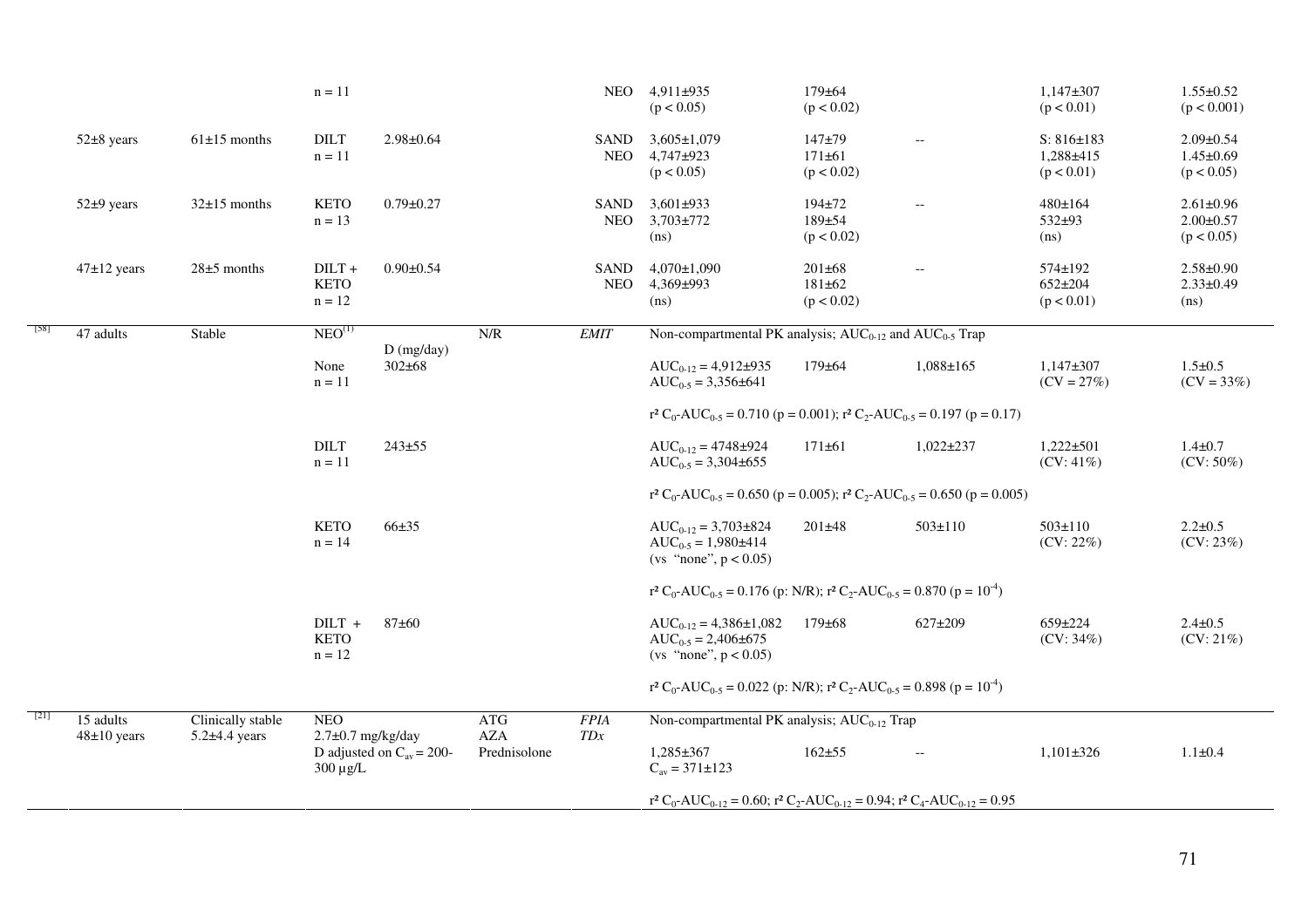| $[22]$ | 22 adults              | Until Year 4             | NEO <sup>(2)</sup>                | <b>ATG</b><br>Prednisone      | <b>EMIT</b>        |                                                                                                                                     | Non-compartmental PK analysis; 2 consecutive periods     |                                     |                                                     |                          |       |
|--------|------------------------|--------------------------|-----------------------------------|-------------------------------|--------------------|-------------------------------------------------------------------------------------------------------------------------------------|----------------------------------------------------------|-------------------------------------|-----------------------------------------------------|--------------------------|-------|
|        |                        | Month 1                  | Group I<br>D adjusted on $C_0$    | $\text{MMF}$<br>$D = 1g BID$  |                    | $\overline{\phantom{a}}$                                                                                                            | 197±98                                                   | 1199±476                            | $- -$                                               | $- -$                    |       |
|        |                        | Month 3                  |                                   |                               |                    | $-\,-$                                                                                                                              | $222 \pm 60$                                             | 1202±587                            | $\overline{\phantom{a}}$                            | $- -$                    |       |
|        |                        | Month 6                  |                                   |                               |                    | $- -$                                                                                                                               | $218 + 83$                                               | 999±467                             | $\overline{\phantom{a}}$                            | $- -$                    |       |
|        |                        | Month 12                 |                                   |                               |                    | $\overline{\phantom{a}}$                                                                                                            | $- -$                                                    | $664 \pm 203$                       | $\overline{\phantom{a}}$                            | $- -$                    |       |
|        |                        | Month 24                 |                                   |                               |                    |                                                                                                                                     | $\overline{\phantom{m}}$                                 | $\overline{\phantom{a}}$            | 593±208                                             | $\overline{\phantom{a}}$ | $- -$ |
|        |                        | Month 36                 |                                   |                               |                    | $-\,-$                                                                                                                              | $-\,-$                                                   | $561 \pm 147$                       | $\overline{\phantom{a}}$                            | $- -$                    |       |
|        |                        | Month 1                  | Group II<br>D adjusted on $C_2$   | <b>MMF</b><br>$D = 1.5$ g BID |                    | $\hspace{0.05cm} -\hspace{0.05cm} -\hspace{0.05cm}$                                                                                 | $\overline{\phantom{a}}$                                 | $809 \pm 160$<br>$(p = 0.02)$       | $-\,-$                                              | $- -$                    |       |
|        |                        | Month 3                  |                                   |                               |                    | $-\,-$                                                                                                                              | $\hspace{0.05cm} -\hspace{0.05cm} -\hspace{0.05cm}$      | $644 \pm 178$<br>$(p = 0.003)$      | $\overline{\phantom{a}}$                            | $- \, -$                 |       |
|        |                        | Month 6                  |                                   |                               |                    | $\hspace{0.05cm} -\hspace{0.05cm} -\hspace{0.05cm}$                                                                                 | $\overline{\phantom{a}}$                                 | $665 \pm 169$<br>$(p = 0.02)$       | $\hspace{0.05cm} -\hspace{0.05cm} -\hspace{0.05cm}$ | $- -$                    |       |
|        |                        | Month 12                 |                                   |                               |                    | $-$                                                                                                                                 | $\overline{\phantom{m}}$                                 | $616 \pm 221$<br>(n <sub>s</sub> )  | $-$                                                 | $\overline{\phantom{a}}$ |       |
|        |                        | Month 24                 |                                   |                               |                    | $-$                                                                                                                                 | $\overline{\phantom{a}}$                                 | $464 + 234$<br>(n <sub>s</sub> )    |                                                     | $-$                      |       |
|        |                        | Month 36                 |                                   |                               |                    | $- -$                                                                                                                               | $\overline{\phantom{a}}$                                 | $451 \pm 164$<br>(ns)               | $-$                                                 | $- -$                    |       |
| [31]   | 14 patients<br>de novo | 3 PK<br>profiles/patient | <b>NEO</b><br>D adjusted on $C_0$ | N/R                           | <b>FPIA</b><br>TDx | Exposure indices and PK parameters estimated using ITS method, Ciclo 1.3 software<br>Absorption model based on a gamma distribution |                                                          |                                     |                                                     |                          |       |
|        |                        |                          |                                   |                               |                    | $AUC_{0-12}/D$ : (h. $\mu$ g/L)/mg<br>cyclosporine                                                                                  | $C_0$ /(100-mg D):<br>$(\mu g/L)/100$ mg<br>cyclosporine | $C_2/D$ : (µg/L)/mg<br>cyclosporine | $C_{max}/D$ : (µg/L)/mg<br>cyclosporine             |                          |       |
|        |                        | Week $1$ (W1)            | 200±61.2 mg BID                   |                               |                    | $6,395 \pm 1,921$<br>$AUC_{0-12}/D = 34 \pm 13$                                                                                     | 310±134.6<br>$C_0/(100$ -mg D)<br>$= 156 \pm 70$         | $C_2/D = 5.47 \pm 2.33$             | $1,128+299$<br>$C_{max}/D = 6 \pm 2$                | $1.78 + 0.46$            |       |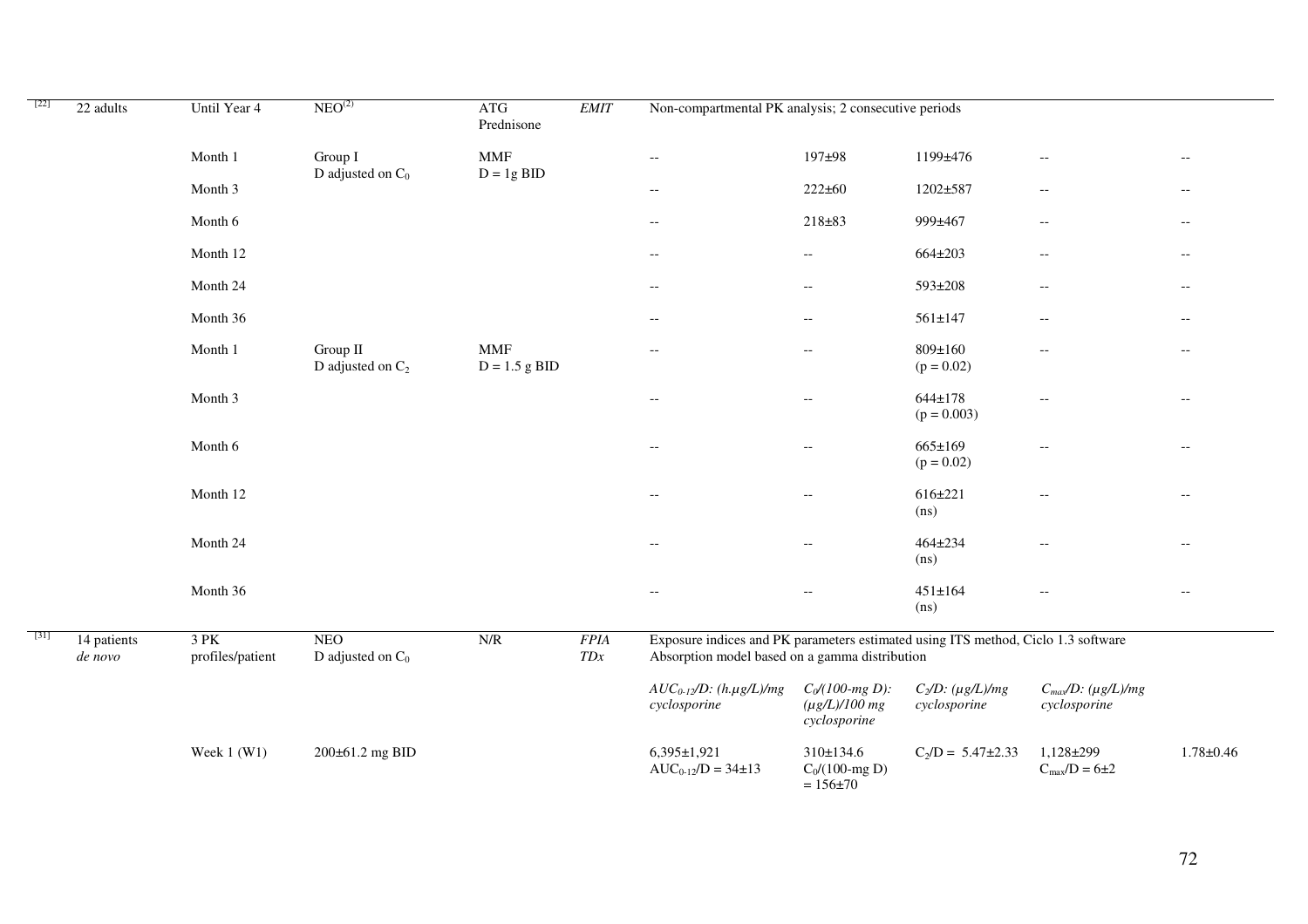| Month $3 \,(M3)$ | $152\pm36.0$ mg BID<br>(vs W1, p<0.05) | $5.780 \pm 1.365$<br>$AUC_{0.12}/D = 37\pm8$                                                                                           | $270\pm 66.7$<br>$C_0/(100$ -mg D)<br>$= 163 \pm 34$ | $C_2/D = 7.78 \pm 1.05$<br>(vs W1, $p < 0.05$ ) | 1.380±371<br>$C_{\text{max}}/D = 9 \pm 2$ (vs<br>W1, p < 0.05 | 1.63±0.40       |
|------------------|----------------------------------------|----------------------------------------------------------------------------------------------------------------------------------------|------------------------------------------------------|-------------------------------------------------|---------------------------------------------------------------|-----------------|
| Year $1 (Y1)$    | $164\pm40.1$ mg BID                    | $5.967 \pm 1.600$<br>$AUC_{0.12}/D = 38 \pm 10$                                                                                        | $284\pm74.2$<br>$C_0$ (100-mg D)<br>$= 163 \pm 48$   | $C_2/D = 6.98 \pm 2.17$<br>(vs W1, $p < 0.05$ ) | $1.216 \pm 410$<br>$C_{\rm max}/D = 8 \pm 2$                  | $1.22 \pm 0.41$ |
|                  |                                        | Bayesian estimator (AUC <sub>0-12</sub> ), best sampling times: C <sub>0</sub> , C <sub>1</sub> , C <sub>3</sub> for the three periods |                                                      |                                                 |                                                               |                 |

BE vs Trap: bias% = -0.20 to +3.06, ns; RMSE% = 1.61 to 18.59%

#### **LUNG TRANSPLANTATION**

| $\lceil 24 \rceil$                       | 11 adults                         | $> 6$ months            |                                                 |                    | N/R                         | <b>SRIA</b>    | Non-compartmental PK analysis; $AUC_{0-12}$ Trap – Crossover study                                                                                              |                          |                                                                                     |                    |                                                     |  |  |
|------------------------------------------|-----------------------------------|-------------------------|-------------------------------------------------|--------------------|-----------------------------|----------------|-----------------------------------------------------------------------------------------------------------------------------------------------------------------|--------------------------|-------------------------------------------------------------------------------------|--------------------|-----------------------------------------------------|--|--|
|                                          | All CF<br><b>SL</b>               | Medically stable        | Capsules (1 week)                               |                    |                             |                | $4,164\pm1,467$                                                                                                                                                 | $\overline{\phantom{a}}$ | $\overline{\phantom{a}}$                                                            | $613 \pm 242$      | $3.64 \pm 2.16$                                     |  |  |
|                                          |                                   |                         | NEO (1 week)                                    |                    |                             |                | $5,318\pm1,670$                                                                                                                                                 | $--$                     | $\overline{\phantom{a}}$                                                            | $931 \pm 458$      | $2.27 \pm 1.2$<br>$(p = 0.23)$                      |  |  |
|                                          |                                   |                         | Ratio NEO/Capsules                              |                    |                             |                | $1.48 (p = 0.047)$                                                                                                                                              | $\sim$ $\sim$            | $\overline{\phantom{m}}$                                                            | $1.91 (p=0.045)$   | $\sim$ $\sim$                                       |  |  |
| $\begin{array}{c} \boxed{4} \end{array}$ | 20 adults<br>1 CF                 | Stable, $> 3$<br>months | NEO, $D$ (mean, range) =<br>330 mg/day (150-50) |                    | ATG $(n = 6)$<br><b>MMF</b> | <b>FPIA</b> Mc |                                                                                                                                                                 |                          | Non-compartmental PK analysis; $AUC_{0.4}$ Trap; data are presented as mean (range) |                    |                                                     |  |  |
|                                          | 8 SL, 12 DL                       | $< 1$ year<br>$n = 10$  | D adjusted on $C_0$ :<br>$M1-M3$<br>M4-M12      | 350-400<br>300-350 | Steroids                    |                | 3,700 (2,400-5,700)                                                                                                                                             | 322 (248-492)            | 1,180 (890-1,700)                                                                   | $1,057(303-2,337)$ | $- -$                                               |  |  |
|                                          |                                   | 1-3 years<br>$n = 8$    | M13-M24<br>M25-M36                              | N/A<br>250-300     |                             |                | 2,440 (1,030-3,600)                                                                                                                                             | 222 (68-403)             | 780 (380-1,500)                                                                     | 929 (401-1,360)    | $\hspace{0.05cm} -\hspace{0.05cm} -\hspace{0.05cm}$ |  |  |
|                                          |                                   | $>$ 3 years<br>$n = 2$  | > M36                                           | 150-200            |                             |                | $N/R$ (990-2,050)                                                                                                                                               | $N/R$ (134-143)          | $N/R$ (270-670)                                                                     | N/R (333-804)      | $-\, -$                                             |  |  |
|                                          |                                   |                         |                                                 |                    |                             |                | $r^2 C_0- AUC_{0.4} = 0.64$ ; $r^2 C_1- AUC_{0.4} = 0.44$ ; $r^2 C_2- AUC_{0.4} = 0.85$ ; $r^2 C_3- AUC_{0.4} = 0.67$ ;<br>$r^2 C_4$ -AUC <sub>0-4</sub> = 0.64 |                          |                                                                                     |                    |                                                     |  |  |
| [66]                                     | 14 adults                         | Stable                  | <b>NEO</b>                                      |                    | N/R                         | <b>FPIA</b>    | Non-compartmental PK analysis; $AUC_{0-12}$ Trap                                                                                                                |                          |                                                                                     |                    |                                                     |  |  |
|                                          | 8 SL, 6 DL                        |                         | Steady-state                                    |                    |                             | TDx            | $5,183\pm1,835$                                                                                                                                                 | $\overline{\phantom{m}}$ | $\overline{\phantom{a}}$                                                            | $--$               | $- -$                                               |  |  |
| $\lceil 6 \rceil$                        | 12 adults<br>$53.2 \pm 7.4$ years | Weeks 1 & 2             | <b>NEO</b><br>D adjusted on $C_0 = 300$ -       |                    | Daclizumab<br>Prednisolone  | <b>EMIT</b>    | Non-compartmental PK analysis; $AUC_{0.6}$ Trap (interpolation of $C_5$ values)                                                                                 |                          |                                                                                     |                    |                                                     |  |  |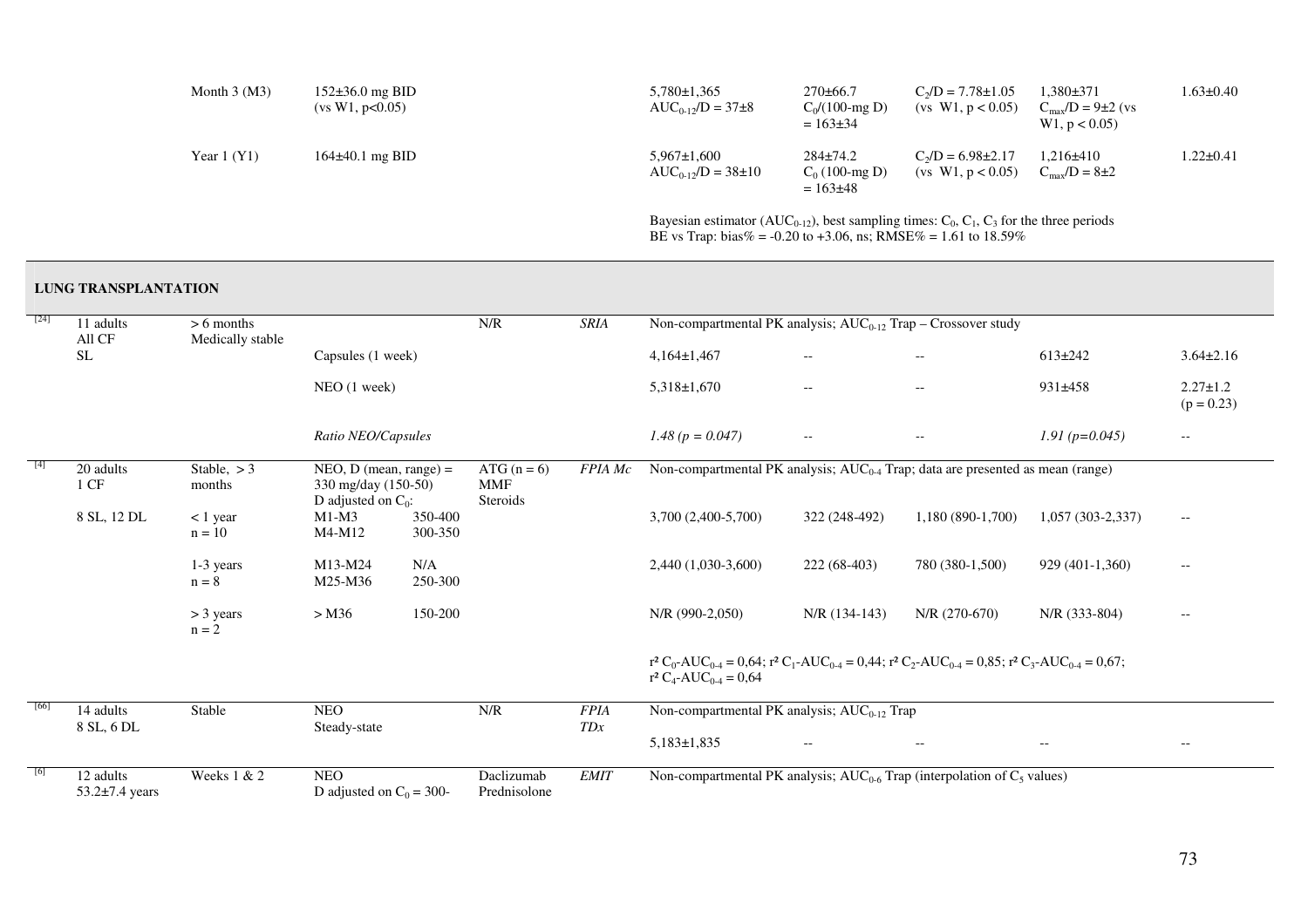| $400 \mu g/L$ | <b>MMF</b> | $3,443\pm1,451$ | $361 \pm 118$ | $C_1 = 481 \pm 231$                                                                         | $\hspace{0.05cm} -\hspace{0.05cm} -\hspace{0.05cm}$ | $- -$ |
|---------------|------------|-----------------|---------------|---------------------------------------------------------------------------------------------|-----------------------------------------------------|-------|
|               |            |                 |               | $C_2 = 682 \pm 314$                                                                         |                                                     |       |
|               |            |                 |               | $C_3 = 715 \pm 347$                                                                         |                                                     |       |
|               |            |                 |               | $C_4 = 658 \pm 271$                                                                         |                                                     |       |
|               |            |                 |               | $C_6 = 571 \pm 260$                                                                         |                                                     |       |
|               |            |                 |               |                                                                                             |                                                     |       |
|               |            |                 |               | $r^2C$ AUC = 0.31 (p = 0.001); $r^2C$ AUC = 0.73 (p < 0.001); $r^2C$ AUC = 0.88 (p < 0.001) |                                                     |       |

 $r^2C_0$ -AUC<sub>0-6</sub> = 0.31 (p = 0.001);  $r^2C_1$ -AUC<sub>0-6</sub> = 0.73 (p < 0.001);  $r^2C_2$ -AUC<sub>0-6</sub> = 0.88 (p < 0.001)<br> $r^2C_3$ -AUC<sub>0-6</sub> = 0.89 (p < 0.001);  $r^2C_4$ -AUC<sub>0-6</sub> = 0,84 (p < 0.001);  $r^2C_6$ -AUC<sub>0-6</sub> = 0.54 (p = 0.

| $[27]$ | $22$ adults <sup>(3)</sup>                         | Month 1                             | D adjusted on C and<br>clinical data                          | <b>AZA</b><br>Prednisolone | $P_{\mathcal{C}}$<br><b>NSRIA</b>                                                                                                                                                | Non-compartmental PK analysis                               |                                                     |                                                     |                                              |                    |
|--------|----------------------------------------------------|-------------------------------------|---------------------------------------------------------------|----------------------------|----------------------------------------------------------------------------------------------------------------------------------------------------------------------------------|-------------------------------------------------------------|-----------------------------------------------------|-----------------------------------------------------|----------------------------------------------|--------------------|
|        | 11 CF                                              |                                     | 16.7±7.2 mg/kg/day                                            |                            |                                                                                                                                                                                  | $\qquad \qquad -$                                           | 892±385<br>CF vs non-CF:                            | $\overline{\phantom{m}}$                            | $-$                                          | $-\, -$            |
|        | 11 non-CF                                          |                                     | 8.2±1.9 mg/kg/day<br>(p<0.01)                                 |                            |                                                                                                                                                                                  |                                                             | $p = 0.58$                                          |                                                     |                                              |                    |
| [26]   | 9 patients <sup>(4)</sup><br>All CF<br>12-32 years | Stable<br>10 months $-7.5$<br>years | Switch from SAND to<br><b>NEO</b><br>D adjusted on $C_0$      | N/R                        | <b>SRIA</b><br>Non-compartmental PK analysis; AUC <sub>0-12</sub> Trap; data are presented as median (range)<br>Crossover study; 9 PK profiles for each cyclosporine formulation |                                                             |                                                     |                                                     |                                              |                    |
|        |                                                    |                                     | $mean \pm SD$<br>median (range)                               |                            |                                                                                                                                                                                  | $AUC/D$ : $(h.\mu g/L)/mg$<br>cyclosporine                  | $C_{min}/D$ :<br>$(\mu g/L)/mg$<br>cyclosporine     |                                                     | $C_{max}/D$ : (µg/L)/mg<br>cyclosporine      |                    |
|        |                                                    |                                     | <b>NEO</b><br>$12.6\pm 6.7$ mg/kg/day<br>450 mg/day (125-500) |                            |                                                                                                                                                                                  | 6,032<br>$(3,931-11,939)$                                   | $C_{\min} = 224$<br>$(131-393)$                     | $\hspace{0.05cm} -\hspace{0.05cm} -\hspace{0.05cm}$ | 1,360<br>$(729-2,360)$                       | 1.0<br>$(1.0-4.0)$ |
|        |                                                    |                                     |                                                               |                            |                                                                                                                                                                                  | $AUC_{0-12}/D = 19,76$<br>$(8, 73-47, 97)$<br>$(CV = 51\%)$ | $C_{\text{min}}/D = 0.60$<br>$(0.29 - 2.37)$        |                                                     | $C_{\text{max}}/D = 4.53$<br>$(1.62 - 7.69)$ |                    |
|        |                                                    |                                     |                                                               |                            |                                                                                                                                                                                  |                                                             | $CV$ on $C_0$ :<br>Intra-ind. 36%<br>Inter-ind. 79% |                                                     |                                              |                    |
|        |                                                    |                                     | SAND<br>$8.5\pm3.6$ mg/kg/day<br>450 mg/day (125-1000)        |                            |                                                                                                                                                                                  | 4,179<br>$(3,377-7,833)$                                    | $C_{\min} = 172$<br>$(85-443)$                      | $\overline{\phantom{a}}$                            | 595<br>$(402-1,065)$                         | 3.0<br>$(0.0-6.0)$ |
|        |                                                    |                                     |                                                               |                            |                                                                                                                                                                                  | $AUC_{0-12}/D = 9,29$<br>$(4,92-29,61)$<br>$(CV = 63\%)$    | $C_{\text{min}}/D = 0.43$<br>$(0.17 - 3.22)$        |                                                     | $C_{\text{max}}/D = 1.32$<br>$(0.65 - 3.22)$ |                    |
|        |                                                    |                                     |                                                               |                            |                                                                                                                                                                                  |                                                             | $CV$ on $C_0$ :                                     |                                                     |                                              |                    |

# 74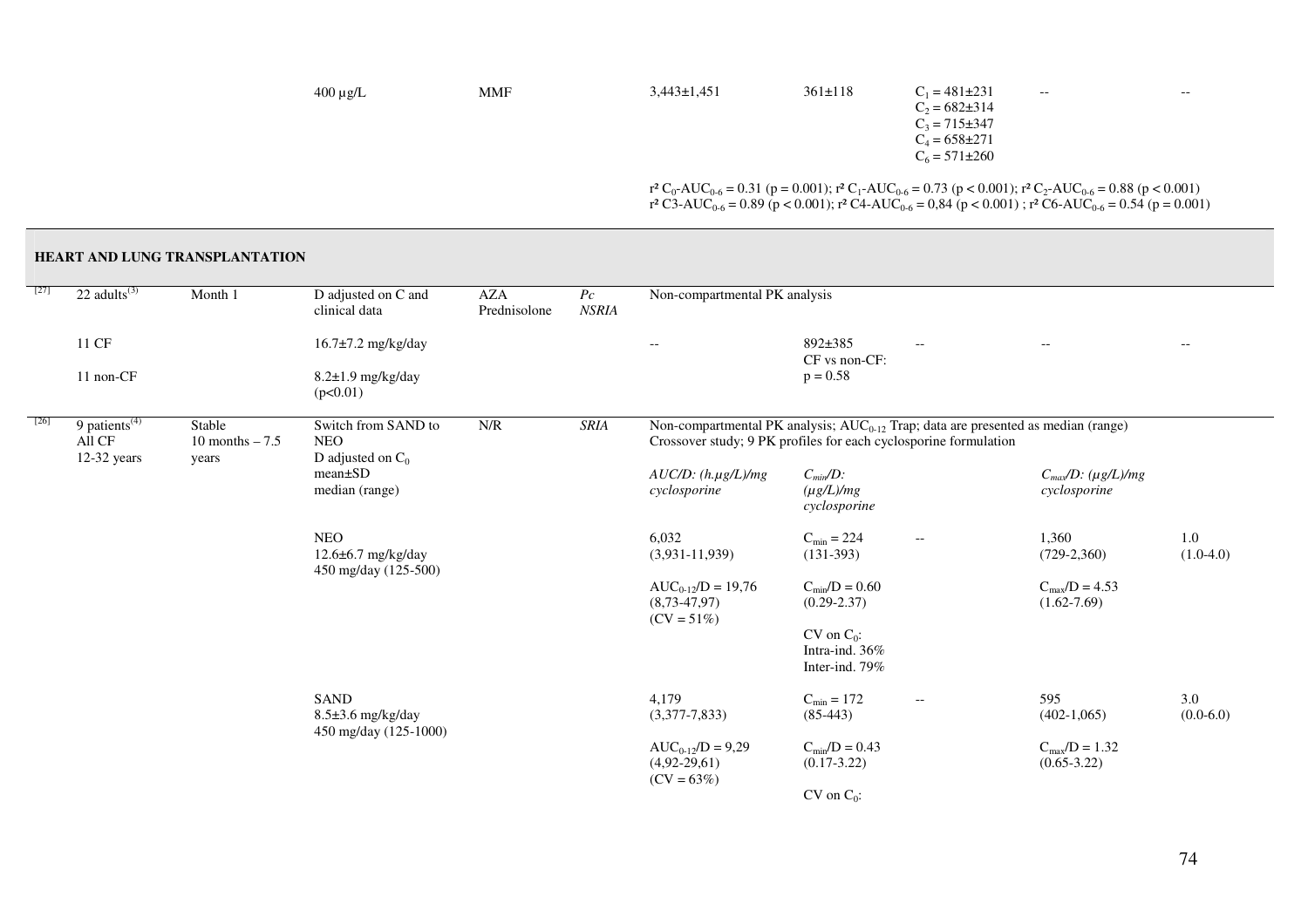|        |                                  |                              |                                                                      |                                                             |        |                                                                                                                                           | Inter-ind.130\%                                     |                                     |                                                     |                                                      |
|--------|----------------------------------|------------------------------|----------------------------------------------------------------------|-------------------------------------------------------------|--------|-------------------------------------------------------------------------------------------------------------------------------------------|-----------------------------------------------------|-------------------------------------|-----------------------------------------------------|------------------------------------------------------|
|        |                                  |                              | NEO/SAND                                                             |                                                             |        | $1.77(0.56-4.35)$                                                                                                                         | $1.58(0.41-9.71)$ --                                |                                     | $2.17(0.78 - 8.51)$                                 | $\sim$ $\sim$                                        |
| [28]   | 50 adults<br>9 CF                | $f/\mu p$ : 12 months        | D adjusted on $C_0 (\mu g/L)$ =<br>M1-M2: 300-400<br>M3-M12: 200-300 | <b>RATG</b><br><b>AZA</b><br>Prednisolone                   | EMIT   | Non-compartmental PK analysis; 289 PK profiles; $AUC_{0.6}$ Trap<br>$AUC_{0.6}$ CF vs non-CF: ns<br>$AUC_{0.6}/D$ : CF < non-CF (p<0.001) |                                                     |                                     |                                                     |                                                      |
|        | 19 SL, 9 DL<br>22 HL             | Week 2                       | <b>NEO</b><br>$n = 28$                                               |                                                             |        | 3,582-6,822                                                                                                                               | $\overline{\phantom{a}}$                            | $\overline{\phantom{m}}$            | $\overline{\phantom{a}}$                            | $- -$                                                |
|        |                                  | Week 4                       |                                                                      |                                                             |        | 4,601-9,536                                                                                                                               | $\overline{\phantom{a}}$                            | $\overline{\phantom{m}}$            | $\hspace{0.05cm} -\hspace{0.05cm} -\hspace{0.05cm}$ | $- -$                                                |
|        |                                  | Month 6                      |                                                                      |                                                             |        | 2,955-6,478                                                                                                                               | $\overline{\phantom{a}}$                            | $\overline{\phantom{m}}$            | $\hspace{0.05cm} -\hspace{0.05cm} -\hspace{0.05cm}$ | $- -$                                                |
|        |                                  | Month 9                      |                                                                      |                                                             |        | 3,698-6,365                                                                                                                               | $\hspace{0.05cm} -\hspace{0.05cm} -\hspace{0.05cm}$ | $- -$                               | $- -$                                               | $- -$                                                |
|        |                                  |                              |                                                                      |                                                             |        | $r^2 C_0$ -AUC <sub>0-6</sub> = 0.671; $r^2 C_2$ -AUC <sub>0-6</sub> = 0.962; $r^2 C_6$ -AUC <sub>0-6</sub> = 0.651                       |                                                     |                                     |                                                     |                                                      |
|        |                                  | Week 2                       | <b>SAND</b><br>$n = 22$                                              |                                                             |        | 735-5,526, $p < 0.001$                                                                                                                    | $C_0/D$ , NEO vs<br>SAND: ns                        | $C_2/D$ : NEO ><br><b>SAND</b>      | $\hspace{0.05cm} -\hspace{0.05cm} -\hspace{0.05cm}$ | $\hspace{0.05cm} -\hspace{0.05cm} -\hspace{0.05cm}$  |
|        |                                  | Week 4                       |                                                                      |                                                             |        | $1,256-8,199, p < 0.001$                                                                                                                  |                                                     | (significant)                       |                                                     | $-\,-$                                               |
|        |                                  | Month 6                      |                                                                      |                                                             |        | 550-7,839, $p < 0.001$                                                                                                                    |                                                     | $C_6/D$ , NEO vs<br>SAND: ns        |                                                     | $-\,-$                                               |
|        |                                  | Month 9                      |                                                                      |                                                             |        | 586-9,400, $p < 0.001$                                                                                                                    |                                                     |                                     | $- -$                                               | $\overline{\phantom{m}}$                             |
|        |                                  |                              |                                                                      |                                                             |        | $r^2 C_0$ -AUC <sub>0-6</sub> = 0.574; $r^2 C_2$ -AUC <sub>0-6</sub> = 0.890; $r^2 C_6$ -AUC <sub>0-6</sub> = 0.608                       |                                                     |                                     |                                                     |                                                      |
| $[25]$ | 20 patients                      | Clinically stable<br>Median: | <b>NEO</b><br>D adjusted on $C_0 = 250$ -<br>$350 \mu g/L$           | $\ensuremath{\text{N}}\xspace/\ensuremath{\text{R}}\xspace$ | $EMIT$ | Non-compartmental PK analysis; AUC <sub>0-12</sub> Trap                                                                                   |                                                     |                                     |                                                     |                                                      |
|        | $10$ $\mathrm{CF}$<br>6 DL, 4 HL | 21 months                    |                                                                      |                                                             |        | $AUC_{0-12} = 7,639\pm3,353$<br>to 8,388±2,859                                                                                            | $267 \pm 96$ to<br>$269 \pm 85$                     | $1,219\pm802$ to<br>$1,603 \pm 614$ | $1,664\pm824$ to<br>$1,874 \pm 539$                 | $1.40\pm0.39$ to<br>$2.11 \pm 1.39$<br>$(CF \& non-$ |
|        |                                  |                              |                                                                      |                                                             |        | $AUC_{0.4} = 3,876 \pm 2,876$<br>to $4,481\pm1,311$                                                                                       |                                                     |                                     |                                                     | CF)                                                  |
|        |                                  |                              |                                                                      |                                                             |        | $r^2 C_2$ -AUC <sub>0-12</sub> = 0.76; $r^2 C_3$ -AUC <sub>0-12</sub> = 0.87                                                              |                                                     |                                     |                                                     |                                                      |

 $r^2 C_2$ -AUC<sub>0-4</sub> = 0.90;  $r^2$  AUC<sub>0-4</sub> – C<sub>3</sub> = 0.81

Intra-ind.45%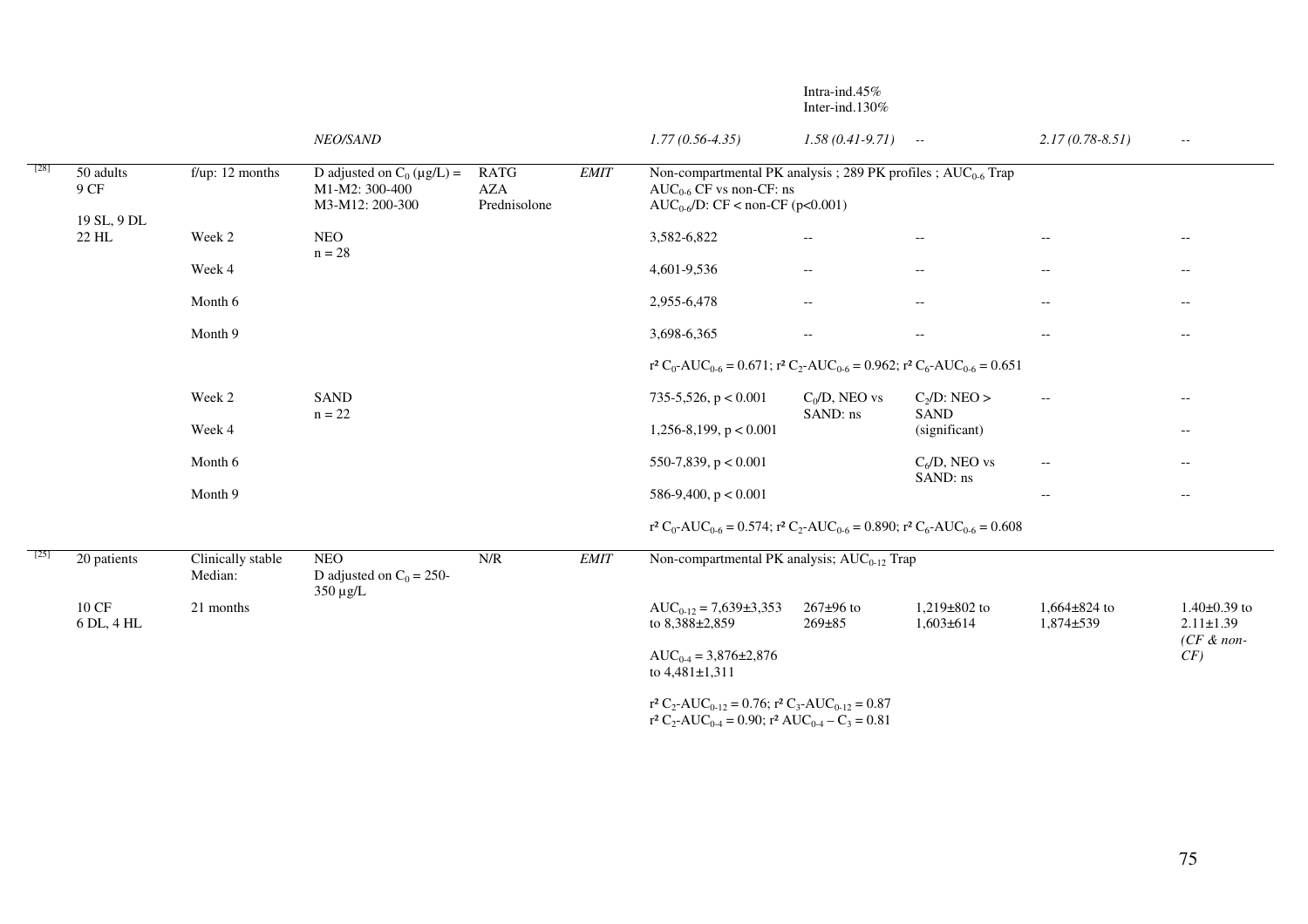|      | 10 non-CF<br>5 DL, 5 HL | 36.5 months                                                            |                                                            |     |             | $AUC_{0-12} = 7,202 \pm 1,610$<br>to 7,447±1,870<br>$AUC_{0.4} = 4,081 \pm 1,135$<br>to 4,348±1,262                                                                                                                                                                                                                    | 300±392 to<br>346±112                   | $1,372\pm337$ to<br>$1,545+530$              | $1,710\pm482$ to<br>$1,862 + 572$               | $1.40\pm0.39$ to<br>$2.11 \pm 1.39$<br>$(CF \& non-$<br>CF) |
|------|-------------------------|------------------------------------------------------------------------|------------------------------------------------------------|-----|-------------|------------------------------------------------------------------------------------------------------------------------------------------------------------------------------------------------------------------------------------------------------------------------------------------------------------------------|-----------------------------------------|----------------------------------------------|-------------------------------------------------|-------------------------------------------------------------|
|      |                         |                                                                        |                                                            |     |             | $AUC/D$ : $CF <$ non- $CF$                                                                                                                                                                                                                                                                                             |                                         |                                              |                                                 |                                                             |
|      |                         |                                                                        |                                                            |     |             | $r^2 C_2$ -AUC <sub>0-12</sub> = 0.66; $r^2 C_3$ -AUC <sub>0-12</sub> = 0.82<br>$r^2 C_2$ -AUC <sub>0-4</sub> = 0.78; $r^2 C_3$ -AUC <sub>0-4</sub> = 0.63                                                                                                                                                             |                                         |                                              |                                                 |                                                             |
| [32] | 19 adults               | Stable (no<br>evidence of<br>rejection within<br>previous 3<br>months) | <b>NEO</b><br>D adjusted on $C_0 = 250$ -<br>$350 \mu g/L$ | N/R | <b>EMIT</b> | PK parameters estimated using ITS method, CICLO 1.3; absorption described by a gamma distribution<br>3 consecutive PK profiles (P)/patient within 5 days<br>Parameters standardized to a 100-mg dose<br>$AUC/D$ : $(h.\mu g/L)/mg$<br>cyclosporine                                                                     |                                         |                                              |                                                 |                                                             |
|      | 9 CF<br>6 L, 3 HL       |                                                                        | 250±76 mg BID<br>$(175-425)$                               |     |             | $AUC_{0-12}$<br>P1: 7.97±2.46<br>P2: 8.33±3.25<br>P3: 8.23±3.25                                                                                                                                                                                                                                                        | P1: 254±92<br>P2: 258±87<br>P3: 254±102 | P1: 1641±638<br>P2: 1544±621<br>P3: 1492±678 | P1: 1,952±732<br>P2: 1,977±479<br>P3: 1,966±708 | $P1: 1.47 \pm 0.24$<br>P2: 1.33±0.34<br>P3: 1.33±0.34       |
|      |                         |                                                                        |                                                            |     |             | $CV\%$ :<br>Inter: 31.2; Intra: 10.6<br>$AUC_{0-12}/D$<br>P1: 34.6±1.30<br>P2: 35.6±13.0<br>P3: 34.6±16.9<br>CV%:<br>Inter: 41.3; Intra: 10.6<br>$AUC_{0.4}$<br>$P1: 4.54 \pm 1.50$<br>$P2: 4.63 \pm 1.31$<br>P3: 4.43±1.51<br>$CV\%$ :<br>Inter: 29.5; Intra: 9.5<br>$AUC_{0.4}/D$<br>$P1:20.1\pm8.7$<br>P2: 20.1±7.0 | $CV\%$ :<br>Inter: 32.2<br>Intra: 13.3  | $CV\%$ :<br>Inter: 34.7<br>Intra: 14.7       | $CV\%$ :<br>Inter: 29.0<br>Intra: 11.1          | $CV\%$ :<br>Inter: 13.2<br>Intra: 15.9                      |
|      |                         |                                                                        |                                                            |     |             | P3: 19.8±9.7<br>CV%:<br>Inter: 39.3; Intra: 9.7                                                                                                                                                                                                                                                                        |                                         |                                              |                                                 |                                                             |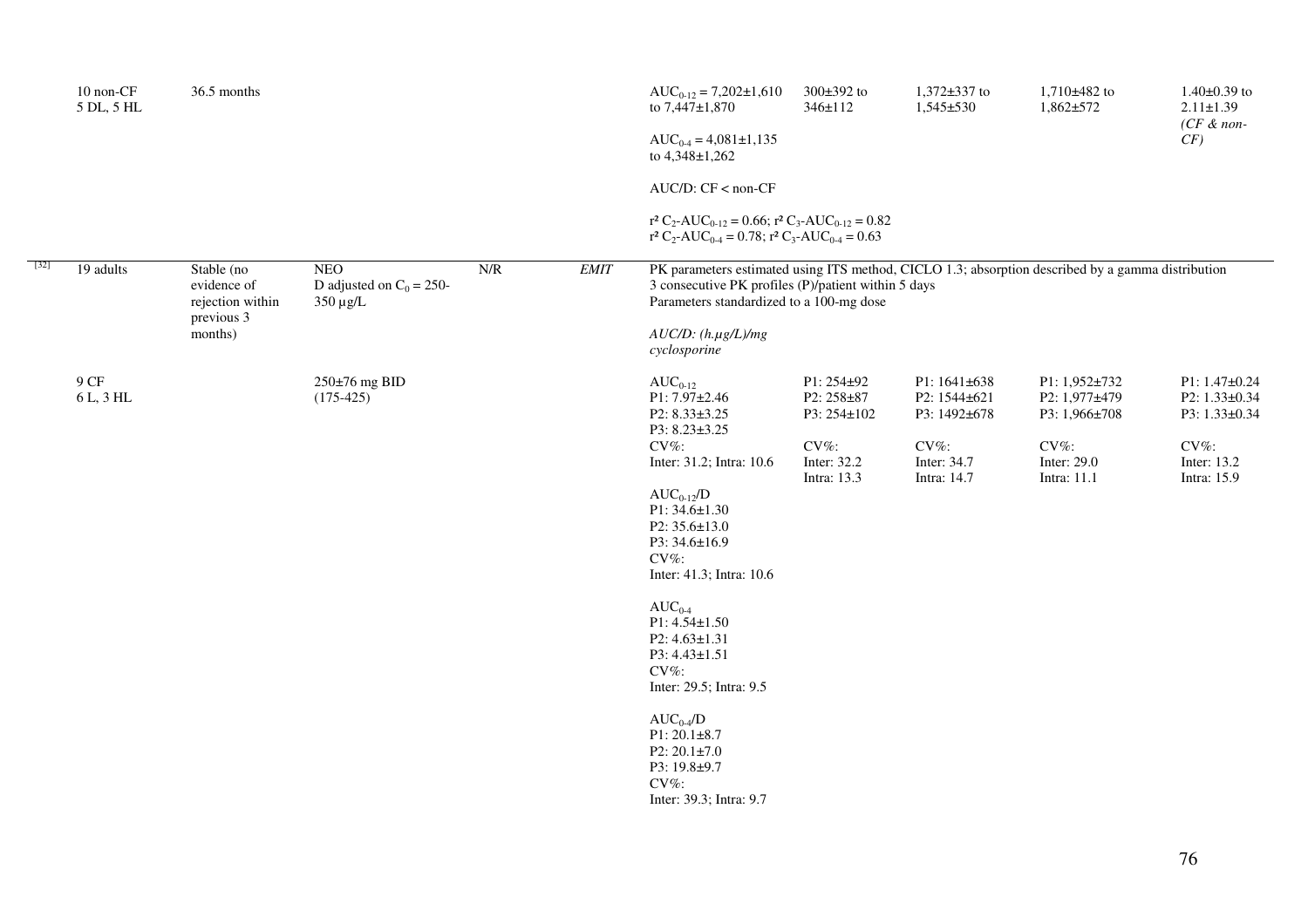| 10 non-CF<br>5 L, 5 HL | $175 \pm 52$ mg BID<br>$(125-275)$<br>p<0.025 | $AUC_{0-12}$ (ns)<br>$P1: 7.44 \pm 1.79$<br>P2: 7.29±1.98<br>$P3: 7.11 \pm 1.66$                                                                                                                                                                                                                              | $P1:346 \pm 112$<br>$P2:309\pm90$<br>P3: 300±92<br>$CF < non-CF$             | P1: 1545±530<br>P2: 1500±426<br>P3: 1372±337<br>(ns)                        | P1: 1,752±427<br>P2: 1,959±576<br>P3: 1,802±587 | $P1: 1.62 \pm 0.31$<br>$P2: 1.34 \pm 0.19$<br>P3: $1.55 \pm 0.46$ |
|------------------------|-----------------------------------------------|---------------------------------------------------------------------------------------------------------------------------------------------------------------------------------------------------------------------------------------------------------------------------------------------------------------|------------------------------------------------------------------------------|-----------------------------------------------------------------------------|-------------------------------------------------|-------------------------------------------------------------------|
|                        |                                               | $CV\%$ :<br>Inter: 23.8; Intra: 7.4<br>$AUC_{0-12}/D$ (p < 0.005)<br>$P1:41.6\pm7.7$<br>$P2: 41.2+9.5$<br>$P3:40.6\pm8.5$<br>$CV\%$ :<br>Inter: 19.7; Intra: 7.5<br>$AUC_{0-4}$ (ns)<br>P1: 4.19±1.19<br>$P2: 4.30 \pm 1.27$<br>$P3: 4.05 \pm 1.15$<br>CF vs non-CF :<br>$CV\%$ :<br>Inter: 27.3; Intra: 10.3 | CV%<br>Inter: 28.9;<br>Intra: 11.9<br>$C_0/D$ :<br>$CF < non-CF$<br>(p<0.01) | CV%<br>Inter: 26.5<br>Intra: 12.9<br>$C_2/D$ :<br>$CF < non-CF$<br>(p<0.01) | $CV\%$ :<br>Inter: 26.9<br>Intra: 12.6          | $CV\%$ :<br>Inter: 17.6;<br>Intra: 15.1                           |
|                        |                                               | $AUC_{0.4}/D$ (p < 0.005)<br>$P1: 23.4 \pm 3.9$<br>$P2: 24.2 \pm 5.4$<br>P3: 22.7±4.9<br>$CV\%$ :<br>Inter: 18.2; Intra: 10.4                                                                                                                                                                                 |                                                                              |                                                                             |                                                 |                                                                   |
|                        |                                               | Bayesian estimator (AUC <sub>0-12</sub> ), best sampling times: $C_0$ , $C_1$ , $C_3$<br>BE vs Trap on $AUC_{0.12}$ , $AUC_{0.4}$ , $C_{max}$ , $t_{max}$ , $C_0$ : bias% < 5.3; RMSE% < 15                                                                                                                   |                                                                              |                                                                             |                                                 |                                                                   |

(1) Co-administration of enzyme inhibitors for minimum 2 years

(2) In absence of ARE, dose decreased if SCr increased > 20% from baseline

(3) Only adults except for 4 patients  $\leq 16$  years

(4) 10 patients planned in the study: 9 L and 1 HL

#### **Legend:**

 ARE: Acute rejection episode – ATG: Anti-thymocyte globulin – AZA: Azathioprine – BE: Bayesian estimator – C: concentration – CF: Cystic fibrosis – D: Dose – DILT: Diltiazem – DL: Double lung transplantation – f/up: follow-up – HL: Heart-lung transplantation – Intra-ind.: Intra-individual – Inter-ind.: Inter-individual – KETO: Ketoconazole – MMF: Mycophenolate mofetil – NEO: Neoral – N/R: not reported – SAND: Sandimmune – SCr: Serum creatinine – SL: Single lung transplantation – Trap: Trapezes.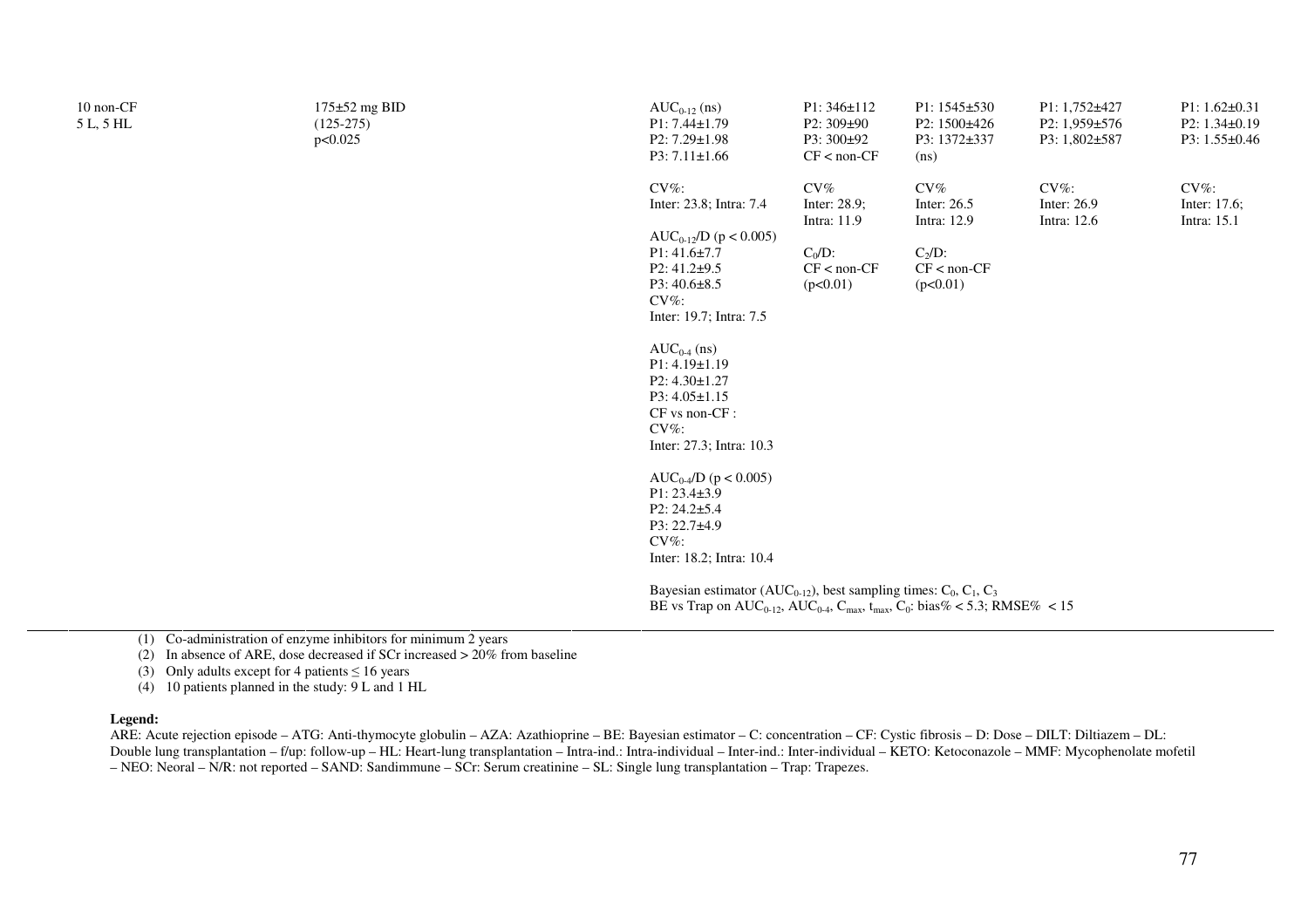**Table II. Cyclosporine pharmacokinetic parameters in cohort studies**  Results are expressed as mean±SD, unless otherwise specified

| Ref    | Number of<br>patients             | Post-transplant<br>period        | <b>Cyclosporine dose</b>               |                  | $Co-$<br>administered<br>immunosup-<br>pressant | <b>Assay</b>       | F, transfer k                                                                                                                                                    | $V_d/F$<br>(unless otherwise<br>specified)                                      | CL/F<br>(unless otherwise<br>specified)     | $t_{1/2}$ (h)<br>(unless otherwise<br>specified) |
|--------|-----------------------------------|----------------------------------|----------------------------------------|------------------|-------------------------------------------------|--------------------|------------------------------------------------------------------------------------------------------------------------------------------------------------------|---------------------------------------------------------------------------------|---------------------------------------------|--------------------------------------------------|
|        | <b>HEART TRANSPLANTATION</b>      |                                  |                                        |                  |                                                 |                    |                                                                                                                                                                  |                                                                                 |                                             |                                                  |
| $[23]$ | 16 adults<br>(out of 35 in the    |                                  | <b>NEO</b>                             |                  | N/R                                             | <b>FPIA</b><br>TDx | Non-compartmental PK analysis                                                                                                                                    |                                                                                 |                                             |                                                  |
|        | global trial)                     | Week 1                           | $200 \pm 58$ mg                        |                  |                                                 |                    | $\hspace{0.05cm} -\hspace{0.05cm} -\hspace{0.05cm}$                                                                                                              | $\overline{\phantom{a}}$                                                        | $-\, -$                                     | $- -$                                            |
|        |                                   | Week 2                           | 159±40 mg                              |                  |                                                 |                    | $F = 57 \pm 9\%$                                                                                                                                                 | $\overline{\phantom{a}}$                                                        | $\overline{\phantom{a}}$                    | $\overline{\phantom{a}}$                         |
|        |                                   | Week 52                          | $162 \pm 37$ mg                        |                  |                                                 |                    | $\overline{\phantom{m}}$                                                                                                                                         | $\overline{\phantom{a}}$                                                        | $\overline{\phantom{a}}$                    | $- -$                                            |
| [29]   | 20 male adults<br>58.8±10.2 years | Stable<br>$36.8 \pm 27.1$ months | NEO and SAND<br>$1.14\pm0.4$ mg/kg TID |                  | N/R<br>No                                       | <b>FPIA</b><br>TDx | 2-compartment open model: 1-order absorption, 1-order elimination                                                                                                |                                                                                 |                                             |                                                  |
|        |                                   |                                  |                                        |                  | corticosteroids                                 |                    | $k: h-1$                                                                                                                                                         | $V_1$ , $V_2$ : L/kg                                                            | CL: $L \cdot h^{-1}/kg$                     |                                                  |
|        |                                   |                                  | <b>SAND</b>                            |                  |                                                 |                    | $F = 66 \pm 16\%$<br>$k_a = 1.99 \pm 1.42$<br>$k_{10} = 0.23 \pm 0.07$<br>$k_{12} = 0.37 \pm 0.14$<br>$k_{21} = 0.12 \pm 0.04$                                   | $V_1 = 1.16 \pm 0.77$<br>$V_2 = 5.38 \pm 1.37$                                  | $CL = 0.22 \pm 0.04$                        | $17.27 \pm 3.23$                                 |
|        |                                   |                                  | <b>NEO</b>                             |                  |                                                 |                    | $F = 75 \pm 19\%$ (p<0.001)<br>$k_a = 2.71 \pm 1.47$ (p<0.05)<br>$k_{10} = 0.24 \pm 0.07$ (ns)<br>$k_{12} = 0.41 \pm 0.16$ (ns)<br>$k_{21} = 0.12 \pm 0.05$ (ns) | $V_1 = 1.00 \pm 0.43$ (ns)<br>$V_2 = 5.84 \pm 1.37$ (ns)                        | $CL = 0.21 \pm 0.04$ (ns)                   | $18.83 \pm 3.58$ (ns)                            |
|        |                                   |                                  | After IV infusion                      |                  |                                                 |                    |                                                                                                                                                                  | $V_1 = 1.86 \pm 0.72$ (ns)<br>$V_2 = 5.58 \pm 1.57$ (ns)                        | $CL = 0.20 \pm 0.04$ (ns)                   | $17.68 \pm 4.29$ (ns)                            |
| $[19]$ | 47 adults                         | Stable                           | $NEO + SAND(1)$                        |                  | N/R                                             | <b>EMIT</b>        | Non-compartmental PK analysis                                                                                                                                    |                                                                                 |                                             |                                                  |
|        |                                   |                                  |                                        | D<br>(mg/kg/day) |                                                 |                    | $t_{1/2 \, abs}$ : h                                                                                                                                             |                                                                                 | CL/F: L/h                                   |                                                  |
|        | 54±12 years                       | $49±19$ months                   | None<br>$n = 11$                       | $3.90 \pm 1.03$  |                                                 | SAND<br><b>NEO</b> | $t_{1/2,abs} = 2.72 \pm 1.45$<br>$t_{1/2 \text{ abs}} = 0.51 \pm 0.28$<br>(p < 0.001)                                                                            | $\overline{\phantom{a}}$<br>$\hspace{0.05cm} -\hspace{0.05cm} -\hspace{0.05cm}$ | $46.7 \pm 21.1$<br>$31.8 + 9.5$<br>(p<0.05) | $- -$<br>$- -$                                   |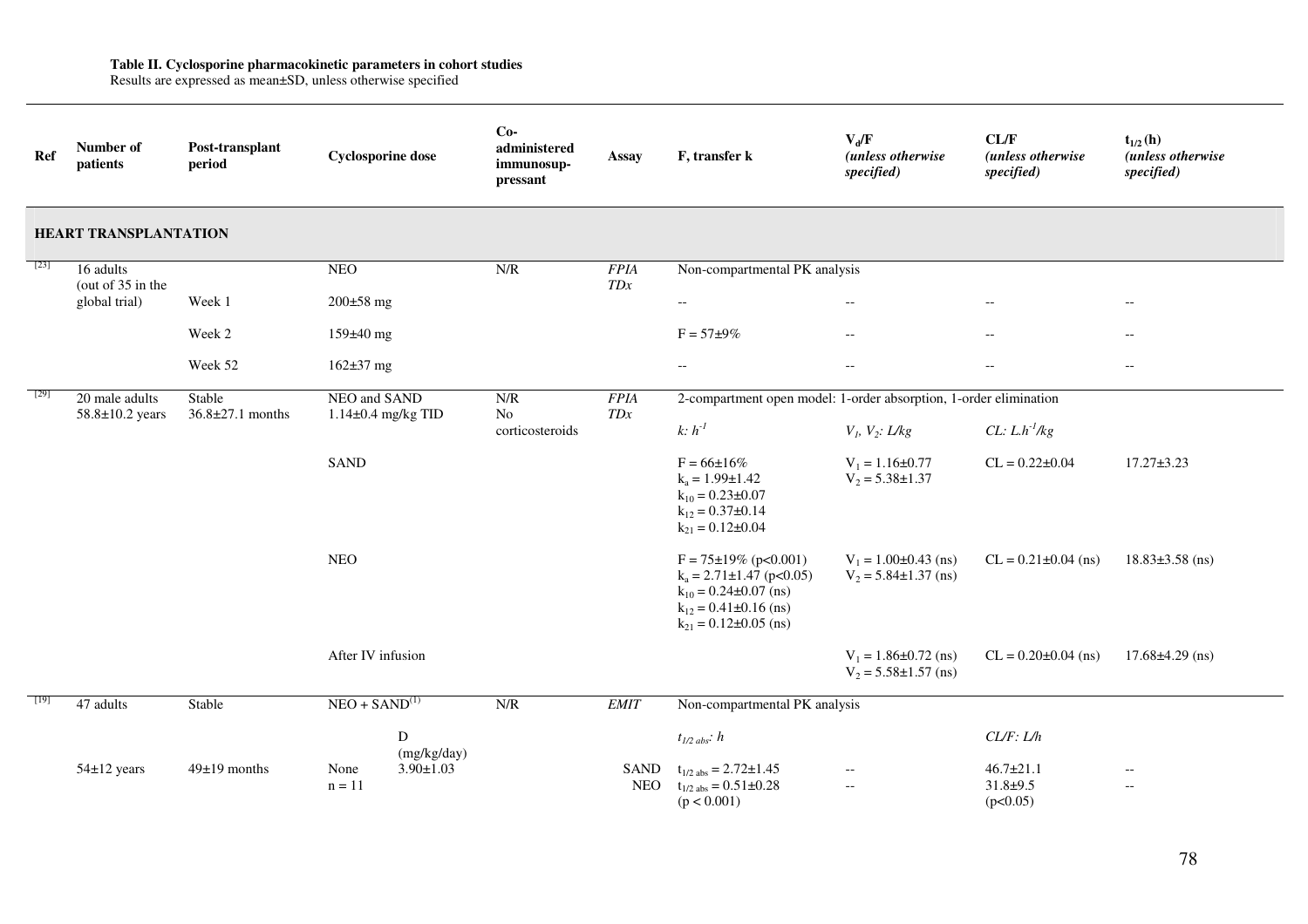| $52\pm 8$ years              | $61\pm15$ months                       | <b>DILT</b><br>$n = 11$                                               | $2.98 \pm 0.64$                |                                   | SAND               | $t_{1/2 \text{ abs}} = 1.44 \pm 1.16$<br>NEO $t_{1/2 \text{ abs}} = 0.58 \pm 0.62$<br>(p < 0.05)                                                                                                                                                        | $-$<br>$\qquad \qquad -$                                                        | $36.7 \pm 14.1$<br>$26.8 + 9.0$<br>(p<0.05)       | $-$                                                                                           |
|------------------------------|----------------------------------------|-----------------------------------------------------------------------|--------------------------------|-----------------------------------|--------------------|---------------------------------------------------------------------------------------------------------------------------------------------------------------------------------------------------------------------------------------------------------|---------------------------------------------------------------------------------|---------------------------------------------------|-----------------------------------------------------------------------------------------------|
| 52±9 years                   | $32\pm15$ months                       | <b>KETO</b><br>$n = 13$                                               | $0.79 \pm 0.27$                |                                   | SAND<br>NEO        | $t_{1/2 \text{ abs}} = 1.65 \pm 1.22$<br>$t_{1/2 \text{ abs}} = 0.67 \pm 0.34$<br>(p < 0.01)                                                                                                                                                            | $\overline{\phantom{m}}$<br>$\hspace{0.05cm} -\hspace{0.05cm} -\hspace{0.05cm}$ | $9.7 + 4.3$<br>$9.1 \pm 3.8$<br>(ns)              | $-\,-$<br>$\overline{\phantom{a}}$                                                            |
| $47\pm12$ years              | $28\pm5$ months                        | $DILT +$<br><b>KETO</b><br>$n = 12$                                   | $0.90 \pm 0.54$                |                                   | SAND<br><b>NEO</b> | $t_{1/2 \text{ abs}} = 1.81 \pm 1.09$<br>$t_{1/2 \text{ abs}} = 1.07 \pm 0.57$<br>(p < 0.05)                                                                                                                                                            | $\overline{\phantom{a}}$<br>$\overline{\phantom{a}}$                            | $10.1 \pm 6.4$<br>$9.1 + 4.9$<br>(ns)             | $--$<br>$\overline{\phantom{a}}$                                                              |
| 47 adults                    | Stable (months)                        | $NEO + SAND(1)$                                                       |                                | N/R                               | <b>EMIT</b>        | PK parameters selected from a study in stable heart transplant recipients by Baraldo et $al^{[29]}$                                                                                                                                                     |                                                                                 |                                                   | 2-compartment PK analysis using ABBOTTBASE pharmacokinetic system (PKS); Structural model and |
|                              | 49±19                                  | D<br>None<br>$n = 11$                                                 | (mg/kg/day)<br>$3.90 \pm 1.03$ |                                   |                    | $k: h^{-1}$<br>$F = 75\%$ (fixed)<br>$k_a = 2.7 h^{-1}$ (fixed)<br>$k_{12} = 0.41 h^{-1} (CV = 39\%)$                                                                                                                                                   | $V_i$ : L/kg<br>$V_1 = 1$<br>$(CV = 43\%)$                                      | $CL: L.h^{-1}/kg$<br>$CL = 0.21$<br>$(CV = 19\%)$ |                                                                                               |
|                              | $61 \pm 15$                            | <b>DILT</b><br>$n = 11$                                               | $2.98 \pm 0.64$                |                                   |                    | $k_{21} = 0.12 h^{-1} (CV = 42\%)$                                                                                                                                                                                                                      |                                                                                 |                                                   |                                                                                               |
|                              | $32+15$                                | <b>KETO</b><br>$n = 14$                                               | $0.79 \pm 0.27$                |                                   |                    | With no covariate:<br>• $r^2 = 0.871$ (p<0.001); bias% = 11.7; RMSE% = 13.4<br>• Underestimation of AUC                                                                                                                                                 |                                                                                 |                                                   |                                                                                               |
|                              | $28 + 5$                               | $DILT +$<br><b>KETO</b><br>$n = 11$                                   | $0.90 \pm 0.54$                |                                   |                    | With "disposition factor": (0.5 for CL if K or K+D; 0.76 for $V_d$ if K+D)<br>• $r^2 = 0.698$ (p<0.001); bias% = 2.2; RMSE% = 16.6<br>• Overestimation of AUC in patients on diltiazem<br>Bayesian model: best sampling strategy: $C_0$ , $C_1$ , $C_2$ |                                                                                 |                                                   |                                                                                               |
| 15 adults<br>$48\pm10$ years | Clinically stable<br>$5.2\pm4.4$ years | <b>NEO</b><br>$2.7\pm0.7$ mg/kg/day<br>D adjusted on $C_{av} = 200$ - |                                | ATG<br><b>AZA</b><br>Prednisolone | <b>FPIA</b><br>TDx | Non-compartmental PK analysis using non linear regression program WinNonLin                                                                                                                                                                             | $Vd/F$ : $mL/kg$                                                                | $CL/F$ : mL.min <sup>-1</sup> /kg                 |                                                                                               |
|                              |                                        | $300 \mu g/L$                                                         |                                |                                   |                    | $\overline{\phantom{a}}$                                                                                                                                                                                                                                | 2,421±945                                                                       | $5.7 \pm 1.7$                                     | $5.0 \pm 1.3$                                                                                 |
| 14 patients<br>de novo       | 3 PK profiles/patient                  | <b>NEO</b><br>D adjusted on $C_0$                                     |                                | N/R                               | <b>FPIA</b><br>TDx | Population exposure indices and PK parameters estimated using ITS method, CICLO 1.3<br>Absorption model based on a gamma distribution                                                                                                                   |                                                                                 |                                                   |                                                                                               |
|                              |                                        |                                                                       |                                |                                   |                    | MAT, SDAT: h                                                                                                                                                                                                                                            | A, B: $L^1$                                                                     |                                                   | $\lambda_1, \lambda_2: h^{-1}$<br>$t_{1/2}(\lambda_1), t_{1/2}(\lambda_2): h$                 |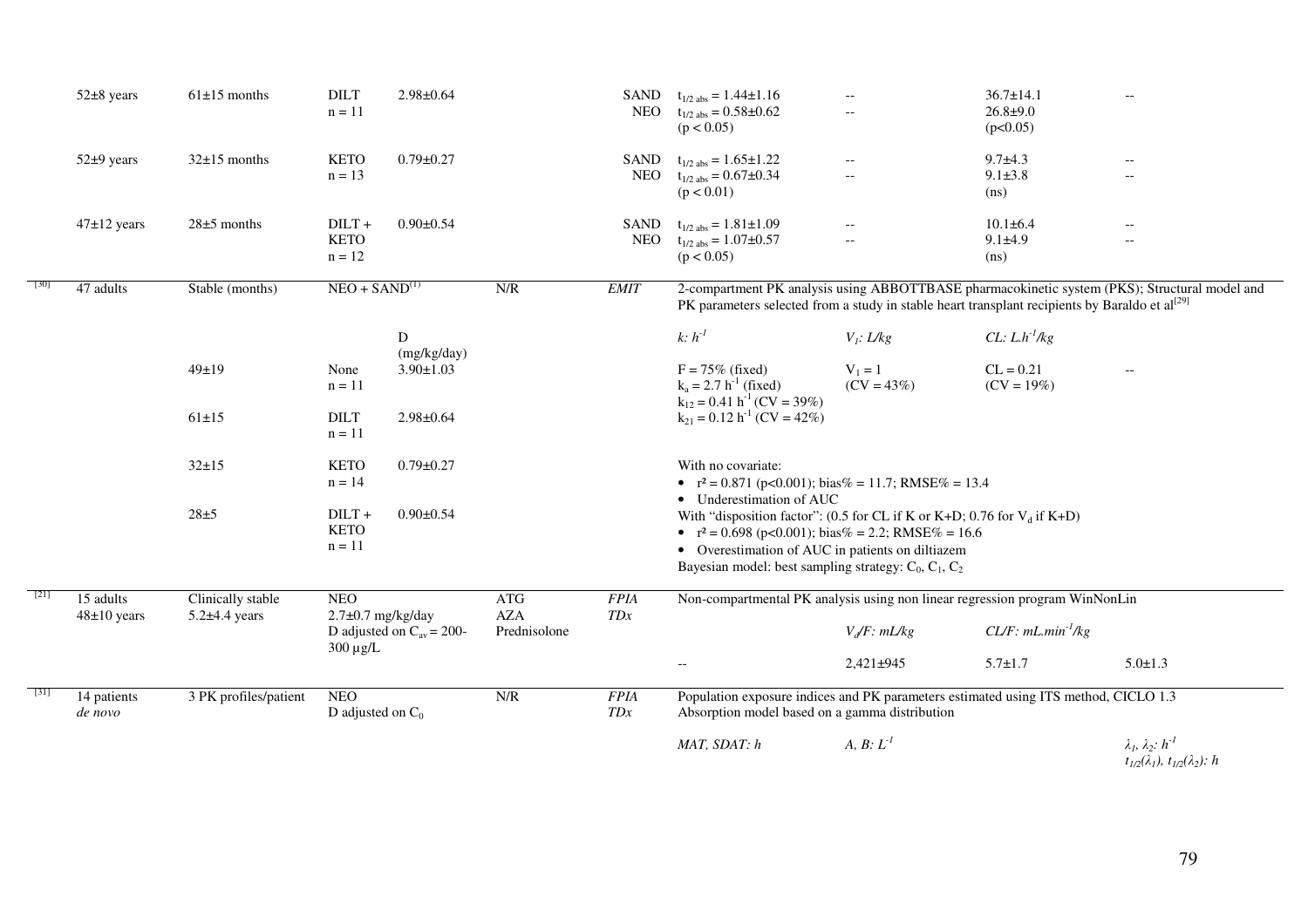|        |                                       | Week 1                                                           | 200±61.2 mg BID                                       |                         |                    | $MAT = 1.25 \pm 0.40$<br>$SDAT = 0.48 \pm 0.20$ | $A = 0.307 \pm 0.167$<br>$B = 0.637 \pm 0.267$                                                                                                                                                       | $\overline{\phantom{m}}$  | $\lambda_1 = 5.78 \pm 3.32$<br>$\lambda_2 = 0.47 \pm 0.17$<br>$t_{1/2}(\lambda_1) = 0.26 \pm 0.40$<br>$t_{1/2}(\lambda_2) = 1.90 \pm 1.09$                        |  |  |
|--------|---------------------------------------|------------------------------------------------------------------|-------------------------------------------------------|-------------------------|--------------------|-------------------------------------------------|------------------------------------------------------------------------------------------------------------------------------------------------------------------------------------------------------|---------------------------|-------------------------------------------------------------------------------------------------------------------------------------------------------------------|--|--|
|        |                                       | Mont 3                                                           | 152±36.0 mg BID<br>(vs W1, p<0.05)                    |                         |                    | $MAT = 1.27 \pm 0.40$<br>$SDAT = 0.45 \pm 0.19$ | $A = 0.771 \pm 0.630$<br>$B = 0.799 \pm 0.299$                                                                                                                                                       | $\overline{\phantom{m}}$  | $\lambda_1 = 3.18 \pm 2.19$<br>$\lambda_2 = 0.52 \pm 0.13$<br>$t_{1/2}(\lambda_1) = 0.28 \pm 0.13$<br>$t_{1/2}(\lambda_2) = 1.47 \pm 0.63$                        |  |  |
|        |                                       | Year 1                                                           | 164±40.1 mg BID                                       |                         |                    | $MAT = 1.59 \pm 0.47$<br>$SDAT = 0.66 \pm 0.32$ | $A = 0.690 \pm 0.445$<br>$B = 0.783 \pm 0.229$                                                                                                                                                       | $-$                       | $\lambda_1 = 2.595 \pm 1.368$<br>(vs W1, p<0.05)<br>$\lambda_2 = 0.529 \pm 0.097$<br>$t_{1/2}(\lambda_1) = 0.35 \pm 0.22$<br>$t_{1/2}(\lambda_2) = 1.36 \pm 0.27$ |  |  |
|        | <b>LUNG TRANSPLANTATION</b>           |                                                                  |                                                       |                         |                    |                                                 |                                                                                                                                                                                                      |                           |                                                                                                                                                                   |  |  |
| [66]   | 14 adults<br>8 SL, 6 DL               | Stable                                                           | <b>NEO</b><br>Steady-state                            | N/R                     | <b>FPIA</b><br>TDx | $\mathbb{L}^{\mathbb{L}}$                       | $\overline{\phantom{a}}$                                                                                                                                                                             | $\mathbb{L}^{\mathbb{L}}$ | $9.52 \pm 5.71$                                                                                                                                                   |  |  |
|        |                                       | HEART AND LUNG TRANSPLANTATION                                   |                                                       |                         |                    |                                                 |                                                                                                                                                                                                      |                           |                                                                                                                                                                   |  |  |
| $[27]$ | 22 adults <sup><math>(2)</math></sup> | Month 1                                                          | D adjusted on C and<br>clinical data                  | $AZA +$<br>prednisolone | Pc<br><b>NSRIA</b> |                                                 | PK parameters estimated using a Bayesian program for parameter estimation <sup>[48]</sup>                                                                                                            |                           |                                                                                                                                                                   |  |  |
|        |                                       |                                                                  |                                                       |                         |                    |                                                 | $V_d/F$ : L/kg                                                                                                                                                                                       | $CL/F: mL.min^{-1}/kg$    |                                                                                                                                                                   |  |  |
|        | 11 CF                                 |                                                                  | 16.7±7.2 mg/kg/day                                    |                         |                    | $\overline{a}$                                  | $7.2 + 5.3$                                                                                                                                                                                          | $3.5 \pm 1.3$             | $\overline{\phantom{a}}$                                                                                                                                          |  |  |
|        | 11 non-CF                             |                                                                  | 8.2±1.9 mg/kg/day<br>(p<0.01)                         |                         |                    | $-$                                             | $4.3 \pm 2.2$ (ns)                                                                                                                                                                                   | $1.7\pm0.5$ (p=0.003)     | $\mathbb{H}^{\mathbb{H}}$                                                                                                                                         |  |  |
| [32]   | 19 adults                             | Stable (no evidence<br>of rejection within<br>previous 3 months) | <b>NEO</b><br>D adjusted on $C_0 = 250$ -<br>350 µg/L | N/R                     | <b>EMIT</b>        |                                                 | PK parameters estimated using ITS method, CICLO 1.3; absorption described by a gamma distribution<br>3 consecutive PK profiles (P)/patient within 5 days<br>Parameters standardized to a 100-mg dose |                           |                                                                                                                                                                   |  |  |
|        |                                       |                                                                  |                                                       |                         |                    | MAT, SDAT: h                                    | $V_I/F: L$<br>$F.A, F.B: L-1$                                                                                                                                                                        | CL/F: L/h                 | $\lambda_1, \lambda_2: h^{-1}$                                                                                                                                    |  |  |
|        | 9 CF<br>6 L, 3 HL                     |                                                                  | 250±76 mg BID<br>$(175-425)$                          |                         |                    | F set to 1<br>$MAT = 1.00 \pm 0.21$             | $V_1/F = 88\pm 41$<br>$F.A = 0.72 \pm 0.70$                                                                                                                                                          | $50+20$                   | $\lambda_1 = 4.14 \pm 3.01$<br>$\lambda_2 = 0.36 \pm 0.11$                                                                                                        |  |  |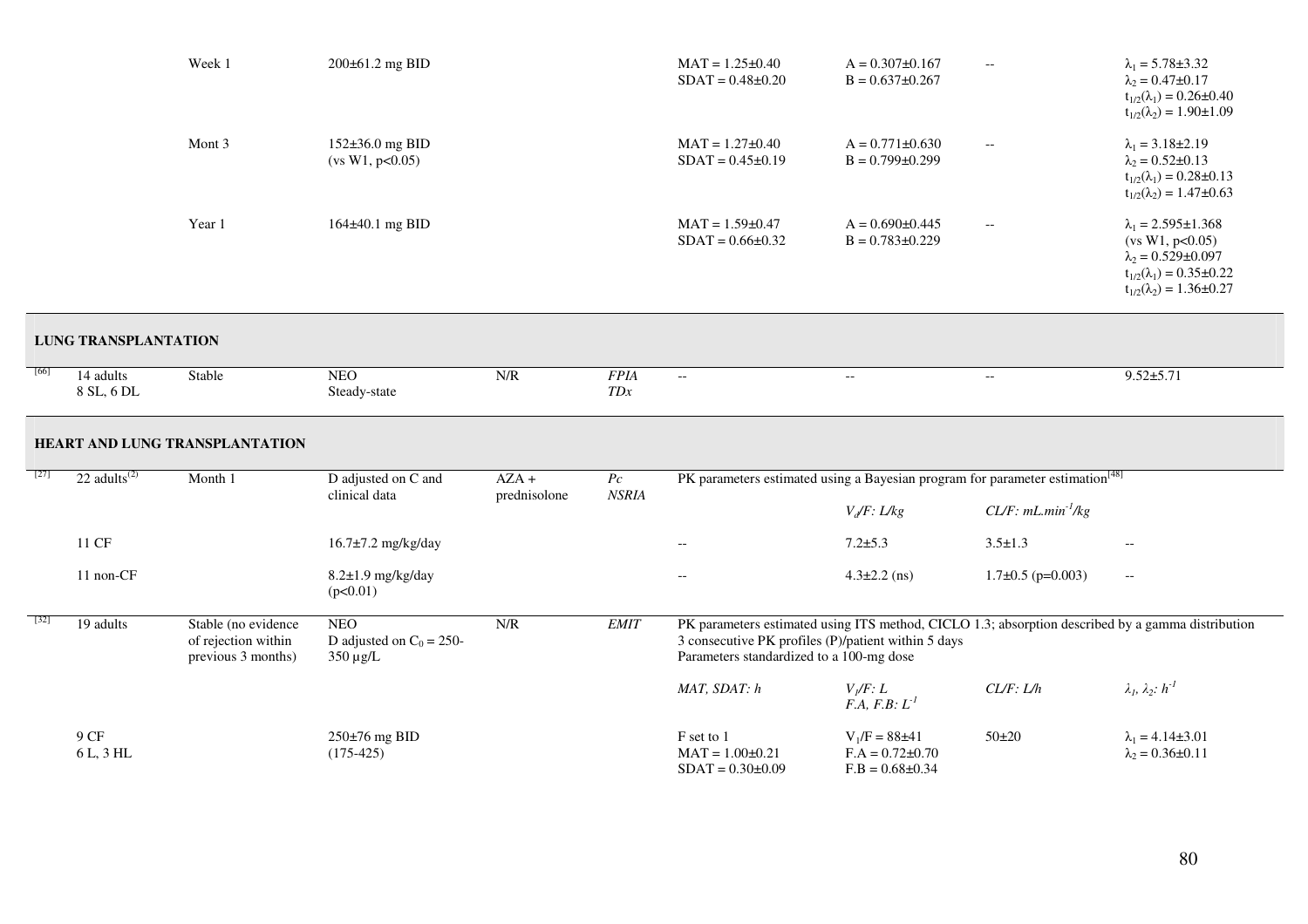| $10 \text{ non-CF}$ | $175\pm52$ mg BID | $F$ set to 1                | $V_1/F = 74\pm44$ (ns)     | $50±14$ (ns) | $\lambda_1 = 2.16 \pm 1.75$ (p < 0.01) |
|---------------------|-------------------|-----------------------------|----------------------------|--------------|----------------------------------------|
| 5 L, 5 HL           | $(125-275)$       | $MAT = 1.13 \pm 0.28$ (ns)  | $F.A = 1.13 \pm 1.36$ (ns) |              | $\lambda_2 = 0.49 \pm 0.12$ (p < 0.01) |
|                     | p<0.025           | $SDAT = 0.37 \pm 0.15$ (ns) | $F.B = 0.77 \pm 0.30$ (ns) |              |                                        |

(1) Co-administration of enzyme inhibitors for minimum 2 years

(2) Only adults except for 4 patients  $\leq 16$  years

#### **Legend:**

 ATG: Anti-thymocyte globulin – AZA: Azathioprine – C: concentration – CF: Cystic fibrosis – D: Dose – DILT: Diltiazem – DL: Double lung transplantation – F.A and F.B: estimated intravenous coefficients – f/up: follow-up – HL: Heart-lung transplantation – KETO: Ketoconazole – λ1, λ2: disposition rate constants – MAT: Mean absorption time – MMF: Mycophenolate mofetil – NEO: Neoral – N/R: not reported – SAND: Sandimmune – SDAT: Standard deviation of absorption time – SL: Single lung transplantation – V1: volume of central compartment – V2: volume of peripheral compartment.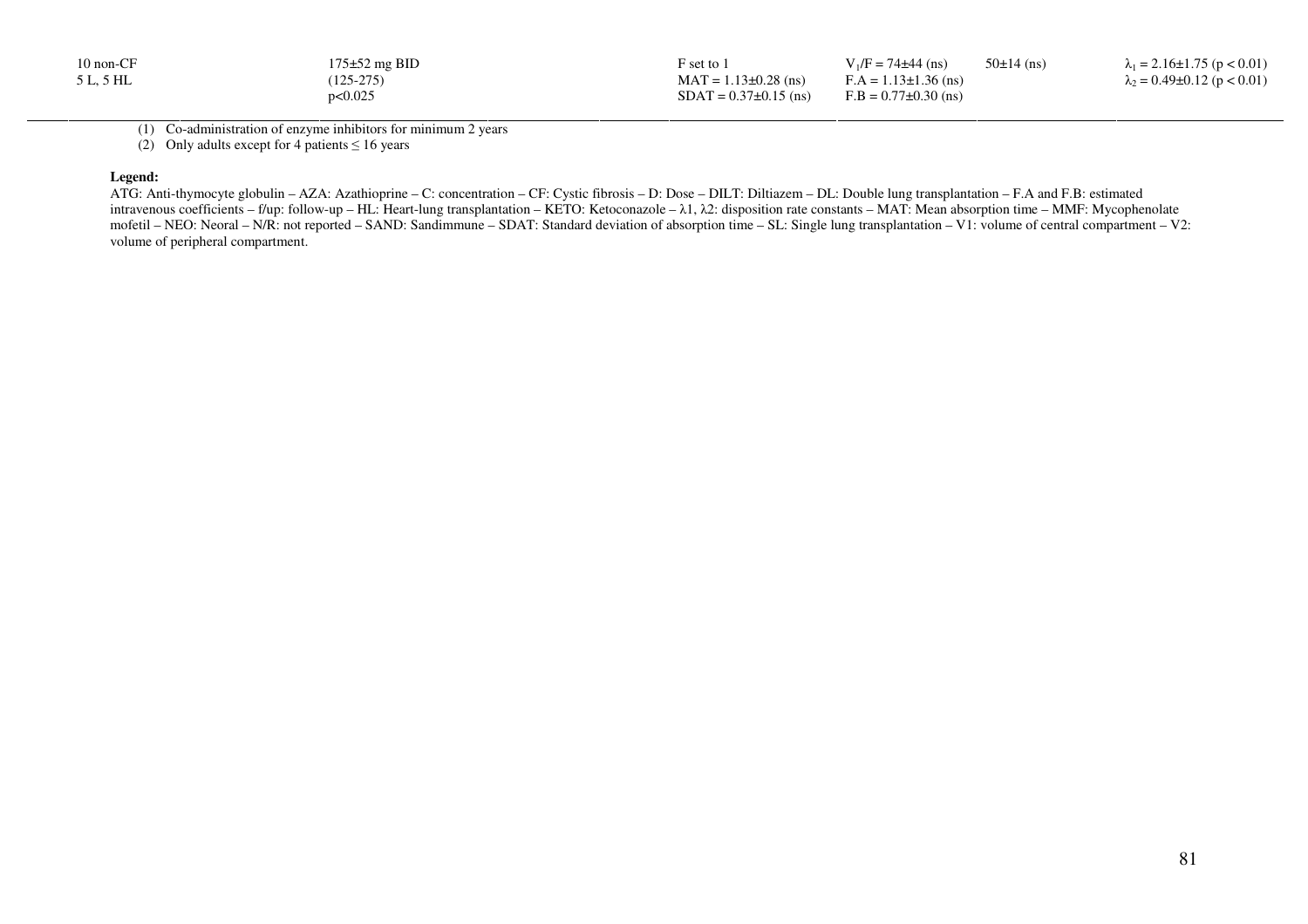#### **Table III. Cyclosporine population pharmacokinetic studies**

| Ref  | <b>Study</b>                                                                                                                                                                                                           | <b>Subjects</b>                                                                                                                                                                                                       | PK parameters, exposure indices                                                                                                                                                                                    | ISV $(\%)$ | <b>RRV</b>                    | <b>Covariates</b>                            | <b>Comments</b>                                                                                                                                                                                                                                                                                                                                                             |
|------|------------------------------------------------------------------------------------------------------------------------------------------------------------------------------------------------------------------------|-----------------------------------------------------------------------------------------------------------------------------------------------------------------------------------------------------------------------|--------------------------------------------------------------------------------------------------------------------------------------------------------------------------------------------------------------------|------------|-------------------------------|----------------------------------------------|-----------------------------------------------------------------------------------------------------------------------------------------------------------------------------------------------------------------------------------------------------------------------------------------------------------------------------------------------------------------------------|
|      | <b>HEART TRANSPLANTATION</b>                                                                                                                                                                                           |                                                                                                                                                                                                                       |                                                                                                                                                                                                                    |            |                               |                                              |                                                                                                                                                                                                                                                                                                                                                                             |
| [33] | Retrospective data from<br>patients who underwent<br>routine cyclosporine PK<br>monitoring (HPLC-UV)<br><b>NONMEM</b><br><b>ADVAN2 TRANS2</b><br>One-compartment PK model<br>First order absorption and<br>elimination | 2 groups of patients:<br>$\bullet$ Index<br>$n = 36$ ; 51 years (18-63)<br>• Predictive performance<br>$n = 33$ ; 50 years (25-65)<br>Oral SAND for at least 3<br>months post-transplantation<br>$+ AZA + prednisone$ | $k = CL/V$<br>Fixed $k_a = 0.3 h^{-1}$<br>Fixed $V = 4 \times WT$<br>Initial analyses, $F = 0.3$ – then adjusted:<br>$F = 0.2 + 10 \times POD-7$ /[(POD + 10) x 60]<br>$Cl = 0.281$ x WT x (0.629 x DIL + 1 - DIL) | CL: 20.2   | Add. 77.4 µg/L                | POD<br>Diltiazem                             | Over-prediction of concentrations (from<br>150 to 400 $\mu$ g/L), especially within the first<br>two weeks post-transplantation<br>Predictive performance on concentrations:<br>• When $F = 0.3$ :<br>$ME = 42.1 \mu g/L$ [35.6-48.6]<br>RMSE = $102.2 \mu g/L$ [61.0-143.4]<br>• When F adjusted:<br>$ME = 21.3 \mu g/L$ [15.0-27.6]<br>RMSE = $92.5 \mu g/L$ [54.0-131.0] |
|      | <b>HEART AND LUNG TRANSPLANTATION</b>                                                                                                                                                                                  |                                                                                                                                                                                                                       |                                                                                                                                                                                                                    |            |                               |                                              |                                                                                                                                                                                                                                                                                                                                                                             |
| [34] | Retrospective PK analysis of<br>study performed by Trull et<br>al. TDM 1999 (NEO vs<br>$SAND$ ) – $EMIT$                                                                                                               | 48 adults (8 CF)<br>18 SL, 9 DL, 21 HL<br>NEO, $n = 27 -$ SAND, $n = 21$<br>$(D = 417 \pm 218 \text{ mg/day})$                                                                                                        | 1,004 samples collected<br>$CL/F (L/h) = 22.1 (19.5-24.7)$<br>$V_d/F (L) = 147 (130-164)$                                                                                                                          | CL/F: 17.1 | Prop. 44.0%<br>Add. 76.4 µg/L | On CL/F:<br>Itraconazole,<br>CF, WT<br>On F: | Comments of Saint-Marcoux <sup>[37]</sup><br>• Underestimation of C <sub>2</sub> values<br>$(95\%CI = +5$ to $+115 \mu g/L)$<br>• Overestimation of $C_6$ values<br>$(95\%CI = -127$ to -69 $\mu$ g/L)                                                                                                                                                                      |
|      | <b>NONMEM</b><br><b>ADVAN2 TRANS2</b><br>One-compartment PK model<br>First order absorption and<br>elimination                                                                                                         | + ATG, AZA, prednisolone<br>Follow-up: Week 1 to week 52                                                                                                                                                              |                                                                                                                                                                                                                    |            |                               | SAND, time<br>post-<br>transplantation       | • Final model not validated, robustness not<br>tested<br>• ISV of $V_d$ /F not estimated<br>• Influence of individual factors tested<br>only against $\overline{CI}/\overline{E}$                                                                                                                                                                                           |

only against CL/F

#### **Legend**

 Add.: Additive – AZA: Azathioprine – CF: Cystic fibrosis – ISV: Inter-subject variability – ME: Mean error – NEO: Neoral – POD: post-operative day – Prop.: Proportional – RMSE: Root mean square error – RRV: Residual random variability – SAND: Sandimmune – WT: Weight.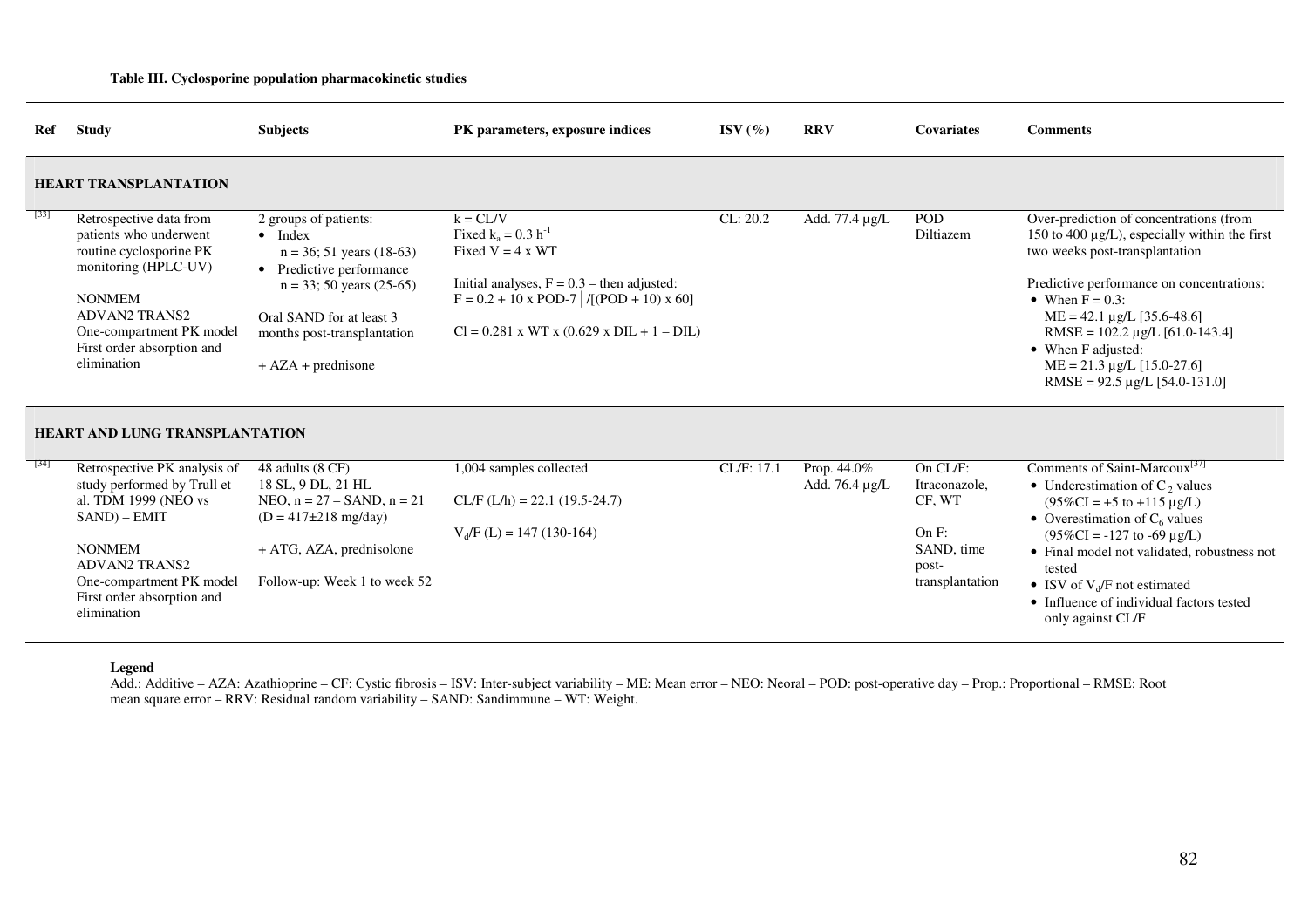**Table IV. Pharmacokinetic methods for therapeutic drug monitoring of cyclosporine after thoracic transplantation (derived from Fernandez de Gatta et al. Clin Pharmacokinet 2002 and Dumont RJ et al. Clin Pharmacokinet 2000).[43,53]**

| <b>Method</b>                        | <b>Advantages</b>                                                                                                                                                                                                                                                              | Limitations                                                                                                                                                                                                                                                                        |
|--------------------------------------|--------------------------------------------------------------------------------------------------------------------------------------------------------------------------------------------------------------------------------------------------------------------------------|------------------------------------------------------------------------------------------------------------------------------------------------------------------------------------------------------------------------------------------------------------------------------------|
| <b>Single concentration</b>          |                                                                                                                                                                                                                                                                                |                                                                                                                                                                                                                                                                                    |
| $C_0$                                | Standard method: simple and practical<br>(inpatients and outpatients)                                                                                                                                                                                                          | • Does not reflect absorption, drug exposure, or<br>elimination<br>• Does not give information on other PK<br>parameters<br>• Prediction of clinical outcome: conflicting data                                                                                                     |
| $C_2$                                | Surrogate marker of absorption (Neoral®)<br>Higher sensitivity as indicator of AUC and<br>clinical effect than C0                                                                                                                                                              | • Rigid collection time<br>• No distinction between poor absorbers and<br>slow absorbers<br>Prediction of clinical outcome: conflicting data                                                                                                                                       |
| $(C_3, C_4, C_6)$                    | Other time points $\bullet$ C <sub>0</sub> better correlated with AUC                                                                                                                                                                                                          | • Rigid collection time<br>• No distinction between poor absorbers and<br>slow absorbers<br>• Hardly any data on their relationship with<br>clinical outcomes                                                                                                                      |
| <b>AUC</b>                           |                                                                                                                                                                                                                                                                                |                                                                                                                                                                                                                                                                                    |
| Full                                 | • The best indicator of drug exposure,<br>absorption profile and clinical outcome<br>• Characterization of abnormal absorption<br>patterns on concentration-time profile<br>• Allows the calculation of oral<br>pharmacokinetic parameters<br>• Reduces analytical variability | • Need for multiple blood samples: impractical<br>for routine clinical use<br>• Expensive<br>• Inconvenient for patients (outpatients $++$ )<br>Optimal targets to be defined for most<br>immunosuppressants                                                                       |
| Abbreviated<br>$(ex: 4 h post-dose)$ | Good predictor of absorption profile and<br>full AUC                                                                                                                                                                                                                           | • Further studies required<br>• Optimal targets to be defined                                                                                                                                                                                                                      |
| <i>Sparse sampling</i><br>strategies | • Balance between precision and practicality<br>• Acceptable predictor of AUC                                                                                                                                                                                                  | • Multi-linear regression not based on a PK<br>model. Equations result from correlations and<br>cross-correlations between sampling times and<br><b>AUC</b><br>Rigid collection times<br>Analytical method- and centre-specific, often<br>not validated in independent populations |
| <b>Bayesian forecasting</b>          |                                                                                                                                                                                                                                                                                |                                                                                                                                                                                                                                                                                    |
|                                      | Flexibility in sampling times<br>Limited number of samples needed<br>Can easily be integrated in clinical practice<br>Simultaneous estimation of individual PK<br>parameters and exposure indices                                                                              | Only a few studies in small populations<br>• Predictive performance not tested<br>• Requires sophisticated PK models and software                                                                                                                                                  |

• Identification of absorption or elimination problems (*e.g.*, gastroparesis)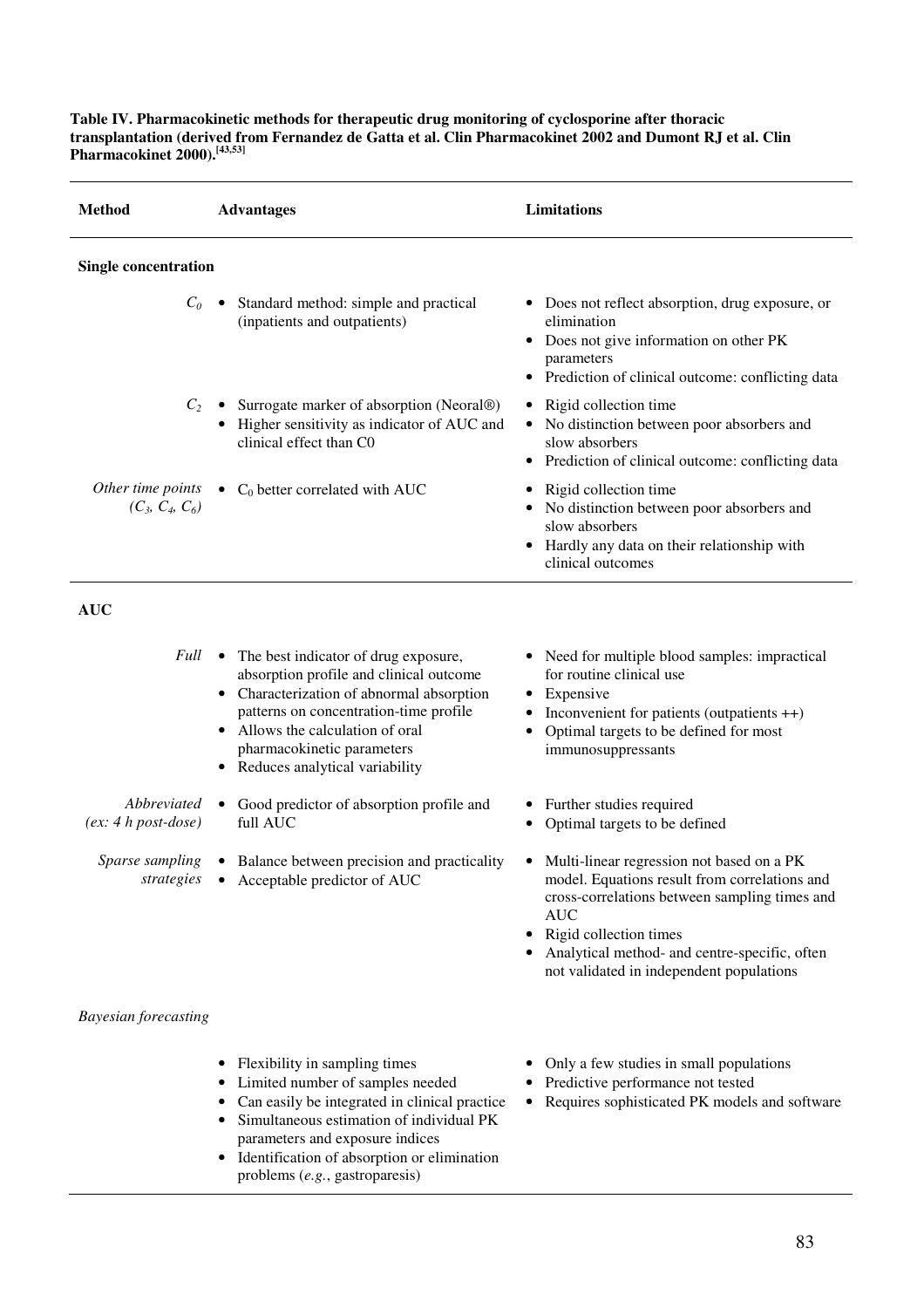| Ref    | <b>Patient</b><br>group  | Number of<br>patients                              | <b>AUC</b><br>interval (h) | <b>Equation</b>                                                        | $r^2$ | $\%$ PE             |
|--------|--------------------------|----------------------------------------------------|----------------------------|------------------------------------------------------------------------|-------|---------------------|
| $[21]$ | <b>HTx</b><br>Stable     | 15                                                 | 12                         | $AUC_{0-12} = 531 + 0.64*C_1 + 8.12*C4$                                | 0.973 | N/R                 |
|        | <b>HTx</b>               | 20<br>Validation:<br>$17^{[215]}$ then $14^{[31]}$ |                            |                                                                        |       |                     |
| [215]  | Week 1                   |                                                    | 12                         | $AUC_{0-12} = 330.841 + 2.235 \cdot C_2 + 7.970 \cdot C_6$             | 0.951 | $-8.68$ to $+6.24$  |
|        | Month 3                  |                                                    |                            |                                                                        |       | $-7.3$ to $+8.58$   |
|        | Year 1                   |                                                    |                            |                                                                        |       | $-5.33$ to $+6.49$  |
| [6]    | <b>LTx</b><br>$<$ Week 2 | 12                                                 | N/R                        | $AUC_{0.6} = 0.496*C_2 + 0.517*C_3 + 776.9$                            | 0.94  | <b>NR</b>           |
| [66]   | <b>LTx</b>               | 8                                                  | $\tau$ , N/R               | $AUC_{0.7} = 185.62 + 1.75 \times C_1 + 4.91 \times C_3$               | 0.904 | $-6.96$ to $+13.05$ |
|        | Stable                   | Validation: 6                                      |                            | $AUC_{0.7} = 53.54 - 5.47 \cdot C_0 + 2.11 \cdot C_1 + 6.44 \cdot C_3$ | 0.908 | $-10.31$ to 22.43   |

## **Table V. Summary of selected sparse sampling strategies for cyclosporine monitoring after Neoral® administration**

**Legend** 

HTx: Heart transplantation – LTx: Lung transplantation – N/R: not reported – PE: Prediction error.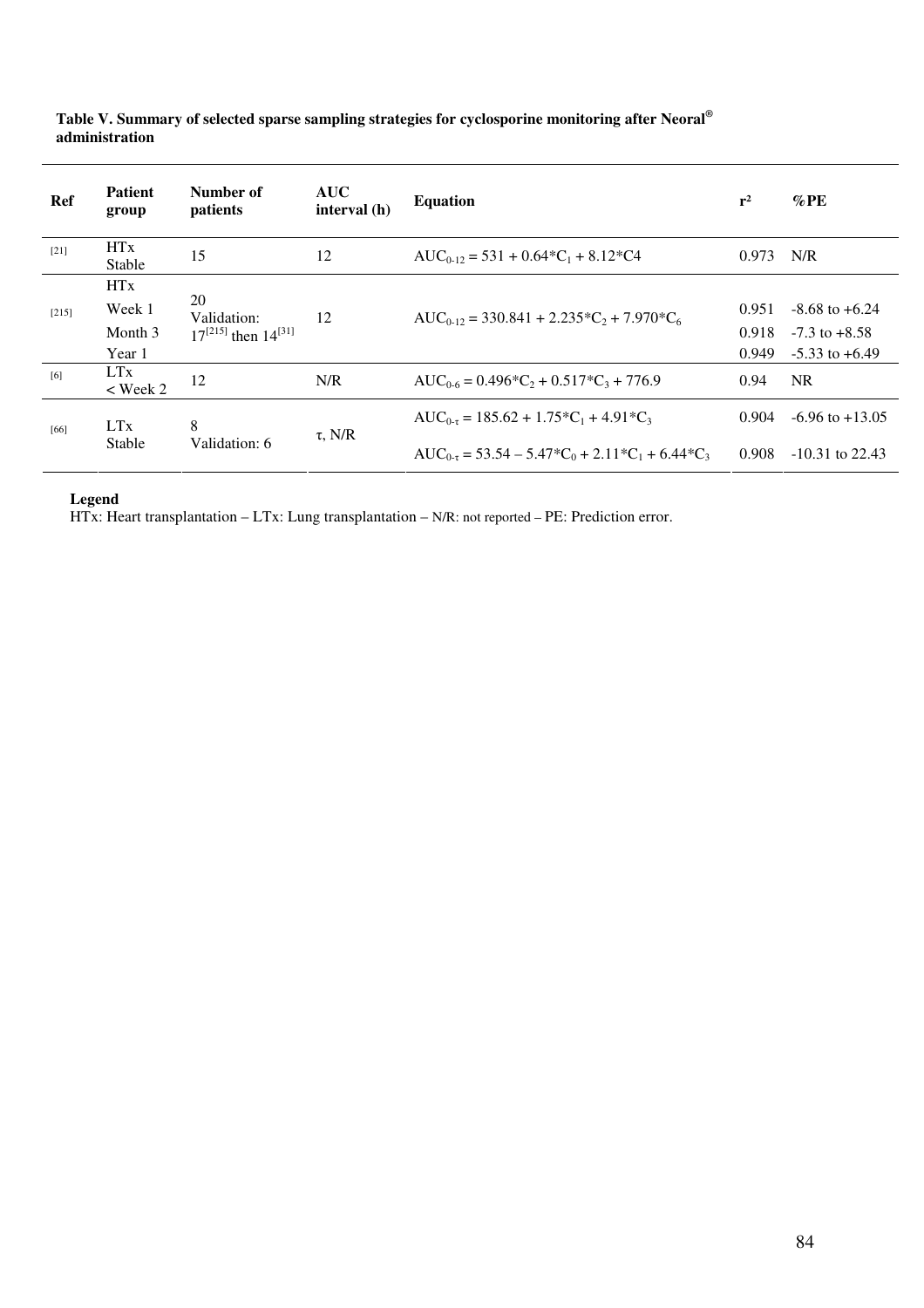**Table VI. Cyclosporine exposure – efficacy studies**  Results are presented as mean±SD, unless otherwise specified

| Ref  | Number of<br>patients                           | <b>Immonsuppressants</b>                                                                                                                                                                                                        | <b>Sampling</b><br>periods                      | Analytical method, exposure                                                                                                                                                                                                                                                                                                                                                                                                                                                                                                                     | Event (number of episodes)                                                                                                                                                                                                                                                    | <b>Comments</b>                                                                                                                                                                                                                                                     |
|------|-------------------------------------------------|---------------------------------------------------------------------------------------------------------------------------------------------------------------------------------------------------------------------------------|-------------------------------------------------|-------------------------------------------------------------------------------------------------------------------------------------------------------------------------------------------------------------------------------------------------------------------------------------------------------------------------------------------------------------------------------------------------------------------------------------------------------------------------------------------------------------------------------------------------|-------------------------------------------------------------------------------------------------------------------------------------------------------------------------------------------------------------------------------------------------------------------------------|---------------------------------------------------------------------------------------------------------------------------------------------------------------------------------------------------------------------------------------------------------------------|
|      | <b>HEART TRANSPLANTATION</b>                    |                                                                                                                                                                                                                                 |                                                 |                                                                                                                                                                                                                                                                                                                                                                                                                                                                                                                                                 |                                                                                                                                                                                                                                                                               |                                                                                                                                                                                                                                                                     |
| [54] | 31 adults<br><b>OHT</b><br>$52\pm10$ years      | Cyclosporine D adjusted<br>on $C_0$ :<br>< M6<br>200-275 µg/L<br>$150 - 250 \mu g/L$<br>M6-M12<br>$>$ M12<br>100-200 μg/L<br>$D = 194 \pm 57$ mg BID<br>$(4.8\pm1.4 \text{ mg/kg BID})$                                         | 244±178 days<br>Median (range):<br>223 (22-582) | <b>HPLC-UV</b><br>Calculation of AUC:<br>$AUC_{0-12}$ : MAP-BE <sup>[1]</sup> or sparse-sample algorithms <sup>[2-4]</sup><br>AUC <sub>0-4</sub> : sparse-sample algorithm <sup>[5]</sup><br>$C_0$<br>$215\pm68 \,\mu g/L$<br>$C_2$<br>949±204 µg/L<br>$AUC_{0-12}$<br>4,875±956 to 5,897±1,457 h.µg/L<br>2958±579 h.µg/L<br>$AUC_{0-4}$<br>$C_0$<br>$242\pm62 \,\mu g/L$ (ns)<br>$C_{2}$<br>$1,359\pm474 \mu g/L$ (ns)<br>$6,723\pm2,119$ to 7,445 $\pm1,871$ h.µg/L (ns)<br>$AUC_{0-12}$<br>$AUC_{0-4}$<br>3970±1150 h.µg/L vs. 2958±579 (ns) | Routine surveillance EMB (ISHLT)<br>Rejection ( $\geq$ grade 2)<br>$n = 3$ patients; all had $C_2 < 1250 \mu g/L$<br>No rejection $(<$ grade 2)                                                                                                                               | Trend for a significant relationship<br>between $C_2$ values and the incidence<br>of rejection.<br>Number of patients experiencing<br>rejection too small:<br>• To reach statistical significance<br>based on $C_0$ or $C_2$ thresholds;<br>• To perform ROC curve. |
|      | 60 adults                                       | Cyclosporine D adjusted<br>on $C_0$ :<br>Y1<br>300-400 µg/L<br>200-250 µg/L<br>Y <sub>2</sub><br>Y <sub>3</sub><br>150-180 µg/L<br>$>$ Y3<br>$>150 \mu g/L$<br><b>ATG</b><br>Corticosteroids until M12<br>AZA or MMF $(n = 10)$ | 3-60 months                                     | FPIA-AxSYM<br>4 AUC/patient = 240 AUC, calculated from $C_0$ , $C_2$ ,<br>$C_4, C_6$<br>Constant absorbers, AUC CV < $15\%$ (n = 21)<br>$AUC = 6,521 h.\mu g/L$<br>Inconstant absorbers, AUC CV > $15\%$ (n = 39)<br>$AUC = 6,751 h.\mu g/L$ (ns)                                                                                                                                                                                                                                                                                               | At least one ARE grade 3A (ISHLT) in 20/60<br>patients<br>Acute rejection<br>$n = 4$ patients (19%)<br>Acute rejection<br>$n = 16$ patients (41%), $p < 0.05$                                                                                                                 | No difference between "rejection"<br>and "no rejection" groups on mean<br>$C_2$ .<br>Variability on absorption $=$ risk<br>factor for rejection.                                                                                                                    |
| [55] | 10 children out<br>of 50 in the<br>global trial | SAND or NEO, D<br>adjusted on $C_0$ (and blood<br>cell count):<br>200-300 µg/L<br>$\leq M1$<br>150-200 µg/L<br>$>$ M1<br>(D: median, range)<br><b>ATG</b>                                                                       | De novo<br>$\geq$ 2 months                      | <b>HPLC/MS</b>                                                                                                                                                                                                                                                                                                                                                                                                                                                                                                                                  | Rejection: IMEG, echocardiography, TDE,<br>BPAR ( $\geq$ grade 2 – ISHLT)<br>ROC analysis: best sensitivity and specificity<br>for $C_2$ < 600 $\mu$ g/L – Se = 100%, Sp = 83%<br>• $C_2$ < 600: rejection 14, no rejection 0<br>• $C_2 > 600$ : rejection 6, no rejection 30 | Prospective blinded analysis<br>Small number of patients with<br>rejection: study not powerful<br>enough?<br>Impossible to define different $C_2$<br>target levels in relation to adjunctive                                                                        |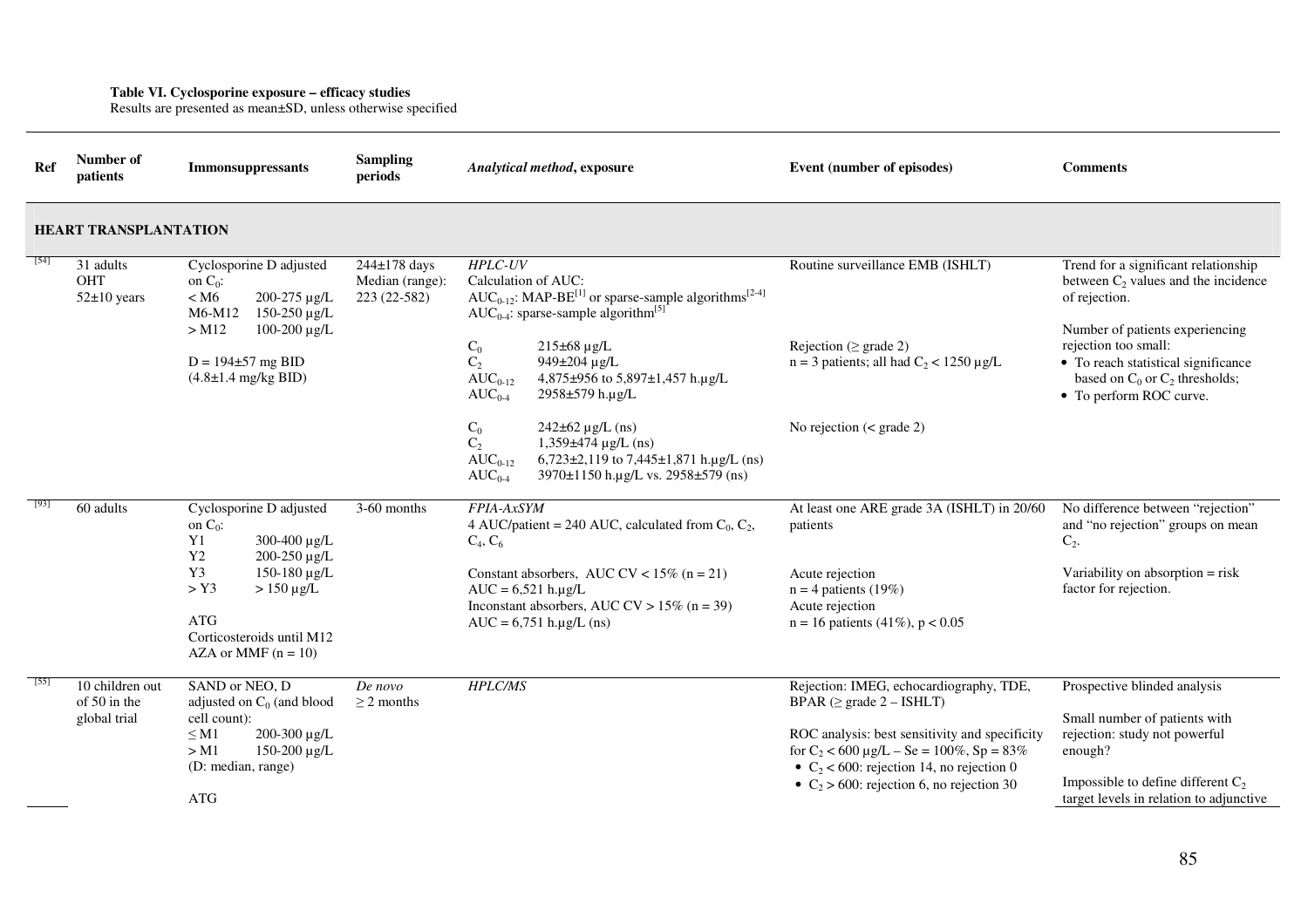|                                      | <b>AZA</b> or MMF                                                                                            |                                     |                                                                                                                                       |                                                                                            |                                                                                               | immunosuppressants                                                                                           |
|--------------------------------------|--------------------------------------------------------------------------------------------------------------|-------------------------------------|---------------------------------------------------------------------------------------------------------------------------------------|--------------------------------------------------------------------------------------------|-----------------------------------------------------------------------------------------------|--------------------------------------------------------------------------------------------------------------|
| $8.1\pm6.3$ years                    | $D = 8.6$ mg/kg (4-21)                                                                                       | $2.2 \pm 1.6$ years                 | $C_2$                                                                                                                                 | $345\pm163$ µg/L < Y1: 456 $\pm164$ µg/L<br>Y1-Y2: 428±196 μg/L<br>Y2-Y5: 244±147 µg/L     | Rejection (BPAR: $n = 14$ )<br>$n = 5$ patients                                               | Impossible to assess chronic<br>rejection                                                                    |
|                                      |                                                                                                              |                                     | $C_{\min}$<br>$213\pm29 \,\mu g/L$<br>$C_{max}$<br>467±38 µg/L<br>3,615±508 h.µg/L<br>$AUC_{0-12}$<br>$AUC_{0-4}$<br>1,498±132 h.µg/L |                                                                                            |                                                                                               |                                                                                                              |
| $8.9\pm5.6$ years                    | $D = 7.9$ mg/kg (3.7-24), ns 2.4±1.8 years                                                                   |                                     | $C_0$ : ns<br>$C_2 = 952 \pm 310 \text{ µg/L}$<br>(p<0.001)                                                                           | $<$ Y1: 1,134 $\pm$ 356 $\mu$ g/L<br>Y1-Y2: 996±266 μg/L<br>Y2-Y5: 859±274 µg/L            | No rejection<br>$n = 5$ patients                                                              |                                                                                                              |
|                                      |                                                                                                              |                                     | $C_{\min}$<br>$219\pm32 \,\mu g/L$ (ns)<br>$C_{max}$<br>$AUC_{0-12}$<br>$AUC_{0-4}$                                                   | 966±231 µg/L (p<0.001)<br>5,530 $\pm$ 889 h.µg/L (p < 0.001)<br>2,713±536 h.µg/L (p<0.001) |                                                                                               |                                                                                                              |
|                                      | HEART AND LUNG TRANSPLANTATION                                                                               |                                     |                                                                                                                                       |                                                                                            |                                                                                               |                                                                                                              |
| 31 adults<br>$(12 \text{ CF})$<br>HL | Cyclosporine median D<br>(mg/kg/day)<br>$\bullet$ starting: 2.7<br>· maintenance: 10.3<br>(CF patients: TID) | $<$ 3 months                        | <b>SRIA</b><br>Observed $C_0$ (median):                                                                                               | $<$ W3: 347.5 µg/L<br>W3-M3: 445.5 µg/L                                                    | Treated ARE (66% BPAR)<br>If $C_0$ CV > 40%:<br>$RR = 1.51 (95\% CI = 1.01 - 2.27)$           | Variability on $C_0$ : risk factor for<br>subsequent rejection; no such<br>relationship for $C_0$ itself     |
|                                      | ATG, AZA, Prednisone                                                                                         |                                     |                                                                                                                                       |                                                                                            |                                                                                               |                                                                                                              |
| 50 patients<br>$(9 \text{ CF})$      | NEO $(n = 28)$ vs SAND $(n$<br>$=$ 22), D adjusted on $C_0$ :<br>300-400 µg/L<br>$M1-M2$                     | 12 months                           | <b>EMIT</b><br>289 PK profiles                                                                                                        |                                                                                            |                                                                                               | Study designed to compare the PK of<br>NEO vs SAND, not to establish a<br>relationship between drug exposure |
| 19 SL, 9 DL, 22<br>HL                | M3-M12 200-300 µg/L                                                                                          |                                     | $C_0 = 394 \mu g/L$                                                                                                                   |                                                                                            | Patients with at least one treated ARE                                                        | and efficacy                                                                                                 |
|                                      | ATG, AZA, prednisolone                                                                                       |                                     | $C_0 = 449 \mu g/L$ (p = 0.042)                                                                                                       |                                                                                            | Patients with no ARE                                                                          | Relationship $C_2$ , $C_6$ or AUC <sub>0-6</sub> –<br>incidence of treated AR: ns                            |
| 48 patients<br>SL, DL, HL            | NEO $(n = 27)$ vs SAND $(n$<br>$=$ 21), D adjusted on $C_0$ :<br>$M1-M2$<br>300-400 µg/L                     | Weeks 1, 2, 3, 4,<br>13, 26, 39, 52 | <b>EMIT</b><br>341 $AUC_{0.6}$                                                                                                        |                                                                                            | ARE frequency similar in the $3 C2$ groups<br>AR-free periods:                                |                                                                                                              |
|                                      | M3-M12 200-300 µg/L<br>(CF patients: TID)                                                                    |                                     | intermediate, 1000-1500 (16); high >1500 (14)                                                                                         | 3 groups based on $C_2$ (µg/L) at M1: low, < 1000 (18);                                    | Intermediate $C_2$ (226 days) >> low $C_2$ (197<br>days) and high $C_2$ (191 days) (p<0.0001) |                                                                                                              |
|                                      |                                                                                                              |                                     |                                                                                                                                       |                                                                                            |                                                                                               |                                                                                                              |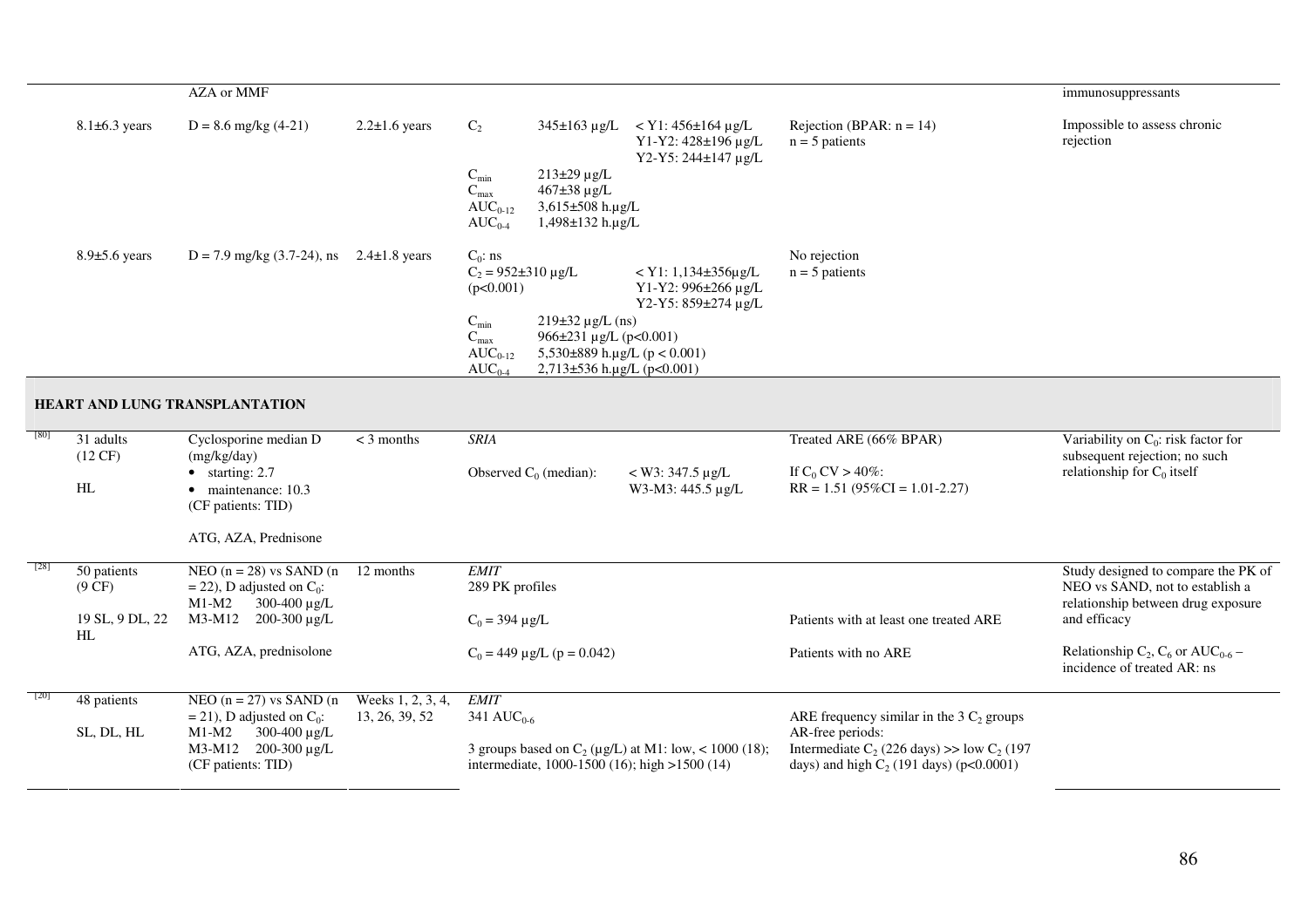| ATG, AZA, prednisolone | $AUC_{0.6}$                         | 875±546 µg/L<br>4,036±1,904 h.µg/L                      | Median number of $ARE > 2$    |
|------------------------|-------------------------------------|---------------------------------------------------------|-------------------------------|
|                        | $AUC_{0.6}$<br>$C_0$ and $C_6$ : ns | $1,114\pm 633$ (p = 0.01)<br>$4,870\pm2,182$ (p = 0.01) | Median number of ARE $\leq$ 2 |

#### **Legend**

 ARE: Acute rejection episode – ATG: Antithymocyte globulin – AZA: Azathioprine – BPAR: Biopsy-proven acute rejection – CF: Cystic fibrosis – D: Dose – DL: Double lung transplantation – EMB: Endomyocardial biopsy – HL: Heart-lung transplantation – IMEG: Intramyocardial electrocardiogram – MAP-BE: Maximum *a posteriori* Bayesian estimation – MMF: mycophenolate<br>mofetil – NEO: Neoral – OHT: Orthotopic heart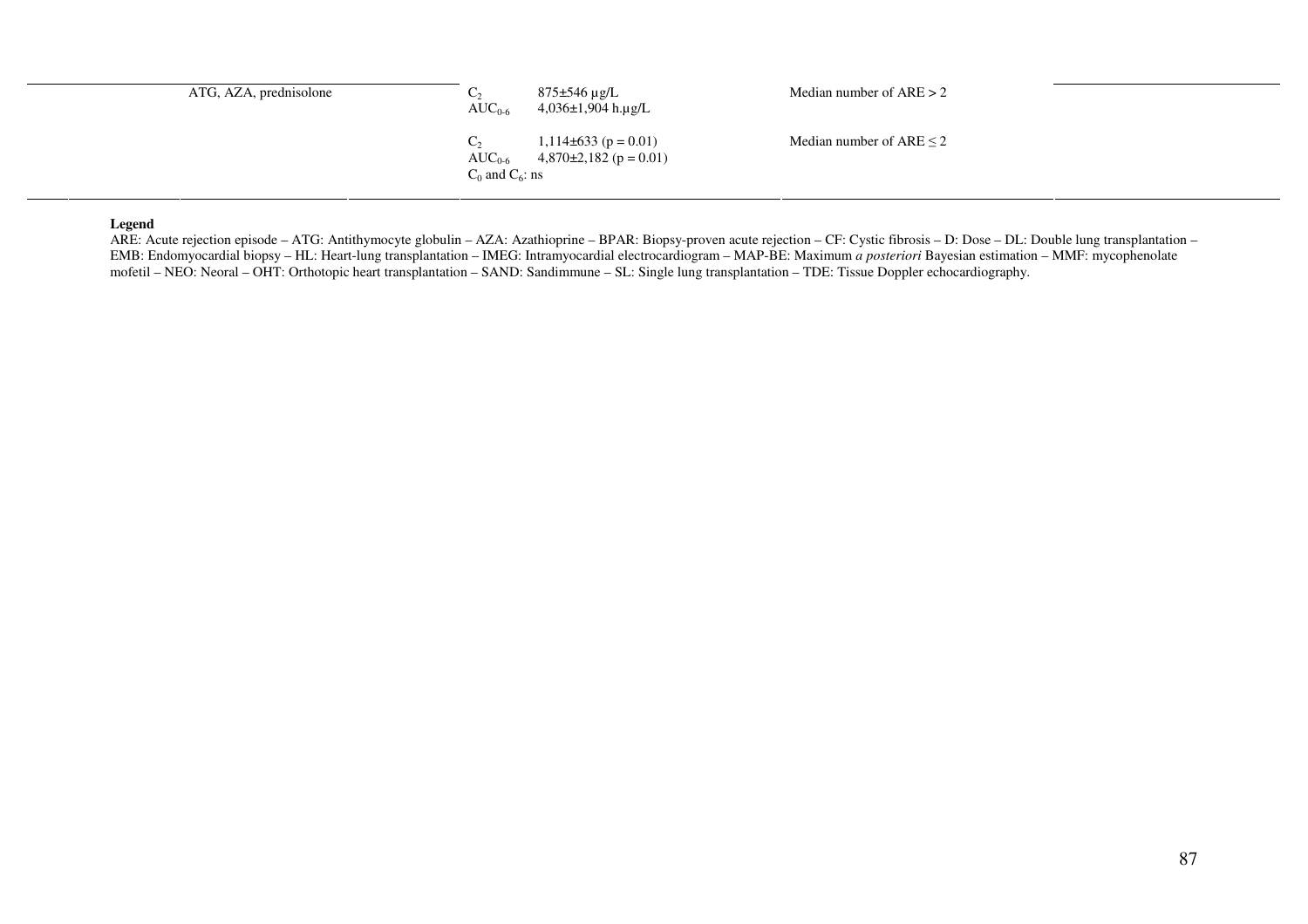**Table VII. Cyclosporine exposure – toxicity studies** Results are presented as mean±SD, unless otherwise specified

| Ref         | Number of<br>patients               | Immunosuppressants                                                                                                                                                                                       | <b>Sampling</b><br>periods                      | Analytical method, exposure                                                                                                                                                                                                                                                                                                                                                                                                                                                                                                                                                            | Event (number of episodes)                                                                                                                                                                                                                                                                                                                          | <b>Comments</b>                                                                  |
|-------------|-------------------------------------|----------------------------------------------------------------------------------------------------------------------------------------------------------------------------------------------------------|-------------------------------------------------|----------------------------------------------------------------------------------------------------------------------------------------------------------------------------------------------------------------------------------------------------------------------------------------------------------------------------------------------------------------------------------------------------------------------------------------------------------------------------------------------------------------------------------------------------------------------------------------|-----------------------------------------------------------------------------------------------------------------------------------------------------------------------------------------------------------------------------------------------------------------------------------------------------------------------------------------------------|----------------------------------------------------------------------------------|
|             | <b>HEART TRANSPLANTATION</b>        |                                                                                                                                                                                                          |                                                 |                                                                                                                                                                                                                                                                                                                                                                                                                                                                                                                                                                                        |                                                                                                                                                                                                                                                                                                                                                     |                                                                                  |
| [54]        | 31 adults<br>OHT<br>$52\pm10$ years | Cyclosporine D adjusted<br>on $C_0$ :<br>$<$ M <sub>6</sub><br>200-275 µg/L<br>M6-M12<br>$150-250 \,\mu g/L$<br>$>$ M12<br>100-200 μg/L<br>$D = 194 \pm 57$ mg BID<br>$(4.8 \pm 1.4 \text{ mg/kg BID})$  | 244±178 days<br>Median (range):<br>223 (22-582) | <b>HPLC-UV</b><br>Calculation of AUC:<br>$AUC_{0-12}$ : MAP-BE <sup>[1]</sup> or sparse-sample algorithms <sup>[2-4]</sup><br>AUC <sub>0-4</sub> : sparse-sample algorithm <sup>[5]</sup><br>Rejection vs no rejection:<br>$C_0$<br>$215\pm68 \,\mu g/L$<br>$C_2$<br>949±204 µg/L<br>$AUC_{0-12}$<br>4,875±956 to 5,897±1,457 h.µg/L<br>$AUC_{0-4}$<br>2958±579 h.µg/L<br>$C_0$<br>$242\pm62 \,\mu g/L$ (ns)<br>C <sub>2</sub><br>$1,359\pm474 \,\mu g/L$ (ns)<br>$6,723\pm2,119$ to 7,445 $\pm1,871$ h.µg/L (ns)<br>$AUC_{0-12}$<br>3970±1150 h.µg/L vs. 2958±579 (ns)<br>$AUC_{0.4}$ | Impairment of renal function:<br>• If $SCr > 2.5$ mg/dL<br>$\bullet$ n = 5 patients<br>No relationship between cyclosporine $C_0$ or $C_2$ and<br>impairment of renal function.                                                                                                                                                                     |                                                                                  |
| <b>1931</b> | 60 adults                           | Cyclosporine D adjusted<br>on $C_0$ :<br>Y1<br>300-400 µg/L<br>Y2<br>200-250 µg/L<br>Y3<br>150-180 µg/L<br>$>$ Y3<br>$> 150 \mu g/L$<br><b>ATG</b><br>Corticosteroids until M12<br>AZA or MMF $(n = 10)$ | 3-60 months                                     | FPIA-AxSYM<br>4 AUC/patient = 240 AUC, calculated from $C_0$ , $C_2$ ,<br>$C_4, C_6$<br>Constant absorbers, AUC CV < $15\%$ (n = 21)<br>$AUC = 6,521 h.\mu g/L$<br>Inconstant absorbers, AUC CV > $15\%$ (n = 39)<br>$AUC = 6,751 h.\mu g/L$ (ns)                                                                                                                                                                                                                                                                                                                                      | Mean SCr rise of 50% from baseline in both groups (ns)<br>% patients:<br>Hypertension<br>48%<br>Neurological events<br>24%<br>Gum hyperplasia<br>14%<br>New onset hyperlipidemia treated with statins<br>48%<br>Hypertension<br>56%<br>Neurological events<br>41%<br>Gum hyperplasia<br>18%<br>New onset hyperlipidemia treated with statins<br>51% |                                                                                  |
|             | <b>LUNG TRANSPLANTATION</b>         |                                                                                                                                                                                                          |                                                 |                                                                                                                                                                                                                                                                                                                                                                                                                                                                                                                                                                                        |                                                                                                                                                                                                                                                                                                                                                     |                                                                                  |
| [79]        | 15 adults (0 CF)<br>3 SL, 12 DL     | Cyclosporine D adjusted<br>on $C_0$ = 200-300 $\mu$ g/L                                                                                                                                                  | 42-359 days                                     | <b>EMIT</b><br>$C_0 = 289 \pm 93 \text{ µg/L}$                                                                                                                                                                                                                                                                                                                                                                                                                                                                                                                                         | CMV infection or disease                                                                                                                                                                                                                                                                                                                            | • $C_0$ and $C_2$ : same<br>sensitivity (84.6%)<br>• Better specificity of $C_0$ |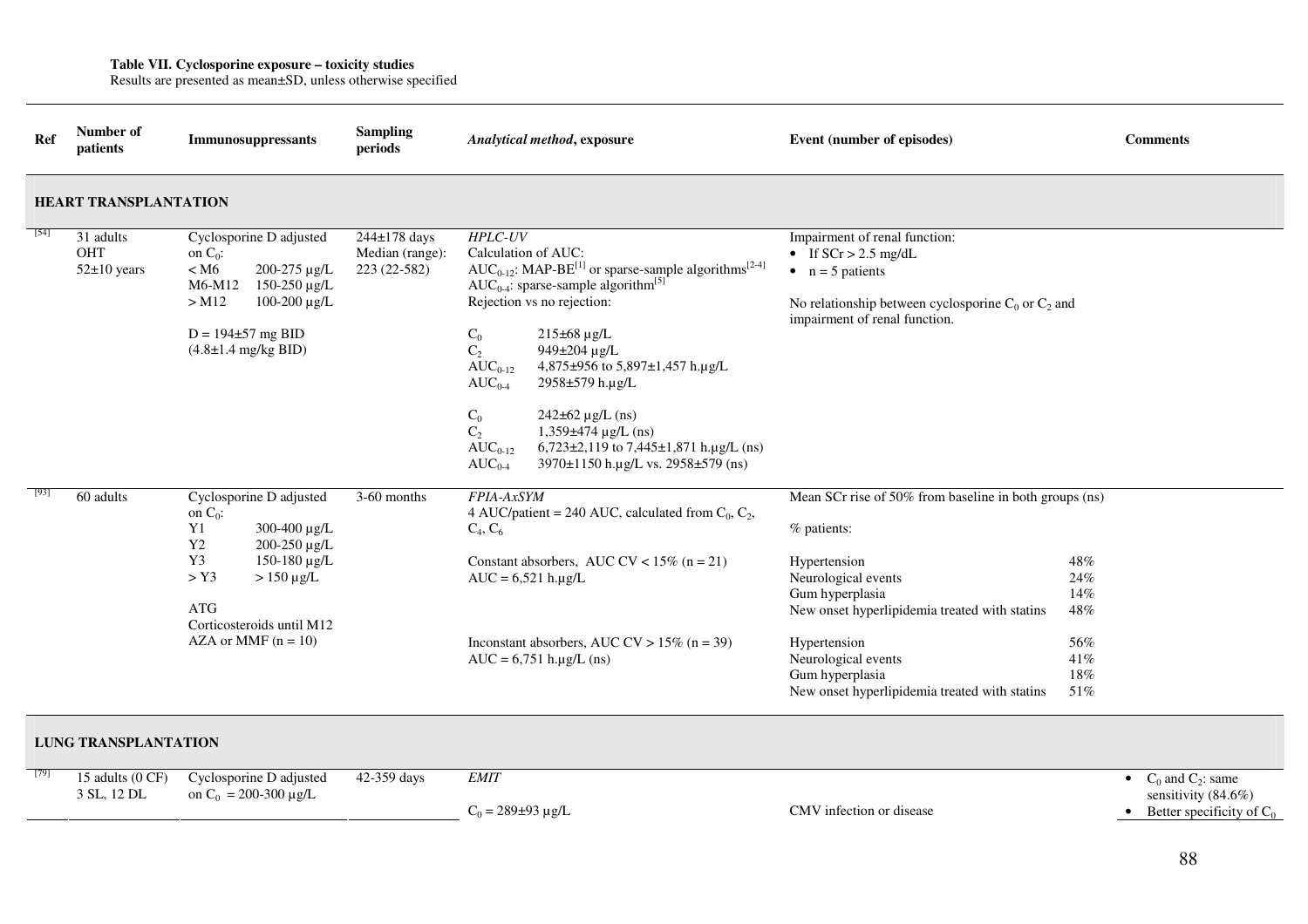|        |                                                | AZA, methylprednisolone                                                                                                                                                   |                                     | $C_2 = 1,583 \pm 421 \text{ µg/L}$<br>$n = 9$ patients (13 episodes)                                                                                                                                                                                                                                                                                                                                     |                                                                                                                                                                                                                                                                                                                                                                                                                                                                           | $(66.7\%)$ vs C <sub>2</sub> (57.1%)                                                                                                 |
|--------|------------------------------------------------|---------------------------------------------------------------------------------------------------------------------------------------------------------------------------|-------------------------------------|----------------------------------------------------------------------------------------------------------------------------------------------------------------------------------------------------------------------------------------------------------------------------------------------------------------------------------------------------------------------------------------------------------|---------------------------------------------------------------------------------------------------------------------------------------------------------------------------------------------------------------------------------------------------------------------------------------------------------------------------------------------------------------------------------------------------------------------------------------------------------------------------|--------------------------------------------------------------------------------------------------------------------------------------|
|        |                                                |                                                                                                                                                                           |                                     | No CMV infection or disease<br>$C_0 = 222 \pm 82 \mu g/L$ (p<0.05)<br>$C_2 = 1,074\pm423 \text{ µg/L} (p<0.05)$                                                                                                                                                                                                                                                                                          |                                                                                                                                                                                                                                                                                                                                                                                                                                                                           |                                                                                                                                      |
|        |                                                | HEART AND LUNG TRANSPLANTATION                                                                                                                                            |                                     |                                                                                                                                                                                                                                                                                                                                                                                                          |                                                                                                                                                                                                                                                                                                                                                                                                                                                                           |                                                                                                                                      |
| $[77]$ | 32 patients<br>24 HTx, 28 HL                   | Cyclosporine D adjusted<br>on $C_0$ (target: N/R)<br>ATG, AZA, steroids                                                                                                   | $<$ 3 months                        | <b>SRIA</b><br>First 5 postoperative days, 88% $C_0$ < 200 µg/L                                                                                                                                                                                                                                                                                                                                          | Renal function (624 complete sets of dose, $C_0$ and SCr)<br>No correlation between dose and change in renal<br>function<br>Correlation between $log C_0$ and 1/SCr:<br>• Simultaneous measurements:<br>$r^2 = -0.33$ (95%CI = $-0.52$ ; -0.10)<br>• In the subsequent 5-day period:<br>$r^2 = -0.69$ (95%CI = $-0.69$ ; -0.15)                                                                                                                                           | Exclusion of all data up to<br>the first nadir in plasma<br>creatinine following<br>transplantation (mean<br>time: $6.7\pm3.6$ days) |
| $[28]$ | 50 patients<br>(9 CF)<br>19 SL, 9 DL, 22<br>HL | NEO $(n = 28)$ vs SAND $(n$<br>$=$ 22), D adjusted on C <sub>0</sub> :<br>$M1-M2$<br>$300-400 \mu g/L$<br>M3-M12 200-300 µg/L<br>ATG, AZA, prednisolone                   | 12 months                           | <b>EMIT</b><br>289 PK profiles<br>Patients with at least one treated ARE<br>$C_0 = 394 \mu g/L$<br>Patients with no ARE<br>$C_0 = 449 \mu g/L$ (p = 0.042)                                                                                                                                                                                                                                               | Renal function:<br>None of $C_0$ , $C_2$ , $C_6$ or AUC <sub>0-6</sub> correlated with any of the<br>markers of cyclosporine nephrotoxicity                                                                                                                                                                                                                                                                                                                               | Study designed to<br>compare the PK of NEO<br>vs SAND, not to establish<br>a relationship between<br>drug exposure and<br>efficacy   |
| [20]   | 48 patients<br>SL, DL, HL                      | NEO $(n = 27)$ vs SAND $(n$<br>$= 21$ ), D adjusted on C <sub>0</sub> :<br>$M1-M2$<br>300-400 µg/L<br>M3-M12 200-300 µg/L<br>(CF patients: TID)<br>ATG, AZA, prednisolone | Weeks 1, 2, 3, 4,<br>13, 26, 39, 52 | <b>EMIT</b><br>341 $AUC_{0.6}$<br>3 groups based on $C_2$ ( $\mu$ g/L) at M1: low, < 1000 (18);<br>intermediate, 1000-1500 (16); high >1500 (14)<br>Median number of $ARE > 2$<br>$C_2 = 875 \pm 546 \,\mu g/L$<br>$AUC_{0.6} = 4,036 \pm 1,904$ h.ug/L<br>Median number of $ARE \leq 2$<br>$C_2 = 1,114\pm 633$ (p = 0.01)<br>AUC <sub>0-6</sub> = 4,870 $\pm$ 2,182 (p = 0.01)<br>$C_0$ and $C_6$ : ns | Infections (71 episodes):<br>• Patients with infection episodes > 2 vs $\leq$ 2: C <sub>0</sub> , C <sub>2</sub> ,<br>$C_6$ , AUC ns<br>Number of infection episodes ns among patients<br>$\bullet$<br>stratified on $C_2$<br>Renal function (1,693 observations):<br>• Difference between groups: ns<br>Blood pressure (1,891 measurements):<br>Linear trend $\ge$ BP – C <sub>2</sub> strata (p < 0.001)<br>No correlation between BP and exposure indices<br>$\bullet$ |                                                                                                                                      |

### **Legend:**

 ARE: Acute rejection episode – ATG: Antithymocyte globulin – AZA: Azathioprine – BP: Blood pressure – CF: Cystic fibrosis – D: Dose – DL: Double lung transplantation – HL: Heart-lung transplantation – HTx: Heart transplantation – MAP-BE: Maximum *a posteriori* Bayesian estimation – MMF: Mycophenolate mofetil – NEO: Neoral – N/R: not reported – OHT: Orthotopic heart transplantation – SAND: Sandimmune – SCr: Serum creatinine – SL: Single lung transplantation.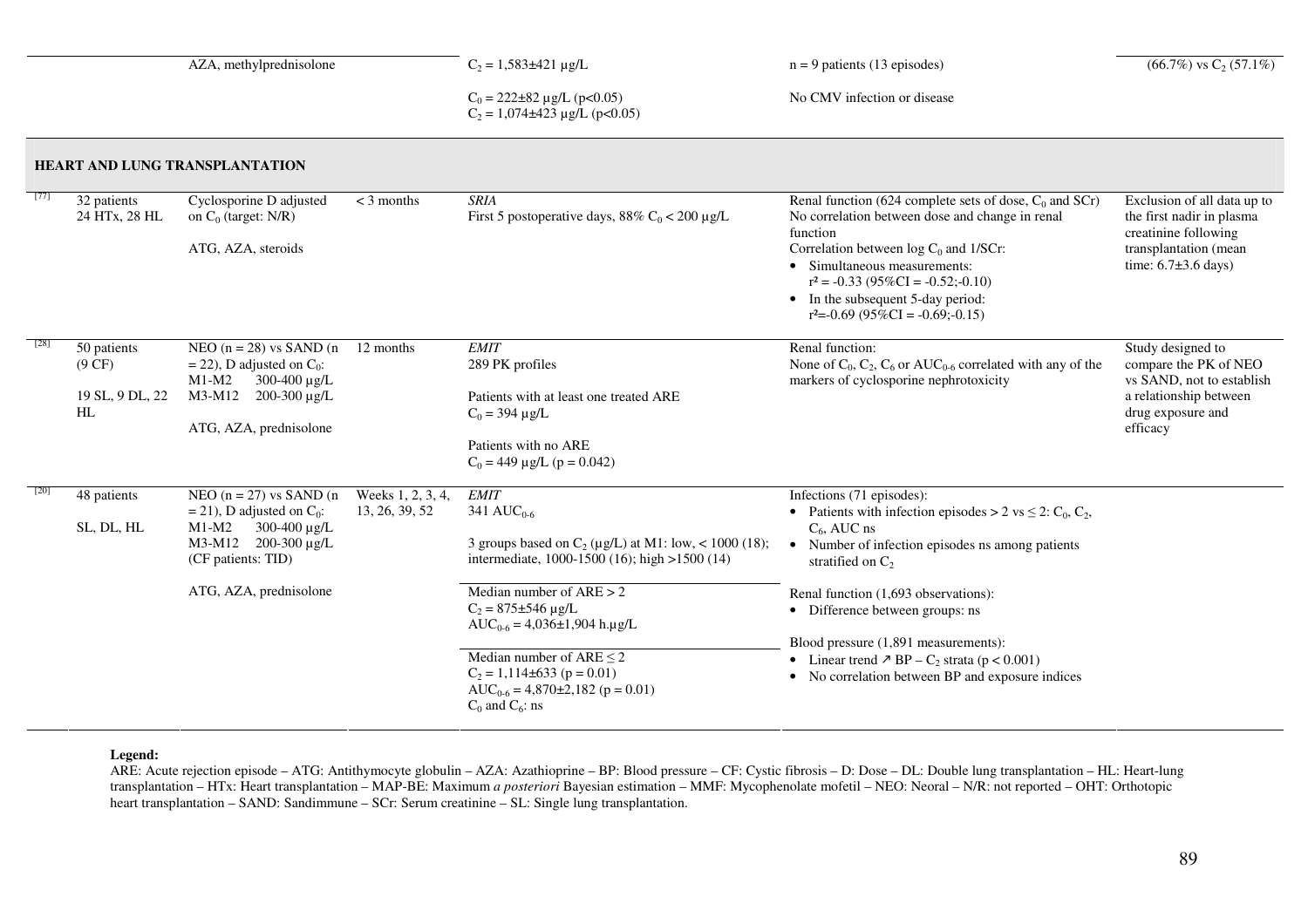| Ref  | <b>Study</b>                                                       | <b>Patients</b>                                             | Time post-<br>transplant                                 | <b>Immunosuppressants</b>                                                                                                 | Analytical method, exposure<br>index and target                                                                                                                                                                                                                                                         | <b>Evaluated endpoints and results</b>                                                                                                                                                            | <b>Comments</b>                                            |
|------|--------------------------------------------------------------------|-------------------------------------------------------------|----------------------------------------------------------|---------------------------------------------------------------------------------------------------------------------------|---------------------------------------------------------------------------------------------------------------------------------------------------------------------------------------------------------------------------------------------------------------------------------------------------------|---------------------------------------------------------------------------------------------------------------------------------------------------------------------------------------------------|------------------------------------------------------------|
|      | <b>HEART TRANSPLANTATION</b>                                       |                                                             |                                                          |                                                                                                                           |                                                                                                                                                                                                                                                                                                         |                                                                                                                                                                                                   |                                                            |
| [59] | Prospective study<br>Consecutive patients,                         | 20 adults                                                   | $< 1$ year                                               | <b>SAND</b>                                                                                                               | <b>EMIT</b>                                                                                                                                                                                                                                                                                             | <b>BPAR: ISHLT classification</b>                                                                                                                                                                 |                                                            |
|      | randomized in 2<br>groups                                          | Group I<br>$11\pm2$ months<br>$53\pm8$ years<br>$n = 10$    |                                                          | Thymoglobuline<br><b>AZA</b>                                                                                              | D adjusted on<br>$C_0$ = 150-250 µg/L                                                                                                                                                                                                                                                                   | Efficacy:<br>• BPAR: 50% (grade I: 70/172 biopsies: 40.7%)                                                                                                                                        |                                                            |
|      |                                                                    |                                                             |                                                          | Prednisone                                                                                                                |                                                                                                                                                                                                                                                                                                         | Others:<br>• Cyclosporine D at end of $f/\psi$ : 3.5 $\pm$ 1 mg/kg/day<br>• Mean cyclosporine D adjustment/patient: 1/month<br>• Total cyclosporine cost: 5,106±1,045 CDN \$                      |                                                            |
|      |                                                                    | $10\pm3$ months<br>Group II<br>58±4 years<br>$n = 10$       |                                                          | D adjusted on<br>$C_6 = 150-250 \mu g/L$                                                                                  | Efficacy:<br>• BPAR: 50% (grade I: 47/111 biopsies: 29.7%, p=0.04)<br>• Left VEF and graft atherosclerosis similar in both groups                                                                                                                                                                       |                                                                                                                                                                                                   |                                                            |
|      |                                                                    |                                                             |                                                          |                                                                                                                           |                                                                                                                                                                                                                                                                                                         | Toxicity:<br>• Renal function similar in both groups (SCr, GFR)                                                                                                                                   |                                                            |
|      |                                                                    |                                                             |                                                          |                                                                                                                           |                                                                                                                                                                                                                                                                                                         | Others:<br>• Cyclosporine D at end of f/up : 2.6±0.6 mg/kg/day<br>$(p=0.002)$<br>• Mean cyclosporine D adjustment/patient: 1/month<br>• Total cyclosporine cost: $3,589\pm1,116$ CDN \$ (p=0.005) |                                                            |
| [56] | Prospective study<br>Randomization to $C_0$<br>or $C_2$ monitoring | 30 adults                                                   | Stable, $\geq 1$ year<br>No BPAR in<br>previous 6 months | <b>NEO</b><br>(Week 0: conversion)<br>from SAND to NEO)                                                                   | <b>EMIT</b>                                                                                                                                                                                                                                                                                             | Routine biopsies and after each dose reduction<br>No instance of BPAR $\geq$ grade 2 (ISHLT classification)                                                                                       | No comparison of<br>outcome between two<br>groups based on |
|      | Follow-up: 6 months                                                | $SCr < 250$ µmol/L<br>Group I<br>$59\pm7$ years<br>$n = 15$ | Thymoglobuline<br><b>AZA</b><br>Prednisone               | $\bullet$ Week 2: D adjusted on<br>$C_0 = 100-200 \mu g/L$<br>• $\geq$ Week 6: D adjusted on<br>$C_2 = 300 - 600 \mu g/L$ | D increase in 8 patients after the first visit<br>D reduction in all patients after the second visit<br>• $C_0 = 147 \pm 39 \,\mu g/L$<br>• $C_1 = 762 \pm 385 \text{ µg/L}$<br>• $C_2 = 835 \pm 320 \text{ µg/L}$<br>• $C_4 = 379 \pm 138 \,\mu g/L$<br>• AUC <sub>0-4</sub> (Trap) = 2,467±804 h.µg/L | monitored exposure<br>index: this study<br>rather looked for a<br>correlation between a<br>single time-point<br>concentration and<br>$AUC_{0-4}$ and $AUC_{0-12}$                                 |                                                            |

**Table VIII. Cyclosporine TDM or concentration-controlled studies** 

90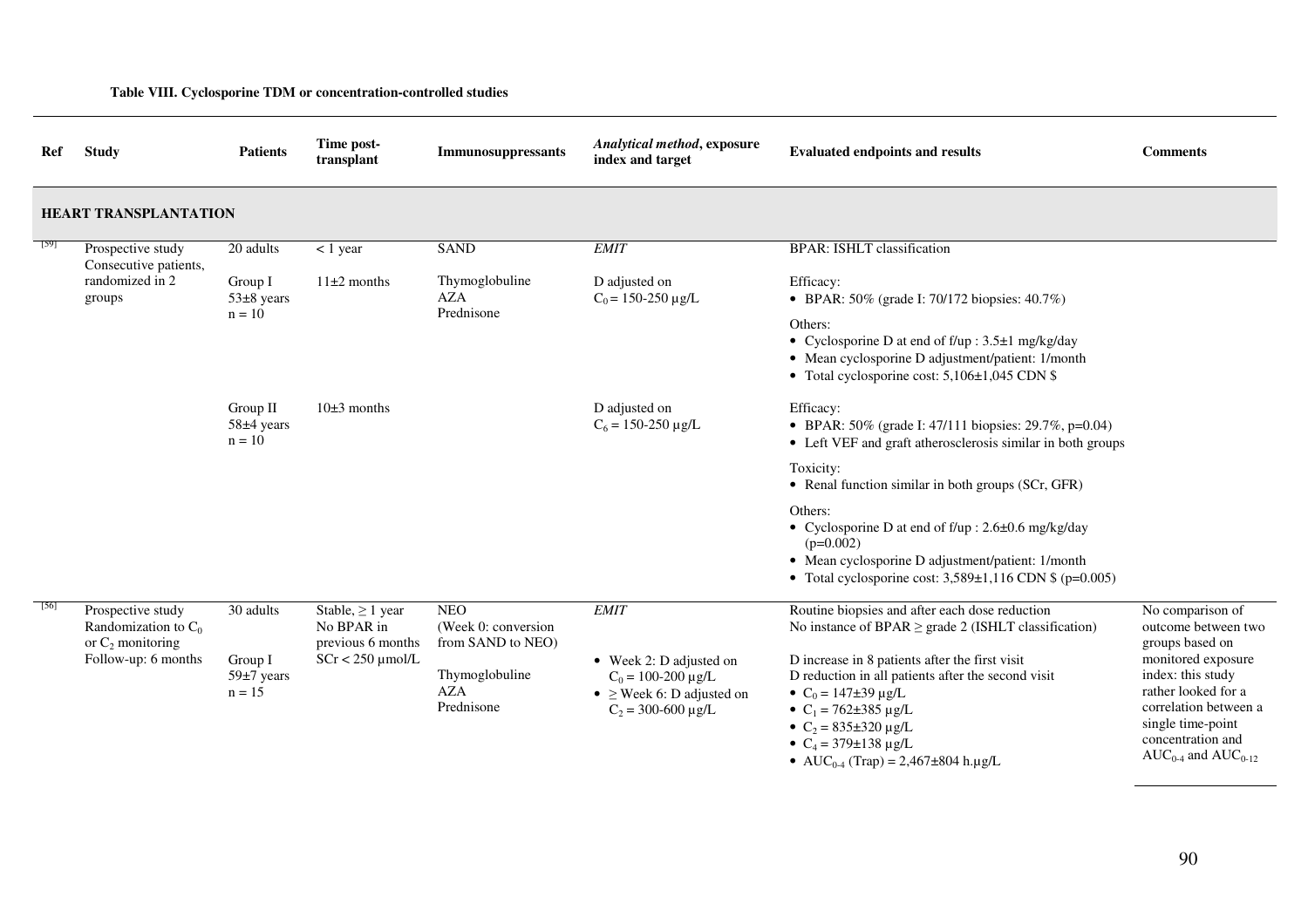|                                                                                                            | Group II<br>56±9 years<br>$n = 15$ |                                                                                                                |                                                                                                                                                                     | • Week 2: D adjusted on<br>$C_2 = 200 - 400 \mu g/L$<br>• $\geq$ Week 6: D adjusted on<br>$C_2 = 300 - 600 \text{ µg/L}$                                  | D reduction after the first visit<br>• $C_0 = 102 \pm 35 \mu g/L$ (p = 0.0001)<br>• $C_1 = 621 \pm 402 \text{ µg/L} (ns)$<br>• $C_2 = 555 \pm 271 \text{ µg/L}$ (p = 0.01)<br>• $C_4 = 218 \pm 83 \text{ µg/L} (p = 0.001)$<br>• AUC <sub>0-4</sub> (Trap) = 1,723±808 h.µg/L (p = 0.02) |                                                                                                                           |
|------------------------------------------------------------------------------------------------------------|------------------------------------|----------------------------------------------------------------------------------------------------------------|---------------------------------------------------------------------------------------------------------------------------------------------------------------------|-----------------------------------------------------------------------------------------------------------------------------------------------------------|------------------------------------------------------------------------------------------------------------------------------------------------------------------------------------------------------------------------------------------------------------------------------------------|---------------------------------------------------------------------------------------------------------------------------|
| Longitudinal follow-<br>up of all patients<br>followed at heart<br>transplantation clinic<br>2-phase study | 114 adults<br>$57±9$ years         | Stable, $\geq 1$ year                                                                                          | <b>NEO</b><br>ATG (most patients)<br>Cyclosporine<br>monotherapy (7.9%)<br>or $+ AZA + prednisone$<br>$(40.3\%)$<br>or + AZA $(36\%)$<br>or + prednisone $(15.8\%)$ | <b>EMIT</b>                                                                                                                                               | Primary endpoint: clinical benefit = composite measure<br>• Positive cardiac outcomes (no mortality, no acute<br>rejection, no decrease in LVEF $> 10\%$ ), and<br>Positive renal outcomes (absence of increase in SCr ><br>$\bullet$<br>$10\%)$                                         | Limitation: sequential<br>longitudinal<br>assessment of two<br>strategies for NEO D<br>adjustment in the<br>same patients |
|                                                                                                            |                                    |                                                                                                                | Phase $1(10\pm4$ months)<br>D adjusted on<br>$C_2 = 300 - 600 \mu g/L$                                                                                              |                                                                                                                                                           | Primary endpoint:<br>• Clinical benefit: $69.3\%$                                                                                                                                                                                                                                        |                                                                                                                           |
|                                                                                                            |                                    | <i>Initial</i><br>$D = 2.6 \pm 0.8$ mg/kg/day<br>$C_0 = 136 \pm 42 \,\mu g/L$<br>$C_2 = 776 \pm 316 \,\mu g/L$ |                                                                                                                                                                     | Secondary endpoints:<br>Incidence of acute rejection: 0.87%<br>Incidence of mortality: 7.9%<br>Incidence of increase in $SCr > 10\%$ : 18.1%<br>$\bullet$ |                                                                                                                                                                                                                                                                                          |                                                                                                                           |
|                                                                                                            |                                    |                                                                                                                | Final<br>$D = 1.9\pm 0.6$ mg/kg/day                                                                                                                                 | $C_0 = 87 \pm 36 \,\mu g/L$<br>$C_2 = 422 \pm 153 \,\mu g/L$                                                                                              |                                                                                                                                                                                                                                                                                          |                                                                                                                           |
|                                                                                                            |                                    |                                                                                                                | Phase $2(10\pm2$ months)                                                                                                                                            | Dose adjusted on<br>$C_0 = 100-200 \mu g/L$                                                                                                               | Primary endpoint:<br>• Clinical benefit: $43.3\%$<br>$RR = 1.6 (p = 10-5)$                                                                                                                                                                                                               |                                                                                                                           |
|                                                                                                            |                                    |                                                                                                                | <i>Initial</i><br>$D = 1.9 \pm 0.6$ mg/kg/day                                                                                                                       | $C_0 = 86 \pm 35 \,\mu g/L$<br>$C_2 = 428 \pm 159 \,\mu g/L$                                                                                              | Secondary endpoints:<br>Incidence of acute rejection: 0.96% (ns)<br>٠<br>Incidence of mortality: 9.6% (ns)                                                                                                                                                                               |                                                                                                                           |
|                                                                                                            |                                    |                                                                                                                | Final<br>$D = 2.4 \pm 0.6$ mg/kg/day                                                                                                                                | $\bullet$<br>$C_0 = 134 \pm 46 \,\mu g/L$<br>$\bullet$<br>$C_2 = 592 \pm 156 \,\mu g/L$                                                                   | Incidence of increase in $SCr > 10\%$ : 48.9%<br>$RR = 0.37$ (p<10 <sup>-4</sup> )<br>LVEF: stable across both time periods                                                                                                                                                              |                                                                                                                           |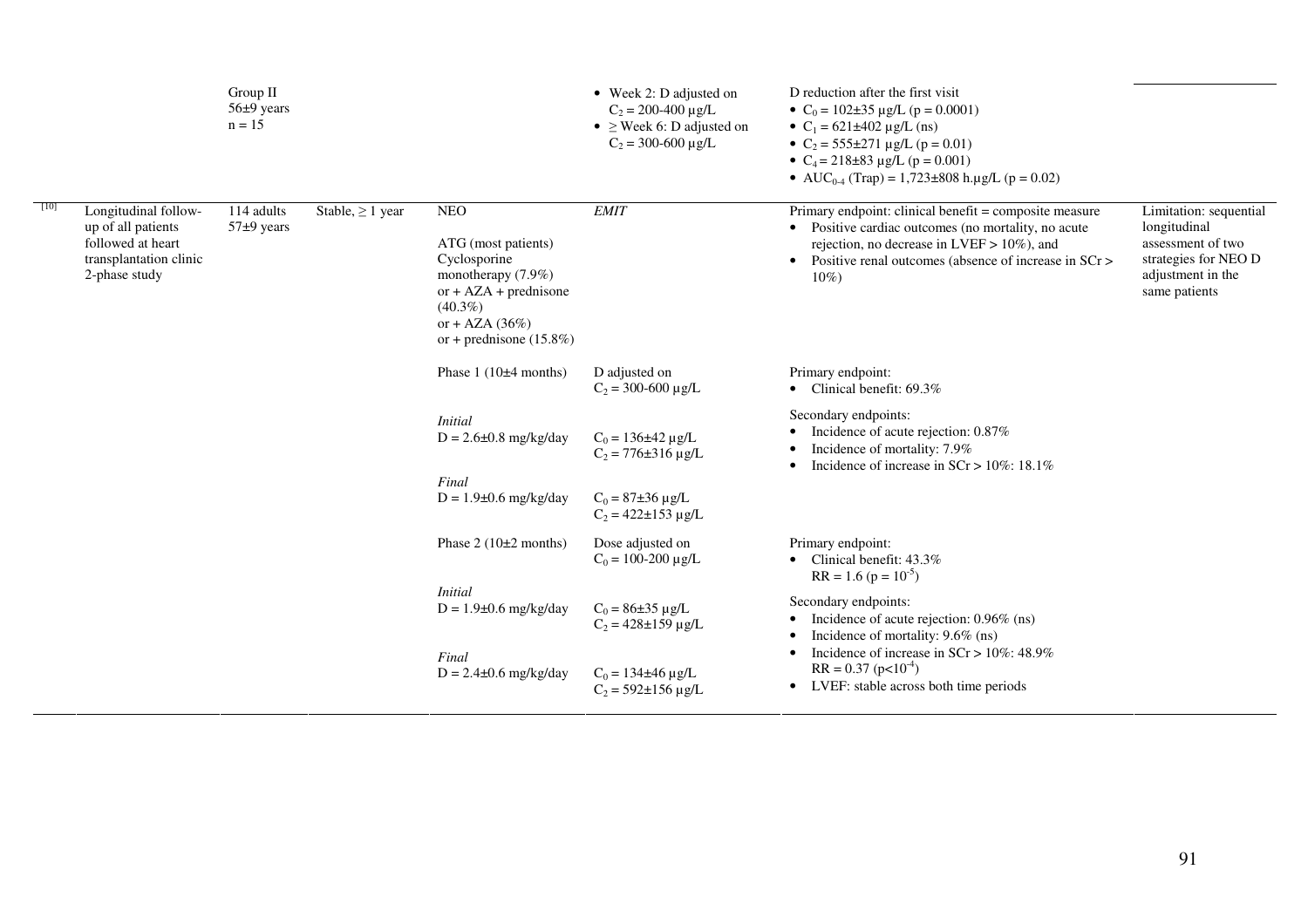| $[22]$ | Prospective analysis<br>of 2 consecutive<br>periods                                                 |                               | De novo<br>$f/\mu p$ : 4 years       | <b>NEO</b><br>In absence of ARE, D<br>decreased if SCr<br>increased $> 20\%$ from<br>baseline<br>ATG, MMF, prednisone | <b>EMIT</b>                                                                                                                                             | Efficacy<br>Routine EMB: $ARE \geq grade 3A (ISHLT classification)$<br>Echocardiography<br>Coronary angiography<br>Toxicity<br>Renal function: SCr, ClCr (Cockroft-Gault), GFR                                                                                                                                     | MMF D: group $1 \neq 2$<br>D/kg different at M1                                            |
|--------|-----------------------------------------------------------------------------------------------------|-------------------------------|--------------------------------------|-----------------------------------------------------------------------------------------------------------------------|---------------------------------------------------------------------------------------------------------------------------------------------------------|--------------------------------------------------------------------------------------------------------------------------------------------------------------------------------------------------------------------------------------------------------------------------------------------------------------------|--------------------------------------------------------------------------------------------|
|        |                                                                                                     | 13 adults<br>$54\pm9$ years   |                                      | Group I<br>(MMF D: 1 g BID)                                                                                           | • < M9: D adjusted on $C_0$<br>$<$ M3: 200-300 µg/L<br>M4-M6: 150-250 μg/L<br>M6-M9: 100-200 μg/L<br>• > M9: D adjusted on $C_2$ =<br>400-600 $\mu$ g/L | Efficacy<br>Incidence of $ARE \geq$ grade 3A<br>$\circ$ Month 6: 38.5%<br>o Month 12:38.5%<br>$\circ$ Month 24: 46%<br>$\circ$ Month 36: 54%<br>Time to acute rejection: 363±462 days<br>3 deaths<br>LVEF: $58\pm5$ (M3) to $60\pm5\%$ (M12)<br>Incidence of graft atherosclerosis at M12: 11%                     |                                                                                            |
|        |                                                                                                     | 9 adults<br>$53 \pm 12$ years |                                      | Group II<br>(MMF D: 1.5 g BID)                                                                                        | • D adjusted on $C_2$<br>$<$ M3: 600-800 µg/L<br>M4-M6: 500-700 µg/L<br>$> M6$ : 400-600 µg/L                                                           | Efficacy<br>Incidence of $ARE \geq grade 3A$ (ns)<br>$\circ$ Month 6: 11%<br>○ Month 12:44%<br>$\circ$ Month 24: 56%<br>$\circ$ Month 36: 56%<br>Time to acute rejection: $344\pm237$ days (ns)<br>No death<br>LVEF: $59\pm2$ (M36) to $61\pm2\%$ (M24) (ns)<br>Incidence of graft atherosclerosis at M12: 0% (ns) |                                                                                            |
|        |                                                                                                     |                               |                                      |                                                                                                                       |                                                                                                                                                         | Toxicity:<br>Renal function, incidence of infections: ns                                                                                                                                                                                                                                                           |                                                                                            |
| [86]   | 2-phase prospective<br>study<br>Paired determination<br>of $C_0$ and $C_2$<br>Investigators blinded | 58 adults<br>$56±11$ years    | $2.03 \pm 1.28$ years<br>$(0.3-3.6)$ | Cyclosporine<br>ATG or basiliximab<br>Prednisone<br>AZA or MMF                                                        | FPIA-TDx                                                                                                                                                | Toxicity:<br>Incidence of life-threatening infections<br>Renal dysfunction (SCr, ClCr)<br>Efficacy<br>$\sim$ $\sim$ $\sim$ $\sim$ $\sim$ $\sim$                                                                                                                                                                    | Short follow-up in<br>both phases.<br>$C_0$ or $C_2$ values in the<br>whole population for |

Efficacy • BPAR ≥ grade 2 (ISHLT)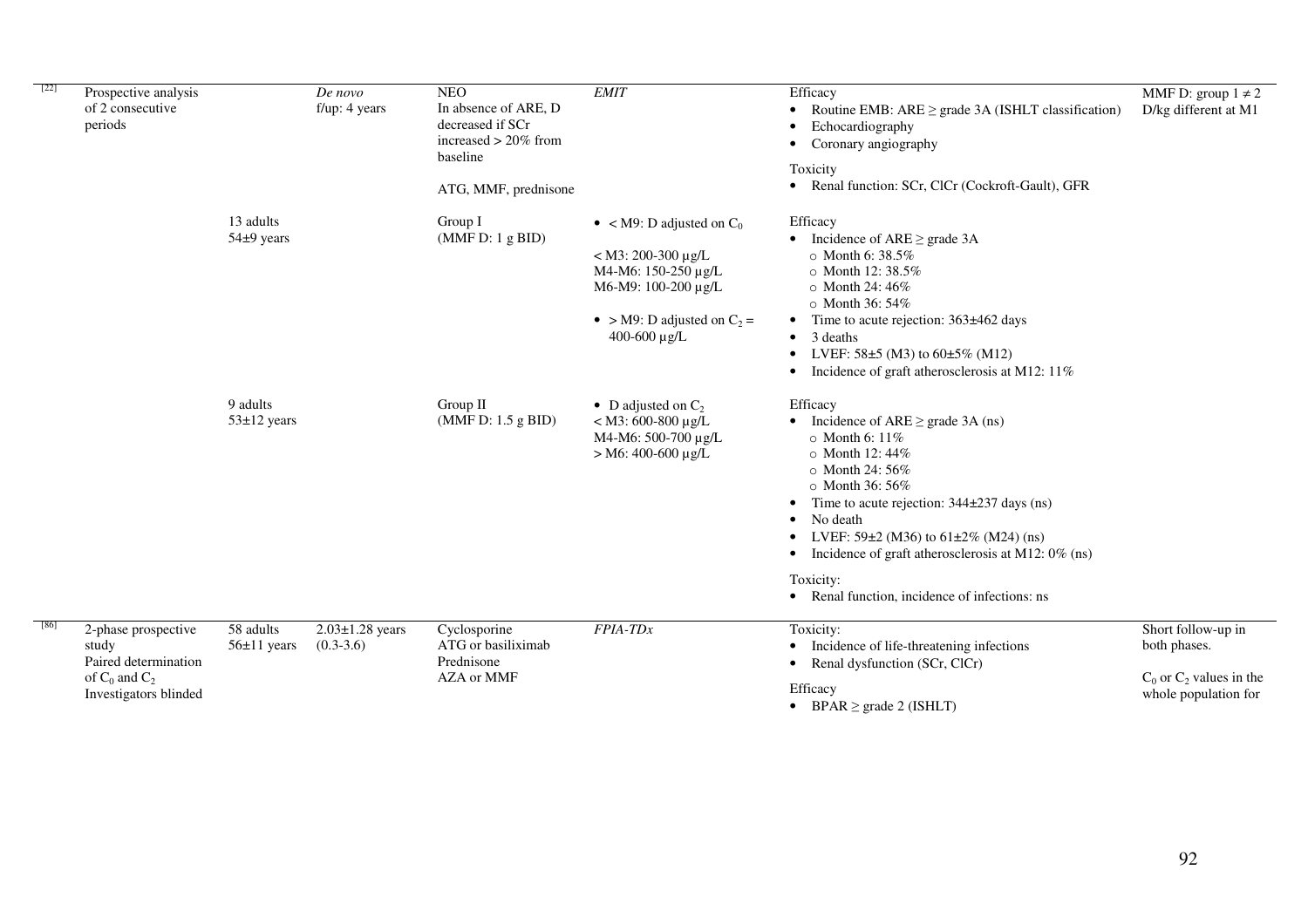|      | to exposure index                    |                                        |                    |                                  | Phase I (6 months): D adjusted<br>on $C_0$<br>• M3-M6: 300-350 µg/L<br>• M6-M12: 250-300 µg/L<br>• M12-M24: 200-250 $\mu$ g/L<br>• >M24: 150-200 $\mu$ g/L                                          | Toxicity<br>• 8 infection episodes<br>Renal function deterioration in 2 patients<br>$\bullet$<br>Efficacy:<br>ARE $\geq$ grade 3, 7/58 patients<br>$\bullet$<br>Rejection vs no rejection:<br>$\bullet$<br>$C_0 = 195 \pm 121$ vs 197 $\pm 100$ , ns<br>$C_2 = 777 \pm 326$ vs 1,015 $\pm$ 422, p=0.022                                                 | each phase: N/R.<br>No monitoring of<br>MPA levels.                                                                                            |
|------|--------------------------------------|----------------------------------------|--------------------|----------------------------------|-----------------------------------------------------------------------------------------------------------------------------------------------------------------------------------------------------|---------------------------------------------------------------------------------------------------------------------------------------------------------------------------------------------------------------------------------------------------------------------------------------------------------------------------------------------------------|------------------------------------------------------------------------------------------------------------------------------------------------|
|      |                                      |                                        |                    |                                  | Phase II (6 months): D adjusted<br>on $C_2$ associated with no<br>rejection during phase I<br>• M3-M6: $1,403\pm285$<br>• M6-M12: $1,175\pm215$<br>• M12-M24: $947\pm170$<br>• > M24: $824 \pm 120$ | Toxicity<br>6 infection episodes (ns)<br>$\bullet$<br>Renal function deterioration in 1 patient; no difference<br>$\bullet$<br>in SCr and calculated ClCr<br>Efficacy:<br>ARE $\geq$ grade 3, 6/56 patients (ns)<br>$\bullet$<br>Rejection vs no rejection:<br>$C_0 = 204 \pm 85$ vs 209 $\pm$ 138, ns<br>$C_2 = 765 \pm 297$ vs 967 $\pm 470$ , p=0.03 |                                                                                                                                                |
| [51] | Prospective<br>randomized controlled | 125 adults                             | Stable, $> 1$ year | Cyclosporine                     | <b>CEDIA</b>                                                                                                                                                                                        |                                                                                                                                                                                                                                                                                                                                                         | Short follow-up<br>duration.                                                                                                                   |
|      | study<br>$f/\mu p$ : 6 months        | Group I<br>$n = 62$<br>$55\pm10$ years | $6.4\pm2.8$ years  | $±$ Prednisone<br>$±$ MMF or AZA | D adjusted on<br>$C_0 = 80 - 120 \mu g/L$                                                                                                                                                           | Primary endpoint<br>• Decrease of cyclosporine D: 11 mg/day<br>Secondary endpoints<br>Deaths: 1 patient<br>$\bullet$<br>ARE: no suspicion<br>$\bullet$<br>Infections: 9.7%<br>$\bullet$<br>$ClCr: +0.54$ mL/min<br>$\bullet$                                                                                                                            | Low incidence of AR<br>after the first year<br>post-transplant.<br>Study not powered to<br>detect a small possible<br>effect of $C_2$ vs $C_0$ |
|      |                                      | Group II<br>$n = 63$<br>55±9 years     | $6.4\pm2.5$ years  |                                  | D adjusted on<br>$C_2$ = 300-600 µg/L                                                                                                                                                               | Primary endpoint<br>• Decrease of cyclosporine D: 26 mg/day ( $p = 0.0025$ ) –<br>$C_0$ in target range<br>Secondary enpoints<br>Deaths: 1 patient<br>$\bullet$<br>ARE: no suspicion<br>$\bullet$<br>Infections: $15.9\%$ (p = 0.14)<br>$\bullet$<br>ClCr: -0.16 mL/min ( $p = 0.61$ )<br>$\bullet$                                                     | monitoring on AR.                                                                                                                              |

### **HEART AND LUNG TRANSPLANTATION**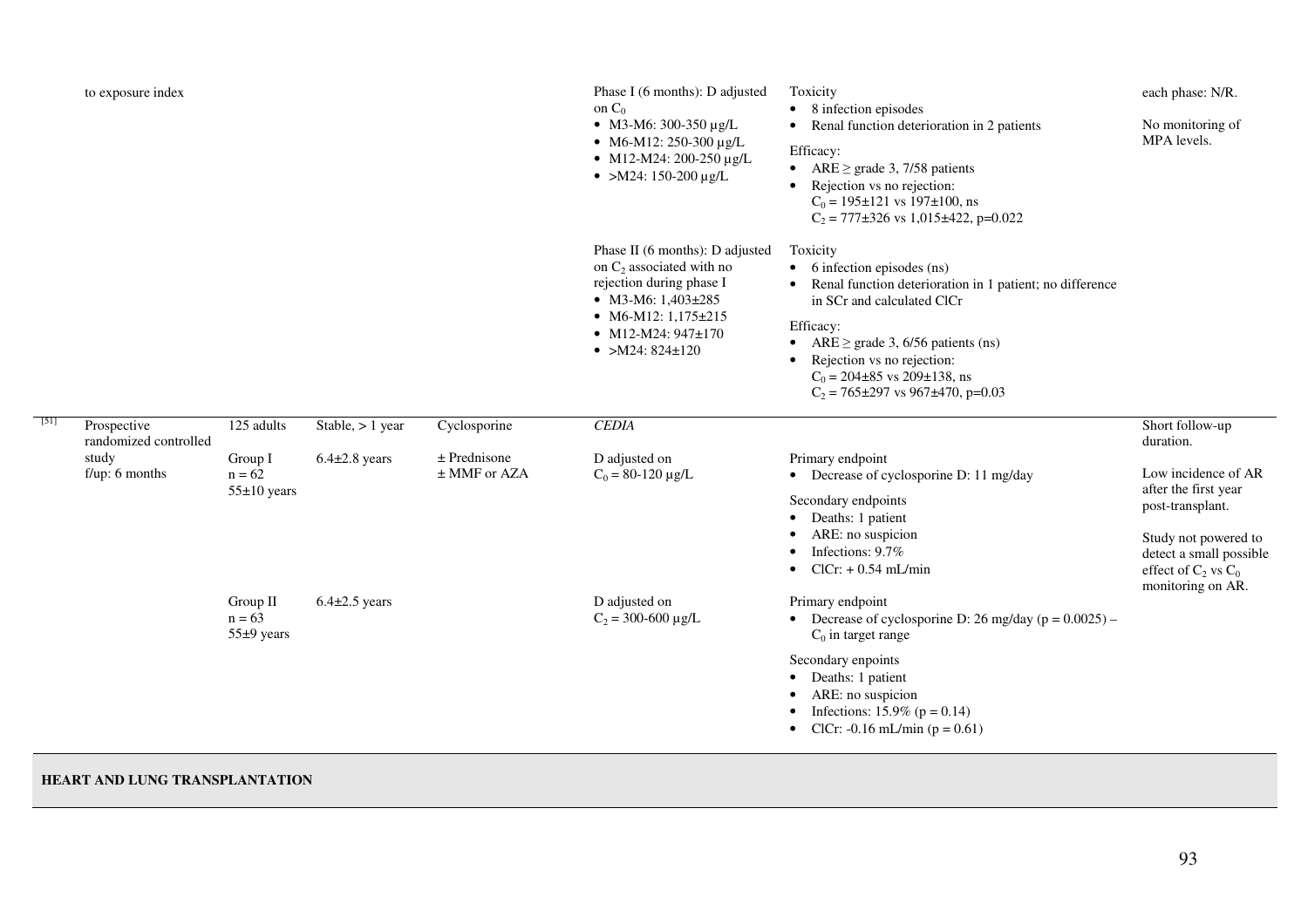| [88] | Single center study<br>using historic controls<br>Intent-to-treat analysis |                                          | $De\; novo$                                      | Cyclosporine                                        | <b>EMIT</b>                                                                                                        |                                                                                                |                                                                                                                                                                                                                                                                                                                                                                                                                                                                                                                          | Larger proportion of<br>DL ( $p < 0.01$ ) and of<br>CF patients ( $p < 0.01$ )<br>in $C_2$ vs $C_0$ group. |
|------|----------------------------------------------------------------------------|------------------------------------------|--------------------------------------------------|-----------------------------------------------------|--------------------------------------------------------------------------------------------------------------------|------------------------------------------------------------------------------------------------|--------------------------------------------------------------------------------------------------------------------------------------------------------------------------------------------------------------------------------------------------------------------------------------------------------------------------------------------------------------------------------------------------------------------------------------------------------------------------------------------------------------------------|------------------------------------------------------------------------------------------------------------|
|      | Transplantation<br>between 1989 and<br>2000                                | 338 patients<br>124 SL, 150<br>DL, 64 HL |                                                  | $ATG^{(1)}$<br><b>AZA</b><br>Prednisolone           | $C_0$ group<br>Target: N/R                                                                                         |                                                                                                | Primary endpoint: efficacy (ISHLT classification)<br>Freedom from AR:<br>$\bullet$<br>$M3: 51\% - M6: 45\% - M12: 41\%$<br>Freedom from BOS:<br>$\bullet$<br>$Y1: 87\% - Y3: 53\% - Y5: 36\%$<br>Actuarial survival:<br>$\bullet$<br>30-days: $93\% - Y1$ : $83\% - Y3$ : $66\% - Y5$ : $55\%$                                                                                                                                                                                                                           |                                                                                                            |
|      |                                                                            |                                          |                                                  |                                                     |                                                                                                                    |                                                                                                | Secondary endpoint: toxicity<br>Chronic renal failure within 5 years: 18 patients                                                                                                                                                                                                                                                                                                                                                                                                                                        |                                                                                                            |
|      | Transplantation<br>between 2001 and<br>2002                                | 50 patients<br>3 SL, 44<br>$DL$ , $3HL$  | $f/\mu$ p:<br>$16-1,790$ days<br>$(1,185\pm426)$ | $AZA (n = 15)$ or MMF<br>$(n = 35)$<br>Prednisolone | $C_2$ group<br>Day 0-2<br>Day 2-7<br>Day 8-30<br>Day 30-60<br>Day 61-90<br>Day 91-180<br>Day 181-365<br>Day $>365$ | > 800<br>> 1,200<br>1,200-1,700<br>1,200-1,500<br>800-1,200<br>700-1,000<br>600-900<br>600-800 | Primary endpoint: efficacy (ISHLT classification)<br>15 patients with ARE (23 episodes/171 TBB)<br>$\bullet$<br>18/23 episodes within 2 weeks of subtherapeutic level<br>12 patients with ARE/25 with $C_2$ subtherapeutic levels<br>$\bullet$<br>Freedom from AR ( $p = 0.001$ )<br>$M3: 74\% - M6: 69\% - M12: 69\%$<br>Freedom from BOS ( $p = 0.002$ )<br>$\bullet$<br>$Y1:98\% - Y3:79\% - Y5:59\%$<br>Actuarial survival ( $p = 0.029$ )<br>$\bullet$<br>30-days: $98\% - Y1$ : $94\% - Y3$ : $82\% - Y5$ : $77\%$ |                                                                                                            |
|      |                                                                            |                                          |                                                  |                                                     |                                                                                                                    |                                                                                                | Secondary endpoint: toxicity<br>Chronic renal failure in one patient, with $SCr > 250$<br>mg/L (needed dialysis and renal transplantation);<br>(p > 0.10)<br>$SCr = 122 \pm 64$ mg/L                                                                                                                                                                                                                                                                                                                                     |                                                                                                            |

### **LUNG TRANSPLANTATION**

| [92] | Sequential groups | 36 adults<br>$(17 \text{ CF})$ | De novo<br>$f/\mu p$ : 3 months | Cyclosporine                      | <b>EMIT</b>                                                           |                                                                 | $C_0$ group older than<br>$C_2$ group |
|------|-------------------|--------------------------------|---------------------------------|-----------------------------------|-----------------------------------------------------------------------|-----------------------------------------------------------------|---------------------------------------|
|      |                   | DL                             |                                 | Prednisolone                      |                                                                       |                                                                 | Baseline SCr lower in                 |
|      |                   | $n = 18$                       |                                 | $AZA(n = 14)$<br>or MMF $(n = 4)$ | D adjusted on $C_0$<br>Week 1: $450 \mu g/L$<br>Month $3:250 \mu g/L$ | Efficacy<br>FEV1 at M3: no difference                           | $C_0$ group<br>Associated             |
|      |                   |                                |                                 |                                   |                                                                       | AR (A and B): similar rates in both groups (numbers:<br>$N/R$ ) | immunosuppressants                    |
|      |                   | $n = 18$                       |                                 | $AZA(n=2)$                        | D adjusted on $C_2$                                                   | Survival at M3: $100\%$                                         | different between the                 |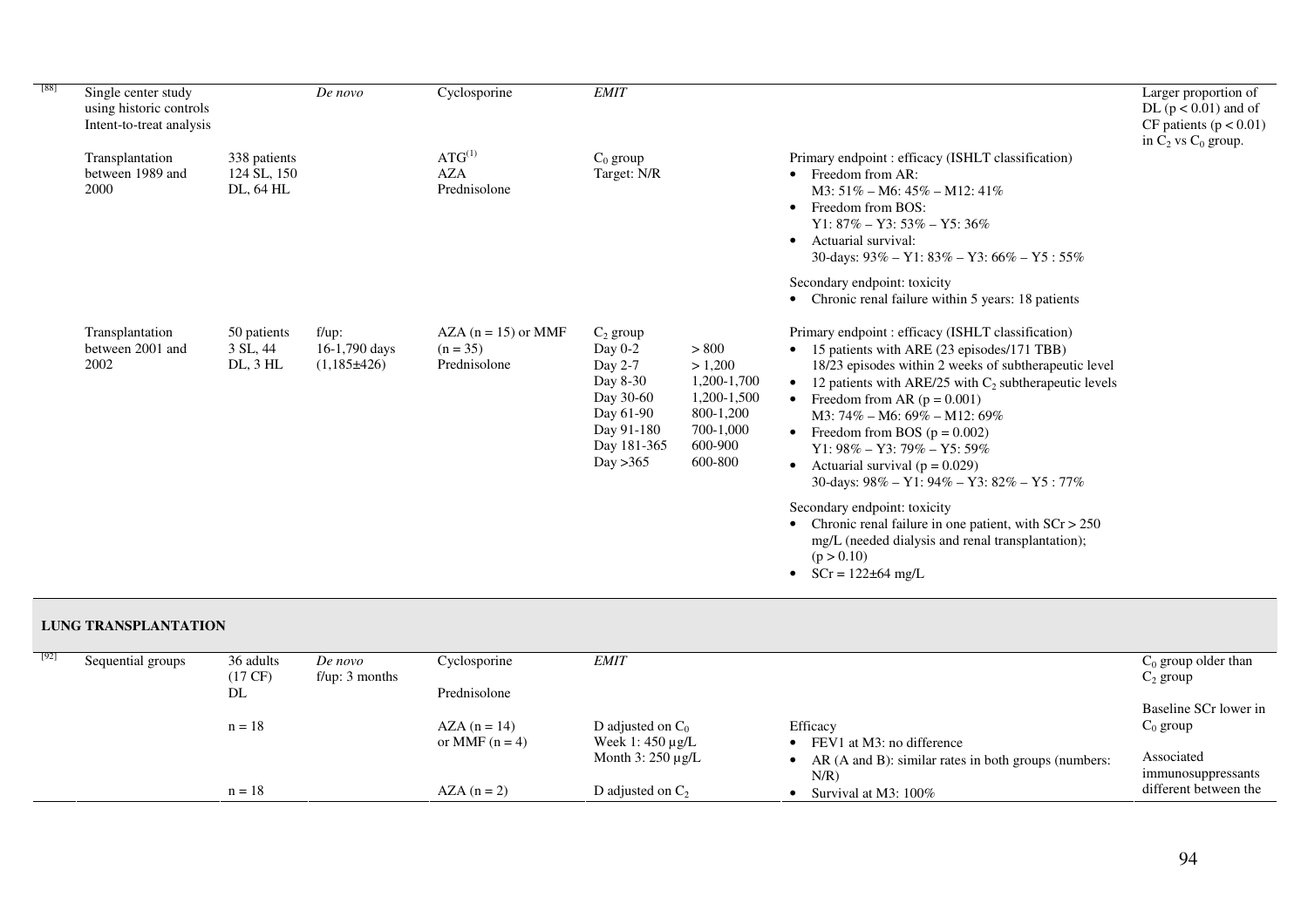|      |                                            |                                                                           |                                    | or MMF $(n = 16)$                                                  | Week 1: $1,200 \mu g/L$<br>Month $3:800 \mu g/L$                                     | Toxicity<br>SCr: greater increase from baseline in $C_0$ group<br>Infections: similar rates in both groups (1.85 vs. 1.79)<br>events per 100 patients-days)                                                                                                                                                                                                                                  | 2 groups |
|------|--------------------------------------------|---------------------------------------------------------------------------|------------------------------------|--------------------------------------------------------------------|--------------------------------------------------------------------------------------|----------------------------------------------------------------------------------------------------------------------------------------------------------------------------------------------------------------------------------------------------------------------------------------------------------------------------------------------------------------------------------------------|----------|
| [87] | Uncontrolled single-<br>center pilot study | 15 adults<br>with renal<br>dysfunction<br>$(5 \text{ CF})$<br>5 SL, 10 DL | $3.5\pm2.7$ years<br>$(0.2 - 9.0)$ | Cyclosporine<br>$AZA (n = 10)$ or MMF<br>$(n = 5)$<br>Prednisolone | <b>EMIT</b><br>Switch from $C_0$ to $C_2$<br>monitoring<br>$C_2 = 300 - 600 \mu g/L$ | Primary endpoint<br>• Renal function improvement at 3 and 12 months:<br>$SCr = 0.20 \pm 0.07$ mmol/L at baseline<br>to $0.15\pm0.05$ mmol/L at M3 ( $p < 0.001$ )<br>Secondary endpoint<br>Stable lung function except for 1 ARE<br>Cyclosporine D (mg/kg/day) divided by two within 3<br>months:<br>6.4 $\pm$ 7.3 to 3.9 $\pm$ 3.7 at M3 (p = 0.031)<br>to 3.1 $\pm$ 2.7 at M12 (p = 0.041) |          |

(1) Patients transplanted before 1995

#### **Legend**

 AR: Acute rejection – ARE: Acute rejection episode – ATG: Antithymocyte globulin – AZA: Azathioprine – BOS: Bronchiolitis obliterans syndrome – BPAR: Biopsy proven acute rejection – ClCr: Creatinine clearance – D: dose – EMB: Endomyocardial biopsy – f/up: Follow-up – GFR: Glomerular filtration rate – LVEF: Left ventricular ejection fraction – M: Month – MMF: Mycophenolate mofetil – NEO: Neoral – N/R: not reported **–** SAND: Sandimmune – SCr: Serum creatinine – TBB: Transbronchial biopsy – Y: Year.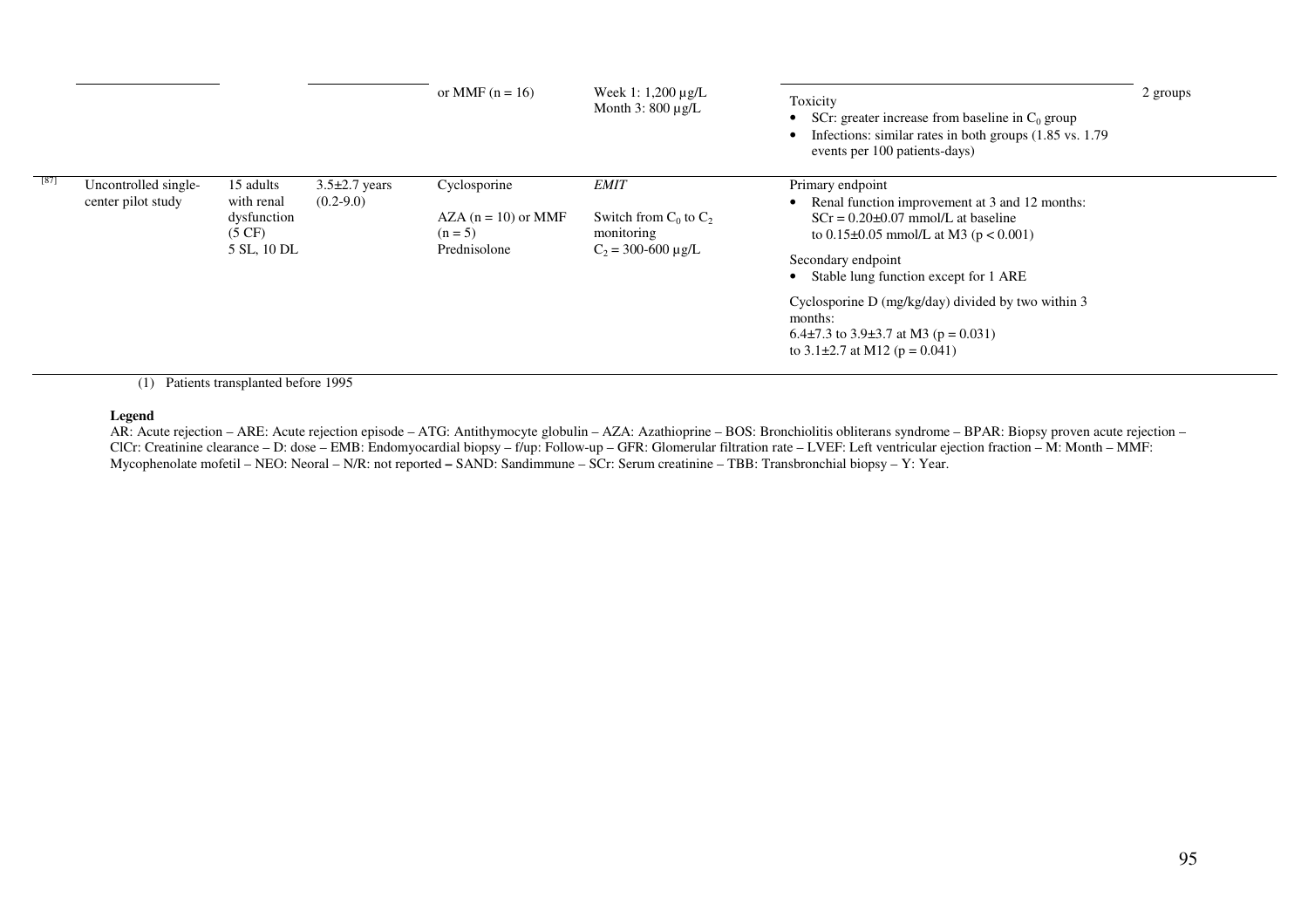**Table IX. Tacrolimus exposure indices in cohort studies**  Results are expressed as mean±SD (range), unless otherwise specified

| Ref     | Number of<br>patients                | Post-<br>transplant<br>period             | <b>Tacrolimus</b> dose                                           | $Co-$<br>administered<br>Immunosup-<br>pressant | <b>Assay</b>    | <b>Measured AUC</b>                                                                                                                                                | $C_0 (\mu g/L)$ | $C_{max} (\mu g/L)$                                 | $t_{max}$ (h)               | <b>Others</b>          |
|---------|--------------------------------------|-------------------------------------------|------------------------------------------------------------------|-------------------------------------------------|-----------------|--------------------------------------------------------------------------------------------------------------------------------------------------------------------|-----------------|-----------------------------------------------------|-----------------------------|------------------------|
|         | <b>HEART TRANSPLANTATION</b>         |                                           |                                                                  |                                                 |                 |                                                                                                                                                                    |                 |                                                     |                             |                        |
| $[102]$ | 14 adults<br>55.5 years<br>$(23-61)$ | $< 6$ months                              | First $D = 0.03 - 0.40$ mg/kg<br>(median: 0.052 mg/kg)           | ATG<br><b>AZA</b><br>Prednisone                 | $MEIA -$<br>IMx | Non-compartmental PK analysis using Pharm-NCA computer program; AUC Trap; median (range)<br>PK profiles after the first dose of tacrolimus<br>$AUC_{0-12} = 155.6$ | $- -$           | 23.0                                                | $2(1-4)$                    | $C_{\text{min}} = 8.3$ |
|         |                                      |                                           |                                                                  |                                                 |                 | $(103.5 - 728.7)$<br>$AUC_{0-\infty} = 285.3$<br>$(121.8 - 1540.0)$                                                                                                |                 | $(10.7 - 84.4)$                                     |                             | $(< 5-54.1)$           |
|         |                                      |                                           |                                                                  |                                                 |                 | Best correlation: C <sub>12</sub> -AUC: C <sub>12</sub> = 0.0371 x AUC0- $\infty$ – 2.1; r <sup>2</sup> = 0.98 (p<0.001)                                           |                 |                                                     |                             |                        |
| $[100]$ | 11 adults<br>OHT                     |                                           | First D up to 0.15 mg/kg BID<br>D adjusted on $C_0 < 15 \mu g/L$ | N/R                                             |                 | Non-compartmental PK analysis using TOPFIT v2.0; $t_{max}$ : median (range)                                                                                        |                 |                                                     |                             |                        |
|         |                                      | Profile 1<br>$(\text{day } 1)$<br>NG tube | $D = 0.053 \pm 0.031$ mg/kg<br>$(0.026 - 0.143)$<br>$CV = 59%$   |                                                 | <b>ELISA</b>    | $AUC_{0-\infty} = 191.8 \pm 137.1$<br>$(32.9 - 422.2)$<br>$CV = 72\% - n = 7$                                                                                      | $\sim$ $ -$     | $23.6 \pm 22.4$ (1.3-76.6)<br>$CV = 95\% - n = 10$  | $2.84(2-9.5)$<br>$n = 10$   | $-\!$                  |
|         |                                      |                                           |                                                                  |                                                 | HPLC-<br>MS/MS  | $AUC_{0-\infty} = 141.9 \pm 93.6$<br>$(41.6 - 254.9)$<br>$CV = 66\% - n = 5$                                                                                       | $- -$           | $20.8 \pm 15.9$ (2.1-49.4)<br>$CV = 77\% - n = 10$  | $2.75(1.5-9.5)$<br>$n = 10$ | $- -$                  |
|         |                                      | Profile 2<br>(last day)<br>Hard capsules  | $D = 0.076 \pm 0.069$ mg/kg<br>$(0.013 - 0.250)$<br>$CV = 91%$   |                                                 | <b>ELISA</b>    | $AUC_{0-\infty} = 257.4 \pm 76.3$<br>$(144.8 - 442.7)$<br>$CV = 30\% - n = 10$                                                                                     | $- -$           | $34.2 \pm 18.2$ (19.0-84.7)<br>$CV = 53\% - n = 10$ | $1.96(0-4)$<br>$n = 10$     |                        |
|         |                                      |                                           |                                                                  |                                                 | HPLC-<br>MS/MS  | $AUC_{0-\infty} = 211.1 \pm 77.2$<br>$(104.2 - 362.9)$<br>$CV = 37\% - n = 10$                                                                                     | $- -$           | $33.1 \pm 14.8$ (13.3-66.6)<br>$CV = 45\% - n = 10$ | $1.5(1-8)$<br>$n = 10$      | $-$                    |
| [103]   | 25 adults<br>$47\pm10$ years         | Immediate post-<br>transplantation        |                                                                  | Induction:<br>ATG/OKT3                          | HPLC-<br>MS/MS  | Non-compartmental analysis using computer program PC Modfit $v/6$ ; AUC <sub>0-12</sub> Trap                                                                       |                 |                                                     |                             |                        |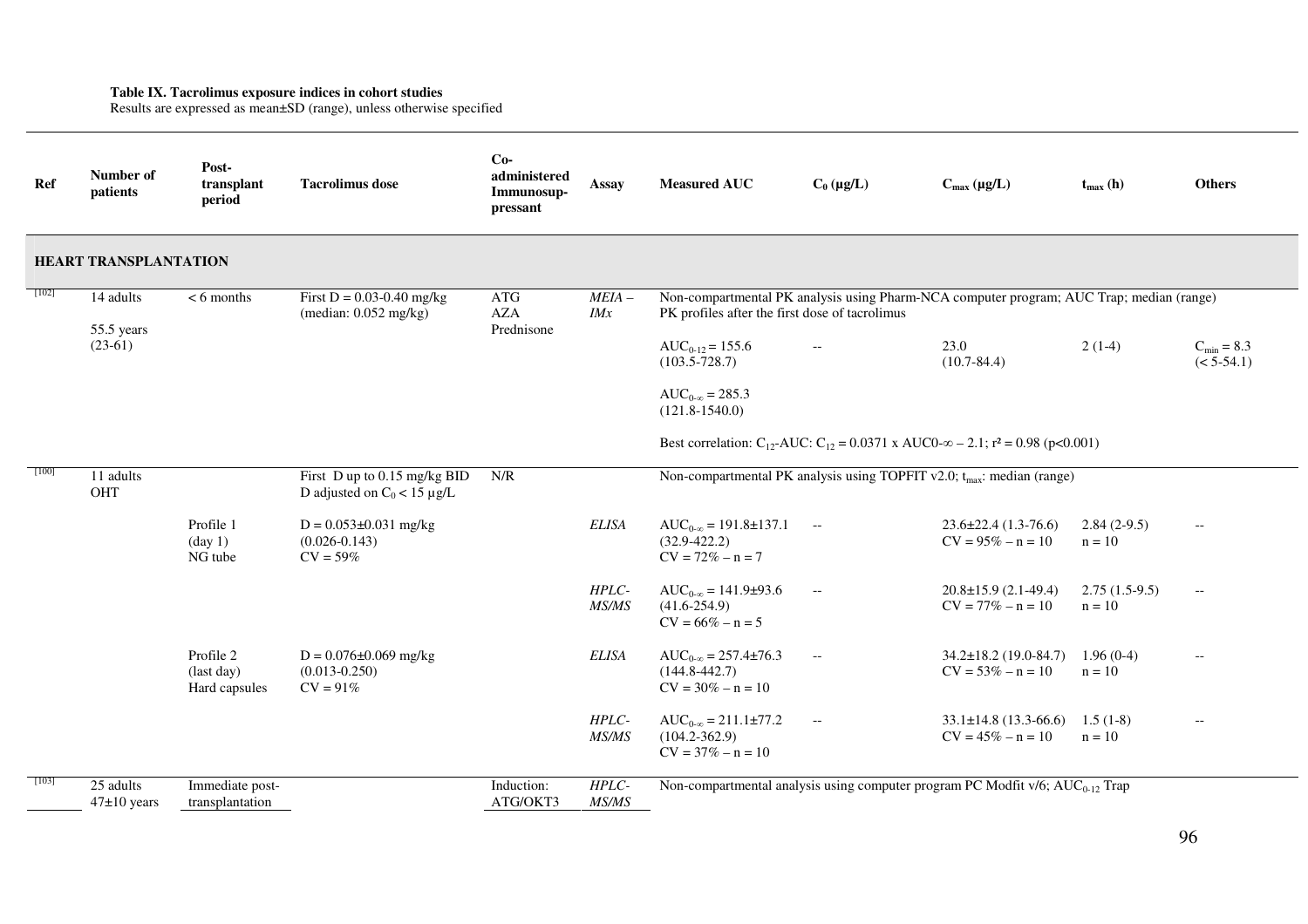|         |                                    | period                            |                                                                  |                          |                                  |                                                                                                                                                                                                                                                    |                                                            |                                                                                                                                                                                     |                              |                                                 |
|---------|------------------------------------|-----------------------------------|------------------------------------------------------------------|--------------------------|----------------------------------|----------------------------------------------------------------------------------------------------------------------------------------------------------------------------------------------------------------------------------------------------|------------------------------------------------------------|-------------------------------------------------------------------------------------------------------------------------------------------------------------------------------------|------------------------------|-------------------------------------------------|
|         | n: N/R                             |                                   | $D = 0.075$ mg/kg/day<br>First dose                              |                          |                                  | $78.1 \pm 59.0$                                                                                                                                                                                                                                    | $\overline{\phantom{a}}$                                   | $14.7 \pm 7.8$                                                                                                                                                                      | $2.1 \pm 1.7$                | $\overline{\phantom{m}}$                        |
|         | n: N/R                             |                                   | Steady-state<br>$D = 0.15$ mg/kg/day                             |                          |                                  | 186±68.7                                                                                                                                                                                                                                           |                                                            | $26.6 \pm 9.5$                                                                                                                                                                      | $1.9 \pm 1.2$                |                                                 |
|         |                                    |                                   | First dose<br>Steady-state                                       |                          |                                  | $142 \pm 116$<br>$198 + 73.1$                                                                                                                                                                                                                      | $-$                                                        | $24.5 \pm 13.7$<br>29.9±14.5                                                                                                                                                        | $1.9 \pm 1.2$<br>$1.8 + 0.6$ | $\overline{\phantom{m}}$                        |
|         |                                    |                                   |                                                                  |                          |                                  | $r^2 C_{min} - AUC_{0-12}$ : first D = 0.86; steady-state = 0.79                                                                                                                                                                                   |                                                            |                                                                                                                                                                                     |                              |                                                 |
| [115]   | 19 adults<br>46 years              |                                   | $D = 0.06$ mg/kg/day<br>$(0.04 - 0.08)$                          | <b>ATG</b><br><b>AZA</b> | $MEIA -$<br>IMx                  | 2-compartment open model using P-Pharm popPK software                                                                                                                                                                                              |                                                            |                                                                                                                                                                                     |                              |                                                 |
|         | $(28-48)$<br><b>OHT</b>            | PK1 (day 10)                      | D adjusted on $C_0 = 5-20 \mu g/L$                               | Prednisone               |                                  | $\overline{a}$                                                                                                                                                                                                                                     | 12.5                                                       |                                                                                                                                                                                     |                              |                                                 |
|         |                                    | PK2 (month 2)                     |                                                                  |                          |                                  | $\overline{\phantom{a}}$                                                                                                                                                                                                                           | 15.0                                                       | $\hspace{0.05cm} -\hspace{0.05cm} -\hspace{0.05cm}$                                                                                                                                 | $--$                         | $\overline{\phantom{a}}$                        |
| - [111] | 8 adults<br>$45-60$ years          | 4 to 16 months<br>(mean: $10.6$ ) | $D = 0.02 - 0.1$ mg/kg/day<br>D adjusted on $C_0 = 5-12 \mu g/L$ | <b>MMF</b><br>Prednisone | <b>MEIA II</b><br>$-$ <i>IMx</i> |                                                                                                                                                                                                                                                    |                                                            | Non-compartmental PK analysis using PK Calc software; AUC Trap; Mean (range)                                                                                                        |                              |                                                 |
|         |                                    |                                   |                                                                  |                          |                                  | $AUC_{0-12} = 151.7$<br>$(129.2 - 174.2)$                                                                                                                                                                                                          | 7.9<br>$(6.0-9.7)$                                         | 22.9<br>$(18.3 - 27.5)$                                                                                                                                                             | 2.2<br>$(1.5-2.9)$           | $C_{12} = 7.6$<br>$(6.2-9.0)$<br>$(vs C_0: ns)$ |
|         |                                    |                                   |                                                                  |                          |                                  | $AUC_{0-\infty} = 317.5$<br>$(189.2 - 445.7)$                                                                                                                                                                                                      |                                                            |                                                                                                                                                                                     |                              |                                                 |
|         |                                    |                                   |                                                                  |                          |                                  | $r^2 AUC_{0-12}$ :<br>• $C_0$ , $C_1$ , $C_2$ , $C_3$ = 0.09 to 0.26 (ns)<br>• $C_4$ , $C_5$ , $C_6$ , $C_7$ , $C_8$ = 0.53 to 0.64 (p < 0.05)<br>• C <sub>9</sub> , C <sub>10</sub> , C <sub>11</sub> , C <sub>12</sub> = 0.70 to 0.80 (p < 0.01) |                                                            |                                                                                                                                                                                     |                              |                                                 |
| [109]   | 22 adults                          | $<$ Year 1                        | $D = 0.3$ mg/kg/day                                              | MMF or AZA               | $MEIA -$                         |                                                                                                                                                                                                                                                    |                                                            | Non-compartmental PK analysis using MOMENT software (n = 25 PK profiles); AUC Trap                                                                                                  |                              |                                                 |
|         | $55\pm8$ years<br>$(36-64)$<br>OHT |                                   | D adjusted on $C_0 = 10-20 \mu g/L$<br>Steady-state              | Steroids                 | IMx                              | $AUC_{0-12} = 236.3 \pm 88.6$<br>$(81.5-419.8)$                                                                                                                                                                                                    | $14.8 + 5.7$<br>$(3.9-25.9)$                               | $30.5 \pm 13.8$<br>$(10.3 - 57.8)$                                                                                                                                                  | $2.3 \pm 1.5$<br>$(0.5-6.0)$ | $C_{av} = 19.7 \pm 7.4$<br>$(6.8-35.0)$         |
|         |                                    |                                   |                                                                  |                          |                                  | $AUC_{0.4} = 93.5 \pm 40.8$<br>$(35.9 - 180.9)$                                                                                                                                                                                                    |                                                            |                                                                                                                                                                                     |                              |                                                 |
|         |                                    |                                   |                                                                  |                          |                                  | $r^2 AUC_{0.4}$ :<br>$r^2 AUC_{0-12}$ :<br>• $C_0 = 0.80$<br>• $C_1 = 0.40$<br>• $C_2 = 0.81$<br>• $C_4 = 0.90$<br>• $C_{12} = 0.89$                                                                                                               | • $C_0$ , $C_1 = 0.70$<br>• $C_2 = 0.96$<br>• $C_4 = 0.73$ | Sparse sampling algorithms for $AUC_{0-12}$ :<br>• $3.75 + 5.52 \cdot C_0 + 6.97 \cdot C_4 - r^2 = 0.95$<br>• $0.98 + 4.17 \cdot C_0 + 2.29 \cdot C_2 + 5.3 \cdot C_4 - r^2 = 0.97$ |                              |                                                 |
| $[104]$ | 13 patients                        |                                   | D adjusted on $C_0 = 10-15 \mu g/L$ ATG                          |                          | N/R                              |                                                                                                                                                                                                                                                    |                                                            | Non-compartmental PK analysis performed using WinNonlin; AUC Trap                                                                                                                   |                              |                                                 |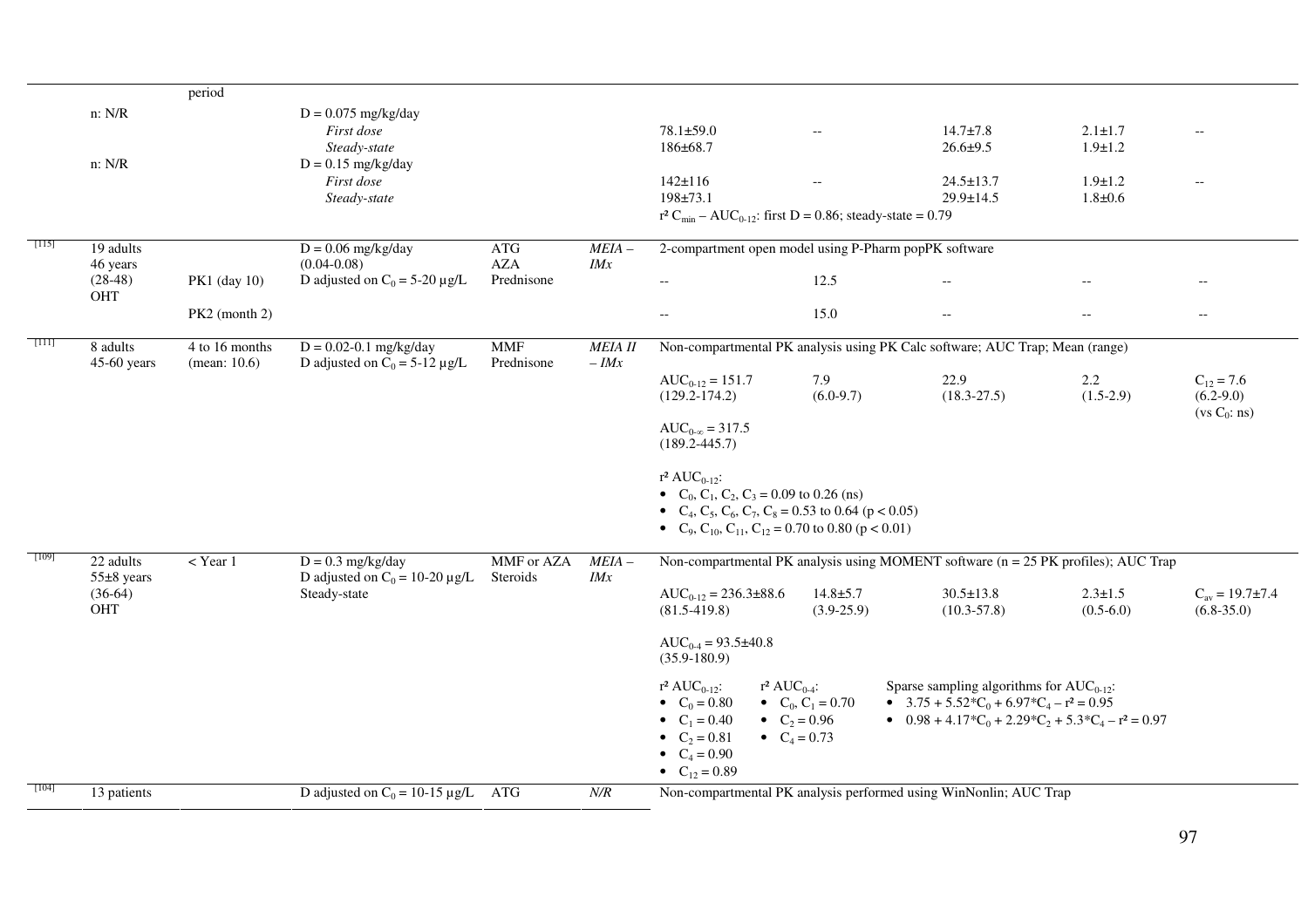|         |                                      | First dose                  | $D = 0.077 \pm 0.011$ mg/kg BID                             |                       |                 | $AUC/D$ : $(\mu g.h/L)/mg$<br>tacrolimus<br>$AUC_{0-\infty} = 186.7\pm96.6$<br>$CV = 52%$<br>$AUC_{0-\infty}/D = 46.0 \pm 24.3$                                                                                                                                                                                              | $\hspace{0.05cm} -\hspace{0.05cm} -\hspace{0.05cm}$ | $\hspace{0.05cm} -\hspace{0.05cm} -\hspace{0.05cm}$ |               | $-\,-$                                              |
|---------|--------------------------------------|-----------------------------|-------------------------------------------------------------|-----------------------|-----------------|------------------------------------------------------------------------------------------------------------------------------------------------------------------------------------------------------------------------------------------------------------------------------------------------------------------------------|-----------------------------------------------------|-----------------------------------------------------|---------------|-----------------------------------------------------|
|         |                                      | First month<br>Steady-state | $D = 0.068 \pm 0.047$ mg/kg BID                             |                       |                 | r <sup>2</sup> AUC <sub>0-∞</sub> :<br>• $C_{0.5} = 0.020$ ; $p = 0.66$<br>• $C_1 = 0.143$ ; $p = 0.226$<br>• C <sub>2</sub> , C <sub>3</sub> , C <sub>4</sub> , C <sub>6</sub> , C <sub>8</sub> , C <sub>10</sub> = 0.764 to 0.88; p < 0.05<br>• $C_{12} = 0.895$ ; p < 0.05<br>$AUC_{0-12} = 202.6 \pm 61.3$<br>$CV = 30%$ | $\sim$                                              | $\hspace{0.05cm} -\hspace{0.05cm} -\hspace{0.05cm}$ |               | $- -$                                               |
|         |                                      |                             |                                                             |                       |                 | $AUC_{0-12}/D = 69.0 \pm 43.9$<br>$r^2 AUC_{0-12}$ :<br>• $C_0 = 0.841$ ; $p < 0.05$<br>• $C_1 = 0.469$ ; $p = 0.014$<br>• C <sub>0.5</sub> , C <sub>2</sub> , C <sub>3</sub> , C <sub>10</sub> , C <sub>12</sub> = 0.640 to 0.822; p < 0.05<br>• $C_4$ , $C_6$ , $C_8$ = 0.902 to 0.976; p < 0.05                           |                                                     |                                                     |               |                                                     |
| $[105]$ | 23 patients<br>38 years<br>$(18-56)$ | First dose                  | $D = 0.10$ mg/kg/day<br>D adjusted on $C_0 = 10-20 \mu g/L$ | N/R                   | $MEIA -$<br>IMx | Non-compartmental PK analysis<br>$AUC_{0-12} = 116.3 \pm 58.9$<br>Best $r^2 C_4$ -AUC = 0.93                                                                                                                                                                                                                                 | $- -$                                               | $18.8 \pm 7.7$                                      | $2.1 \pm 1.4$ | $C_{12} = 5.8 \pm 2.7$                              |
|         |                                      | Day 3                       |                                                             |                       |                 | $AUC_{0-12} = 149.7 \pm 63.2$<br>Best $r^2 C_4$ -AUC = 0.92                                                                                                                                                                                                                                                                  | $\overline{\phantom{a}}$                            | $23.7 \pm 10.4$                                     | $2.2 \pm 1.3$ | $C_{12} = 10.6 \pm 3.8$                             |
|         |                                      | Day 7                       |                                                             |                       |                 | $AUC_{0-12} = 216.6 \pm 89.4$<br>Best $r^2 C_4$ -AUC = 0.95                                                                                                                                                                                                                                                                  | $\sim$ $\sim$                                       | $32.4 \pm 11.5$                                     | $1.9 \pm 0.8$ | $C_{12} = 17.7 \pm 6.4$                             |
|         | <b>LUNG TRANSPLANTATION</b>          |                             |                                                             |                       |                 |                                                                                                                                                                                                                                                                                                                              |                                                     |                                                     |               |                                                     |
| [117]   | 20 patients                          |                             | D adjusted on $C_0 = 7-12 \mu g/L$                          | Patients<br>converted | N/R             | Non-compartmental PK analysis                                                                                                                                                                                                                                                                                                |                                                     |                                                     |               |                                                     |
|         | $8~\mathrm{CF}$                      | 326 days                    | 7.9±2.8 mg/day                                              | from                  |                 | $\overline{\phantom{m}}$                                                                                                                                                                                                                                                                                                     | $10.3 \pm 2.6$                                      | $\hspace{0.05cm} -\hspace{0.05cm} -\hspace{0.05cm}$ | $-$           | $\hspace{0.05cm} -\hspace{0.05cm} -\hspace{0.05cm}$ |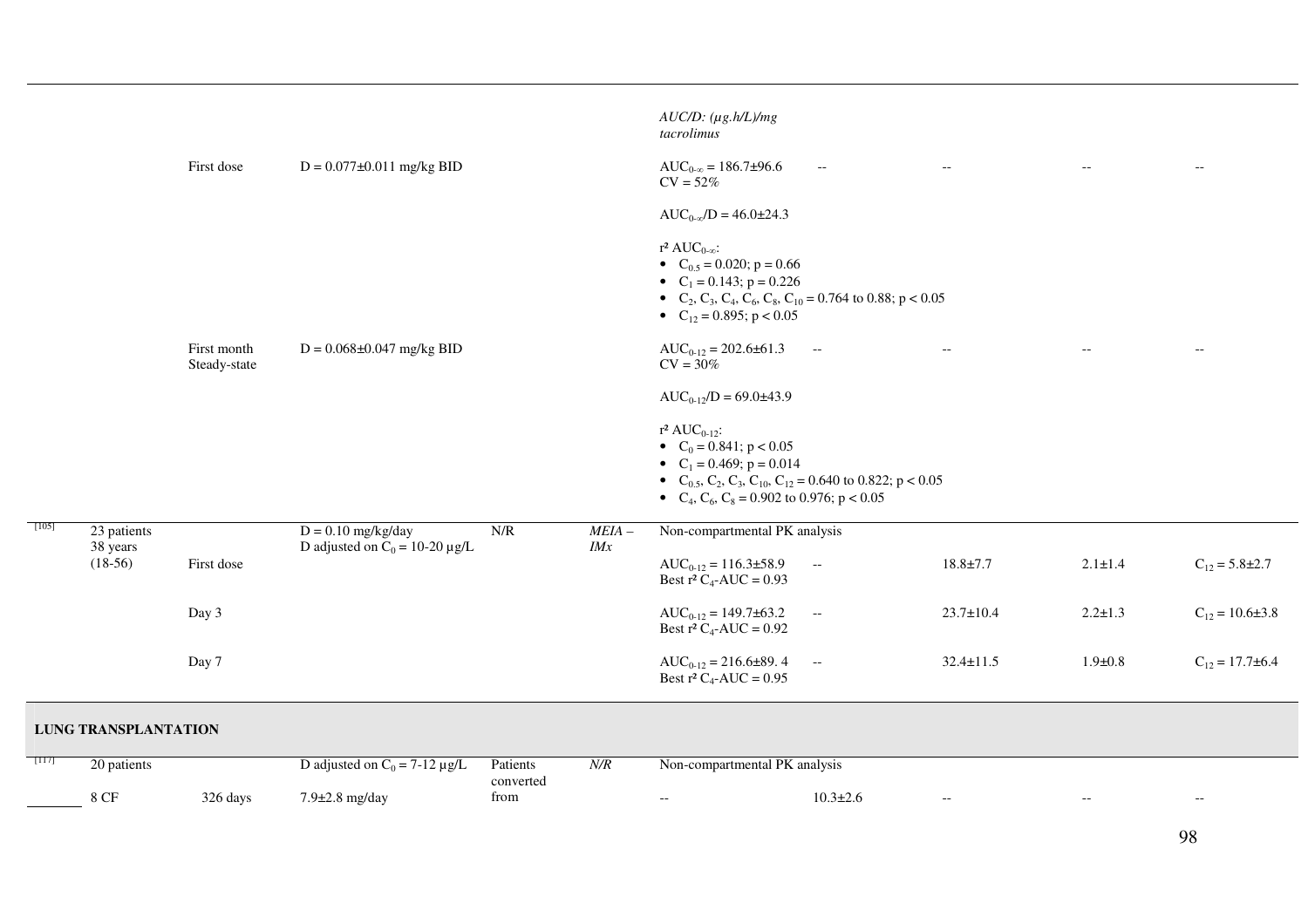|       | 12 non-CF                     | $(120-689)$<br>436 days<br>$(155-714)$ | $(0.16\pm0.06 \text{ mg/kg/day})$<br>6.4 $\pm$ 3.7 mg/day (p = 0.14)<br>$0.11\pm0.06$ mg/kg/day (p =<br>0.08) | cyclospsorine<br>to tacrolimus<br>(rescue)<br>therapy) |                       | $--$                                                                                                               | $10.7\pm1.6$ (ns)                | $\overline{\phantom{a}}$          | $- -$                        | $- -$                                 |
|-------|-------------------------------|----------------------------------------|---------------------------------------------------------------------------------------------------------------|--------------------------------------------------------|-----------------------|--------------------------------------------------------------------------------------------------------------------|----------------------------------|-----------------------------------|------------------------------|---------------------------------------|
| [114] | 16 adults<br>$(5 \text{ CF})$ | $98\pm19$ wks                          | $D = 3.6 \pm 2.5$ mg BID<br>$(0.25 - 7.0)$                                                                    | N/R                                                    | HPLC-<br><i>MS/MS</i> | Non-compartmental PK analysis $(n = 22 \text{ profiles})$                                                          |                                  |                                   |                              |                                       |
|       | $45.5\pm3.4$ years            |                                        | D adjusted on $C_0 = 5-15 \mu g/L$                                                                            |                                                        |                       | $AUC_{0.8} = 115.8 \pm 45.2$<br>$(41.0 - 212.3)$                                                                   | $10.5 \pm 5.7$<br>$(3.4 - 30.4)$ | $21.6 \pm 11.8$<br>$(5.9 - 50.0)$ | $2.3 \pm 1.3$<br>$(0.0-5.0)$ | $C_2 = 19.1 \pm 11.7$<br>$(4.6-50.0)$ |
|       |                               |                                        |                                                                                                               |                                                        |                       | $AUC_{0.4} = 67.9 \pm 31.1$<br>$(20.7-146.9)$                                                                      |                                  |                                   |                              |                                       |
|       |                               |                                        |                                                                                                               |                                                        |                       | r <sup>2</sup> C <sub>2</sub> -AUC <sub>0-8</sub> = 0.50; r <sup>2</sup> C <sub>4</sub> -AUC <sub>0-8</sub> = 0.53 |                                  |                                   |                              |                                       |

### **HEART AND LUNG TRANSPLANTATION**

| $[110]$<br>22 adults |                                |             | D adjusted on $C_0 = 8-12 \mu g/L$<br>Steady-state | Low-dose<br>corticoids            | Non-compartmental PK analysis - 3 full PK profiles/patient within 1 week; AUC trap; Median (range)<br>$MEIA-$<br>IMx |                                                                                                                                                                                                                                                                                                       |                                                                                                                                                               |                                                                                                                                                                               |                                                                                    |                                                                                                                                                                                      |
|----------------------|--------------------------------|-------------|----------------------------------------------------|-----------------------------------|----------------------------------------------------------------------------------------------------------------------|-------------------------------------------------------------------------------------------------------------------------------------------------------------------------------------------------------------------------------------------------------------------------------------------------------|---------------------------------------------------------------------------------------------------------------------------------------------------------------|-------------------------------------------------------------------------------------------------------------------------------------------------------------------------------|------------------------------------------------------------------------------------|--------------------------------------------------------------------------------------------------------------------------------------------------------------------------------------|
|                      |                                |             |                                                    |                                   |                                                                                                                      | $AUC/D$ : $(h.\mu g/L)/mg$<br>tacrolimus                                                                                                                                                                                                                                                              | $C_0/D$ : (µg/L)/mg<br>tacrolimus                                                                                                                             | $C_{max}/D$ : (µg/L)/mg<br>tacrolimus                                                                                                                                         |                                                                                    |                                                                                                                                                                                      |
|                      | 11 CF<br>30 years<br>$(21-43)$ | 36.1 months | $D = 12$ mg/day (5-25)                             | $AZA(n=5)$<br>or MMF $(n =$<br>2) |                                                                                                                      | $AUC_{0-12}$<br>$V1: 170(140-260)$<br>$V2: 180(110-310)$<br>$V3: 160(100-270)$<br>$AUC_{0-12}/D$<br>$V1: 14(8-34)$<br>$V2: 17(8-33)$<br>$V3: 12(9-32)$<br>$AUC_{0.4}$<br>$V1: 80(60-150)$<br>$V2: 100(50-170)$<br>$V3: 70(40-180)$<br>$AUC_{0.4}/D$<br>$V1: 8(4-6)$<br>$V2: 10(3-13)$<br>$V3:7(4-14)$ | $C_0$<br>$V1: 8.2 (6.0-14.0)$<br>$V2: 9.2 (4.7-13.2)$<br>$V3: 8.5 (5.2-13.2)$<br>$C_0/D$<br>$V1: 0.7 (0.5-2.3)$<br>$V2: 0.7 (0.4-1.7)$<br>$V3: 0.7 (0.3-1.7)$ | $C_{max}$<br>$V1: 23.4(16.6-64.8)$<br>$V2: 25.6(15.6-65.7)$<br>$V3: 23.4(10.6-76.8)$<br>$C_{\text{max}}/D$<br>$V1: 2.6(1.2-4.7)$<br>$V2: 3.2(1.1-3.9)$<br>$V3: 2.2 (1.2-3.4)$ | $t_{\text{max}}$<br>$V1: 1.5(0.5-6.0)$<br>$V2: 1.5(1.0-8.0)$<br>$V3: 1.5(0.5-5.0)$ | $C_3$<br>V1: 16.2<br>$(11.4 - 30.5)$<br>V2: 21.6<br>$(10.1 - 33.0)$<br>V3:16.4<br>$(6.5-26.0)$<br>$C_3/D$<br>V1:1.5<br>$(0.7-3.3)$<br>V2:1.7<br>$(0.6-3.6)$<br>V3:1.4<br>$(0.9-3.3)$ |
|                      |                                |             |                                                    |                                   |                                                                                                                      |                                                                                                                                                                                                                                                                                                       |                                                                                                                                                               |                                                                                                                                                                               |                                                                                    |                                                                                                                                                                                      |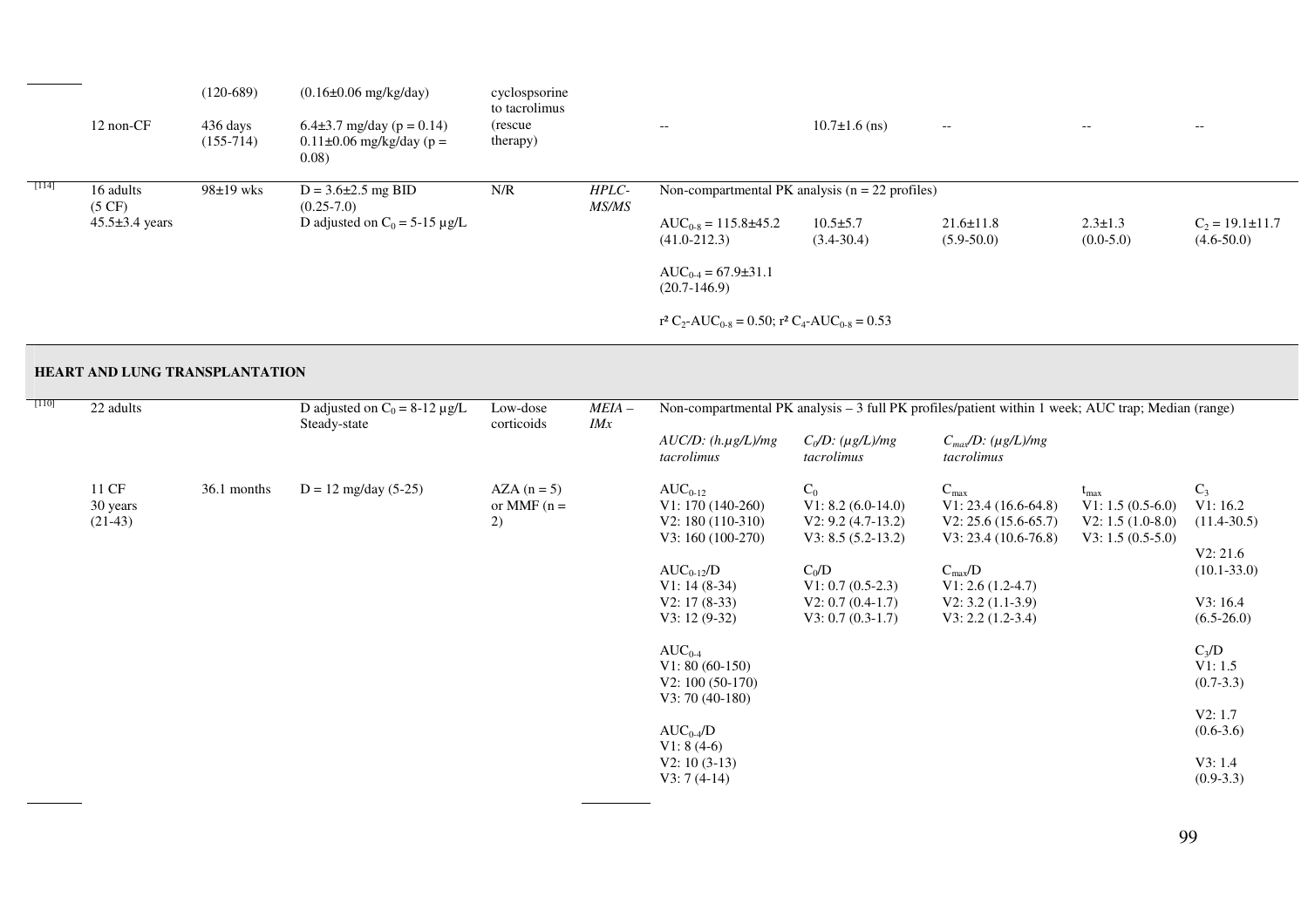|         |                                                |                           |                                         |                                   |              |                                                                                                                                                        |                                                                                                             | AUC/D smaller by about 50% in CF patients: AUC <sub>0-12</sub> /D, $p < 0.004$ ; AUC <sub>0-4</sub> /D, $p < 0.001$ |                                                                                  |                                                    |
|---------|------------------------------------------------|---------------------------|-----------------------------------------|-----------------------------------|--------------|--------------------------------------------------------------------------------------------------------------------------------------------------------|-------------------------------------------------------------------------------------------------------------|---------------------------------------------------------------------------------------------------------------------|----------------------------------------------------------------------------------|----------------------------------------------------|
|         |                                                |                           |                                         |                                   |              | $r^2 AUC_{0-12}$ :<br>• $C_{0.5} = 0.35$<br>• $C_0$ , $C_1$ , $C_{1.5} = 0.53$ to 0.58<br>• $C_2$ , $C_{2.5}$ , $C_4$ = 0.71 to 0.80<br>• $C_3 = 0.86$ | $r^2 AUC_{0.4}$ :<br>• $C_0 = 0.34$<br>• $C_{0.5}$ , $C_4$ = 0.46-0.53<br>• $C_2$ , $C_{2.5} = 0.89 - 0.90$ | • $C_1$ , $C_{1.5}$ , $C_3$ = 0.79 to 0.83                                                                          |                                                                                  |                                                    |
|         | 11 non-CF<br>51 years<br>$(31-56)$<br>p < 0.01 | 32.6 months<br>$p = 0.97$ | $D = 6.1$ mg/day (3-10)<br>$p = 0.008$  | $AZA(n=5)$                        |              | $AUC_{0-12}$<br>$V1: 210(120-270)$<br>$V2: 180(80-270)$<br>$V3: 170(80-240)$                                                                           | $C_0$<br>$V1: 9.9(6.4-14)$<br>$V2: 10.9(5.0-17)$<br>$V3: 9.8 (5.4-13.7)$                                    | $C_{\text{max}}$ :<br>$V1: 32.8(15.5-57.8)$<br>$V2: 29.1(11.1-68.0)$<br>$V3: 30.6 (11.6-43.5)$                      | $t_{\rm max}$<br>$V1: 1.5(1.0-4.0)$<br>$V2: 1.0 (0.5-5.0)$<br>$V3: 1.5(1.0-3.0)$ | $C_3$<br>V1: 19.4<br>$(12.5 - 25.0)$               |
|         |                                                |                           |                                         |                                   |              | $AUC_{0-12}/D$<br>$V1: 31(17-71)$<br>$V2: 33(12-72)$                                                                                                   | $C_0/D$<br>$V1: 1.8(1.0-2.4)$<br>$V2: 1.9(0.7-3.1)$                                                         | $C_{max}/D$ :<br>$V1: 5.5 (2.4-15.2)$<br>$V2: 6.5 (1.4-14.1)$                                                       |                                                                                  | V2:16.3<br>$(9.4 - 26.9)$<br>V3: 16.9              |
|         |                                                |                           |                                         |                                   |              | V3:30(12.69)<br>$AUC_{0.4}$<br>$V1: 110(60-140)$<br>$V2: 80 (40-150)$<br>$V3: 90(40-130)$                                                              | $V3: 2.0 (0.8-3.4)$                                                                                         | $V3: 5.6(1.6-4.5)$                                                                                                  |                                                                                  | $(11.0-26.4)$<br>$C_3/D$<br>V1: 3.5<br>$(1.9-8.3)$ |
|         |                                                |                           |                                         |                                   |              | $AUC_{0.4}/D$<br>$V1: 15(6-43)$                                                                                                                        |                                                                                                             |                                                                                                                     |                                                                                  | V2: 3.6<br>$(1.2 - 7.2)$                           |
|         |                                                |                           |                                         |                                   |              | $V2: 15(6-42)$<br>$V3: 16(6-39)$                                                                                                                       |                                                                                                             |                                                                                                                     |                                                                                  | V3: 2.8<br>$(1.6-6.3)$                             |
|         |                                                |                           |                                         |                                   |              | $r^2 AUC_{0-12}$ :<br>• $C_0$ , $C_{0.5} = 0.44 - 0.58$<br>• $C_1, C_{1.5}, C_2 = 0.72$ to 0.76<br>• $C_{2.5}$ , $C_4$ = 0.84-0.87<br>• $C_3 = 0.92$   | $r^2$ AUC <sub>0-4</sub> :<br>• $C_0$ , $C_{0.5} = 0.44 - 0.48$                                             | • $C_1$ , $C_{1.5}$ , $C_2$ , $C_{2.5}$ , $C_3$ , $C_4$ = 0.83 to 0.88                                              |                                                                                  |                                                    |
| $[112]$ | 22 adults                                      |                           |                                         |                                   | MEIA-<br>IMx | absorption phase $-$ PK software Ciclo <sup>®</sup> 2.3<br>3 full PK profiles/patient within 5 days (V1, V2, V3)                                       |                                                                                                             | PK analysis using a one-compartment model with first-order elimination convoluted with a double gamma               |                                                                                  |                                                    |
|         |                                                |                           |                                         |                                   |              | $AUC/D$ : $(h.\mu g/L)/mg$<br>tacrolimus                                                                                                               | $C_0/D$ : (µg/L)/mg<br>tacrolimus                                                                           | $C_{mac}/D$ : (µg/L)/mg<br>tacrolimus                                                                               |                                                                                  |                                                    |
|         | 11 CF<br>30 years<br>$(21-43)$                 | $3-116$ months            | $D = 0.23$ mg/kg/day<br>$(0.09 - 0.47)$ | $AZA(n=5)$<br>or MMF $(n =$<br>2) |              | $AUC_{0-12}$<br>V1: 182.3±48.2<br>V2: 187.4±66.0                                                                                                       | $C_0$<br>$V1: 9.05 \pm 2.29$<br>V2: 8.91±3.20                                                               | $C_{\text{max}}$<br>$V1: 31.9 \pm 16.9$<br>$V2: 32.4 \pm 18.4$                                                      | $t_{\text{max}}$<br>V1: $1.5\pm0.6$<br>$V2:2.1 \pm 1.8$                          |                                                    |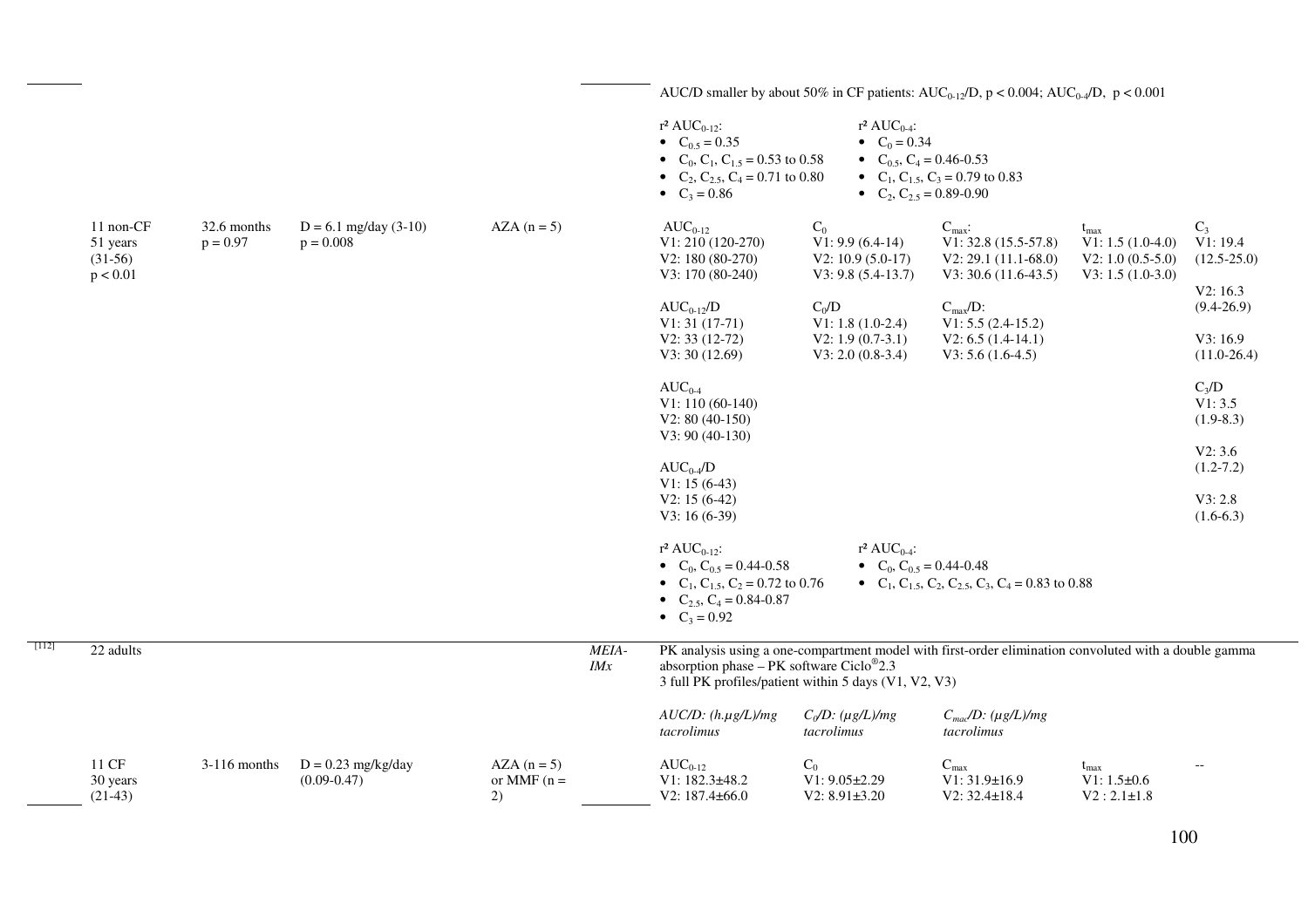|                                                |             |                                      |            | V3: $169.7\pm 60.5$                                                                  | $V3: 8.52 \pm 3.10$                                                                                                                       | V3: 26.2±17.7                                                                         | $V3: 1.7 \pm 1.2$                                                                                                                                                 |  |
|------------------------------------------------|-------------|--------------------------------------|------------|--------------------------------------------------------------------------------------|-------------------------------------------------------------------------------------------------------------------------------------------|---------------------------------------------------------------------------------------|-------------------------------------------------------------------------------------------------------------------------------------------------------------------|--|
|                                                |             |                                      |            | $AUC_{0-12}/D$<br>$V1: 18.8 + 9.1$<br>V2: $18.5 \pm 8.2$<br>$V3: 16.5 \pm 6.3$       | $C_0/D$<br>$V1:0.98\pm0.61$<br>$V2: 0.89 \pm 0.45$<br>$V3: 8.52 \pm 3.10$                                                                 | $C_{\rm max}/D$<br>$V1: 3.0 \pm 1.3$<br>$V2: 2.9 \pm 1.2$<br>$V3: 2.2 \pm 0.7$        |                                                                                                                                                                   |  |
|                                                |             |                                      |            | $AUC_{0-4}$<br>$V1: 81.3 \pm 39.0$<br>V2: $80.2\pm39.3$<br>V3: 71.0±35.0             |                                                                                                                                           |                                                                                       |                                                                                                                                                                   |  |
|                                                |             |                                      |            | $AUC_{0.4}/dose$<br>$V1: 8.1 \pm 3.9$<br>$V2: 7.6 \pm 3.5$<br>$V3: 6.3 \pm 2.7$      |                                                                                                                                           |                                                                                       |                                                                                                                                                                   |  |
|                                                |             |                                      |            |                                                                                      | BE vs Trap on AUC <sub>0-12</sub> , AUC <sub>0-4</sub> , C <sub>max</sub> , t <sub>max</sub> , C <sub>0</sub> : bias% < 7.3%; RMSE% < 15% |                                                                                       | Bayesian estimator (AUC <sub>0-12</sub> ): best sampling times: C <sub>0</sub> , C <sub>1,5</sub> , C <sub>4</sub> ; $r^2 = 0.91$ , mean bias -1.1% (-18.6;16.7%) |  |
| 11 non-CF<br>51 years<br>$(31-56)$<br>p < 0.01 | 9-86 months | $D = 0.1$ mg/kg/day<br>$(0.06-0.19)$ | $AZA(n=6)$ | $AUC_{0-12}$<br>$V1: 184.0 \pm 55.1$<br>V2: $180.2 \pm 59.6$<br>$V3: 183.4 \pm 47.0$ | $C_0$<br>$V1: 9.62 \pm 2.54$<br>$V2: 9.87 \pm 2.85$<br>$V3: 9.98 \pm 2.49$                                                                | $\mathbf{C}_{\max}$<br>$V1: 33.1 \pm 15.0$<br>V2: 31.1±17.4<br>$V3:30.1\pm10.8$       | $t_{\rm max}$<br>$V1: 1.4 \pm 0.7$<br>$V2: 1.6 \pm 1.4$<br>$V3: 1.5 \pm 0.8$                                                                                      |  |
|                                                |             |                                      |            | $AUC_{0-12}/D$<br>$V1: 33.5 \pm 14.7$<br>$V2: 33.9 \pm 16.7$<br>V3: 35.8±18.3        | $C_0/D$<br>$V1: 1.71 \pm 0.49$<br>V2: 1.82±0.72<br>$V3: 1.90 \pm 0.81$                                                                    | $C_{\text{max}}$ Dose:<br>$V1: 5.9 \pm 3.4$<br>$V2: 6.0 \pm 3.8$<br>$V3: 5.7 \pm 3.5$ |                                                                                                                                                                   |  |
|                                                |             |                                      |            | $AUC_{0-4}$<br>$V1: 83.7 \pm 28.0$<br>$V2: 80.3 \pm 33.7$<br>V3: 80.1±25.9           |                                                                                                                                           |                                                                                       |                                                                                                                                                                   |  |
|                                                |             |                                      |            | $AUC_{0.4}/D$<br>$V1: 15.3 \pm 7.8$<br>$V2: 15.1 \pm 8.5$<br>$V3: 15.9 \pm 9.3$      |                                                                                                                                           |                                                                                       |                                                                                                                                                                   |  |
|                                                |             |                                      |            |                                                                                      | BE vs Trap on AUC <sub>0-12</sub> , AUC <sub>0-4</sub> , C <sub>max</sub> , t <sub>max</sub> , C <sub>0</sub> : bias% < 4.6; RMSE% < 15.6 |                                                                                       | Bayesian estimator (AUC <sub>0-12</sub> ): best sampling times: C <sub>0</sub> , C <sub>1</sub> , C <sub>3</sub> ; $r^2 = 0.96$ , mean bias -3.6% (-17.4;6.8%)    |  |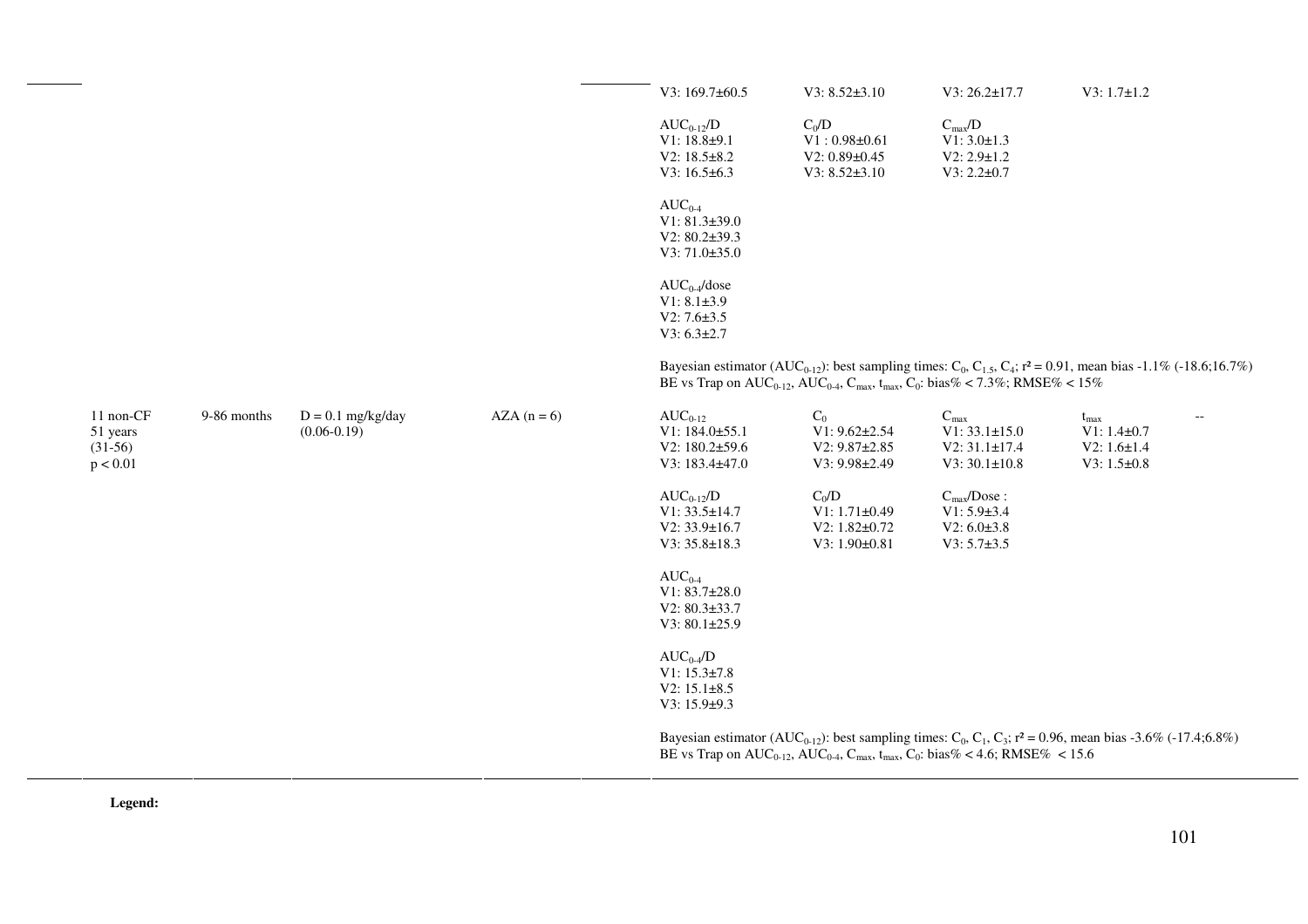AIV: intravenous coefficient – ATG: Anti-thymocyte globulin – AZA: Azathioprine – BE: Bayesian estimator – D: Dose – CF: Cystic fibrosis – MMF: Mycophenolate mofetil – NG: Nasogastric – N/R: not reported – Trap: Trapezes.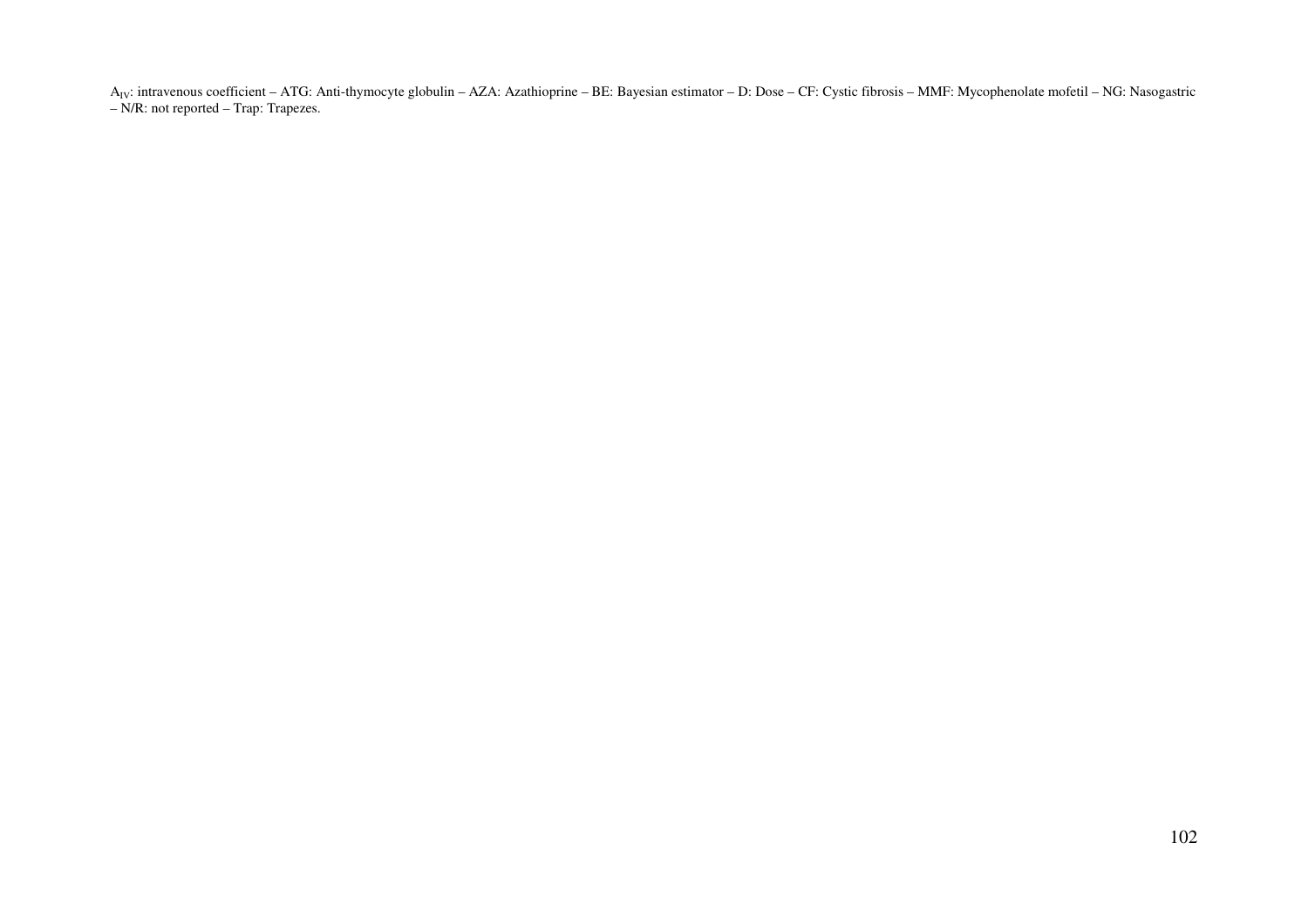**Table X. Tacrolimus pharmacokinetic parameters in cohort studies**  Results are expressed as mean±SD (range), unless otherwise specified

| Ref     | Number of<br>patients        | Post-transplant<br>period                    | <b>Tacrolimus</b> dose                                           | Co-administered<br>immunosuppres-<br>sant | Assay          | F, transfer k                                                         | $V_d/F$<br>(unless otherwise<br>specified)          | CL/F<br>(unless otherwise<br>specified)                                                | $T_{1/2}$ (h)                                   |
|---------|------------------------------|----------------------------------------------|------------------------------------------------------------------|-------------------------------------------|----------------|-----------------------------------------------------------------------|-----------------------------------------------------|----------------------------------------------------------------------------------------|-------------------------------------------------|
|         | <b>HEART TRANSPLANTATION</b> |                                              |                                                                  |                                           |                |                                                                       |                                                     |                                                                                        |                                                 |
| $[102]$ | 14 adults                    | $<$ 6 months                                 | First $D = 0.03 - 0.40$ mg/kg<br>(median: $0.052$ mg/kg)         | $\rm{ATG}$<br><b>AZA</b>                  | $MEIA-$<br>IMx | PK parameters after the first dose of tacrolimus                      |                                                     |                                                                                        |                                                 |
|         | 55.5 years<br>$(23-61)$      |                                              |                                                                  | Prednisone                                |                | $k_a, k_{el}: h^{-1}$<br>Lag-time: $h$                                | $V_d$ F: L/kg                                       | $CL/F: L.h^{-1}/kg$                                                                    |                                                 |
|         |                              |                                              |                                                                  |                                           |                | Non-compartmental PK analysis using Pharm-NCA computer program        |                                                     |                                                                                        |                                                 |
|         |                              |                                              |                                                                  |                                           |                | $- -$                                                                 | $2.4 \pm 0.79$                                      | $0.21 \pm 0.08$                                                                        | $8.7 \pm 3.5$<br>$k_{el} = .091 \pm 0.040$      |
|         |                              |                                              |                                                                  |                                           |                |                                                                       |                                                     | One-compartment open model with first-order elimination using P-Pharm computer program |                                                 |
|         |                              |                                              |                                                                  |                                           |                | $k_a = 1.26 \pm 0.61$<br>Lag-time = $0.22 \pm 0.13$                   | $2.0\pm0.4(1.3-3.9)$<br>$CV = 33%$                  | $0.23 \pm 0.08$ (0.098-0.328)<br>$CV = 36.3\%$                                         | $6.5 \pm 2.4$<br>$k_{el} = 0.116 \pm 0.034$     |
| $[100]$ | 11 adults<br>OHT             |                                              | First D up to 0.15 mg/kg BID<br>D adjusted on $C_0 < 15 \mu g/L$ | N/R                                       |                | Non-compartmental PK analysis using TOPFIT v2.0 software              |                                                     |                                                                                        |                                                 |
|         |                              | Profile 1<br>$(\text{day 1})$<br>NG tube     | $D = 0.053 \pm 0.031$ mg/kg<br>$(0.026 - 0.143)$<br>$CV = 59%$   |                                           | <b>ELISA</b>   | $\overline{\phantom{a}}$                                              |                                                     | $\overline{\phantom{a}}$                                                               | $7.1\pm4.3(2.4-15.9)$<br>$CV = 60\% - n = 7$    |
|         |                              |                                              |                                                                  |                                           | HPLC-<br>MS/MS | $\overline{\phantom{a}}$                                              | $\hspace{0.05cm} -\hspace{0.05cm} -\hspace{0.05cm}$ | $\overline{\phantom{a}}$                                                               | $4.0 \pm 1.0$ (2.8-5.3)<br>$CV = 24\% - n = 5$  |
|         |                              | Profile 2<br>(last day)<br>Hard capsules     | $D = 0.076 \pm 0.069$ mg/kg<br>$(0.013 - 0.250)$<br>$CV = 91%$   |                                           | <b>ELISA</b>   | $\hspace{0.05cm} -\hspace{0.05cm} -\hspace{0.05cm}$                   |                                                     | $- -$                                                                                  | $14.1\pm 6.3(7.1-19.5)$<br>$CV = 32\% - n = 10$ |
|         |                              |                                              |                                                                  |                                           | HPLC-<br>MS/MS | $\overline{\phantom{m}}$                                              | $\overline{\phantom{a}}$                            | $\hspace{0.05cm} -\hspace{0.05cm} -\hspace{0.05cm}$                                    | $10.7\pm5.3$ (1.8-18.5)<br>$CV = 50\% - n = 10$ |
| $[103]$ |                              | Immediate post-<br>transplantation<br>period |                                                                  | N/R                                       | HPLC-<br>MS/MS | Non-compartmental PK analysis using PC Modfit v/6 software<br>CL: L/h |                                                     |                                                                                        |                                                 |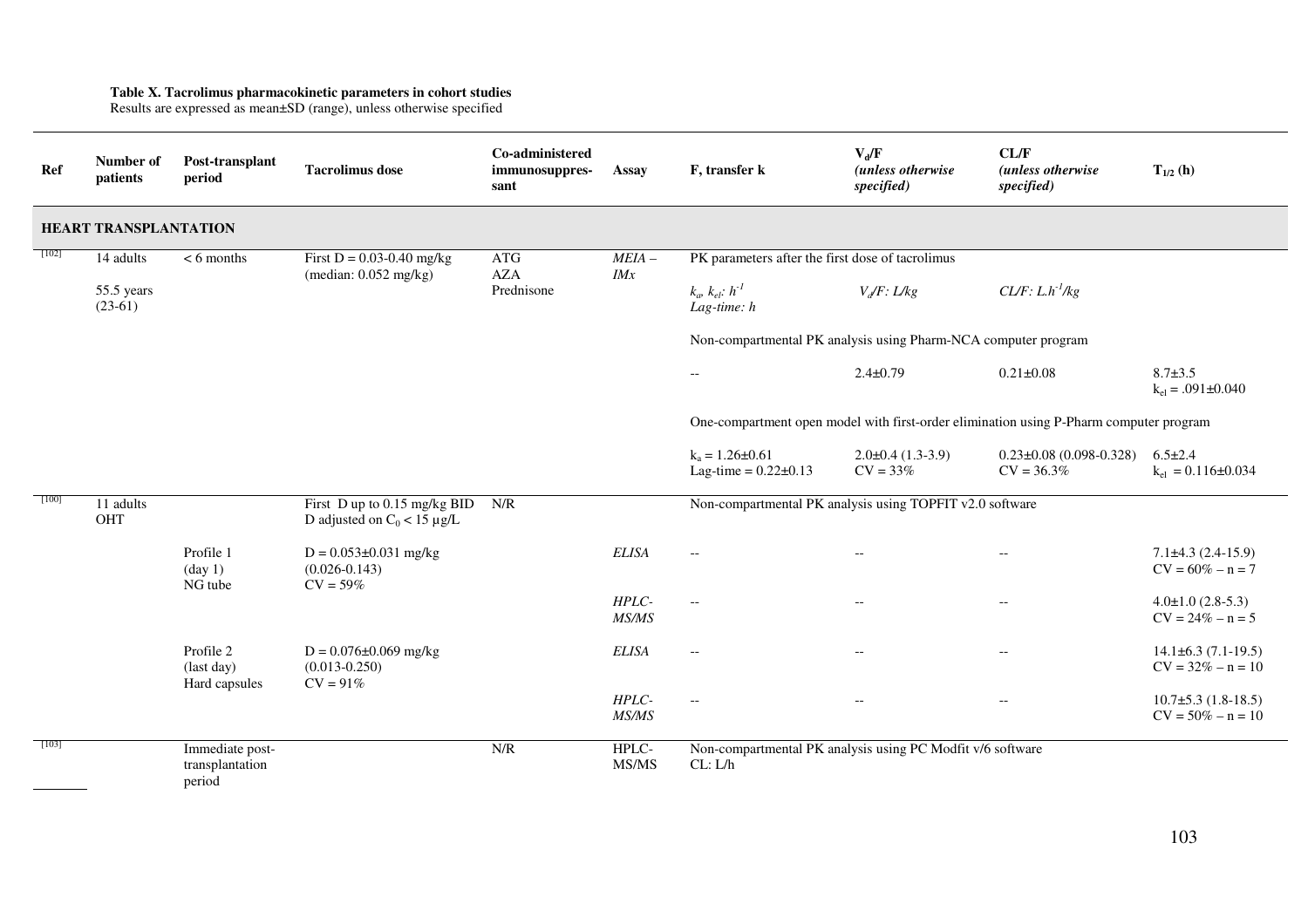|         | 10 adults<br>$57±9$ years                |                                   | IV, continuous infusion<br>$D = 0.01$ to 0.02 mg/kg/day          | Induction: N/R           |                    |                                                                                          |                                                               | $CL = 2.4$                                          | $- -$                                             |
|---------|------------------------------------------|-----------------------------------|------------------------------------------------------------------|--------------------------|--------------------|------------------------------------------------------------------------------------------|---------------------------------------------------------------|-----------------------------------------------------|---------------------------------------------------|
|         | 25 adults<br>$47\pm10$ years             |                                   | Oral                                                             | Induction:<br>ATG/OKT3   |                    |                                                                                          |                                                               |                                                     | After the first dose:                             |
|         | n: N/R                                   |                                   | $D = 0.075$ mg/kg/day                                            |                          |                    | $\overline{\phantom{m}}$                                                                 | $\hspace{0.05cm} -\hspace{0.05cm} -\hspace{0.05cm}$           | $-\, -$                                             | $10.9 \pm 7.0$                                    |
|         |                                          |                                   | $D = 0.15$ mg/kg/day                                             |                          |                    | $\hspace{0.05cm} -\hspace{0.05cm} -\hspace{0.05cm}$                                      | $\hspace{0.05cm} -\hspace{0.05cm} -\hspace{0.05cm}$           | $\overline{\phantom{a}}$                            | $9.8 + 5.2$                                       |
|         | 19 adults<br>46 years                    |                                   | $D = 0.06$ mg/kg/day (0.04-<br>$0.08$ )                          | <b>ATG</b><br>AZA        | $MEIA -$<br>IMx    | 2-compartment open model - PK analysis using P-Pharm popPK software                      |                                                               |                                                     |                                                   |
|         | $(28-48)$<br>OHT                         |                                   | D adjusted on $C_0 = 5-20$<br>$\mu$ g/L                          | Prednisone               |                    | $k_a$ : $h^{-1}$<br>Lag-time: $h$                                                        | $V_I/F$ : L/kg                                                | $CL/F: L.h^{-1}/kg$                                 |                                                   |
|         |                                          | PK1 (day 10)                      |                                                                  |                          |                    | $k_a = 1.1 \pm 0.5 (0.3 - 1.6)$<br>$CV = 42%$                                            | $V_1/F = 1.7 \pm 0.6$ (0.7-<br>3.5)<br>$CV = 36%$             | $0.19\pm0.08$ (0.09-0.38)<br>$CV = 42%$             | $- -$                                             |
|         |                                          |                                   |                                                                  |                          |                    | Lag-time = $0.22 \pm 0.09$<br>$(0.1 - 0.45)$ CV = 41%                                    |                                                               |                                                     |                                                   |
|         |                                          | PK2 (month 2)                     |                                                                  |                          |                    | $k_a = 1.0 \pm 0.5$ (0.1-1.8)<br>$CV = 48%$                                              | $V_1/F = 1.1 \pm 0.4$<br>$(0.3-1.8) - p < 0.01$<br>$CV = 34%$ | $0.23 \pm 0.15$ (0.04-0.62)<br>$CV = 65%$           | $- -$                                             |
|         |                                          |                                   |                                                                  |                          |                    | Lag-time = $0.44 \pm 0.05$<br>$(0.29-0.50) - p \le 0.05$<br>$CV = 11%$                   |                                                               |                                                     |                                                   |
| - [111] | 8 adults<br>$45-60$ years                | 4 to 16 months<br>(mean: $10.6$ ) | $D = 0.02 - 0.1$ mg/kg/day<br>D adjusted on $C_0 = 5-12 \mu g/L$ | <b>MMF</b><br>Prednisone | $MEIA II -$<br>IMx | Non-compartmental PK analysis using PK Calc software                                     |                                                               |                                                     |                                                   |
|         |                                          |                                   |                                                                  |                          |                    | $-\, -$                                                                                  | $\overline{\phantom{m}}$                                      | $\hspace{0.05cm} -\hspace{0.05cm} -\hspace{0.05cm}$ | $Mean = 13.8$<br>$(95\% \text{ CI} = 7.0 - 20.7)$ |
| [109]   | 22 adults<br>$55\pm8$ years<br>$(36-64)$ | First year                        | $D = 0.3$ mg/kg/day<br>D adjusted on $C_0 = 10-20$<br>$\mu$ g/L  | MMF or AZA<br>Steroids   | $MEIA -$<br>IMx    | Non-compartmental PK analysis using MOMENT software $(n = 25)$ PK profiles)<br>CL/F: L/h |                                                               |                                                     |                                                   |
|         | OHT                                      |                                   | Steady-state                                                     |                          |                    | $\overline{\phantom{m}}$                                                                 | $\hspace{0.05cm} -\hspace{0.05cm} -\hspace{0.05cm}$           | $11.6\pm 5.5(3.8-23.5)$                             | $\mathord{\hspace{1pt}\text{--}\hspace{1pt}}$     |
| $[105]$ | 23 adults<br>38 years                    |                                   | $D = 0.10$ mg/kgd<br>D adjusted on $C_0 = 10-20$                 | N/R                      | $MEIA -$<br>IMx    | Non-compartmental PK analysis                                                            |                                                               |                                                     |                                                   |
|         | $(18-56)$                                | First dose                        | $\mu$ g/L                                                        |                          |                    | $\overline{\phantom{a}}$                                                                 | $\hspace{0.05cm} -\hspace{0.05cm} -\hspace{0.05cm}$           | $\overline{\phantom{a}}$                            | $11.1 \pm 6.3$                                    |
|         |                                          | Day 3                             |                                                                  |                          |                    | $\sim$                                                                                   | $\hspace{0.05cm} -\hspace{0.05cm} -\hspace{0.05cm}$           | $\overline{\phantom{m}}$                            | $10.6{\pm}5.8$                                    |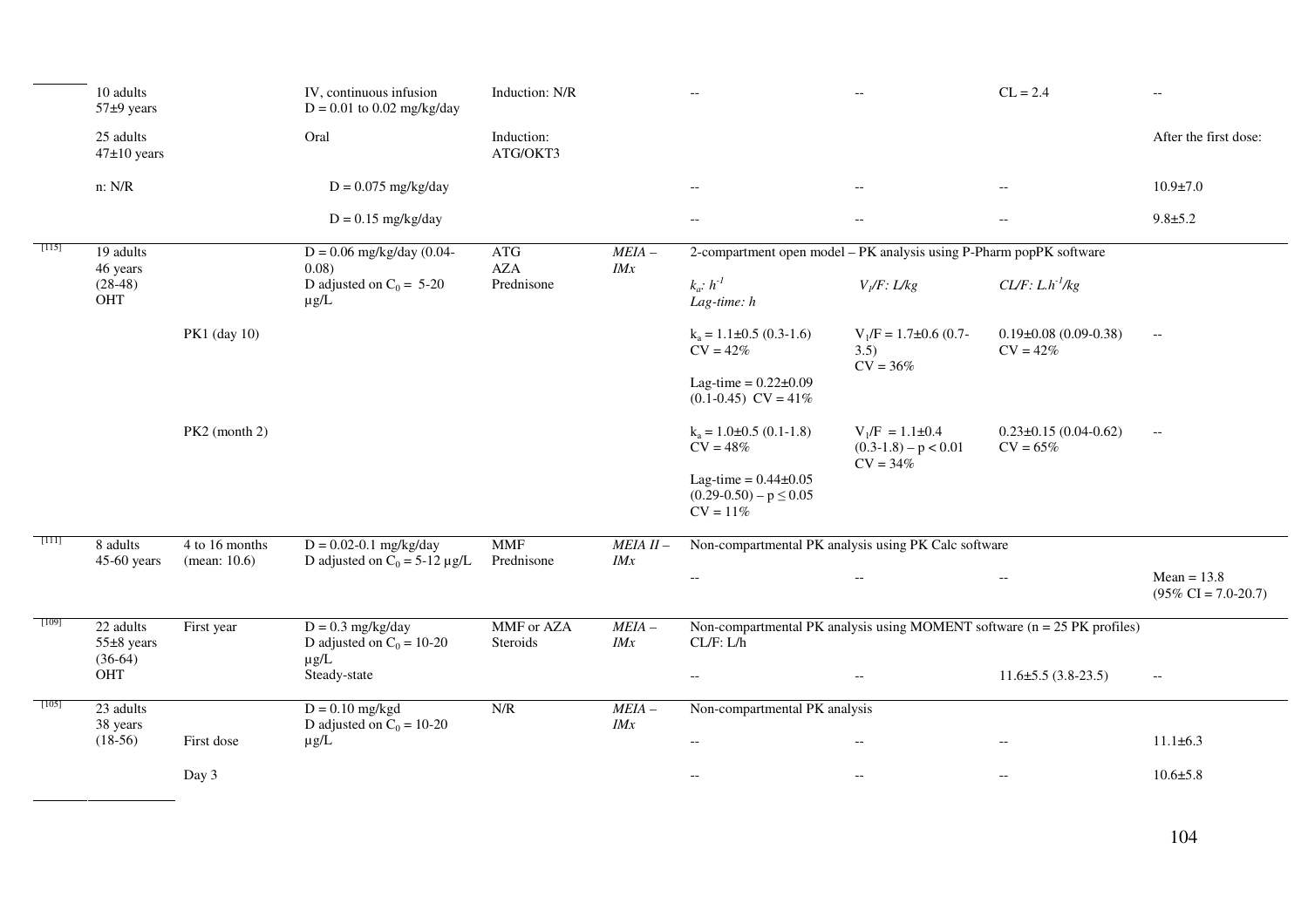|         |                                                | Day 7                      |                                                                                                           |            |                | $\overline{\phantom{m}}$                                                                                                                                    | $\overline{\phantom{m}}$                            | $-\,-$                          | $9.8 + 5.5$                             |  |
|---------|------------------------------------------------|----------------------------|-----------------------------------------------------------------------------------------------------------|------------|----------------|-------------------------------------------------------------------------------------------------------------------------------------------------------------|-----------------------------------------------------|---------------------------------|-----------------------------------------|--|
|         | <b>LUNG TRANSPLANTATION</b>                    |                            |                                                                                                           |            |                |                                                                                                                                                             |                                                     |                                 |                                         |  |
| [114]   | 16 adults<br>(5 CF)<br>$45.5 \pm 3.4$<br>years | $98\pm19$ wks              | N/R<br>HPLC-<br>$D = 3.6 \pm 2.5$ mg BID<br>MS/MS<br>$(0.25 - 7.0)$<br>D adjusted on $C_0 = 5-15 \mu g/L$ |            |                | Non-compartmental PK analysis ( $n = 22$ profiles)<br>$\mathord{\hspace{1pt}\text{--}\hspace{1pt}}$                                                         | $\hspace{0.05cm} -\hspace{0.05cm} -\hspace{0.05cm}$ | $\overline{\phantom{a}}$        | $7.9 \pm 2.3$ (4.0-12.0)                |  |
|         |                                                | HEART-LUNG TRANSPLANTATION |                                                                                                           |            |                |                                                                                                                                                             |                                                     |                                 |                                         |  |
| $[112]$ | $\overline{22}$ adults                         |                            |                                                                                                           |            | $MEIA-$<br>IMx | One-compartment model with first-order elimination convoluted with a double gamma absorption phase<br>$-$ PK analysis using Ciclo <sup>®</sup> 2.3 software |                                                     |                                 |                                         |  |
|         |                                                |                            |                                                                                                           |            |                | MAT, SDAT: h<br>$A_{IV}: L^{-1}$                                                                                                                            | $V_I/F: L$                                          | CL/F: L/h; $\lambda$ : $h^{-1}$ |                                         |  |
|         | 11 CF<br>30 years<br>$(21-43)$                 | $3-116$ months             | $D = 0.23$ mg/kg/day (0.09-<br>0.47)                                                                      |            |                | $MAT_1 = 1.10 \pm 0.68$<br>$SDAT_1 = 0.27 \pm 0.15$                                                                                                         | $V_1/F = 2,011 \pm 1,740$                           | 68.22±29.80                     | $\lambda = 0.64 \pm 0.33$               |  |
|         |                                                |                            |                                                                                                           |            |                | $MAT_2 = 5.14 \pm 2.11$<br>$SDAT_2 = 1.96 \pm 0.68$                                                                                                         |                                                     |                                 |                                         |  |
|         |                                                |                            |                                                                                                           |            |                | $A_{IV} = 4.03 \pm 1.67$<br>$r = 0.58 \pm 0.22$                                                                                                             |                                                     |                                 |                                         |  |
|         | 11 non-CF<br>51 years<br>$(31-56)$<br>p < 0.01 | 9-86 months                | $D = 0.1$ mg/kg/day (0.06-<br>0.19)                                                                       | $AZA(n=6)$ |                | $MAT_1 = 0.92 \pm 0.43$ (ns)<br>$SDAT_1 = 0.30 \pm 0.10$ (ns)                                                                                               | $V_1/F = 444\pm 326$<br>(p < 0.01)                  | $36.49 \pm 18.98$<br>(p < 0.05) | $\lambda = 0.80 \pm 0.31$<br>(p < 0.01) |  |
|         |                                                |                            |                                                                                                           |            |                | $MAT_2 = 5.47 \pm 2.30$ (ns)<br>$SDAT_2 = 1.89 \pm 0.71$ (ns)                                                                                               |                                                     |                                 |                                         |  |
|         |                                                |                            |                                                                                                           |            |                | $A_{IV} = 9.36 \pm 4.98$<br>(p < 0.01)                                                                                                                      |                                                     |                                 |                                         |  |
|         |                                                |                            |                                                                                                           |            |                | $r = 0.62 \pm 0.12$ (ns)                                                                                                                                    |                                                     |                                 |                                         |  |

#### **Legend**

ATG: Antithymocyte globulin - AZA: Azathioprine - CF: Cystic fibrosis - D: Dose - NG: Nasogastric - N/R: not reported - OHT: orthotopic heart transplantation - r: fraction of the dose absorbed by the faster phase.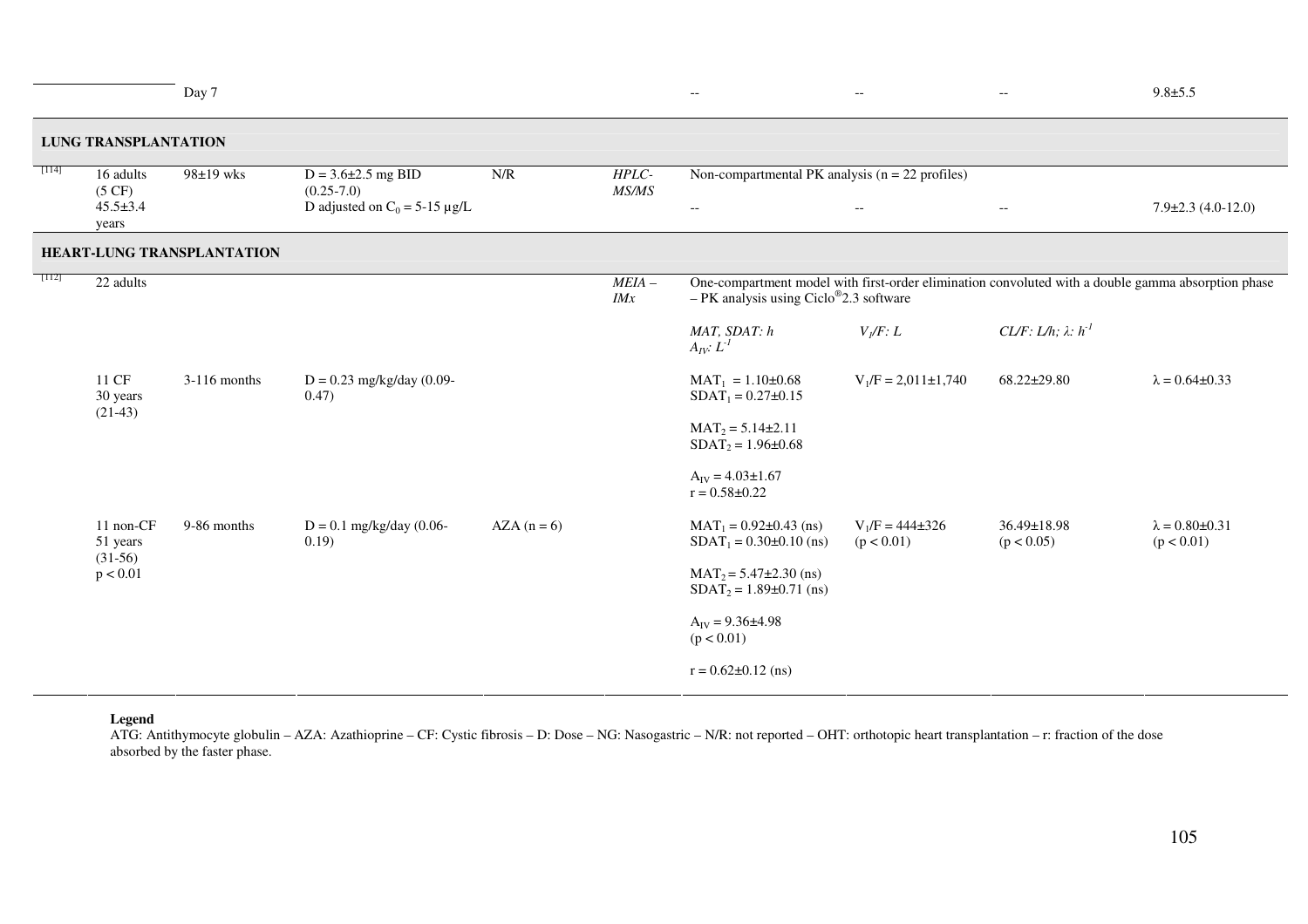**Table XI. Mycophenolate exposure indices in cohort studies**  Results are expressed as mean±SD unless otherwise specified

| Ref                          | Number of<br>patients       | Post-<br>transplant<br>period | <b>MMF</b> dose                                                                   | Co-administered<br>immunosuppressant      | Analytical<br>method,<br>molecule          | <b>Measured AUC</b><br>(h.mg/L)                                               | $C_0$ (mg/L)                                                                   | $C_{\text{max}}$ (mg/L)                                   | $t_{max}$ (h)                                           | <b>Others</b>            |
|------------------------------|-----------------------------|-------------------------------|-----------------------------------------------------------------------------------|-------------------------------------------|--------------------------------------------|-------------------------------------------------------------------------------|--------------------------------------------------------------------------------|-----------------------------------------------------------|---------------------------------------------------------|--------------------------|
| <b>HEART TRANSPLANTATION</b> |                             |                               |                                                                                   |                                           |                                            |                                                                               |                                                                                |                                                           |                                                         |                          |
| $[122]$                      | 9 patients<br>$55±11$ years | First 10 days                 |                                                                                   | Cyclosporine (same<br>dose throughout the | <b>HPLC-UV</b>                             | Non-compartmental PK analysis; AUC Trap; data are presented as median (range) |                                                                                |                                                           |                                                         |                          |
|                              | $(33-71)$                   | Day 3                         | IV, $D = 1.5$ g BID<br>Infusion over 3 hours<br>$(\text{day } 0 - \text{day } 5)$ | period)<br>Prednisolone                   | <b>MMF</b>                                 | $AUC_{0.6}$<br>$7.5(4.2-37.2)$                                                | $- -$                                                                          | $4.7(2.2-18.4)$                                           | $2.0(1.0-3.0)$                                          | $-$                      |
|                              |                             |                               |                                                                                   |                                           | <b>MPA</b><br><b>MPAG</b><br>AcMPAG        | $AUC_{0-12}$<br>$34.2(22.3-52.1)$<br>$1,030(537-2,049)$<br>$8.5(5.6-11.9)$    | $0.65(0.24-1.35)$<br>$69(34-153)$<br>$0.36(0.09-0.69)$                         | $10.2$ $(7.6-16.7)$<br>$110(65-187)$<br>$1.31(0.99-1.68)$ | $2.0(1.0-3.0)$<br>$3.0(2.5-3.5)$<br>$1.3(1.0-1.7)$      |                          |
|                              |                             | Day 5                         |                                                                                   |                                           | <b>MMF</b>                                 | $AUC_{0.6}$<br>$6.5(5.0-26.3)$                                                | $\overline{\phantom{a}}$                                                       | $3.7(2.3-10.3)$                                           | $2.0(1.0-2.0)$                                          | $-\,-$                   |
|                              |                             |                               |                                                                                   |                                           | <b>MPA</b><br><b>MPAG</b><br><b>AcMPAG</b> | $AUC_{0-12}$<br>$33.8(23.7-43.1)$<br>881 (456-1,584)<br>$5.4(1.8-9.3)$        | $0.96(0.26-1.11)$<br>$63(34-135)$<br>$0.25$ ( $< 0.05 - 0.59$ )                | $9.8(6.1-11.2)$<br>$109(51-166)$<br>$0.86(0.38-1.22)$     | $2.0(2.0-3.0)$<br>$3.2(3.0-4.0)$<br>$3.0(3.0-4.0)$      |                          |
|                              |                             | Day 6                         | Oral, $D = 1.5$ g BID<br>$(\text{day } 5 - \text{day } 10)$                       |                                           | <b>MPA</b><br><b>MPAG</b><br>AcMPAG        | $AUC_{0-12}$<br>$29.7(22.3-37.6)$<br>959 (471-1,216)<br>$5.1(3.2-5.9)$        | $0.56(0.24-1.12)$<br>56 (26-82)<br>$0.14$ (<0.05-0.4)                          | $6.0(4.4-10.5)$<br>$96(51-111)$<br>$0.77(0.48-1.30)$      | $2.0(0.33-6.0)$<br>$4.0(0.67-8.0)$<br>$2.0(0.67-6.0)$   | $\overline{\phantom{m}}$ |
|                              |                             | Day 10                        |                                                                                   |                                           | <b>MPA</b><br><b>MPAG</b><br>AcMPAG        | $AUC_{0-12}$<br>33.8 (26.6-40.3)<br>$1,032(573-1,498)$<br>$6.4(4.5-10.7)$     | $0.95(0.48-1.39)$<br>79 (28-122)<br>$0.32(0.19-0.85)$                          | $9.0(3.6-10.8)$<br>$108(59-179)$<br>$0.90(0.44-1.36)$     | $1.25(0.67-1.25)$<br>$2.5(1.25-4.0)$<br>$2.0(1.25-4.0)$ | $--$                     |
| $[121]$                      | 9 patients<br>Mean: 59      | Weeks 1, 2, 4,<br>8, 12       | $D = 1$ g or 1.5 g BID                                                            | Cyclosporine<br>Prednisone                | $HPLC-UV$                                  |                                                                               | Non-compartmental PK analysis ( $n = 44$ full MPA profiles); $AUC_{0-12}$ Trap |                                                           |                                                         |                          |
|                              | years                       |                               |                                                                                   |                                           |                                            | $45.9 \pm 15.4$<br>$(13.4 - 91.7)$                                            | $\overline{\phantom{a}}$                                                       | $10.4 \pm 6.6$                                            | 1.25                                                    | $\overline{\phantom{a}}$ |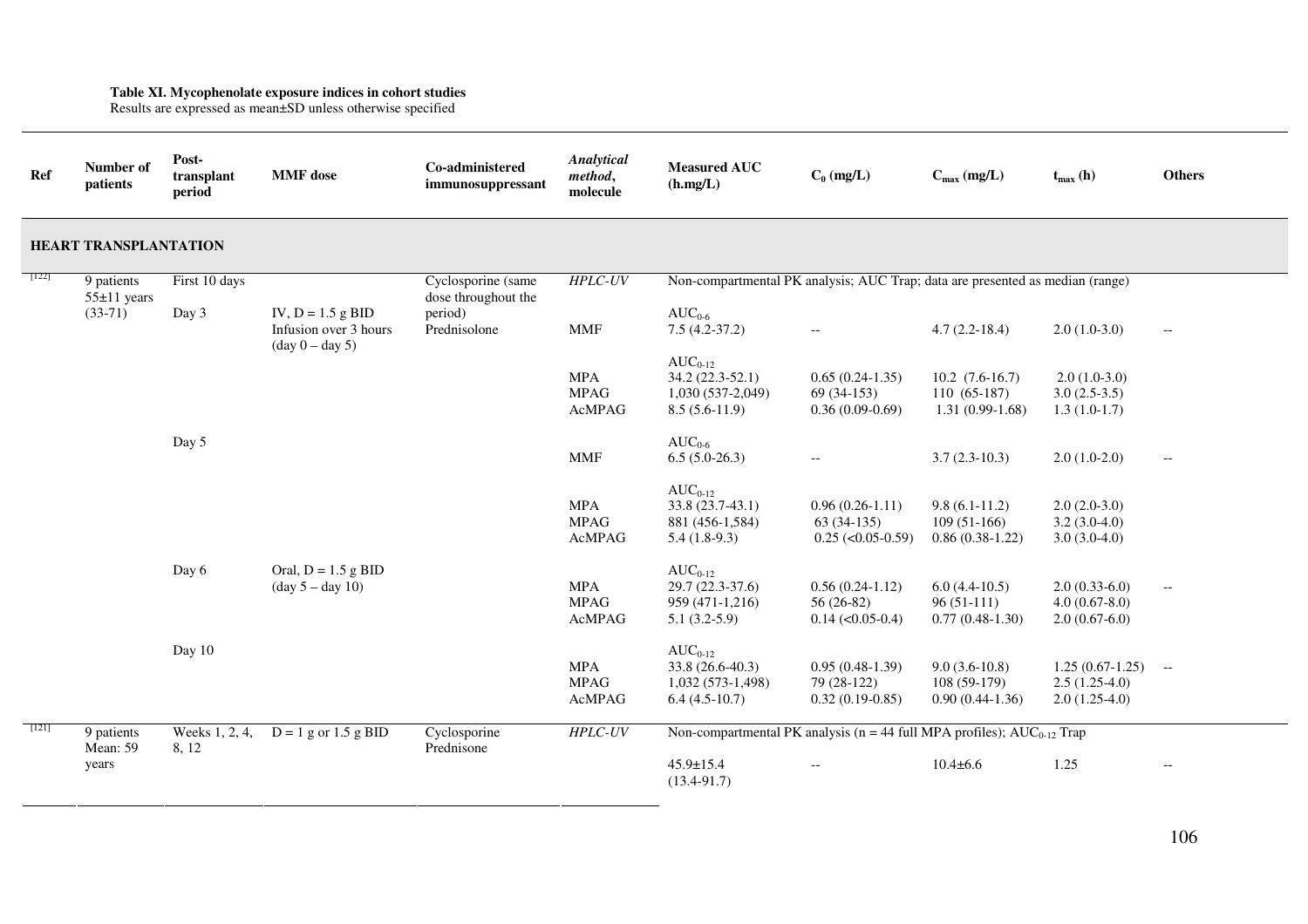|                                                                                                                                                                                                                              |                                | $54\pm42$ months     | $D = 35\pm7$ mg/kg/day                                      | Cyclosporine                                      | $N\!/\!R$              | $r^2 C_2$ -AUC <sub>0-12</sub> = 0.610; $r^2 C_{12}$ -AUC <sub>0-12</sub> = 0.003<br>Recommended sparse sampling algorithms:<br>• AUC <sub>0-12</sub> = 5.568 + 0.902 $^{\circ}$ C <sub>1.25</sub> + 2.022 $^{\circ}$ C <sub>2</sub> + 4.594 $^{\circ}$ C <sub>6</sub> ; r <sup>2</sup> = 0.926<br>• AUC <sub>0-12</sub> = 3.800 + 1.015 $^{\circ}$ C <sub>1.25</sub> + 1.819 $^{\circ}$ C <sub>2</sub> + 1.566 $^{\circ}$ C <sub>4</sub> + 3.479 $^{\circ}$ C <sub>6</sub> ; r <sup>2</sup> = 0.948 |                                    |                                               |                              |                        |  |
|------------------------------------------------------------------------------------------------------------------------------------------------------------------------------------------------------------------------------|--------------------------------|----------------------|-------------------------------------------------------------|---------------------------------------------------|------------------------|------------------------------------------------------------------------------------------------------------------------------------------------------------------------------------------------------------------------------------------------------------------------------------------------------------------------------------------------------------------------------------------------------------------------------------------------------------------------------------------------------|------------------------------------|-----------------------------------------------|------------------------------|------------------------|--|
| $[137]$                                                                                                                                                                                                                      | 14 patients<br>$57\pm13$ years |                      |                                                             |                                                   |                        | Method for PK analysis: N/R                                                                                                                                                                                                                                                                                                                                                                                                                                                                          |                                    |                                               |                              |                        |  |
|                                                                                                                                                                                                                              |                                |                      |                                                             |                                                   | <b>MPA</b>             | $AUC_{0-12} = 63 \pm 11$                                                                                                                                                                                                                                                                                                                                                                                                                                                                             | $\mathcal{L}_{\mathcal{L}}$        | $\mathord{\hspace{1pt}\text{--}\hspace{1pt}}$ | $1-2$                        | $C_{av} = 5.2 \pm 1.0$ |  |
|                                                                                                                                                                                                                              |                                |                      |                                                             |                                                   |                        | $r^2 AUC_{0-12}$<br>• $C_0 = 0.48$<br>• $C_1$ , $C_2$ = 0.08-0.09<br>• C <sub>3</sub> , C <sub>4</sub> , C <sub>6</sub> , C <sub>8</sub> , C <sub>12</sub> = 0.23 to 0.60                                                                                                                                                                                                                                                                                                                            |                                    |                                               |                              |                        |  |
| $[132]$<br>MPA AUC <sub>0-12</sub> calculated from a 2-hour abbreviated AUC developed in renal transplant patients <sup>[216]</sup><br>310±278 days<br>$HPLC-UV$<br>$\overline{38}$ patients<br>Steady-state<br>No induction |                                |                      |                                                             |                                                   |                        |                                                                                                                                                                                                                                                                                                                                                                                                                                                                                                      |                                    |                                               |                              |                        |  |
|                                                                                                                                                                                                                              | OHT<br>$53\pm10$ years         |                      | $D = 1.1 \pm 0.4$ g BID<br>$(13.6\pm4.9 \text{ mg/kg BID})$ | Cyclosporine<br>Prednisone                        | <b>MPA</b><br>Free MPA | $AUC_{0-12}$<br>$44.5 \pm 16.1$<br>$0.83 \pm 0.30$                                                                                                                                                                                                                                                                                                                                                                                                                                                   | $1.2 \pm 0.6$                      | $\overline{a}$                                |                              | $f = 1.9 \pm 0.4\%$    |  |
|                                                                                                                                                                                                                              |                                |                      |                                                             |                                                   |                        | r <sup>2</sup> MPA C <sub>0</sub> -AUC <sub>0-12</sub> = 0.40 (p = 0.01)<br>r <sup>2</sup> MPA $C_0$ -MPA free fraction : ns                                                                                                                                                                                                                                                                                                                                                                         |                                    |                                               |                              |                        |  |
| $[134]$                                                                                                                                                                                                                      | 62 patients<br>Mean: 59        | Stable, $>1$<br>year | Steady-state                                                |                                                   | <b>EMIT</b>            | Non-compartmental PK analysis; AUC <sub>0-12</sub> estimated from C <sub>0</sub> , C <sub>30</sub> , C <sub>120</sub> using a sparse sampling algorithm<br>developed in renal transplant patients <sup>[120]</sup>                                                                                                                                                                                                                                                                                   |                                    |                                               |                              |                        |  |
|                                                                                                                                                                                                                              | years                          |                      |                                                             |                                                   |                        | $AUC/D$ : $(h.mg/L)/g$<br><b>MMF</b>                                                                                                                                                                                                                                                                                                                                                                                                                                                                 | $C_0/D$ : $(mg/L)/g$<br><b>MMF</b> | $C_{max}/D$ :<br>$(mg/L)/g$ MMF               |                              |                        |  |
|                                                                                                                                                                                                                              | $n = 47$<br>$57±9$ years       | $3.6\pm4.0$ years    | $D = 2.9 \pm 0.8$ g/day<br>$D \ge 3$ g/d, n = 32            | Cyclopsorine<br>Corticosteroids (45%<br>patients) | <b>MPA</b>             | $AUC_{0-12}$<br>$41.9 \pm 14.1$ (19.7-81.8)<br>$<$ 40 in 50% pts with<br>$dose \geq 3$ g/day                                                                                                                                                                                                                                                                                                                                                                                                         | $C_0/D = 1.41 \pm 0.95$            | $C_{\text{max}}/D = 18.9$                     | Med.: 40 min<br>Mean: 75 min | $-\, -$                |  |
|                                                                                                                                                                                                                              |                                |                      |                                                             |                                                   |                        | $AUC_{0-12}/D =$<br>$31.9\pm 16.1$ (13.4-82.3)                                                                                                                                                                                                                                                                                                                                                                                                                                                       |                                    |                                               |                              |                        |  |
|                                                                                                                                                                                                                              |                                |                      |                                                             |                                                   |                        | $r^2 AUC_{0-12}$<br>• $C_0 = 0.36$ , $p < 0.01$<br>• $C_{40}$ , $C_{75}$ , $C_{120}$ = 0.62-0.64, p < 0.01                                                                                                                                                                                                                                                                                                                                                                                           |                                    |                                               |                              |                        |  |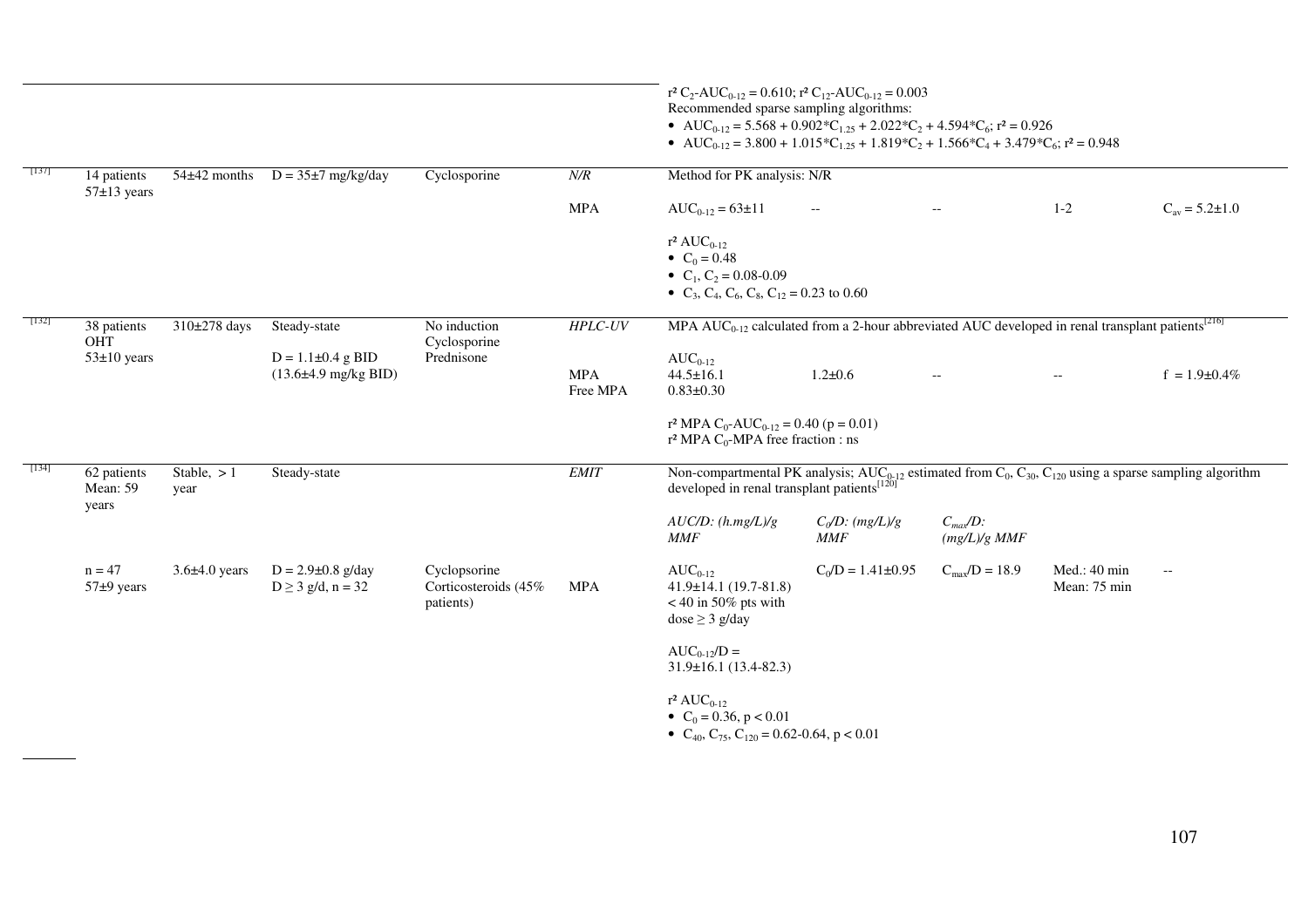|         | $n = 15$<br>$64\pm10$ years  | $8.5\pm3.6$ years<br>(p < 0.01)    | $D = 1.9 \pm 0.7$ g/day<br>p < 0.001<br>$D = 1-3$ g/day, $n = 15$ | Sirolimus<br>Corticosteroids (13%<br>patients; $p < 0.01$ ) | <b>MPA</b>  | $AUC_{0-12}$<br>$51.1 \pm 15.8$ (34.4-<br>87.6); $p < 0.03$<br>$<$ 40 in 27% pts with<br>$dose = 1-3$ g/day<br>$AUC_{0-12}/D =$<br>$61.0\pm27.4$ (23.7-<br>131.5); $p < 0.001$<br>$r^2 AUC_{0-12}$<br>• $C_0$ , $C_{75}$ , $C_{120} = 0.56$ -0.61, $p < 0.01$ | $C_0/D = 5.10 \pm 3.41$<br>p < 0.001                     | $C_{max}/D = 21.8$ (ns)                             | Med.: 40 min<br>Mean: 75 min                        | $-\,-$                   |
|---------|------------------------------|------------------------------------|-------------------------------------------------------------------|-------------------------------------------------------------|-------------|---------------------------------------------------------------------------------------------------------------------------------------------------------------------------------------------------------------------------------------------------------------|----------------------------------------------------------|-----------------------------------------------------|-----------------------------------------------------|--------------------------|
|         |                              |                                    |                                                                   |                                                             |             | • $C_{40} = 0.82$ , $p < 0.01$                                                                                                                                                                                                                                |                                                          |                                                     |                                                     |                          |
|         | 56 years                     | 3.4 years                          | Mean D<br>Before the switch:<br>$2.9 \pm 1.0$ g/day               | Switch group<br>(cyclosporine to<br>sirolimus), $n = 9$     | $\sf{MPA}$  | $AUC_{0-12}$<br>$49.9 \pm 12.4$ (34.3-56.9)                                                                                                                                                                                                                   | $C_0/D = 4.85 \pm 4.39$<br>$(0.44 - 5.20)$               | $\sim$ $-$                                          |                                                     |                          |
|         |                              |                                    |                                                                   |                                                             |             | $AUC_{0-12}/D =$<br>37.5±19.9 (20.6-73.6)                                                                                                                                                                                                                     |                                                          |                                                     |                                                     |                          |
|         |                              |                                    | After the switch:<br>$2.0\pm0.7$ g/day (p < 0.01)                 |                                                             |             | $37.5 \pm 20.0$ (34.6-70.1)<br>(p < 0.001)                                                                                                                                                                                                                    | $C_0/D = 2.00 \pm 1.68$<br>$(0.33-14.6)$<br>p < 0.001    | $\sim$ $-$                                          |                                                     |                          |
|         |                              |                                    |                                                                   |                                                             |             | $AUC_{0-12}/D =$<br>58.3±32.5 (27.7-<br>131.5); $p < 0.001$                                                                                                                                                                                                   |                                                          |                                                     |                                                     |                          |
| $[136]$ | 26 patients<br>$15±10$ years | $50\% < 1$ year<br>$50\% > 1$ year | Steady-state                                                      | Cyclosporine or<br>tacrolimus                               | HPLC        | Non-compartmental PK analysis; 120 samples                                                                                                                                                                                                                    |                                                          |                                                     |                                                     |                          |
|         | $(1$ month –<br>33 years)    |                                    | $D = 37.9 \pm 12.5$ mg/kg<br>$= 1.207 \pm 0.302$ g/m <sup>2</sup> | Corticosteroids                                             | $\sf{MPA}$  | $\overline{\phantom{a}}$                                                                                                                                                                                                                                      | $2.2 \pm 2.0$<br>$C_0 \geq 1$ mg/L in<br>50% of patients |                                                     |                                                     |                          |
|         |                              |                                    |                                                                   |                                                             | <b>MPAG</b> | $-\,-$                                                                                                                                                                                                                                                        | $48 + 4$                                                 | $-$                                                 | $- -$                                               | $\overline{\phantom{m}}$ |
|         | 16 children                  |                                    | $1.1 \pm 0.3$ g/m <sup>2</sup> /day                               | Cyclosporine, $n = 8$<br>40 samples                         | <b>MPA</b>  | $-\,-$                                                                                                                                                                                                                                                        | $1.6 \pm 1.5$                                            | $\hspace{0.05cm} -\hspace{0.05cm} -\hspace{0.05cm}$ | $\hspace{0.05cm} -\hspace{0.05cm} -\hspace{0.05cm}$ | $- -$                    |
|         |                              |                                    |                                                                   |                                                             | <b>MPAG</b> | $- -$                                                                                                                                                                                                                                                         | $49 + 38$                                                | $\overline{\phantom{a}}$                            | $\overline{\phantom{m}}$                            | $\overline{\phantom{a}}$ |
|         |                              |                                    |                                                                   |                                                             | MPAG/MPA    | $\hspace{0.05cm} -\hspace{0.05cm} -\hspace{0.05cm}$                                                                                                                                                                                                           | $25.2 \pm 21.7$                                          | $\hspace{0.05cm} -\hspace{0.05cm} -\hspace{0.05cm}$ | $\hspace{0.05cm} -\hspace{0.05cm} -\hspace{0.05cm}$ | $-\,-$                   |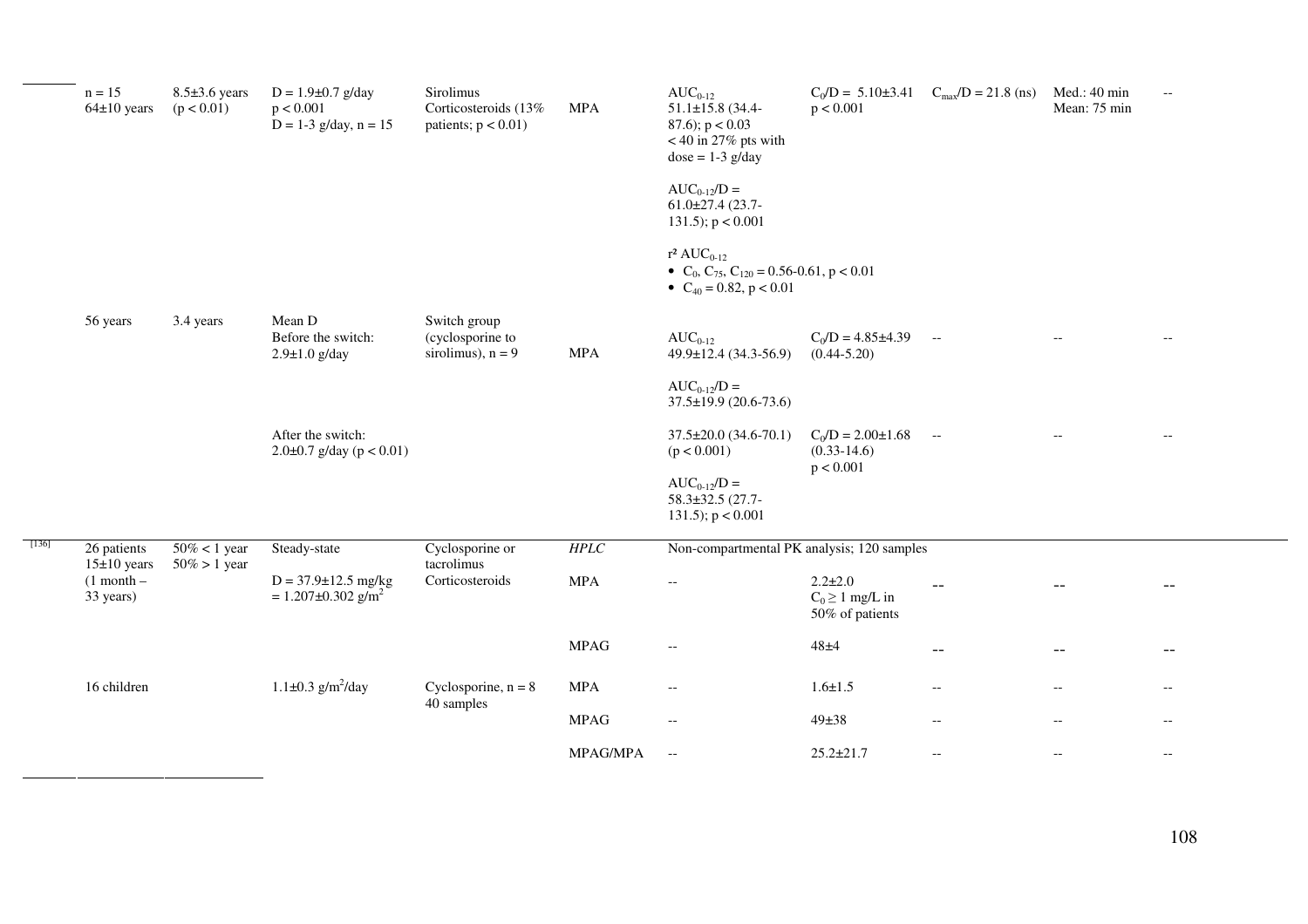|       |                    |                       | D: N/R                                                                       | Tacrolimus, $n = 8$<br>42 samples    | <b>MPA</b>  | $-\,-$                                              | $3.0 \pm 2.2$<br>(vs children on<br>$CsA, p = 0.04$    |                          | $-$                      | $\hspace{0.05cm} -\hspace{0.05cm} -\hspace{0.05cm}$ |
|-------|--------------------|-----------------------|------------------------------------------------------------------------------|--------------------------------------|-------------|-----------------------------------------------------|--------------------------------------------------------|--------------------------|--------------------------|-----------------------------------------------------|
|       |                    |                       |                                                                              |                                      | <b>MPAG</b> | $\hspace{0.05cm} -\hspace{0.05cm} -\hspace{0.05cm}$ | $36 + 17$<br>(vs children on<br>$CsA, p = 0.04$        | $-$                      | $\overline{\phantom{a}}$ | $\hspace{0.05cm} -\hspace{0.05cm} -\hspace{0.05cm}$ |
|       | $10 \ \rm{adults}$ |                       | $1.3 \pm 0.4$ g/m <sup>2</sup> /day<br>(vs. children on<br>cyclosporine, ns) | Cyclosporine, $n = 10$<br>37 samples | <b>MPA</b>  | $-\,-$                                              | $2.3 \pm 2.2$<br>(vs children on<br>$CsA$ , $ns)$      | $\qquad \qquad -$        | $\overline{\phantom{a}}$ | $\overline{\phantom{m}}$                            |
|       |                    |                       |                                                                              |                                      | <b>MPAG</b> | $\overline{\phantom{m}}$                            | 98±47<br>(vs children on<br>CsA, p < 0.0001            |                          |                          | $- -$                                               |
|       |                    |                       |                                                                              |                                      | MPAG/MPA    | $\overline{\phantom{a}}$                            | $37.7 \pm 40.2$<br>(vs children on<br>$CsA, p = 0.016$ | $\overline{\phantom{a}}$ | $\overline{\phantom{a}}$ | $\overline{\phantom{m}}$                            |
|       |                    |                       |                                                                              |                                      |             |                                                     |                                                        |                          |                          |                                                     |
| [143] | 7 patients         | $6-23$ days           | Steady-state                                                                 | Cyclosporine                         | $HPLC-UV$   | Non-compartmental PK analysis                       |                                                        |                          |                          |                                                     |
|       | $21-63$ years      |                       | $D = 1$ or 1.5 g BID                                                         | Corticosteroids                      |             | $--$                                                | $- -$                                                  | $- -$                    | $\overline{\phantom{a}}$ | $fMPA = 3.6 \pm 3.9\%$                              |
|       |                    |                       |                                                                              |                                      |             |                                                     |                                                        |                          |                          | fMPA - total MPA<br>$r^2 = 0.20$                    |
|       |                    |                       |                                                                              |                                      |             |                                                     |                                                        |                          |                          | fMPAG = $26\pm8\%$                                  |
|       |                    |                       |                                                                              |                                      |             |                                                     |                                                        |                          |                          | fMPAG - total<br><b>MPAG</b><br>$r^2 = 0.87$        |
|       |                    |                       |                                                                              |                                      |             |                                                     |                                                        |                          |                          | $f\mathbf{MPA} - f\mathbf{MPAG}$ :<br>$r^2 = 0.83$  |
| [135] | 23 adults          | Stable, $> 1$<br>year | Steady-state                                                                 |                                      | <b>EMIT</b> | Non-compartmental analysis - $AUC_{0-12}$ Trap      |                                                        |                          |                          |                                                     |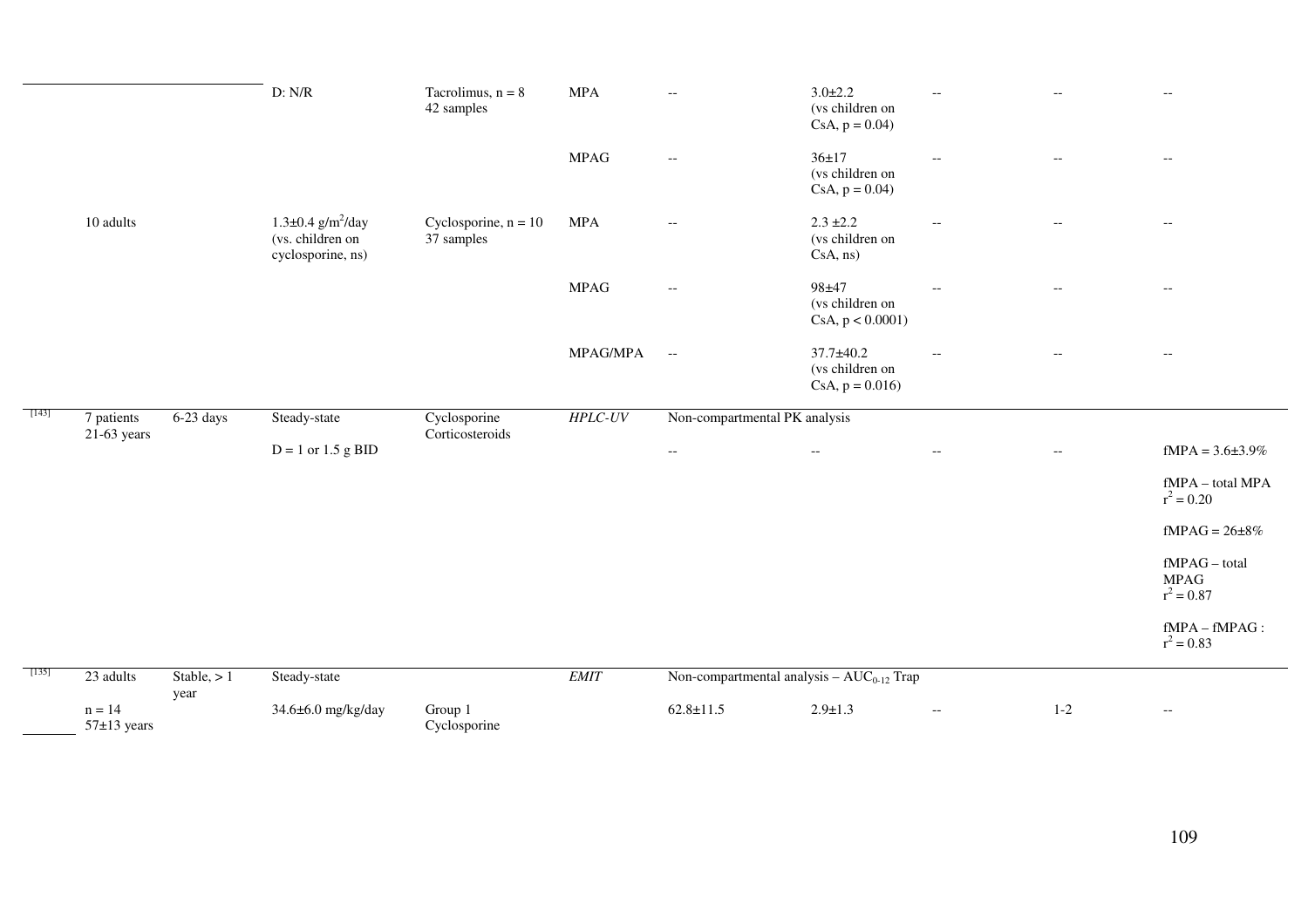|         |                            |                       |                                                        |                       |           | $r^2$ AUC <sub>0-12</sub><br>• $C_{30}$ , $C_1$ , $C_2$ = 0.06-0.09<br>• $C_0$ , $C_3$ , $C_4$ , $C_8$ , $C_{12} = 0.23 - 0.69$<br>• $C_6 = 0.60$                                                                                                                                                                                                                                                                                                                                                        |               |                          |                      |                                                     |
|---------|----------------------------|-----------------------|--------------------------------------------------------|-----------------------|-----------|----------------------------------------------------------------------------------------------------------------------------------------------------------------------------------------------------------------------------------------------------------------------------------------------------------------------------------------------------------------------------------------------------------------------------------------------------------------------------------------------------------|---------------|--------------------------|----------------------|-----------------------------------------------------|
|         | $n = 9$<br>$54\pm12$ years |                       | $24.3 \pm 11.6$ mg/kg/day                              | Group 2<br>Tacrolimus |           | $55 + 24$<br>$r^2 AUC_{0-12}$<br>• $C_{30} = 0.04$<br>• $C_0$ , $C_1$ , $C_2$ , $C_3$ , $C_{12} = 0.38 - 0.72$                                                                                                                                                                                                                                                                                                                                                                                           | $2.4 \pm 1.2$ | $\overline{\phantom{a}}$ | $30 \text{ min-1}$ h | $\hspace{0.05cm} -\hspace{0.05cm} -\hspace{0.05cm}$ |
|         |                            |                       |                                                        |                       |           | • $C_4$ , $C_6$ , $C_8 = 0.85 - 0.93$                                                                                                                                                                                                                                                                                                                                                                                                                                                                    |               |                          |                      |                                                     |
| $[167]$ | 28 patients<br>54 years    | Stable, $> 1$<br>year | $1.5$ g/day $(0.5-4.0)$<br>D adjusted on $C_0 = 1.5$ - | Tacrolimus            | $HPLC-UV$ | Non-compartmental PK analysis $-AUC_{0-12}$ Trap                                                                                                                                                                                                                                                                                                                                                                                                                                                         |               |                          |                      |                                                     |
|         | $(19-67)$                  | $2.5\pm3$ years       | $4 \text{ mg/L}$                                       |                       |           | $42.0\pm18.3$ (12.2-79.8)                                                                                                                                                                                                                                                                                                                                                                                                                                                                                | $2.0 \pm 1.2$ | $- -$                    | $--$                 | $C_{12h} = 2.0 \pm 1.7$                             |
|         |                            |                       |                                                        |                       |           | $r^2 AUC_{0-12}$<br>• $C_0$ , $C_3 = 0.14 - 0.17$<br>• C <sub>2</sub> , C <sub>10</sub> , C <sub>12</sub> = 0.25-0.39<br>• $C_{0.5}$ , $C_1$ , $C_6$ , $C_8$ = 0.48-0.57<br>Recommended sparse sampling algorithms:<br>• AUC <sub>0-12</sub> = 1.11 <sup>*</sup> C <sub>0.5</sub> + 1.16 <sup>*</sup> C <sub>1</sub> + 3.72 <sup>*</sup> C <sub>2</sub> ; $r^2$ = 0.84<br>• AUC <sub>0-12</sub> = 3.37*C <sub>0</sub> + 0.97*C <sub>0.5</sub> + 1.20*C <sub>1</sub> + 2.70*C <sub>2</sub> ; $r^2$ = 0.87 |               |                          |                      |                                                     |

## **HEART TRANSPLANT RECIPIENTS + LUNG TRANSPLANT RECPIENTS**

| $[124]$ | 9 patients<br>(5 HTx, 4   |                                          | Steady-state<br>$2-3$ g/day | ATG in HT <sub>x</sub> patients<br>Cyclosporine $(n = 7)$ | <b>HPLC-UV</b>       | AUC <sub>0-<math>\tau</math></sub> , $\tau = N/R$                           |                 | Non-compartmental PK analysis using WinNonlin in the 7 patients on cyclosporine (4 HTx, 3 LTx) |               |                                                          |
|---------|---------------------------|------------------------------------------|-----------------------------|-----------------------------------------------------------|----------------------|-----------------------------------------------------------------------------|-----------------|------------------------------------------------------------------------------------------------|---------------|----------------------------------------------------------|
|         | LTx)<br>$53 \pm 11$ years | Period 1                                 |                             | or tacrolimus ( $n = 2$ )<br>Prednisone                   | Total and<br>unbound |                                                                             |                 |                                                                                                |               |                                                          |
|         |                           | $15\pm 13$ days<br>$(n = 10)$            | $2.4 \pm 0.5$ g/day         |                                                           | <b>MPA</b>           | $AUC = 30.1 \pm 18.2$<br>$DN-AUC = 26.0 \pm 15.0$<br>$fAUC = 2.22 \pm 2.32$ | $3.79{\pm}4.04$ | $C_{\text{max}} = 9.34 \pm 4.24$<br>$DN-C_{max} = 8.00\pm4.15$                                 | $4.0\pm4.2$   | $C_{\text{min}} = 0.33 \pm 0.58$<br>$f = 6.1 \pm 2.8 \%$ |
|         |                           | Period 2<br>$56\pm33$ days<br>$(n = 46)$ | $2.4 \pm 0.5$ g/day         |                                                           |                      | $AUC = 19.8 \pm 11.0$<br>$DN-AUC = 18.2 \pm 12.0$<br>$fAUC = 1.01\pm0.81$   | $2.21 \pm 2.63$ | $C_{\text{max}} = 8.30 \pm 4.19$<br>$DN-C_{max} = 7.20 \pm 3.81$                               | $0.7 \pm 0.4$ | $C_{\text{min}} = 0.28 \pm 0.50$<br>$f = 4.3 \pm 2.4 \%$ |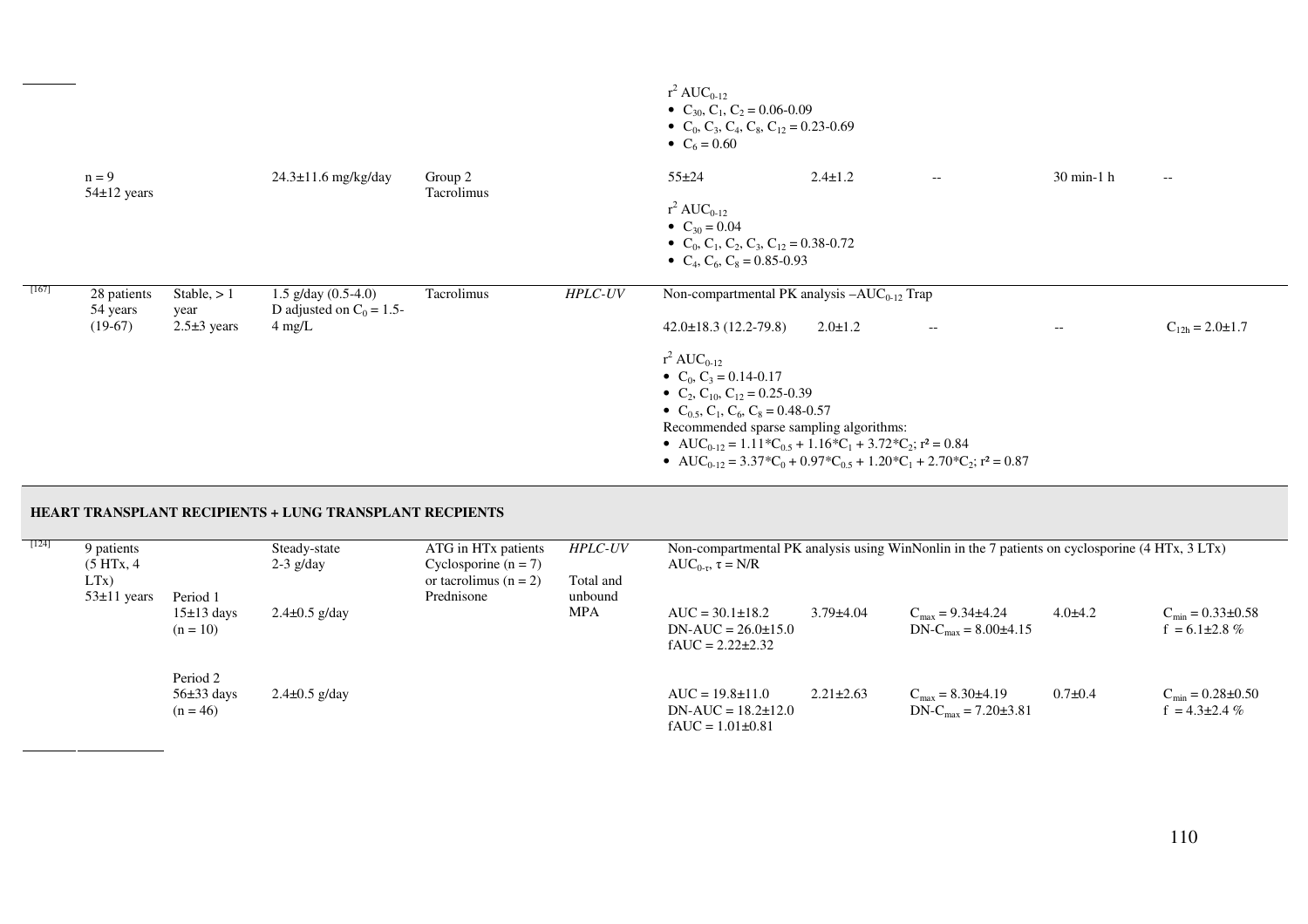|       |                                                               | Period 3<br>$125\pm73$ days<br>$(n = 114)$ | $2.2 \pm 0.4$ g/day                                              |                                                  |                                                                               | $AUC = 36.8{\pm}29.7$<br>$DN-AUC = 32.5 \pm 23.7$<br>$fAUC = 1.50{\pm}2.16$              | $2.20 \pm 2.29$                                                                    | $C_{\text{max}} = 10.32 \pm 7.86$<br>$DN-C_{max} = 9.49 \pm 7.78$                          | $1.7 \pm 1.3$                                                                                                           | $C_{\text{min}} = 1.21 \pm 1.78$<br>$f = 4.4 \pm 3.0 \%$                                        |
|-------|---------------------------------------------------------------|--------------------------------------------|------------------------------------------------------------------|--------------------------------------------------|-------------------------------------------------------------------------------|------------------------------------------------------------------------------------------|------------------------------------------------------------------------------------|--------------------------------------------------------------------------------------------|-------------------------------------------------------------------------------------------------------------------------|-------------------------------------------------------------------------------------------------|
| [130] | 50 patients<br>56.5 years<br>$(20.7 - 77.6)$                  |                                            | Steady-state                                                     |                                                  | <b>HPLC-UV</b>                                                                | Non-compartmental PK analysis using WinNonlin                                            |                                                                                    |                                                                                            |                                                                                                                         |                                                                                                 |
|       | $27\,\mathrm{LTx}$<br>(6 CF)<br>49.9 years<br>$(20.7 - 70.5)$ | 2.1 years<br>$(0.2 - 14.0)$                | 1.5 g BID $(0.50-1.50)$<br>$0.034$ g/kg/day<br>$(0.013 - 0.054)$ | Prednisone $(n = 27)$<br>Cyclosporine $(n = 11)$ | MPA<br><b>MPAG</b><br>AcMPAG                                                  | $DN-AUC_{0-12}$<br>$18.6(3.4-35.1)$<br>387 (152-909)<br>8.7 (ND-147)                     | $\mathbb{H}^{\mathbb{H}}$<br>$\mathbb{H}^{\mathbb{H}}$<br>$\overline{\phantom{a}}$ | $DN-C_{max}$<br>$5.66(0.64-15.53)$<br>$\overline{\phantom{a}}$<br>$\overline{\phantom{a}}$ | $1.0(0.3-6.0)$<br>$-\,-$<br>$\overline{\phantom{m}}$                                                                    | MPA DN- $C_{min}$<br>$0.44$ (ND-1.05)<br>fMPA: N/R                                              |
|       |                                                               |                                            |                                                                  |                                                  | <b>MPA</b><br><b>MPAG</b><br>AcMPAG                                           | $DN-AUC_{0.6}$<br>$14.3(2.5-28.2)$<br>226 (69-495)<br>5.8 (ND-76)                        |                                                                                    |                                                                                            |                                                                                                                         |                                                                                                 |
|       |                                                               |                                            |                                                                  |                                                  | <b>MPA</b><br><b>MPAG</b><br>$\mbox{{\sc A}c} \mbox{{\sc M}P}\mbox{{\sc A}G}$ | $DN-AUC_{6-12}$<br>$6.5(0.9-16.8)$<br>162 (61-427)<br>$3.0 (ND-70)$                      |                                                                                    |                                                                                            |                                                                                                                         |                                                                                                 |
|       |                                                               |                                            |                                                                  |                                                  | $\sf{MPA}$                                                                    | $AUC_{6-12}/AUC_{0-12}$ ratio<br>$0.27(0.12-0.55)$<br>fAUC: N/R                          |                                                                                    |                                                                                            |                                                                                                                         |                                                                                                 |
|       |                                                               |                                            |                                                                  |                                                  |                                                                               | $MPAG/MPA = 28.5$<br>$(9.8-55.2)$<br>$AcMPAG/MPA = 0.4$<br>$(ND-12.3)$                   |                                                                                    |                                                                                            |                                                                                                                         |                                                                                                 |
|       |                                                               |                                            |                                                                  | Tacrolimus ( $n = 16$ )                          | $\sf{MPA}$<br><b>MPAG</b><br>AcMPAG                                           | $DN-AUC_{0-12}$<br>41.4 (8.3-115.31)<br>$(p = 0.022)$<br>471 (72-928)<br>$12.7(0.7-160)$ | $\overline{\phantom{a}}$<br>$\overline{\phantom{a}}$<br>$\overline{\phantom{a}}$   | $DN-C_{max}$<br>8.24 (1.81-37.11)<br>$\overline{\phantom{a}}$<br>$\overline{\phantom{a}}$  | $1.1(0.3-10.0)$<br>$\hspace{0.05cm} -\hspace{0.05cm} -\hspace{0.05cm}$<br>$\mathord{\hspace{1pt}\text{--}\hspace{1pt}}$ | MPA DN- $C_{\text{min}}$<br>$1.13(0.17-3.64)$<br>$(p = 0.002)$<br>$fMPA = 1.9\%$<br>$(0.7-3.8)$ |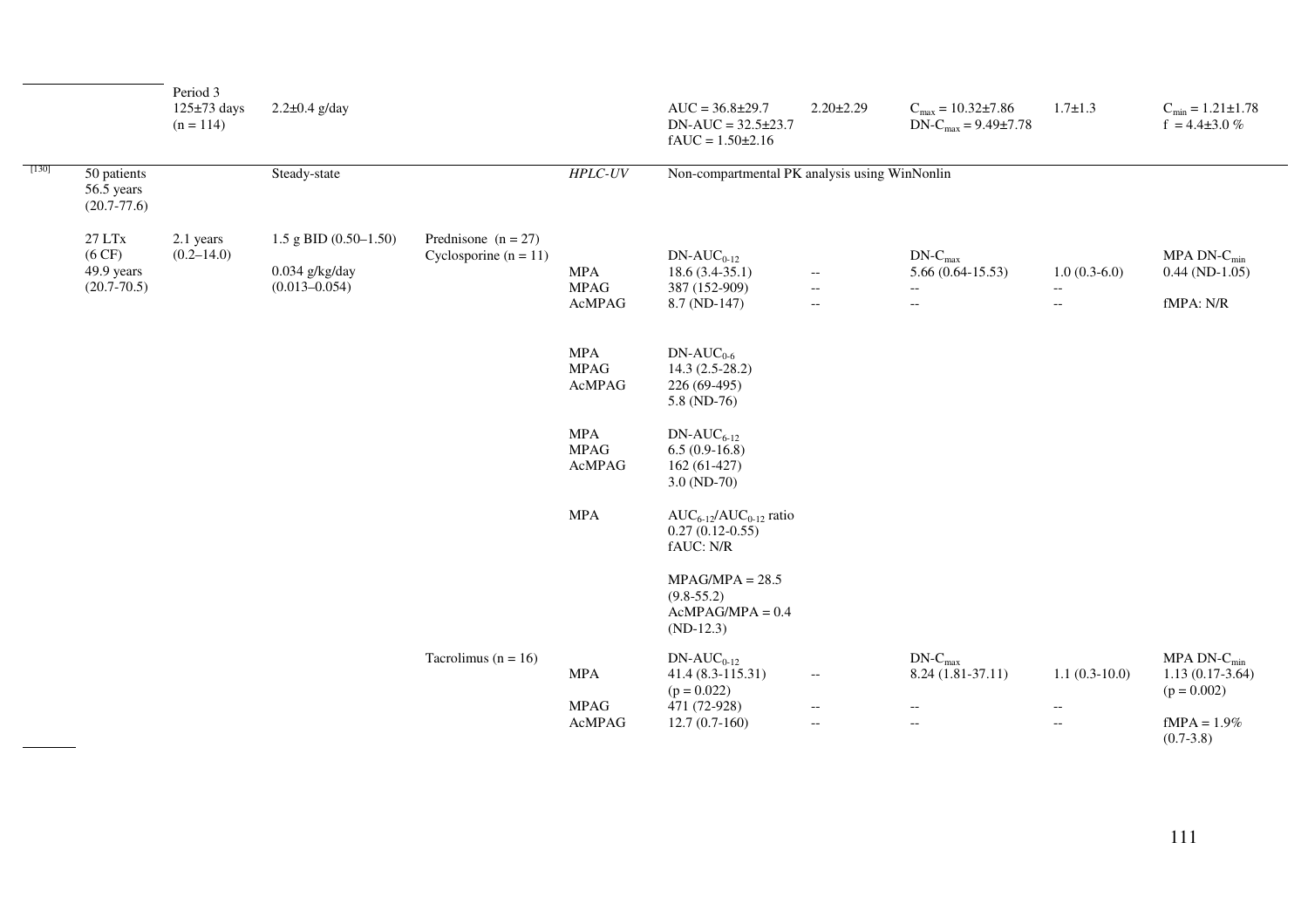|                                                                                    |                             |                                                                                                                                         |                                                 | <b>MPA</b><br>$\operatorname{MPAG}$<br>AcMPAG | $DN-AUC_{0.6}$<br>$25.4(5.5-96.1)$<br>$(p = 0.046)$<br>257 (43-603)<br>$4.6(0.5-101)$     |                                                                                  |                                                                                          |                                                                                                    |                                                                       |
|------------------------------------------------------------------------------------|-----------------------------|-----------------------------------------------------------------------------------------------------------------------------------------|-------------------------------------------------|-----------------------------------------------|-------------------------------------------------------------------------------------------|----------------------------------------------------------------------------------|------------------------------------------------------------------------------------------|----------------------------------------------------------------------------------------------------|-----------------------------------------------------------------------|
|                                                                                    |                             |                                                                                                                                         |                                                 | <b>MPA</b><br><b>MPAG</b><br>AcMPAG           | $DN-AUC_{6-12}$<br>14.8 (2.8-26.4)<br>$(p = 0.007)$<br>166 (29-389)<br>7.40 (ND-59)       |                                                                                  |                                                                                          |                                                                                                    |                                                                       |
|                                                                                    |                             |                                                                                                                                         |                                                 | $\sf{MPA}$                                    | $AUC_{6-12}/AUC_{0-12}$ ratio<br>$0.33(0.17-0.56)$<br>$fAUC = 1.73$<br>$(0.51 - 2.43)$    |                                                                                  |                                                                                          |                                                                                                    |                                                                       |
|                                                                                    |                             |                                                                                                                                         |                                                 |                                               | $MPAG/MPA = 12.6$<br>$(2.4 - 25.8)$<br>$(p = 0.002)$<br>$AcMPAGMPA = 0.3$<br>$(0.05-2.4)$ |                                                                                  |                                                                                          |                                                                                                    |                                                                       |
| 21 HTx<br>$(and heart +$<br>kidney)<br>59.8 years<br>$(23.3 - 77.6)$<br>(p < 0.05) | 4.0 years<br>$(0.4 - 19.7)$ | $0.75$ g BID $(0.25-1.50)$<br>$(p < 0.05$ , lung vs heart)<br>$0.019$ g/kg/day<br>$(0.008 - 0.038)$<br>$(p < 10^{-4})$ , lung vs heart) | Prednisone $(n = 1)$<br>Cyclosporine $(n = 14)$ | $\sf{MPA}$<br><b>MPAG</b><br>AcMPAG           | $DN-AUC_{0-12}$<br>50.9 (16.9-218.7)<br>219 (50-1869)<br>$17.9(2.2-178)$                  | $\overline{\phantom{a}}$<br>$\overline{\phantom{a}}$<br>$\overline{\phantom{a}}$ | $DN-C_{max}$<br>$16.8(3.6-47.3)$<br>$\overline{\phantom{a}}$<br>$\overline{\phantom{a}}$ | $1.5(0.3-12.0)$<br>$\hspace{0.05cm} -\hspace{0.05cm} -\hspace{0.05cm}$<br>$\overline{\phantom{a}}$ | MPA DN- $C_{min}$<br>$1.45(0.34-3.02)$<br>$fMPA = 2.2%$<br>$(0.2-15)$ |
|                                                                                    |                             |                                                                                                                                         |                                                 | $\sf{MPA}$<br><b>MPAG</b><br>AcMPAG           | $DN-AUC_{0.6}$<br>34.9 (10.7-134.0)<br>408 (35-1142)<br>$7.7(1.2-101)$                    |                                                                                  |                                                                                          |                                                                                                    |                                                                       |
|                                                                                    |                             |                                                                                                                                         |                                                 | <b>MPA</b><br><b>MPAG</b><br>AcMPAG           | $DN-AUC_{6-12}$<br>18.9 (5.3-102.2)<br>287 (14-726)<br>$6.6(0.8-77)$                      |                                                                                  |                                                                                          |                                                                                                    |                                                                       |
|                                                                                    |                             |                                                                                                                                         |                                                 | <b>MPA</b>                                    | $AUC_{6-12}/AUC_{0-12}$ ratio<br>$0.33(0.16-0.49)$<br>$fAUC = 1.38$<br>$(0.05 - 12.26)$   |                                                                                  |                                                                                          |                                                                                                    |                                                                       |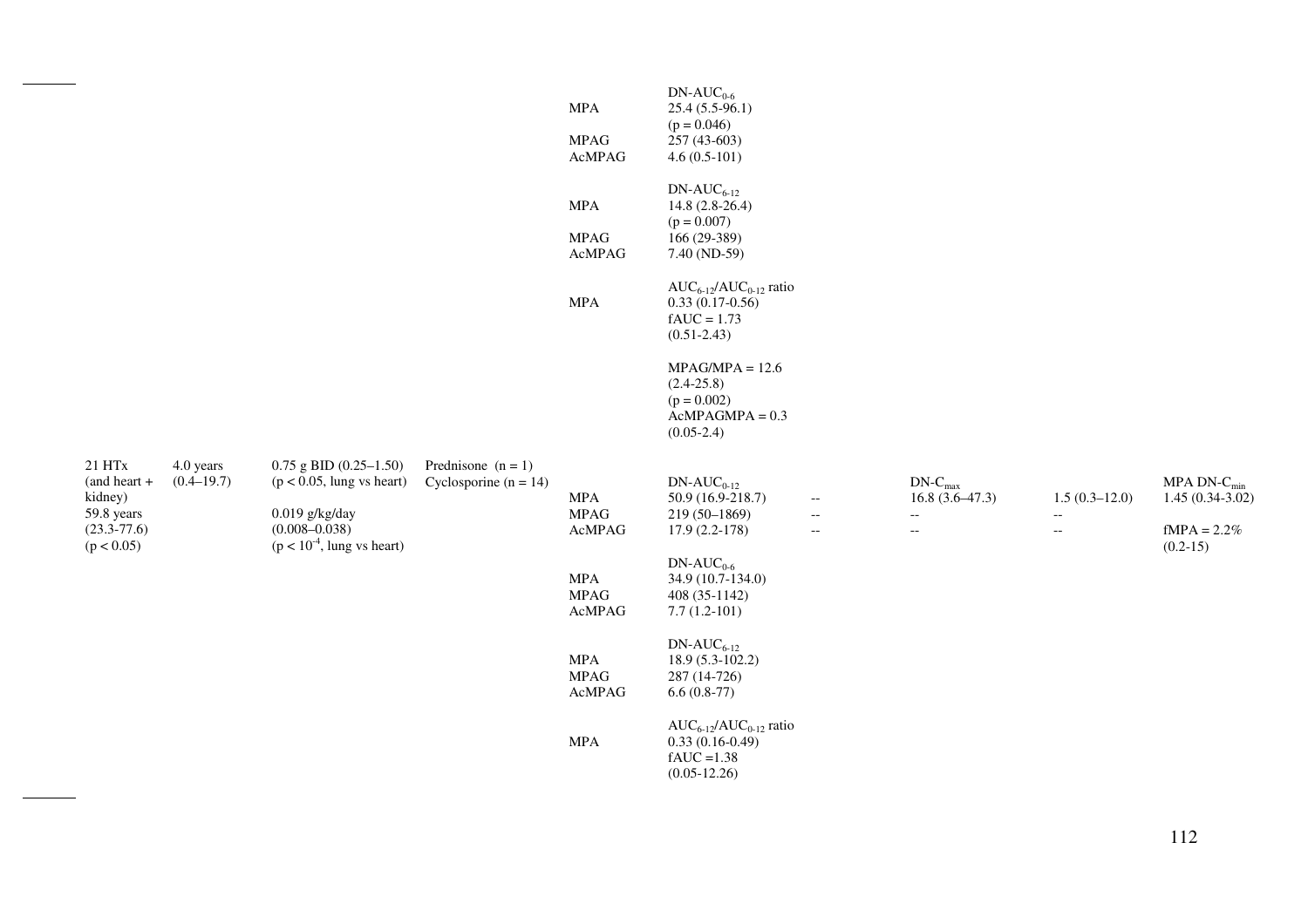|                      |                              | $MPAG/MPA = 11.9$<br>$(0.9-28.6)$<br>$AcMPAG/MPA = 0.2$<br>$(0.07 - 2.03)$              |                                                                                  |                                                                                          |                                                                         |                                                                         |
|----------------------|------------------------------|-----------------------------------------------------------------------------------------|----------------------------------------------------------------------------------|------------------------------------------------------------------------------------------|-------------------------------------------------------------------------|-------------------------------------------------------------------------|
| Tacrolimus $(n = 9)$ | MPA<br><b>MPAG</b><br>AcMPAG | $DN-AUC_{0-12}$<br>$106.8(40.9-180.5)$<br>717 (113-1723)<br>$20.1(2.6-109)$             | $\overline{\phantom{m}}$<br>$\overline{\phantom{m}}$<br>$\overline{\phantom{m}}$ | $DN-C_{max}$<br>$21.8(9.9-44.5)$<br>$\overline{\phantom{a}}$<br>$\overline{\phantom{m}}$ | $1.0(0.4-10.0)$<br>$\overline{\phantom{a}}$<br>$\overline{\phantom{m}}$ | MPA DN- $C_{min}$<br>3.28 (1.29-8.40)<br>$(p = 0.009)$<br>fMPA: $3.5\%$ |
|                      | MPA<br><b>MPAG</b><br>AcMPAG | $DN-AUC_{0.6}$<br>58.1 (23.9-90.1)<br>419 (40-940)<br>$13.4(1.7-80.3)$                  |                                                                                  |                                                                                          |                                                                         | $(0.5-14)$                                                              |
|                      | MPA<br><b>MPAG</b><br>AcMPAG | $DN-AUC_{6-12}$<br>29.2 (9.9-89.8)<br>298 (60-829)<br>$9.4(0.9-62.6)$                   |                                                                                  |                                                                                          |                                                                         |                                                                         |
|                      | MPA                          | $AUC_{6-12}/AUC_{0-12}$ ratio<br>$0.42(0.23-0.61)$<br>$fAUC = 3.54$<br>$(0.85 - 18.89)$ |                                                                                  |                                                                                          |                                                                         |                                                                         |
|                      |                              | $MPAG/MPA = 8.7$<br>$(2.3-13.4)$<br>$AcMPAG/MPA = 0.3$<br>$(0.06 - 0.87)$               |                                                                                  |                                                                                          |                                                                         |                                                                         |

### **LUNG TRANSPLANTATION**

| $[119]$ | patients<br>$50\pm10$ years   | $4.4\pm3.9$ years<br>$(0.3-11.5)$ | Steady-state, $1-3$ g/day<br>$2.4 \pm 0.9$ g/day<br>$(35.5 \pm 14.1 \text{ mg/kg/day})$ | Cyclosporine<br>Prednisone                           | <b>HPLC-UV</b><br>Total | Non-compartmental analysis using WinNonlin<br>AUC <sub>0-τ</sub> , $\tau = N/R$ |       |                                                                 |               |                                                       |
|---------|-------------------------------|-----------------------------------|-----------------------------------------------------------------------------------------|------------------------------------------------------|-------------------------|---------------------------------------------------------------------------------|-------|-----------------------------------------------------------------|---------------|-------------------------------------------------------|
|         |                               |                                   |                                                                                         |                                                      | Unbound                 | $AUC = 45.8 \pm 18.4$<br>$DN-AUC = 23.6 \pm 15.8$<br>$fAUC = 1.29 \pm 0.50$     | $--$  | $C_{\text{max}} = 17.37 \pm 7.69$<br>$DN-C_{max} = 9.30\pm9.66$ | $1.2 \pm 0.4$ | $C_{\text{min}} = 3.12 \pm 1.41$<br>$= 2.9 \pm 0.6\%$ |
| $[138]$ | 19 adults<br>$(4 \text{ CF})$ | Stable<br>$4.2\pm3.7$ years       | Steady-state<br>$2.5\pm0.5$ g/day                                                       | Prednisone                                           | <b>HPLC-UV</b>          | Non-compartmental analysis using WinNonlin                                      |       |                                                                 |               |                                                       |
|         | $48\pm15$ years               |                                   |                                                                                         | Cyclosporine $(n = 9)$<br>or tacrolimus ( $n = 10$ ) |                         | $29.4 \pm 17.9$                                                                 | $- -$ | $- -$                                                           | $- -$         | $\hspace{0.05cm} - \hspace{0.05cm} - \hspace{0.05cm}$ |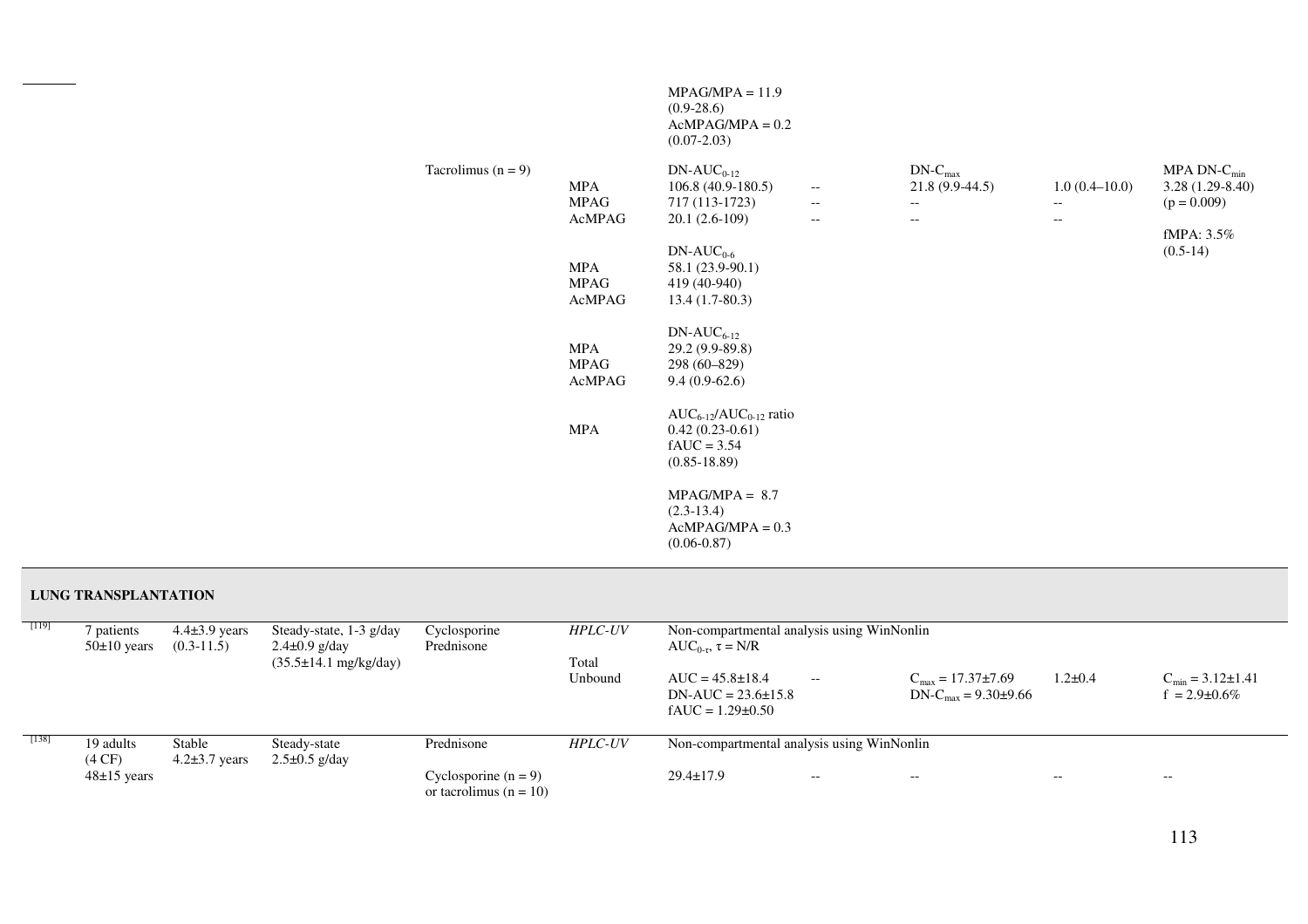$r^2 C_0$ -AUCO<sub>-12</sub> = 0.714;  $r^2 C_2$ -AUC<sub>0-12</sub> = 0.663;  $r^2 C_8$ -AUC<sub>0-12</sub> = 0.884; otherwise,  $r^2$  = 0.176-0.732

Recommended sparse sampling algorithms:

- $log(AUC_{0-12}) = 1.140 + 0.241 * log(C_0) + 0.406 * log(C_2);$   $r^2 = 0.828$ , ME = -5.8%, RMSE = 6.0%
- $\log(AUC_{0-12}) = 1.09 + 0.202 * \log(C_0) + 0.411 * \log(C_{1.5}); r^2 = 0.791, ME = -5.7\%, RMSE = 7.0\%$

#### **Legend**

D: Dose – DN: Normalized to a 1000 mg MMF dose – f: Free fraction – HTx: Heart transplantation – LTx: Lung transplantation – N/R: not reported – OHT: Orthotopic heart transplantation.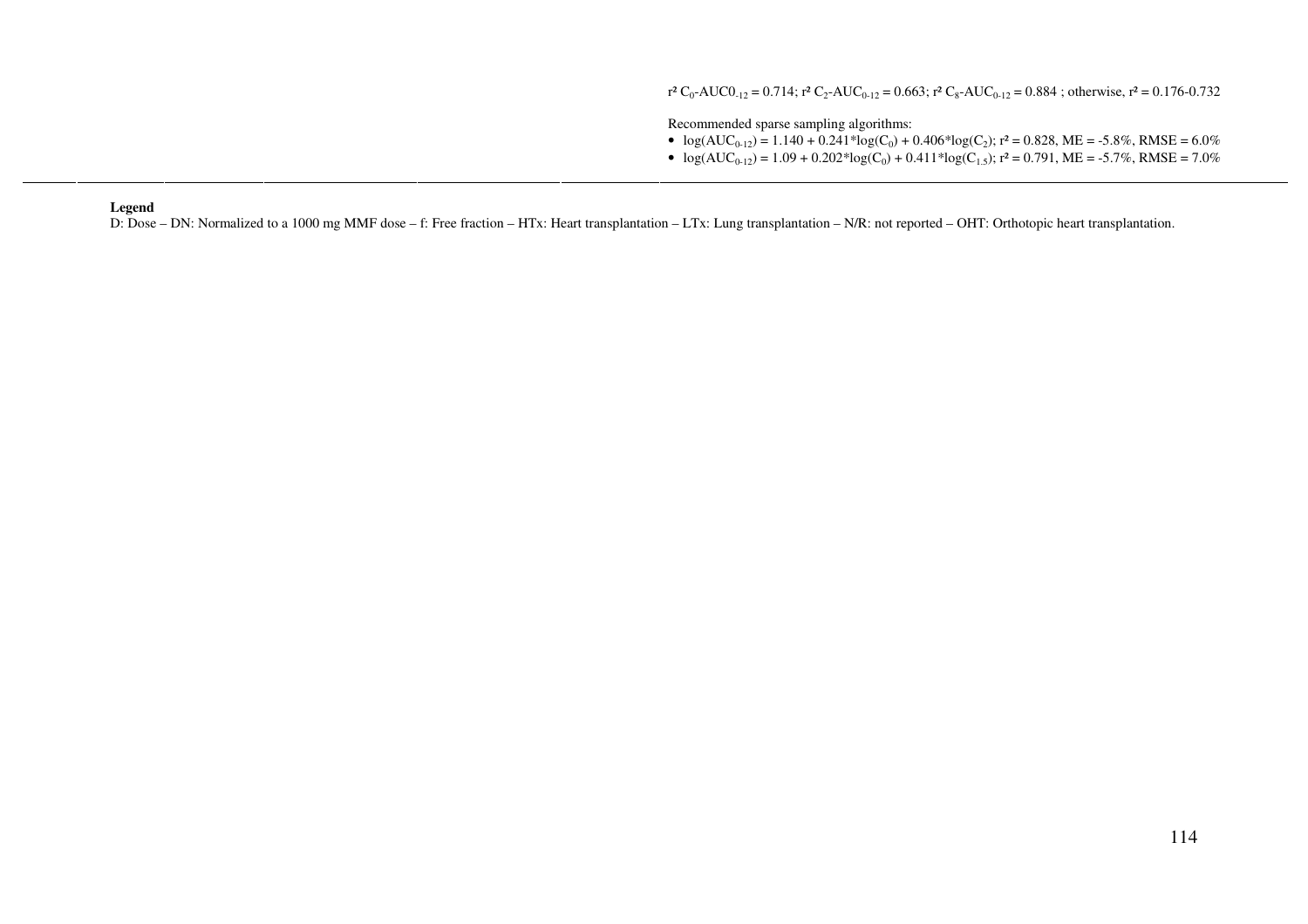# **Table XII. Mycophenolate pharmacokinetic parameters in cohort studies**  Results are expressed as mean±SD, unless otherwise specified

| Ref     | Number of<br>patients                        | Post-transplant<br>period | <b>MMF</b> dose                                                | Co-administered<br>immunosuppressant                 | <b>Analytical</b><br>method,<br>molecule | F, transfer k                                                                                                                                                                           | $V_d/F$<br>(unless otherwise<br>specified) | CL/F<br>(unless otherwise<br>specified) | $T_{1/2}$ (h)            |
|---------|----------------------------------------------|---------------------------|----------------------------------------------------------------|------------------------------------------------------|------------------------------------------|-----------------------------------------------------------------------------------------------------------------------------------------------------------------------------------------|--------------------------------------------|-----------------------------------------|--------------------------|
|         | HEART TRANSPLANTATION                        |                           |                                                                |                                                      |                                          |                                                                                                                                                                                         |                                            |                                         |                          |
| $[122]$ | 9 patients<br>$55 \pm 11$ years<br>$(33-71)$ | First 10 days             |                                                                | Cyclosporine (same<br>dose throughout the<br>period) | $HPLC-UV$<br><b>MPA</b>                  | Non-compartmental analysis - Data presented as medians (range)<br>IV/PO AUC and C <sub>max</sub> ratios were calculated using log-transformed data and are presented as<br>mean [90%CI] |                                            |                                         |                          |
|         |                                              | Day 3                     | IV (infusion over 3 hours)<br>$D = 1.5$ g BID (days 0-5)       | Prednisolone                                         |                                          | $\overline{\phantom{a}}$                                                                                                                                                                | $\overline{\phantom{m}}$                   | $-\,-$                                  | $-$                      |
|         |                                              | Day 5                     |                                                                |                                                      |                                          | $\overline{\phantom{a}}$                                                                                                                                                                | $\overline{\phantom{m}}$                   | $-\,-$                                  | $\overline{\phantom{a}}$ |
|         |                                              | Day 6                     | Oral<br>$D = 1.5$ g BID (days $5 - 10$ )                       |                                                      |                                          | Day $6/Day$ 3:<br>$F = 82.9\%$ [71.4-96.3]<br>$C_{\text{max}}$ PO/IV = 63% [48-82]                                                                                                      | $\overline{\phantom{m}}$                   | $\overline{\phantom{a}}$                | $--$                     |
|         |                                              |                           |                                                                |                                                      |                                          | Day 6/Day 5:<br>$F = 91.6\%$ [79-106]<br>$C_{\text{max}}$ PO/IV = 74% [57-95]                                                                                                           |                                            |                                         |                          |
|         |                                              | Day 10                    |                                                                |                                                      |                                          | Day 10/Day 3:<br>$F = 97.5\%$ [83-114]<br>$C_{\text{max}}$ PO/IV = 77% [60-99]                                                                                                          |                                            |                                         |                          |
|         |                                              |                           |                                                                |                                                      |                                          | Day 10/Day 5:<br>$F = 108\%$ [93-125]<br>$C_{\text{max}}$ PO/IV = 90% [71-115]                                                                                                          |                                            |                                         |                          |
| $[137]$ | 14 patients<br>$(57±13 \text{ yrs})$         | 54±42 months              | $D = 35\pm 7$ mg/kg/day                                        | Cyclosporine                                         | N/R                                      | Method for PK analysis: N/R                                                                                                                                                             |                                            |                                         |                          |
|         |                                              |                           |                                                                |                                                      |                                          | $\overline{\phantom{a}}$                                                                                                                                                                | $\overline{\phantom{a}}$                   | 23.3±6.5 L/min                          | $-\,-$                   |
|         |                                              |                           | <b>HEART TRANSPLANT RECIPIENTS + LUNG TRANSPLANT RECPIENTS</b> |                                                      |                                          |                                                                                                                                                                                         |                                            |                                         |                          |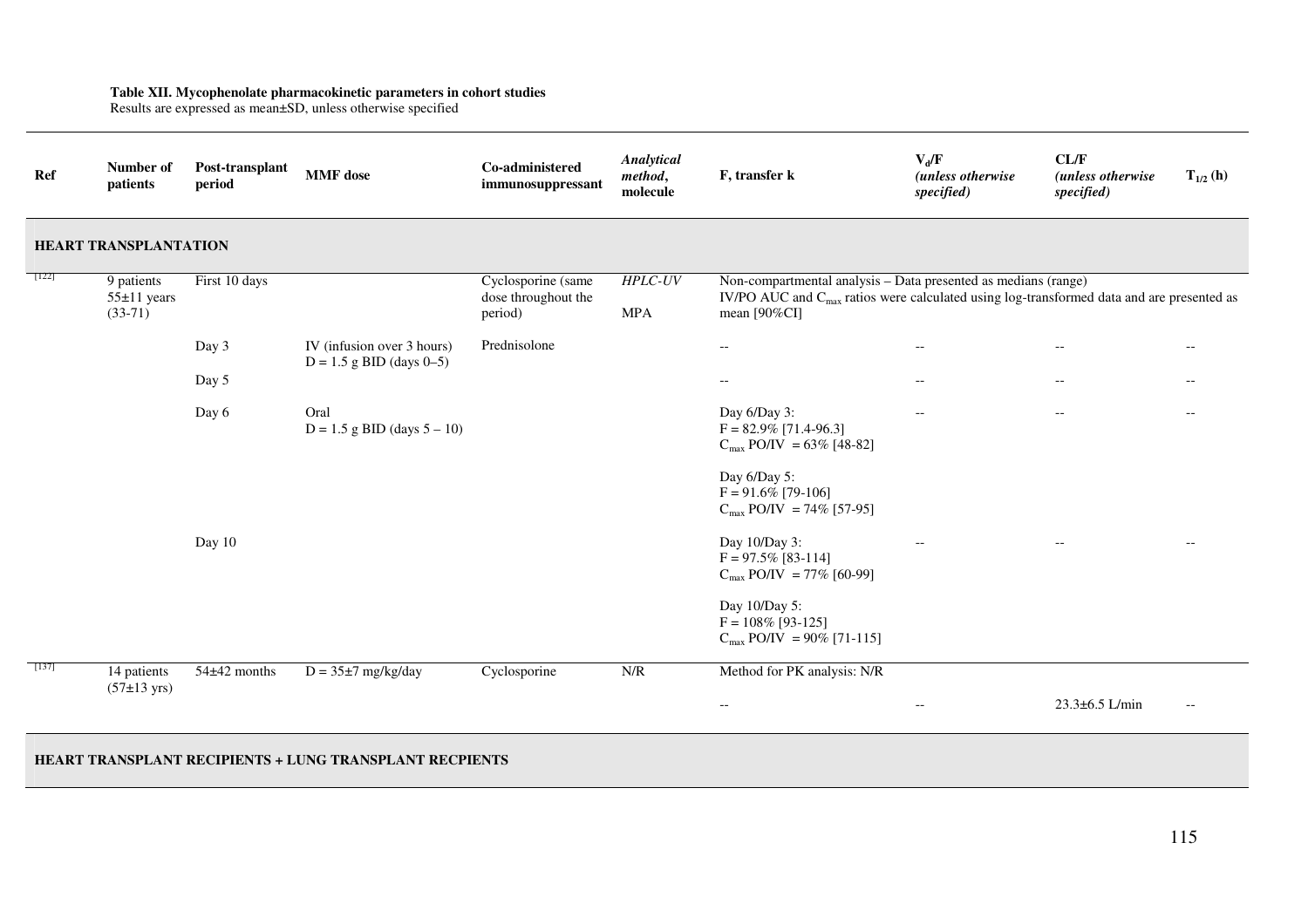| $[130]$ | 50 patients                    | 2.7 years      | $D = 1$ g BID (0.25–1.50)                           |                   | <b>HPLC-UV</b>        | Non-compartmental PK analysis using WinNonlin |                       |                                    |                                                     |
|---------|--------------------------------|----------------|-----------------------------------------------------|-------------------|-----------------------|-----------------------------------------------|-----------------------|------------------------------------|-----------------------------------------------------|
|         | 56.5 years                     | $(0.2 - 19.7)$ | $0.028$ g/kg/d $(0.008 - 0.054)$                    |                   |                       |                                               |                       |                                    |                                                     |
|         | $(20.7 - 77.6)$                |                |                                                     |                   | <b>MPA</b>            |                                               |                       |                                    |                                                     |
|         |                                |                | Steady-state                                        |                   | <b>MPAG</b><br>AcMPAG |                                               | $V_d/F: L$            | CL/F: L                            |                                                     |
|         | $LTx (n = 27)$                 | 2.1 years      | $1.5$ g BID = $(0.50-1.50)$                         | Prednisone (27)   |                       |                                               |                       |                                    |                                                     |
|         | $(6 \text{ CF})$<br>49.9 years | $(0.2 - 14.0)$ | $0.034$ g/kg/d $(0.013 - 0.054)$                    | Cyclosporine (11) |                       | $- -$                                         | 248.1 (54.1-644.6)    | 53.9 (28.5-294.7)                  | $\hspace{0.05cm} -\hspace{0.05cm} -\hspace{0.05cm}$ |
|         | $(20.7 - 70.5)$                |                |                                                     | Tacrolimus (16)   |                       | $-\!$ $\!-$                                   | $124.8(29.8-607.1)$   | $20.8(8.7-120.5)$<br>$(p = 0.026)$ | $\hspace{0.05cm} -\hspace{0.05cm} -\hspace{0.05cm}$ |
|         | $HTx (n = 23)$                 | 4.0 years      | $D = 0.75$ g BID $(0.25-1.50)$                      | Prednisone (1)    |                       |                                               |                       |                                    |                                                     |
|         | $(5 HTx + KTx)$<br>59.8 years  | $(0.4 - 19.7)$ | (p < 0.05)                                          | Cyclosporine (14) |                       | $- -$                                         | $101.5(36.6-1141.1)$  | $21.2(4.6-59.2)$                   | $- -$                                               |
|         | $(23.3 - 77.6)$<br>(p < 0.05)  |                | $0.019$ g/kg/d $(0.008 - 0.038)$<br>$(p < 10^{-4})$ | Tacrolimus (9)    |                       | $- -$                                         | $111.0(53.2 - 261.3)$ | $11.0(5.5-24.4)$                   | $- -$                                               |

**Legend**<br>CF: Cystic fibrosis – D: Dose – HTx: Heart transplantation – KTx: Kidney transplantation – LTx: Lung transplantation – N/R: not reported.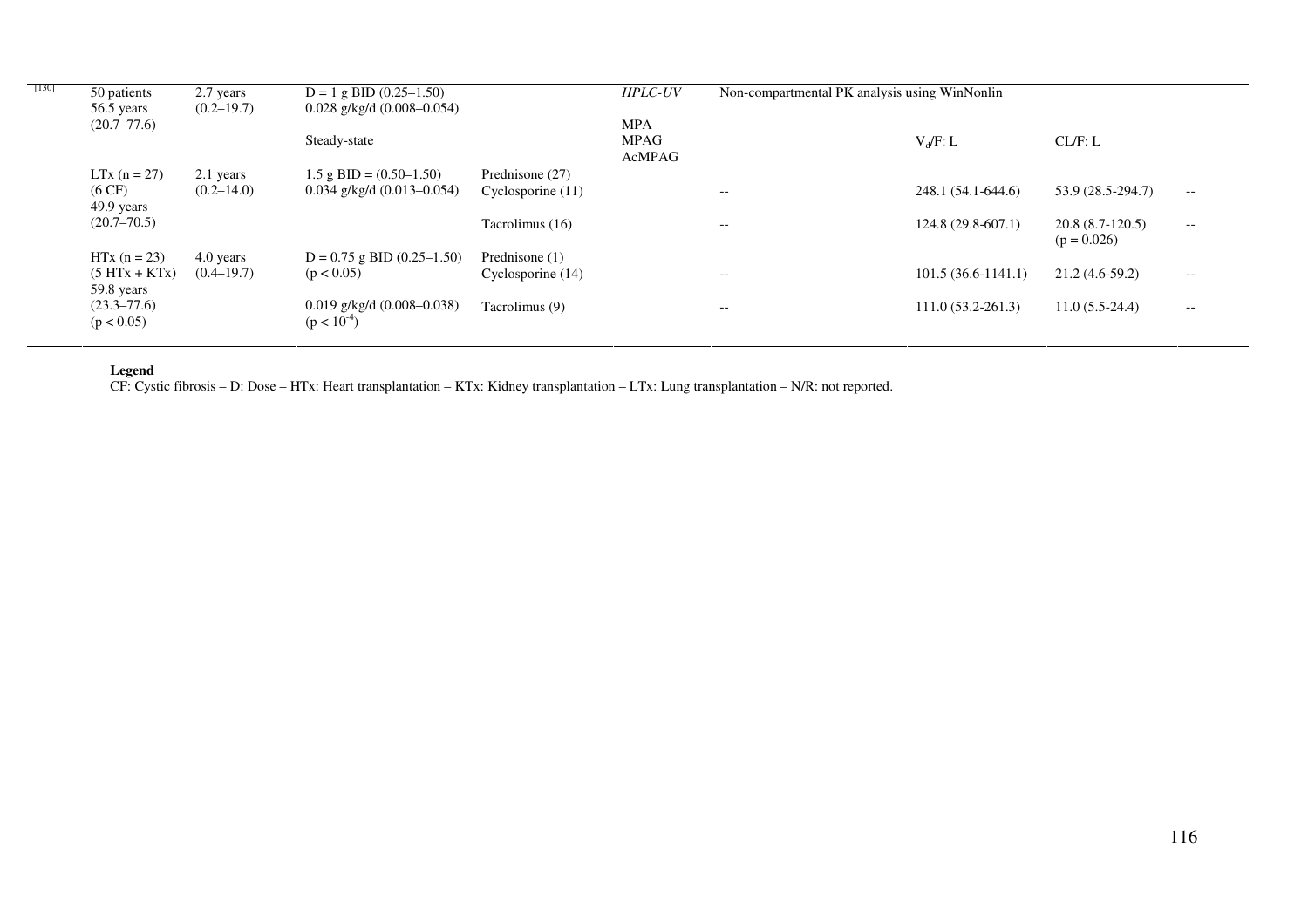## **Table XIII. MMF exposure – effect studies in heart transplantation**  Results are expressed as mean±SD, unless otherwise specified

| Ref     | Immunosuppressants                                                         | Number of<br>patients                        | <b>Sampling</b><br>periods | <b>Exposure</b> (analytical method)                                                                                                                    | <b>Event (Number of episodes)</b>                               | <b>Comments</b>                                                              |
|---------|----------------------------------------------------------------------------|----------------------------------------------|----------------------------|--------------------------------------------------------------------------------------------------------------------------------------------------------|-----------------------------------------------------------------|------------------------------------------------------------------------------|
| $[132]$ | MMF, steady-state<br>$1.1\pm0.4$ g BID<br>$(13.6\pm4.9 \text{ mg/kg BID})$ | 38 patients<br><b>OHT</b><br>$53\pm10$ years | 310±278 days               | MPA AUC, fAUC, $C_0$ (HPLC-UV)<br>MPA $AUC_{0-12}$ calculated from a 2-hour abbreviated<br>AUC developed in renal transplant patients <sup>[216]</sup> | 3 groups (ISHLT classification)                                 | No significant<br>differences in<br>cyclosporine exposure<br>Prednisone dose |
|         |                                                                            |                                              |                            | <b>AUC</b><br>$42.8 \pm 14$                                                                                                                            | Grade 0                                                         | varying among the                                                            |
|         |                                                                            |                                              |                            | fAUC<br>$0.81 \pm 0.25$                                                                                                                                | $n = 22$ patients                                               | patients                                                                     |
|         |                                                                            |                                              |                            | $1.20 \pm 0.58$<br>$C_0$                                                                                                                               |                                                                 |                                                                              |
|         |                                                                            |                                              |                            | <b>AUC</b><br>$51.7 \pm 17.5$                                                                                                                          | Grade 1                                                         | Small sample size (3)<br>patients in the grade                               |
|         |                                                                            |                                              |                            | fAUC<br>$0.95 \pm 0.34$                                                                                                                                | $n = 13$ patients                                               | 2/3 rejection group)                                                         |
|         |                                                                            |                                              |                            | $C_0$<br>$1.24 \pm 0.72$                                                                                                                               |                                                                 |                                                                              |
|         |                                                                            |                                              |                            |                                                                                                                                                        |                                                                 | Patients sampled at                                                          |
|         |                                                                            |                                              |                            | $\mathbf A\mathbf U\mathbf C$<br>$26.1\pm6.6$ (p < 0.05 vs grade 0 and 1)                                                                              | Grade 2/3                                                       | varying times                                                                |
|         |                                                                            |                                              |                            | fAUC<br>$0.49\pm011$ (p < 0.05, vs grades 0 and 1)                                                                                                     | $n = 3$ patients                                                | throughout their post-<br>transplantation course                             |
|         |                                                                            |                                              |                            | $C_0$<br>$0.65\pm0.15$ (ns vs grades 0 and 1)                                                                                                          |                                                                 |                                                                              |
| $[163]$ | MMF, steady-state                                                          | 26 patients                                  | $3.0 \pm 1.7$ years        | MPA and MPAG $C_0$ (HPLC-UV)                                                                                                                           | 48 routine EMB at time of blood sampling (ISHLT)                |                                                                              |
|         | Increased to the maximal                                                   | $54\pm14$ years                              | $(1.0-7.8)$                | "Therapeutic" $C_0$ levels:                                                                                                                            | Grade 0, 46%; grade 1A/1B, 33%; grade 2, 8%; grade 3A,          |                                                                              |
|         | tolerated dose                                                             | $(22-72)$                                    |                            | $MPA > 2$ mg/L                                                                                                                                         | $4\%$                                                           |                                                                              |
|         | $D = 2.1 \pm 0.9$ g/day (1.0-4.0)                                          |                                              |                            | • Cyclosporine $\geq$ 175 µg/L                                                                                                                         | MPA $C_0$ vs overall incidence of rejection: ns                 |                                                                              |
|         | Corticosteroids (50%)                                                      |                                              |                            | • Tacrolimus $\geq 10 \mu g/L$                                                                                                                         |                                                                 |                                                                              |
|         |                                                                            |                                              |                            |                                                                                                                                                        |                                                                 |                                                                              |
|         | Cyclosporine (42%)                                                         |                                              |                            | $n = 19$ samples                                                                                                                                       | Overall rejection $\approx 20\%$                                |                                                                              |
|         | MMF D = $2.4 \pm 0.9$ g/day                                                |                                              |                            | MPA $C_0 = 1.65 \pm 0.97$<br>MPAG $C_0 = 128.9 \pm 55.6$                                                                                               | Cyclosporine $C_0$ < 175 µg/L in 100% of patients               |                                                                              |
|         | Tacrolimus (58%)                                                           |                                              |                            | $n = 29$ samples                                                                                                                                       | Overall rejection $\approx 60\%$ (significantly higher, p: N/R) |                                                                              |
|         | MMF $D = 1.8 \pm 0.8$ g/day                                                |                                              |                            | MPA $C_0 = 2.86 \pm 2.07$ (p = 0.02)                                                                                                                   | Tacrolimus $C_0$ < 10 µg/L in 52% of patients                   |                                                                              |
|         | $(p = 0.01)$                                                               |                                              |                            | MPAG $C_0 = 101.1 \pm 84.9$ (ns)                                                                                                                       |                                                                 |                                                                              |
| $[136]$ | MMF, steady-state                                                          | 26 patients                                  | $50\% < 1$ year            | MPA and MPAG $C_0$ (HPLC)                                                                                                                              | 78 EMB (ISHLT classification)                                   |                                                                              |
|         | $D = 37.9 \pm 12.5$ mg/kg =                                                | (16 children,                                | $50\% > 1$ year            |                                                                                                                                                        |                                                                 |                                                                              |
|         | 1.207 $\pm$ 0.302 g/m <sup>2</sup>                                         | 10 adults)                                   |                            | MPA $C_0 = 2.5 \pm 2.3$                                                                                                                                | Grade $< 2$ (n = N/R)                                           |                                                                              |
|         |                                                                            | $15±10$ years                                |                            |                                                                                                                                                        |                                                                 |                                                                              |
|         | Cyclosporine or tacrolimus<br>Corticosteroids                              | $(1$ month $-33$                             |                            | MPA C <sub>0</sub> = 1.2±0.9 (p = 0.02)                                                                                                                | Grade $\geq$ 2, (n = N/R)                                       |                                                                              |
|         |                                                                            | years)                                       |                            |                                                                                                                                                        | More frequent with MPA $C_0 \ge 2.5$ mg/L (p = 0.03)            |                                                                              |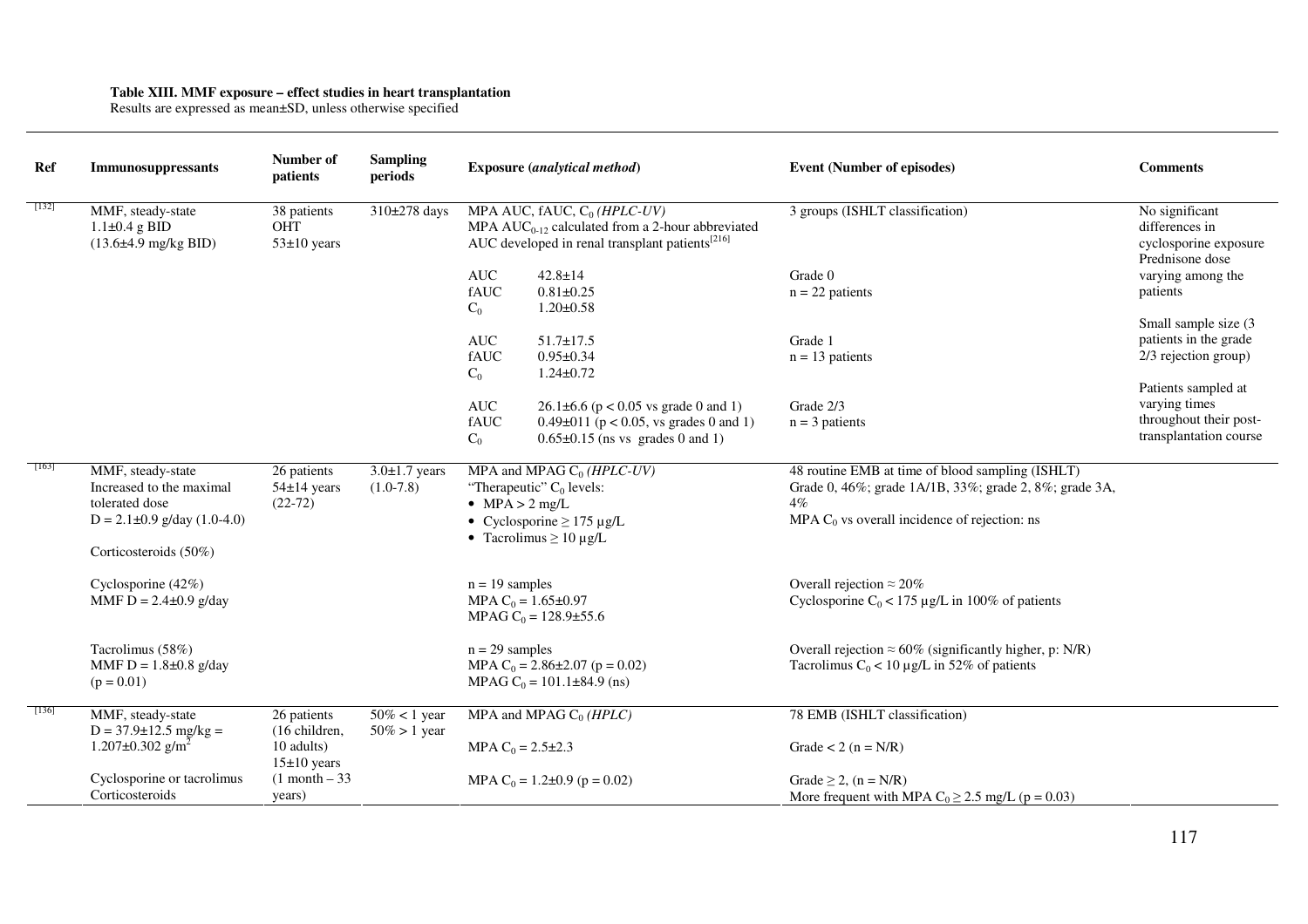| $[170]$ | MMF, 1.5 g BID (decreased<br>based on clinical symptoms<br>of toxicity)                 | 20 patients                   | $< 1$ year<br>(mean: 10.1)<br>months) | MPA $C_0$ ( <i>EMIT</i> )<br>Median: $1.51$ (DF50 = 0.96-2.23)<br>Difference in cyclosporine and MPA $C_0$ between                                                                                                      | 147 EMB (ISHLT)<br>Grade 0, $n = 54$ ; grade 1A, $n = 61$ ; grade 2, $n = 16$ , grade                               |                                                               |
|---------|-----------------------------------------------------------------------------------------|-------------------------------|---------------------------------------|-------------------------------------------------------------------------------------------------------------------------------------------------------------------------------------------------------------------------|---------------------------------------------------------------------------------------------------------------------|---------------------------------------------------------------|
|         | Cyclosporine (possibly<br>converted to tacrolimus)<br>Prednisone                        |                               |                                       | categories of biopsies: ns<br>Median MPA $C_0$ : 1.76                                                                                                                                                                   | $3A. n = 16$<br>Patients without AR, $n = 9$                                                                        |                                                               |
|         |                                                                                         |                               |                                       | $(range: 0.496-7.65)$                                                                                                                                                                                                   |                                                                                                                     |                                                               |
|         |                                                                                         |                               |                                       | Median MPA $C_0$ : 1.36<br>(range: 0.26-6.13); $p = 0.015$                                                                                                                                                              | Patients with AR, $n = 11$                                                                                          |                                                               |
| [139]   | MMF, 2 g/day<br>D adjusted on $C_0$ : 2-4 mg/L                                          | 215 patients<br>$36\pm14$ yrs |                                       | MPA $C_0$ ( <i>EMIT</i> ); 892 plasma samples<br>(3 groups based on $C_0$ : < 2, 2-4, > 4, or 2 groups<br>based on $C_0 < 2$ and $C_0 \ge 2$ , to compare the incidence                                                 | Scheduled EMB<br>Acute rejection if grade $\geq$ 3A (ISHLT)                                                         | 50 patients had<br>samples taken on more<br>than one occasion |
|         | Cyclosporine (89%) or<br>tacrolimus $(11\%)$<br>D adjusted on $C_0$<br>Prednisone (all) |                               |                                       | of rejection)                                                                                                                                                                                                           |                                                                                                                     |                                                               |
|         | Rejectors:<br>$2.8 \pm 0.8$ g/day                                                       | Period I<br>$n = 104$         | $< 6$ months                          | No difference in mean $C_0$ between patients with $(C_0 =$<br>2.2 $\pm$ 2.0 mg/L) and without (C <sub>0</sub> = 2.3 $\pm$ 1.7 mg/L) AR                                                                                  | No difference in AR incidence between the 3 $C_0$ groups (p<br>$= 0.1$ : 7.8 to 14.9%                               |                                                               |
|         | Non rejectors:<br>$2.8 \pm 0.7$ g/day (ns)                                              |                               |                                       | Higher proportion of $C_0 < 2$ in rejectors (n = 34/54) vs<br>non rejectors (n = 194/401), p = $0.05$                                                                                                                   |                                                                                                                     |                                                               |
|         |                                                                                         |                               |                                       | Difference in cyclosporine or tacrolimus $C_0$ between MPA $C_0$ groups: ns<br>Mean daily MMF dose to reach MPA $C_0 > 2$ , cyclosporine group vs tacrolimus group: ns<br>tacrolimus C <sub>0</sub> (14.4 vs 13.9%, ns) | • When MPA $C_0 < 2$ , no difference on AR incidence in relation to the appeartic or subtherapeutic cyclosporine or |                                                               |
|         |                                                                                         |                               |                                       | subtherapeutic (3.6 vs 15.4%, $p = 0.002$ )                                                                                                                                                                             | • When MPA $C_0 > 2$ , AR incidence is significantly reduced if cyclosporine or tacrolimus $C_0$ are therapeutic vs |                                                               |
|         | Rejectors:<br>$2.5 \pm 1.0$ g/day                                                       | Period II<br>$n = 90$         | 6-12 months                           | No difference in mean $C_0$ between patients with $(C_0 =$<br>2.0±1.5 mg/L) and without ( $C_0 = 2.7 \pm 2.0$ mg/L) AR                                                                                                  | No difference in AR incidence between the 3 $C_0$ groups (p<br>$= 0.15$ : 4.0 to 11.3%                              |                                                               |
|         | Non rejectors:<br>$2.6 \pm 0.7$ g/day (ns)                                              |                               |                                       | Higher proportion of $C_0 < 2$ in rejectors (n = 9/14) vs<br>non rejectors (n = $71/188$ ), p = 0.05                                                                                                                    |                                                                                                                     |                                                               |
|         | $2.3\pm0.8$ g/day<br>$2.3\pm0.8$ g/day (ns)                                             | Period III<br>$n = 71$        | $> 12$ months                         | No difference in mean $C_0$ between patients with $(C_0 =$<br>2.4±2.0 mg/L) and without ( $C_0 = 2.6 \pm 2.2$ mg/L) AR                                                                                                  | No difference in AR incidence between the 3 $C_0$ groups (p<br>$= 0.13$ : 2.6 to 15.1%                              |                                                               |
|         |                                                                                         |                               |                                       | Comparable proportion of $C_0 < 2$ in rejectors (n =                                                                                                                                                                    |                                                                                                                     |                                                               |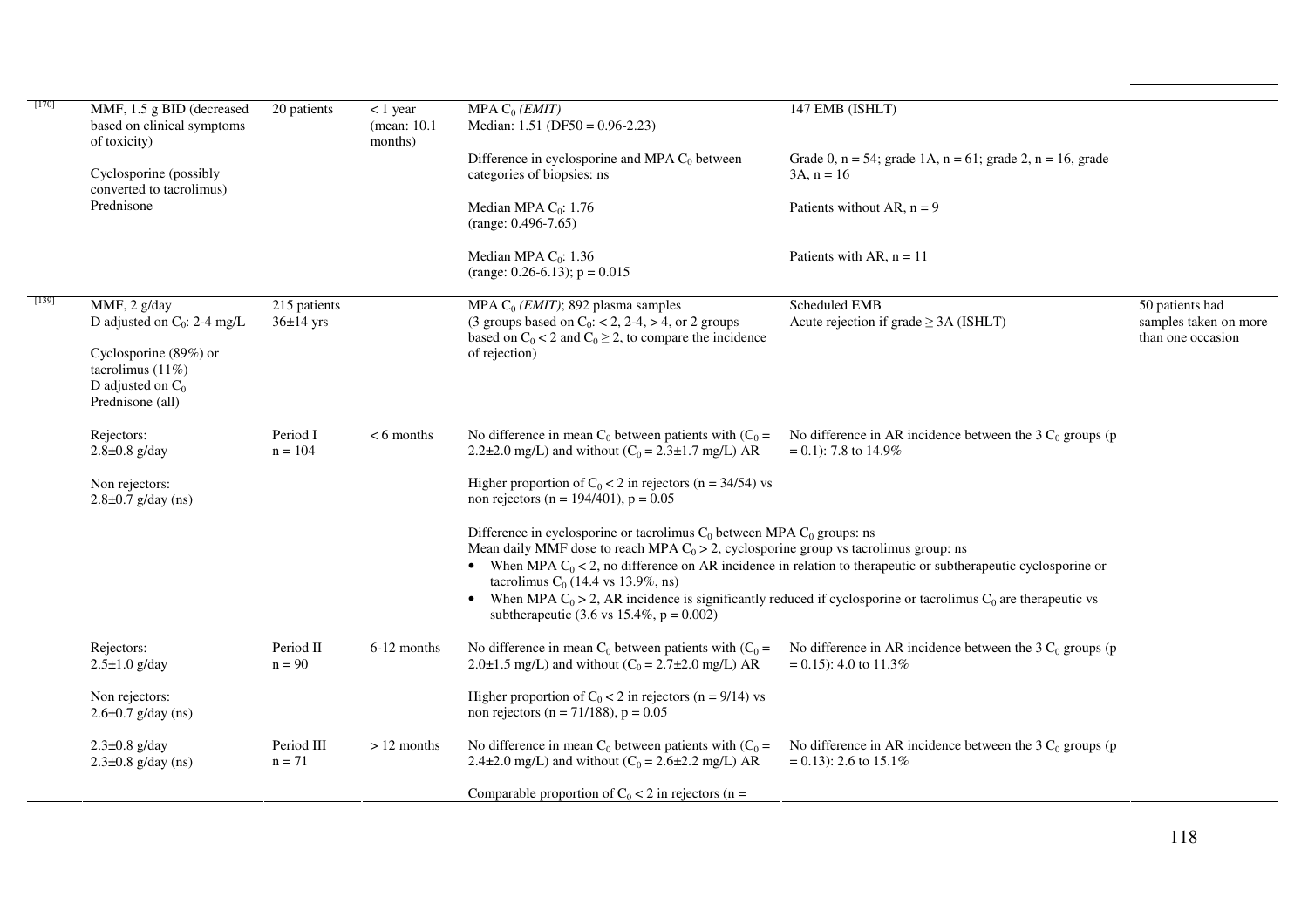|       |                                                           |                          |                                | 13/27) vs non rejectors (n = 98/208), p = 0.92               |                                                                                 |                                                        |
|-------|-----------------------------------------------------------|--------------------------|--------------------------------|--------------------------------------------------------------|---------------------------------------------------------------------------------|--------------------------------------------------------|
| [129] | <b>MMF</b>                                                | 45 adults<br>Primary OHT |                                | MPA $C_0$ ( <i>EMIT</i> )<br>Tacrolimus $C_0$ ( <i>IMx</i> ) | <b>EFFICACY</b><br>Patient survival                                             | <b>TOXICITY</b><br>GI toxicity                         |
|       | Tacrolimus<br>Prednisone (weaning at 6)<br>months)        |                          |                                |                                                              | EMB (ARE, ISHLT<br>classification)                                              | Infections                                             |
|       | MMF $D = 2$ g/d (fixed)<br>Tacrolimus D adjusted on $C_0$ | Phase I<br>$n = 15$      | $696\pm62$ days<br>$(606-790)$ | Mean MPA levels (Months 0-6)                                 | Patient survival: 100%<br>Tacrolimus $C_0$ , patients with<br>vs without AR: ns | GI toxicity: $n = 6 (40\%)$<br>Infections:             |
|       |                                                           | $51 \pm 11$ years        |                                | $3.6 \pm 0.4$                                                | 0 ARE/patient, $n = 5$                                                          | Bacterial, $n = 10 (66.7%)$<br>Fungal, $n = 8$ (53.3%) |
|       |                                                           |                          |                                | $2.2 \pm 0.4$                                                | 1-2 ARE/patient<br>$n = 7$ patients                                             | Viral, $n = 9$ (60.0%)                                 |
|       |                                                           |                          |                                | $1.4 \pm 0.2$                                                | 3 ARE/patient, $n = 3$                                                          |                                                        |
|       | MMF and tacrolimus D<br>adjusted on $C_0$                 | Phase II<br>$n = 30$     | $436\pm88$ days<br>$(175-562)$ | MPA $C_0$ target: 2.5-4.5                                    | 27 patients: rejection-free<br>3 patients with AR had                           | GI toxicity: $n = 9$ (30%)                             |
|       |                                                           | $54\pm9$ yeras           |                                |                                                              | confounding factors                                                             | Infections:                                            |
|       |                                                           |                          |                                |                                                              |                                                                                 | Bacterial, $n = 17 (56.7%)$<br>Fungal, $n = 5 (16.7%)$ |
|       |                                                           |                          |                                |                                                              |                                                                                 | Viral, $n = 7$ (23.3%)                                 |

**Legend:**<br>AR: Acute rejection – ARE: Acute rejection episode – CF: Cystic fibrosis – D: Dose – f: Free fraction – EMB: Endomyocardial biopsy – GI: Gastro-intestinal – N/R: not reported.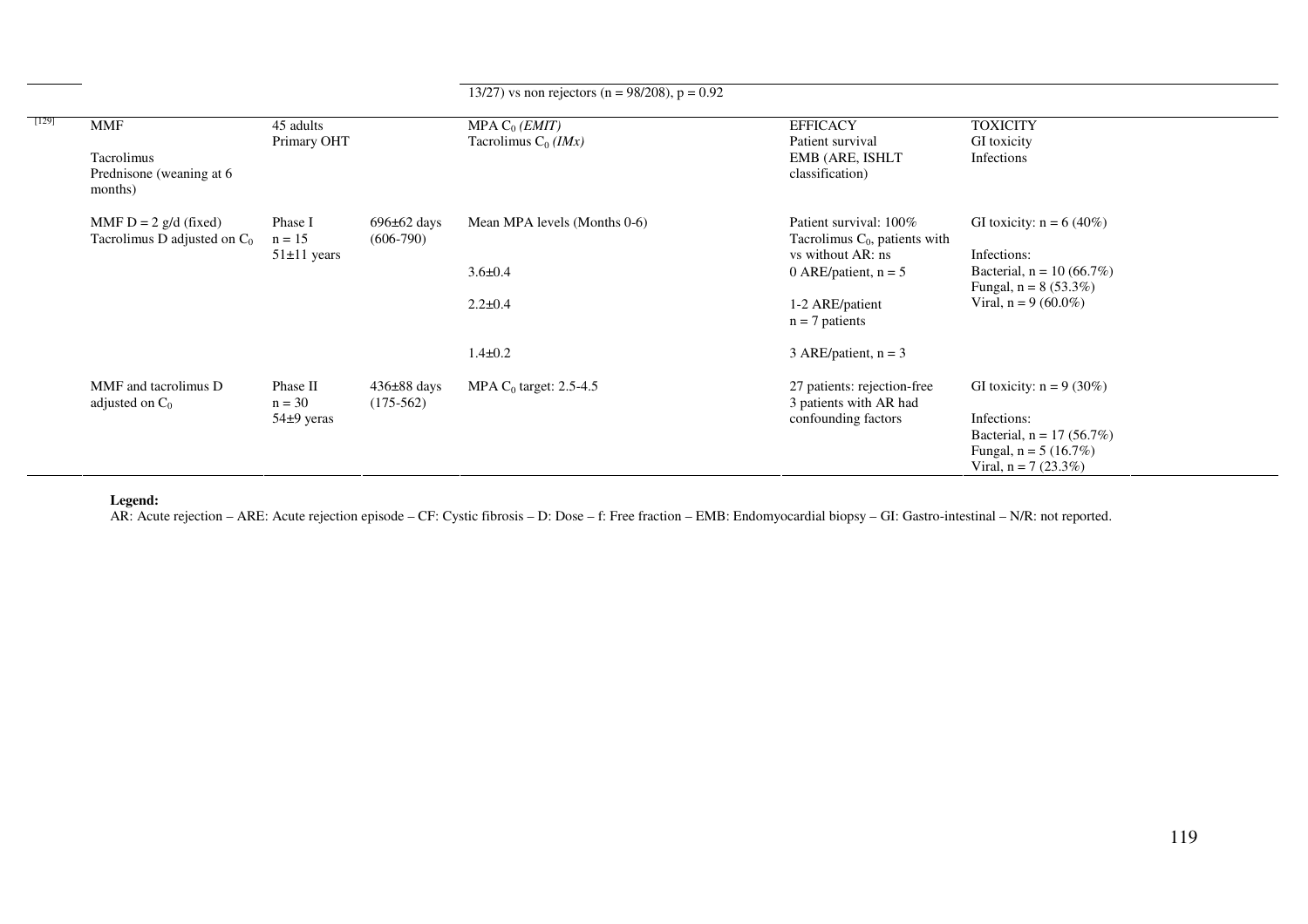## References

- 1. Zuckermann A, Klepetko W. Use of cyclosporine in thoracic transplantation. Transplant Proc 2004 Mar; 36 (2 Suppl): 331S-336S
- 2. Taylor DO, Edwards LB, Boucek MM, et al. Registry of the International Society for Heart and Lung Transplantation: twenty-fourth official adult heart transplant report-- 2007. J Heart Lung Transplant 2007 Aug; 26 (8): 769-781
- 3. Trulock EP, Christie JD, Edwards LB, et al. Registry of the International Society for Heart and Lung Transplantation: twenty-fourth official adult lung and heart-lung transplantation report-2007. J Heart Lung Transplant 2007 Aug; 26 (8): 782-795
- 4. Jaksch P, Kocher A, Neuhauser P, et al. Monitoring C2 level predicts exposure in maintenance lung transplant patients receiving the microemulsion formulation of cyclosporine (Neoral). J Heart Lung Transplant 2005 Aug; 24 (8): 1076-1080
- 5. Galiwango PJ, Delgado DH, Yan R, et al. Mycophenolate mofetil dose reduction for gastrointestinal intolerance is associated with increased rates of rejection in heart transplant patients. J Heart Lung Transplant 2008 Jan; 27 (1): 72-77
- 6. Hangler HB, Ruttmann E, Geltner C, et al. Single time point measurement by C2 or C3 is highly predictive in cyclosporine area under the curve estimation immediately after lung transplantation. Clin Transplant 2008 Jan; 22 (1): 35-40
- 7. Estenne M, Maurer JR, Boehler A, et al. Bronchiolitis obliterans syndrome 2001: an update of the diagnostic criteria. J Heart Lung Transplant 2002 Mar; 21 (3): 297-310
- 8. Knoop C, Haverich A, Fischer S. Immunosuppressive therapy after human lung transplantation. Eur Respir J 2004 Jan; 23 (1): 159-171
- 9. Snell GI, Westall GP. Immunosuppression for lung transplantation: evidence to date. Drugs 2007; 67 (11): 1531-1539
- 10. Cantarovich M, Elstein E, de Varennes B., et al. Clinical benefit of neoral dose monitoring with cyclosporine 2-hr post-dose levels compared with trough levels in stable heart transplant patients. Transplantation 1999 Dec 27; 68 (12): 1839-1842
- 11. Oellerich M, Armstrong VW. The role of therapeutic drug monitoring in individualizing immunosuppressive drug therapy: recent developments. Ther Drug Monit 2006 Dec; 28 (6): 720-725
- 12. Mahalati K, Belitsky P, Sketris I, et al. Neoral monitoring by simplified sparse sampling area under the concentration-time curve: its relationship to acute rejection and cyclosporine nephrotoxicity early after kidney transplantation. Transplantation 1999 Jul 15; 68 (1): 55-62
- 13. Lindholm A, Kahan BD. Influence of cyclosporine pharmacokinetics, trough concentrations, and AUC monitoring on outcome after kidney transplantation. Clin Pharmacol Ther 1993 Aug; 54 (2): 205-218
- 14. Canadian Neoral Renal Transplantation Study Group. Absorption profiling of cyclosporine microemulsion (Neoral) during the first 2 weeks after renal transplantation. Transplantation 2001 Sep 27; 72 (6): 1024-1032
- 15. Levy GA. C2 monitoring strategy for optimising cyclosporin immunosuppression from the Neoral formulation. BioDrugs 2001; 15 (5): 279-290
- 16. Le Meur Y, Buchler M, Thierry A, et al. Individualized mycophenolate mofetil dosing based on drug exposure significantly improves patient outcomes after renal transplantation. Am J Transplant 2007 Nov; 7 (11): 2496-2503
- 17. Shafi MA, Pasricha PJ. Post-surgical and obstructive gastroparesis. Curr Gastroenterol Rep 2007 Aug; 9 (4): 280-285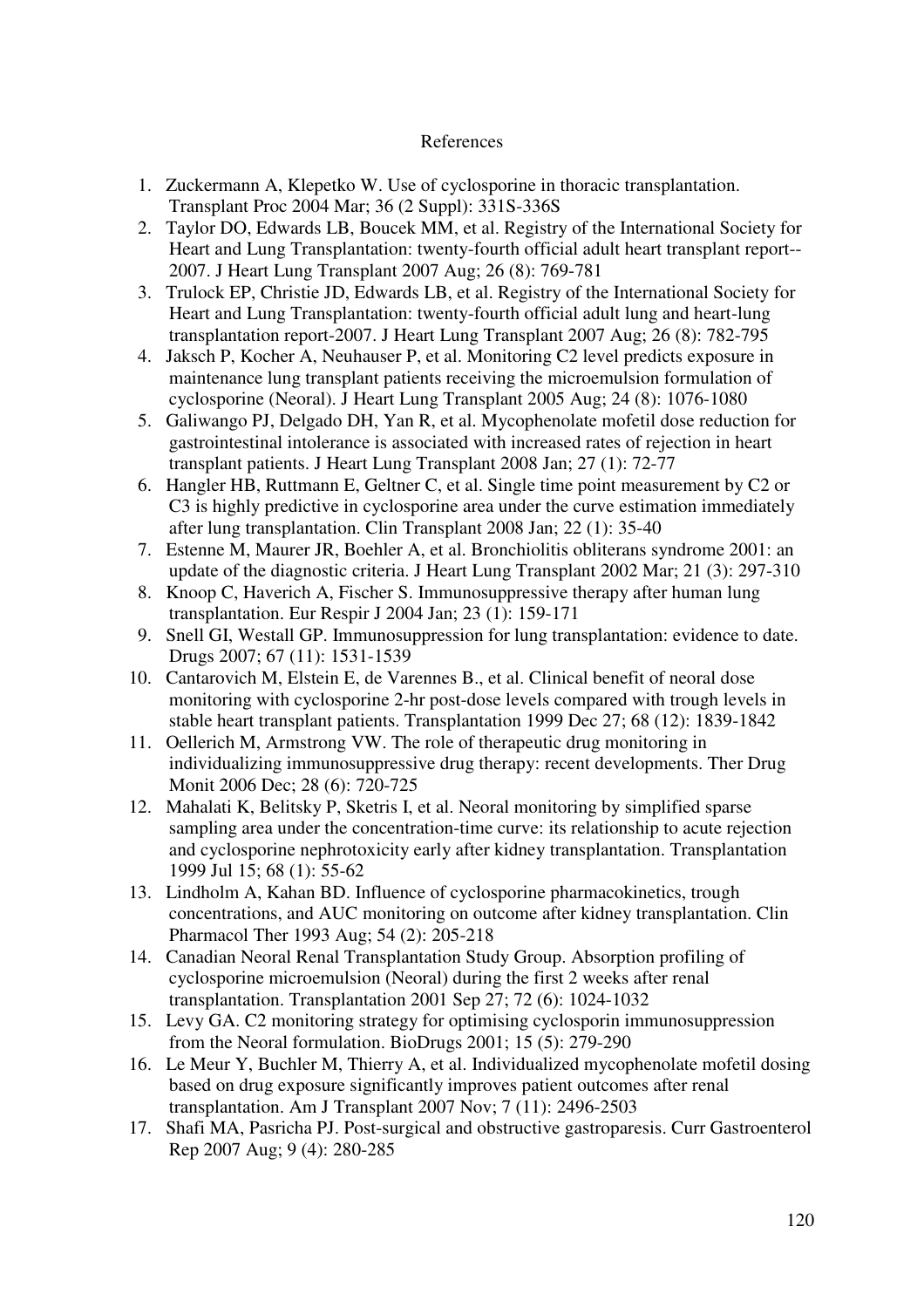- 18. Sodhi SS, Guo JP, Maurer AH, et al. Gastroparesis after combined heart and lung transplantation. J Clin Gastroenterol 2002 Jan; 34 (1): 34-39
- 19. Akhlaghi F, Keogh AM, McLachlan AJ, et al. Pharmacokinetics of cyclosporine in heart transplant recipients receiving metabolic inhibitors. J Heart Lung Transplant 2001 Apr; 20 (4): 431-438
- 20. Akhlaghi F, Gonzalez L, Trull AK. Association between cyclosporine concentrations at 2 hours post-dose and clinical outcomes in de novo lung transplant recipients. J Heart Lung Transplant 2005 Dec; 24 (12): 2120-2128
- 21. Balram C, Sivathasan C, Cheung YB, et al. A limited sampling strategy for the estimation of 12-hour Neoral systemic drug exposure in heart transplant recipients. J Heart Lung Transplant 2002 Sep; 21 (9): 1016-1021
- 22. Cantarovich M, Giannetti N, Cecere R. Impact of cyclosporine 2-h level and mycophenolate mofetil dose on clinical outcomes in de novo heart transplant patients receiving anti-thymocyte globulin induction. Clin Transplant 2003 Apr; 17 (2): 144- 150
- 23. Cooney GF, Johnston A. Neoral C-2 monitoring in cardiac transplant patients. Transplant Proc 2001 Feb; 33 (1-2): 1572-1575
- 24. Kesten S, Scavuzzo M, Chaparro C, et al. Pharmacokinetic profile and variability of cyclosporine versus neoral in patients with cystic fibrosis after lung transplantation. Pharmacotherapy 1998 Jul; 18 (4): 847-850
- 25. Knoop C, Vervier I, Thiry P, et al. Cyclosporine pharmacokinetics and dose monitoring after lung transplantation: comparison between cystic fibrosis and other conditions. Transplantation 2003 Aug 27; 76 (4): 683-688
- 26. Reynaud-Gaubert M, Viard L, Girault D, et al. Improved absorption and bioavailability of cyclosporine A from a microemulsion formulation in lung transplant recipients affected with cystic fibrosis. Transplant Proc 1997 Aug; 29 (5): 2450-2453
- 27. Tan KK, Hue KL, Strickland SE, et al. Altered pharmacokinetics of cyclosporin in heart-lung transplant recipients with cystic fibrosis. Ther Drug Monit 1990 Nov; 12 (6): 520-524
- 28. Trull A, Steel L, Sharples L, et al. Randomized, trough blood cyclosporine concentration-controlled trial to compare the pharmacodynamics of Sandimmune and Neoral in de novo lung transplant recipients. Ther Drug Monit 1999 Feb; 21 (1): 17- 26
- 29. Baraldo M, Pea F, Poz D, et al. Pharmacokinetics of two oral cyclosporin a formulations in clinically stable heart-transplant patients. Pharmacol Res 2001 Jun; 43 (6): 547-551
- 30. Ray JE, Keogh AM, McLachlan AJ. Decision support tool to individualize cyclosporine dose in stable, long-term heart transplant recipients receiving metabolic inhibitors: overcoming limitations of cyclosporine C2 monitoring. J Heart Lung Transplant 2006 Oct; 25 (10): 1223-1229
- 31. Monchaud C, Rousseau A, Leger F, et al. Limited sampling strategies using Bayesian estimation or multilinear regression for cyclosporin AUC(0-12) monitoring in cardiac transplant recipients over the first year post-transplantation. Eur J Clin Pharmacol 2003 Apr; 58 (12): 813-820
- 32. Rousseau A, Monchaud C, Debord J, et al. Bayesian forecasting of oral cyclosporin pharmacokinetics in stable lung transplant recipients with and without cystic fibrosis. Ther Drug Monit 2003 Feb; 25 (1): 28-35
- 33. Parke J, Charles BG. NONMEM population pharmacokinetic modeling of orally administered cyclosporine from routine drug monitoring data after heart transplantation. Ther Drug Monit 1998 Jun; 20 (3): 284-293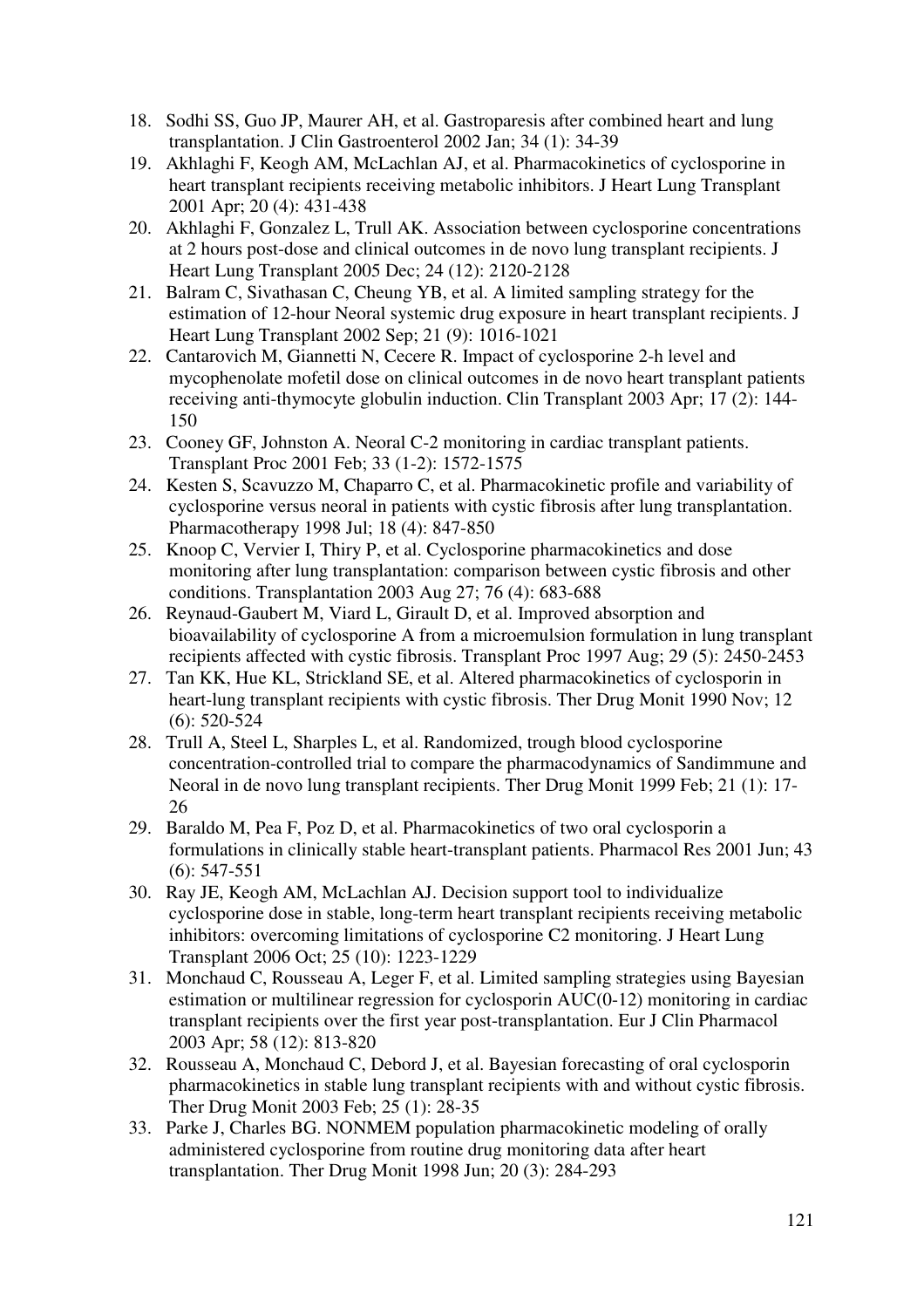- 34. Rosenbaum SE, Baheti G, Trull AK, et al. Population pharmacokinetics of cyclosporine in cardiopulmonary transplant recipients. Ther Drug Monit 2005 Apr; 27 (2): 116-122
- 35. Kahan BD, Dunn J, Fitts C, et al. Reduced inter- and intrasubject variability in cyclosporine pharmacokinetics in renal transplant recipients treated with a microemulsion formulation in conjunction with fasting, low-fat meals, or high-fat meals. Transplantation 1995 Feb 27; 59 (4): 505-511
- 36. Johnston A, David OJ, Cooney GF. Pharmacokinetic validation of neoral absorption profiling. Transplant Proc 2000 May; 32 (3A Suppl): 53S-56S
- 37. Saint-Marcoux F, Marquet P, Rousseau A. Population pharmacokinetics of cyclosporine in cardiopulmonary transplant recipients. Ther Drug Monit 2006 Feb; 28 (1): 138
- 38. Debord J, Risco E, Harel M, et al. Application of a gamma model of absorption to oral cyclosporin. Clin Pharmacokinet 2001; 40 (5): 375-382
- 39. Kobashigawa JA, Katznelson S, Laks H, et al. Effect of pravastatin on outcomes after cardiac transplantation. N Engl J Med 1995 Sep 7; 333 (10): 621-627
- 40. Akhlaghi F, McLachlan AJ, Keogh AM, et al. Effect of simvastatin on cyclosporine unbound fraction and apparent blood clearance in heart transplant recipients. Br J Clin Pharmacol 1997 Dec; 44 (6): 537-542
- 41. McLachlan AJ, Tett SE. Effect of metabolic inhibitors on cyclosporine pharmacokinetics using a population approach. Ther Drug Monit 1998 Aug; 20 (4): 390-395
- 42. Aurora P, Boucek MM, Christie J, et al. Registry of the International Society for Heart and Lung Transplantation: tenth official pediatric lung and heart/lung transplantation report--2007. J Heart Lung Transplant 2007 Dec; 26 (12): 1223-1228
- 43. del Mar Fernandez De Gatta, Santos-Buelga D, Dominguez-Gil A, et al. Immunosuppressive therapy for paediatric transplant patients: pharmacokinetic considerations. Clin Pharmacokinet 2002; 41 (2): 115-135
- 44. Kearns GL, Abdel-Rahman SM, Alander SW, et al. Developmental pharmacology- drug disposition, action, and therapy in infants and children. N Engl J Med 2003 Sep 18; 349 (12): 1157-1167
- 45. Bartelink IH, Rademaker CM, Schobben AF, et al. Guidelines on paediatric dosing on the basis of developmental physiology and pharmacokinetic considerations. Clin Pharmacokinet 2006; 45 (11): 1077-1097
- 46. Clardy CW, Schroeder TJ, Myre SA, et al. Clinical variability of cyclosporine pharmacokinetics in adult and pediatric patients after renal, cardiac, hepatic, and bone-marrow transplants. Clin Chem 1988 Oct; 34 (10): 2012-2015
- 47. Tan KK, Trull AK, Hue KL, et al. Pharmacokinetics of cyclosporine in heart and lung transplant candidates and recipients with cystic fibrosis and Eisenmenger's syndrome. Clin Pharmacol Ther 1993 May; 53 (5): 544-554
- 48. Kelman AW, Whiting B, Bryson SM. OPT: a package of computer programs for parameter optimisation in clinical pharmacokinetics. Br J Clin Pharmacol 1982 Aug; 14 (2): 247-256
- 49. Mikhail G, Eadon H, Leaver N, et al. An investigation of the pharmacokinetics, toxicity, and clinical efficacy of Neoral cyclosporin in cystic fibrosis patients. Transplant Proc 1997 Feb; 29 (1-2): 599-601
- 50. Tan KK, Trull AK, Uttridge JA, et al. Relative bioavailability of cyclosporin from conventional and microemulsion formulations in heart-lung transplant candidates with cystic fibrosis. Eur J Clin Pharmacol 1995; 48 (3-4): 285-289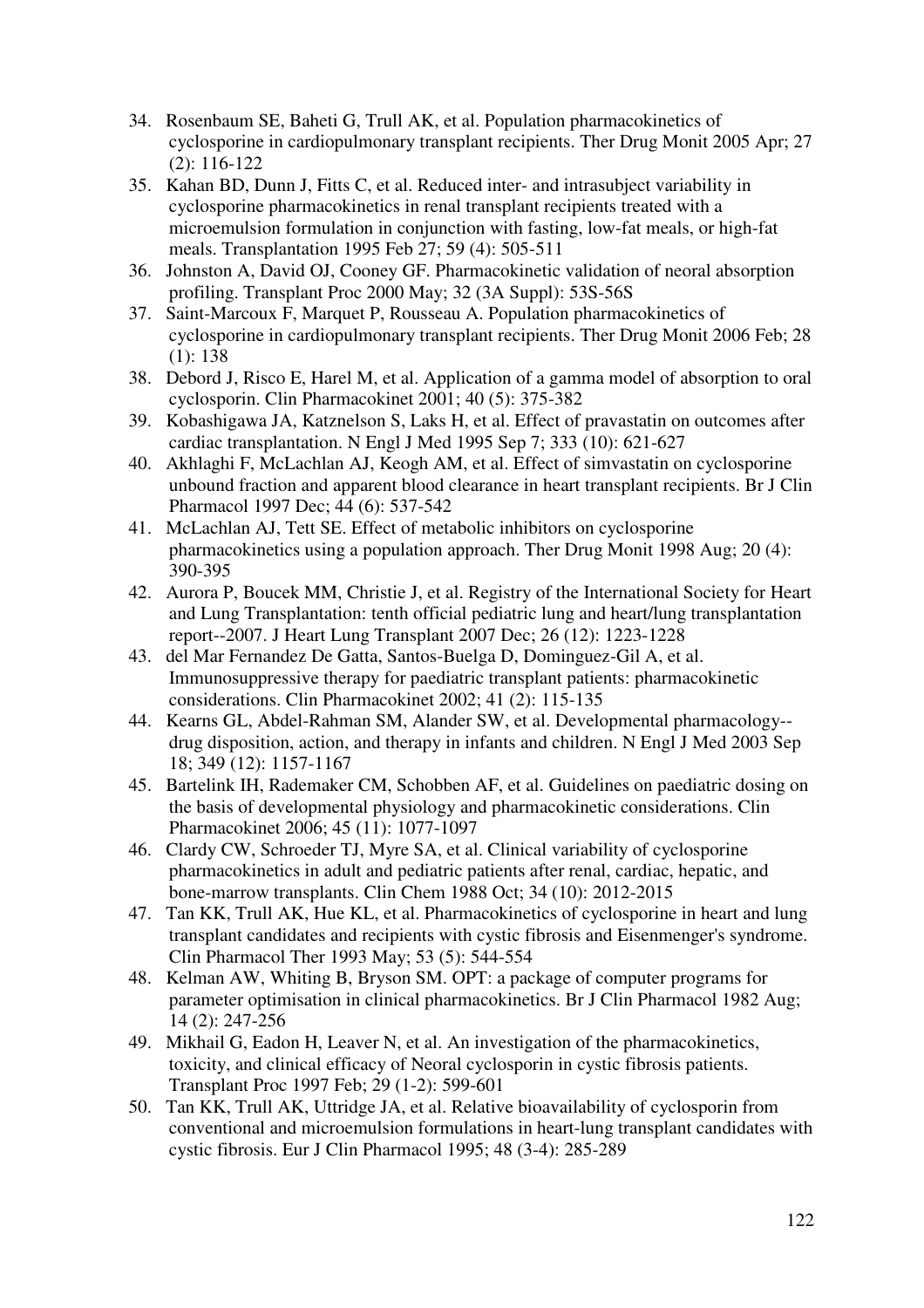- 51. Mathias HC, Ozalp F, Will MB, et al. A randomized, controlled trial of C0- Vs C2 guided therapeutic drug monitoring of cyclosporine in stable heart transplant patients. J Heart Lung Transplant 2005 Dec; 24 (12): 2137-2143
- 52. Kahan BD, Keown P, Levy GA, et al. Therapeutic drug monitoring of immunosuppressant drugs in clinical practice. Clin Ther 2002 Mar; 24 (3): 330-350
- 53. Dumont RJ, Ensom MH. Methods for clinical monitoring of cyclosporin in transplant patients. Clin Pharmacokinet 2000 May; 38 (5): 427-447
- 54. Solari SG, Goldberg LR, DeNofrio D, et al. Cyclosporine monitoring with 2-hour postdose levels in heart transplant recipients. Ther Drug Monit 2005 Aug; 27 (4): 417- 421
- 55. Schubert S, Abdul-Khaliq H, Lehmkuhl HB, et al. Advantages of C2 monitoring to avoid acute rejection in pediatric heart transplant recipients. J Heart Lung Transplant 2006 Jun; 25 (6): 619-625
- 56. Cantarovich M, Besner JG, Barkun JS, et al. Two-hour cyclosporine level determination is the appropriate tool to monitor Neoral therapy. Clin Transplant 1998 Jun; 12 (3): 243-249
- 57. International Neoral Renal Transplantation Study Group. Cyclosporine microemulsion (Neoral) absorption profiling and sparse-sample predictors during the first 3 months after renal transplantation. Am J Transplant 2002 Feb; 2 (2): 148-156
- 58. Ray JE, Keogh AM, McLachlan AJ, et al. Cyclosporin C(2) and C(0) concentration monitoring in stable, long-term heart transplant recipients receiving metabolic inhibitors. J Heart Lung Transplant 2003 Jul; 22 (7): 715-722
- 59. Cantarovich M, Besner JG, Fitchett DH, et al. Efficacy and side-effects of cyclosporine dose monitoring with levels 6 h after the morning dose in heart transplant patients. Clin Transplant 1997 Oct; 11 (5 Pt 1): 399-405
- 60. Caruso R, Perico N, Cattaneo D, et al. Whole-blood calcineurin activity is not predicted by cyclosporine blood concentration in renal transplant recipients. Clin Chem 2001 Sep; 47 (9): 1679-1687
- 61. Halloran PF, Helms LM, Kung L, et al. The temporal profile of calcineurin inhibition by cyclosporine in vivo. Transplantation 1999 Nov 15; 68 (9): 1356-1361
- 62. Kahan BD, Welsh M, Rutzky LP. Challenges in cyclosporine therapy: the role of therapeutic monitoring by area under the curve monitoring. Ther Drug Monit 1995 Dec; 17 (6): 621-624
- 63. Keown P, Landsberg D, Halloran P, et al. A randomized, prospective multicenter pharmacoepidemiologic study of cyclosporine microemulsion in stable renal graft recipients. Report of the Canadian Neoral Renal Transplantation Study Group. Transplantation 1996 Dec 27; 62 (12): 1744-1752
- 64. Mahalati K, Belitsky P, West K, et al. Approaching the therapeutic window for cyclosporine in kidney transplantation: a prospective study. J Am Soc Nephrol 2001 Apr; 12 (4): 828-833
- 65. Grevel J, Kahan BD. Abbreviated kinetic profiles in area-under-the-curve monitoring of cyclosporine therapy. Clin Chem 1991 Nov; 37 (11): 1905-1908
- 66. Dumont RJ, Partovi N, Levy RD, et al. A limited sampling strategy for cyclosporine area under the curve monitoring in lung transplant recipients. J Heart Lung Transplant 2001 Aug; 20 (8): 897-900
- 67. Sheiner LB, Beal SL. Some suggestions for measuring predictive performance. J Pharmacokinet Biopharm 1981 Aug; 9 (4): 503-512
- 68. David OJ, Johnston A. Limited sampling strategies for estimating cyclosporin area under the concentration-time curve: review of current algorithms. Ther Drug Monit 2001 Apr; 23 (2): 100-114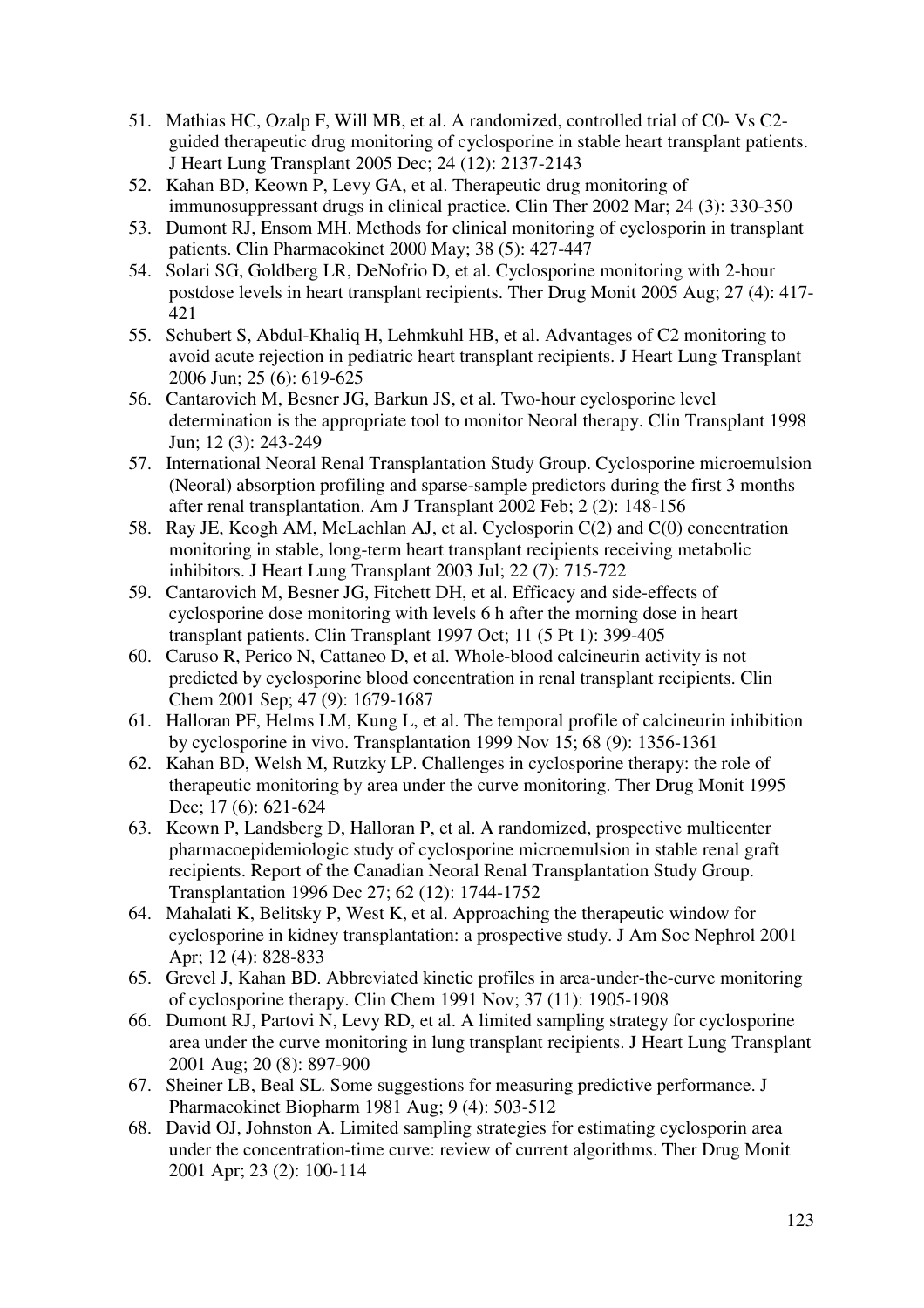- 69. Leger F, Debord J, Le Meur Y., et al. Maximum a posteriori Bayesian estimation of oral cyclosporin pharmacokinetics in patients with stable renal transplants. Clin Pharmacokinet 2002; 41 (1): 71-80
- 70. Rousseau A, Leger F, Le Meur Y., et al. Population pharmacokinetic modeling of oral cyclosporin using NONMEM: comparison of absorption pharmacokinetic models and design of a Bayesian estimator. Ther Drug Monit 2004 Feb; 26 (1): 23-30
- 71. Bourgoin H, Paintaud G, Buchler M, et al. Bayesian estimation of cyclosporin exposure for routine therapeutic drug monitoring in kidney transplant patients. Br J Clin Pharmacol 2005 Jan; 59 (1): 18-27
- 72. Irtan S, Saint-Marcoux F, Rousseau A, et al. Population pharmacokinetics and bayesian estimator of cyclosporine in pediatric renal transplant patients. Ther Drug Monit 2007 Feb; 29 (1): 96-102
- 73. Parke J, Charles BG. Factors affecting oral cyclosporin disposition after heart transplantation: bootstrap validation of a population pharmacokinetic model. Eur J Clin Pharmacol 2000 Sep; 56 (6-7): 481-487
- 74. Nohria A, Ehtisham J, Ramahi TM. Optimum maintenance trough levels of cyclosporine in heart transplant recipients given corticosteroid-free regimen. J Heart Lung Transplant 1998 Sep; 17 (9): 849-853
- 75. el Gamel A, Keevil B, Rahman A, et al. Cardiac allograft rejection: do trough cyclosporine levels correlate with the grade of histologic rejection? J Heart Lung Transplant 1997 Mar; 16 (3): 268-274
- 76. Trull A, Hue K, Tan K, et al. Cross-correlation of cyclosporine concentrations and biochemical measures of kidney and liver function in heart and heart-lung transplant recipients. Clin Chem 1990 Aug; 36 (8 Pt 1): 1474-1478
- 77. Trull AK, Best NG, Tan KK, et al. Blood cyclosporin concentrations but not doses correlate with acute changes in renal function following heart and heart-lung transplantation. Ther Drug Monit 1992 Aug; 14 (4): 275-280
- 78. Aumente MD, Arizon JM, Segura J, et al. Relationship between pharmacokinetic parameters of cyclosporin and the incidence of acute rejection after heart transplantation. Transplant Proc 2005 Nov; 37 (9): 4014-4017
- 79. Monforte V, Bullich S, Pou L, et al. Blood cyclosporine C0 and C2 concentrations and cytomegalovirus infections following lung transplantation. Transplant Proc 2003 Aug; 35 (5): 1992-1993
- 80. Best NG, Trull AK, Tan KK, et al. Blood cyclosporin concentrations and the shortterm risk of lung rejection following heart-lung transplantation. Br J Clin Pharmacol 1992 Dec; 34 (6): 513-520
- 81. Levy G, Burra P, Cavallari A, et al. Improved clinical outcomes for liver transplant recipients using cyclosporine monitoring based on 2-hr post-dose levels (C2). Transplantation 2002 Mar 27; 73 (6): 953-959
- 82. Stefoni S, Midtved K, Cole E, et al. Efficacy and safety outcomes among de novo renal transplant recipients managed by C2 monitoring of cyclosporine a microemulsion: results of a 12-month, randomized, multicenter study. Transplantation 2005 Mar 15; 79 (5): 577-583
- 83. Thervet E, Pfeffer P, Scolari MP, et al. Clinical outcomes during the first three months posttransplant in renal allograft recipients managed by C2 monitoring of cyclosporine microemulsion. Transplantation 2003 Sep 27; 76 (6): 903-908
- 84. Baraldo M, Francesconi A, Barbone F, et al. C(2) monitoring of cyclosporine in stable heart transplant patients after two daily and three daily doses. Transplant Proc 2002 Dec; 34 (8): 3246-3248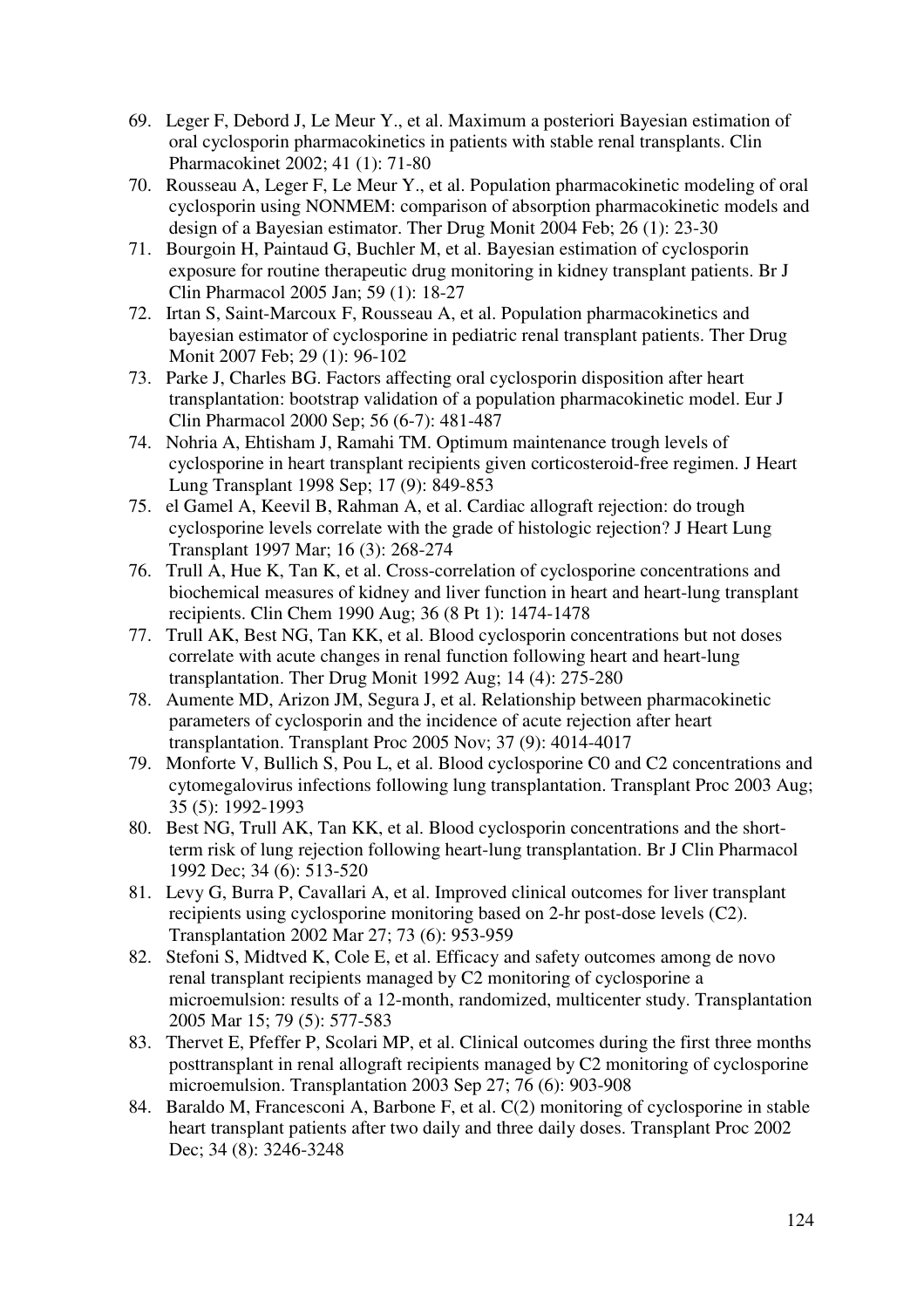- 85. Caforio AL, Tona F, Piaserico S, et al. C2 is superior to C0 as predictor of renal toxicity and rejection risk profile in stable heart transplant recipients. Transpl Int 2005 Jan; 18 (1): 116-124
- 86. Delgado DH, Rao V, Hamel J, et al. Monitoring of cyclosporine 2-hour post-dose levels in heart transplantation: improvement in clinical outcomes. J Heart Lung Transplant 2005 Sep; 24 (9): 1343-1346
- 87. Glanville AR, Morton JM, Aboyoun CL, et al. Cyclosporine C2 monitoring improves renal dysfunction after lung transplantation. J Heart Lung Transplant 2004 Oct; 23 (10): 1170-1174
- 88. Glanville AR, Aboyoun CL, Morton JM, et al. Cyclosporine C2 target levels and acute cellular rejection after lung transplantation. J Heart Lung Transplant 2006 Aug; 25 (8): 928-934
- 89. Cantarovich M, Quantz M, Elstein E, et al. Neoral dose monitoring with cyclosporine 2-hour postdose levels in heart transplant patients receiving anti-thymocyte globulin induction. Transplant Proc 2000 Mar; 32 (2): 446-448
- 90. Cantarovich M, Giannetti N, Cecere R. Relationship between endomyocardial biopsy score and cyclosporine 2-h post-dose levels (C) in heart transplant patients receiving anti-thymocyte globulin induction. Clin Transplant 2004 Apr; 18 (2): 148-151
- 91. Cantarovich M, Ross H, Arizon JM, et al. Benefit of Neoral C2 monitoring in de novo cardiac transplant recipients receiving basiliximab induction. Transplantation 2008 Apr 15; 85 (7): 992-999
- 92. Morton JM, Aboyoun CL, Malouf MA, et al. Enhanced clinical utility of de novo cyclosporine C2 monitoring after lung transplantation. J Heart Lung Transplant 2004 Sep; 23 (9): 1035-1039
- 93. Diciolla F, Scolletta S, Berti L, et al. C2 and C0 values for monitoring cyclosporine therapy in stable heart transplant recipients. Transplant Proc 2005 Mar; 37 (2): 1355- 1359
- 94. Briffa N, Morris RE. New immunosuppressive regimens in lung transplantation. Eur Respir J 1997 Nov; 10 (11): 2630-2637
- 95. Taylor DO, Barr ML, Meiser BM, et al. Suggested guidelines for the use of tacrolimus in cardiac transplant recipients. J Heart Lung Transplant 2001 Jul; 20 (7): 734-738
- 96. Treede H, Klepetko W, Reichenspurner H, et al. Tacrolimus versus cyclosporine after lung transplantation: a prospective, open, randomized two-center trial comparing two different immunosuppressive protocols. J Heart Lung Transplant 2001 May; 20 (5): 511-517
- 97. Reichenspurner H. Overview of tacrolimus-based immunosuppression after heart or lung transplantation. J Heart Lung Transplant 2005 Feb; 24 (2): 119-130
- 98. Garrity ER, Jr., Hertz MI, Trulock EP, et al. Suggested guidelines for the use of tacrolimus in lung-transplant recipients. J Heart Lung Transplant 1999 Mar; 18 (3): 175-176
- 99. Reichenspurner H, Kur F, Treede H, et al. Optimization of the immunosuppressive protocol after lung transplantation. Transplantation 1999; 68 (1): 67-71
- 100. Undre NA, Schafer A. Factors affecting the pharmacokinetics of tacrolimus in the first year after renal transplantation. European Tacrolimus Multicentre Renal Study Group. Transplant Proc 1998 Jun; 30 (4): 1261-1263
- 101. Staatz C, Tett S. Clinical pharmacokinetics and pharmacodynamics of tacrolimus in solid organ. Clin Pharmacokinet 2004; 43 (10): 623-53
- 102. Regazzi M, Rinaldi M, Molinaro M, et al. Clinical pharmacokinetics of tacrolimus in heart transplant recipients. Ther Drug Monit 1999; 21 (1): 2-7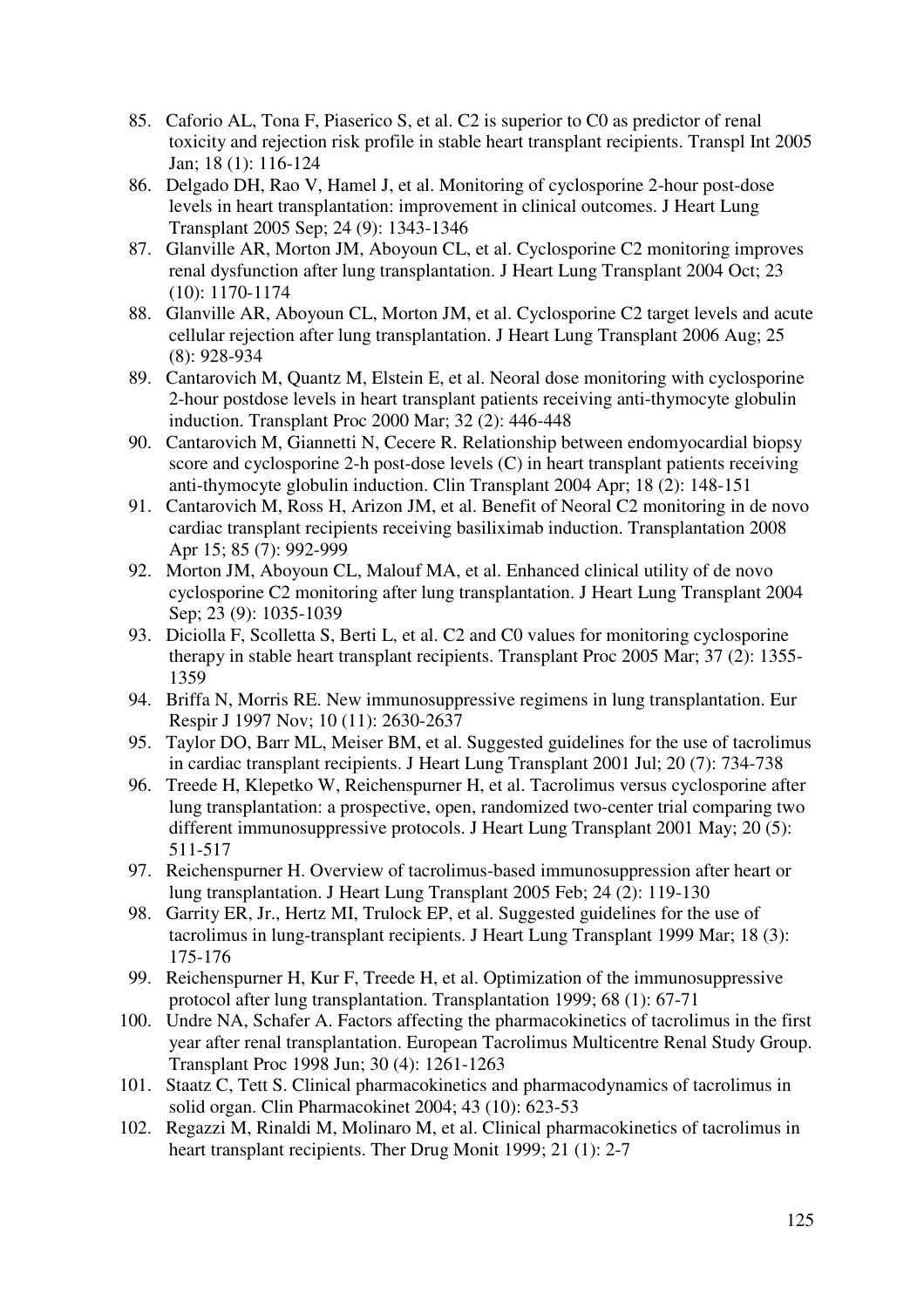- 103. Undre NA, Stevenson PJ. Pharmacokinetics of tacrolimus in heart transplantation. Transplant Proc 2002 Aug; 34 (5): 1836-1838
- 104. Wang CH, Ko WJ, Chou NK, et al. Therapeutic drug monitoring of tacrolimus in cardiac transplant recipients: a comparison with cyclosporine neoral. Transplant Proc 2004 Oct; 36 (8): 2386-2387
- 105. Aidong W, Zhenjie C, Tong L, et al. Therapeutic drug monitoring of tacrolimus in early stage after heart transplantation. Transplant Proc 2004 Oct; 36 (8): 2388-2389
- 106. Undre NA, Schafer A. Factors affecting the pharmacokinetics of tacrolimus in the first year after renal transplantation. European Tacrolimus Multicentre Renal Study Group. Transplant Proc 1998 Jun; 30 (4): 1261-1263
- 107. Napoli KL. Is microparticle enzyme-linked immunoassay (MEIA) reliable for use in tacrolimus TDM? Comparison of MEIA to liquid chromatography with mass spectrometric detection using longitudinal trough samples from transplant recipients. Ther Drug Monit 2006 Aug; 28 (4): 491-504
- 108. Brown NW, Gonde CE, Adams JE, et al. Low hematocrit and serum albumin concentrations underlie the overestimation of tacrolimus concentrations by microparticle enzyme immunoassay versus liquid chromatography-tandem mass spectrometry. Clin Chem 2005 Mar; 51 (3): 586-592
- 109. Aumente Rubio MD, rizon del Prado JM, Lopez Malo de Molina MD, et al. Clinical pharmacokinetics of tacrolimus in heart transplantation: new strategies of monitoring. Transplant Proc 2003 Aug; 35 (5): 1988-1991
- 110. Knoop C, Thiry P, Saint-Marcoux F, et al. Tacrolimus pharmacokinetics and dose monitoring after lung transplantation for cystic fibrosis and other conditions. Am J Transplant 2005 Jun; 5 (6): 1477-1482
- 111. Sgrosso JL, Araujo GL, Vazquez MC. Tacrolimus pharmacokinetics in heart transplant. Transplant Proc 2002 Feb; 34 (1): 142-143
- 112. Saint-Marcoux F, Knoop C, Debord J, et al. Pharmacokinetic study of tacrolimus in cystic fibrosis and non-cystic fibrosis lung transplant patients and design of Bayesian estimators using limited sampling strategies. Clin Pharmacokinet 2005; 44 (12): 1317- 1328
- 113. Lemahieu W, Maes B, Verbeke K, et al. Cytochrome P450 3A4 and P-glycoprotein activity and assimilation of tacrolimus in transplant patients with persistent diarrhea. Am J Transplant 2005 Jun; 5 (6): 1383-1391
- 114. Morton JM, Kear LM, Williamson S, et al. Trough levels are inadequate for monitoring tacrolimus pharmacokinetics in lung transplantation. J Heart Lung Transplant 2002 Jan; 21 (1): 144
- 115. Molinaro M, Regazzi MB, Pasquino S, et al. Pharmacokinetics of tacrolimus during the early phase after heart transplantation. Transplant Proc 2001 May; 33 (3): 2386- 2389
- 116. Shitrit D, Ollech JE, Ollech A, et al. Itraconazole prophylaxis in lung transplant recipients receiving tacrolimus (FK 506): efficacy and drug interaction. J Heart Lung Transplant 2005 Dec; 24 (12): 2148-2152
- 117. Walker S, Habib S, Rose M, et al. Clinical use and bioavailability of tacrolimus in heart-lung and double lung transplant recipients with cystic fibrosis. Transplant Proc 1998 Jun; 30 (4): 1519-1520
- 118. Staatz CE, Tett SE. Clinical pharmacokinetics and pharmacodynamics of mycophenolate in solid organ transplant recipients. Clin Pharmacokinet 2007; 46 (1): 13-58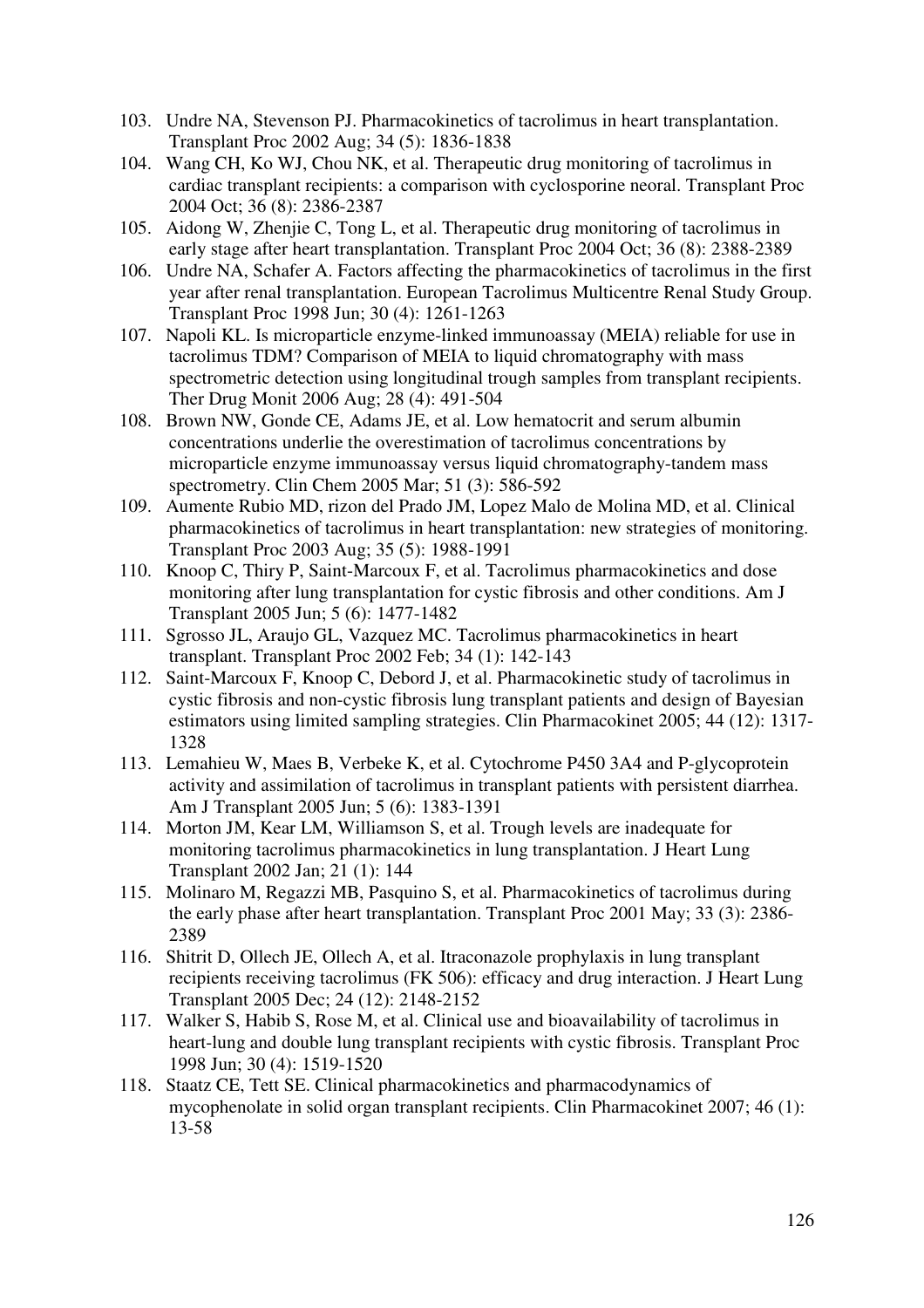- 119. Ensom MH, Partovi N, Decarie D, et al. Pharmacokinetics and protein binding of mycophenolic acid in stable lung transplant recipients. Ther Drug Monit 2002 Apr; 24 (2): 310-314
- 120. van Gelder T, Le Meur Y, Shaw LM, et al. Therapeutic drug monitoring of mycophenolate mofetil in transplantation. Ther Drug Monit 2006 Apr; 28 (2): 145- 154
- 121. Baraldo M, Isola M, Feruglio MT, et al. Therapeutic mycophenolic acid monitoring by means of limited sampling strategy in orthotopic heart transplant patients. Transplant Proc 2005 Jun; 37 (5): 2240-2243
- 122. Armstrong VW, Tenderich G, Shipkova M, et al. Pharmacokinetics and bioavailability of mycophenolic acid after intravenous administration and oral administration of mycophenolate mofetil to heart transplant recipients. Ther Drug Monit 2005 Jun; 27 (3): 315-321
- 123. Vidal E, Cantarell C, Capdevila L, et al. Mycophenolate mofetil pharmacokinetics in transplant patients receiving cyclosporine or tacrolimus in combination therapy. Pharmacol Toxicol 2000 Oct; 87 (4): 182-184
- 124. Ensom MH, Partovi N, Decarie D, et al. Mycophenolate pharmacokinetics in early period following lung or heart transplantation. Ann Pharmacother 2003 Dec; 37 (12): 1761-1767
- 125. Kaufman D, Shapiro RLM, Cherikh W, et al. Immunosuppression : practice and trends. Am J Transplant 2004; 4 (Suppl 9): 38-53
- 126. Pou L, Brunet M, Cantarell C, et al. Mycophenolic acid plasma concentrations: influence of comedication. Ther Drug Monit 2001 Feb; 23 (1): 35-38
- 127. Eisen HJ, Kobashigawa J, Keogh A, et al. Three-year results of a randomized, doubleblind, controlled trial of mycophenolate mofetil versus azathioprine in cardiac transplant recipients. J Heart Lung Transplant 2005 May; 24 (5): 517-525
- 128. Kobashigawa J, Miller L, Renlund D, et al. A randomized active-controlled trial of mycophenolate mofetil in heart transplant recipients. Mycophenolate Mofetil Investigators. Transplantation 1998 Aug 27; 66 (4): 507-515
- 129. Meiser BM, Pfeiffer M, Schmidt D, et al. Combination therapy with tacrolimus and mycophenolate mofetil following cardiac transplantation: importance of mycophenolic acid therapeutic drug monitoring. J Heart Lung Transplant 1999 Feb; 18 (2): 143-149
- 130. Ting LS, Partovi N, Levy RD, et al. Pharmacokinetics of Mycophenolic Acid and its Phenolic-Glucuronide and Acyl Glucuronide Metabolites in Stable Thoracic Transplant Recipients. Ther Drug Monit 2008 Jun; 30 (3): 282-291
- 131. Devyatko E, Ploner M, Zuckermann A, et al. Value of mycophenolic acid trough level monitoring after lung transplantation. Transplant Proc 2002 Aug; 34 (5): 1881-1883
- 132. DeNofrio D, Loh E, Kao A, et al. Mycophenolic acid concentrations are associated with cardiac allograft rejection. J Heart Lung Transplant 2000 Nov; 19 (11): 1071- 1076
- 133. Shaw LM, Korecka M, DeNofrio D, et al. Pharmacokinetic, pharmacodynamic, and outcome investigations as the basis for mycophenolic acid therapeutic drug monitoring in renal and heart transplant patients. Clin Biochem 2001 Feb; 34 (1): 17- 22
- 134. Dosch AO, Ehlermann P, Koch A, et al. A comparison of measured trough levels and abbreviated AUC estimation by limited sampling strategies for monitoring mycophenolic acid exposure in stable heart transplant patients receiving cyclosporin A-containing and cyclosporin A-free immunosuppressive regimens. Clin Ther 2006 Jun; 28 (6): 893-905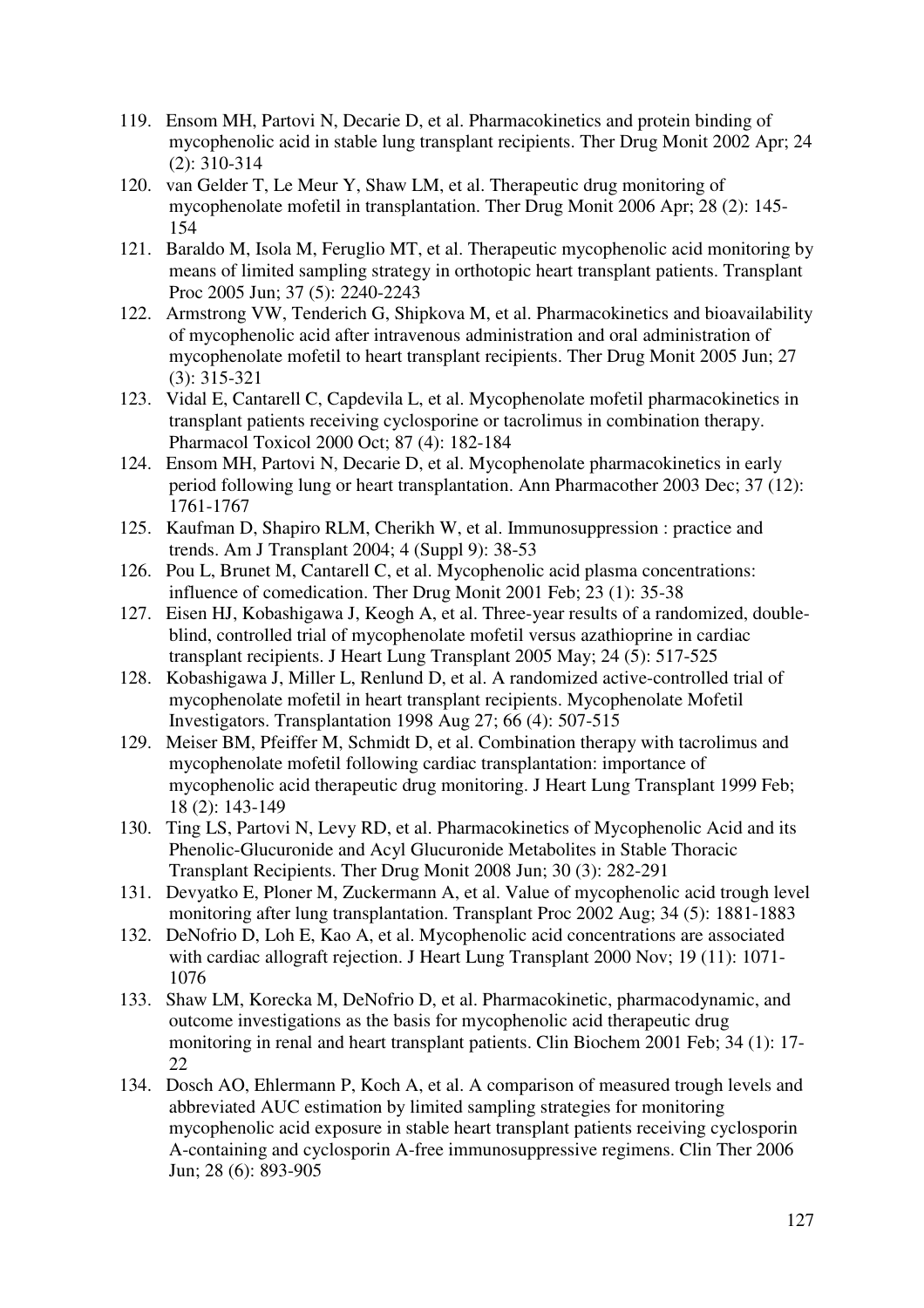- 135. Mardigyan V, Giannetti N, Cecere R, et al. Best single time points to predict the areaunder-the-curve in long-term heart transplant patients taking mycophenolate mofetil in combination with cyclosporine or tacrolimus. J Heart Lung Transplant 2005 Oct; 24 (10): 1614-1618
- 136. Gajarski RJ, Crowley DC, Zamberlan MC, et al. Lack of correlation between MMF dose and MPA level in pediatric and young adult cardiac transplant patients: does the MPA level matter? Am J Transplant 2004 Sep; 4 (9): 1495-1500
- 137. Cantarovich M, Giannetti N, Cecere R, et al. Time points predictors of cyclosporine microemulsion and of mycophenolic acid area-under-the-curve (0-12 hr) in long-term heart transplant patients. Am J Transplant 2003 May; 3 (S5): 168
- 138. Ting LS, Partovi N, Levy RD, et al. Limited sampling strategy for predicting area under the concentration-time curve of mycophenolic acid in adult lung transplant recipients. Pharmacotherapy 2006 Sep; 26 (9): 1232-1240
- 139. Yamani MH, Starling RC, Goormastic M, et al. The impact of routine mycophenolate mofetil drug monitoring on the treatment of cardiac allograft rejection. Transplantation 2000 Jun 15; 69 (11): 2326-2330
- 140. Bullingham RE, Nicholls AJ, Kamm BR. Clinical pharmacokinetics of mycophenolate mofetil. Clin Pharmacokinet 1998 Jun; 34 (6): 429-455
- 141. Premaud A, Debord J, Rousseau A, et al. A double absorption-phase model adequately describes mycophenolic acid plasma profiles in de novo renal transplant recipients given oral mycophenolate mofetil. Clin Pharmacokinet 2005; 44 (8): 837-847
- 142. Gerbase MW, Fathi M, Spiliopoulos A, et al. Pharmacokinetics of mycophenolic acid associated with calcineurin inhibitors: long-term monitoring in stable lung recipients with and without cystic fibrosis. J Heart Lung Transplant 2003 May; 22 (5): 587-590
- 143. Cussonneau X, Bolon-Larger M, Prunet-Spano C, et al. Relationship between MPA free fraction and free MPAG concentrations in heart transplant recipients based on simultaneous HPLC quantification of the target compounds in human plasma. J Chromatogr B Analyt Technol Biomed Life Sci 2007 Jun 1; 852 (1-2): 674-678
- 144. Picard N, Ratanasavanh D, Premaud A, et al. Identification of the UDPglucuronosyltransferase isoforms involved in mycophenolic acid phase II metabolism. Drug Metab Dispos 2005 Jan; 33 (1): 139-146
- 145. Shipkova M, Armstrong VW, Wieland E, et al. Identification of glucoside and carboxyl-linked glucuronide conjugates of mycophenolic acid in plasma of transplant recipients treated with mycophenolate mofetil. Br J Pharmacol 1999 Mar; 126 (5): 1075-1082
- 146. Shipkova M, Strassburg CP, Braun F, et al. Glucuronide and glucoside conjugation of mycophenolic acid by human liver, kidney and intestinal microsomes. Br J Pharmacol 2001 Mar; 132 (5): 1027-1034
- 147. Picard N, Cresteil T, Premaud A, et al. Characterization of a phase 1 metabolite of mycophenolic acid produced by CYP3A4/5. Ther Drug Monit 2004 Dec; 26 (6): 600- 608
- 148. Schutz E, Shipkova M, Armstrong VW, et al. Identification of a pharmacologically active metabolite of mycophenolic acid in plasma of transplant recipients treated with mycophenolate mofetil. Clin Chem 1999 Mar; 45 (3): 419-422
- 149. Mandla R, Line PD, Midtvedt K, et al. Automated determination of free mycophenolic acid and its glucuronide in plasma from renal allograft recipients. Ther Drug Monit 2003 Jun; 25 (3): 407-414
- 150. Shipkova M, Armstrong VW, Weber L, et al. Pharmacokinetics and protein adduct formation of the pharmacologically active acyl glucuronide metabolite of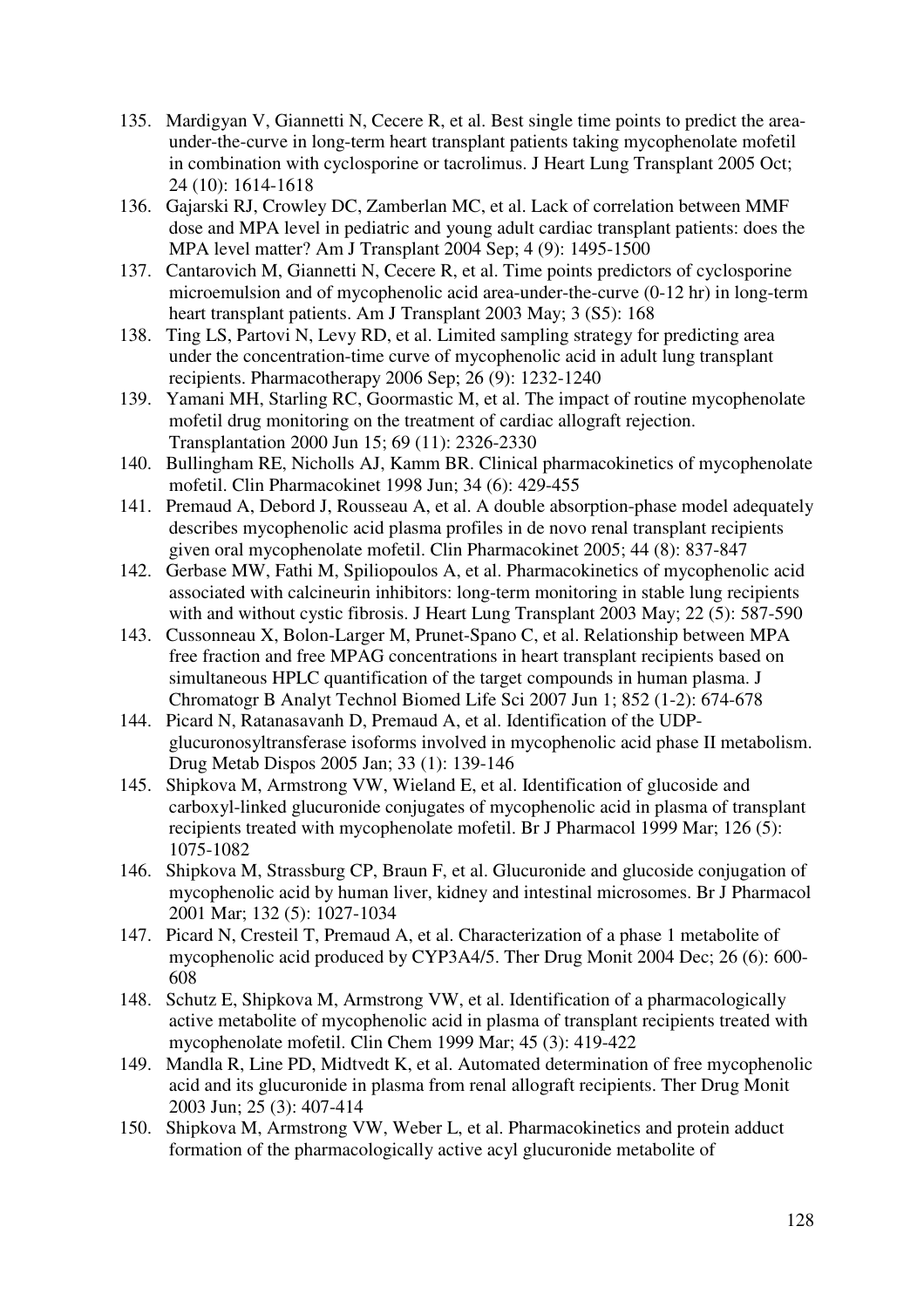mycophenolic acid in pediatric renal transplant recipients. Ther Drug Monit 2002 Jun; 24 (3): 390-399

- 151. Zucker K, Rosen A, Tsaroucha A, et al. Unexpected augmentation of mycophenolic acid pharmacokinetics in renal transplant patients receiving tacrolimus and mycophenolate mofetil in combination therapy, and analogous in vitro findings. Transpl Immunol 1997 Sep; 5 (3): 225-232
- 152. Meiser BM, Groetzner J, Kaczmarek I, et al. Tacrolimus or cyclosporine: which is the better partner for mycophenolate mofetil in heart transplant recipients? Transplantation 2004 Aug 27; 78 (4): 591-598
- 153. Groetzner J, Meiser B, Schirmer J, et al. Tacrolimus/mycophenolate mofetil vs cyclosporine/mycophenolate mofetil: comparison of mycophenolate acid trough levels and coronary vasomotor function. J Heart Lung Transplant 2001 Feb; 20 (2): 191
- 154. Zucker K, Tsaroucha A, Olson L, et al. Evidence that tacrolimus augments the bioavailability of mycophenolate mofetil through the inhibition of mycophenolic acid glucuronidation. Ther Drug Monit 1999 Feb; 21 (1): 35-43
- 155. Smak Gregoor PJ, van Gelder T, Hesse CJ, et al. Mycophenolic acid plasma concentrations in kidney allograft recipients with or without cyclosporin: a crosssectional study. Nephrol Dial Transplant 1999 Mar; 14 (3): 706-708
- 156. van Gelder T, Klupp J, Barten MJ, et al. Comparison of the effects of tacrolimus and cyclosporine on the pharmacokinetics of mycophenolic acid. Ther Drug Monit 2001 Apr; 23 (2): 119-128
- 157. Cattaneo D, Perico N, Gaspari F, et al. Glucocorticoids interfere with mycophenolate mofetil bioavailability in kidney transplantation. Kidney Int 2002 Sep; 62 (3): 1060- 1067
- 158. Cattaneo D, Perico N, Gaspari F, et al. Glucocorticoids interfere with mycophenolate mofetil bioavailability in kidney transplantation. Kidney Int 2002 Sep; 62 (3): 1060- 1067
- 159. Filler G, drick-Peart J, Christians U. Pharmacokinetics of mycophenolate mofetil and sirolimus in children. Ther Drug Monit 2008 Apr; 30 (2): 138-142
- 160. Dipchand AI, Pietra B, McCrindle BW, et al. Mycophenolic acid levels in pediatric heart transplant recipients receiving mycophenolate mofetil. J Heart Lung Transplant 2001 Oct; 20 (10): 1035-1043
- 161. Ting LS, Partovi N, Levy RD, et al. Pharmacokinetics of mycophenolic acid and its glucuronidated metabolites in stable lung transplant recipients. Ann Pharmacother 2006 Sep; 40 (9): 1509-1516
- 162. Knight SR, Morris PJ. Does the evidence support the use of mycophenolate mofetil therapeutic drug monitoring in clinical practice? A systematic review. Transplantation 2008 Jun 27; 85 (12): 1675-1685
- 163. Cantin B, Giannetti N, Parekh H, et al. Mycophenolic acid concentrations in long-term heart transplant patients: relationship with calcineurin antagonists and acute rejection. Clin Transplant 2002 Jun; 16 (3): 196-201
- 164. Kuypers DR, de Jonge H, Naesens M, et al. Current target ranges of mycophenolic acid exposure and drug-related adverse events: A 5-year, open-label, prospective, clinical follow-up study in renal allograft recipients. Clin Ther 2008 Apr; 30 (4): 673- 683
- 165. Meiser BM, Pfeiffer M, Schmidt D, et al. The efficacy of the combination of tacrolimus and mycophenolate mofetil for prevention of acute myocardial rejection is dependent on routine monitoring of mycophenolic acid trough acid levels. Transplant Proc 1999 Feb; 31 (1-2): 84-87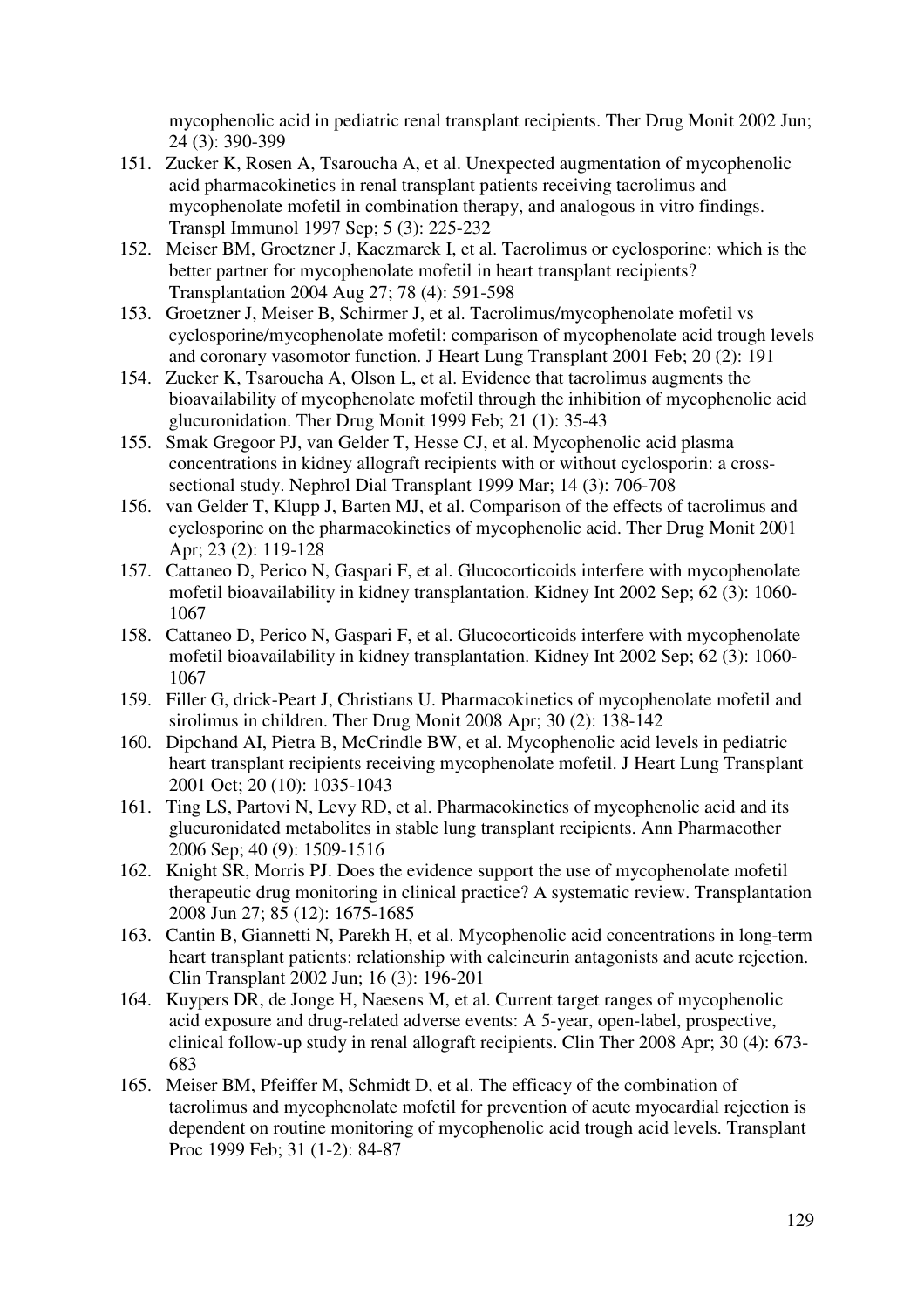- 166. van Gelder T., Hilbrands LB, Vaurenterghem Y, et al. A randomized double-blind, multicenter plasma concentration controlled study of the safety and efficacy of oral mycophenolate mofetil for the prevention of acute rejection after kidney transplantation. Transplantation 1999 Jul 27; 68 (2): 261-266
- 167. Kaczmarek I, Bigdeli AK, Vogeser M, et al. Defining algorithms for efficient therapeutic drug monitoring of mycophenolate mofetil in heart transplant recipients. Ther Drug Monit 2008 Aug; 30 (4): 419-427
- 168. Premaud A, Le Meur Y., Debord J, et al. Maximum a posteriori bayesian estimation of mycophenolic acid pharmacokinetics in renal transplant recipients at different postgrafting periods. Ther Drug Monit 2005 Jun; 27 (3): 354-361
- 169. Le Guellec C, Bourgoin H, Buchler M, et al. Population pharmacokinetics and Bayesian estimation of mycophenolic acid concentrations in stable renal transplant patients. Clin Pharmacokinet 2004; 43 (4): 253-266
- 170. Hesse CJ, Vantrimpont P, van Riemsdijk-van Overbeeke IC, et al. The value of routine monitoring of mycophenolic acid plasma levels after clinical heart transplantation. Transplant Proc 2001 May; 33 (3): 2163-2164
- 171. Shipkova M, Beck H, Voland A, et al. Identification of protein targets for mycophenolic acid acyl glucuronide in rat liver and colon tissue. Proteomics 2004 Sep; 4 (9): 2728-2738
- 172. Shipkova M, Wieland E, Schutz E, et al. The acyl glucuronide metabolite of mycophenolic acid inhibits the proliferation of human mononuclear leukocytes. Transplant Proc 2001 Feb; 33 (1-2): 1080-1081
- 173. Kuypers DR, Claes K, Evenepoel P, et al. Clinical efficacy and toxicity profile of tacrolimus and mycophenolic acid in relation to combined long-term pharmacokinetics in de novo renal allograft recipients. Clin Pharmacol Ther 2004 May; 75 (5): 434-447
- 174. Poirier CD. Promise of Neoral C2, basiliximab, and everolimus in lung transplantation. Transplant Proc 2004 Mar; 36 (2 Suppl): 509S-513S
- 175. Stenton SB, Partovi N, Ensom MH. Sirolimus: the evidence for clinical pharmacokinetic monitoring. Clin Pharmacokinet 2005; 44 (8): 769-786
- 176. McWilliams TJ, Levvey BJ, Russell PA, et al. Interstitial pneumonitis associated with sirolimus: a dilemma for lung transplantation. J Heart Lung Transplant 2003 Feb; 22 (2): 210-213
- 177. King-Biggs MB, Dunitz JM, Park SJ, et al. Airway anastomotic dehiscence associated with use of sirolimus immediately after lung transplantation. Transplantation 2003 May 15; 75 (9): 1437-1443
- 178. Zuckermann A, Manito N, Epailly E, et al. Multidisciplinary insights on clinical guidance for the use of proliferation signal inhibitors in heart transplantation. J Heart Lung Transplant 2008 Feb; 27 (2): 141-149
- 179. Zahir H, Keogh AM, Akhlaghi F. Apparent clearance of sirolimus in heart transplant recipients: impact of primary diagnosis and serum lipids. Ther Drug Monit 2006 Oct; 28 (5): 614-622
- 180. Mahalati K, Kahan BD. Clinical pharmacokinetics of sirolimus. Clin Pharmacokinet 2001; 40 (8): 573-585
- 181. Keogh A, Richardson M, Ruygrok P, et al. Sirolimus in de novo heart transplant recipients reduces acute rejection and prevents coronary artery disease at 2 years: a randomized clinical trial. Circulation 2004 Oct 26; 110 (17): 2694-2700
- 182. Zucker MJ, Baran DA, Arroyo LH, et al. De novo immunosuppression with sirolimus and tacrolimus in heart transplant recipients compared with cyclosporine and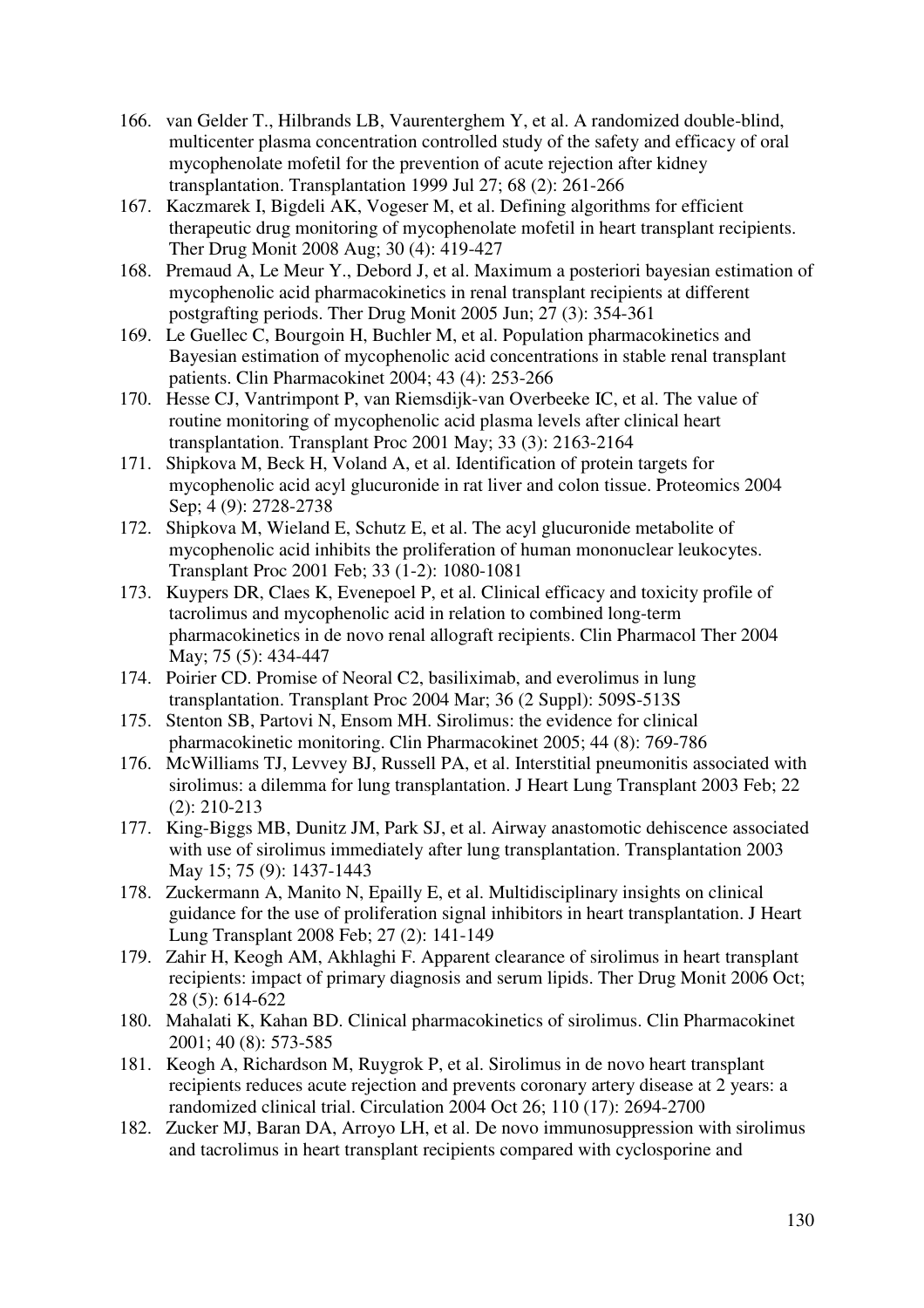mycophenolate mofetil: a one-year follow-up analysis. Transplant Proc 2005 Jun; 37 (5): 2231-2239

- 183. Groetzner J, Meiser B, Landwehr P, et al. Mycophenolate mofetil and sirolimus as calcineurin inhibitor-free immunosuppression for late cardiac-transplant recipients with chronic renal failure. Transplantation 2004 Feb 27; 77 (4): 568-574
- 184. Zimmerman JJ, Ferron GM, Lim HK, et al. The effect of a high-fat meal on the oral bioavailability of the immunosuppressant sirolimus (rapamycin). J Clin Pharmacol 1999 Nov; 39 (11): 1155-1161
- 185. Djebli N, Rousseau A, Hoizey G, et al. Sirolimus population pharmacokinetic/pharmacogenetic analysis and bayesian modelling in kidney transplant recipients. Clin Pharmacokinet 2006; 45 (11): 1135-1148
- 186. Zimmerman JJ. Exposure-response relationships and drug interactions of sirolimus. AAPS J 2004; 6 (4): e28
- 187. Mabasa VH, Ensom MH. The role of therapeutic monitoring of everolimus in solid organ transplantation. Ther Drug Monit 2005 Oct; 27 (5): 666-676
- 188. Eisen HJ, Tuzcu EM, Dorent R, et al. Everolimus for the prevention of allograft rejection and vasculopathy in cardiac-transplant recipients. N Engl J Med 2003 Aug 28; 349 (9): 847-858
- 189. Snell GI, Valentine VG, Vitulo P, et al. Everolimus versus azathioprine in maintenance lung transplant recipients: an international, randomized, double-blind clinical trial. Am J Transplant 2006 Jan; 6 (1): 169-177
- 190. Kirchner GI, Meier-Wiedenbach I, Manns MP. Clinical pharmacokinetics of everolimus. Clin Pharmacokinet 2004; 43 (2): 83-95
- 191. Kovarik JM, Noe A, Berthier S, et al. Clinical development of an everolimus pediatric formulation: relative bioavailability, food effect, and steady-state pharmacokinetics. J Clin Pharmacol 2003 Feb; 43 (2): 141-147
- 192. Kovarik JM, Hsu CH, McMahon L, et al. Population pharmacokinetics of everolimus in de novo renal transplant patients: impact of ethnicity and comedications. Clin Pharmacol Ther 2001 Sep; 70 (3): 247-254
- 193. Kovarik JM, Eisen H, Dorent R, et al. Everolimus in de novo cardiac transplantation: pharmacokinetics, therapeutic range, and influence on cyclosporine exposure. J Heart Lung Transplant 2003 Oct; 22 (10): 1117-1125
- 194. Kovarik JM, Snell GI, Valentine V, et al. Everolimus in pulmonary transplantation: pharmacokinetics and exposure-response relationships. J Heart Lung Transplant 2006 Apr; 25 (4): 440-446
- 195. Brandhorst G, Tenderich G, Zittermann A, et al. Everolimus exposure in cardiac transplant recipients is influenced by concomitant calcineurin inhibitor. Ther Drug Monit 2008 Feb; 30 (1): 113-116
- 196. Kovarik JM, Hartmann S, Figueiredo J, et al. Effect of rifampin on apparent clearance of everolimus. Ann Pharmacother 2002 Jun; 36 (6): 981-985
- 197. Van Damme-Lombaerts R, Webb NA, Hoyer PF, et al. Single-dose pharmacokinetics and tolerability of everolimus in stable pediatric renal transplant patients. Pediatr Transplant 2002 Apr; 6 (2): 147-152
- 198. Hoyer PF, Ettenger R, Kovarik JM, et al. Everolimus in pediatric de nova renal transplant patients. Transplantation 2003 Jun 27; 75 (12): 2082-2085
- 199. Doyle RL, Hertz MI, Dunitz JM, et al. RAD in stable lung and heart/lung transplant recipients: safety, tolerability, pharmacokinetics, and impact of cystic fibrosis. J Heart Lung Transplant 2001 Mar; 20 (3): 330-339